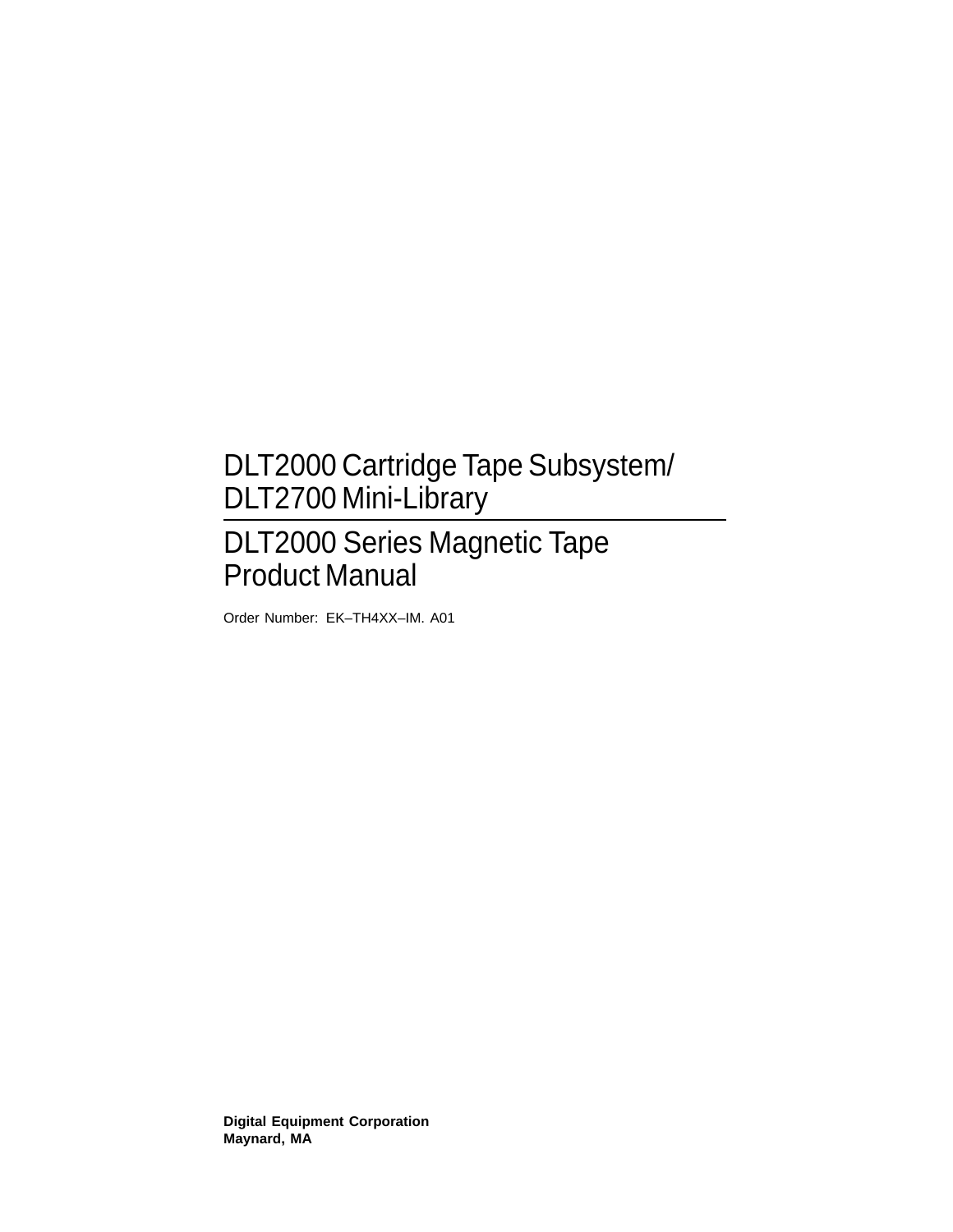#### **First Printing, November 1993**

© Digital Equipment Corporation 1993.

The postpaid Reader's Comments forms at the end of this document request your critical evaluation to assist in preparing future documentation.

The following FCC Notice applies to the DLT2000 drive:

**FCC NOTICE:** This equipment has been tested and found to comply with the limits for a Class B digital device, pursuant to Part 15 of the FCC rules. These limits are designed to provide reasonable protection against harmful interference in a residential installation. Any changes or modifications made to this equipment may void the user's authority to operate this equipment.

This equipment generates, uses, and can radiate radio frequency energy and, if not installed and used in accordance with the instructions, may cause harmful interference to radio communications. However, there is no guarantee that interference will not occur in a particular installation. If this equipment does cause harmful interference to radio or television reception, which can be determined by turning the equipment off and on, the user is encouraged to try to correct the interference by one or more of the following measures: 1.) Reorient or relocate the receiving antenna. 2.) Increase the separation between the equipment and receiver. 3.) Connect the equipment into an outlet on a circuit different from that to which the receiver is connected. 4.) Consult the dealer or an experienced radio/TV technician for help. The shielded interconnect cable shipped with the unit should not be altered or modified in any way. The unit shipped without a shielded interconnect cable must use a shielded interconnect cable.

The following FCC Notice applies to the DLT2700 mini-library:

**FCC NOTICE:** This equipment has been tested and found to comply with the limits for a Class A digital device, pursuant to Part 15 of the FCC Rules. These limits are designed to provide reasonable protection against harmful interference when the equipment is operated in a commercial environment. This equipment generates, uses, and can radiate radio frequency energy and, if not installed and used in accordance with the instruction manual, may cause harmful interference to radio communications. Any changes or modifications made to this equipment may void the user's authority to operate this equipment. Operation of this equipment in a residential area may cause interference in which case the user at his own expense will be required to take whatever measures may be required to correct the interference. The shielded interconnect cable shipped with the unit should not be altered or modified in any way. The unit shipped without a shielded interconnect cable must use a shielded interconnect cable.

**WARNING!** This is a Class A product. In a domestic environment this product may cause radio interference in which case the user may be required to take adequate measures.

**Achtung!** Dieses ist ein Gerät der Funkstörgrenzwertklasse A. In Wohnbereichen können bei Betrieb dieses Gerätes Rundfunkstörungen auftreten, in welchen Fällen der Benutzer für entsprechende Gegenmaßnahmen verantwortlich ist.

**Attention!** Ceci est un produit de Classe A. Dans un environment domestique, ce produit risque de créer des interférences radioélectriques, il appartiendra alors à l'utilisateur de prendre les mesures spécifiques appropriées.

The following are trademarks of Digital Equipment Corporation: CompacTape, TK, the DLT logo, and the Digital logo. All other trademarks and registered trademarks are the property of their respective owners.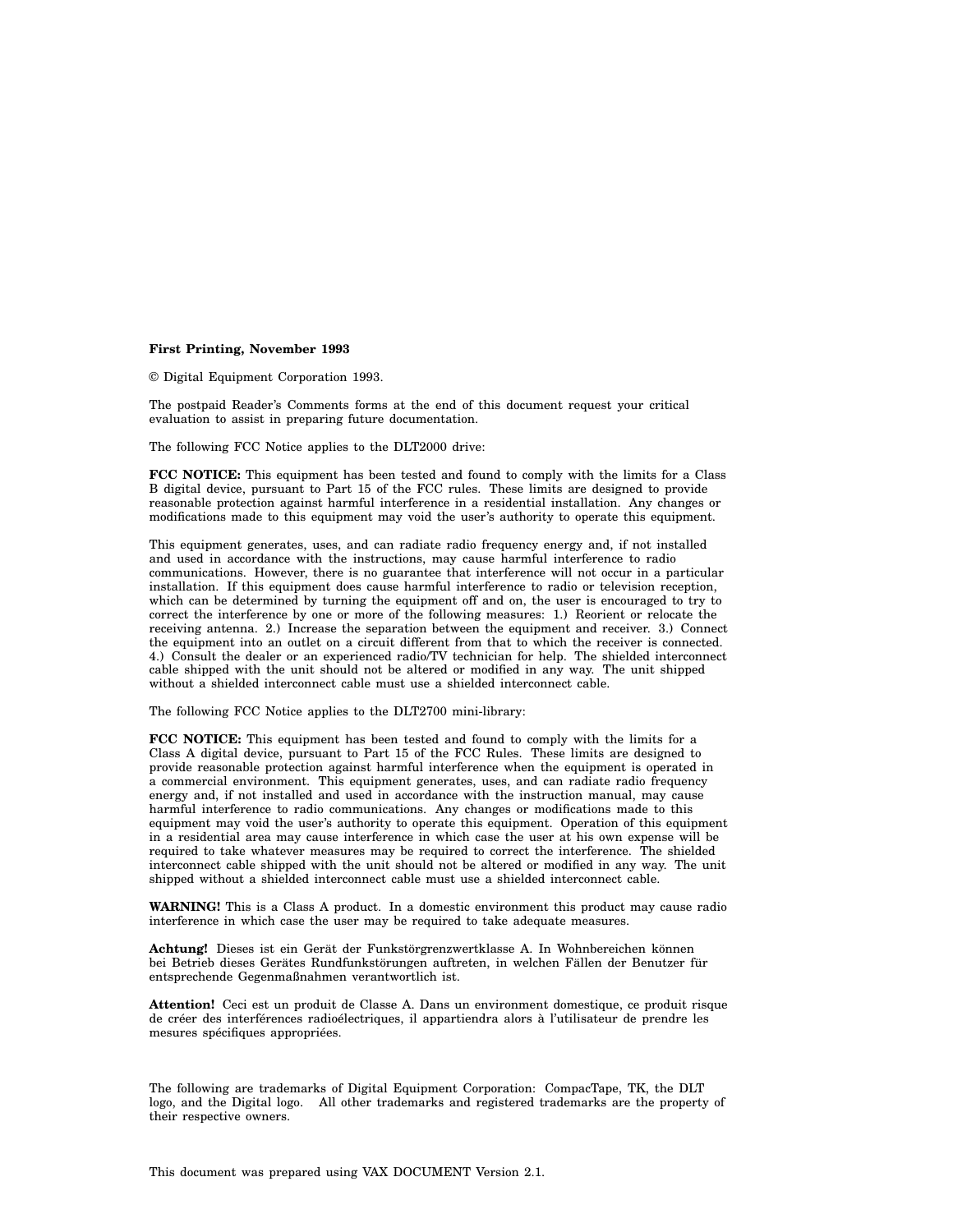# **Contents**

|              |       |                                                       | XV       |
|--------------|-------|-------------------------------------------------------|----------|
| 1            |       | Overview and Features of the DLT2000/DLT2700 Product  |          |
|              | 1.1   |                                                       | $1 - 1$  |
|              | 1.2   |                                                       | $1 - 1$  |
|              | 1.3   | Fast Data Transfer Rate                               | $1 - 2$  |
|              | 1.4   |                                                       | $1 - 2$  |
|              | 1.5   |                                                       | $1 - 2$  |
|              | 1.6   |                                                       | $1 - 2$  |
|              | 1.7   |                                                       | $1 - 2$  |
|              | 1.8   | Firmware Update Capability                            | $1 - 3$  |
|              | 1.9   |                                                       | $1 - 3$  |
| $\mathbf{2}$ |       | Installing and Configuring the DLT2000 Tabletop Drive |          |
|              | 2.1   |                                                       | $2 - 1$  |
|              | 2.2   |                                                       | $2 - 1$  |
|              | 2.2.1 |                                                       | $2 - 1$  |
|              | 2.2.2 | Installation Setup                                    | $2 - 2$  |
|              | 2.2.3 |                                                       | $2 - 2$  |
|              | 2.2.4 |                                                       | $2 - 2$  |
|              | 2.3   | Install the Subsystem                                 | $2 - 4$  |
|              | 2.4   | Configure the DLT2000 Tabletop                        | $2 - 5$  |
|              | 2.4.1 | Configuration Guidelines                              | $2 - 5$  |
|              | 2.4.2 | Switchpack Location                                   | $2 - 6$  |
|              | 2.4.3 | To Disable Parity Checking                            | $2 - 7$  |
|              | 2.4.4 |                                                       | $2 - 7$  |
|              | 2.5   |                                                       | $2 - 8$  |
|              | 2.5.1 | Examine the DLT2000 Rear Panel                        | $2 - 8$  |
|              | 2.5.2 | Connect the SCSI Signal Cable                         | $2 - 9$  |
|              | 2.5.3 | Terminate the SCSI Bus                                | $2 - 10$ |
|              | 2.5.4 | Connect the Power Cord                                | $2 - 10$ |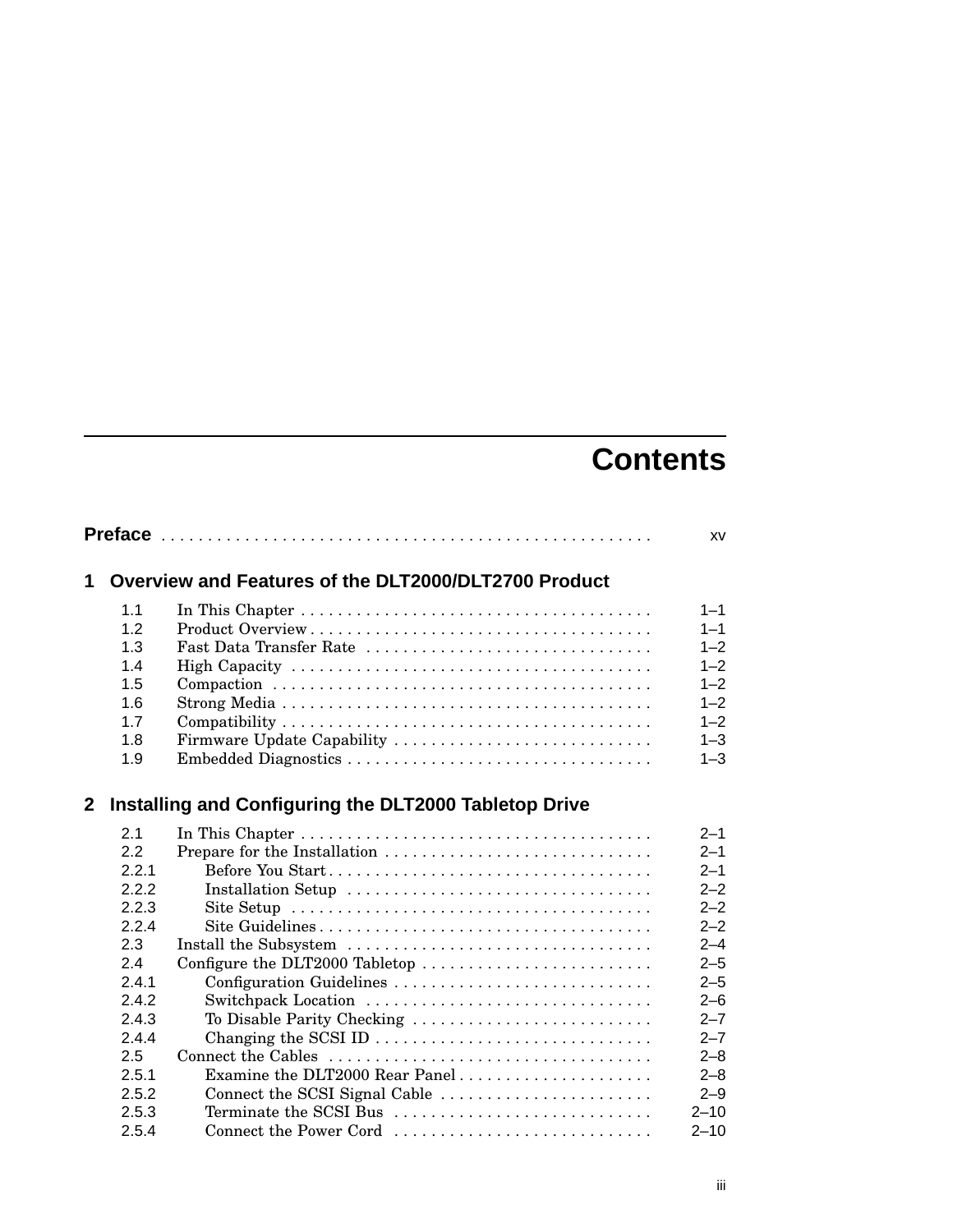| -2.6  | $2 - 11$ |
|-------|----------|
| 2.6.1 | $2 - 11$ |
| 262   | $2 - 12$ |
|       | $2 - 13$ |

# **3 Configuring and Operating the DLT2000 Tape Drive**

| 3.1   | In this Chapter $\dots \dots \dots \dots \dots \dots \dots \dots \dots \dots \dots \dots \dots$ | $3 - 1$  |
|-------|-------------------------------------------------------------------------------------------------|----------|
| 3.2   | Before You Install the DLT2000 Drive                                                            | $3 - 1$  |
| 3.2.1 | Disabling Parity Checking                                                                       | $3 - 2$  |
| 3.2.2 |                                                                                                 | $3 - 5$  |
| 3.2.3 | Setting the TRM ENB/TRM PWR Jumpers                                                             | $3 - 6$  |
| 3.2.4 | Locating the SCSI and Power Connectors                                                          | $3 - 7$  |
| 3.3   | Overview of the Front Panel                                                                     | $3 - 8$  |
| 3.4   |                                                                                                 | $3 - 10$ |
| 3.5   |                                                                                                 | $3 - 12$ |
| 3.5.1 |                                                                                                 | $3 - 12$ |
| 3.5.2 |                                                                                                 | $3 - 12$ |
| 3.5.3 | Cartridge Insert/Release Handle                                                                 | $3 - 13$ |
| 3.5.4 | Indicator Action during Power-on Self-test                                                      | $3 - 13$ |
| 3.6   | Description of the Tape Cartridge                                                               | $3 - 16$ |
| 3.6.1 | Cartridge Write-Protect Switch                                                                  | $3 - 16$ |
| 3.6.2 |                                                                                                 | $3 - 18$ |
| 3.7   |                                                                                                 | $3 - 18$ |
| 3.7.1 |                                                                                                 | $3 - 20$ |
| 3.8   | Using the Cleaning Tape Cartridge                                                               | $3 - 20$ |
| 3.9   |                                                                                                 | $3 - 21$ |
| 3.10  |                                                                                                 | $3 - 23$ |
|       |                                                                                                 |          |

# **4 Configuring and Operating the DLT2700 Mini-Library**

| 4.1   |                                                                                              | $4 - 1$ |
|-------|----------------------------------------------------------------------------------------------|---------|
| 4.2   | Introduction to the Mini-Library                                                             | $4 - 1$ |
| 4.3   |                                                                                              | $4 - 2$ |
| 4.3.1 | Configuration Guidelines                                                                     | $4 - 2$ |
| 4.3.2 | Switchpack Location                                                                          | $4 - 3$ |
| 4.3.3 | Disable Parity Checking                                                                      | $4 - 5$ |
| 4.3.4 |                                                                                              | $4 - 5$ |
| 44    |                                                                                              | $4 - 7$ |
| 441   |                                                                                              | $4 - 7$ |
| 4.4.2 |                                                                                              | $4 - 9$ |
| 4.4.3 |                                                                                              | $4 - 9$ |
| 4.4.4 | $Service Mode \dots \dots \dots \dots \dots \dots \dots \dots \dots \dots \dots \dots \dots$ | $4 - 9$ |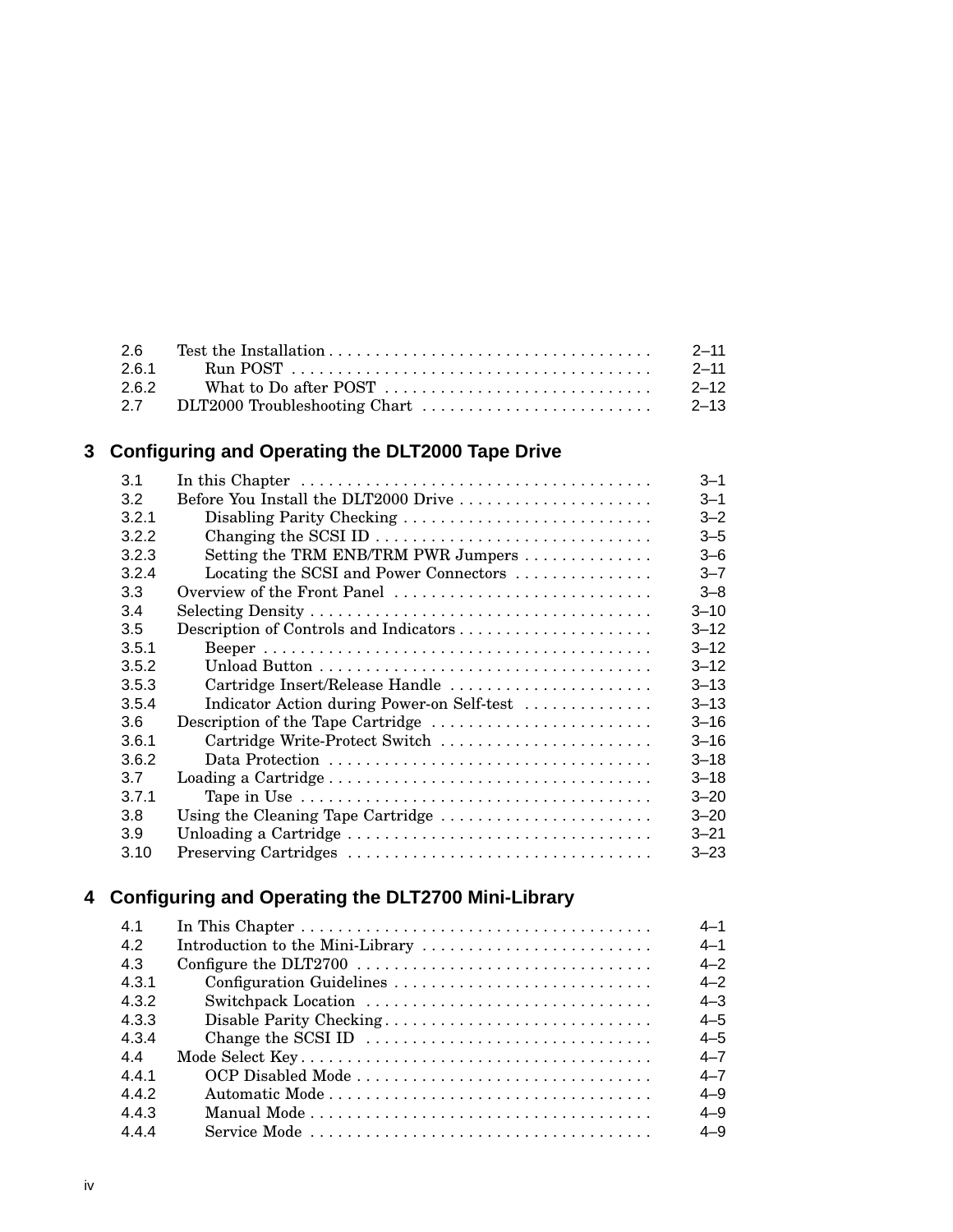|                                                              | $4 - 9$                |
|--------------------------------------------------------------|------------------------|
|                                                              | $4 - 11$               |
|                                                              | $4 - 15$               |
| Slot Select, Load/Unload, and Eject Button Functions         | $4 - 16$               |
| Selecting a Cartridge                                        | $4 - 17$               |
| Loading the Cartridge                                        | $4 - 17$               |
| Unloading the Cartridge                                      | $4 - 18$               |
|                                                              | $4 - 18$               |
|                                                              | $4 - 19$               |
| Inserting a Cartridge into the Front of the Magazine $\dots$ | $4 - 19$               |
| Removing a Cartridge from the Magazine                       | $4 - 22$               |
| Removing the Magazine from the Receiver                      | $4 - 22$               |
| Installing the Magazine into the Receiver                    | $4 - 22$               |
|                                                              | Operator Control Panel |

# **5 Troubleshooting Guide for the DLT2700 Mini-Library**

| 5.1     |                                                                                   | $5 - 1$ |
|---------|-----------------------------------------------------------------------------------|---------|
| 5.2     |                                                                                   | $5 - 1$ |
| 5.3     | Backup Operation Failure                                                          | $5 - 3$ |
| 5.4     |                                                                                   | $5 - 3$ |
| 5.5     |                                                                                   | $5 - 4$ |
| 5.5.1   | Magazine Fault Description (Cases)                                                | $5 - 5$ |
| 5.5.1.1 | Detecting Cases 1, 2, and $3 \ldots \ldots \ldots \ldots \ldots \ldots$           | $5 - 5$ |
| 5.5.1.2 | Detecting Case $4 \ldots \ldots \ldots \ldots \ldots \ldots \ldots \ldots \ldots$ | $5 - 6$ |
| 5.5.2   | Loader Fault Description                                                          | $5 - 7$ |
| 5.5.2.1 | Clearing a Loader Fault                                                           | $5 - 7$ |
| 5.6     |                                                                                   | $5 - 7$ |

# **6 Firmware Update (From Tape)**

| 6.1     |                                                        | $6 - 1$  |
|---------|--------------------------------------------------------|----------|
| 6.2     | DLT2000 Firmware Update Overview                       | $6 - 1$  |
| 6.2.1   | Before Performing the Procedure                        | $6 - 2$  |
| 6.2.1.1 | Updating Firmware on a Standalone System               | $6 - 2$  |
| 6.3     | Creating a "Firmware Update Tape"                      | $6 - 4$  |
| 6.4     | Firmware Update Procedure                              | $6 - 4$  |
| 6.4.1   | Updating the Firmware on DLT2000 (Drive Only           |          |
|         |                                                        | 6-5      |
| 6.4.1.1 | Interpreting the Results                               | 6-6      |
| 6.4.2   | Updating the Firmware on the DLT2700 (Drive and Loader |          |
|         |                                                        | 6–8      |
| 6.4.2.1 | Interpreting the Results                               | $6 - 10$ |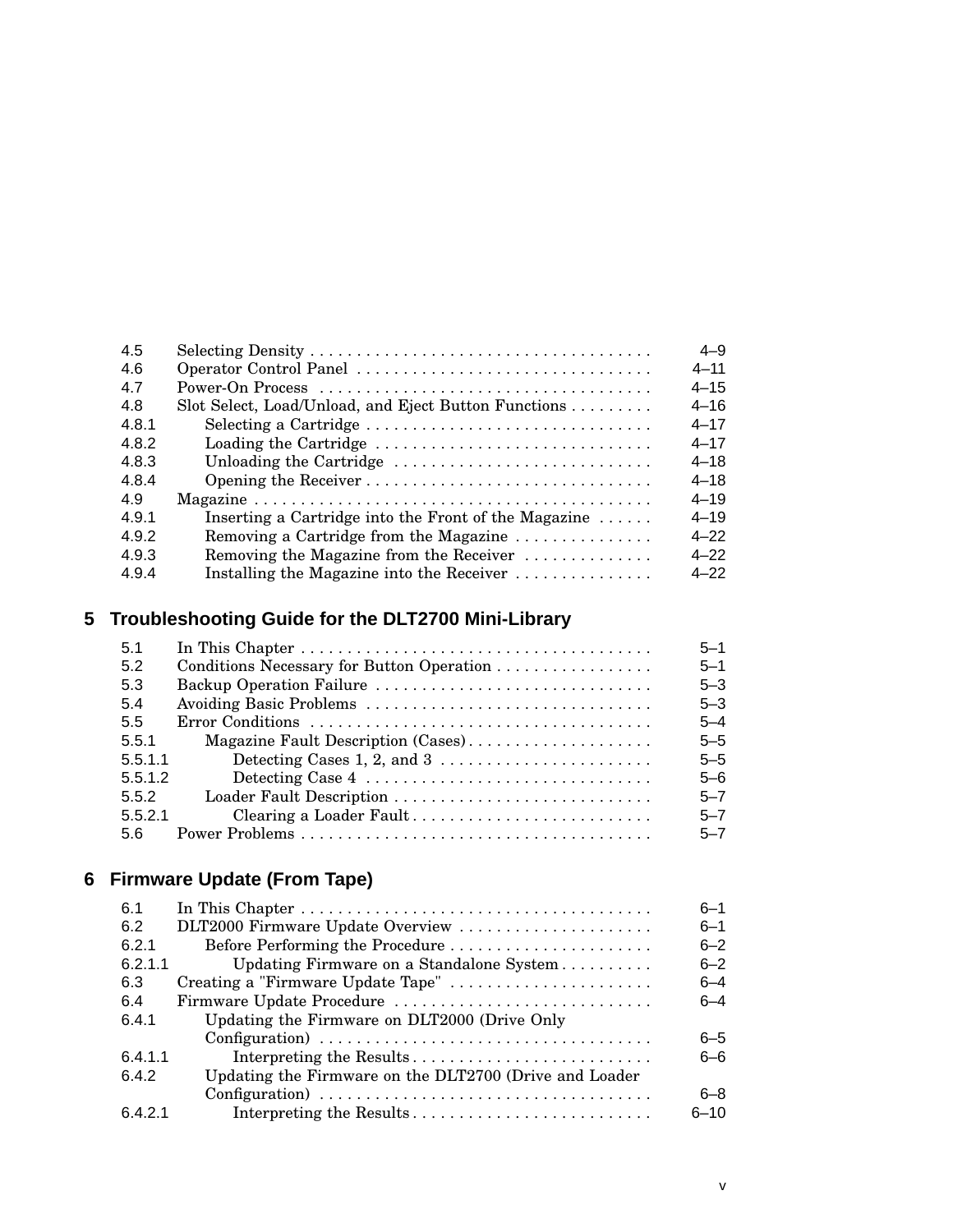#### **7 DLT2000 SCSI Interface**

|                                                    | $7 - 1$                                                                                                                                                                                                                                                 |
|----------------------------------------------------|---------------------------------------------------------------------------------------------------------------------------------------------------------------------------------------------------------------------------------------------------------|
| General SCSI Bus Operation                         | $7 - 1$                                                                                                                                                                                                                                                 |
|                                                    | $7 - 1$                                                                                                                                                                                                                                                 |
|                                                    | $7 - 1$                                                                                                                                                                                                                                                 |
| SCSI IDs And Logical Unit Numbers (LUNs)           | $7 - 2$                                                                                                                                                                                                                                                 |
|                                                    | $7 - 2$                                                                                                                                                                                                                                                 |
| Behavior Around Power-On and SCSI Bus Reset        | $7 - 3$                                                                                                                                                                                                                                                 |
|                                                    | $7 - 3$                                                                                                                                                                                                                                                 |
| Other SCSI Functionality                           | $7 - 4$                                                                                                                                                                                                                                                 |
|                                                    | $7 - 4$                                                                                                                                                                                                                                                 |
| ATTENTION Signal Response                          | $7 - 4$                                                                                                                                                                                                                                                 |
|                                                    | $7 - 4$                                                                                                                                                                                                                                                 |
|                                                    | $7 - 7$                                                                                                                                                                                                                                                 |
| Tape Drive SCSI Commands                           | $7 - 13$                                                                                                                                                                                                                                                |
| Control Byte - Flag and Link Bits                  | $7 - 13$                                                                                                                                                                                                                                                |
| Summary of Supported Sequential-Access Device      |                                                                                                                                                                                                                                                         |
|                                                    | $7 - 14$                                                                                                                                                                                                                                                |
|                                                    | $7 - 15$                                                                                                                                                                                                                                                |
|                                                    | $7 - 16$                                                                                                                                                                                                                                                |
| Drive Inquiry Response                             | $7 - 17$                                                                                                                                                                                                                                                |
| Vital Product Data pages                           | $7 - 21$                                                                                                                                                                                                                                                |
| Media Loader Inquiry Response                      | $7 - 23$                                                                                                                                                                                                                                                |
|                                                    | $7 - 23$                                                                                                                                                                                                                                                |
|                                                    | $7 - 25$                                                                                                                                                                                                                                                |
| LOG SELECT 4Ch                                     | $7 - 26$                                                                                                                                                                                                                                                |
| Operation of LOG SELECT                            | $7 - 28$                                                                                                                                                                                                                                                |
| LOG SENSE 4Dh                                      | $7 - 32$                                                                                                                                                                                                                                                |
|                                                    | $7 - 36$                                                                                                                                                                                                                                                |
| Read/Write Error Log SENSE Page format (page 2 and |                                                                                                                                                                                                                                                         |
|                                                    | $7 - 37$                                                                                                                                                                                                                                                |
|                                                    | $7 - 40$                                                                                                                                                                                                                                                |
|                                                    |                                                                                                                                                                                                                                                         |
|                                                    | $7 - 41$                                                                                                                                                                                                                                                |
|                                                    | $7 - 46$                                                                                                                                                                                                                                                |
|                                                    | $7 - 47$                                                                                                                                                                                                                                                |
|                                                    | $7 - 49$                                                                                                                                                                                                                                                |
|                                                    | $7 - 50$                                                                                                                                                                                                                                                |
| Device Configuration Page (10h)                    | $7 - 52$                                                                                                                                                                                                                                                |
|                                                    | $7 - 54$                                                                                                                                                                                                                                                |
| Medium Partition Page (11h)                        | $7 - 56$                                                                                                                                                                                                                                                |
| Read/Write Error Recovery Page (01h)               | $7 - 57$                                                                                                                                                                                                                                                |
|                                                    | Initiator/Target Operation<br>Data Cache and Tape Write Interaction<br>Last n Error Events Page<br>Read/Write Compression Ratio Log SENSE Page<br>MODE SELECT 15h<br>MODE SELECT Parameter List<br>MODE SELECT Pages<br>Disconnect/Reconnect Page (02h) |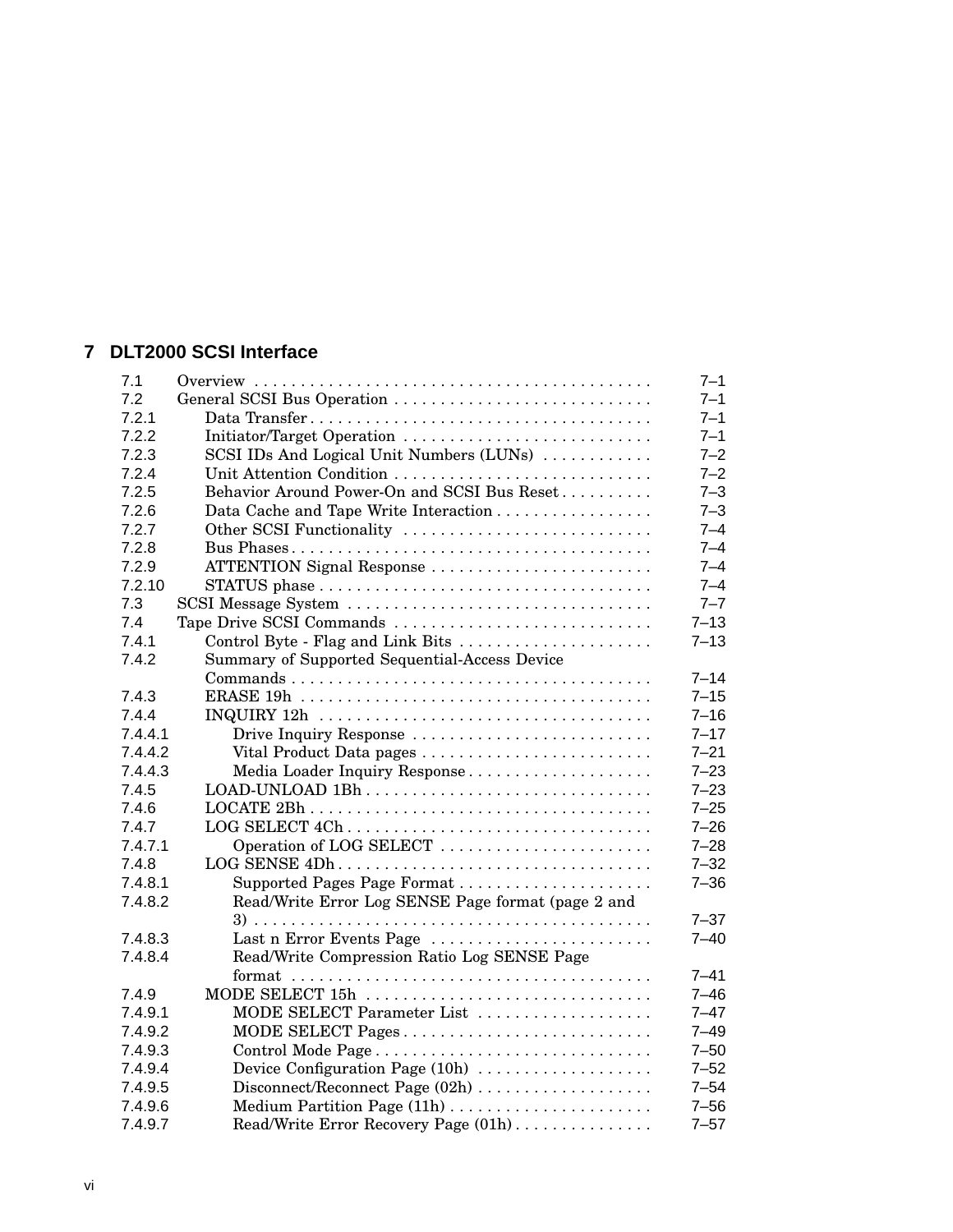| 7.4.9.8  | EEROM Vendor Unique Page (3Eh)                  | $7 - 58$  |
|----------|-------------------------------------------------|-----------|
| 7.4.9.9  | MODE SELECT Changeable Parameters               | $7 - 62$  |
| 7.4.10   | MODE SENSE 1Ah                                  | $7 - 63$  |
| 7.4.10.1 | MODE SENSE Parameter List                       | $7 - 64$  |
| 7.4.10.2 | MODE SENSE Pages                                | $7 - 67$  |
| 7.4.10.3 | Device Configuration Page (10h)                 | $7 - 68$  |
| 7.4.10.4 |                                                 | $7 - 70$  |
| 7.4.10.5 |                                                 | $7 - 71$  |
| 7.4.10.6 | Read/Write Error Recovery Page (01h)            | $7 - 72$  |
| 7.4.11   | PREVENT/ALLOW MEDIUM REMOVAL 1Eh                | $7 - 73$  |
| 7.4.12   |                                                 | $7 - 74$  |
| 7.4.13   |                                                 | $7 - 76$  |
| 7.4.14   | READ BUFFER 3Ch                                 | $7 - 77$  |
| 7.4.14.1 | Combined Header and Data Mode                   | $7 - 78$  |
| 7.4.14.2 |                                                 | $7 - 79$  |
| 7.4.14.3 |                                                 | $7 - 79$  |
| 7.4.15   | READ POSITION 34h                               | $7 - 80$  |
| 7.4.15.1 |                                                 | $7 - 81$  |
| 7.4.16   | RECEIVE DIAGNOSTICS RESULTS 1Ch                 | $7 - 83$  |
| 7.4.17   |                                                 | $7 - 84$  |
| 7.4.17.1 | Medium Changer Considerations                   | $7 - 84$  |
| 7.4.18   | REQUEST SENSE 03h                               | $7 - 85$  |
| 7.4.18.1 | Sense Information Format                        | $7 - 86$  |
| 7.4.19   |                                                 | $7 - 92$  |
| 7.4.19.1 |                                                 | $7 - 93$  |
| 7.4.20   |                                                 | $7 - 94$  |
| 7.4.21   | SEND DIAGNOSTIC 1Dh                             | $7 - 95$  |
| 7.4.22   |                                                 | $7 - 98$  |
| 7.4.23   | TEST UNIT READY 00h                             | $7 - 100$ |
| 7.4.23.1 |                                                 | $7 - 100$ |
| 7.4.24   |                                                 | $7 - 101$ |
| 7.4.25   |                                                 | $7 - 102$ |
| 7.4.26   | WRITE BUFFER 3Bh                                | $7 - 104$ |
| 7.4.26.1 | Header and Data mode                            | $7 - 105$ |
| 7.4.26.2 |                                                 | $7 - 105$ |
| 7.4.26.3 | Download Microcode                              | $7 - 105$ |
| 7.4.26.4 | Download Microcode and Save                     | $7 - 106$ |
| 7.4.27   | WRITE FILEMARKS 10h                             | $7 - 107$ |
| 7.5      | Supported SCSI-2 Medium Changer Device Commands | $7 - 108$ |
| 7.5.1    | INITIALIZE ELEMENT STATUS 07h                   | $7 - 109$ |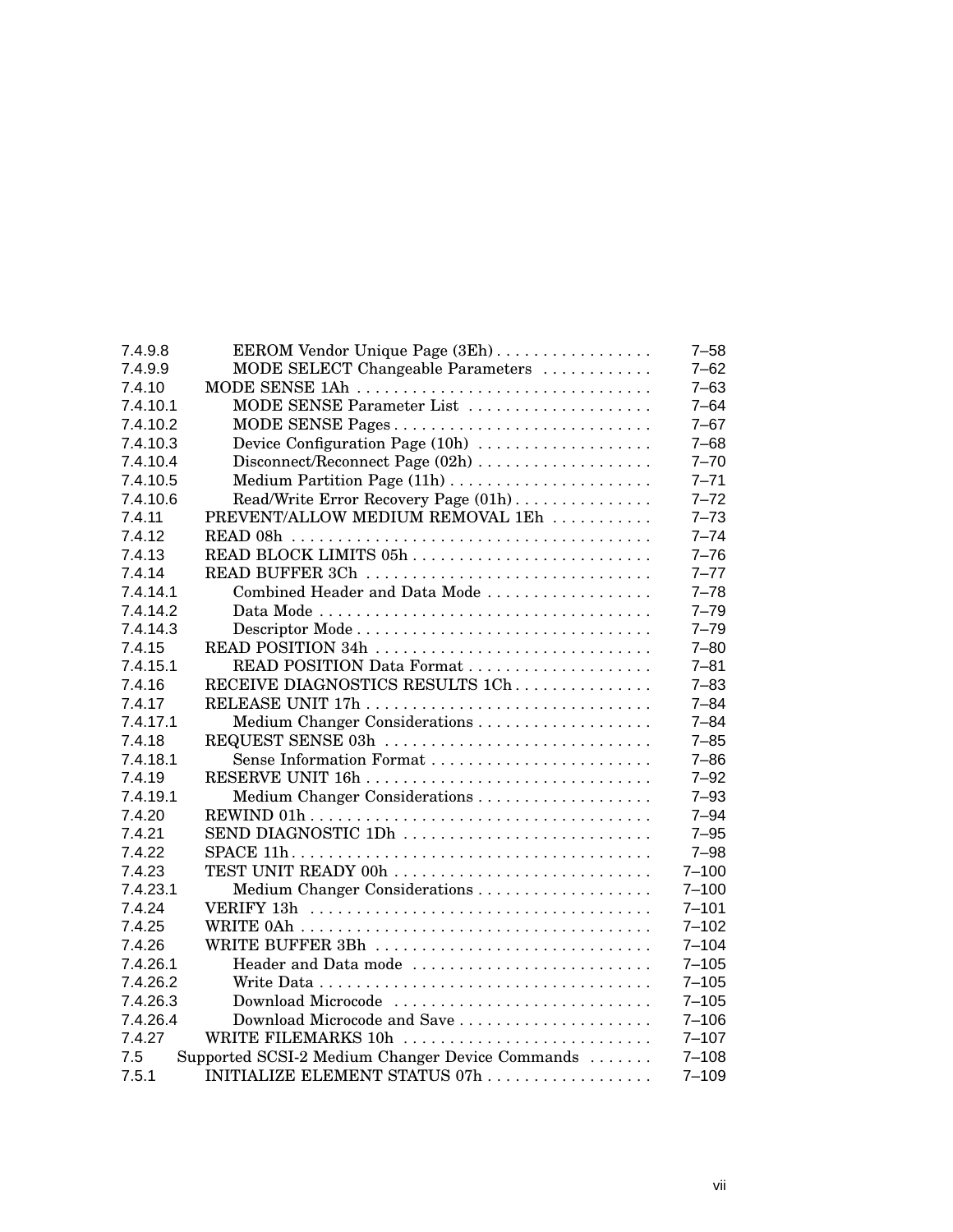| 7.5.2   | READ ELEMENT STATUS B8h              | $7 - 110$ |
|---------|--------------------------------------|-----------|
| 7.5.2.1 | Element Status Data Header           | $7 - 111$ |
| 7.5.2.2 | Medium Transport Element Status Page | $7 - 112$ |
| 7.5.2.3 | Storage Element Status Page          | $7 - 113$ |
| 7.5.2.4 | Data Transfer Element Status Page    | $7 - 114$ |
| 7.5.3   | MODE SENSE/SELECT                    | $7 - 116$ |
| 7.5.3.1 | Device Capabilities Page             | $7 - 116$ |
| 7.5.3.2 | Element Address Assignment Page      | $7 - 118$ |
| 7.5.3.3 | Transport Geometry Parameters Page   | $7 - 119$ |
| 7.5.4   | MOVE MEDIUM A5h                      | $7 - 120$ |

# **A Technical Specifications**

| A.1   |                                                   | $A-1$   |
|-------|---------------------------------------------------|---------|
| A.2   |                                                   | $A-1$   |
| A.2.1 |                                                   | $A-5$   |
| A.3   |                                                   | $A - 6$ |
| A.4   | Performance Specifications                        | $A-9$   |
| A 4 1 | Nominal Tape Tension                              | $A-9$   |
| A.4.2 | DLT2000 Timing Characteristics                    | $A-9$   |
| A.4.3 | DLT2700 Media Loader Timing Characteristics       | $A-9$   |
| A.4.4 |                                                   | $A-10$  |
| A.4.5 | DLT2000 Tabletop Power Requirements               | $A-10$  |
| A.4.6 | DLT2700 Power Requirements                        | $A-10$  |
| A.5   |                                                   | $A-11$  |
| A.5.1 | Temperature and Humidity                          | $A-12$  |
| A.5.2 |                                                   | $A-13$  |
| A.6   | Vibration and Shock Requirements                  | $A-13$  |
| A.7   | Electromagnetic Interference (EMI) Susceptibility | $A-14$  |
| A 7 1 | Electromagnetic Emissions                         | $A-15$  |
| A 7 2 |                                                   | $A-15$  |
| A.7.3 | Radiated Emissions                                | $A-15$  |
| A.7.4 | Magnetic Radiated Susceptibility                  | $A-16$  |
| A.7.5 | Radiated Susceptibility                           | $A-16$  |
| A.7.6 | Conducted Susceptibility                          | $A-16$  |
| A.7.7 | ESD Failure Level Limits                          | $A-17$  |
| A.7.8 | Acoustic Noise Emissions                          | $A-18$  |
| A.8   | Regulatory Requirements                           | $A-18$  |
| A.8.1 | Safety Requirements                               | $A-18$  |
| A.8.2 | Electromagnetic Emission Requirements             | $A-18$  |
| A.9   | Drive Reliability Factors                         | $A-19$  |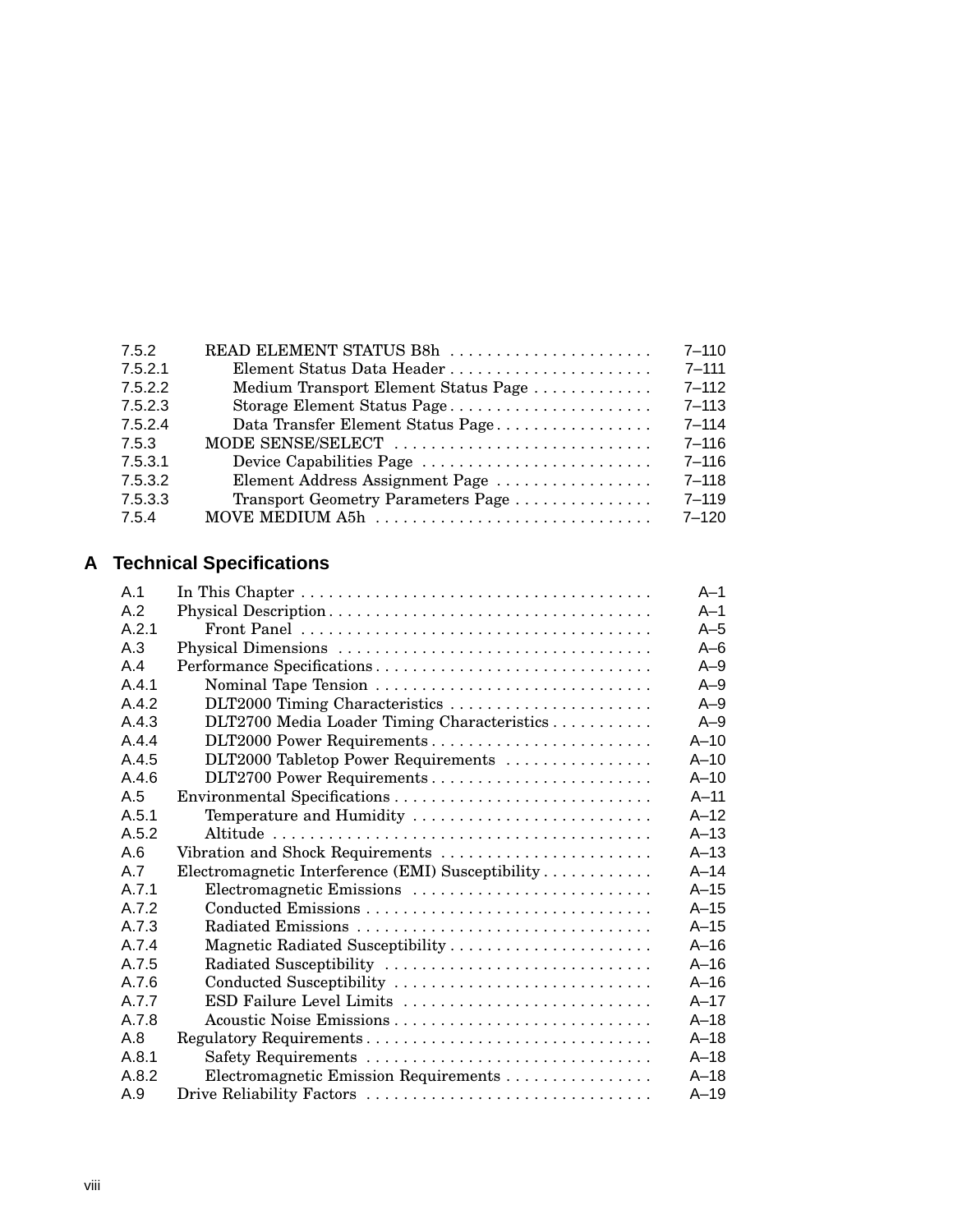| <b>B</b> Definition of Vendor Unique Sense Data Information |                                |                |
|-------------------------------------------------------------|--------------------------------|----------------|
| B.1<br>B <sub>2</sub>                                       | Internal Status Code           | $B-1$<br>$B-1$ |
|                                                             | <b>C</b> Sense Key Information |                |

# C.1 In This Chapter . . . . . . . . . . . . . . . . . . . . . . . . . . . . . . . . . . . . . . C–1

### **Index**

# **Figures**

| $2 - 1$ | DLT2000 Front Panel                                 | $2 - 3$  |
|---------|-----------------------------------------------------|----------|
| $2 - 2$ | DLT2000 Rear Panel                                  | $2 - 4$  |
| $2 - 3$ | DISABLE PARITY and SCSI ID Switchpack               | $2 - 6$  |
| $2 - 4$ | SCSI ID Selection                                   | $2 - 7$  |
| $2 - 5$ |                                                     | $2 - 9$  |
| $3 - 1$ | DLT2000 Drive Connectors                            | $3 - 3$  |
| $3 - 2$ | SCSI ID Connector Pins                              | $3 - 4$  |
| $3 - 3$ |                                                     | $3 - 5$  |
| $3 - 4$ | Jumper Settings for the TRM PWR/TRM ENB Connector   | $3 - 6$  |
| $3 - 5$ |                                                     | $3 - 7$  |
| $3 - 6$ |                                                     | $3 - 9$  |
| $3 - 7$ |                                                     | $3 - 17$ |
| $3 - 8$ |                                                     | $3 - 19$ |
| $3 - 9$ | Unloading a Cartridge                               | $3 - 22$ |
| $4 - 1$ |                                                     | $4 - 4$  |
| $4 - 2$ | SCSI ID Selection                                   | $4 - 6$  |
| $4 - 3$ | DLT2700 Operator Control Panel                      | $4 - 8$  |
| $4 - 4$ | Write-Protect Switch on a Cartridge                 | $4 - 20$ |
| $4 - 5$ | Inserting a Cartridge into the Magazine             | $4 - 21$ |
| $4 - 6$ | Removing a Cartridge from the Front of the Magazine | $4 - 23$ |
| $4 - 7$ |                                                     | $4 - 24$ |
| $5 - 1$ | Opening the Cartridge Door to Check Tape Leader     | $5 - 4$  |
| $6 - 1$ | DLT2000 Subsystem Connectors                        | $6 - 3$  |
| $6 - 2$ | Jumper Settings for the TRM PWR/TRM ENB Connector   | $6 - 4$  |
| $7 - 1$ |                                                     | $7 - 10$ |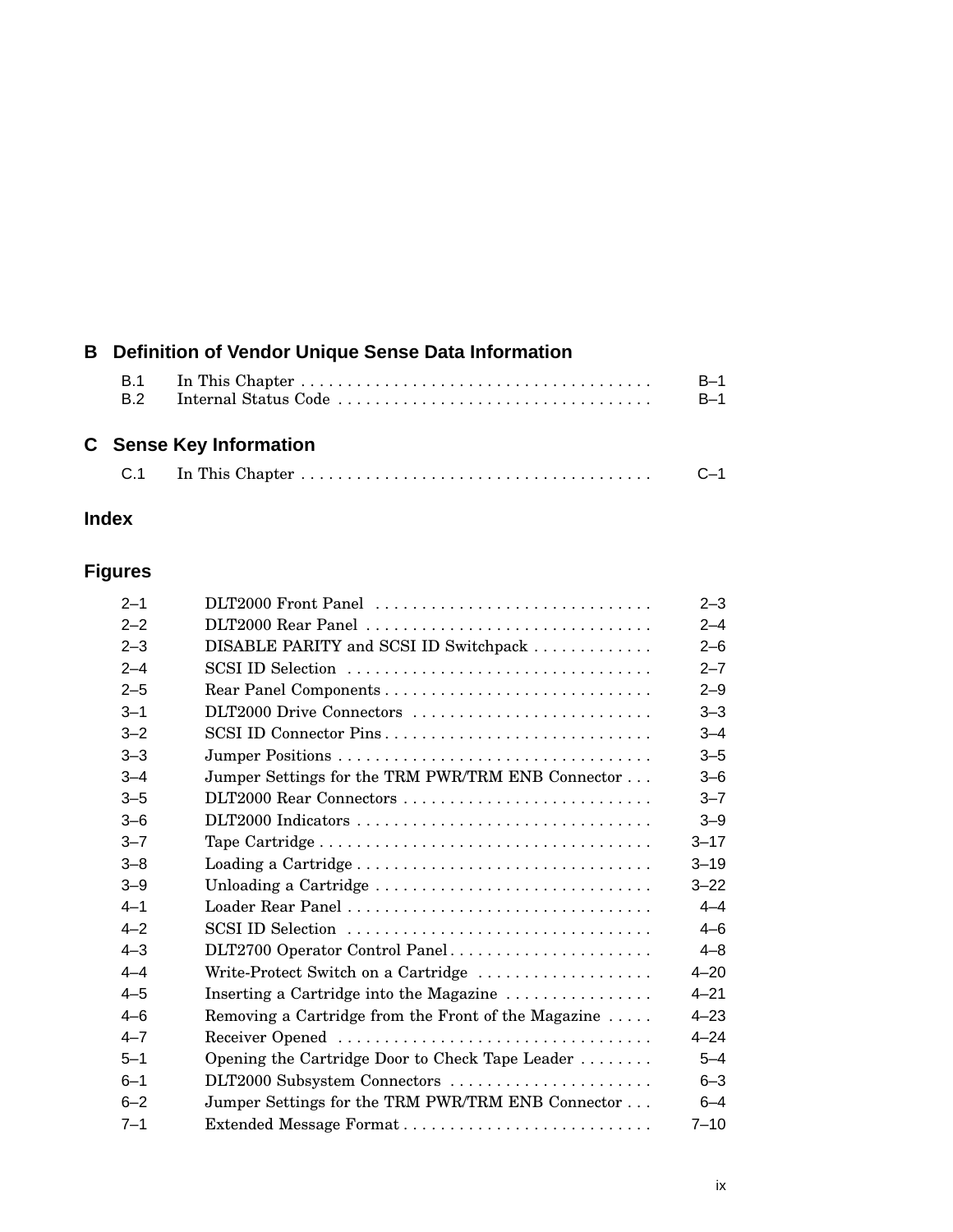| $7 - 2$  | SDTR Extended Message Format                      | $7 - 13$ |
|----------|---------------------------------------------------|----------|
| $7 - 3$  |                                                   | $7 - 15$ |
| $7 - 4$  |                                                   | $7 - 16$ |
| $7 - 5$  |                                                   | $7 - 17$ |
| $7 - 6$  | INQUIRY Vendor Unique Bytes Definition            | $7 - 20$ |
| $7 - 7$  | Supported Vital Product Data Pages                | $7 - 21$ |
| $7 - 8$  | Unit Serial Number Page                           | $7 - 22$ |
| $7 - 9$  | Firmware Build Information page - VU              | $7 - 22$ |
| $7 - 10$ | LOAD-UNLOAD CDB                                   | $7 - 23$ |
| $7 - 11$ |                                                   | $7 - 25$ |
| $7 - 12$ | LOG SELECT CDB                                    | $7 - 26$ |
| $7 - 13$ | LOG Page Control Definitions                      | $7 - 27$ |
| $7 - 14$ | Clearable Log Pages                               | $7 - 28$ |
| $7 - 15$ | Read/Write Error Log Select Page Format           | $7 - 29$ |
| $7 - 16$ | Parameter Codes Supported                         | $7 - 30$ |
| $7 - 17$ |                                                   | $7 - 32$ |
| $7 - 18$ | LOG Page Control Definitions                      | $7 - 33$ |
| $7 - 19$ | LOG SENSE Pages Supported                         | $7 - 34$ |
| $7 - 20$ |                                                   | $7 - 36$ |
| $7 - 21$ | Read/Write Error Log SENSE Page Format            | $7 - 37$ |
| $7 - 22$ | Parameter codes Supported                         | $7 - 38$ |
| $7 - 23$ | Threshold Met Criteria                            | $7 - 39$ |
| $7 - 24$ | Last n Error Events Page                          | $7 - 40$ |
| $7 - 25$ | Parameter Codes Supported                         | $7 - 41$ |
| $7 - 26$ | Read/Write Compression Ratio Page Header          | $7 - 42$ |
| $7 - 27$ | Read/Write Compression Ratio LOG SENSE Page       |          |
|          |                                                   | $7 - 43$ |
| $7 - 28$ | Read/Write Bytes Transfered LOG SENSE Page Format | $7 - 44$ |
| $7 - 29$ | MODE SELECT CDB                                   | $7 - 46$ |
| $7 - 30$ | MODE SELECT Parameter List                        | $7 - 47$ |
| 7–31     | MODE SELECT Pages Supported                       | $7 - 49$ |
| $7 - 32$ |                                                   | $7 - 50$ |
| $7 - 33$ | Device Configuration Page Format                  | $7 - 52$ |
| $7 - 34$ | Disconnect/Reconnect Page Format                  | $7 - 55$ |
| $7 - 35$ | Medium Partition Page Format                      | $7 - 56$ |
| $7 - 36$ | Error Recovery Page Format                        | $7 - 57$ |
| $7 - 37$ | EEROM Vendor Unique Page Format                   | $7 - 58$ |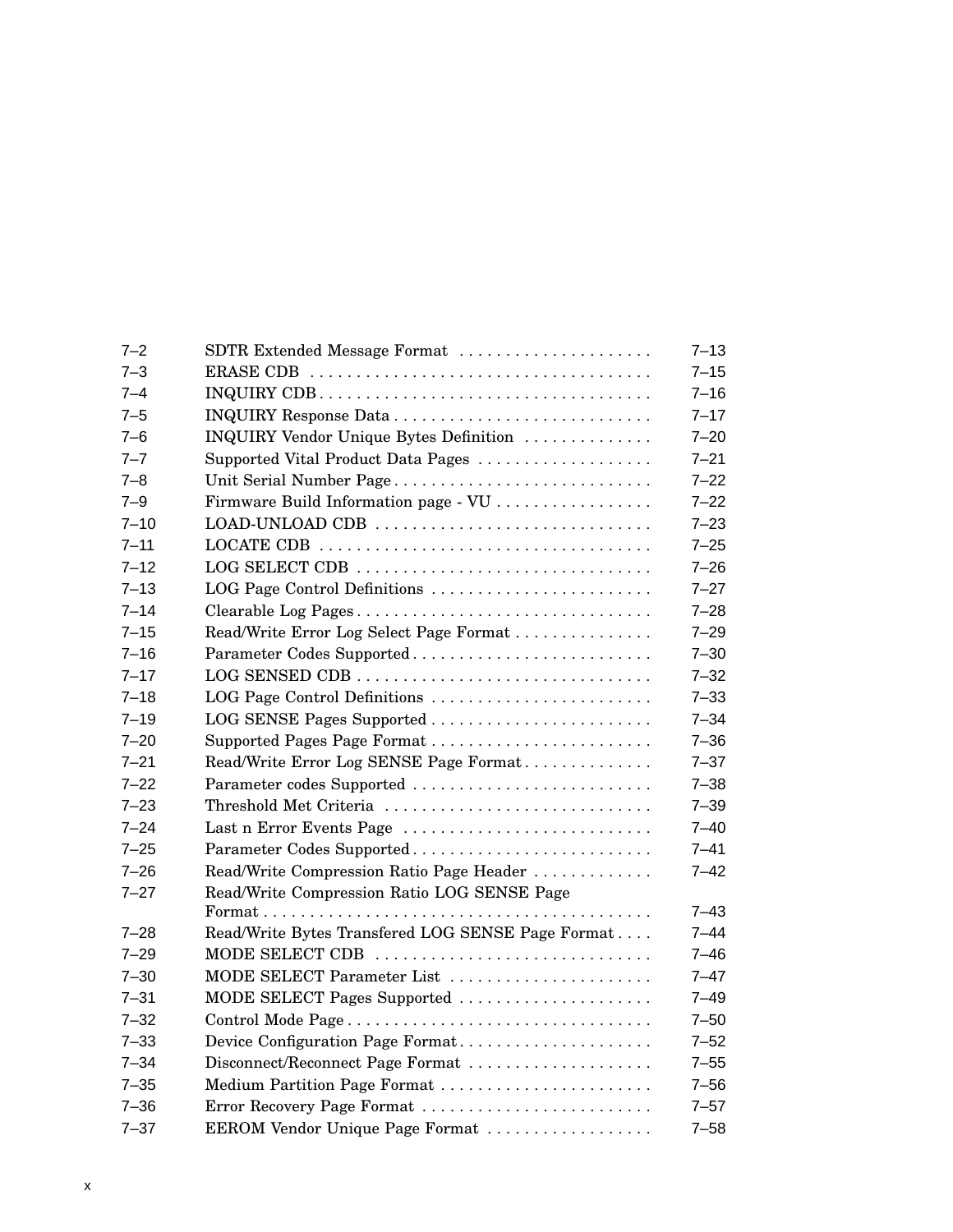| $7 - 38$ | EEROM Vendor Unique Page Example 1    | $7 - 60$  |
|----------|---------------------------------------|-----------|
| $7 - 39$ | EEROM Vendor Unique Page Example 2    | $7 - 61$  |
| $7 - 40$ | MODE SENSE CDB                        | $7 - 63$  |
| $7 - 41$ | MODE SENSE Page Control Definition    | $7 - 63$  |
| $7 - 42$ | MODE SENSE Data Header                | $7 - 64$  |
| $7 - 43$ | MODE SENSE Block Descriptor           | $7 - 65$  |
| $7 - 44$ | MODE SENSE Page Descriptor            | $7 - 65$  |
| $7 - 45$ | MODE SENSE Pages Supported            | $7 - 67$  |
| $7 - 46$ | Device Configuration Page Format      | $7 - 68$  |
| $7 - 47$ | Disconnect/Reconnect Page Format      | $7 - 70$  |
| $7 - 48$ | Medium Partition Page Format          | $7 - 71$  |
| $7 - 49$ | Error Recovery Page Format            | $7 - 72$  |
| $7 - 50$ | PREVENT/ALLOW MEDIUM REMOVAL CDB      | $7 - 73$  |
| $7 - 51$ |                                       | $7 - 74$  |
| $7 - 52$ |                                       | $7 - 76$  |
| $7 - 53$ | READ BLOCK LIMITS Data                | $7 - 76$  |
| $7 - 54$ | READ BUFFER CDB                       | $7 - 77$  |
| $7 - 55$ | READ BUFFER Modes Supported           | $7 - 78$  |
| $7 - 56$ | READ BUFFER Data Header               | $7 - 78$  |
| $7 - 57$ | READ BUFFER Descriptor                | $7 - 79$  |
| $7 - 58$ | READ POSITION CDB                     | $7 - 80$  |
| $7 - 59$ | READ POSITION Data Format             | $7 - 81$  |
| $7 - 60$ | RECEIVE DIAGNOSTICS RESULTS CDB       | $7 - 83$  |
| $7 - 61$ | Receive Diagnostic Result Data Format | $7 - 83$  |
| $7 - 62$ |                                       | $7 - 84$  |
| $7 - 63$ | REQUEST SENSE CDB                     | $7 - 85$  |
| $7 - 64$ | REQUEST SENSE Data                    | $7 - 86$  |
| $7 - 65$ |                                       | $7 - 92$  |
| $7 - 66$ |                                       | $7 - 94$  |
| $7 - 67$ | SEND DIAGNOSTIC CDB                   | $7 - 95$  |
| $7 - 68$ | SEND DIAGNOSTIC Parameter List Format | $7 - 97$  |
| $7 - 69$ |                                       | $7 - 98$  |
| $7 - 70$ | SPACE Code Definition                 | $7 - 99$  |
| $7 - 71$ | TEST UNIT READY CDB                   | $7 - 100$ |
| $7 - 72$ |                                       | $7 - 101$ |
| $7 - 73$ |                                       | $7 - 102$ |
| $7 - 74$ | WRITE BUFFER CDB                      | $7 - 104$ |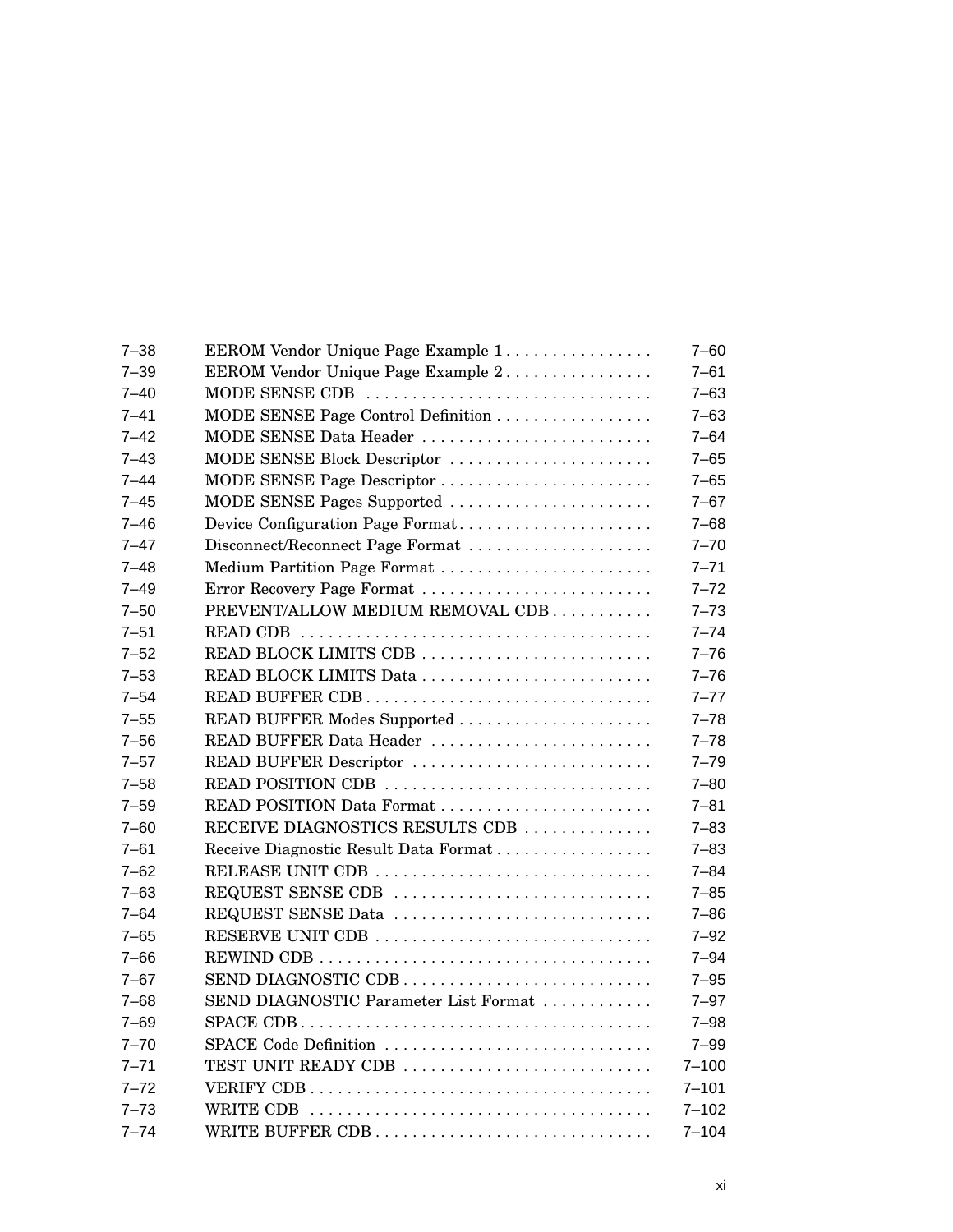| $7 - 75$ | WRITE BUFFER Modes Supported           | $7 - 105$ |
|----------|----------------------------------------|-----------|
| $7 - 76$ | WRITE FILEMARKS CDB                    | $7 - 107$ |
| $7 - 77$ | Initialize Element Status CDB          | $7 - 109$ |
| $7 - 78$ | READ ELEMENT STATUS CDB                | $7 - 110$ |
| $7 - 79$ | Element Type Code Definitions          | $7 - 110$ |
| $7 - 80$ | Element Status Data Header             | $7 - 111$ |
| $7 - 81$ | Medium Transport Element Status Page   | $7 - 112$ |
| $7 - 82$ | Storage Element Status Page            | $7 - 113$ |
| $7 - 83$ | Data Transfer Element Status Page      | $7 - 115$ |
| 7–84     |                                        | $7 - 116$ |
| $7 - 85$ | Element Address Assignment Page Format | $7 - 118$ |
| 7–86     | Transport Geometry Page Format         | $7 - 119$ |
| $7 - 87$ |                                        | $7 - 120$ |
| $A-1$    |                                        | $A-5$     |
| $A-2$    | Mounting Hole Dimensions (Top View)    | $A - 7$   |
| $A-3$    | Mounting Hole Dimensions (Side View)   | $A - 8$   |

### **Tables**

| $2 - 1$ | Adding a Terminator                                 | $2 - 10$ |
|---------|-----------------------------------------------------|----------|
| $2 - 2$ |                                                     | $2 - 11$ |
| $2 - 3$ |                                                     | $2 - 12$ |
| $2 - 4$ | DLT2000 Troubleshooting Chart                       | $2 - 13$ |
| $3 - 1$ |                                                     | $3 - 11$ |
| $3 - 2$ | Determining the Drive's Operating Condition         | $3 - 15$ |
| $3 - 3$ | Before Loading the Cartridge                        | $3 - 18$ |
| $3 - 4$ | After Loading the Cartridge and Operating           | $3 - 18$ |
| $3 - 5$ | What is Happening During Cartridge Use (Right Side) |          |
|         |                                                     | $3 - 20$ |
| $3 - 6$ | When to Use the Cleaning Cartridge                  | $3 - 20$ |
| $4 - 1$ |                                                     | $4 - 11$ |
| $4 - 2$ | DLT2700 Operator Control Panel                      | $4 - 12$ |
| $4 - 3$ | Loader Power-On Self-Test                           | $4 - 15$ |
| $4 - 4$ | Load/Unload Functions                               | $4 - 17$ |
| $5 - 1$ | DLT2700 OCP Button Conditions                       | $5 - 2$  |
| $6 - 1$ | Results of Firmware Update                          | $6 - 7$  |
| $6 - 2$ |                                                     | $6 - 11$ |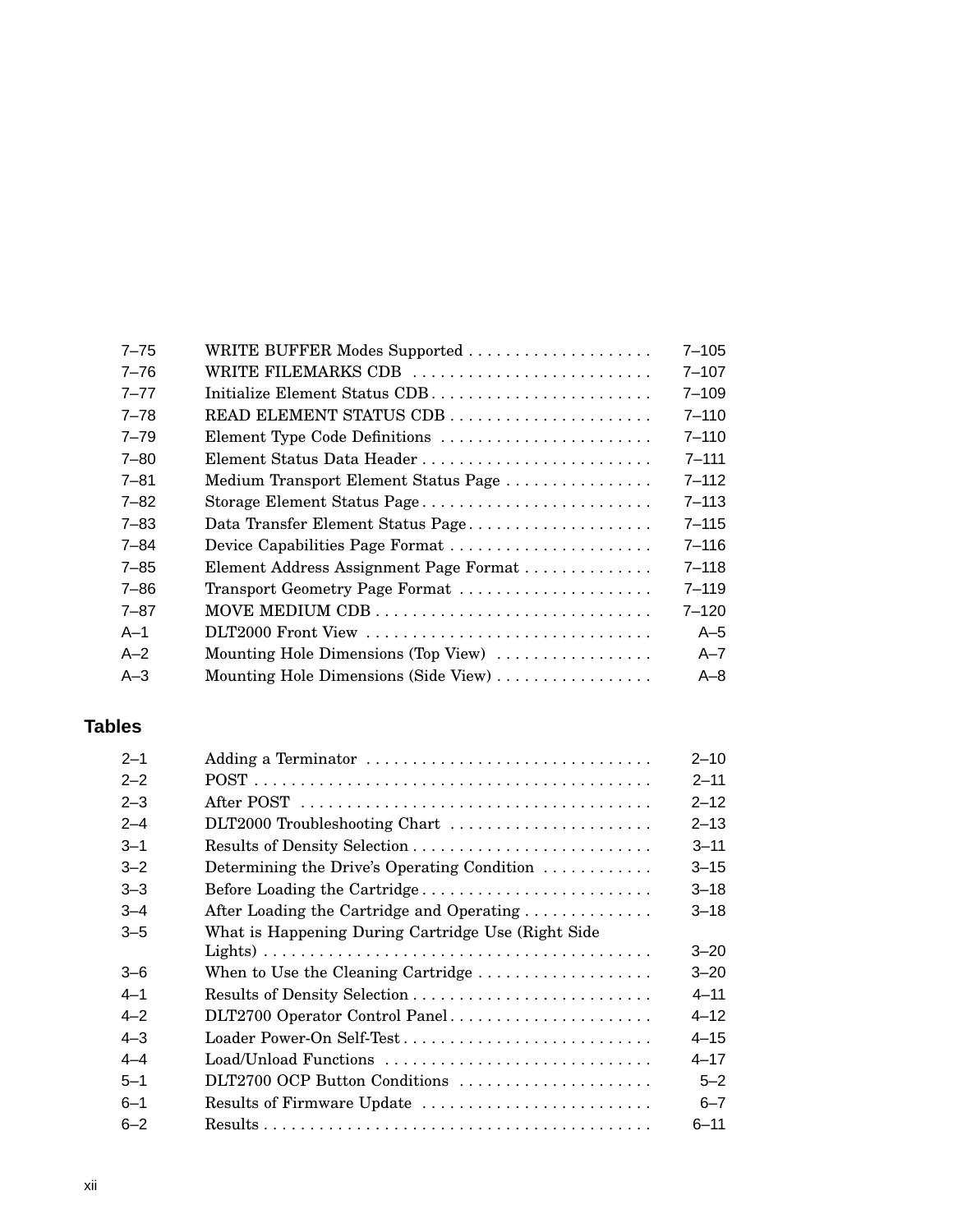| $7 - 1$  | Supported SCSI Messages                            | $7 - 8$   |
|----------|----------------------------------------------------|-----------|
| $7 - 2$  | DLT2000 Supported SCSI Commands                    | $7 - 14$  |
| $7 - 3$  | EEROM Vendor Unique Page Parameters                | $7 - 59$  |
| $7 - 4$  |                                                    | $7 - 62$  |
| $7 - 5$  | Sense Keys Used                                    | $7 - 88$  |
| $7 - 6$  | Additional Sense Codes/Qualifiers Used             | $7 - 90$  |
| $7 - 7$  | Send Diagnostics Parameters                        | $7 - 96$  |
| $7 - 8$  | Sense Keys Used                                    | $7 - 97$  |
| $7 - 9$  | Additional Sense Codes                             | $7 - 98$  |
| $7 - 10$ | SCSI-2 Medium Changer Commands                     | $7 - 108$ |
| $7 - 11$ | Medium Changer Element Addresses                   | $7 - 119$ |
| $A-1$    | DLT2000 Physical Specifications                    | $A-2$     |
| $A - 2$  | DLT2700 Magazine Tape Subsystem Specifications     | $A-4$     |
| $A-3$    |                                                    | $A - 6$   |
| $A - 4$  | DLT2000 Timing Characteristics                     | $A-9$     |
| $A-5$    | DLT2700 Media Loader Timing Characteristics        | $A-10$    |
| $A-6$    | DLT2000 Power Requirements (±5%)                   | $A-10$    |
| $A - 7$  | Operating Ranges                                   | $A-12$    |
| $A - 8$  | Power-on Ranges-No Tape Loaded (Unpacked-72        |           |
|          |                                                    | $A-12$    |
| $A-9$    | Storage Ranges (Unpacked or Packed)                | $A-12$    |
| $A-10$   |                                                    | $A-13$    |
| $A-11$   | Operating Vibration Requirements (Within Spec-No   |           |
|          |                                                    | $A - 13$  |
| $A - 12$ | Nonoperating Vibration Requirements (Unpacked - No |           |
|          |                                                    | $A-13$    |
| $A-13$   | Operating Shock Requirements (Within Spec-No       | $A-14$    |
| $A-14$   | Nonoperating Shock Requirements (Packed—No damage) | $A-14$    |
| $A-15$   | Vibration Requirements During Shipping             | $A-14$    |
| $A-16$   | Physical Drop Test Requirements                    | $A-14$    |
| $A - 17$ | Low Frequency, Magnetic Fields, 10 to 3000 kHz     | $A-16$    |
| $A-18$   | High Frequency, Electric Fields, 1 to 1000 MHz     | $A-16$    |
| $A-19$   | Fast Transient (bursts) for Power and Data Cables  | $A-16$    |
| $A - 20$ | High Energy Transient Voltage for Power Cables     | $A-17$    |
| $A - 21$ | Low-level Conducted Interference                   | $A-17$    |
| $A-22$   |                                                    | $A-17$    |
|          | ESD Failure Level Limits                           |           |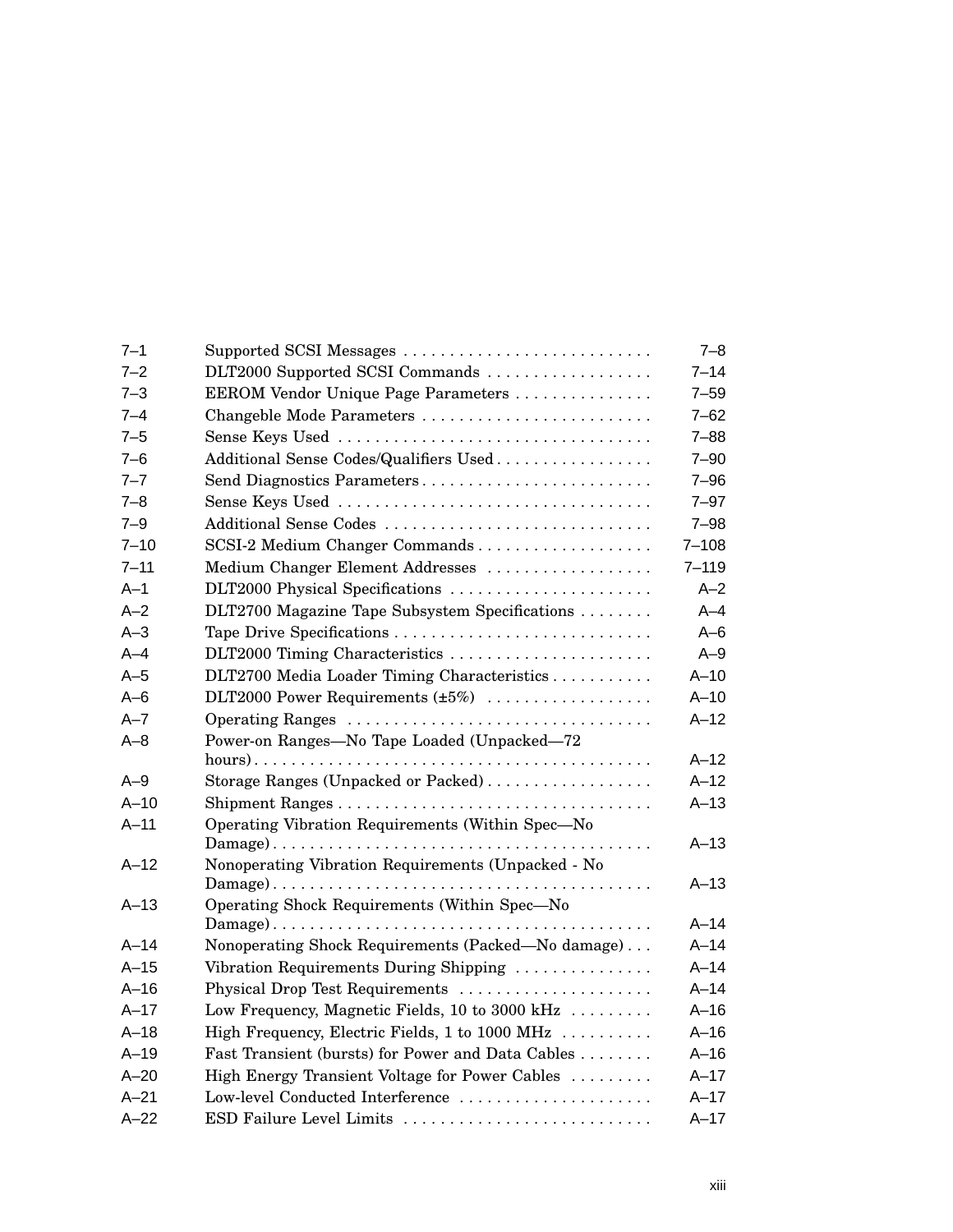| $A - 23$ | A–18     |
|----------|----------|
| $A - 24$ | $A - 19$ |
| $B-1$    | $B-1$    |
| $B-2$    | $B-3$    |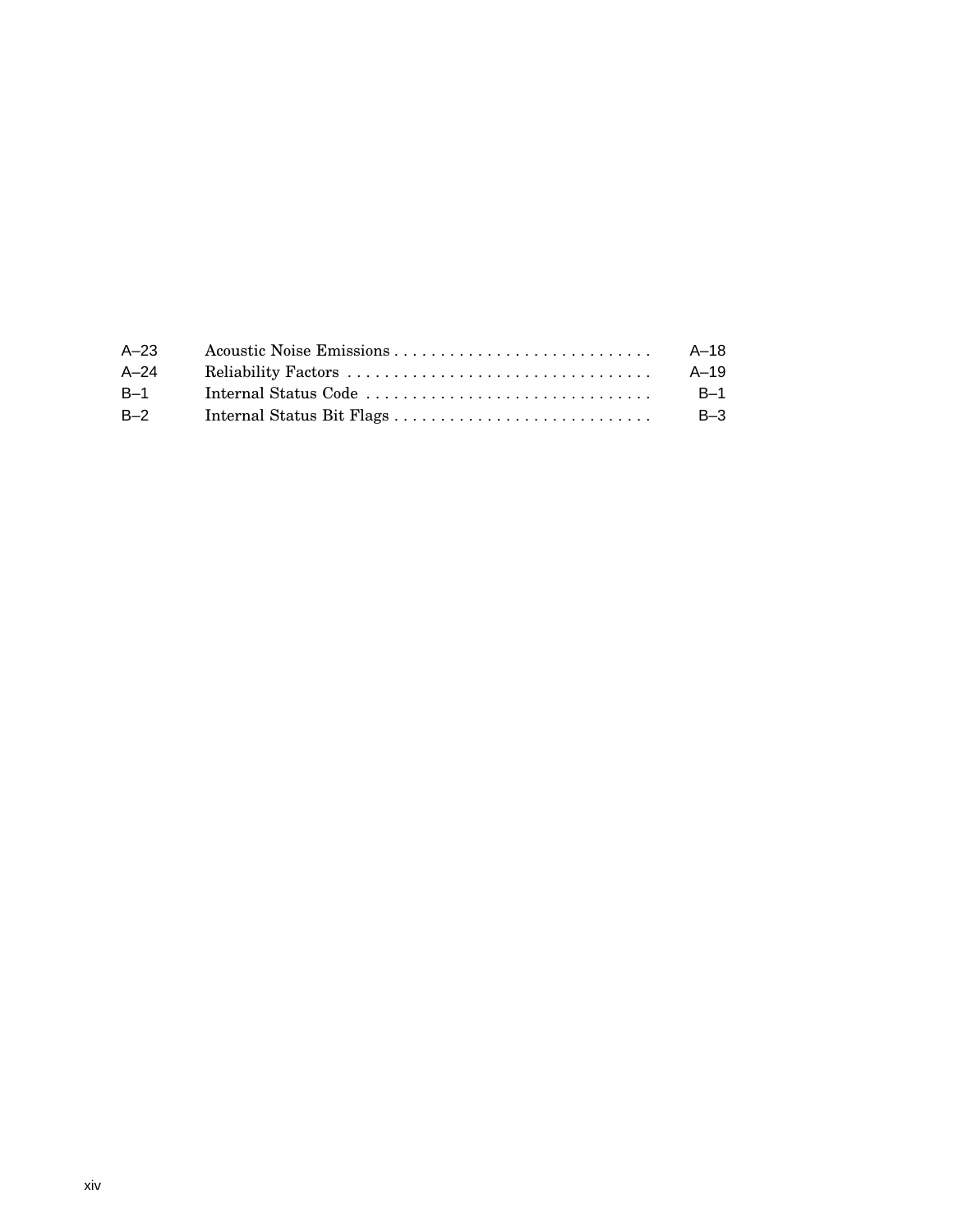# **Preface**

#### **To the Reader**

This is the first edition of this manual. DIGITAL makes every effort to ensure the accuracy of information. However, some errors may have been introduced inadvertently; they will be corrected in the next release. DIGITAL recognizes that some users may require additional content. We welcome your feedback and your suggestions for enhancements and we will evaluate your input for a future release. Please send your comments to:

Digital Equipment Corporation 333 South Street M/S SHR3-2/X27 Shrewsbury, MA 01545

Attention: OEM Tape Products

#### **Purpose**

This manual introduces the DLT2000/DLT2700 Cartridge Tape Subsystem and describes operating procedures and code update.

#### **Manual Structure**

**Chapter 1, Overview and Features of the DLT2000/DLT2700 Product**, gives a product overview and lists the product features of the DLT2000 /DLT2700 tape subsystem.

**Chapter 2, Installing and Configuring the DLT2000 Tabletop Drive**, describes installing and configuring the DLT2000 tabletop tape drive.

**Chapter 3, Configuring and Operating the DLT2000 Tape Drive**, includes selecting density, configuration and other operation information for the tape drive, such as front panel indicators and contr ols, Power-on Self-test, the tape cartridge write-protect switch, loading a cartridge, using the cleaning tape, unloading a cartridge, and preserving cartridges.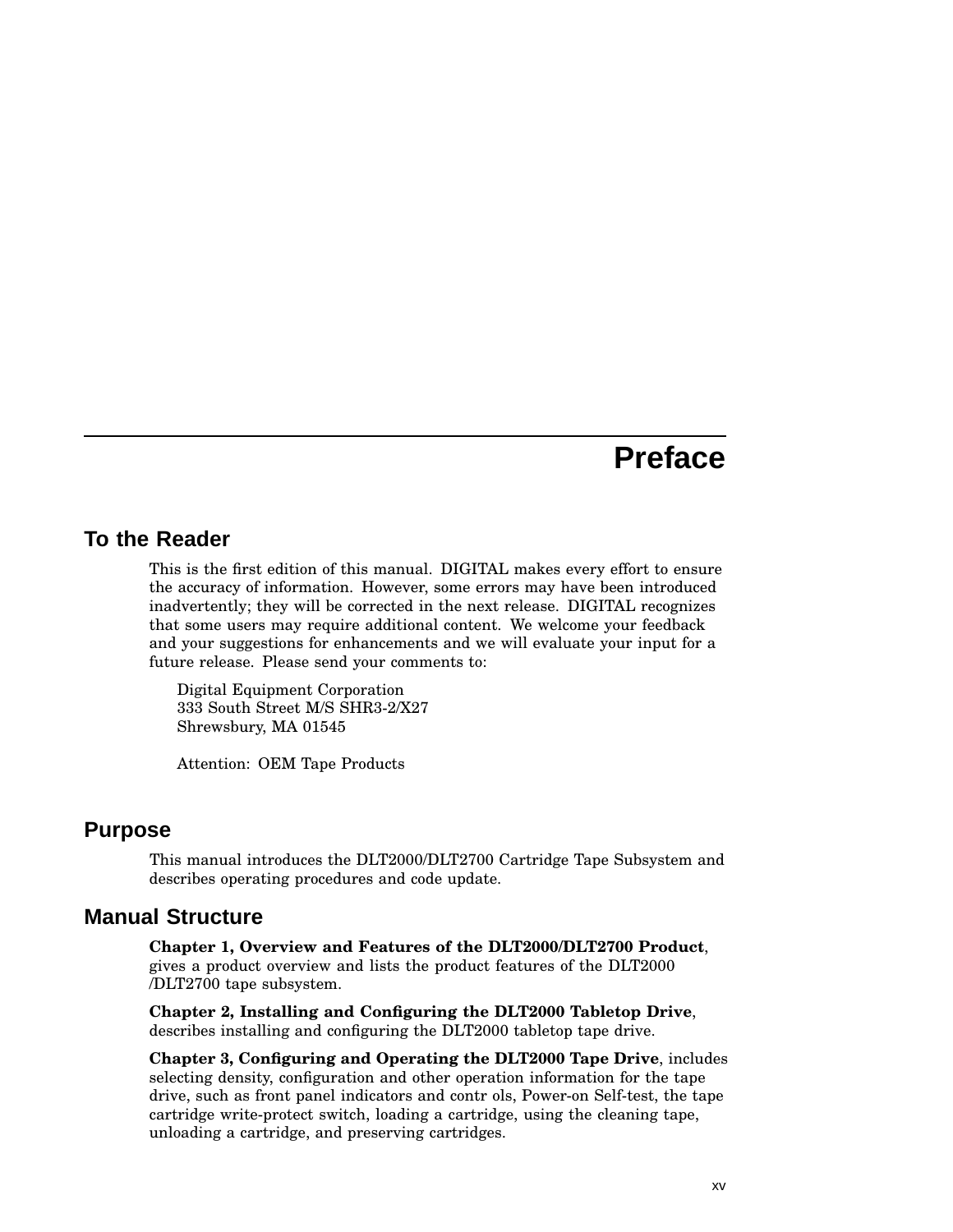**Chapter 4, Configuring and Operating the DLT2700 Mini-Library**, includes configuration, selecting density, and other operation information for the loader, such as the power-on process, the loader Mode Select key, the operator control panel, and functions of the Slot Select, Load/Unload, and Eject buttons.

**Chapter 5, Troubleshooting Guide for the DLT2700 Mini-Library**, gives instructions on how to clear failures and describes the necessary conditions to ensure the loader OCP pushbuttons operate effectively.

**Chapter 6, Firmware Update (From Tape)**, provides an overview on updating the firmware, describes how to create a firmware update tape, and tells how to update the firmware.

**Chapter 7, DLT2000 SCSI Interface**, details the SCSI protocol features of the DLT2000 tape subsystem.

**Appendix A, Technical Specifications**, gives product specifications including physical dimensions, performance specifications, power requirements, environmental specifications, vibration and shock requirements, electromagnetic interference susceptibility, regulatory requirements, and reliability factors.

**Appendix B, Definition of Vendor Unique Sense Data Information**, describes the internal status codes for the DLT2000/DLT2700 product.

**Appendix C, Sense Key Information**, lists the sense key information for the DLT2000/DLT2700 product.

#### **Intended Audience**

This manual is intended for the subsystem or system integrator and users of the DLT2000 series tape cartridge product.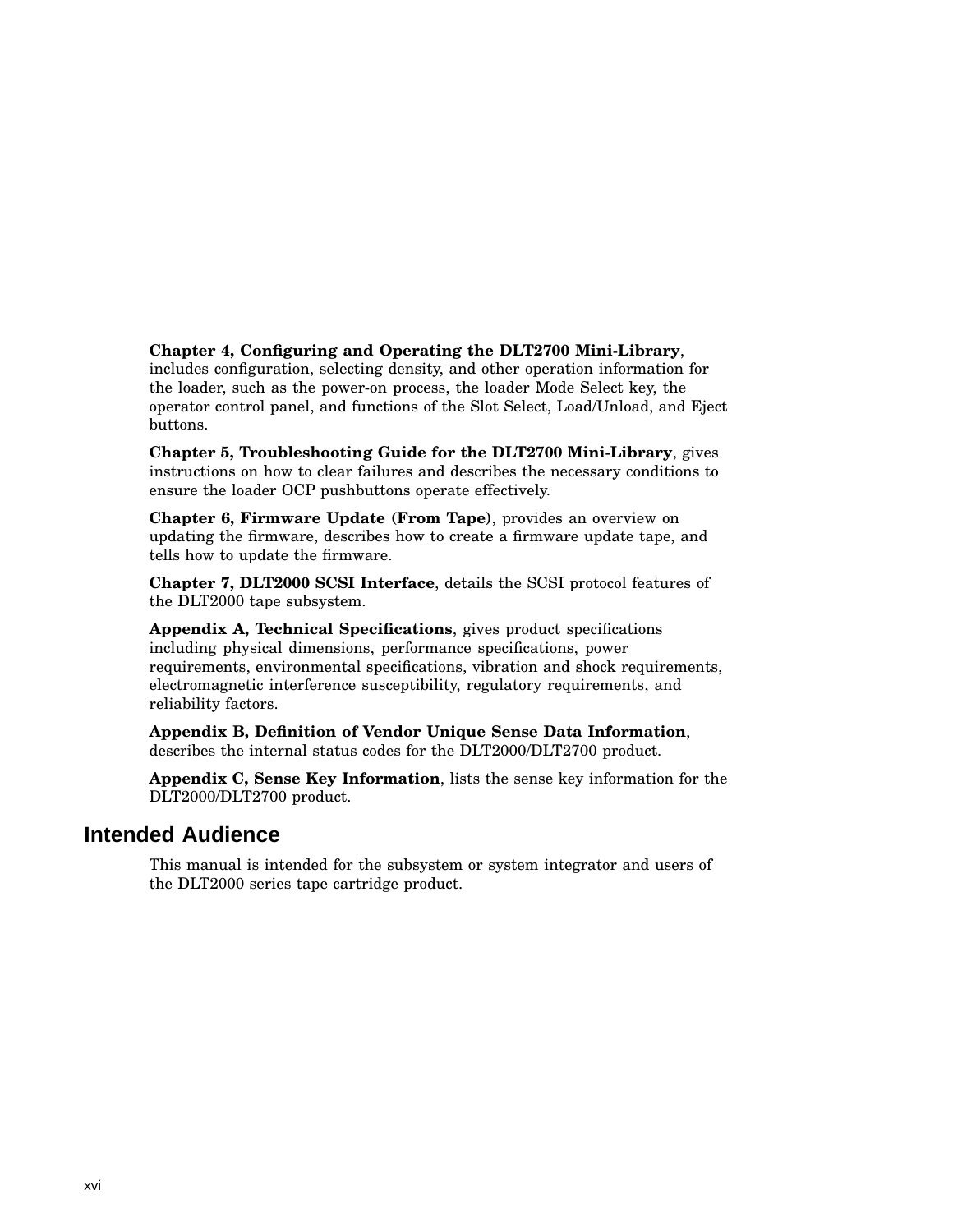# **1**

# **Overview and Features of the DLT2000/DLT2700 Product**

#### **1.1 In This Chapter**

Chapter 1 includes the following main topics and sections:

| <b>Topic</b>                      | <b>Section</b> |
|-----------------------------------|----------------|
| Product Overview                  | Section 1.2    |
| Fast Data Transfer Rate           | Section 1.3    |
| <b>High Capacity</b>              | Section 1.4    |
| Compaction                        | Section 1.5    |
| Strong Media                      | Section 1.6    |
| Compatibility                     | Section 1.7    |
| <b>Firmware Update Capability</b> | Section 1.8    |
| <b>Embedded Diagnostics</b>       | Section 1.9    |

#### **1.2 Product Overview**

The DLT2000/DLT2700 is a high performance, high capacity, streaming cartridge tape product designed for use on midrange and high-end computing systems. Using data compression and compaction, the DLT2000 drive features a formatted capacity of 20 GB and a sustained user data transfer rate of 2.5 MB/s.

The DLT2000 is a 5-1/4 inch form factor, half-inch tape drive. The design includes a dual-channel read/write head, Digital Lempel-Ziv (DLZ) highefficiency data compression, and tape mark directory to maximize data throughput and minimize data access time.

The DLT2700 is a tape mini-library that performs automatic tape operations. The DLT2700 includes the tape drive and a 7-cartridge SCSI-2 medium changer device (loader). The mini-library can provide unattended backup of 140 GB in less than 16 hours or up to 72 GB in an 8-hour shift.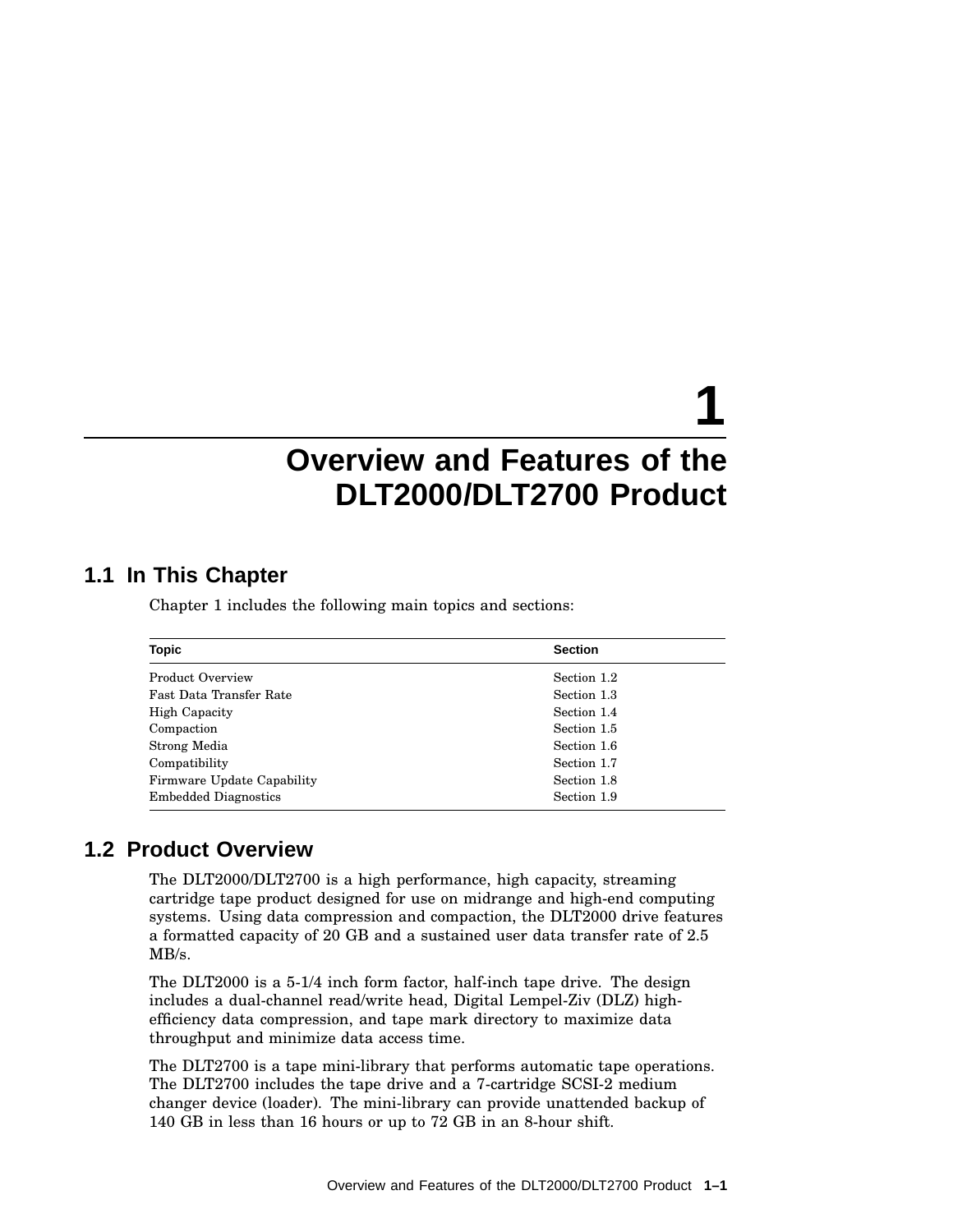The drive and mini-library are available in a rackmountable form factor. An optional tabletop enclosure for the drive or mini-library is available.

The DLT2000 and DLT2700 are available with single-ended or differential driver/receivers.

#### **1.3 Fast Data Transfer Rate**

Used for unattended backups or archiving, the DLT2000/DLT2700 allows you to back up a higher data capacity at a higher speed than earlier products. The DLT2000/DLT2700, when operating in noncompressed mode, has a maximum transfer rate of 1.25 MB/s. When operating in compressed mode, the maximum transfer rate is 2.5 MB/s write and 3 MB/s read.

#### **1.4 High Capacity**

The amount of data you can store on a tape cartridge can be 10.0 GB native capacity or 20.0 GB compressed, depending on whether you select compression mode. Built-in data compression increases cartridge capacity and drive transfer rate 2 to 2.5 times. You can select compression on the loader or drive front panel or from the host by using the SCSI MODE SELECT command.

#### **1.5 Compaction**

The compaction feature of the DLT2000 helps you store data efficiently. A read/write data cache of 2.0 MB allows working space for compaction and makes maximum use of available tape space.

#### **1.6 Strong Media**

Tape media can endure 500,000 passes and has a shelf life of 10 years, which provides superior media durability and data reliability.

#### **1.7 Compatibility**

Digital is committed to maintaining compatibility within the DLT family of tape drives. The DLT2000/DLT2700 tape products are the third generation of tape products started with the THZ01 and THZ02 drives.

The DLT2000/DLT2700 complies with the ANSI standard for SCSI-2. The tape media format follows ECMA approved and ANSI proposed standards.

You can select tape density on the loader or drive front panel or from the host by using the SCSI MODE SELECT command. The DLT2000/DLT2700 can write 2.6, 6.0, and 10.0 GB tape formats for 100% interchange compatibility with earlier DLT drives. On a write from BOT, the DLT2000/DLT2700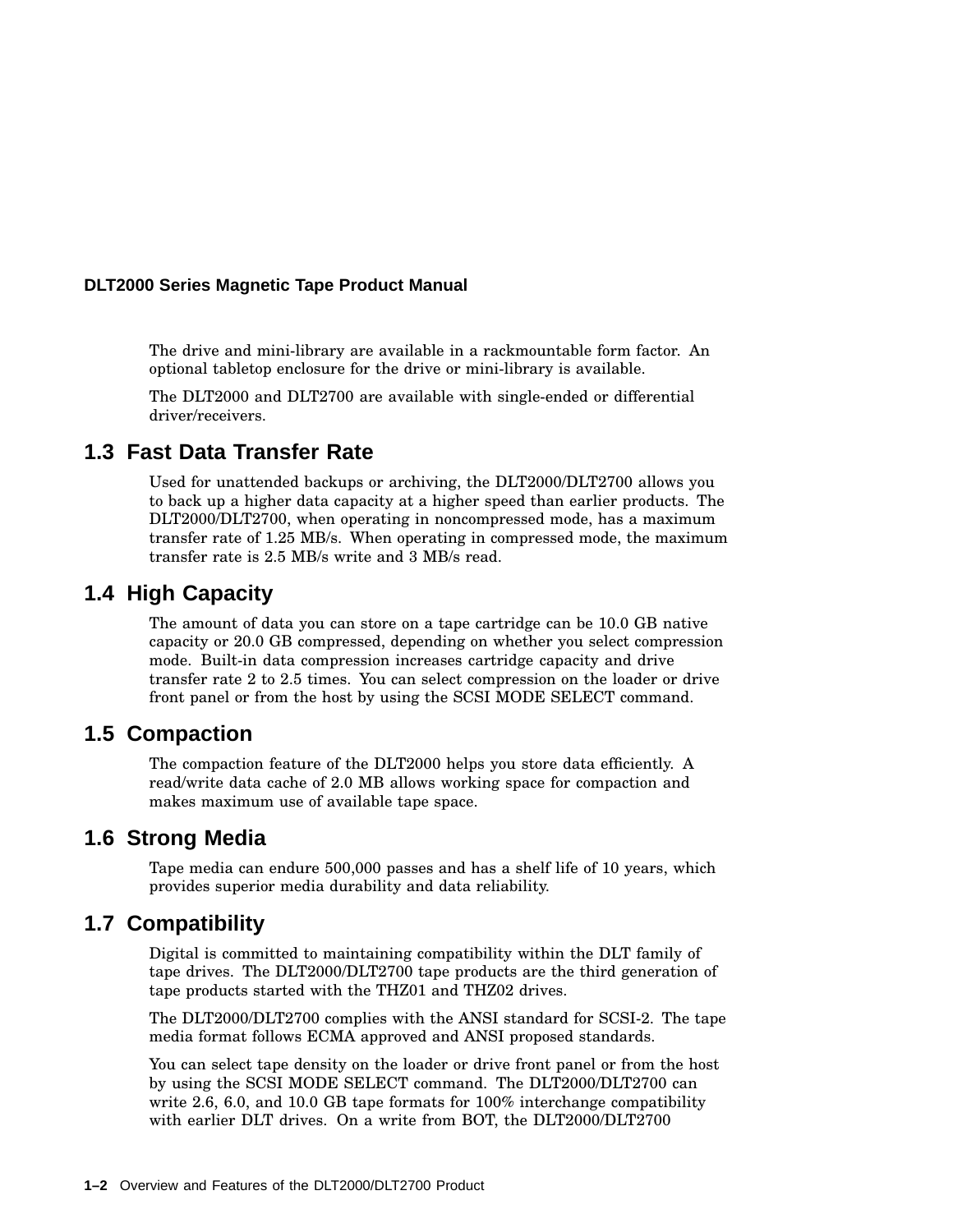reformats the cartridge recorded at 2.6, 6.0, or 10.0 GB format to the new specified format.

#### **1.8 Firmware Update Capability**

The DLT2000 includes Flash EEPROM technology that allows easy on-site installation of microcode updates from tape.

#### **1.9 Embedded Diagnostics**

The DLT2000 has embedded diagnostic software that tells you when head cleaning is required, diagnostic results, and drive operating status. The drive has embedded data logging of errors for failure analysis.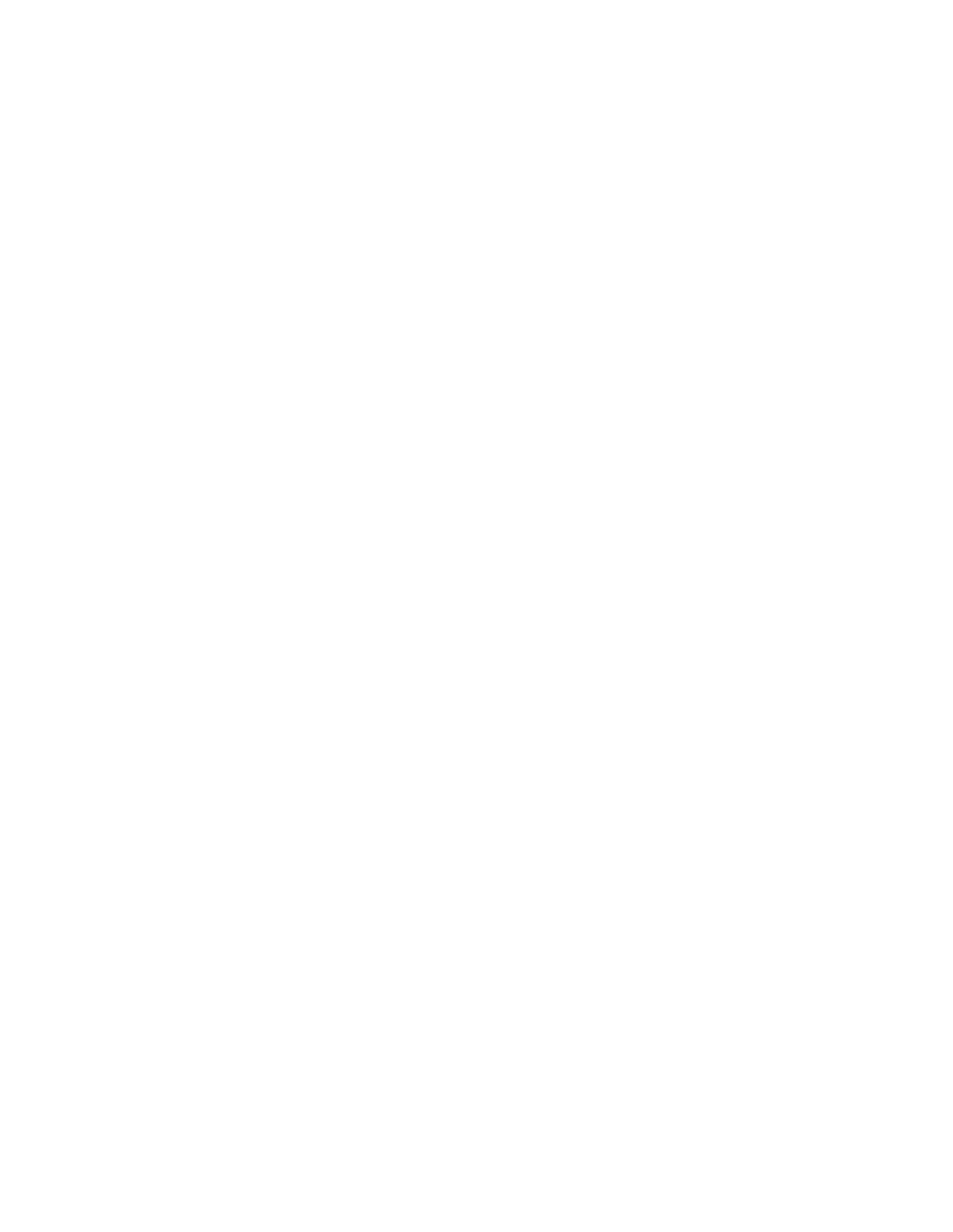# **2 Installing and Configuring the DLT2000 Tabletop Drive**

#### **2.1 In This Chapter**

Chapter 2 includes the following main topics and sections:

| <b>Topic</b>                   | <b>Section</b> |
|--------------------------------|----------------|
| Prepare for the Installation   | Section 2.2    |
| Install the Subsystem          | Section 2.3    |
| Configure the DLT2000 Tabletop | Section 2.4    |
| Connect the Cables             | Section 2.5    |
| Test the Installation          | Section 2.6    |
| DLT2000 Troubleshooting Chart  | Section 2.7    |

#### **2.2 Prepare for the Installation**

This section describes how to prepare for installing the DLT2000 cartridge tape subsystem including:

| Topic                     | <b>Section</b> |
|---------------------------|----------------|
| Before You Start          | Section 2.2.1  |
| <b>Installation Setup</b> | Section 2.2.2  |
| Site Setup                | Section 2.2.3  |
| Site Guidelines           | Section 2.2.4  |

#### **2.2.1 Before You Start**

Installing the DLT2000 tabletop cartridge tape subsystem requires no special tools. If you need to change the switchpack settings on the rear panel, you will need a pen.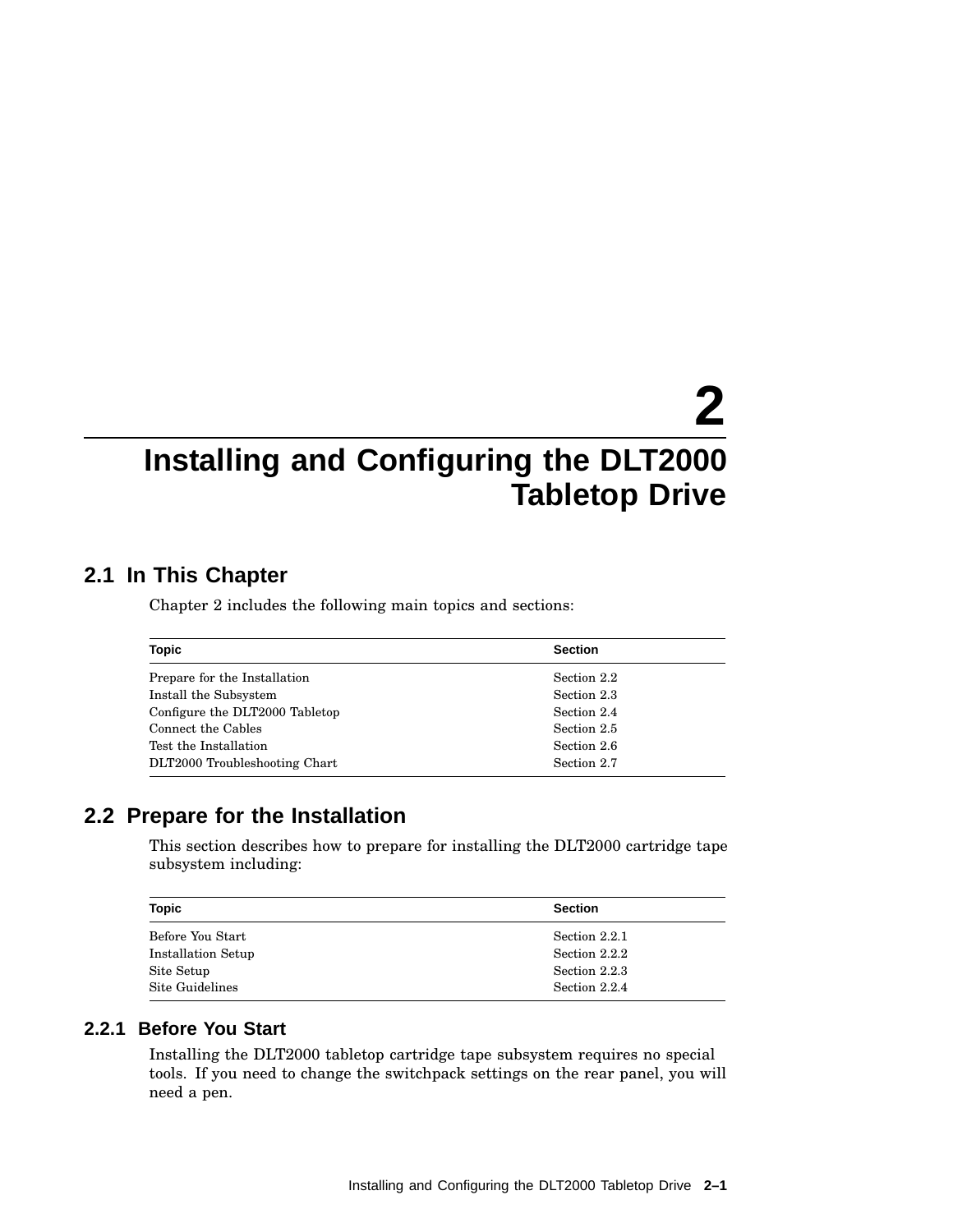If you have problems during installation, see Table 2–4, DLT2000 Troubleshooting Chart.

#### **2.2.2 Installation Setup**

The steps for installation setup are:

| <b>Step</b> | Action                                                        |
|-------------|---------------------------------------------------------------|
|             | Unpack and check your shipment.                               |
| 2           | Choose a site for the DLT2000 tabletop subsystem.             |
| 3           | Power off the system on which the DLT2000 is to be installed. |

#### **2.2.3 Site Setup**

Place the DLT2000 on a flat, sturdy, level area such as a desk or tabletop—*not on the floor.*

#### **2.2.4 Site Guidelines**

Be sure to follow these guidelines for your DLT2000:

- Avoid a site that is dusty or humid.
- Allow enough space around the DLT2000 for ventilation and for easy access to the front and rear.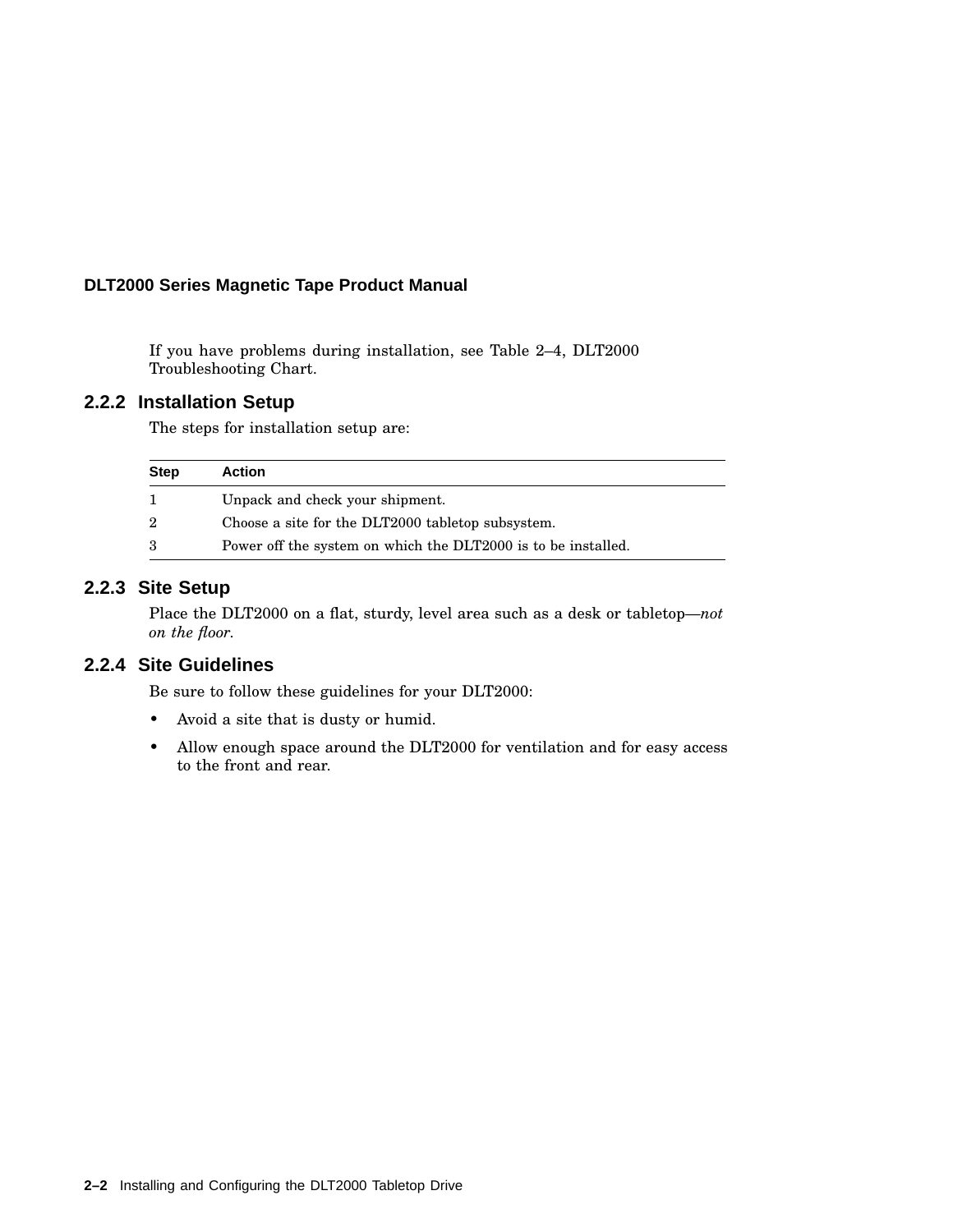Figure 2–1 shows the DLT2000 front panel.

h<br>Prito H 上上 **Protected**  $\Box$   $\div_{\mathcal{O}}$ Tape in Use  $\Box$  $\Box \mbox{ \emph{7}}_{\mbox{O}}$ Insert Tape  $\sqrt{\frac{1}{\gamma}}\, \delta_{\gamma_{o_{i_{e_{v}}}}\delta_{\gamma_{o_{e_{e}}}}}\ \sqrt{\frac{1}{\gamma_{o_{e_{e}}}}}\, \delta_{\gamma_{o_{e_{e}}}}$ Cleaning Comp<sub>ress</sub> Mandleon Mai **Maintess Bungal** Handlese Inser Handleen Mail Wait Coad Operate Light Density Unload Override Density SELECT BUTTON CARTRIDGE INSERT/RELEASE HANDLE (DOWN)

**Figure 2–1 DLT2000 Front Panel**

ZKO-1217-02-DG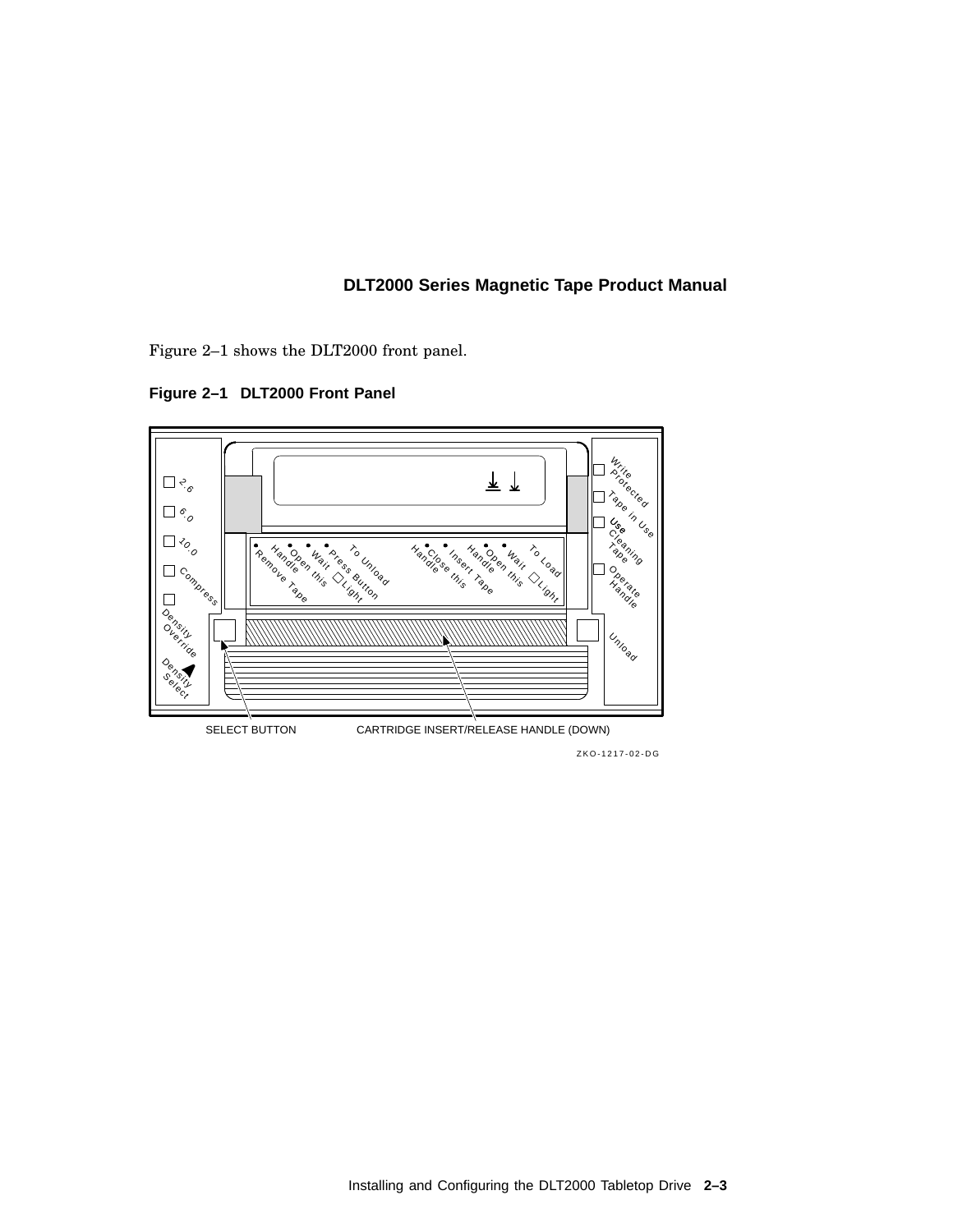Figure 2–2 shows where the decal adheres on the rear of the DLT2000 drive.

**Figure 2–2 DLT2000 Rear Panel**



SHR-TZ86-03

### **2.3 Install the Subsystem**

To install the DLT2000:

| <b>Step</b> | <b>Action</b>                          |               |
|-------------|----------------------------------------|---------------|
|             | Note the DLT2000 factory settings.     |               |
| 2           | Review Section 2.4.1.                  |               |
| 3           | Configure the DLT2000 for your system: |               |
|             | If you need to. $\ldots$               | See section.  |
|             |                                        |               |
|             | Disable parity checking                | Section 2.4.3 |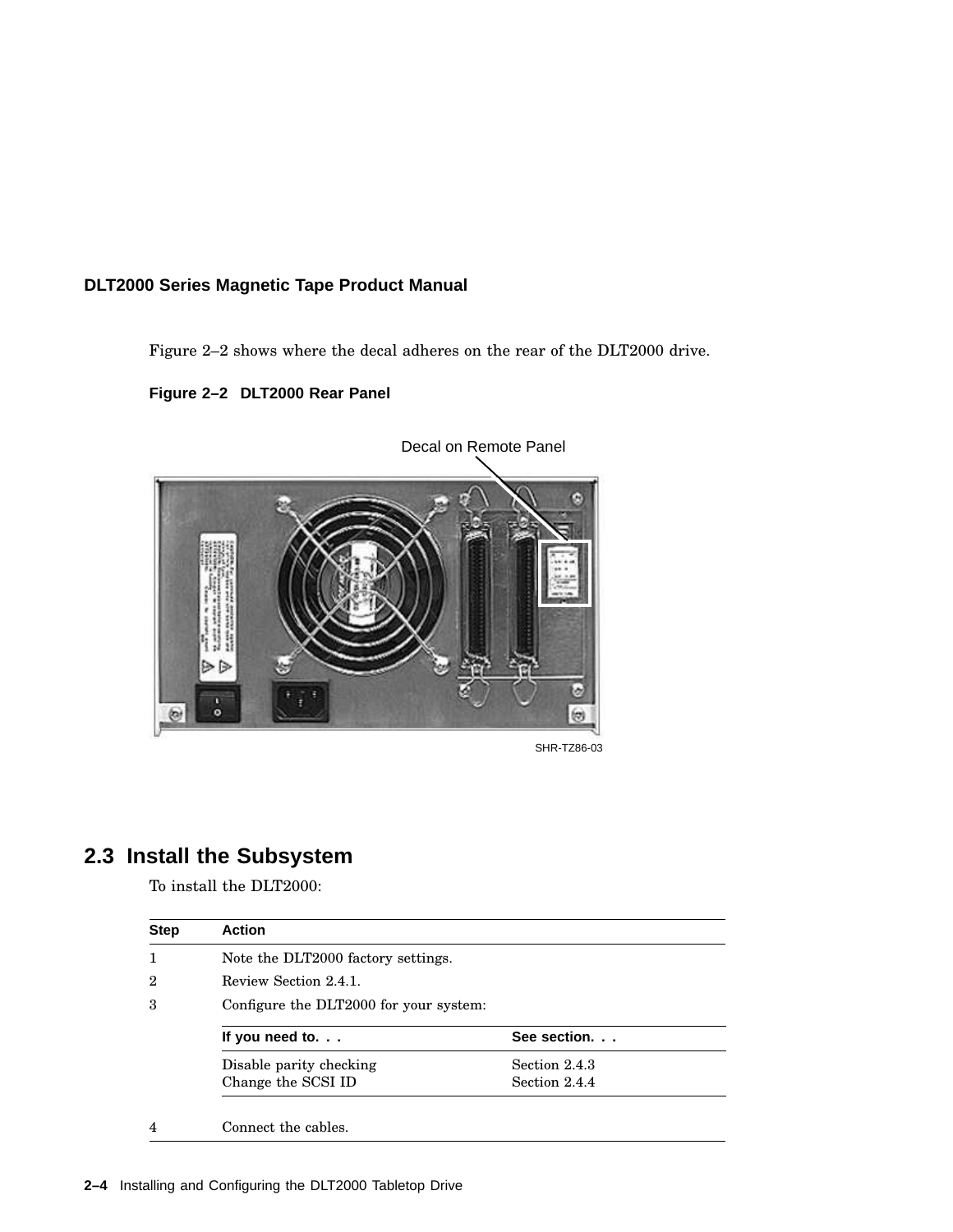#### **2.4 Configure the DLT2000 Tabletop**

This section describes how to configure the DLT2000 including:

| Topic                           | <b>Section</b> |
|---------------------------------|----------------|
| <b>Configuration Guidelines</b> | Section 2.4.1  |
| Switchpack Location             | Section 2.4.2  |
| To Disable Parity Checking      | Section 2.4.3  |
| Changing the SCSI ID            | Section 2.4.4  |

The DLT2000 is factory set to SCSI ID 0, unless otherwise specified. The drive is factory set for parity generation and checking is enabled.

#### **2.4.1 Configuration Guidelines**

Your system uses the SCSI ID to identify, or address, the DLT2000. Follow these guidelines when configuring the DLT2000 for your system:

| If you are installing the DLT2000 as                                          | Then                                                                                              |  |
|-------------------------------------------------------------------------------|---------------------------------------------------------------------------------------------------|--|
| The only SCSI device on the bus or one of<br>multiple SCSI devices on the bus | Be sure to use a SCSI ID that is unique<br>from any other device or system ID on the<br>SCSI bus. |  |
| The last or only device on the SCSI bus                                       | You must terminate the bus by installing<br>a terminator on the drive.                            |  |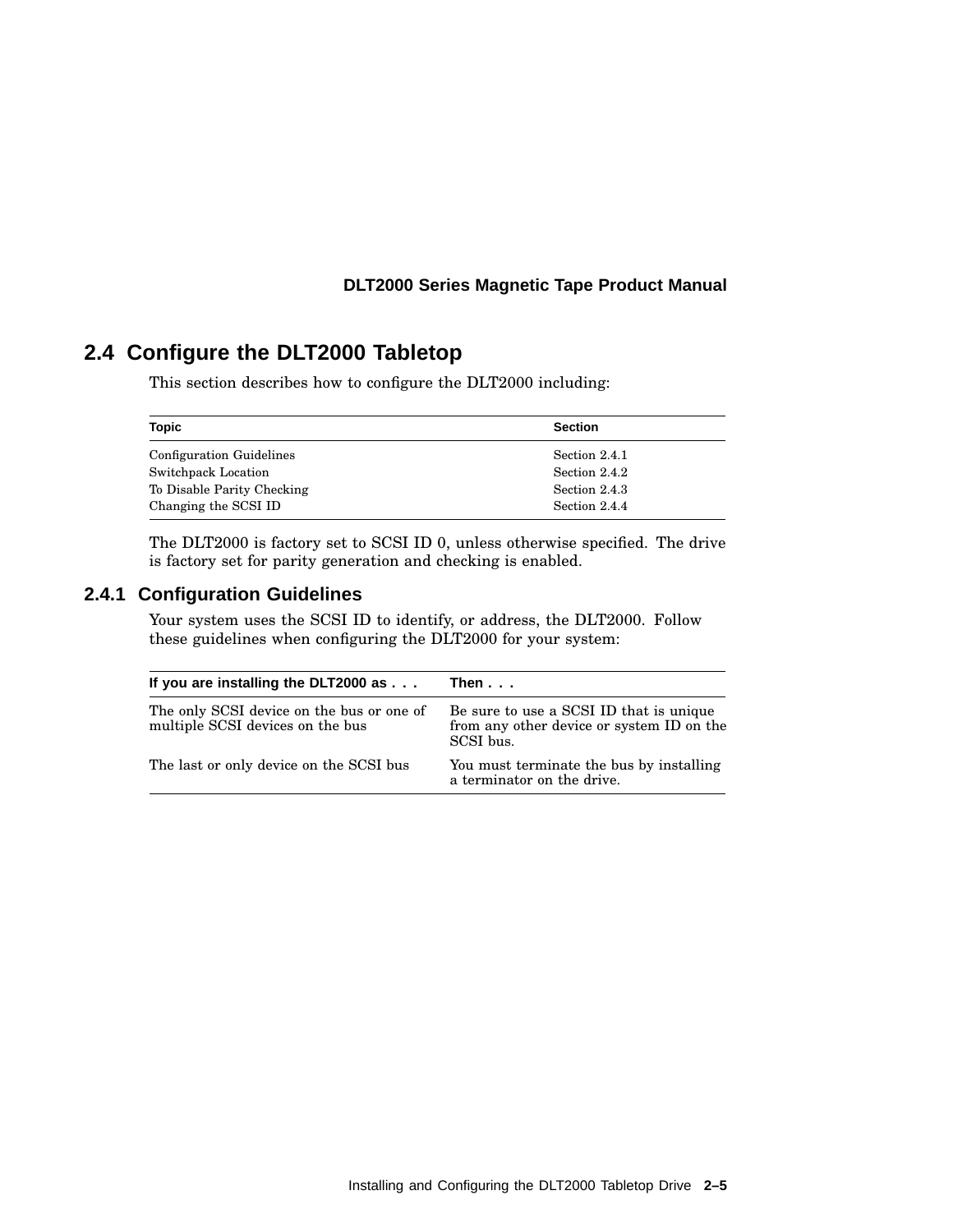#### **2.4.2 Switchpack Location**

Figure 2–3 shows the location of the DISABLE PARITY and SCSI ID switchpack:





Never use a pencil to press the switches on the switchpack.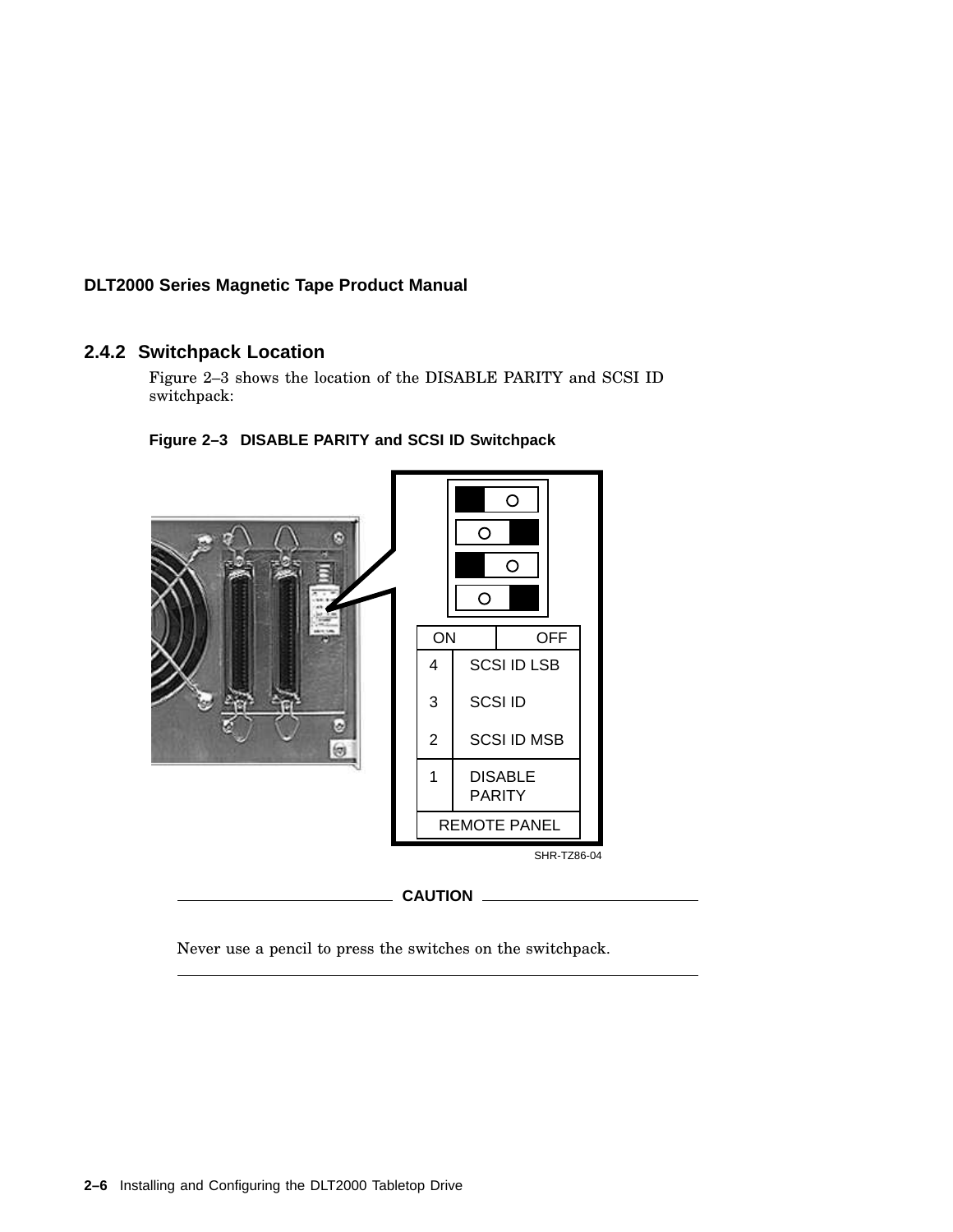#### **2.4.3 To Disable Parity Checking**

If your host system does not generate SCSI bus parity, you can disable parity checking in the DLT2000 through a switch on the rear panel. Set the DISABLE PARITY switch to ON (Figure 2–3) by pressing down on the left side switch 1.

#### **2.4.4 Changing the SCSI ID**

You can change the SCSI ID through the SCSI ID switchpack on the rear panel (Figure 2–3):

To change the SCSI ID:

1. Look at the first column in Figure 2–4 and choose a SCSI ID.

| Figure 2-4 SCSI ID Selection |
|------------------------------|
|                              |

| SCSI ID        | Switch 2 | Switch 3 | Switch 4 |
|----------------|----------|----------|----------|
| 0              | Off      | Off      | Off      |
| 1              | Off      | Off      | On       |
| $\overline{2}$ | Off      | On       | Off      |
| 3              | Off      | On       | On       |
| 4              | On       | Off      | Off      |
| 5              | On       | Off      | On       |
| 6              | On       | On       | Off      |
| 7              | On       | On       | On       |

Switch 2 is the most significant bit (MSB) and switch 4 is the least significant bit (LSB).

2. Next to the SCSI ID you chose from Figure 2–4, look across at the switch 2, switch 3, and switch 4 columns. See what the setting should be for each switch at the chosen ID.

For example, if you chose SCSI ID 3, then the setting for switch 2 is Off; switch 3 is On; and switch 4 is On.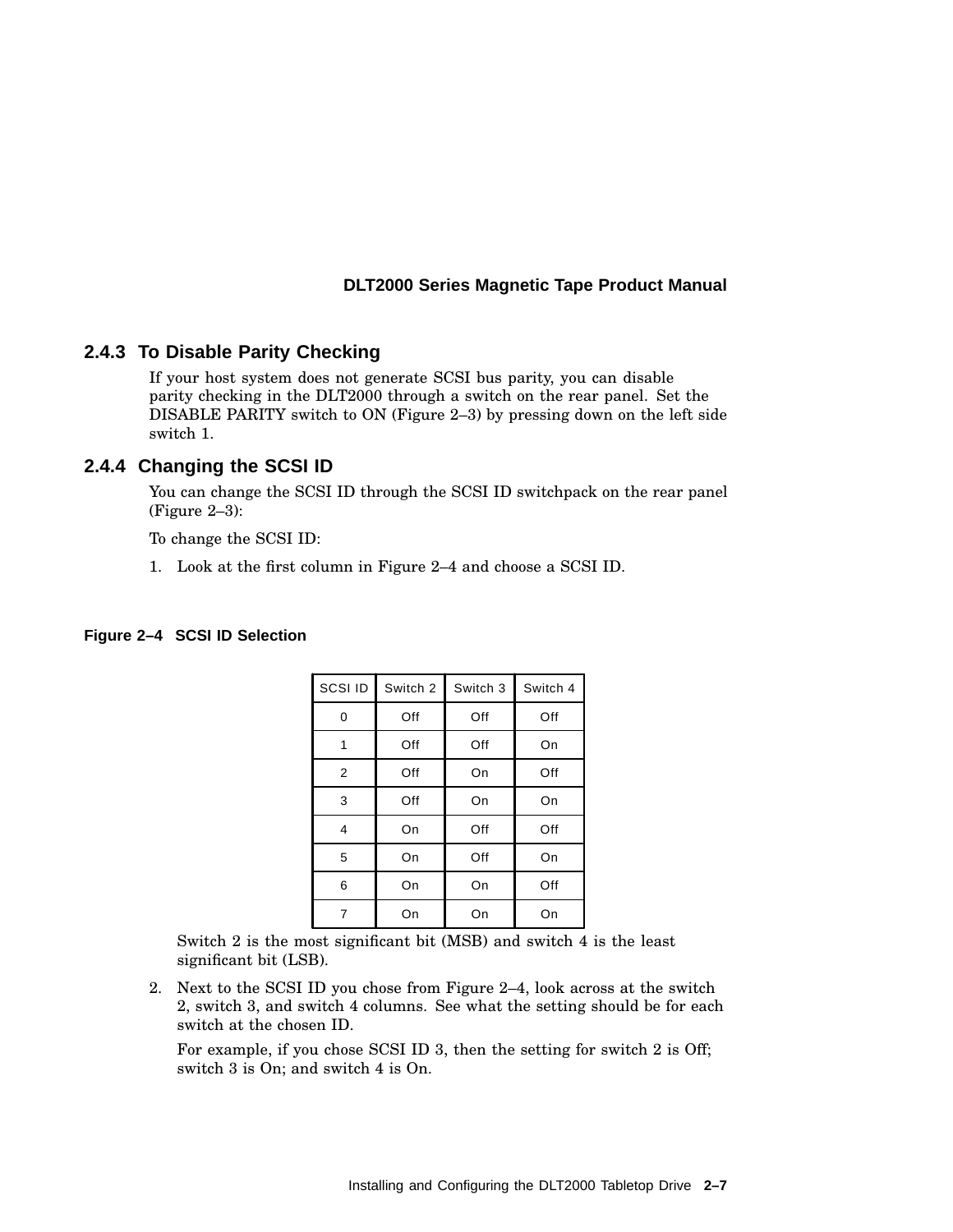If the switch setting should be:

- On, press in the left side of the switch on the rear of the DLT2000 (Figure 2–3).
- Off, press in the right side of the switch on the rear of the DLT2000 (Figure 2–3).

#### **2.5 Connect the Cables**

Section 2.5 includes the following topics:

| Topic                          | <b>Section</b> |
|--------------------------------|----------------|
| Examine the DLT2000 Rear Panel | Section 2.5.1  |
| Connect the SCSI Signal Cable  | Section 2.5.2  |
| Terminate the SCSI Bus         | Section 2.5.3  |
| Connect the Power Cord         | Section 2.5.4  |

#### **2.5.1 Examine the DLT2000 Rear Panel**

Examine the components on the DLT2000 rear panel to complete the physical installation (Figure 2–5).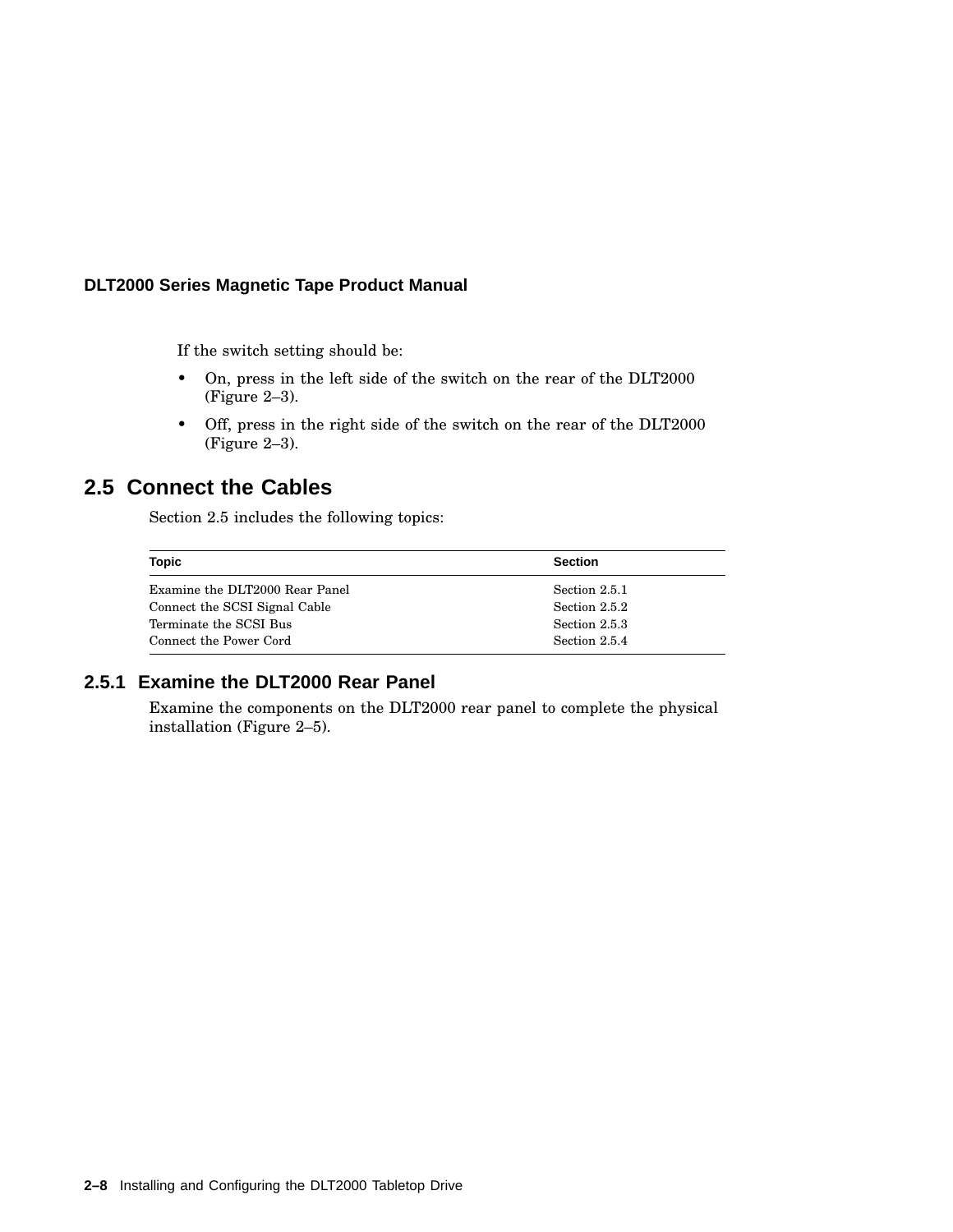



#### **2.5.2 Connect the SCSI Signal Cable**

To connect the SCSI signal cable:

- 1. Connect one end of the SCSI cable to the leftmost SCSI signal connector on the DLT2000 rear panel.
- 2. Snap the wire cable clamps into place to secure the cable.
- 3. Connect the other end of the SCSI signal cable to the SCSI connector on your system or, for daisy-chained configurations, another SCSI device.

See your system documentation for system SCSI connections.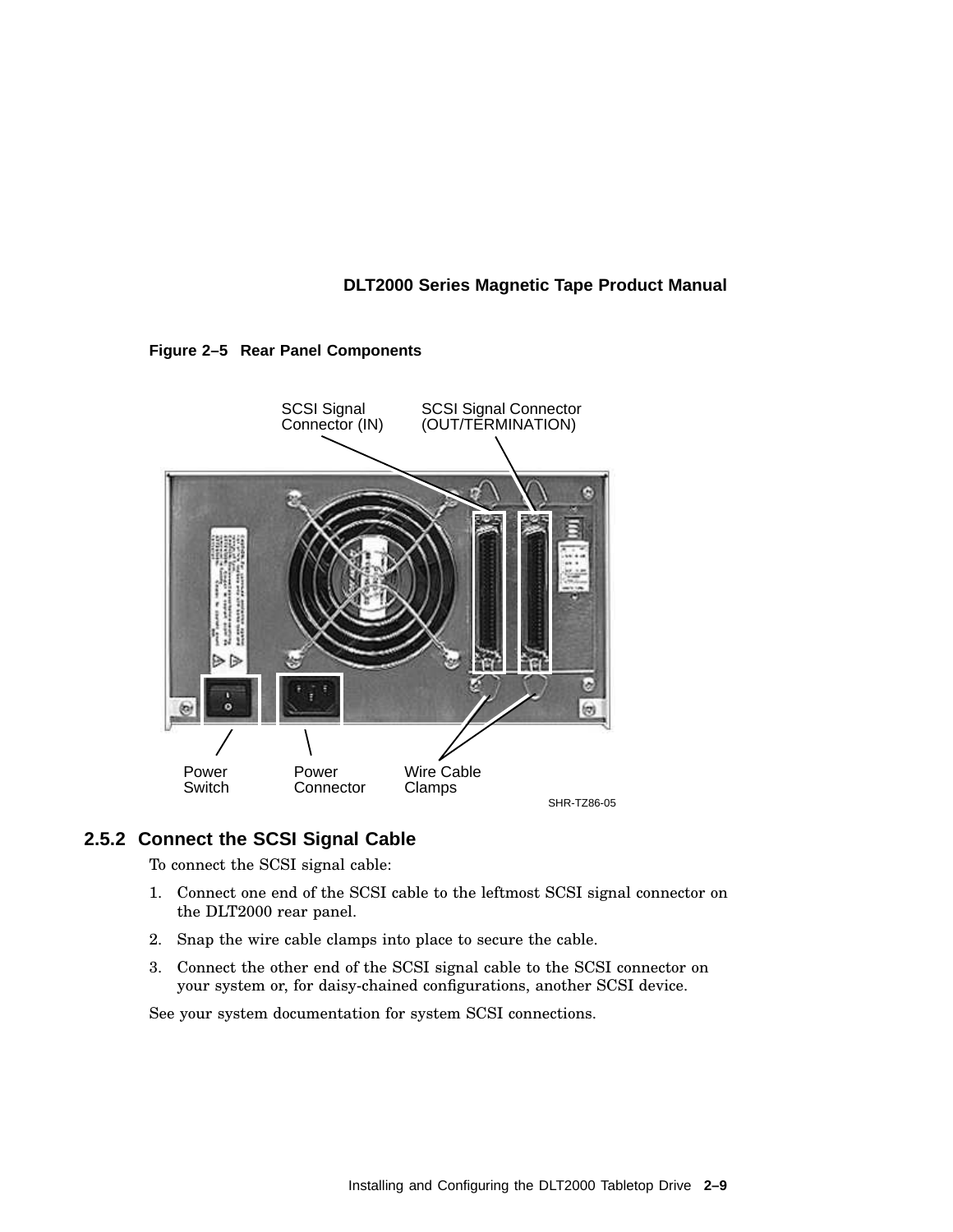#### **2.5.3 Terminate the SCSI Bus**

 $\_$  NOTE  $\_$ 

The Small Computer System Interface (SCSI) bus must be terminated at both ends, and at least one device must supply terminator power.

Table 2–1 tells you when and where to add a terminator.

|  |  | Table 2-1 Adding a Terminator |
|--|--|-------------------------------|
|--|--|-------------------------------|

| If the DLT2000 is $\ldots$                                                                    | Then...                                                     |                                                                                                     |
|-----------------------------------------------------------------------------------------------|-------------------------------------------------------------|-----------------------------------------------------------------------------------------------------|
| The last or only device on<br>the bus and you are going to<br>terminate the cables externally | 1.                                                          | Connect the SCSI terminator to the rightmost<br>SCSI signal connector on the DLT2000 rear<br>panel. |
|                                                                                               | 2.                                                          | Snap the wire cable clamps into place to secure<br>the terminator.                                  |
| Not the last or only device on the<br>SCSI bus                                                | Be sure to install the terminator at the end of the<br>bus. |                                                                                                     |

You can configure the DLT2000 to supply **TRM PWR** on the bus by adding a jumper to the pins labeled **TRM PWR** on the controller module.

#### **2.5.4 Connect the Power Cord**

To connect the power cord:

- 1. Be sure the DLT2000 power switch is set to 0.
- 2. Connect the power cord to the DLT2000 power connector. Make sure the connector is fully seated.
- 3. Connect the other end of the power cord to a nearby ac outlet.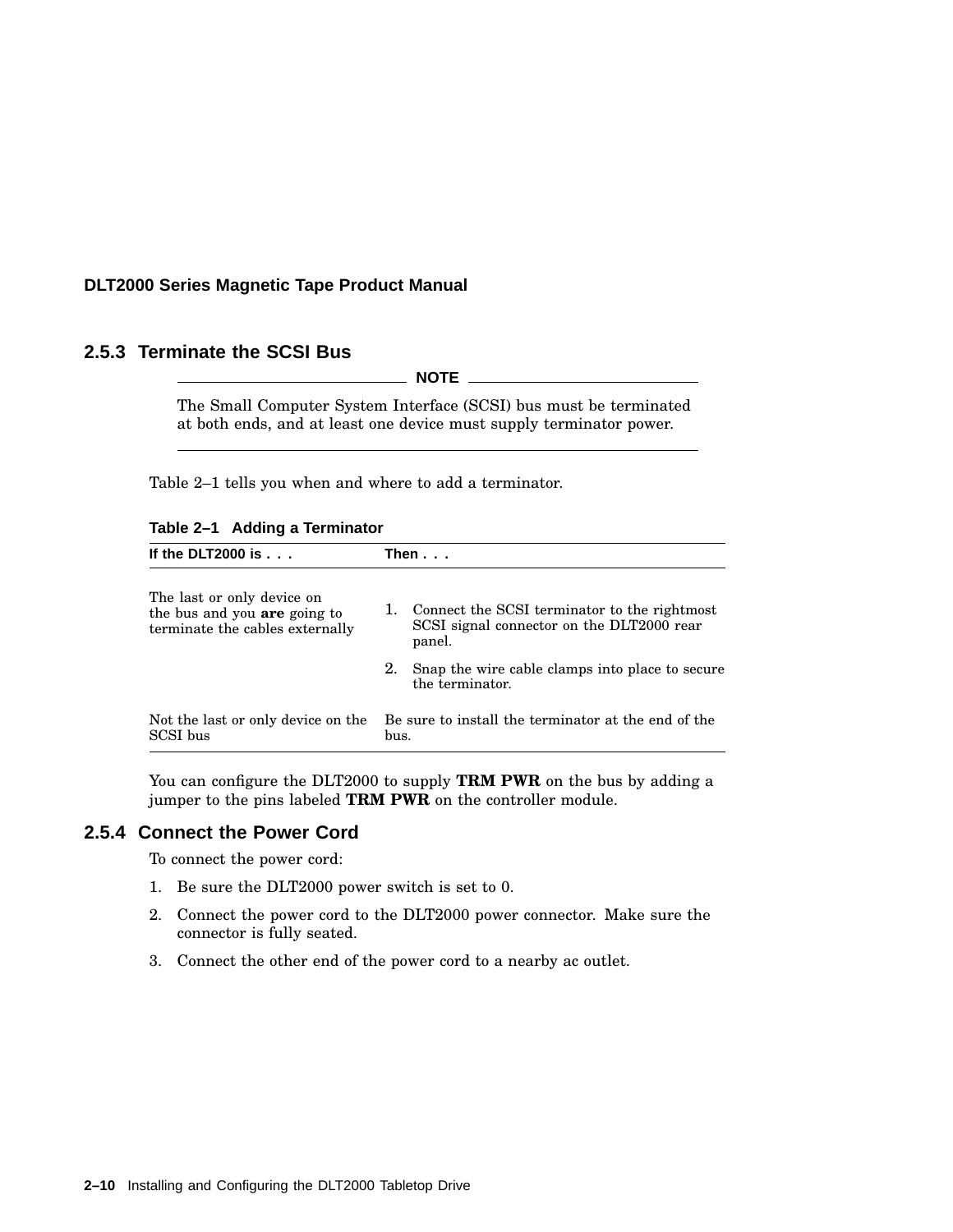#### **2.6 Test the Installation**

Section 2.6 includes the following topics:

| Topic                             | <b>Section</b> |
|-----------------------------------|----------------|
| Run the Power-On Self-Test (POST) | Section 2.6.1  |
| What to do after POST             | Section 2.6.2  |

#### **2.6.1 Run POST**

To test the DLT2000 installation by running POST:

- 1. Turn on system power.
- 2. Set the power switch on the DLT2000 rear panel to on. POST runs automatically when you power on the DLT2000.
- 3. Observe the lights on the DLT2000 front panel. Ensure the sequence of events is the same as in Table 2–2. Events on the right and left sides happen at the same time.

**Table 2–2 POST**

| Event          | <b>Action</b>                                                                                                                                                                        |
|----------------|--------------------------------------------------------------------------------------------------------------------------------------------------------------------------------------|
| 1              | The lights on the right front panel turn on sequentially from top to bottom.<br>All lights stay on for a few seconds.                                                                |
| 2              | All lights on the left front panel turn on at the same time for about three<br>seconds and then turn off.                                                                            |
| 3              | The green Operate Handle, the orange Write Protected, and the yellow Use<br>Cleaning Tape lights turn off. The yellow Tape in Use light blinks while the<br>tape drive initializes.  |
| $\overline{4}$ | After initialization, if no cartridge is loaded, the yellow Tape in Use light<br>turns off, the green Operate Handle light turns on, the handle unlatches,<br>and the beeper sounds. |

For more information on what happens after initialization when a cartridge is present, but the handle is down; or a cartridge is present, but the handle is up (not recommended), see Section 3.5.4 in Chapter 3.

POST completes in about 13 seconds and the drive responds normally to all commands. However, it might take longer for the media to become ready. After a bus reset, the tape drive responds within a bus selection timeout period.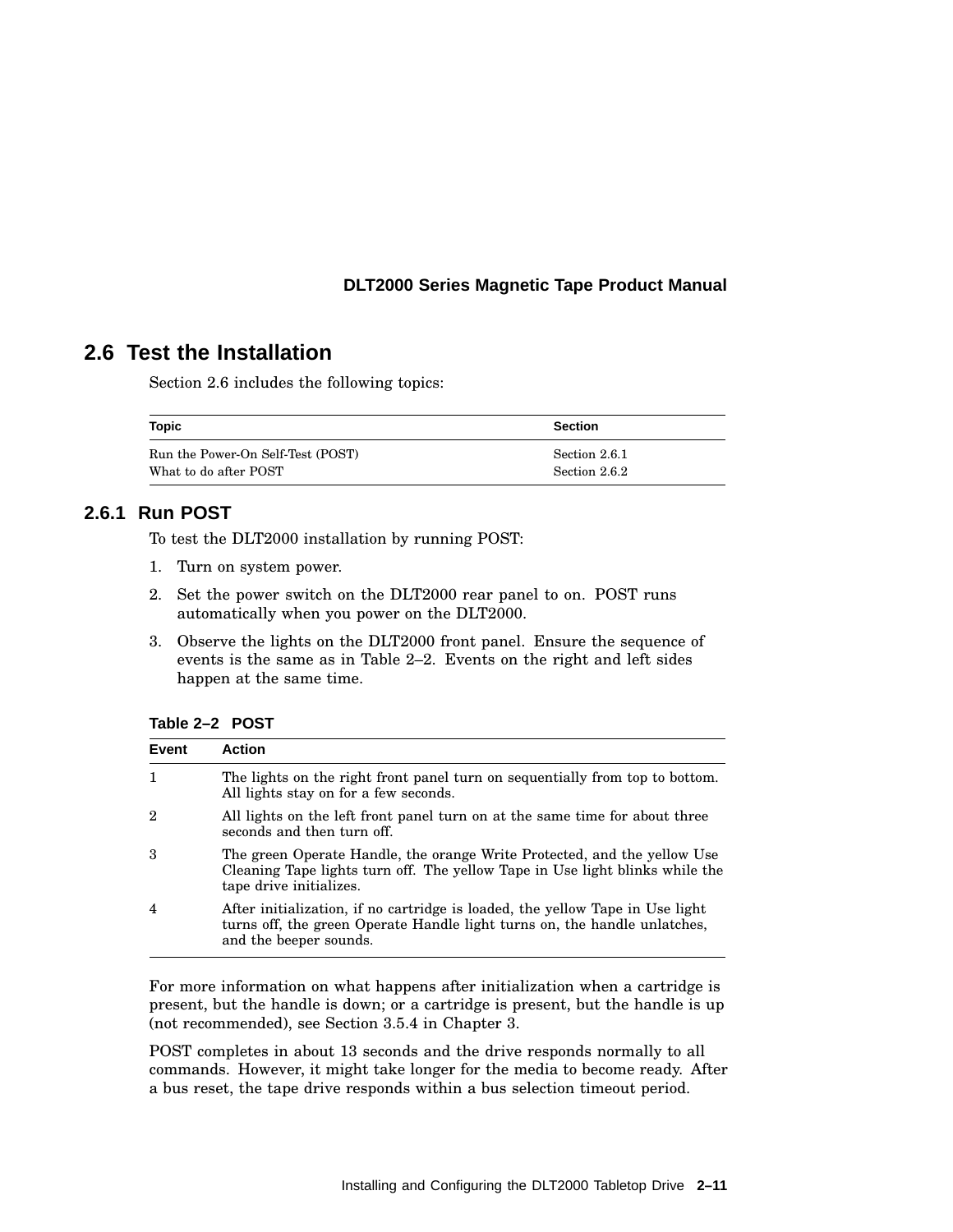#### **2.6.2 What to Do after POST**

| Table 2-3 After POST |  |  |  |  |  |
|----------------------|--|--|--|--|--|
|----------------------|--|--|--|--|--|

| If $\cdot$ $\cdot$ $\cdot$                                                 | Then $\ldots$                                                                                                                         |
|----------------------------------------------------------------------------|---------------------------------------------------------------------------------------------------------------------------------------|
| All the events in Table 2–2 took<br>place                                  | POST succeeded. Bring up the system and run<br>optional system tests. See Chapter 3 for operating<br>the drive and selecting density. |
| All left- or right-side lights on<br>the DLT2000 front panel blink<br>only | POST failed. See Table 2-4, DLT2000 Troubleshooting<br>Chart.                                                                         |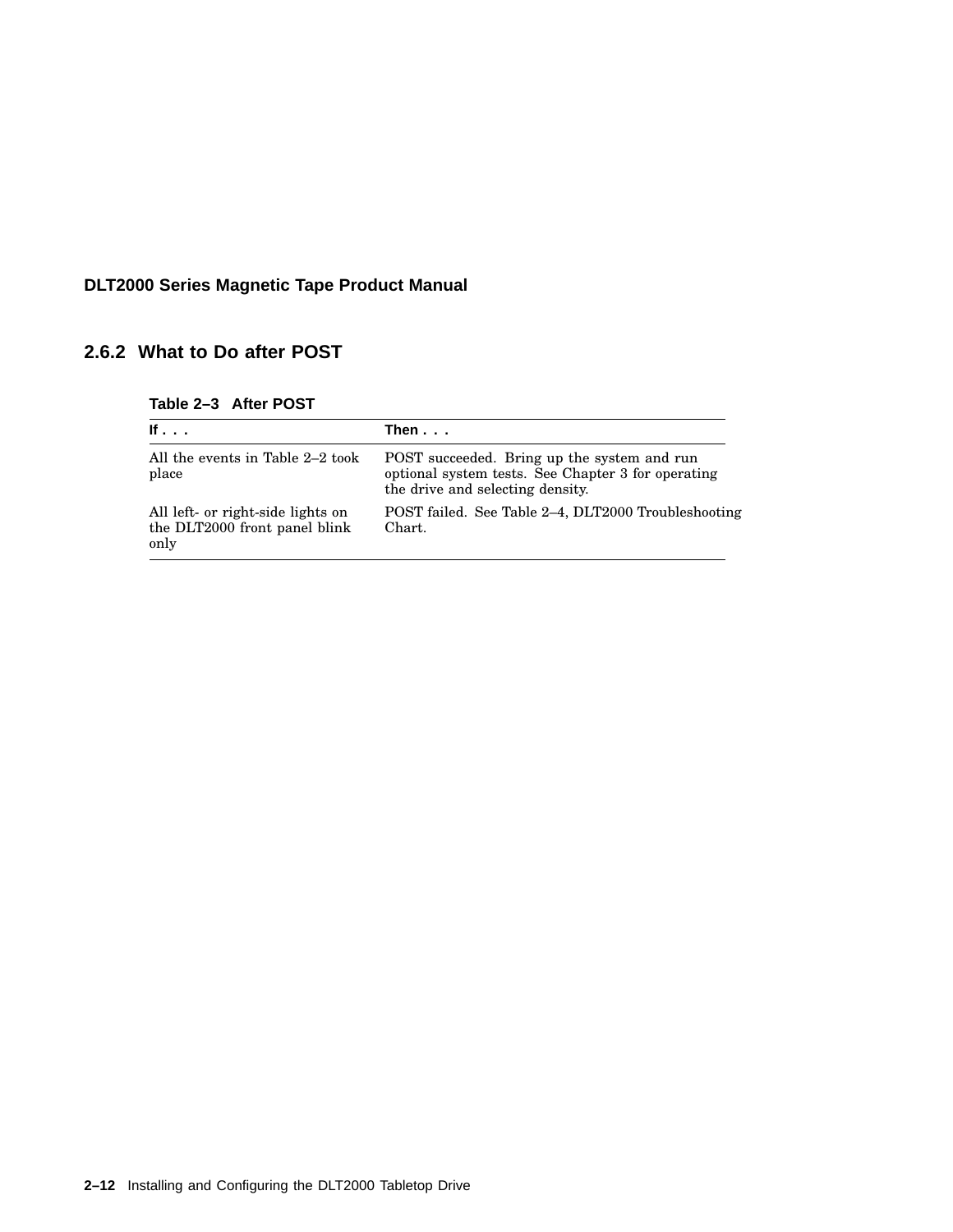### **2.7 DLT2000 Troubleshooting Chart**

If the DLT2000 fails during POST or operation, use Table 2–4 to determine the problem and the action to take.

| If $\ldots$                                   | Then $\dots$                                                                                                      | You should                                                                                                                                                         |
|-----------------------------------------------|-------------------------------------------------------------------------------------------------------------------|--------------------------------------------------------------------------------------------------------------------------------------------------------------------|
| Your system does not<br>recognize the DLT2000 | Your system might not<br>be configured to see the<br><b>SCSI ID</b>                                               | Configure your system to see the<br>ID.                                                                                                                            |
|                                               | The SCSI ID might not<br>be unique                                                                                | Change the SCSI ID and<br>reconfigure the system. The<br>new ID is effective at the next<br>power-on.                                                              |
|                                               | The parameters for your<br>SCSI adapter might be<br>incorrect                                                     | Check your SCSI adapter<br>installation.                                                                                                                           |
|                                               | The SCSI signal cable<br>might be loose                                                                           | Make sure the connector on each<br>end of the cable is fully seated.                                                                                               |
|                                               | The SCSI terminator<br>might not be present or<br>might be loose                                                  | Install the terminator; make<br>sure the terminator is fully<br>seated.                                                                                            |
|                                               | The SCSI bus might not<br>be correctly terminated                                                                 | If the DLT2000 is the last or<br>only device on the bus, make<br>sure the terminator is installed<br>on the DLT2000.                                               |
|                                               |                                                                                                                   | If the DLT2000 is not the last<br>or only device on the bus, check<br>the cable connections and make<br>sure the terminator is installed<br>at the end of the bus. |
|                                               | The SCSI terminator<br>might not be at the end<br>of the bus, or more than<br>two terminators might<br>be present | Be sure to install a terminator<br>at each end of the bus. One<br>terminator is usually installed<br>at the system.                                                |
|                                               |                                                                                                                   | (continued on next page)                                                                                                                                           |

**Table 2–4 DLT2000 Troubleshooting Chart**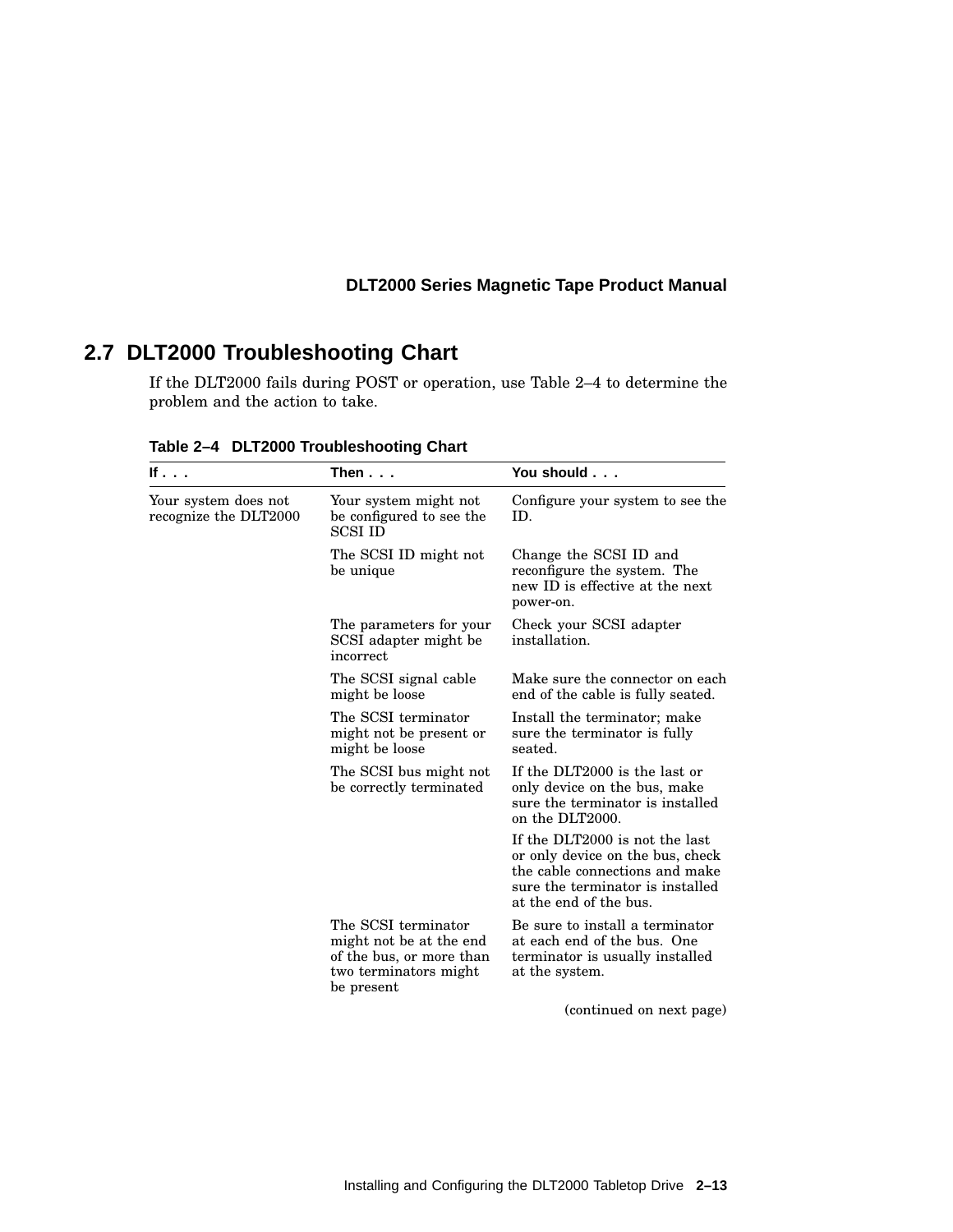| If                                                                                         | Then $\ldots$                                                                    | You should                                                                                                                                                                                                                                                                                             |
|--------------------------------------------------------------------------------------------|----------------------------------------------------------------------------------|--------------------------------------------------------------------------------------------------------------------------------------------------------------------------------------------------------------------------------------------------------------------------------------------------------|
| Your system does not<br>recognize the DLT2000                                              |                                                                                  |                                                                                                                                                                                                                                                                                                        |
|                                                                                            | 1.<br>The SCSI bus might<br>be too long.                                         | 1. Limit the bus length to the<br>ANSI SCSI standard of 6<br>meters (19 feet) for single                                                                                                                                                                                                               |
|                                                                                            | 2.<br>Too many devices<br>might be on the bus.                                   | ended $(SE)$ or 25 meters $(82)$<br>feet) for differential                                                                                                                                                                                                                                             |
|                                                                                            |                                                                                  | 2.<br>Limit the number of devices<br>on the bus (including the<br>system) to eight                                                                                                                                                                                                                     |
|                                                                                            |                                                                                  | Check your system configuration<br>rules.                                                                                                                                                                                                                                                              |
| The DLT2000 does not<br>power up                                                           | The DLT2000 has no<br>power                                                      | Check the DLT2000 power cord<br>connections with the DLT2000<br>power switch off                                                                                                                                                                                                                       |
| All right or all left side<br>lights on the DLT2000<br>front panel blink                   | A drive fault has<br>occurred                                                    | Try to unload the tape and<br>reinitialize the drive by pressing<br>the Unload button or turn drive<br>power off and then on again.<br>The right or left side lights stop<br>blinking and the drive tries to<br>reinitialize. The lights turn on<br>steadily again and go off if the<br>test succeeds. |
| You are finding fatal or<br>nonfatal errors for which<br>you cannot determine<br>the cause | The bus termination<br>or SCSI signal cable<br>connections might be<br>incorrect | Make sure the SCSI bus is<br>terminated.                                                                                                                                                                                                                                                               |
|                                                                                            | The ac power source<br>grounding might be<br>incorrect                           | Use an ac outlet for the<br>DLT2000 on the same ac line<br>powering the system.                                                                                                                                                                                                                        |

**Table 2–4 (Cont.) DLT2000 Troubleshooting Chart**

After taking the action in Table 2–4, power on the the DLT2000 to rerun POST. If all right or left side lights blink again, you most likely have a hardware failure.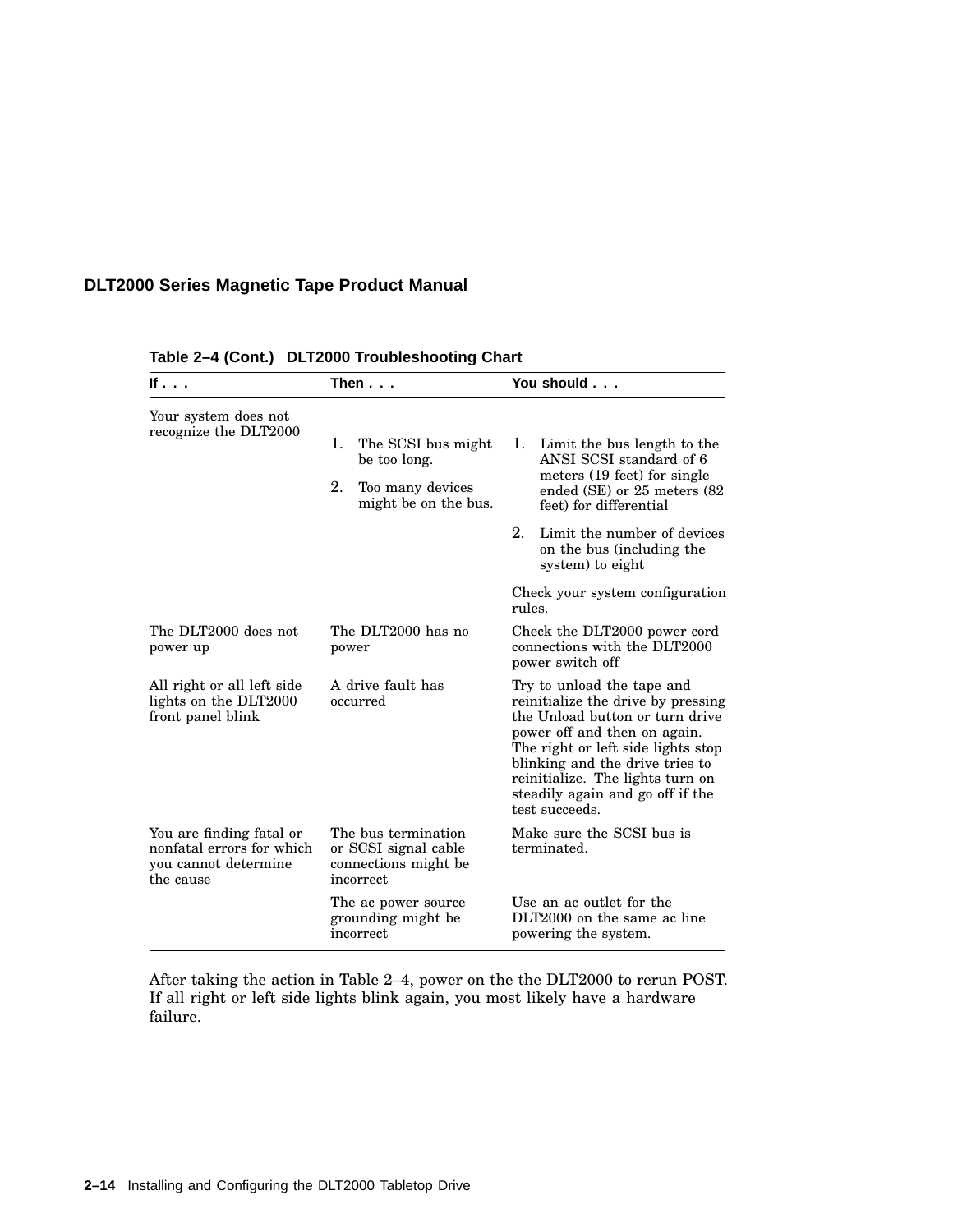# **3**

# **Configuring and Operating the DLT2000 Tape Drive**

### **3.1 In this Chapter**

The configuration section in this chapter applies to the basic drive without the SCSI ID switchpack and power supply. (Chapter 2 applies to configuring the tabletop drive.) Chapter 3 includes the following main topics and sections:

| <b>Topic</b>                           | <b>Section</b> |
|----------------------------------------|----------------|
| Before You Install the DLT2000 Drive   | Section 3.2    |
| Overview of the Front Panel            | Section 3.3    |
| <b>Selecting Density</b>               | Section 3.4    |
| Description of Controls and Indicators | Section 3.5    |
| Description of the Tape Cartridge      | Section 3.6    |
| Loading a Cartridge                    | Section 3.7    |
| Using the CleaningTape III             | Section 3.8    |
| Unloading a Cartridge                  | Section 3.9    |
| <b>Preserving Cartridges</b>           | Section 3.10   |

### **3.2 Before You Install the DLT2000 Drive**

Section 3.2 includes:

| Topic                                        | <b>Section</b> |
|----------------------------------------------|----------------|
| Disabling Parity Checking                    | Section 3.2.1  |
| Changing the SCSI ID                         | Section 3.2.2  |
| Setting the TRM ENB/TRM PWR Jumpers          | Section 3.2.3  |
| Locating the SCSI Cable and Power Connectors | Section 3.2.4  |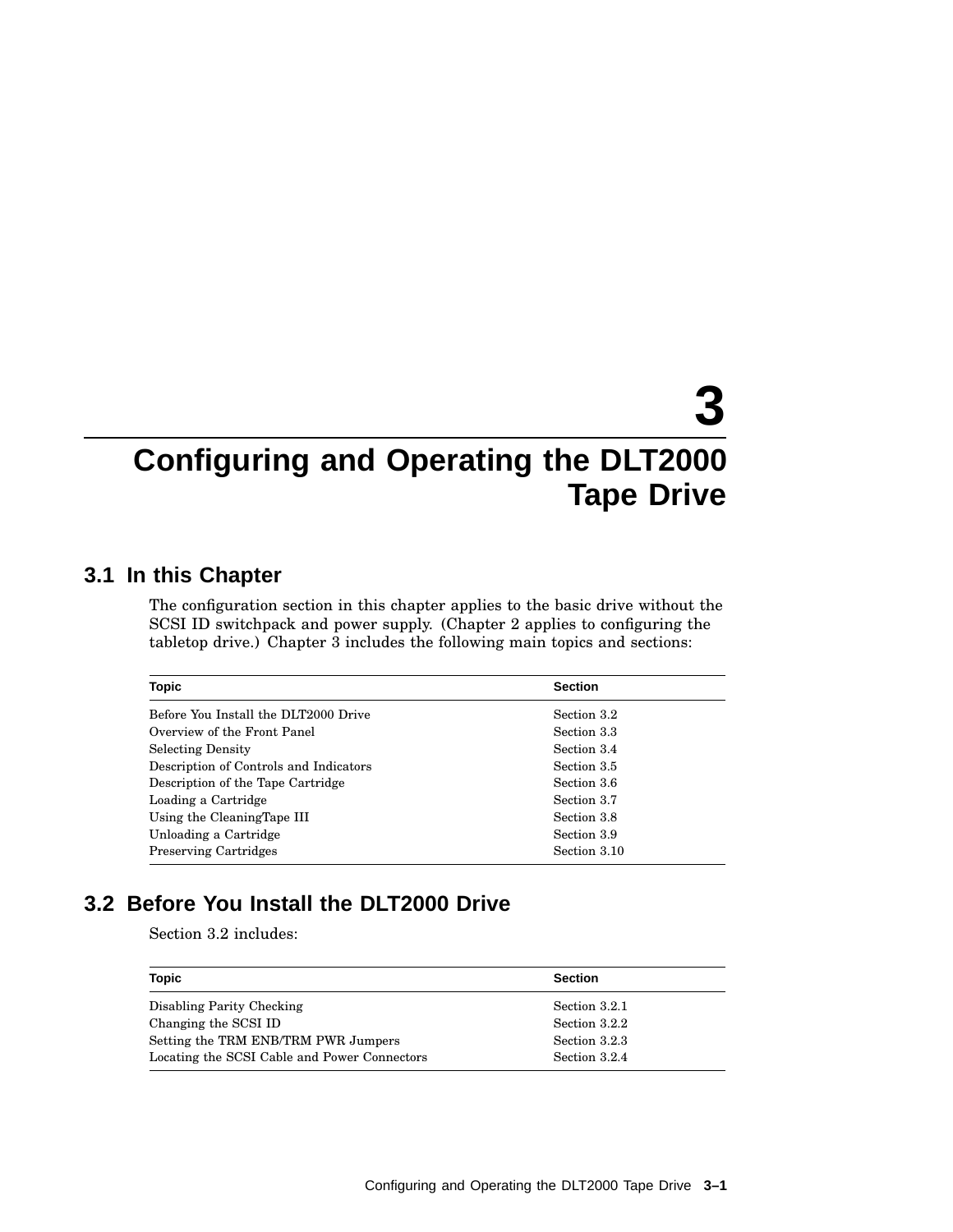#### **3.2.1 Disabling Parity Checking**

If your host system does not generate SCSI bus parity, you can disable parity checking in the DLT2000 by adding a jumper to the SCSI ID connector on the left side of the DLT2000 drive controller board (Figure 3–1).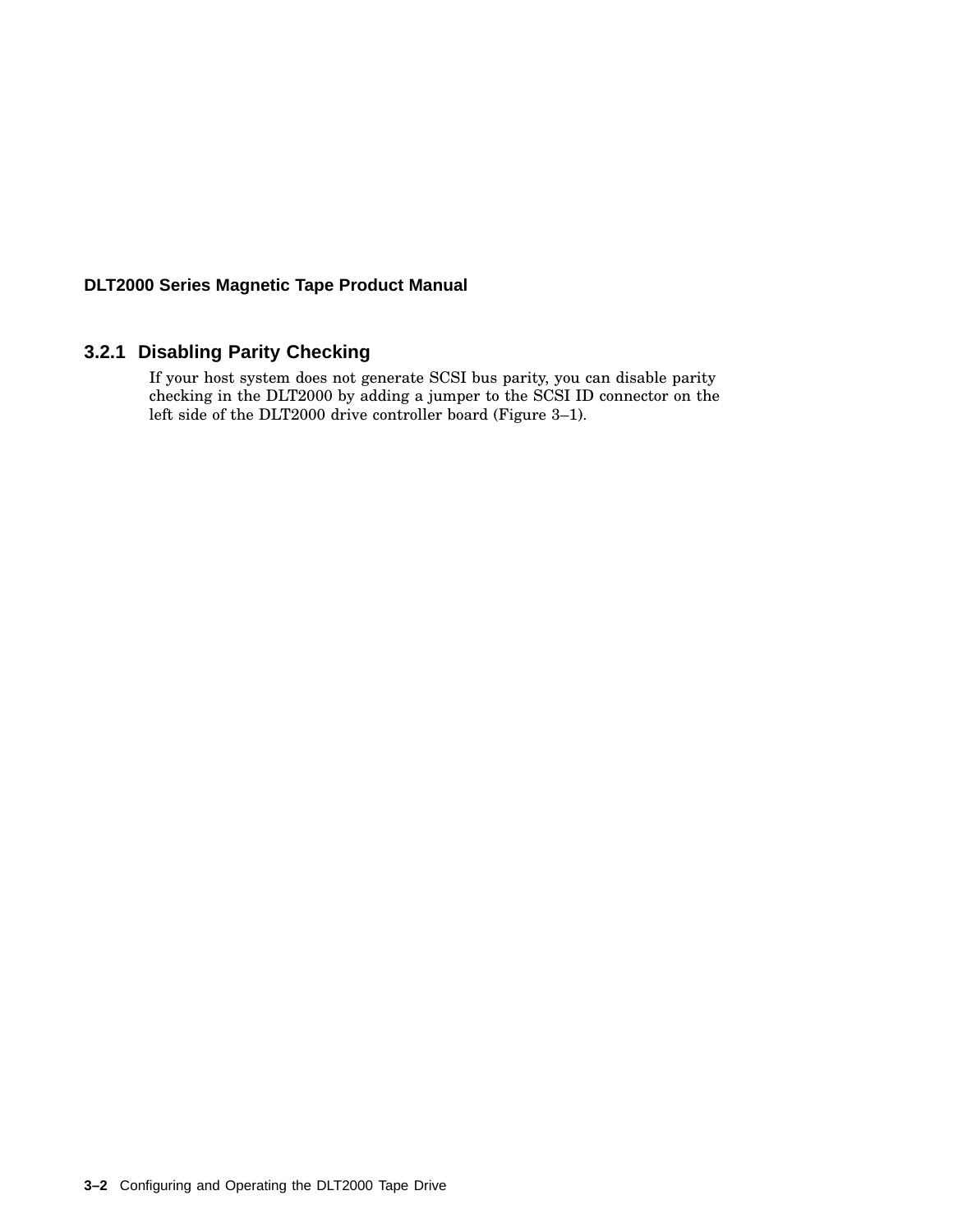To disable parity:

1. Use Figure 3-1, number  $\Theta$ , to locate the SCSI ID connector on the drive.



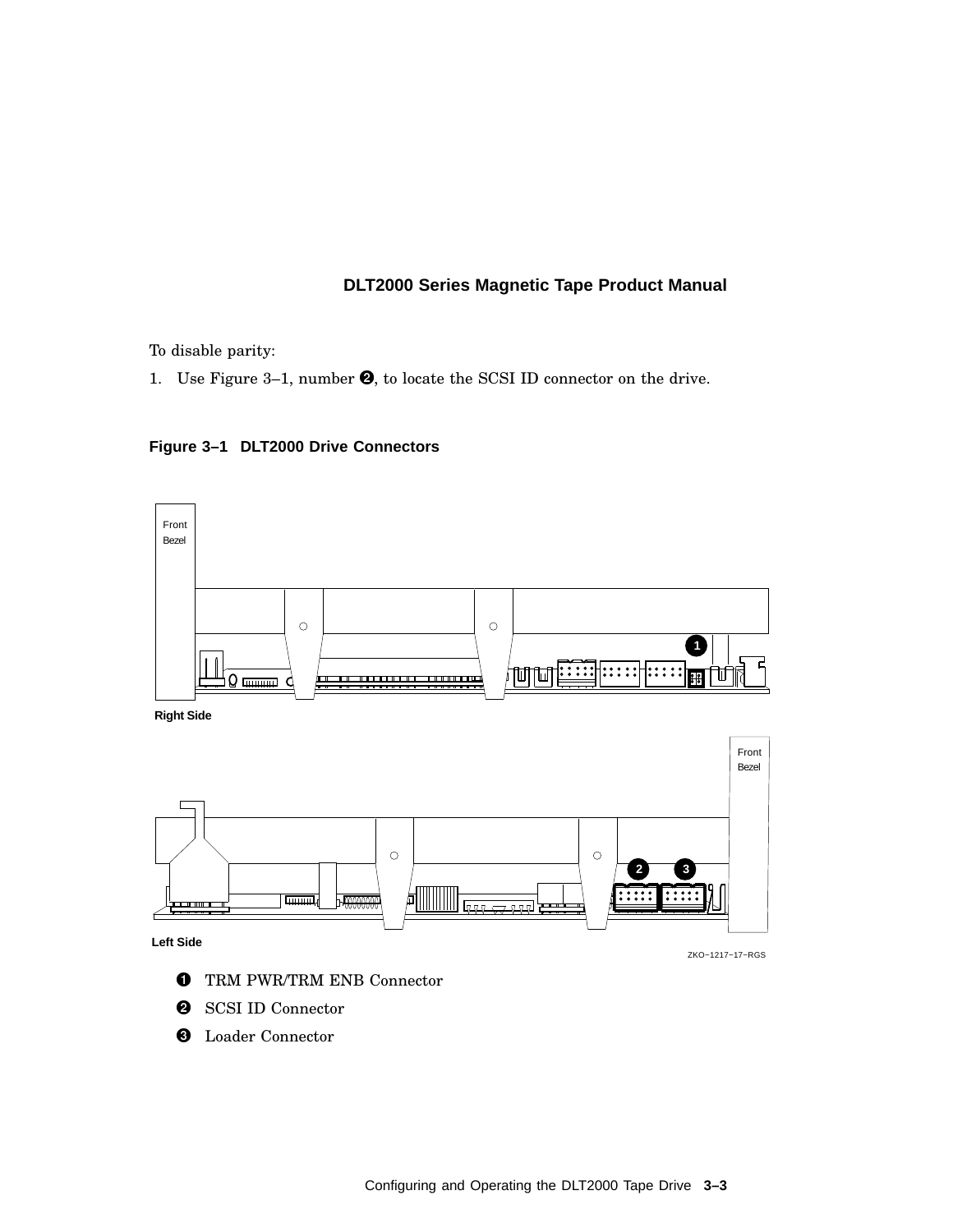Figure 3–2 shows what the pins on the SCSI ID connector represent.





A jumper must always be placed on the Remote ID Present position (Figure 3–2) for the host to recognize any ID selection on this connector.

2. Place the jumper in the disable parity check position, as shown in letter I, Figure 3–3.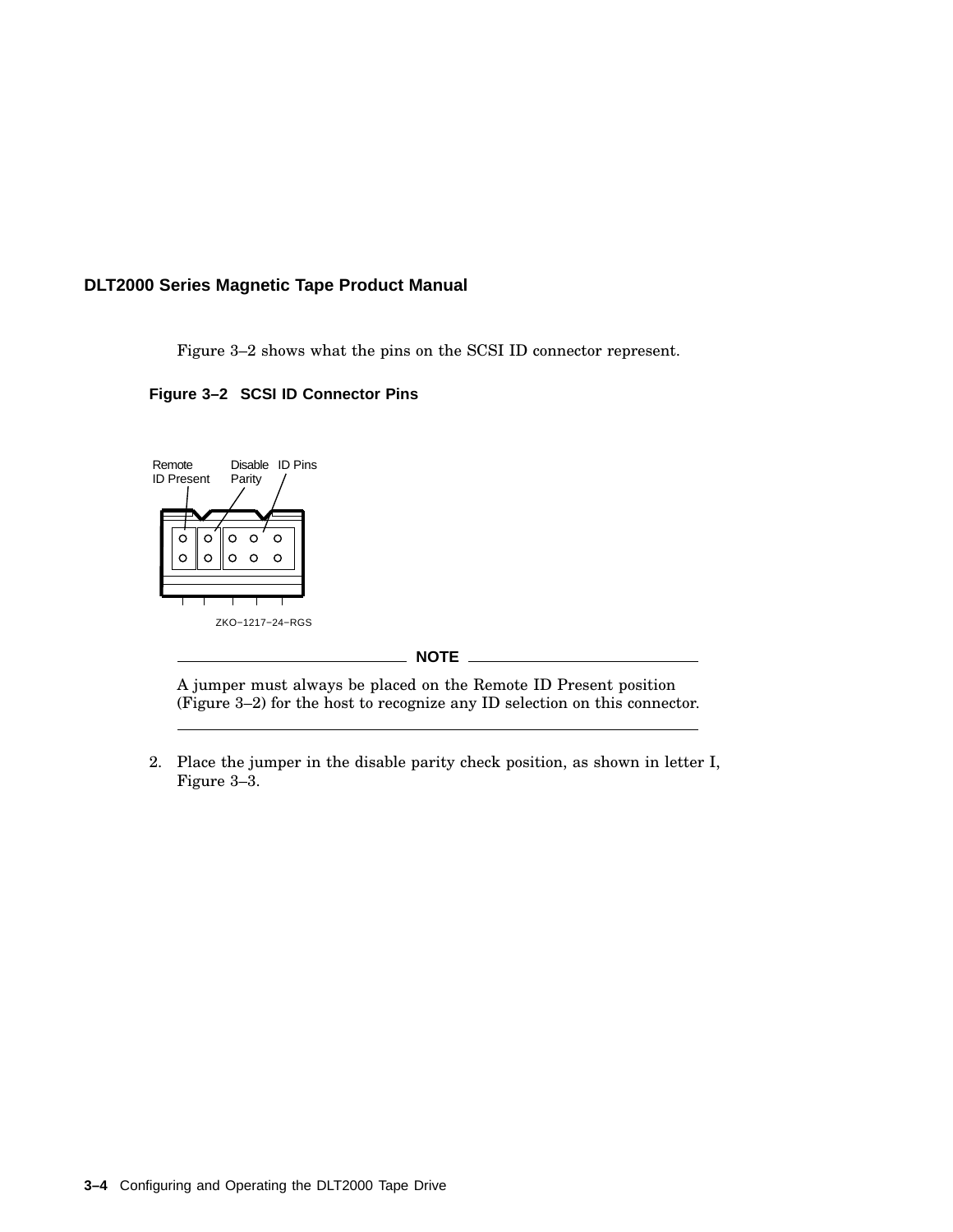

#### **Figure 3–3 Jumper Positions**

## **3.2.2 Changing the SCSI ID**

The drive is shipped with SCSI ID 0, unless otherwise specified. You can change the SCSI ID by adding jumpers to the drive's SCSI connector (Figure 3–1).

To change the SCSI ID:

- 1. Use Figure 3–1, number  $\Theta$ , to locate the SCSI ID connector on the drive.
- 2. Choose a SCSI ID from 0 to 7.
- 3. Use Figure 3–3 to see where to place the jumpers for the ID. For example, if you choose SCSI ID 1, place the jumpers in the same positions as those in letter B.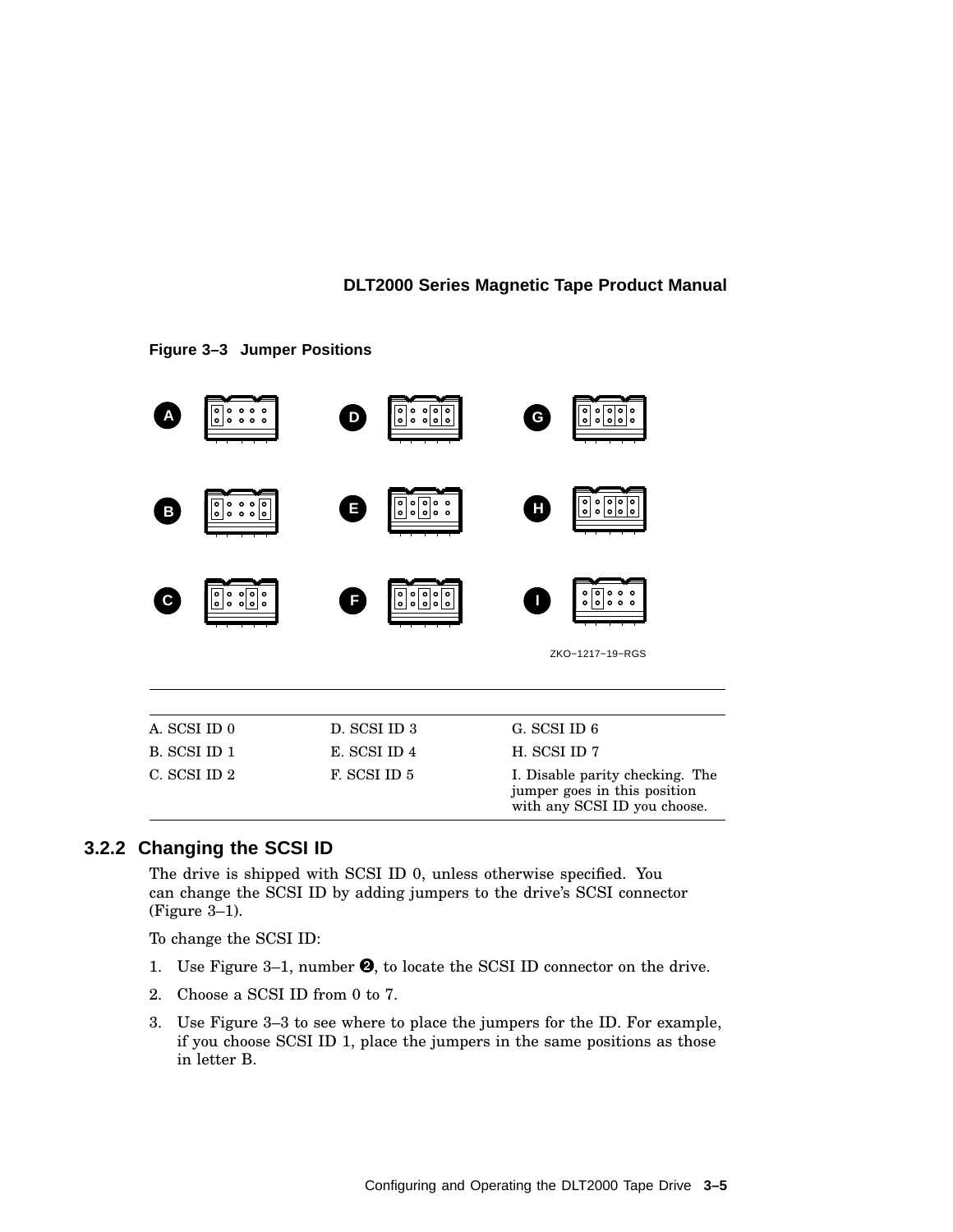## **3.2.3 Setting the TRM ENB/TRM PWR Jumpers**

**NOTE**

The Small Computer System Interface (SCSI) bus must be terminated at both ends, and at least one device must supply terminator power.

The DLT2000 controller module has active terminators. You can configure the DLT2000 drive to supply termination power and termination on the bus.

To supply terminator power and provide termination for the SCSI bus:

- 1. Use Figure 3–1, number  $\bullet$ , to locate the TRM PWR/TRM ENB connector on the drive.
- 2. Place jumpers in the positions shown in Figure 3–4, number  $\bullet$ .





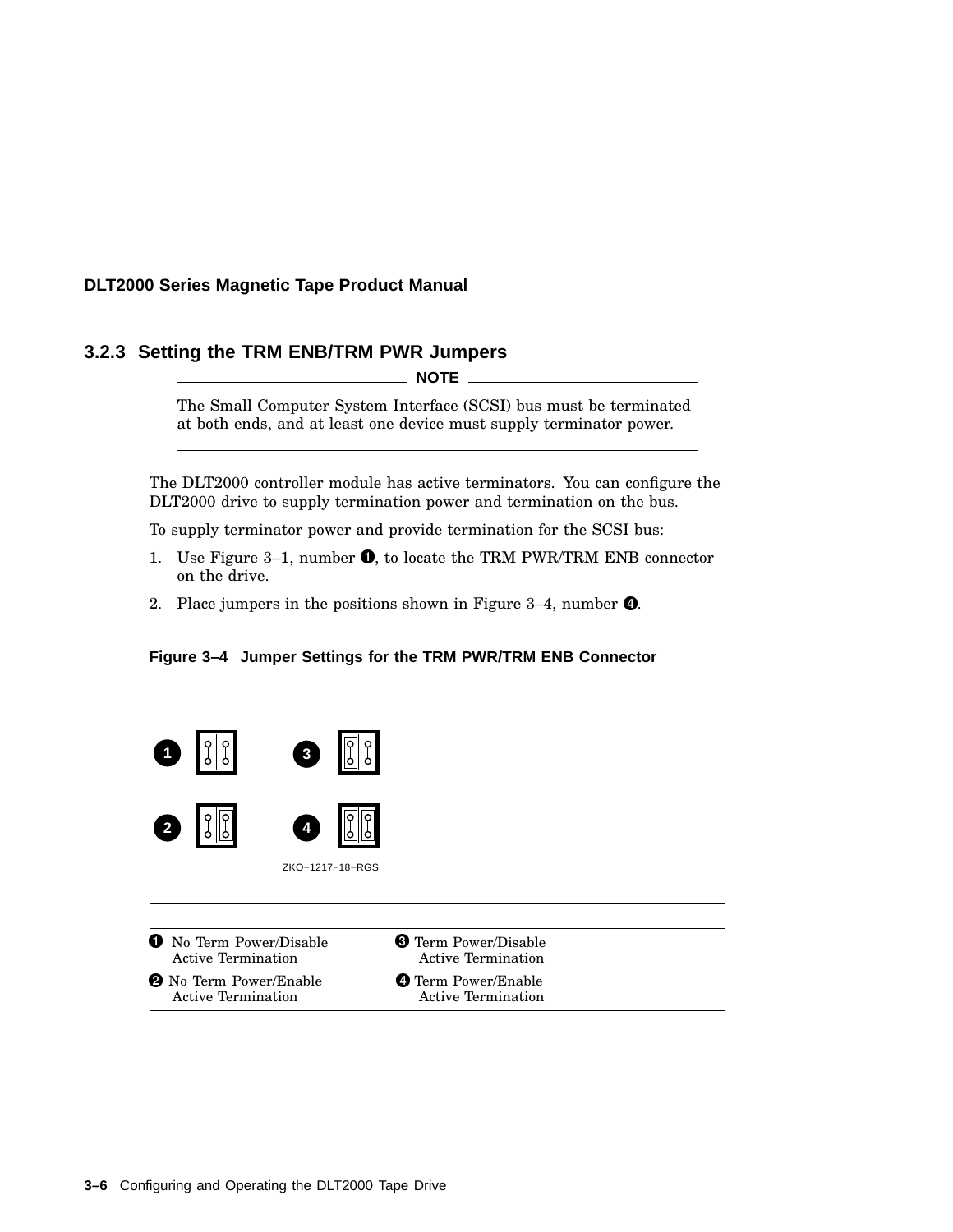## **3.2.4 Locating the SCSI and Power Connectors**

To install the DLT2000 drive, note the location of the rear connectors (Figure 3–5).



#### **Figure 3–5 DLT2000 Rear Connectors**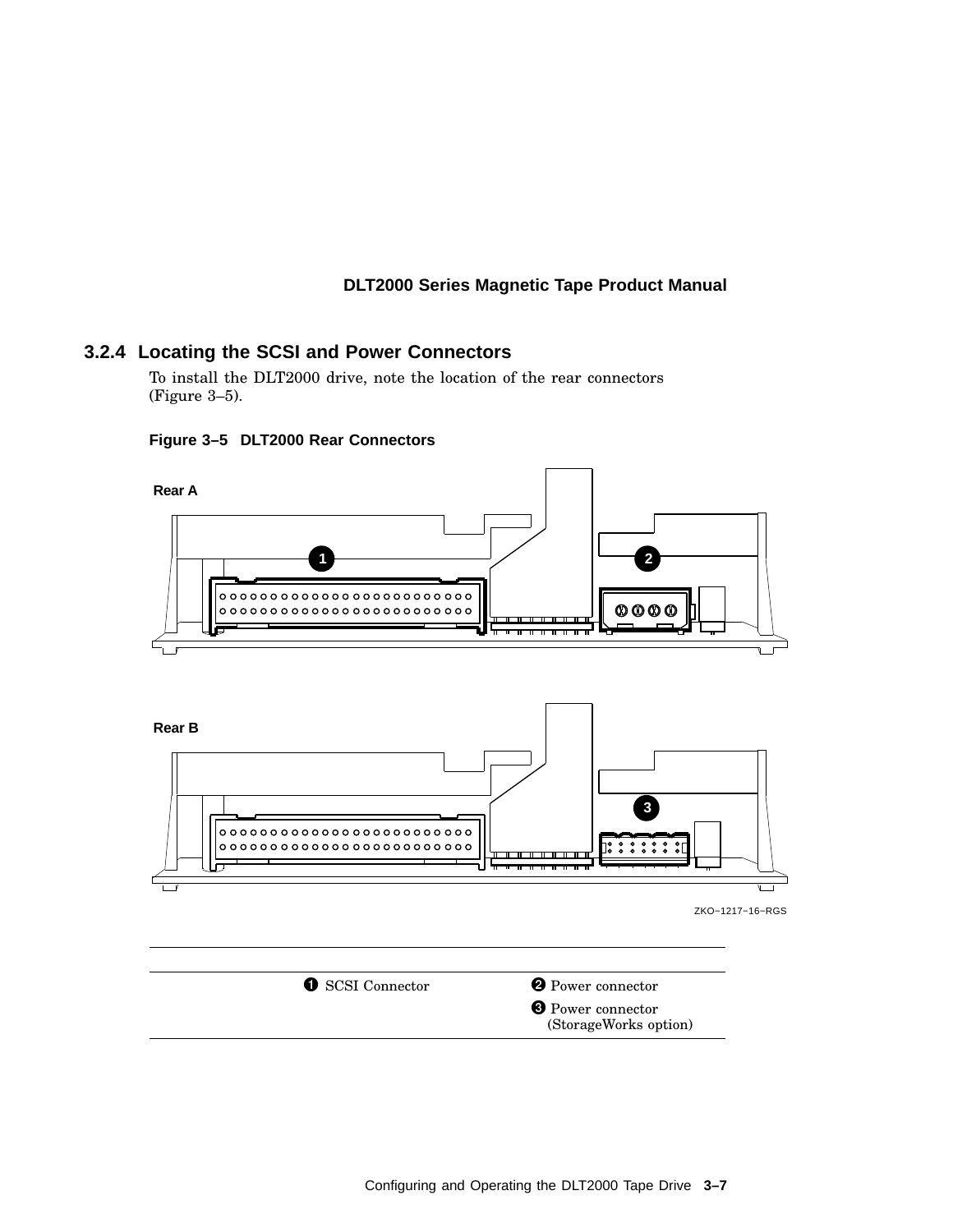## **3.3 Overview of the Front Panel**

The DLT2000 has the following indicators and controls for operating the drive (Figure 3–6):

| <b>Indicators (Left Side of Drive)</b> | <b>Indicators (Right Side of Drive)</b> |
|----------------------------------------|-----------------------------------------|
| Density light 2.6                      | Write Protected light                   |
| Density light 6.0                      | Tape in Use light                       |
| Density light 10.0                     | Use Cleaning Tape light                 |
| Compress light                         | Operate Handle light                    |
| Density Override light                 | Beeper (audible) not visible            |
| <b>Controls</b>                        |                                         |
| Density Select button                  | Unload button                           |
| Cartridge insert/release handle        |                                         |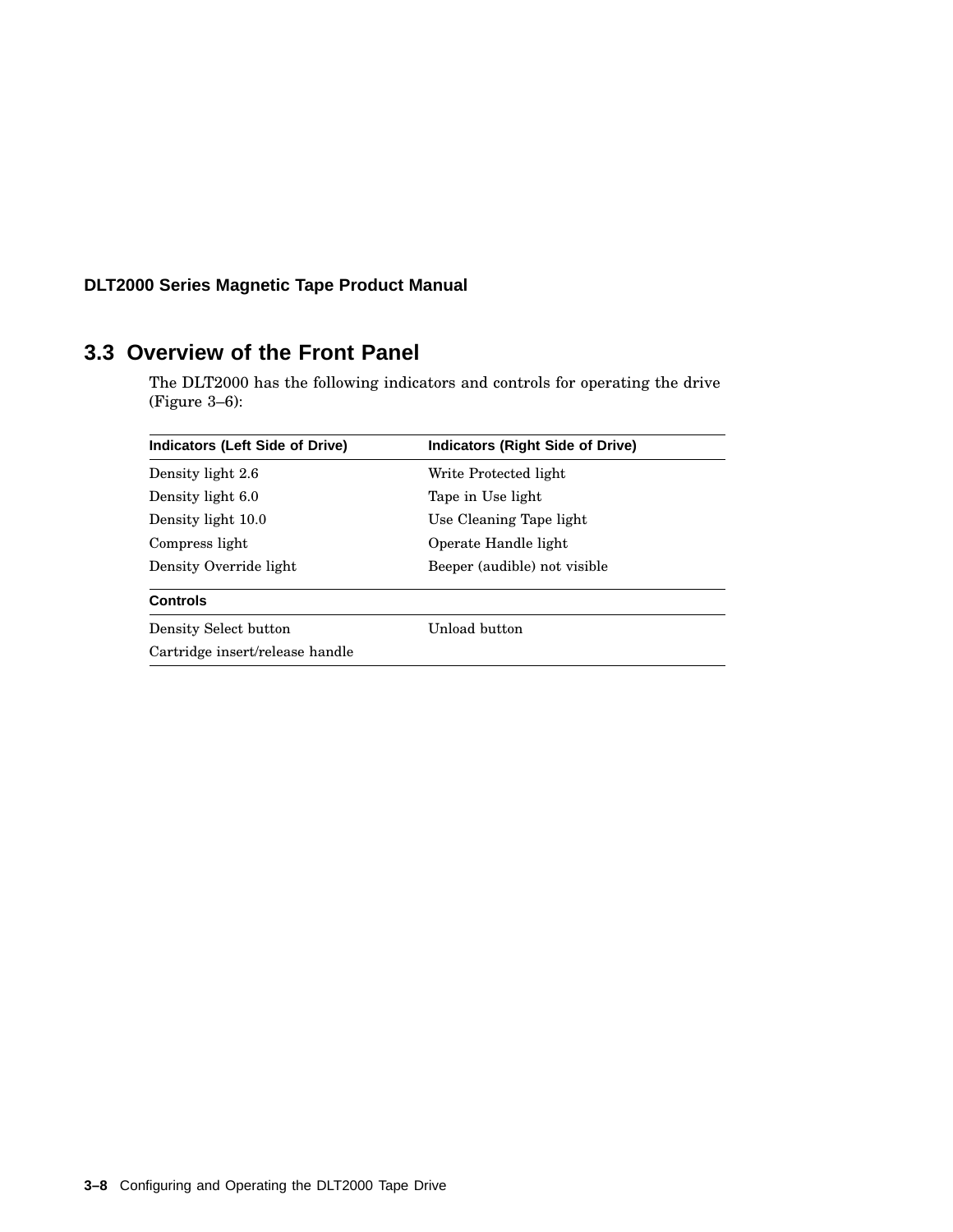Figure 3–6 shows the DLT2000 indicators and controls.

**Figure 3–6 DLT2000 Indicators**



ZKO-1217-01-DG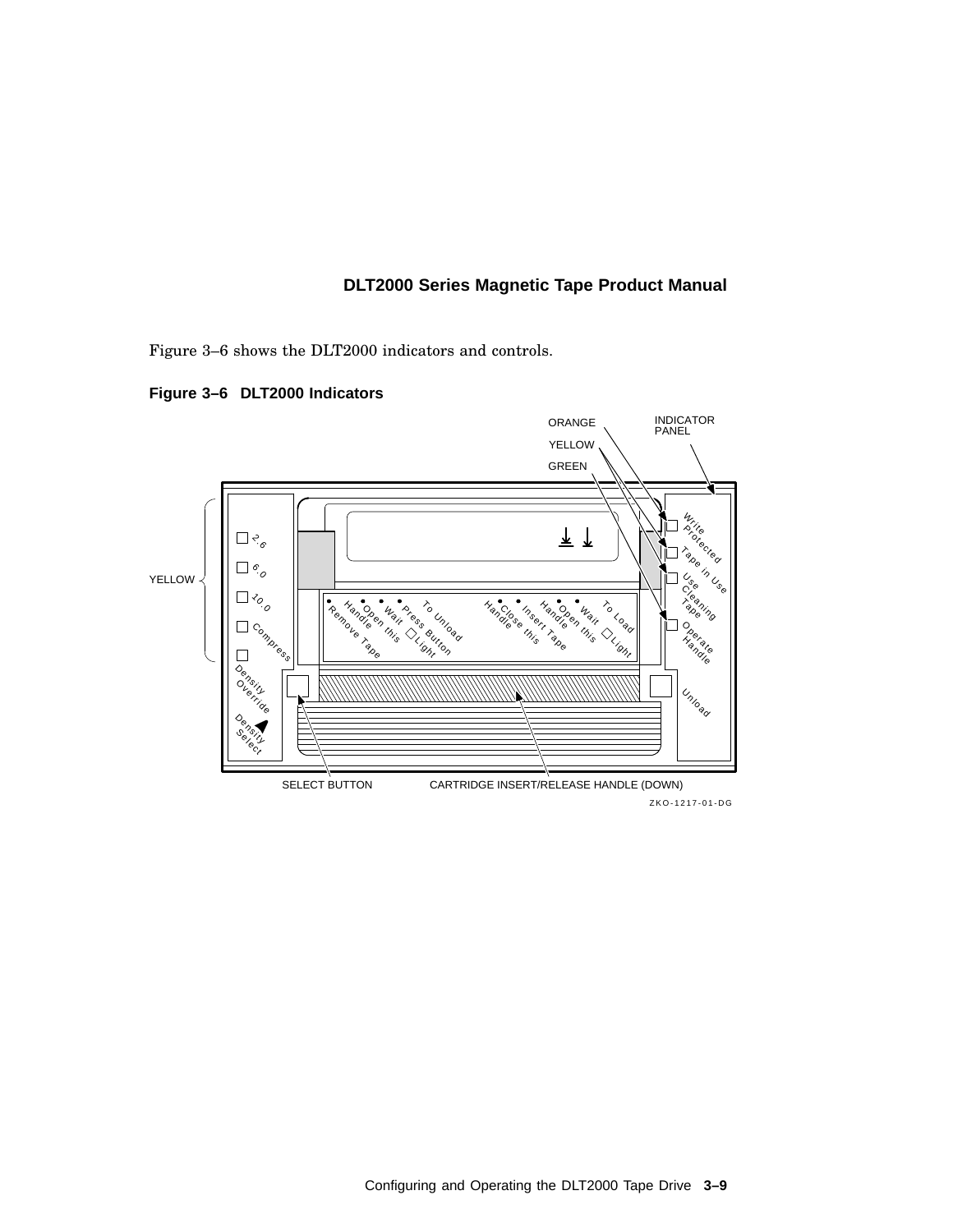For details on controls, indicators, and operation, see the sections after Section 3.4 in this chapter.

## **3.4 Selecting Density**

Section 3.4 describes the drive's density select features.

**CAUTION**

If you reuse a prerecorded tape and write from beginning of tape (BOT), all prerecorded data is lost. This includes density changes, since they only occur when writing from BOT.

#### **Ways of Selecting Density**

You can select density by using any of the following:

- 1. On all read operations and all write append operations, the recorded density is the density to be used.
- 2. On a write from BOT, tape density may be changed by:
	- The **Density Select** button. Using the Density Select button always overrides a host selection.
	- A programmable **host selection** via your operating system. (The Density Override indicator is off, indicating automatic or host density selection.)
	- **Native default** density 10.0 and Compress (assuming the Density Select button or the host selection was not used.)

#### **How to Select Density**

To select density with the DLT2000:

- 1. Load the tape into the drive. The yellow Tape in Use light blinks while the tape loads and calibrates.
- 2. After calibration completes, Tape in Use remains lit.
- 3. The light shows the tape's prerecorded density, such as 2.6 or 6.0.
- 4. You can use the drive's control panel at various times, not just after loading a tape. Density selection is inactive until the write from BOT command is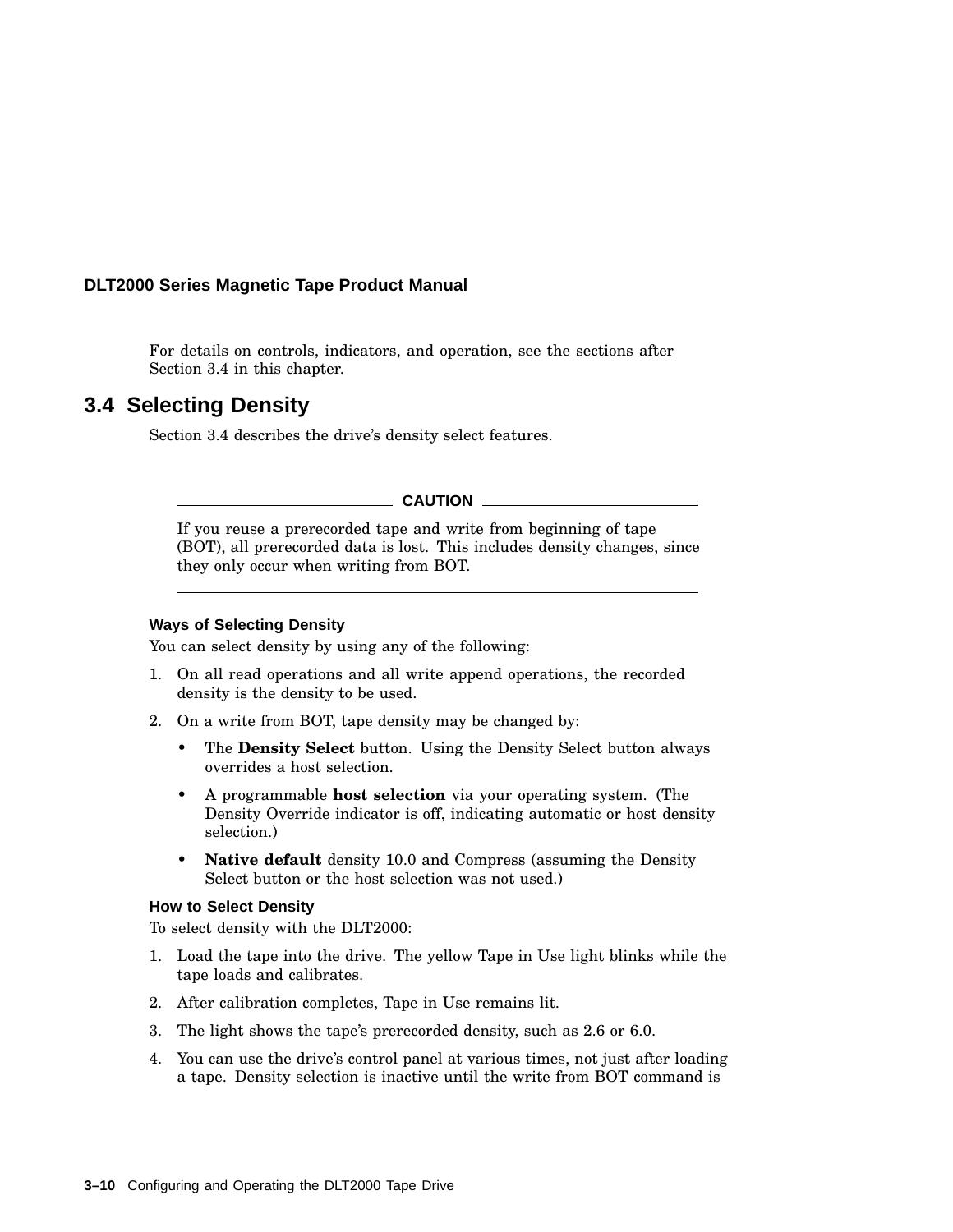issued. The controller remembers the density selection state until you do one of the following:

- Change the density selection
- Unload the tape

## **Density Select Example**

If you loaded a tape with a prerecorded 2.6 density and you use the Density Select button to select 10.0 density, the following should happen:

- The 2.6 light remains lit—density has not changed yet and the steady light indicates recorded tape density
- The 10.0 light blinks—density change is pending
- Density Override lights

When a write from BOT occurs, the following should happen:

- The 2.6 light turns off
- 10.0 lights steady
- Density Override remains lit

Table 3–1 shows the results of density selection.

| If $\ldots$                                                                                                           | Then...                                                                                                                                                                             |
|-----------------------------------------------------------------------------------------------------------------------|-------------------------------------------------------------------------------------------------------------------------------------------------------------------------------------|
| You did not use the<br>Density Select button                                                                          | The lights show the actual density when the tape is reading<br>and writing. The lights are on steady and Density Override<br>is off.                                                |
| You use the Density<br>Select button, and if the<br>actual tape density is<br>the same as the density<br>you selected | The actual density and Density Override light. For example,<br>if the actual tape density is 10.0 and the selected tape<br>density is 10.0, then the indicator next to 10.0 lights. |
|                                                                                                                       | $(constant)$ on nort nome)                                                                                                                                                          |

**Table 3–1 Results of Density Selection**

(continued on next page)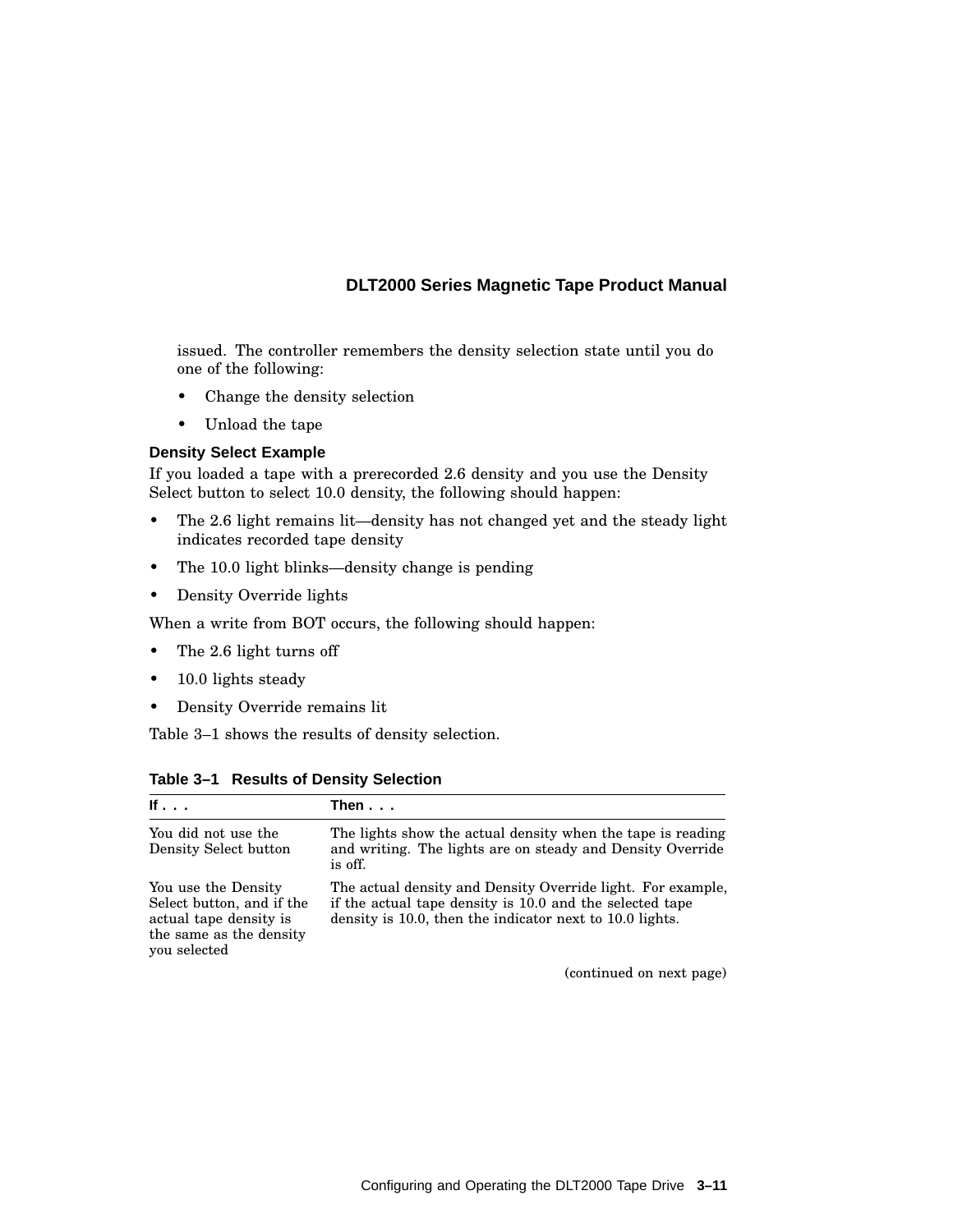|  | Table 3-1 (Cont.) Results of Density Selection |  |
|--|------------------------------------------------|--|
|--|------------------------------------------------|--|

| If $\ldots$                                                                                                      | Then...                                                                                                                                                                                                                                                                                                        |
|------------------------------------------------------------------------------------------------------------------|----------------------------------------------------------------------------------------------------------------------------------------------------------------------------------------------------------------------------------------------------------------------------------------------------------------|
| You used the Density<br>Select button, and if<br>the actual tape density<br>differs from the density<br>selected | The light with the actual density is on steady<br>1.<br>The light with the selected density blinks<br>2.<br>Density Override lights steady<br>3.<br>For example, if the actual tape density is 10.0 and the<br>selected density is 6.0, 10.0 lights steady, 6.0 blinks, and<br>Density Override lights steady. |

To select density over the SCSI bus:

- 1. Do a SCSI MODE SELECT with the density you want. For more details, see Chapter 7.
- 2. Write data to the tape from BOT.

## **3.5 Description of Controls and Indicators**

Section 3.5 includes the following sections:

| <b>Topic</b>                                             | <b>Section</b> |
|----------------------------------------------------------|----------------|
| Beeper                                                   | Section 3.5.1  |
| Unload Button                                            | Section 3.5.2  |
| Cartridge Insert/Release Handle                          | Section 3.5.3  |
| Indicator Action during Power-on Self-test and Operation | Section 3.5.4  |

### **3.5.1 Beeper**

A beeper sounds when you can operate the cartridge insert/release handle. When you hear the beep, the green Operate Handle light should be on.

## **3.5.2 Unload Button**

The Unload button is used primarily to indicate that the user wants to unload the tape. When the user pushes Unload, the DLT2000 waits until an active write to tape is completed before beginning the unload sequence.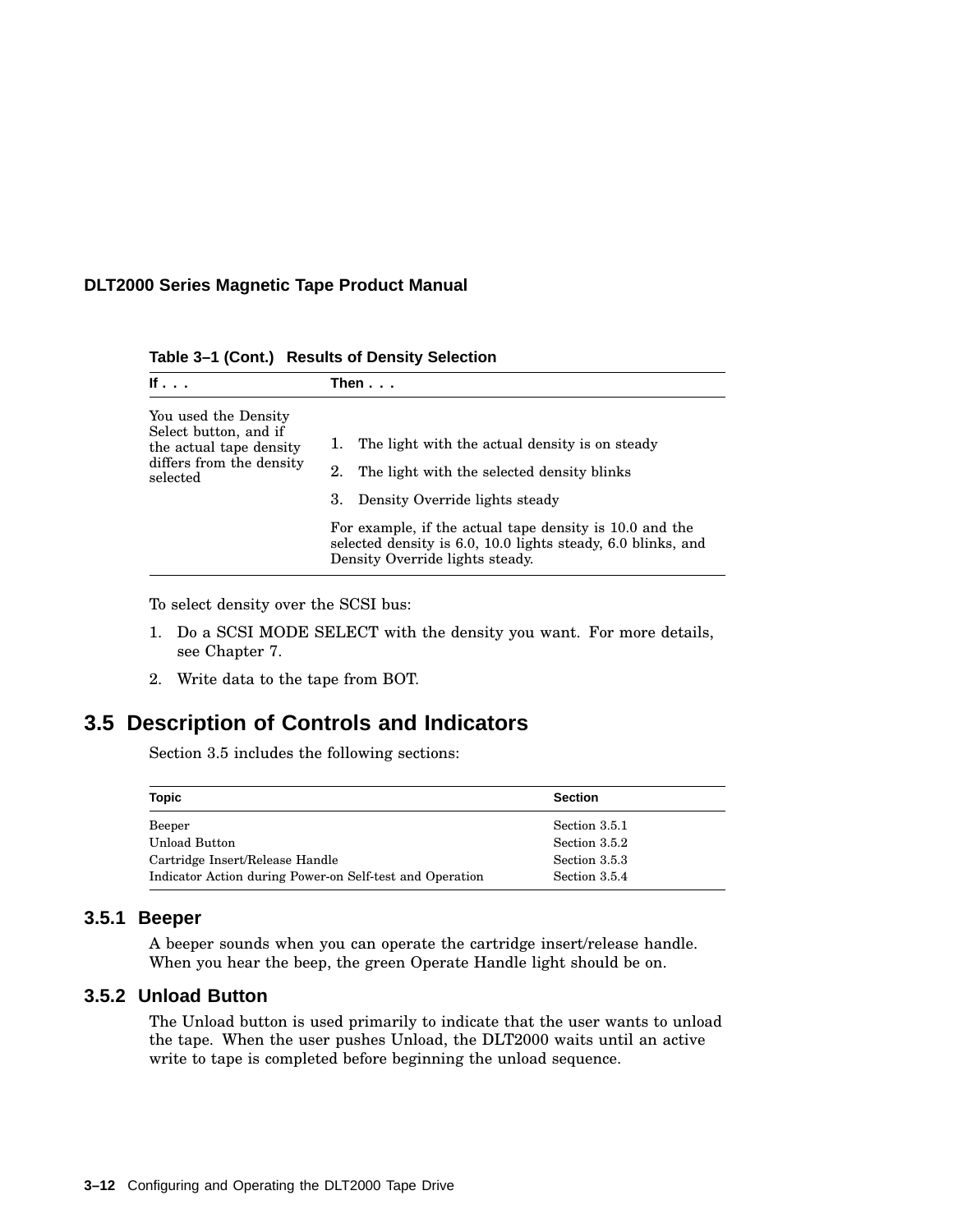The drive then rewinds the tape back into the cartridge. The tape must be completely rewound and unloaded into the cartridge before you can remove the cartridge from the drive. Depending on tape position, an unload operation may take from 10 seconds to 4 minutes.

If the drive is in error state (all right side lights are flashing on the front panel), pushing the unload button causes the drive to reset and unload the tape if possible.

### **3.5.3 Cartridge Insert/Release Handle**

Operate the cartridge insert/release handle to load a cartridge or to eject a cartridge only when the Operate Handle light is on, and after the momentary beep sounds. The handle lifts to the open position and lowers to the closed position. See Section 3.7 and Section 3.9 for the operating procedures.

### **3.5.4 Indicator Action during Power-on Self-test**

When you turn on system power, the drive performs the POST. The sequence of events is:

| <b>Stage</b> | <b>What Happens</b>                                                                                                                                                                 |
|--------------|-------------------------------------------------------------------------------------------------------------------------------------------------------------------------------------|
|              | The lights on the right front panel turn on sequentially from top to bottom.<br>All lights stay on for a few seconds.                                                               |
| 2            | The lights on the left front panel turn on at the same time for about three<br>seconds and then turn off.                                                                           |
| 3            | The green Operate Handle, the orange Write Protected, and the yellow Use<br>Cleaning Tape lights turn off. The yellow Tape in Use light blinks while the<br>tape drive initializes. |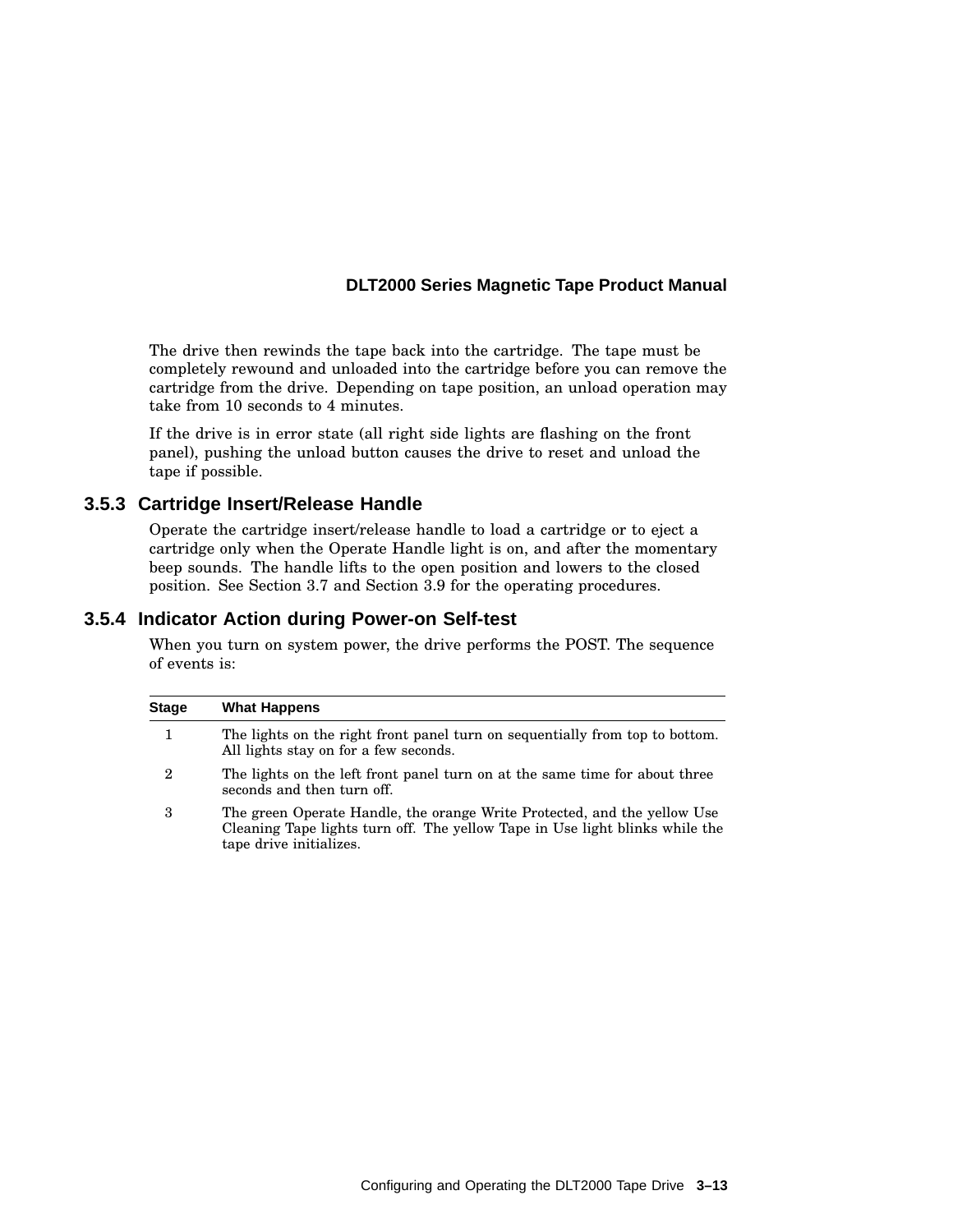| Stage | <b>What Happens</b>                                                     |                                                                                                                                                                                                                                                                                                                                                                    |  |  |
|-------|-------------------------------------------------------------------------|--------------------------------------------------------------------------------------------------------------------------------------------------------------------------------------------------------------------------------------------------------------------------------------------------------------------------------------------------------------------|--|--|
| 4     | After initialization, the drive is in one of the following four states: |                                                                                                                                                                                                                                                                                                                                                                    |  |  |
|       | <b>Drive State</b>                                                      | <b>Indicator Displays and Actions</b>                                                                                                                                                                                                                                                                                                                              |  |  |
|       | a. No cartridge is present                                              | 1.<br>The yellow Tape In Use light turns off                                                                                                                                                                                                                                                                                                                       |  |  |
|       |                                                                         | 2.<br>The green Operate Handle light turns<br><sub>on</sub>                                                                                                                                                                                                                                                                                                        |  |  |
|       |                                                                         | 3.<br>The handle is unlatched                                                                                                                                                                                                                                                                                                                                      |  |  |
|       |                                                                         | 4.<br>The drive beeps momentarily                                                                                                                                                                                                                                                                                                                                  |  |  |
|       |                                                                         | You can now raise the handle and insert a<br>cartridge.                                                                                                                                                                                                                                                                                                            |  |  |
|       | b. A cartridge is present and<br>the handle is down                     | The drive loads the cartridge. When the<br>yellow Tape In Use light stops blinking and<br>stays on, the tape's actual density lights.<br>For example, if the actual tape density is<br>2.6, then the light turns on next to the 2.6<br>label. When Density Override blinks, you<br>can select a density. The drive is ready for<br>use. (See Section 3.4.)         |  |  |
|       | c. A cartridge is present,<br>but the handle is up (not<br>recommended) | The yellow Tape In Use light turns off. The<br>green Operate Handle light flashes. When<br>you lower the handle, the cartridge loads.                                                                                                                                                                                                                              |  |  |
|       | d. The drive detects an error<br>condition                              | Then all right or left side lights blink<br>repeatedly. You may try to unload the<br>tape and reinitialize the drive by pressing<br>the Unload button or turn drive power off<br>and then on again. The right or left side<br>lights stop blinking and the drive tries to<br>reinitialize. The lights turn on steadily<br>again and turn off if the test succeeds. |  |  |

POST completes in about 13 seconds and the drive responds normally to all commands. However, it might take longer for the media to become ready. After a bus reset, the tape drive responds within a bus selection timeout period.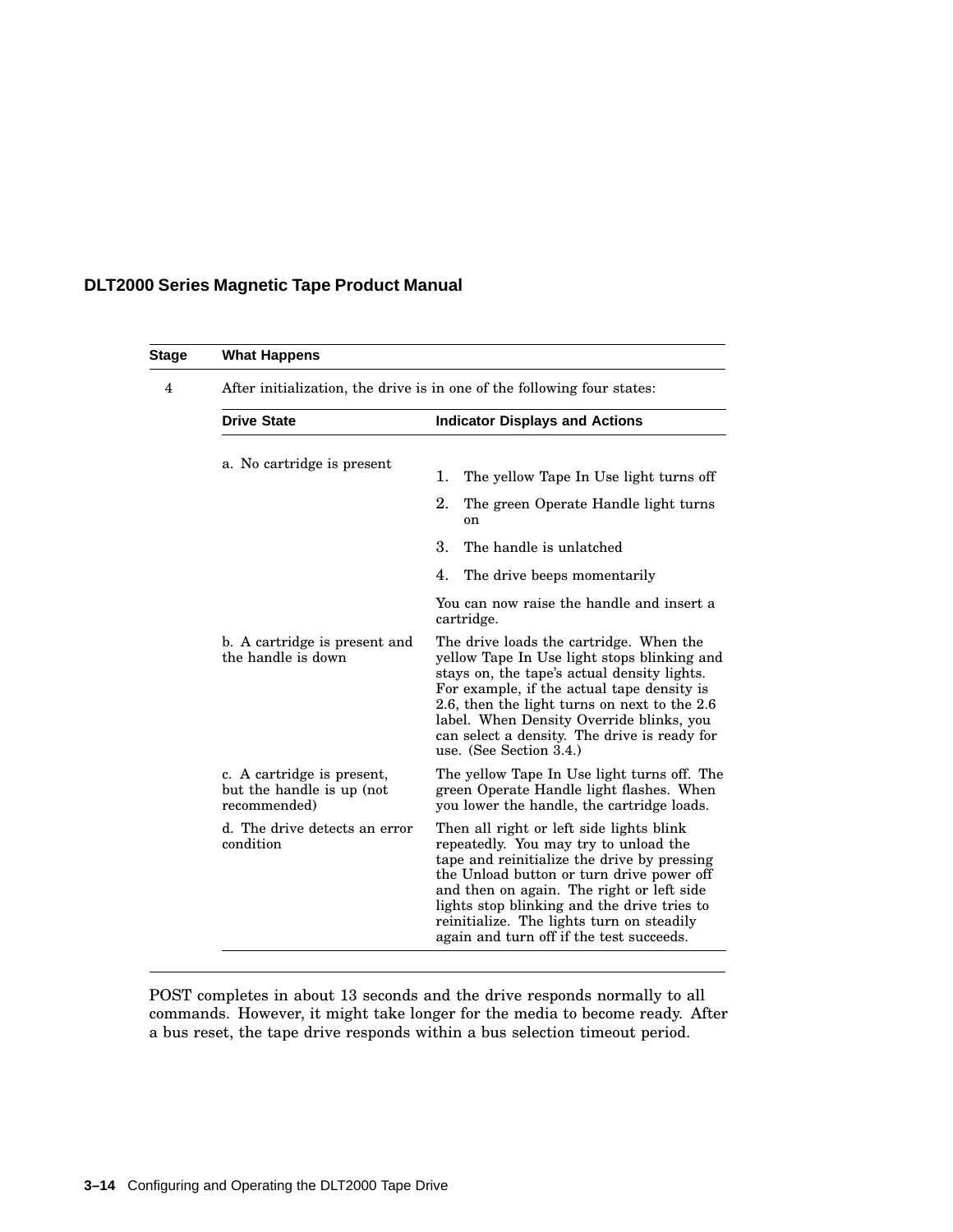Use this table to determine the drive's operating condition:

| Label                                                 | Color  | <b>State</b>                                                               | <b>Operating Condition</b>                                                                             |
|-------------------------------------------------------|--------|----------------------------------------------------------------------------|--------------------------------------------------------------------------------------------------------|
| <b>Light (Right Front Panel)</b>                      |        |                                                                            |                                                                                                        |
| Write Protected                                       | Orange | On<br>Off                                                                  | Tape is write-protected.<br>Tape is write-enabled.                                                     |
| Tape in Use                                           | Yellow | Blinking<br>O <sub>n</sub>                                                 | Tape is moving.<br>Tape is loaded; ready for use.                                                      |
| Use Cleaning Tape                                     | Yellow | On                                                                         | Drive head needs cleaning, or the tape is<br>bad (Section 3.8).                                        |
|                                                       |        | Remains on after you<br>unload the cleaning<br>tape                        | Cleaning tape attempted to clean the drive<br>head, but the tape expired, so cleaning<br>was not done. |
|                                                       |        | After cleaning, turns<br>on again when you<br>reload the data<br>cartridge | Problem data cartridge. Try another<br>cartridge.                                                      |
|                                                       |        | Off                                                                        | Cleaning is complete, or cleaning is<br>unnecessary.                                                   |
| Operate Handle                                        | Green  | On                                                                         | Okay to operate the cartridge/insert<br>release handle.                                                |
|                                                       |        | Off                                                                        | Do not operate the cartridge insert/release<br>handle.                                                 |
| All four right side lights<br>or all left side lights |        | On                                                                         | POST is starting.                                                                                      |
|                                                       |        | Blinking                                                                   | An error has occurred. See Table 2–4,<br>DLT2000 Troubleshooting Chart.                                |

## **Table 3–2 Determining the Drive's Operating Condition**

(continued on next page)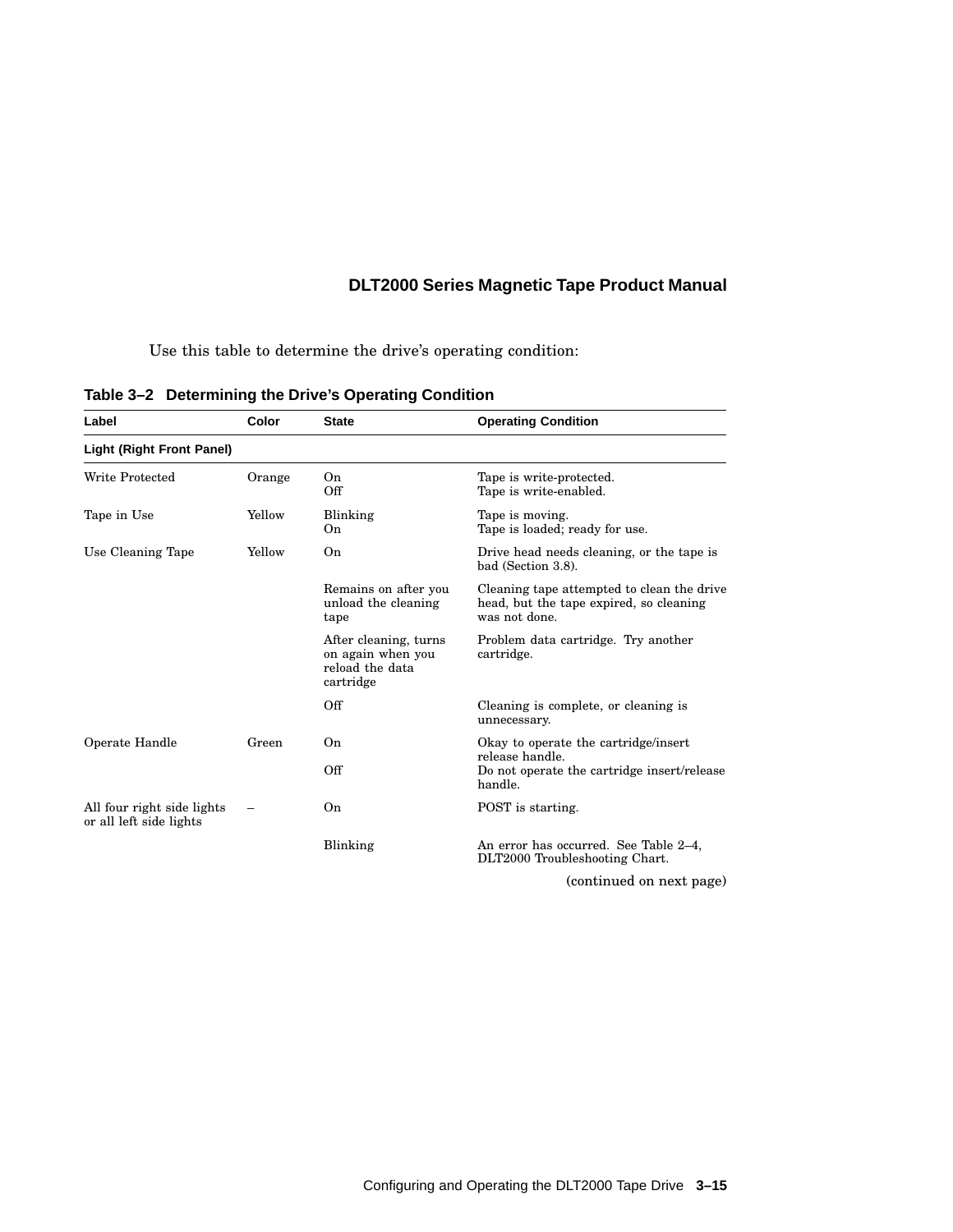| Label                                              | Color  | <b>State</b>  | <b>Operating Condition</b>                                                              |
|----------------------------------------------------|--------|---------------|-----------------------------------------------------------------------------------------|
| <b>Light (Left Front Panel)</b>                    |        |               |                                                                                         |
| 2.6                                                | Yellow | On            | Tape is recorded in 2.6 format.                                                         |
|                                                    |        | Blinking      | Tape is recorded in another density. You<br>selected this density for a write from BOT. |
| 6.0                                                | Yellow | On            | Tape is recorded in 6.0 format.                                                         |
|                                                    |        | Blinking      | Tape is recorded in another density. You<br>selected this density for a write from BOT. |
| 10.0                                               | Yellow | On (default)  | Tape is recorded in 10.0 format.                                                        |
|                                                    |        | Blinking      | Tape is recorded in another density. You<br>selected this density for a write from BOT. |
| Compress                                           | Yellow | On            | Compression mode is enabled. (Compression<br>can be done in 10.0 density only.)         |
|                                                    |        | Off           | Compression mode is disabled.                                                           |
| Density Override                                   | Yellow | On            | You selected a density from the front<br>panel.                                         |
|                                                    |        | Off (default) | Density will be selected by the host<br>(automatic).                                    |
|                                                    |        | Blinking      | You are in density selection mode.                                                      |
| All four right side or all<br>left side indicators |        | Blinking      | A POST error occurred.                                                                  |

#### **Table 3–2 (Cont.) Determining the Drive's Operating Condition**

## **3.6 Description of the Tape Cartridge**

The tape cartridge is a 4-inch, gray, plastic cartridge containing 1100 feet of 1/2-inch magnetic metal particle tape.

#### **3.6.1 Cartridge Write-Protect Switch**

The tape cartridge has a write-protect switch to prevent accidental erasure of data. Before loading the tape cartridge into the drive, position the write-protect switch on the front of the cartridge (Figure 3–7):

- Left, so the cartridge is write-protected
- Right, so the cartridge is write-enabled

When you slide the switch to the left, the small orange rectangle is visible. This means data cannot be written to the tape. The arrow (beneath the orange rectangle and over the two lines on the write-protect switch) lets you know that data cannot be written to the tape.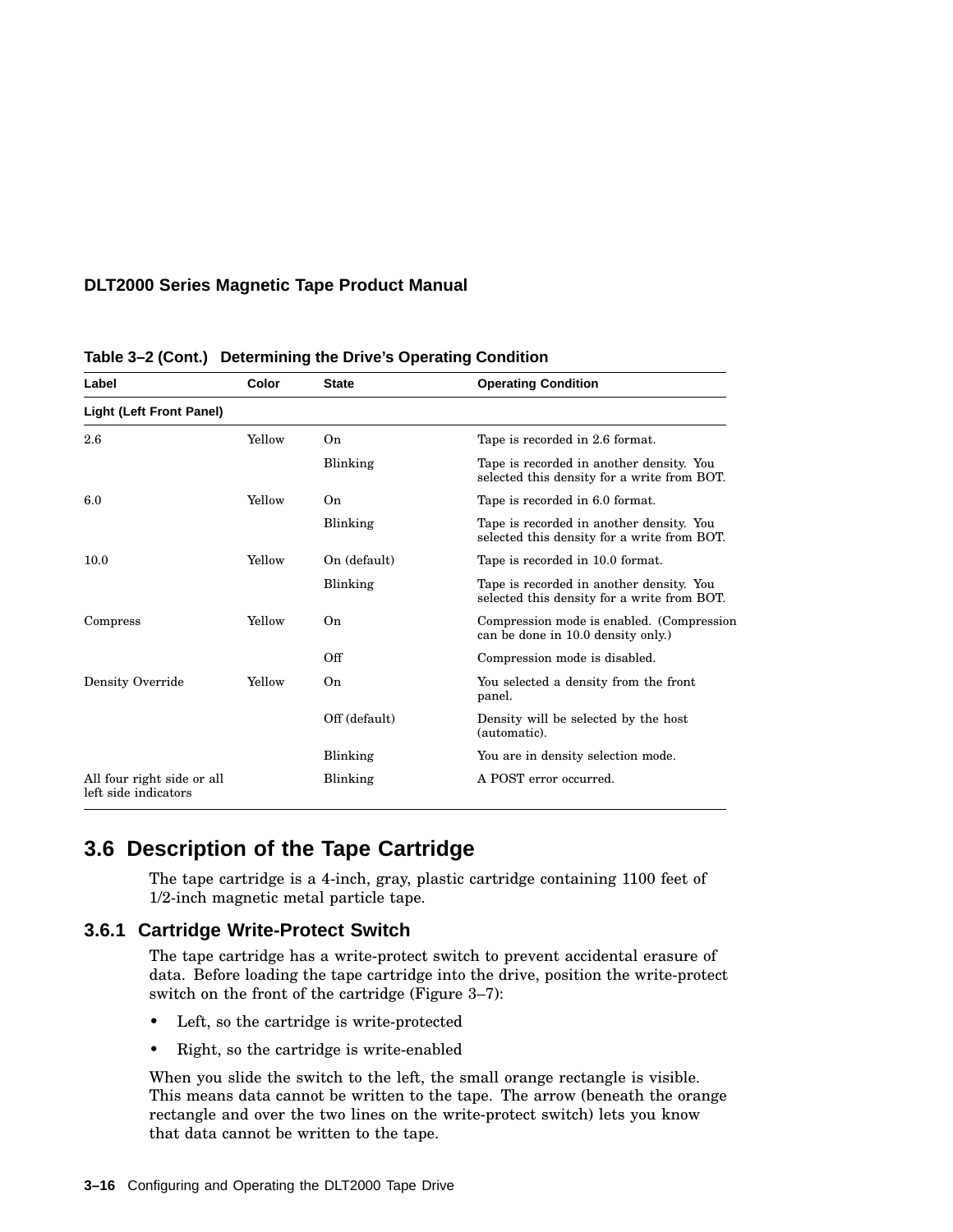On the right side of the write-protect switch an arrow over one line indicates that if you slide the write-protect switch to the right, data can be written to the tape.

Figure 3–7 shows the write-protect switch on the tape cartridge :

## **Figure 3–7 Tape Cartridge**



ZKO-1217-04-DG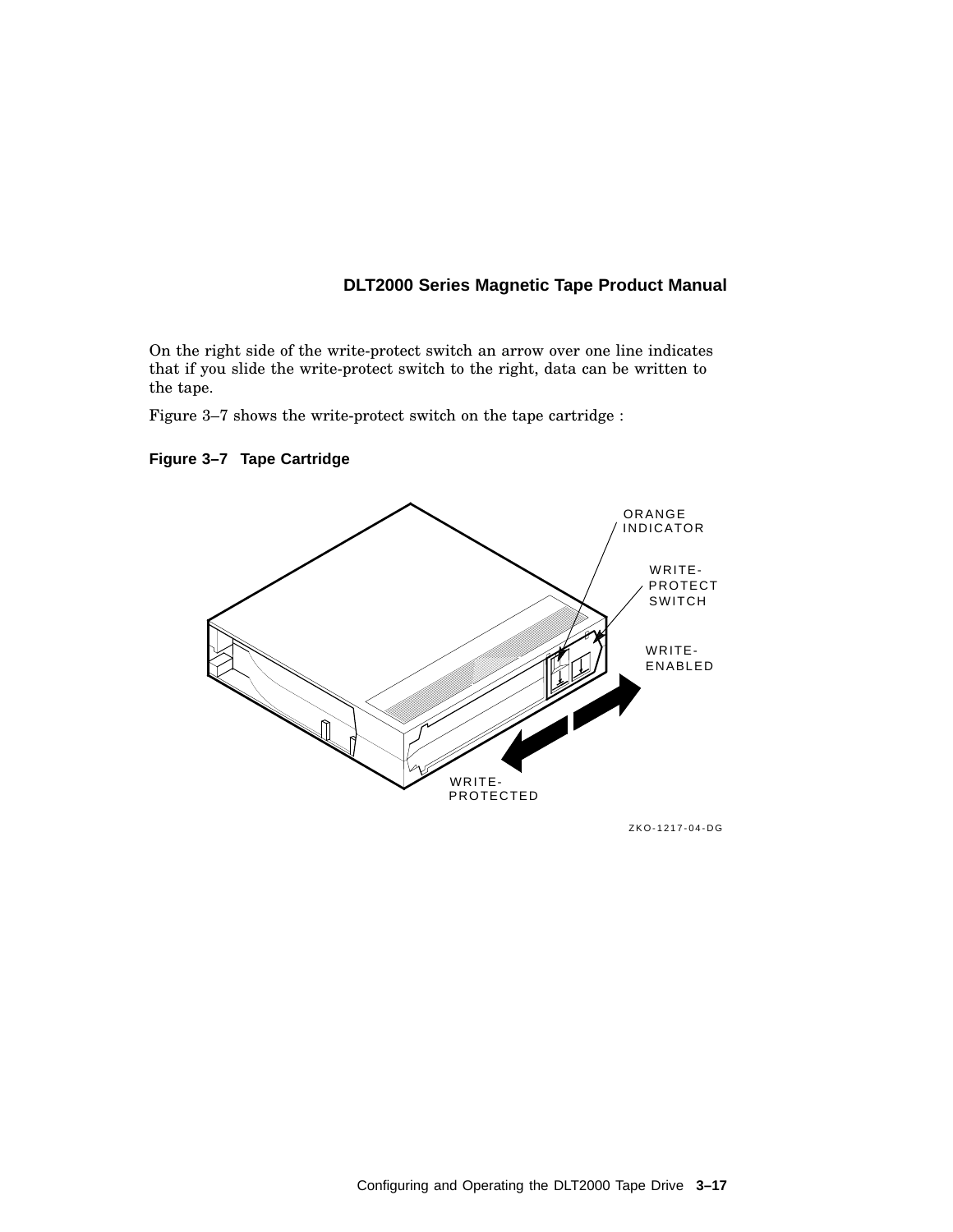### **3.6.2 Data Protection**

If you move the cartridge write-protect switch to the left, the drive turns on the write protect LED immediately. But, if the drive is writing to the tape, write protect does not take effect until the write completes.

Table 3–3 describes what happens to data protection when you move the write-protect switch before loading the cartridge:

| If you move the write-protect switch                                           | Then                                                                          |
|--------------------------------------------------------------------------------|-------------------------------------------------------------------------------|
| To the left, the tape is write-protected; the orange light is<br><sub>on</sub> | You cannot write data to<br>the tape.                                         |
| To the right, the tape is write-enabled                                        | You can write data to the<br>tape (if it is not software<br>write-protected). |

Table 3–4 describes what happens to data protection when you move the write-protect switch during operation:

**Table 3–4 After Loading the Cartridge and Operating**

| If you move the write-<br>protect switch | Then                                                        |
|------------------------------------------|-------------------------------------------------------------|
| From write-protected                     | The tape becomes write-enabled after a variable amount of   |
| position to write-enabled                | time (seconds).                                             |
| From write-enabled to                    | The tape becomes write-protected after a variable amount of |
| write-protected                          | time (seconds).                                             |

## **3.7 Loading a Cartridge**

Directions for loading a cartridge into and unloading a cartridge from the drive are printed on the front of the drive.

The following are more detailed steps for loading a cartridge (Figure 3–8):

- 1. When the green light is on steady, pull the cartridge insert/release handle open.
- 2. Insert the cartridge.
- 3. Push the cartridge into the drive.
- 4. Push the handle closed.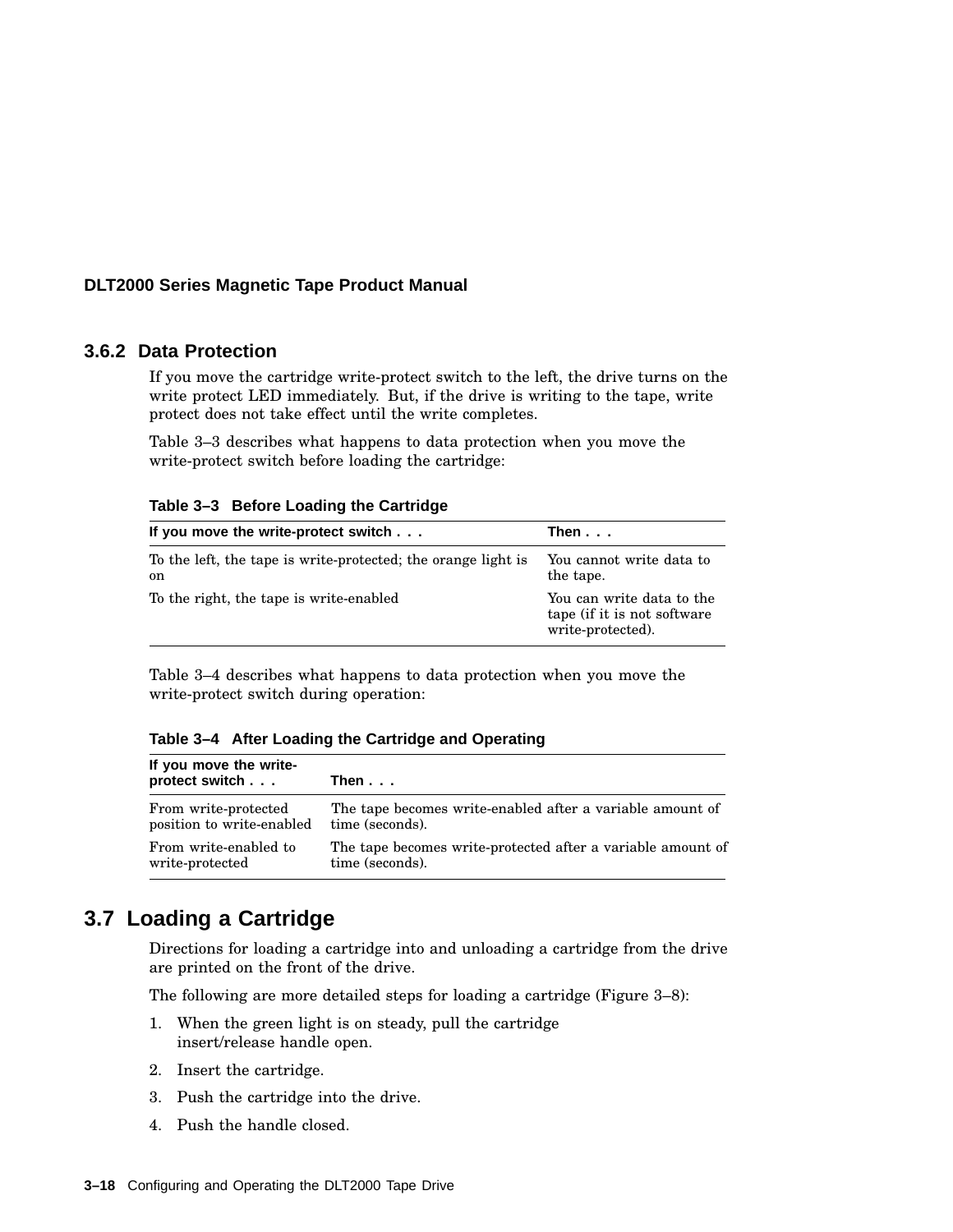The green light turns off and the yellow light blinks to show the tape is loading. When the tape is at the BOT marker, the yellow light turns on steady. The tape is now ready for use.

Figure 3–8 shows how to load a cartridge into the drive:



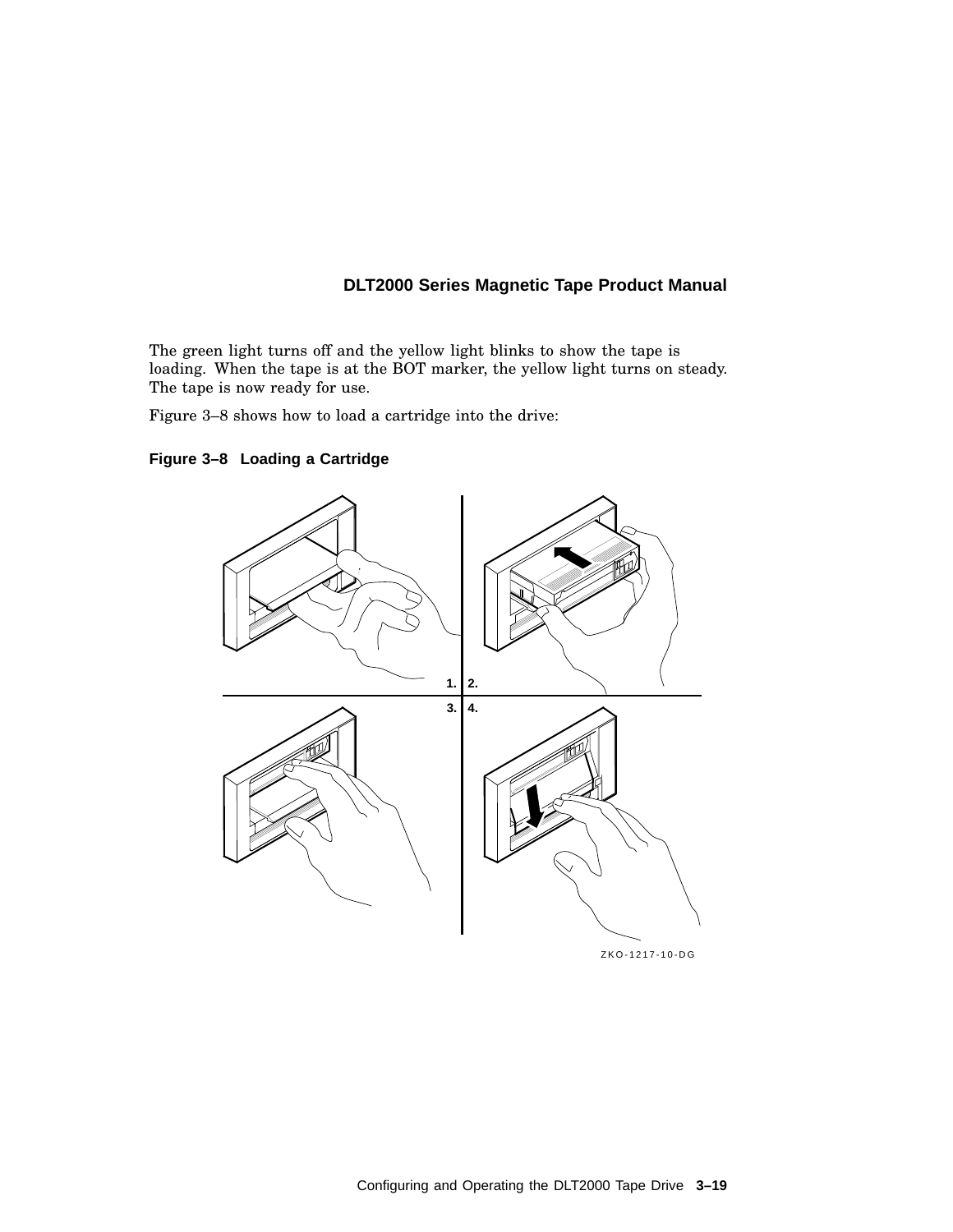### **3.7.1 Tape in Use**

Whenever the yellow Tape in Use light is on steady, the tape is ready to use. When the tape is being read, written, or rewound, Tape in Use blinks.

Use Table 3–5 to determine what is happening during cartridge use:

| If                                                | It means $\ldots$                                                                                                                                                                                                          |
|---------------------------------------------------|----------------------------------------------------------------------------------------------------------------------------------------------------------------------------------------------------------------------------|
| The yellow light is on steady                     | A cartridge is loaded, but the tape is not moving.<br>This can mean no application is communicating<br>with the controller, or that the application is<br>communicating but is not delivering commands<br>for tape motion. |
| The yellow light blinks<br>irregularly            | A read or write is in progress.                                                                                                                                                                                            |
| The vellow light blinks regularly                 | Tape is loading, unloading, or rewinding.                                                                                                                                                                                  |
| The green light turns on and the<br>beeper sounds | Tape is unloaded into the cartridge and the<br>cartridge can now be removed, or if the drive is<br>unloaded, a cartridge can now be inserted.                                                                              |
| All four lights blink                             | An error has occurred during operation. See<br>Table 2–4, DLT2000 Troubleshooting Chart.                                                                                                                                   |

**Table 3–5 What is Happening During Cartridge Use (Right Side Lights)**

## **3.8 Using the Cleaning Tape Cartridge**

Use Table 3–6 to determine when to use the cleaning cartridge.

| If $\sim$ .                                    | It means $\ldots$                                                    | And you should                                                                                                                                                                                                      |
|------------------------------------------------|----------------------------------------------------------------------|---------------------------------------------------------------------------------------------------------------------------------------------------------------------------------------------------------------------|
| 1. Use Cleaning Tape<br>lights (Figure $3-6$ ) | The drive head needs<br>cleaning or the tape is<br>bad (see item 3). | Use the cleaning cartridge.<br>Follow the instructions in<br>Section 3.7 for loading a<br>cartridge into the drive. When<br>cleaning is complete, the beeper<br>sounds for you to remove the<br>cleaning cartridge. |
|                                                |                                                                      | (continued on next page)                                                                                                                                                                                            |

**Table 3–6 When to Use the Cleaning Cartridge**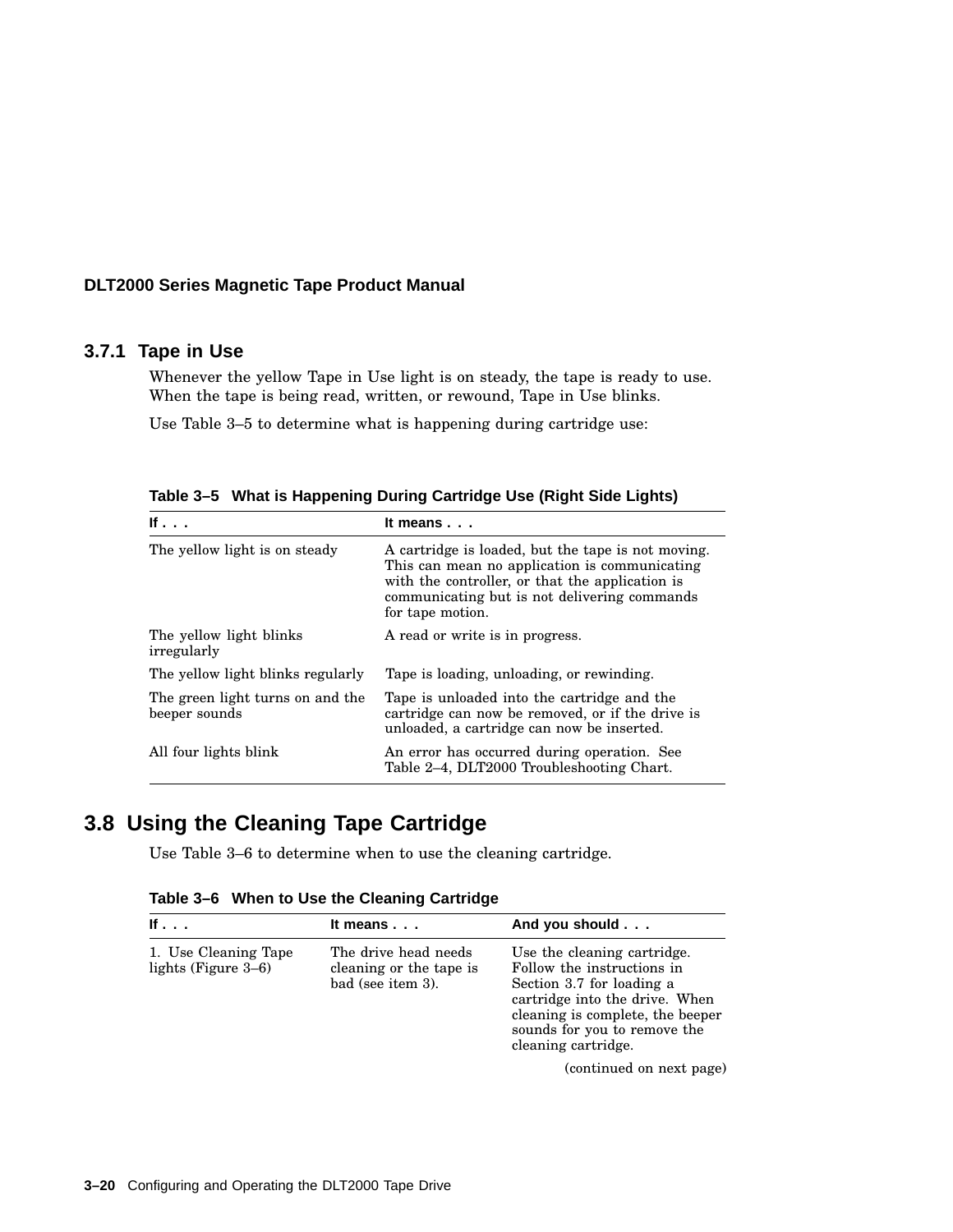| If $\ldots$                                                             | It means                                                      | And you should                                                                                                                                                                     |
|-------------------------------------------------------------------------|---------------------------------------------------------------|------------------------------------------------------------------------------------------------------------------------------------------------------------------------------------|
| 2. A data cartridge<br>causes Use Cleaning<br>Tape to blink             | The data cartridge may<br>be damaged                          | Back up this data onto another<br>cartridge. Discard the old<br>cartridge, which may be<br>damaged. A damaged cartridge<br>may cause unnecessary use of<br>the cleaning cartridge. |
| 3. Use Cleaning Tape<br>still lights after you<br>clean the drive head  | Your data cartridge may<br>be causing the problem             | Try another data cartridge.                                                                                                                                                        |
| 4. Use Cleaning Tape<br>lights after you load the<br>cleaning cartridge | Cleaning has not been<br>done and the cartridge<br>is expired | Replace the cleaning cartridge.                                                                                                                                                    |

**Table 3–6 (Cont.) When to Use the Cleaning Cartridge**

#### **NOTE**

The cleaning cartridge expires after about 20 uses.

## **3.9 Unloading a Cartridge**

To unload a cartridge from the drive (Figure 3–9):

- 1. Press the Unload button (or issue the appropriate system software command). The yellow Tape in Use light blinks as the tape rewinds.
- 2. When the green light turns on (the beeper also sounds), pull the cartridge insert/release handle open to eject the cartridge.
- 3. Remove the cartridge.
- 4. Push the handle closed.

#### **CAUTIONS**

Remove a cartridge from the drive before turning off host system power. Failure to remove a cartridge can result in cartridge and drive damage.

When you remove the cartridge from the drive, return the cartridge to its plastic case to prolong the cartridge life.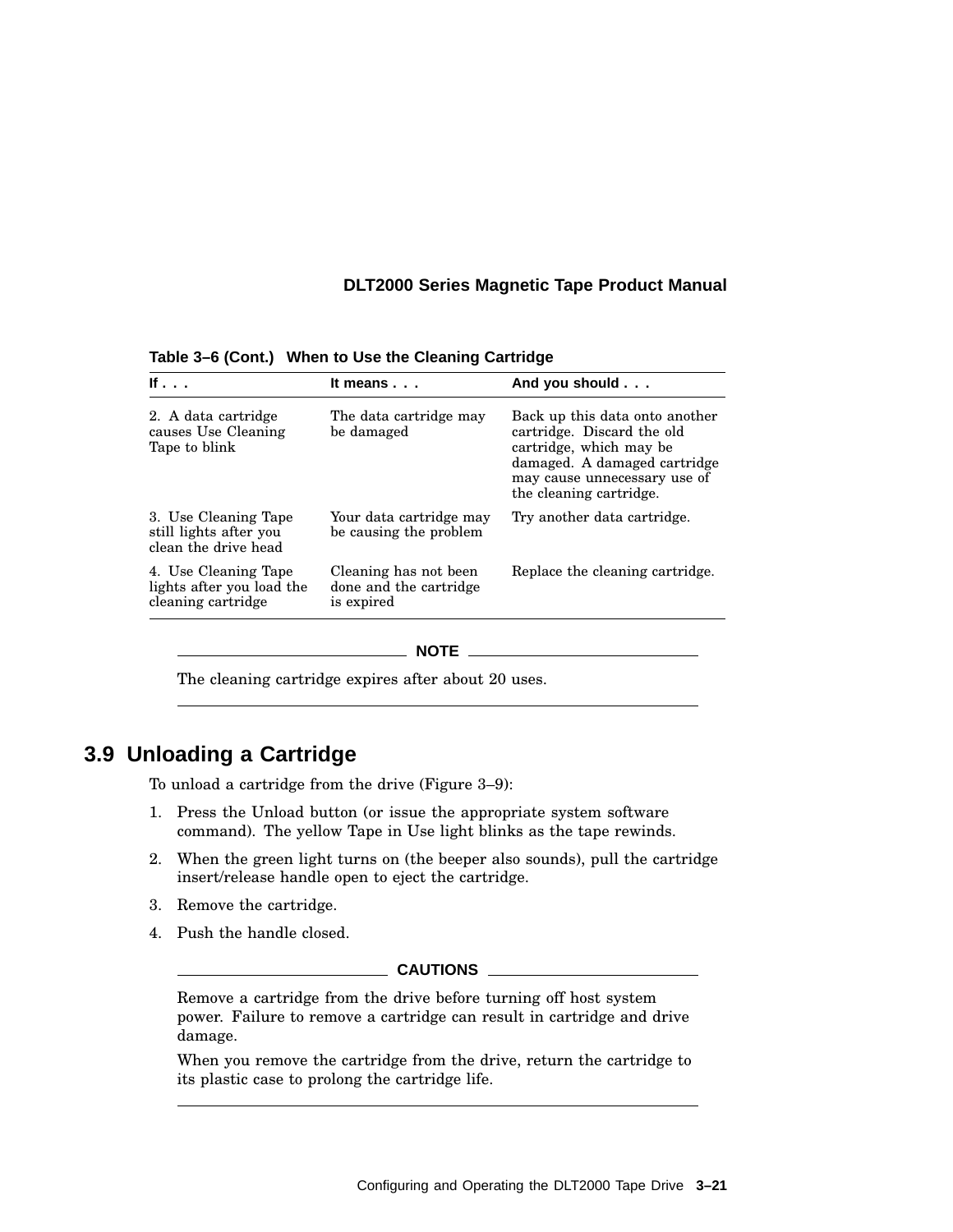**Figure 3–9 Unloading a Cartridge**



ZKO-1217-09-DG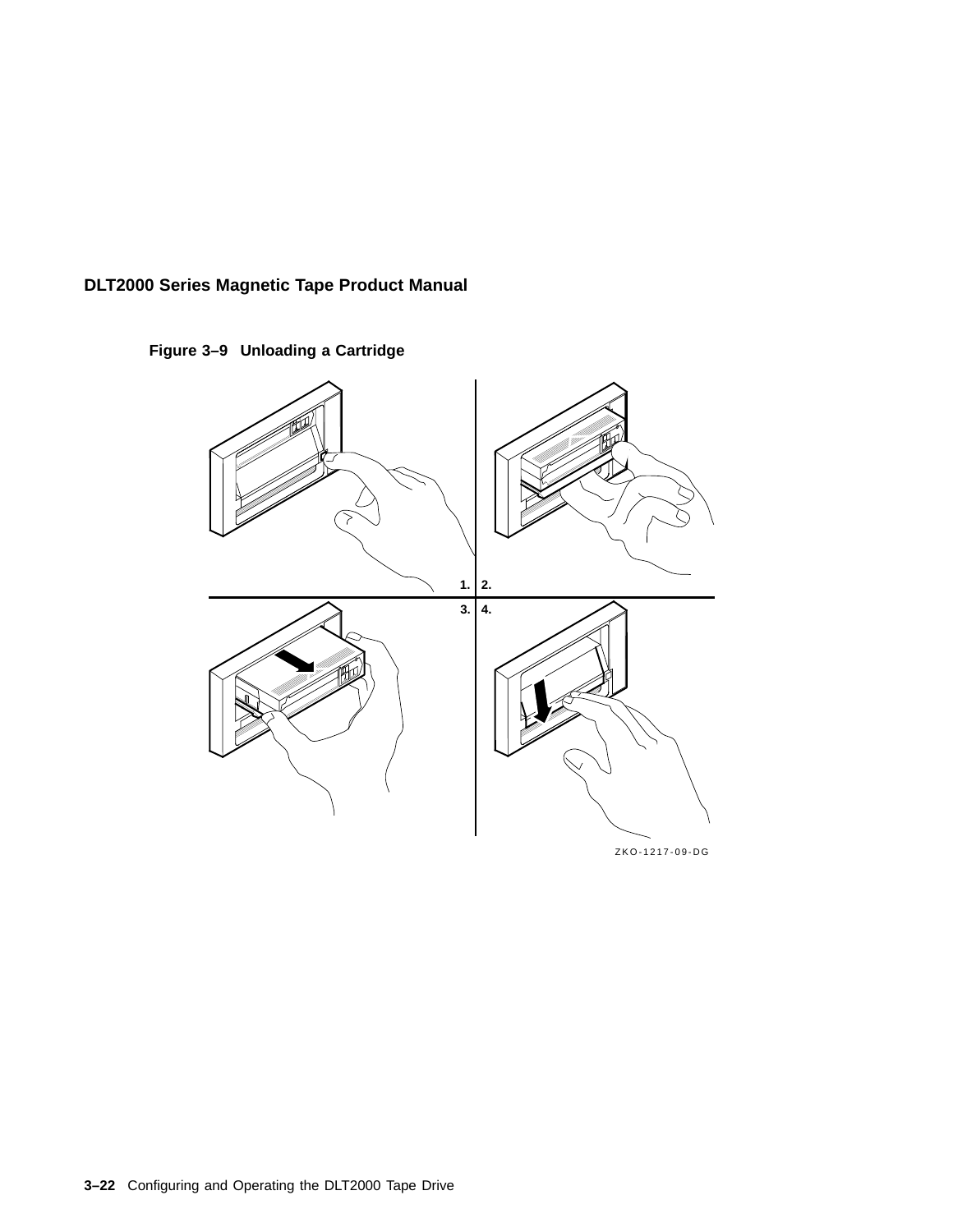## **3.10 Preserving Cartridges**

For longer life of recorded or unrecorded cartridges, store cartridges in a clean environment with the following conditions:

- Do not drop or bang the cartridge. This can displace the tape leader, making the cartridge unusable and possibly damaging the drive.
- Keep tape cartridges out of direct sunlight and away from heaters and other heat sources.
- Store tape cartridges in temperatures between  $10^{\circ}$ C and  $40^{\circ}$ C (50 $^{\circ}$ F to 104°F). For longer cartridge life, always store the cartridge in its plastic container and in room environment conditions of  $72^{\circ}$ F  $\pm$  7°F (22°C $\pm$  4°C).
- If the tape cartridge has been exposed to heat or cold extremes, stabilize the cartridge at room temperature for the same amount of time it was exposed—up to 24 hours.
- Do not place cartridges near electromagnetic interference sources, such as terminals, motors, and video or X-ray equipment. Data on the tape can be altered.
- Store tape cartridges in a dust-free environment where the relative humidity is between 20% and 80%. For longer cartridge life, store the cartridge at  $40\% \pm 20\%$  relative humidity.
- Place an identification label only in the slide-in slot on the front of the cartridge.
- Do not adhere labels to a cartridge anywhere except in the slide-in slot.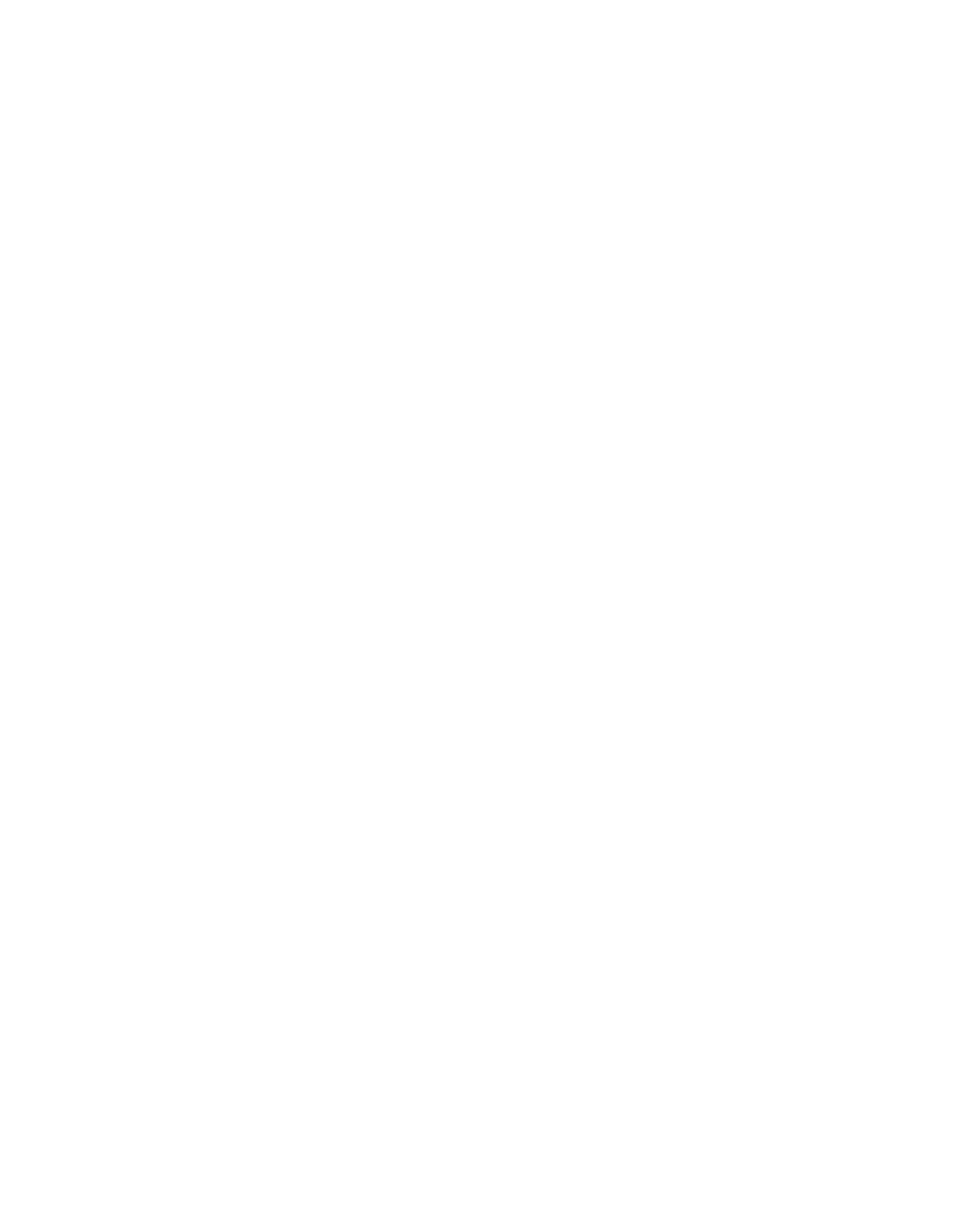# **4 Configuring and Operating the DLT2700 Mini-Library**

## **4.1 In This Chapter**

Chapter 4 includes the following main topics and sections:

| <b>Topic</b>                                         | <b>Section</b> |
|------------------------------------------------------|----------------|
| Introduction to the Media Loader                     | Section 4.2    |
| Mode Select Key                                      | Section 4.4    |
| <b>Selecting Density</b>                             | Section 4.5    |
| Operator Control Panel (OCP)                         | Section 4.6    |
| Configure the DLT2700                                | Section 4.3    |
| Power-On Process                                     | Section 4.7    |
| Slot Select, Load/Unload, and Eject Button Functions | Section 4.8    |
| Magazine                                             | Section 4.9    |

## **4.2 Introduction to the Mini-Library**

The mini-library option includes a DLT2000 tape drive, a media loader, and a 7-cartridge removable magazine.

The same SCSI target controller board controls the tape drive and the media loader. The tape drive is always LUN 0. If the controller detects the loader's presence when the system is turned on, the loader is presented as a SCSI-2 medium changer device on LUN 1.

The SCSI-2 medium changer commands allow:

- Random access to the media stored in the magazine slots
- Sequential access of the media supported automatically in auto-loading mode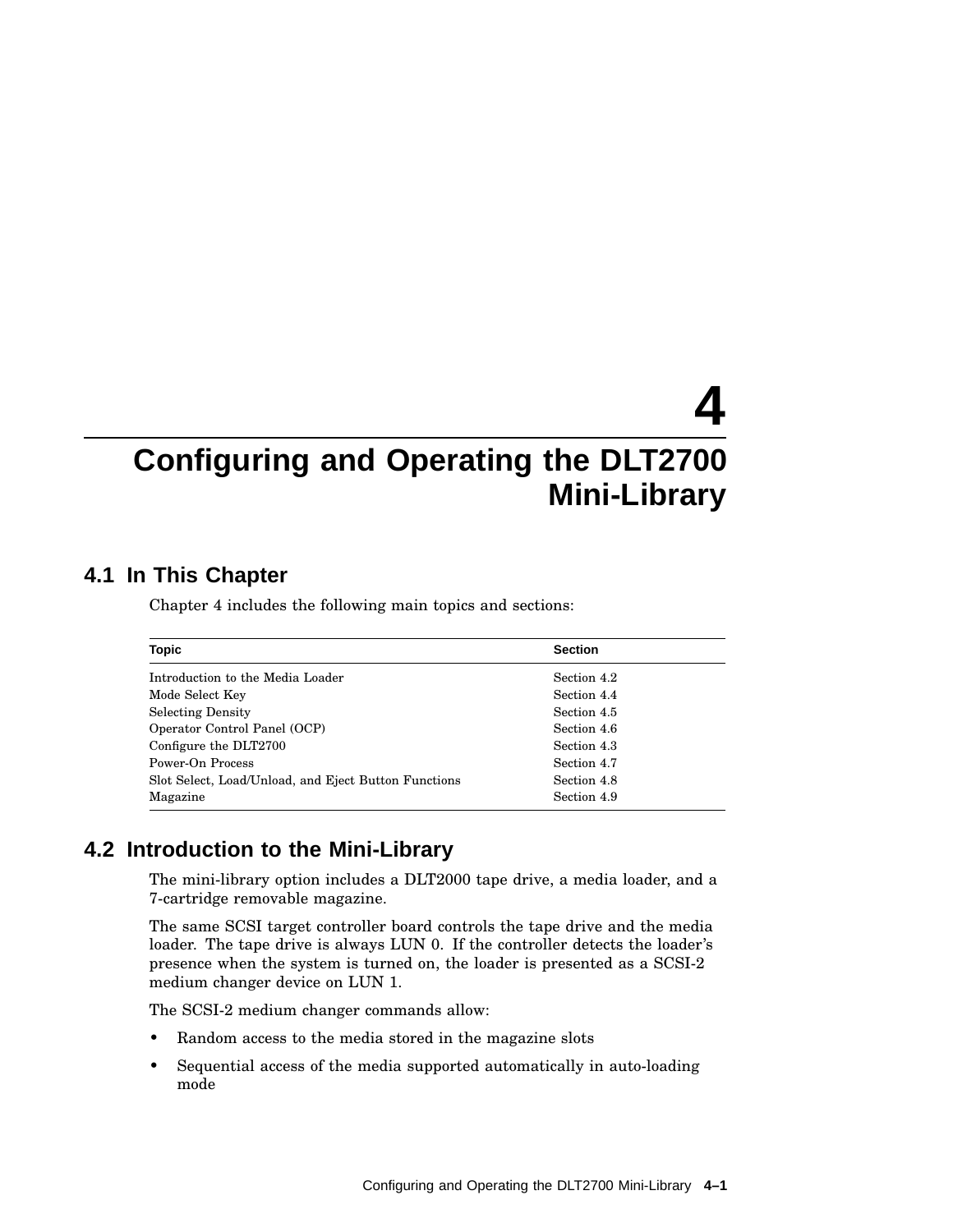Auto-loading is implemented as a side effect of the SCSI UNLOAD command.

| If $\cdot$ $\cdot$ $\cdot$                                                                       | And $\ldots$                 | Then $\ldots$                                                                                                                                                                                                                              |
|--------------------------------------------------------------------------------------------------|------------------------------|--------------------------------------------------------------------------------------------------------------------------------------------------------------------------------------------------------------------------------------------|
| An unload is specified                                                                           | A media loader is<br>present | After winding the tape back<br>into the cartridge and moving<br>the cartridge from the drive to<br>the magazine slot from which it<br>came, the cartridge in the next<br>slot is moved from the magazine<br>into the drive and made ready. |
| The next slot is empty,<br>or the cartridge<br>unloaded was for the<br>last slot in the magazine |                              | No cartridge is loaded into the<br>drive.                                                                                                                                                                                                  |

## **4.3 Configure the DLT2700**

This section describes how to configure the DLT2700 including:

| <b>Topic</b>                    | <b>Section</b> |  |
|---------------------------------|----------------|--|
| <b>Configuration Guidelines</b> | Section 4.3.1  |  |
| Switchpack Location             | Section 4.3.2  |  |
| Disable Parity Checking         | Section 4.3.3  |  |
| Change the SCSI ID              | Section 4.3.4  |  |

The DLT2700 is factory set to SCSI ID 0 unless otherwise specified.

If your system generates parity, the DLT2700 can check for correct parity on the SCSI bus.

## **4.3.1 Configuration Guidelines**

Your system uses the SCSI ID to identify, or address, the DLT2700. Follow these guidelines when configuring the DLT2700 for your system:

| If you install the DLT2700 as                                      | Then...                                                                                           |
|--------------------------------------------------------------------|---------------------------------------------------------------------------------------------------|
| The only SCSI device or one of multiple<br>SCSI devices on the bus | Be sure to use a SCSI ID that is unique from<br>any other device or system ID on the SCSI<br>bus. |
| The last or only device on the SCSI bus                            | You must terminate the bus by installing a<br>terminator.                                         |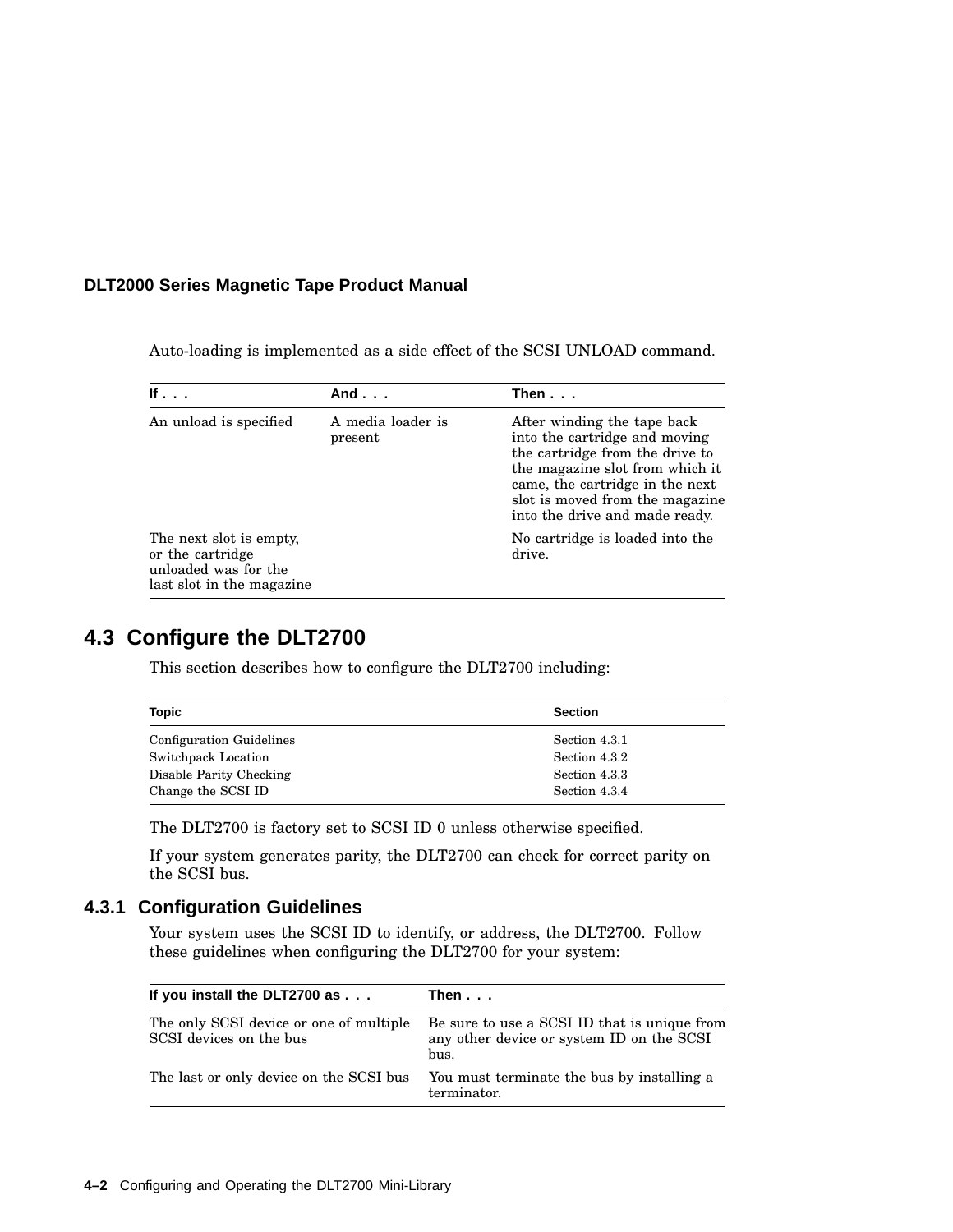## **4.3.2 Switchpack Location**

Figure 4–1 shows the location of the DISABLE PARITY and SCSI ID switchpack.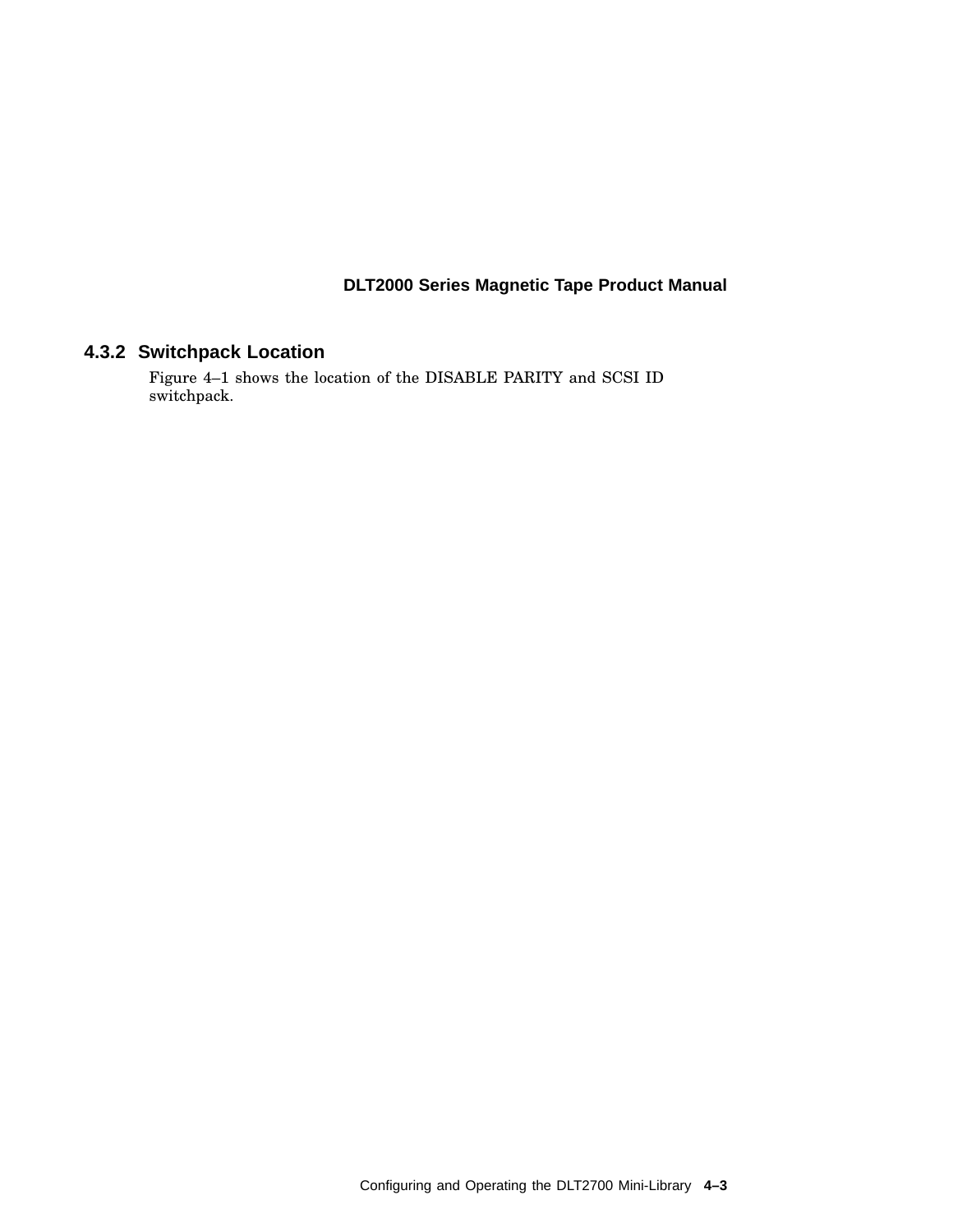



**Figure 4–1 Loader Rear Panel**

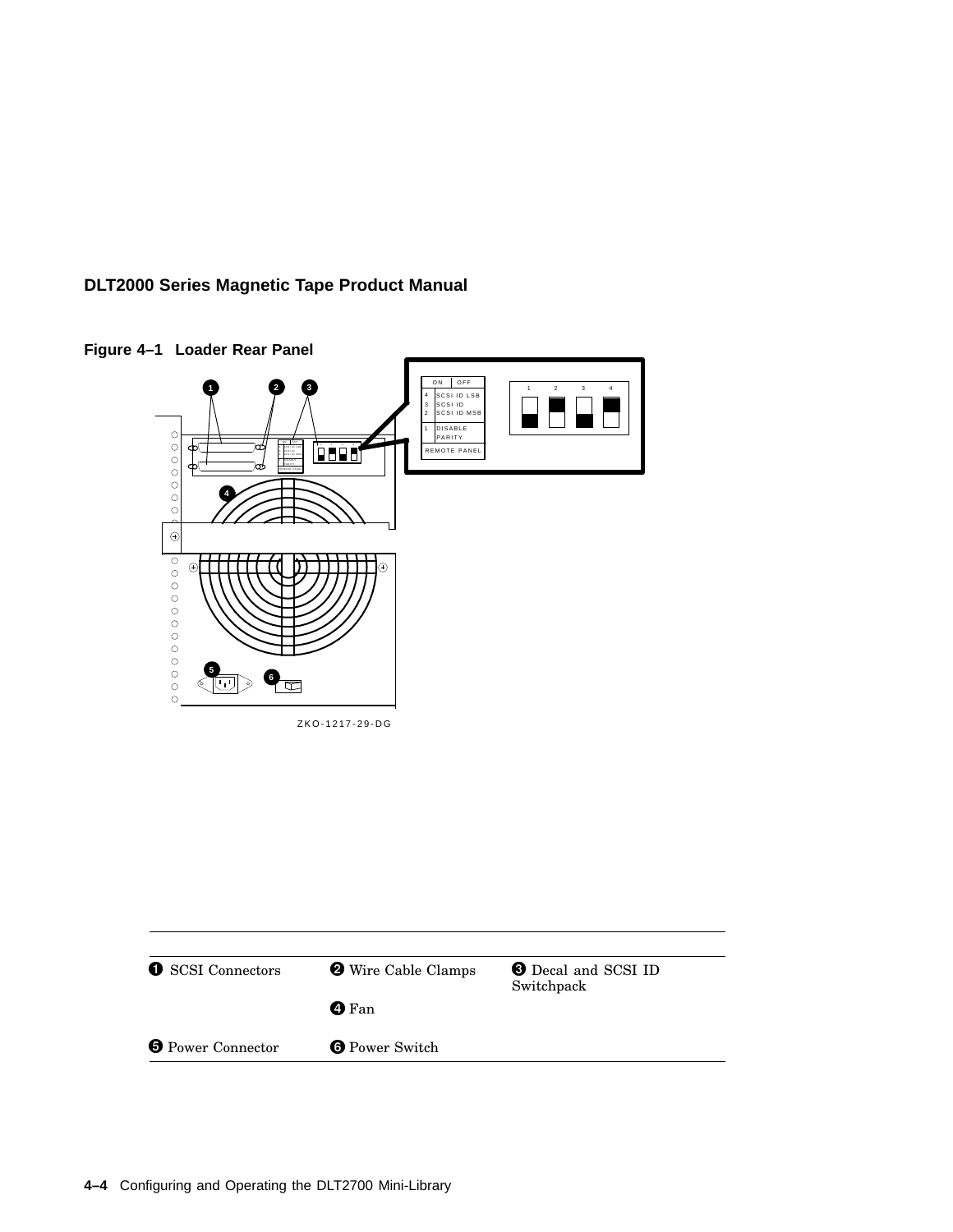**CAUTION** 2008 2008 2012 2022 2023 2024 2022 2022 2023 2024 2022 2023 2024 2025 2026 2027 2028 2022 2023 2024 20

Never use a pencil to press the switches on the switchpack.

## **4.3.3 Disable Parity Checking**

If your system does not generate parity, you can disable parity on the DLT2700 by repositioning the switches on the loader rear panel. Set the DISABLE PARITY switch to ON (Figure 4–1) by pressing in the upper side of switch 1.

## **4.3.4 Change the SCSI ID**

To change the SCSI ID via the rear panel:

1. Look at the first column in Figure 4–2, choose a SCSI ID, and set the switches as indicated.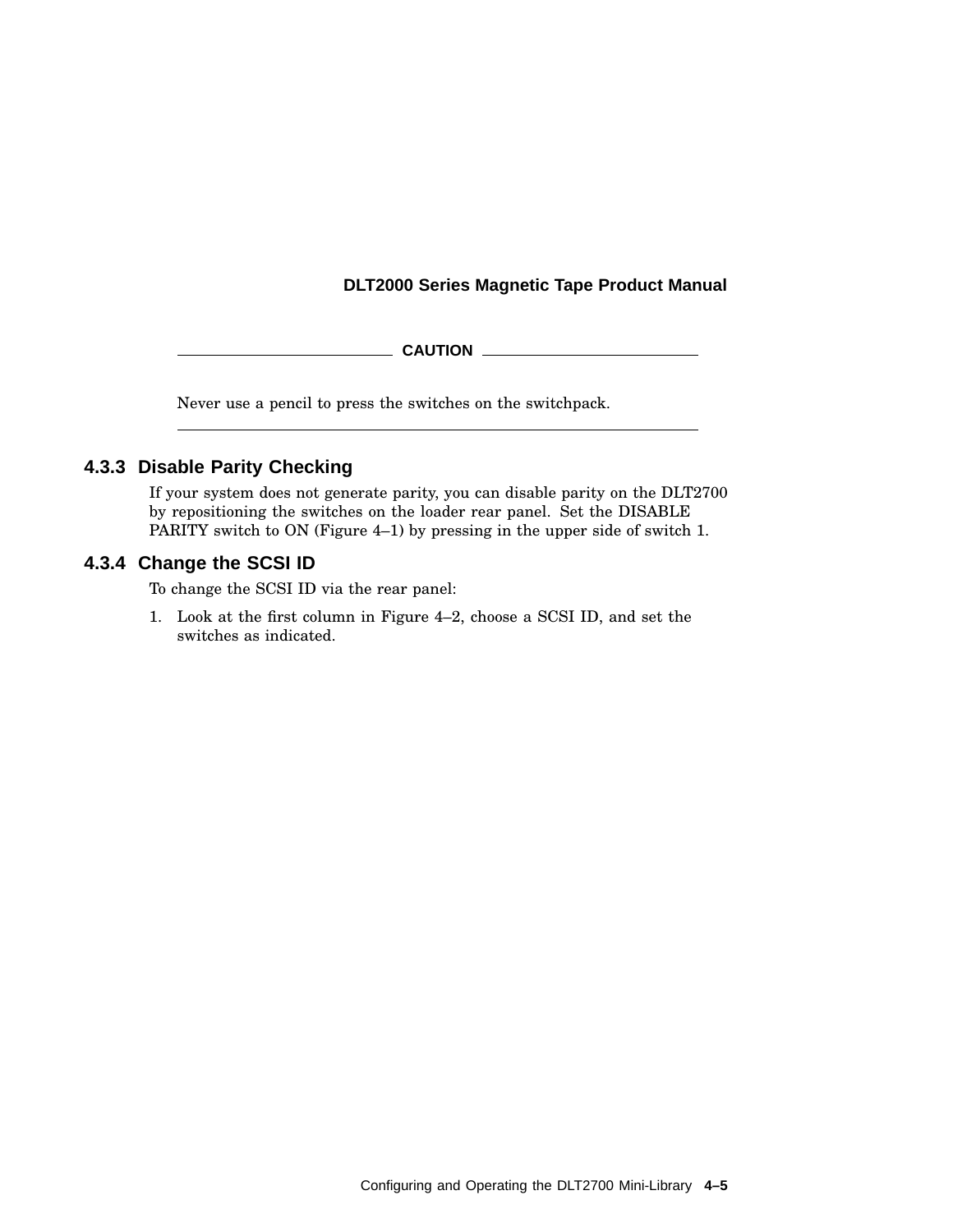#### **Figure 4–2 SCSI ID Selection**

| SCSI ID | Switch 2 | Switch 3 | Switch 4 |
|---------|----------|----------|----------|
| 0       | Off      | Off      | Off      |
| 1       | Off      | Off      | On       |
| 2       | Off      | On       | Off      |
| 3       | Off      | On       | On       |
| 4       | On       | Off      | Off      |
| 5       | On       | Off      | On       |
| 6       | On       | On       | Off      |
| 7       | On       | On       | On       |

Switch 2 is the most significant bit (MSB) and switch 4 is the least significant bit (LSB).

If the switch setting should be:

- On, press in the upper side of the switch on the rear of the loader (Figure 4–1).
- Off, press in the lower side of the switch on the rear of the loader (Figure 4–1).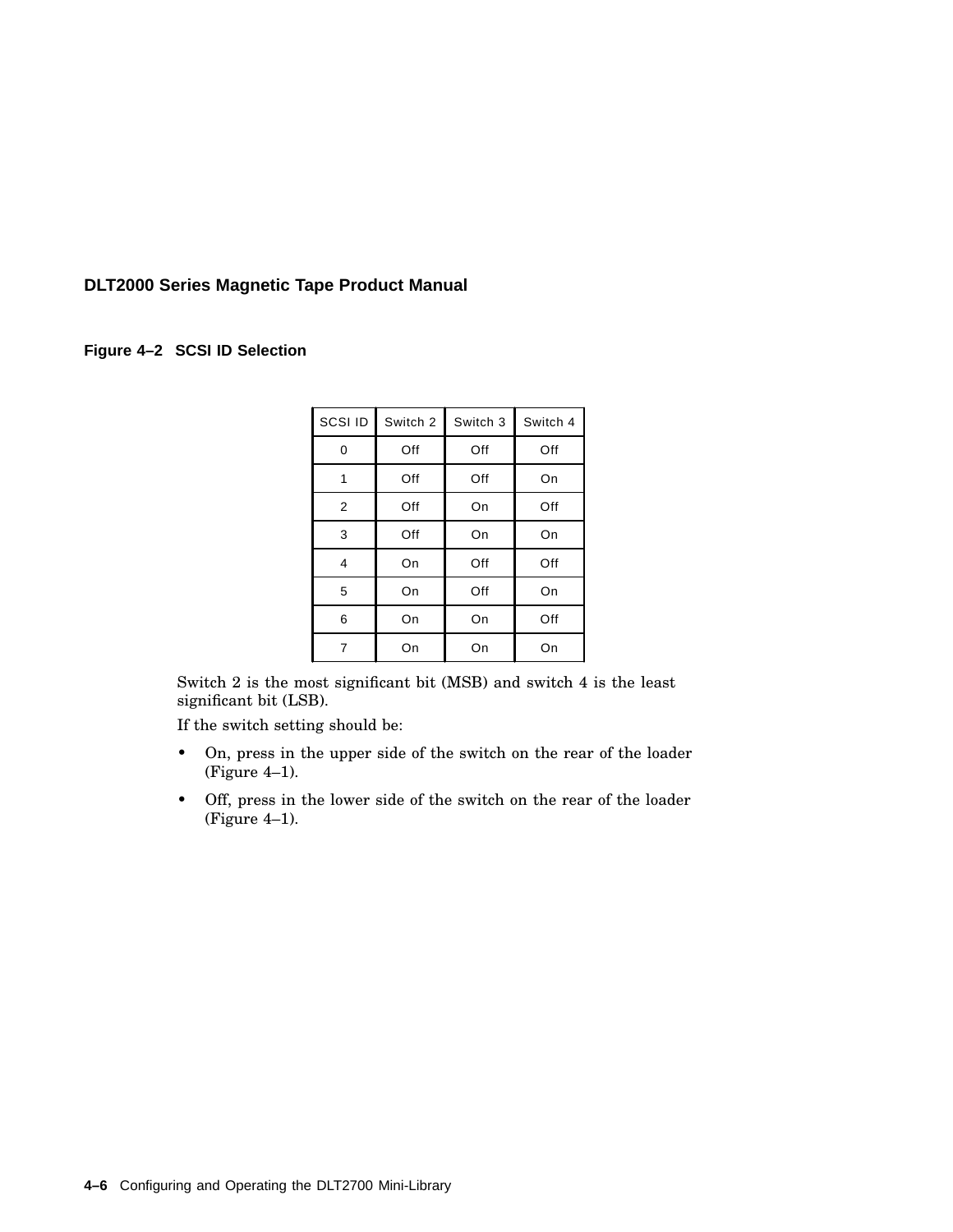## **4.4 Mode Select Key**

The Mode Select key (Figure 4–3), on the front of the loader, locks the loader transfer assembly into the enclosure and locks the receiver closed. The key has four modes:

| <b>Mode</b>  | Use                  |
|--------------|----------------------|
| OCP Disabled | Operational          |
| Automatic    | Operational          |
| Manual       | Operational          |
| Service      | Servicing procedures |

## **4.4.1 OCP Disabled Mode**

When the magazine is inserted into the receiver and the receiver is closed, the loader transfer assembly scans the magazine. The first cartridge in the magazine automatically loads into the drive.

When you copy data to the tape, operations stop if one of the following happens:

- Storage capacity of the last tape cartridge is exceeded
- No tape cartridge is in the next sequential slot in the magazine

To lock the DLT2700 subsystem into the enclosure and lock the receiver, set the Mode Select key to OCP Disabled. The OCP pushbuttons are disabled.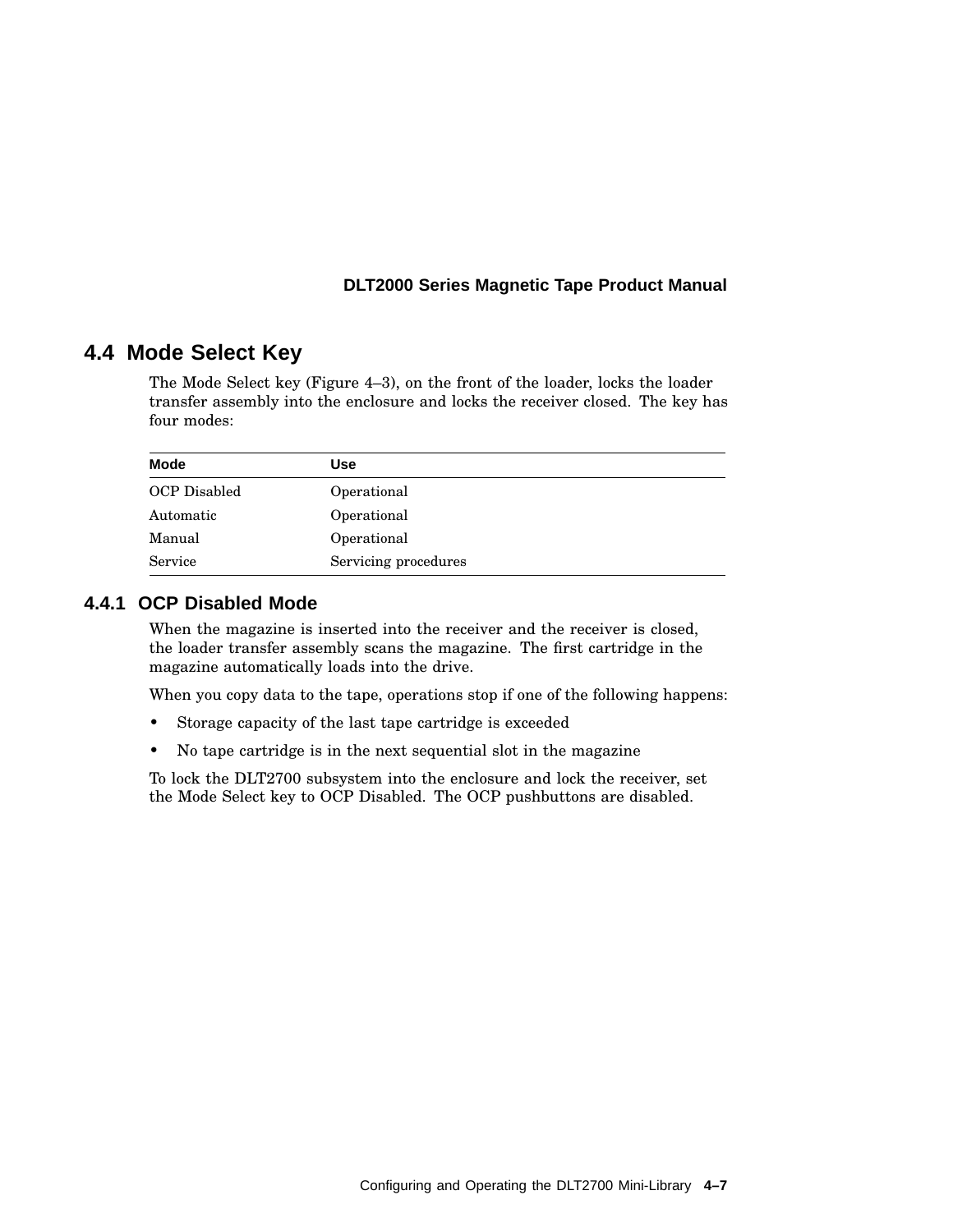### **Figure 4–3 DLT2700 Operator Control Panel**



**4–8** Configuring and Operating the DLT2700 Mini-Library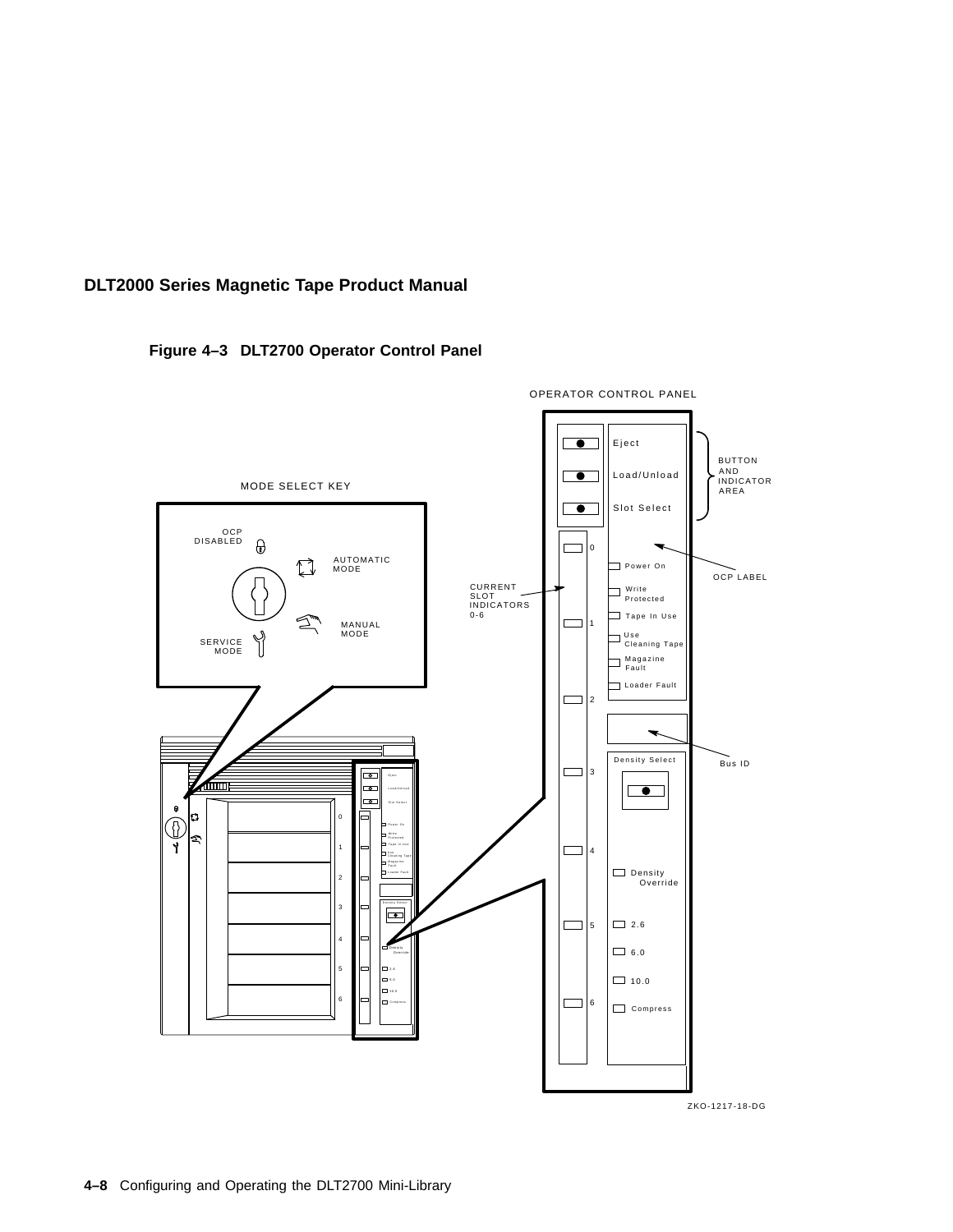### **4.4.2 Automatic Mode**

This is the default or normal mode of the DLT2700 subsystem. It allows the DLT2700 to load and unload cartridges as needed during backup procedures.

When you copy data to the tape, operations stop if one of the following happens:

- Storage capacity of the last tape cartridge is exceeded
- No tape cartridge is in the next sequential slot in the magazine

To lock the DLT2700 subsystem into its normal operating position in the enclosure, but leave the receiver unlocked, set the Mode Select key to Automatic mode. The receiver can be opened and all OCP pushbuttons are enabled.

### **4.4.3 Manual Mode**

Automatic loading and unloading of cartridges does not occur in this mode. You must press the Load/Unload button to move each cartridge. This mode is most useful for, but not restricted to, copying specific files to or from tape.

To lock the DLT2700 subsystem into the enclosure, set the Mode Select key to Manual mode. The receiver is unlocked and can be opened and all OCP pushbuttons are on.

**NOTE**

During Manual mode, the cartridge returns to the magazine, but the current Slot Select indicator does not advance forward to the next available cartridge.

### **4.4.4 Service Mode**

Service mode allows for servicing procedures. For details on controls, indicators, and operation, see the sections after Section 4.5 in this chapter.

## **4.5 Selecting Density**

Section 4.5 describes the loader's density select feature.

#### **Ways of Selecting Density**

You can select density by using any of the following:

1. On all read operations and all write append operations, the recorded density is the density to be used.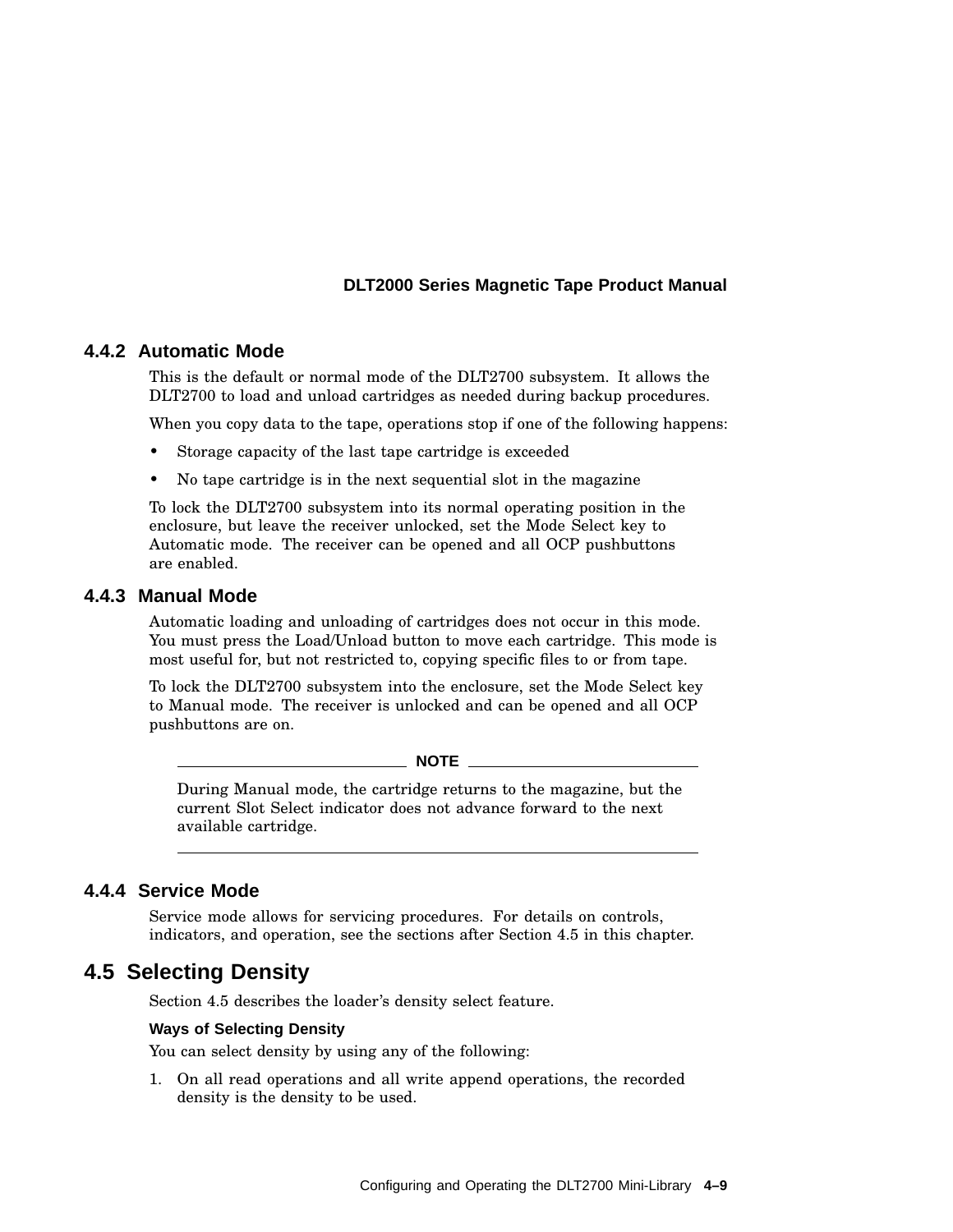- 2. On a write from BOT, tape density may be changed by:
	- The Density Select button. Density Select always overrides a host selection.
	- A programmable host selection via your operating system. (The Density Override light is off, indicating automatic or host density selection.)
	- Native default density 10.0 and Compress (assuming the Density Select button or the host selection was not used.)

**CAUTION**

Doing any write from BOT destroys data on tape.

#### **How to Select Density**

To select density with the DLT2700:

- 1. Press the Load/Unload button to load the cartridge into the drive. The yellow Tape in Use light blinks while the tape loads and calibrates.
- 2. After calibration completes, Tape in Use remains lit.
- 3. The light shows the tape's prerecorded density, such as 2.6 or 6.0.
- 4. You can use the loader operator control panel at various times, not just after loading a tape. Density selection is inactive until the write from BOT command is issued. The controller remembers the density selection state until you do one of the following:
	- Change density selection
	- Eject the magazine from the loader

#### **Density Select Example**

If you loaded a tape with a prerecorded 2.6 density and you use the Density Select button to select 10.0 density, the following should happen:

- The 2.6 light remains lit—density has not changed yet and the steady light indicates recorded tape density
- 10.0 blinks—density change is pending
- Density Override lights

When a write from BOT occurs, the following should happen:

• 2.6 turns off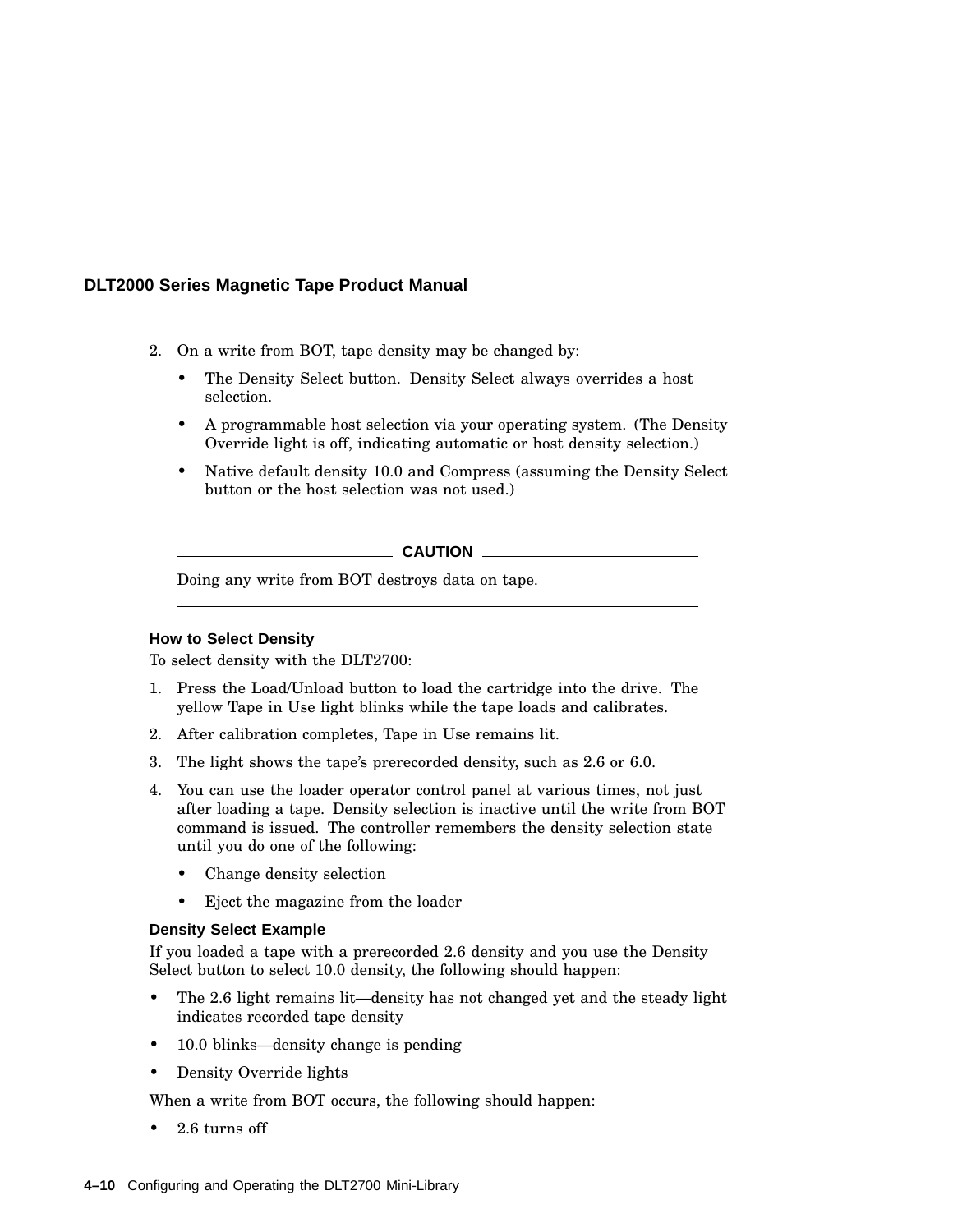- 10.0 lights steady
- Density Override remains lit

Table 4–1 shows the results of density selection.

| lf                                                                                                                    | Then...                                                                                                                                                                      |  |  |
|-----------------------------------------------------------------------------------------------------------------------|------------------------------------------------------------------------------------------------------------------------------------------------------------------------------|--|--|
| You did not use the<br>Density Select button                                                                          | The lights show the actual density when the tape is reading<br>and writing. The lights are on steady and Density Override<br>is off.                                         |  |  |
| You use the Density<br>Select button, and if the<br>actual tape density is<br>the same as the density<br>you selected | The actual density and Density Override light. For example,<br>if actual tape density is 10.0 and the selected tape density is<br>10.0, then the light next to $10.0$ is on. |  |  |
| You used the Density<br>Select button, and if<br>the actual tape density<br>differs from the density<br>selected      | The light with the actual density is on steady<br>1.                                                                                                                         |  |  |
|                                                                                                                       | 2.<br>The light with the selected density blinks                                                                                                                             |  |  |
|                                                                                                                       | 3.<br>Density Override lights steady                                                                                                                                         |  |  |
|                                                                                                                       | For example, if actual tape density is 10.0 and the selected<br>density is 6.0, 10.0 lights steady, 6.0 blinks, and Density<br>Override lights steady.                       |  |  |

**Table 4–1 Results of Density Selection**

To select density over the SCSI bus:

- 1. Do a SCSI MODE SELECT with the density you want. For more details, see Chapter 7.
- 2. Write data to the tape from BOT.

## **4.6 Operator Control Panel**

The DLT2700 operator control panel (OCP) has 4 pushbuttons and 22 indicators used with the Mode Select key (Table 4–2). See Section 4.4 for information on the Mode Select key and its functions. See Section 4.8 for more details on button and indicator operations.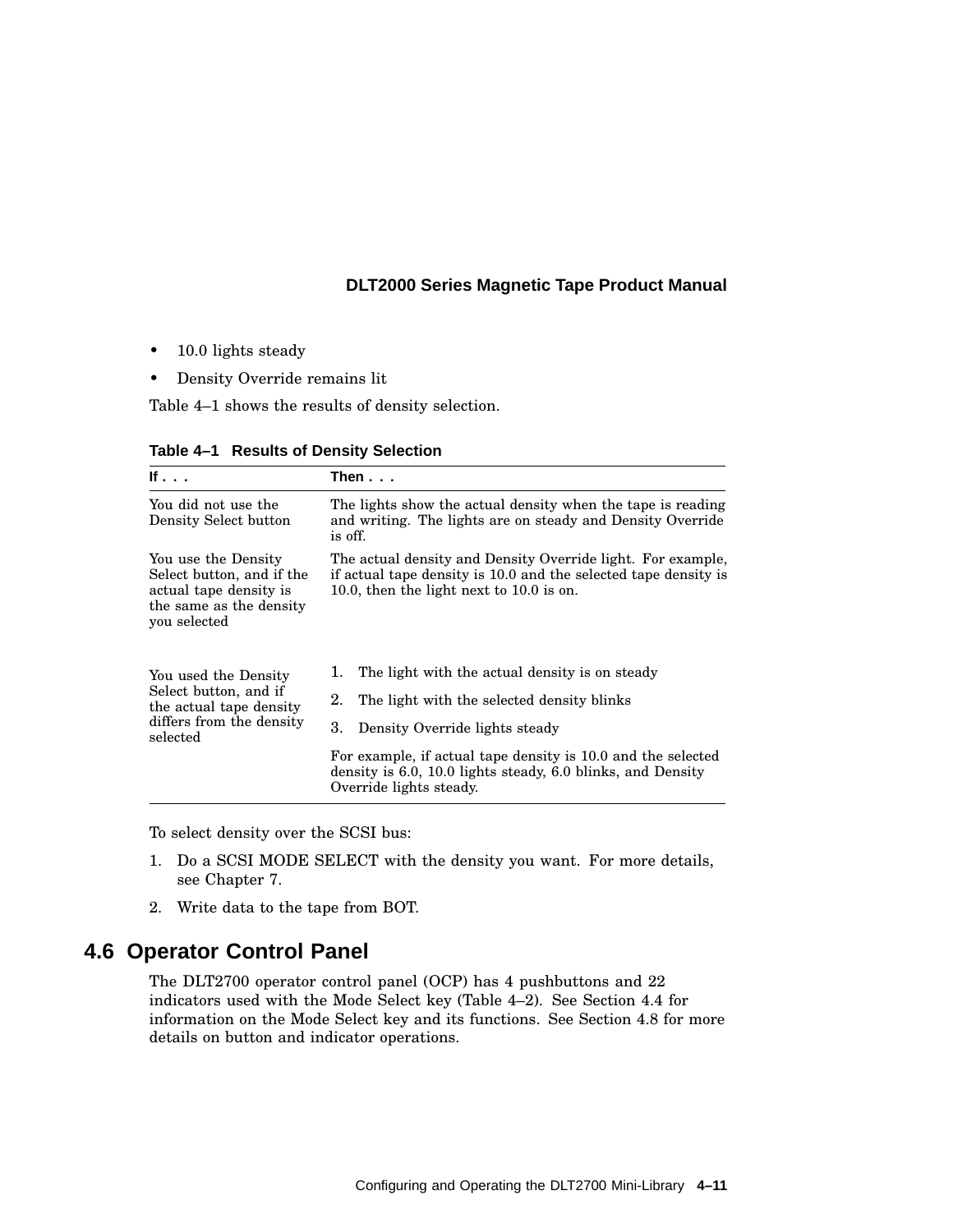Table 4–2 lists each button/indicator and its function.

| <b>Button/Indicator</b> | Color | <b>Function</b>                                                                                                                                                                                                                   |
|-------------------------|-------|-----------------------------------------------------------------------------------------------------------------------------------------------------------------------------------------------------------------------------------|
| Eject button            |       | Opens the receiver, allowing access to the<br>magazine for removal and insertion of<br>cartridges. Also unloads the tape from the<br>drive to the magazine, if a tape is inserted.                                                |
| Eject indicator         | Green | You can press the Eject button to unload<br>cartridges from the drive to the magazine<br>and open the receiver. Lights when a<br>magazine fault has occurred to indicate<br>Eject is the only function available at that<br>time. |
| Load/Unload button      |       |                                                                                                                                                                                                                                   |
|                         |       | Loads the currently selected cartridge<br>into the tape drive                                                                                                                                                                     |
|                         |       | Unloads the cartridge currently in the<br>tape drive                                                                                                                                                                              |
|                         |       | Resets the subsystem if there is a<br>loader fault                                                                                                                                                                                |
| Load/Unload indicator   | Green | You can press the Load/Unload button.                                                                                                                                                                                             |
| Slot Select button      |       | Increments the current slot indicator to the<br>next slot.                                                                                                                                                                        |
| Slot Select indicator   | Green | You can press the Slot Select button to move<br>the current slot indicator to the next slot.                                                                                                                                      |
| Power On indicator      | Green | The DLT2700 is in a known good power<br>state (ac and dc voltages are within<br>tolerance).                                                                                                                                       |
|                         |       |                                                                                                                                                                                                                                   |

**Table 4–2 DLT2700 Operator Control Panel**

(continued on next page)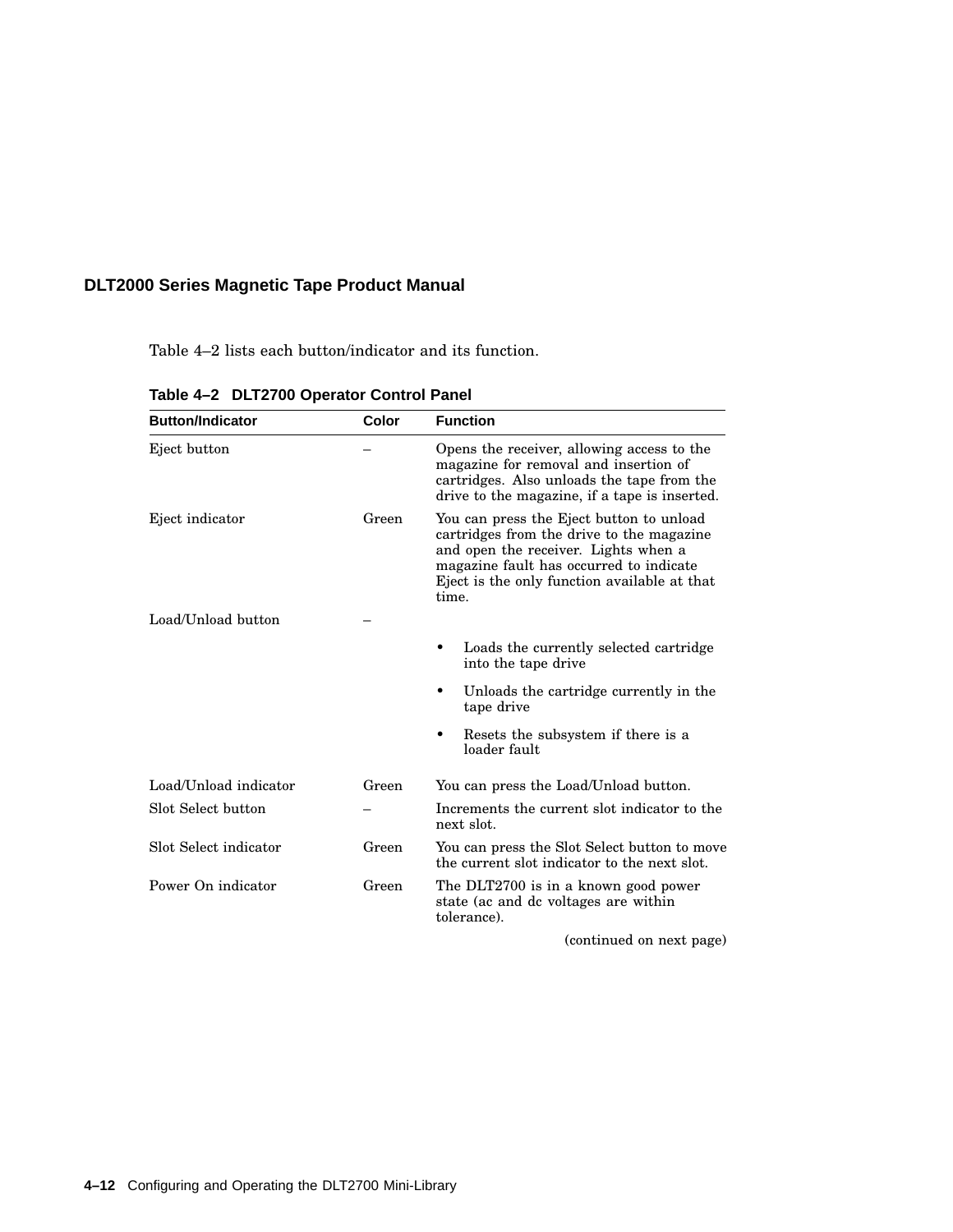| <b>Button/Indicator</b>     | Color  | <b>Function</b>                                                                                                                                                                                                                                                                                       |
|-----------------------------|--------|-------------------------------------------------------------------------------------------------------------------------------------------------------------------------------------------------------------------------------------------------------------------------------------------------------|
| Write Protected indicator   | Orange | When on, indicates that the cartridge in<br>the drive is write-protected by one of these<br>methods:                                                                                                                                                                                                  |
|                             |        | The write-protect switch is set to the<br>write-protect position                                                                                                                                                                                                                                      |
|                             |        | Host software write-protect qualifiers<br>٠                                                                                                                                                                                                                                                           |
|                             |        | When off, indicates that the cartridge in the<br>drive is write-enabled.                                                                                                                                                                                                                              |
| Tape In Use indicator       | Yellow | Indicates tape drive activity as follows:                                                                                                                                                                                                                                                             |
|                             |        | Slow blinking—tape is rewinding<br>٠                                                                                                                                                                                                                                                                  |
|                             |        | Rapid blinking—tape is reading or<br>writing                                                                                                                                                                                                                                                          |
|                             |        | On steady—a cartridge is in the drive<br>and the tape is not moving                                                                                                                                                                                                                                   |
|                             |        | Off—no cartridge is in the drive<br>٠                                                                                                                                                                                                                                                                 |
| Use Cleaning Tape indicator | Orange | The read/write head needs cleaning. See<br>Chapter 3.                                                                                                                                                                                                                                                 |
| Magazine Fault indicator    | Red    | Indicates a magazine failure.                                                                                                                                                                                                                                                                         |
| Loader Fault indicator      | Red    | Indicates a loader transfer assembly error<br>or drive error.                                                                                                                                                                                                                                         |
| Current slot indicators 0–6 | Green  | Identifies the current slot (see Slot Select)<br>button). Each current slot indicator blinks<br>when its corresponding cartridge moves<br>to or from the drive. Also used with the<br>Magazine Fault or Loader Fault indicator<br>to show the type of fault (Sections 5.5.1 and<br>Section $5.5.2$ ). |
| <b>Density Select</b>       | Green  | You can choose a density on the OCP                                                                                                                                                                                                                                                                   |
|                             |        | (continued on next page)                                                                                                                                                                                                                                                                              |

## **Table 4–2 (Cont.) DLT2700 Operator Control Panel**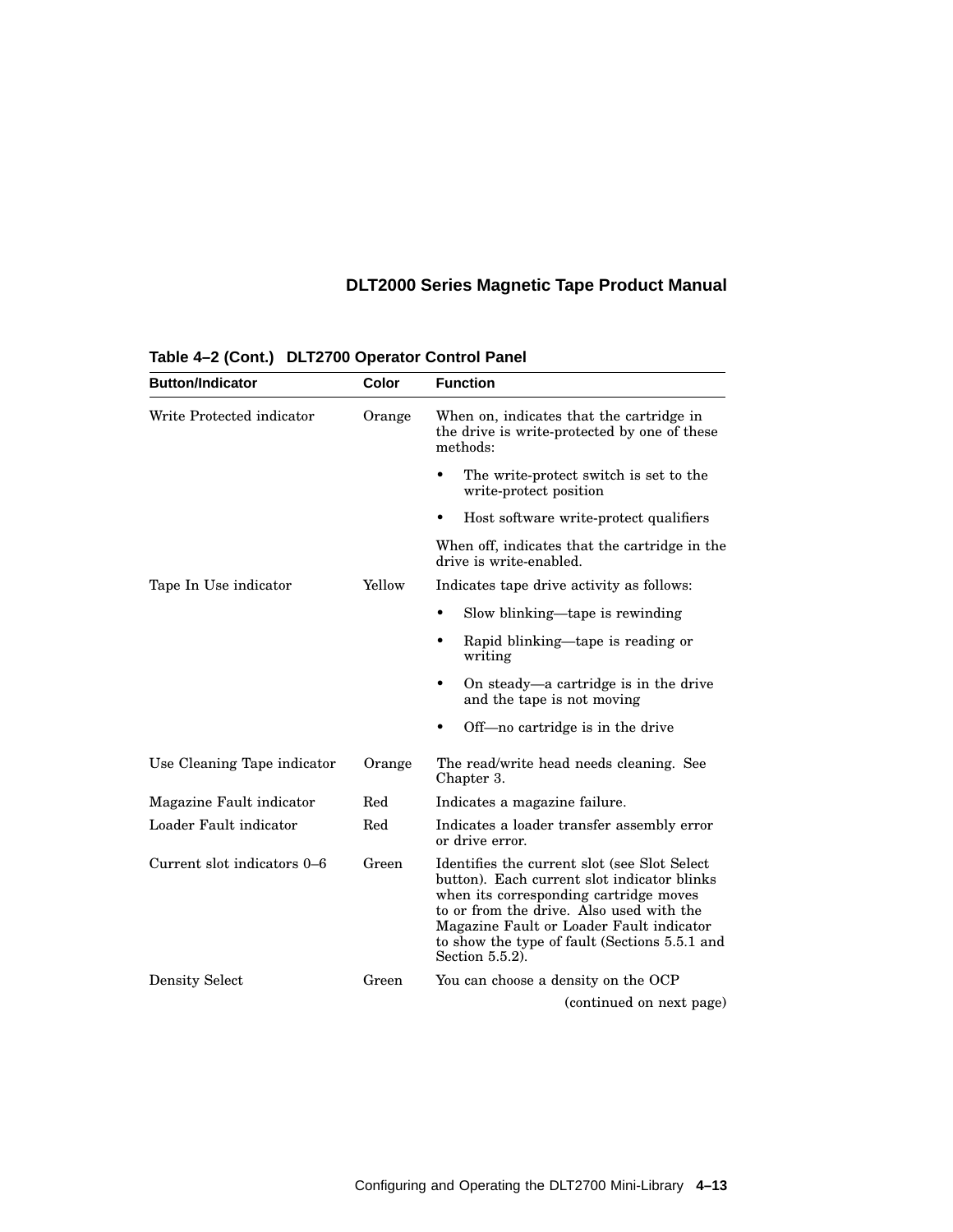| <b>Button/Indicator</b> | Color  | <b>Function</b>                                                                                          |
|-------------------------|--------|----------------------------------------------------------------------------------------------------------|
| Density Override        | Yellow | Indicates tape drive activity as follows:                                                                |
|                         |        | On steady—you selected a density from<br>٠<br>the front panel.                                           |
|                         |        | Off (default)—density will be selected<br>٠<br>by the host (automatic).                                  |
|                         |        | Blinking—you are in density selection<br>٠<br>mode.                                                      |
| 2.6                     | Yellow | Indicates tape drive activity as follows:                                                                |
|                         |        | On steady—tape is recorded in 2.6<br>٠<br>format.                                                        |
|                         |        | Blinking—tape is recorded in another<br>٠<br>density. You selected this density for a<br>write from BOT. |
| 6.0                     | Yellow | Indicates tape drive activity as follows:                                                                |
|                         |        | On steady—tape is recorded in 6.0<br>٠<br>format.                                                        |
|                         |        | Blinking—tape is recorded in another<br>٠<br>density. You selected this density for a<br>write from BOT. |
| 10.0                    | Yellow | Indicates tape drive activity as follows:                                                                |
|                         |        | $\bullet$<br>On steady—tape is recorded in 10.0<br>format.                                               |
|                         |        | Blinking—tape is recorded in another<br>٠<br>density. You selected this density for a<br>write from BOT. |
|                         |        | (continued on next page)                                                                                 |

## **Table 4–2 (Cont.) DLT2700 Operator Control Panel**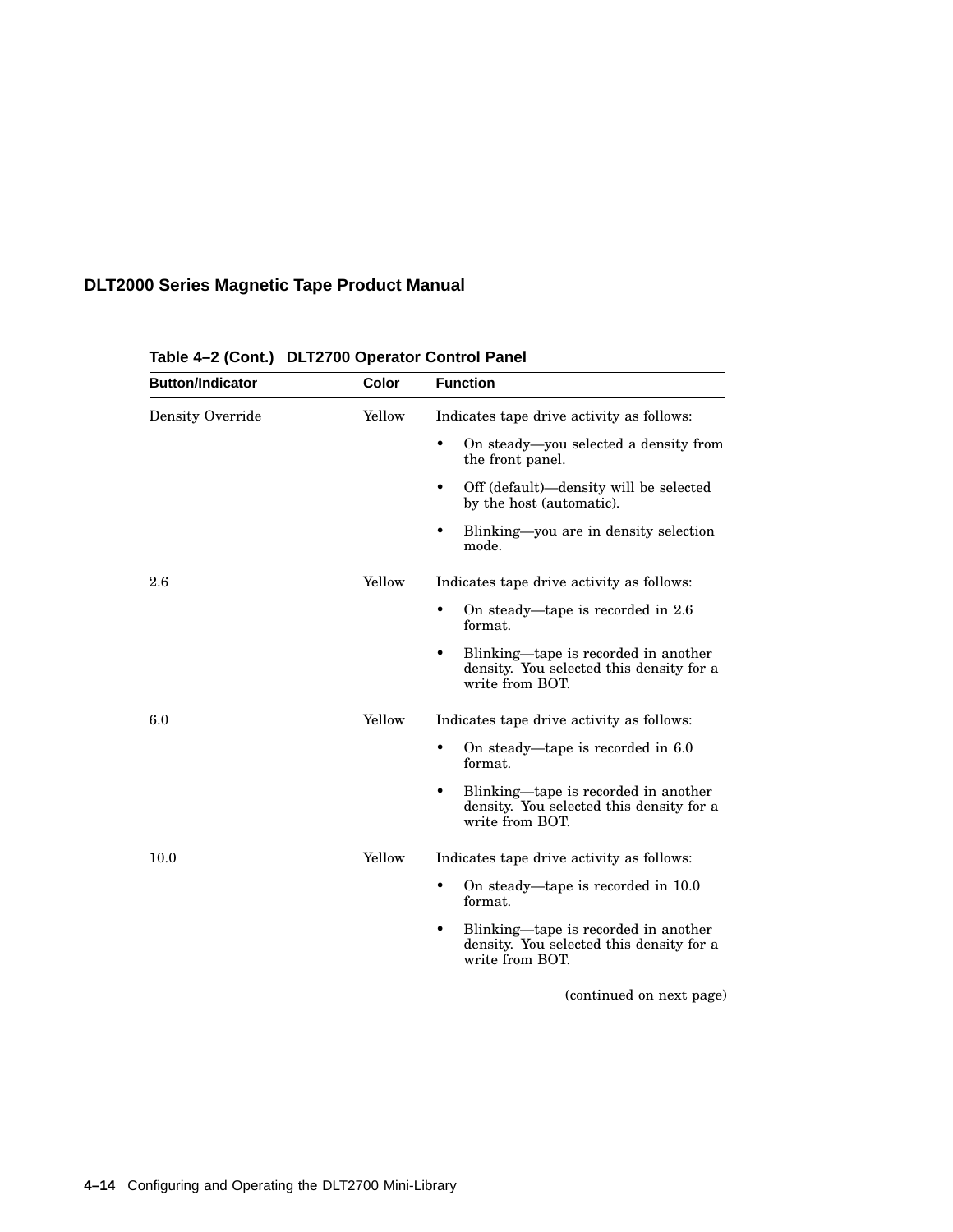| <b>Button/Indicator</b> | Color  | <b>Function</b>                                                                          |  |
|-------------------------|--------|------------------------------------------------------------------------------------------|--|
| Compress                | Yellow | Indicates tape drive activity as follows:                                                |  |
|                         |        | On-Compression mode is enabled.<br>٠<br>Compression can be done in 10.0<br>density only. |  |
|                         |        | Off—Compression mode is disabled.<br>$\bullet$                                           |  |

**Table 4–2 (Cont.) DLT2700 Operator Control Panel**

## **4.7 Power-On Process**

**CAUTION**

Before turning on power, verify the DLT2700 is set (see voltage label on mini-library rear panel) for the available ac supply voltage.

Table 4–3 explains what happens during each phase of the DLT2700 operation.

**Table 4–3 Loader Power-On Self-Test**

| <b>What Happens</b>                                                                                |
|----------------------------------------------------------------------------------------------------|
| When you power on the DLT2700, the Loader Fault and Power On lights on<br>the loader OCP are on.   |
| One second later, all lights are on. Within 15 seconds, POST of the loader<br>mechanics completes. |
| If the Magazine Fault and Loader Fault lights turn off, loader POST<br>٠<br>succeeded.             |
| If the Magazine Fault and Loader Fault lights stay on, loader POST<br>٠<br>failed.                 |
| A few seconds later, the drive controller resets the loader.<br>(continued on next page)           |
|                                                                                                    |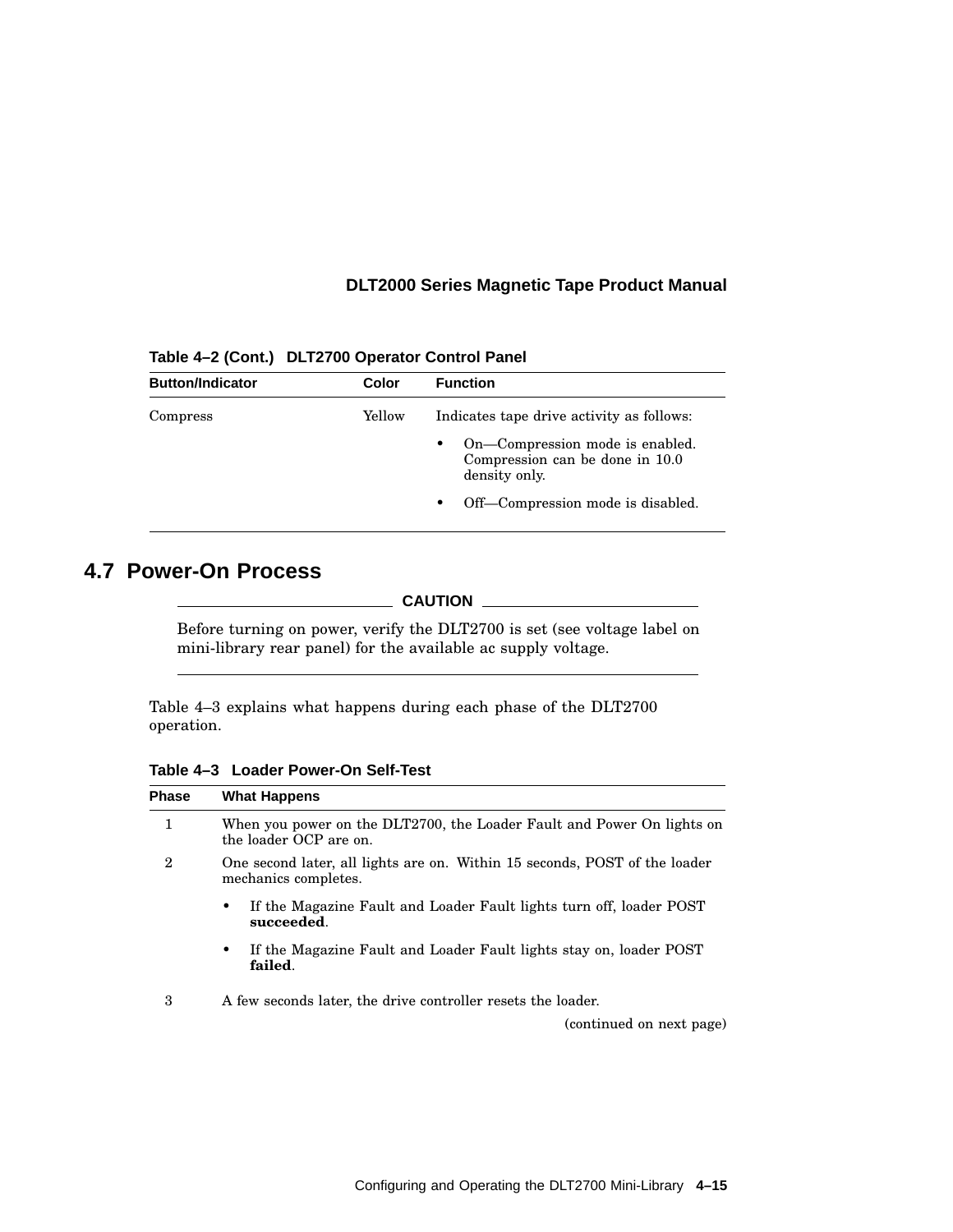**Table 4–3 (Cont.) Loader Power-On Self-Test**

| Phase | <b>What Happens</b>                                                                                             |           |
|-------|-----------------------------------------------------------------------------------------------------------------|-----------|
| 4     | Loader POST starts again.                                                                                       |           |
|       | If $\ldots$                                                                                                     | Then POST |
|       | The Magazine Fault and Loader Fault lights turn<br>off and shortly after all lights except Power On<br>turn off | Passed    |
|       | The Magazine Fault and Loader Fault lights stay<br>on                                                           | Failed    |

If the Magazine Fault or Loader Fault lights remains on, POST detected an error. See Chapter 5 for error conditions.

5 The elevator scans the magazine to determine which slots contain cartridges.

6 If the subsystem magazine has a cartridge in slot 0, and no cartridge is in the drive, these lights should be on:

- Power On
- Eject
- Load/Unload
- Slot Select
- Slot 0

## **4.8 Slot Select, Load/Unload, and Eject Button Functions**

Slot Select, Load/Unload, Eject, and Density Select are OCP pushbuttons. They contain a green light and are operable only when their corresponding lights are on.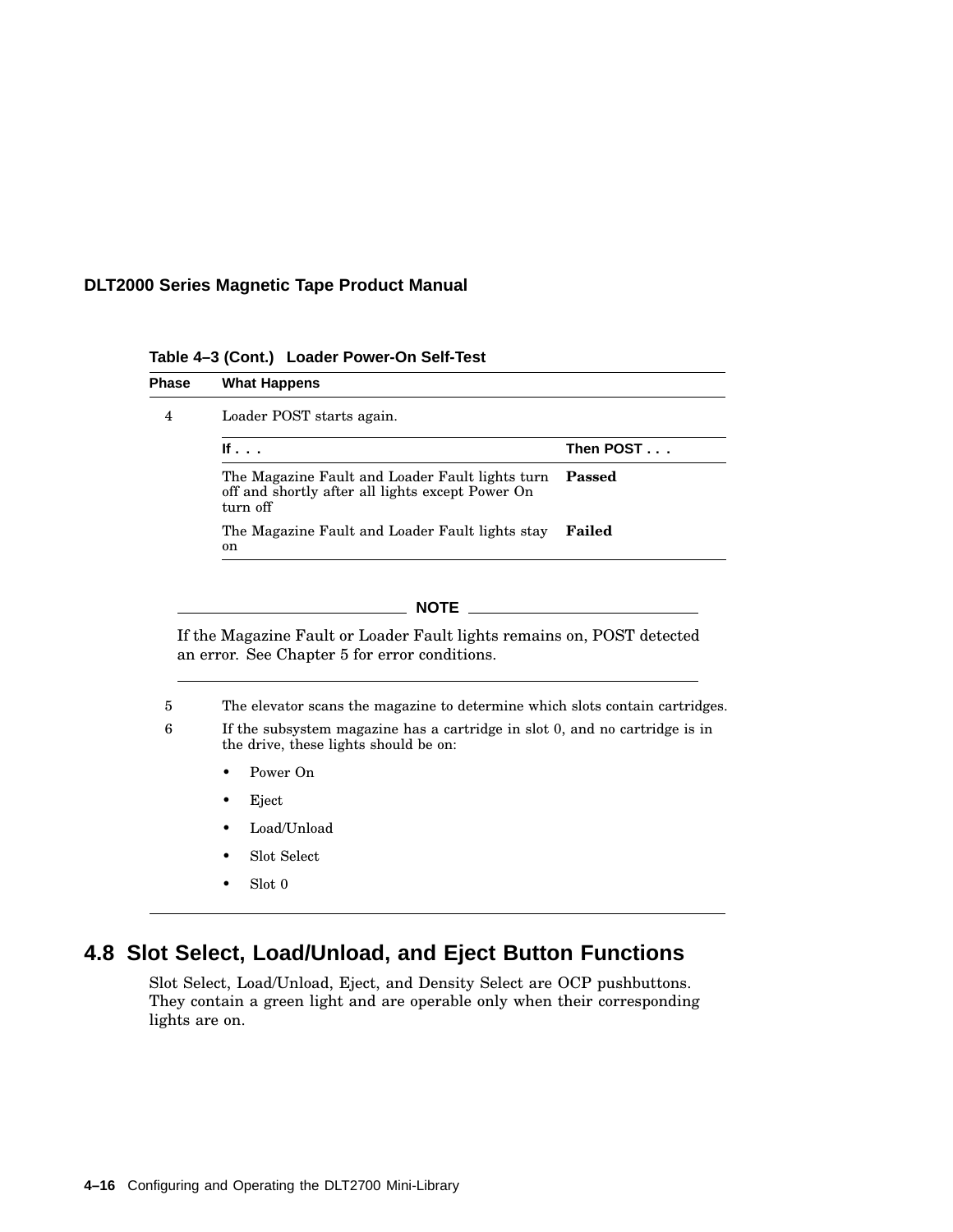$\_$  NOTE  $\_$ 

Load/Unload button has three functions:

- Load
- Unload
- Reset

If a loader fault occurred and the Loader Fault light is on, press Load/Unload to reset the DLT2700.

#### **4.8.1 Selecting a Cartridge**

To select a cartridge: press the Slot Select button to advance the slot indicator light to the next available slot. After a successful initialization, the DLT2700 automatically selects slot 0 and the Slot Select button becomes active. The Load/Unload and Eject lights remain on during slot selection.

#### **4.8.2 Loading the Cartridge**

To load the cartridge from the loader into the drive: press the Load/Unload button. Table 4–4 explains what happens after pressing the button.

**Table 4–4 Load/Unload Functions**

| <b>Stage</b>   | <b>What Happens</b>                                                                                                                                                         |
|----------------|-----------------------------------------------------------------------------------------------------------------------------------------------------------------------------|
|                | The Select Slot, Load/Unload, and Eject lights turn off, and the elevator<br>moves to the selected slot, indicated by the light.                                            |
| $\overline{2}$ | The cartridge is then removed from the magazine and placed in the elevator.                                                                                                 |
| 3              | The elevator moves to the drive position and inserts the cartridge into the<br>drive.                                                                                       |
| 4              | The lights remain off until the tape loads to the BOT.                                                                                                                      |
| 5              | After the cartridge is loaded into the drive, the Eject and Load/Unload lights<br>turn on, and the corresponding buttons are enabled. The Slot Select light<br>remains off. |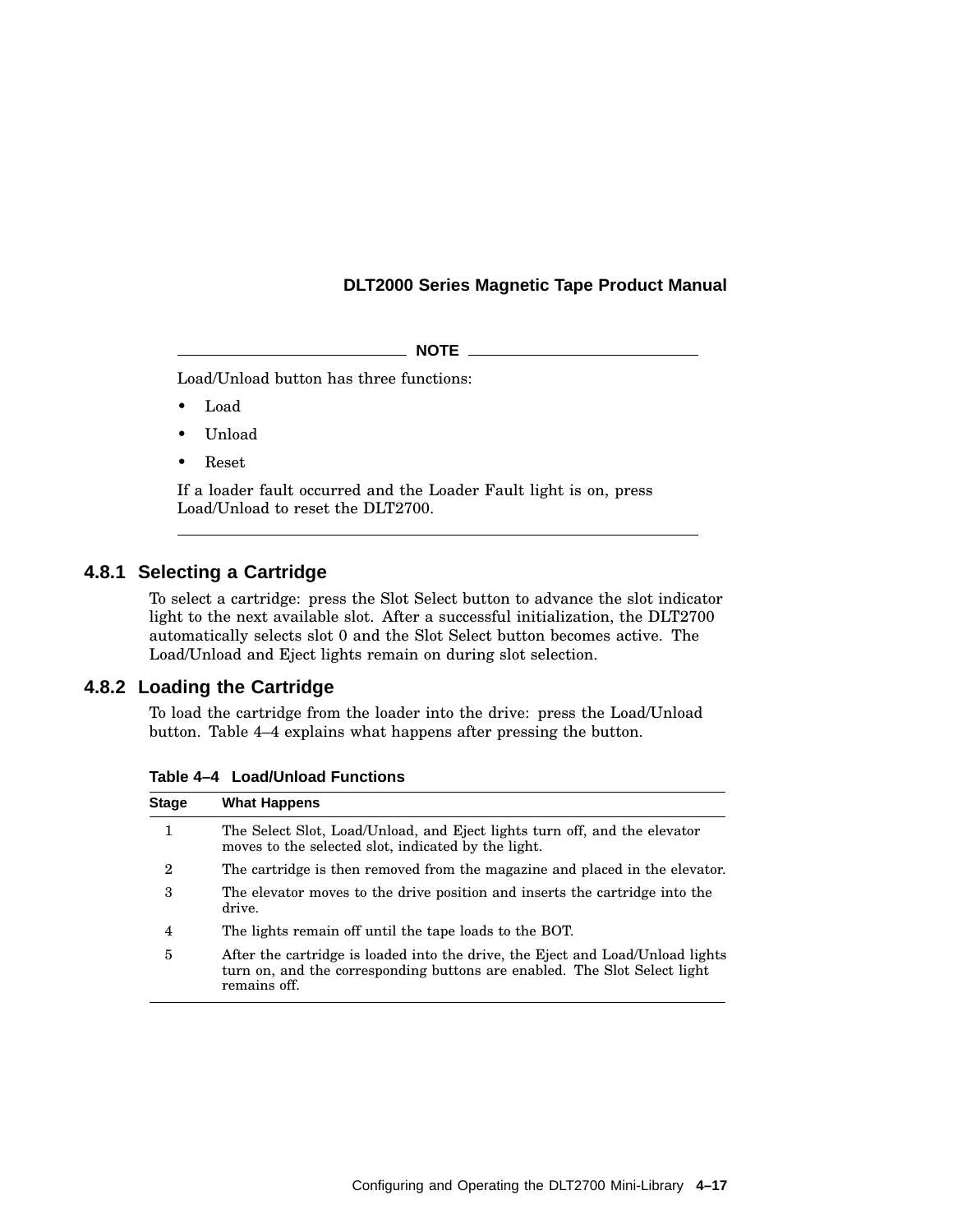#### **4.8.3 Unloading the Cartridge**

#### **CAUTION**

Do not press the **Load/Unload** button until backup or other tape operations are stopped at the terminal. This can result in operation failure and drive unavailability.

#### \_\_\_\_\_\_\_\_\_\_ NOTE \_\_\_\_\_\_\_\_\_\_\_\_

The Load/Unload light must be on before you press the Load/Unload button to load or unload a cartridge.

| If $\cdot$ $\cdot$ $\cdot$                                | Then $\ldots$                                                                                                                                                              |  |
|-----------------------------------------------------------|----------------------------------------------------------------------------------------------------------------------------------------------------------------------------|--|
| You want to unload the                                    | Press the Load/Unload button.                                                                                                                                              |  |
| cartridge from the drive                                  | The Select Slot, Load/Unload, and Eject light turn off                                                                                                                     |  |
|                                                           | The cartridge unloads from the drive into the magazine.<br>٠                                                                                                               |  |
|                                                           | However, automatic operation now stops and the Select Slot<br>operation does not move in increments. The lights turn on<br>once the cartridge is returned to the magazine. |  |
| The Loader Fault<br>light is on, showing a<br>malfunction | Press the Load/Unload button to reset the subsystem and<br>try to clear the error.                                                                                         |  |

#### **4.8.4 Opening the Receiver**

The **Eject** button opens the receiver for insertion or removal of the magazine. The button is disabled when the Mode Select key is in the OCP Disabled position. The Eject button can also be used to *unload* a tape from the drive.

| When...                            | Then $\ldots$                                                                                | You should                                                                                                                     |
|------------------------------------|----------------------------------------------------------------------------------------------|--------------------------------------------------------------------------------------------------------------------------------|
| A cartridge is not in the<br>drive | The Slot Select, Load<br>/Unload, and Eject<br>lights are on before any<br>operation begins. | Press the Eject button to turn<br>off all lights. The elevator then<br>returns to its home position and<br>the receiver opens. |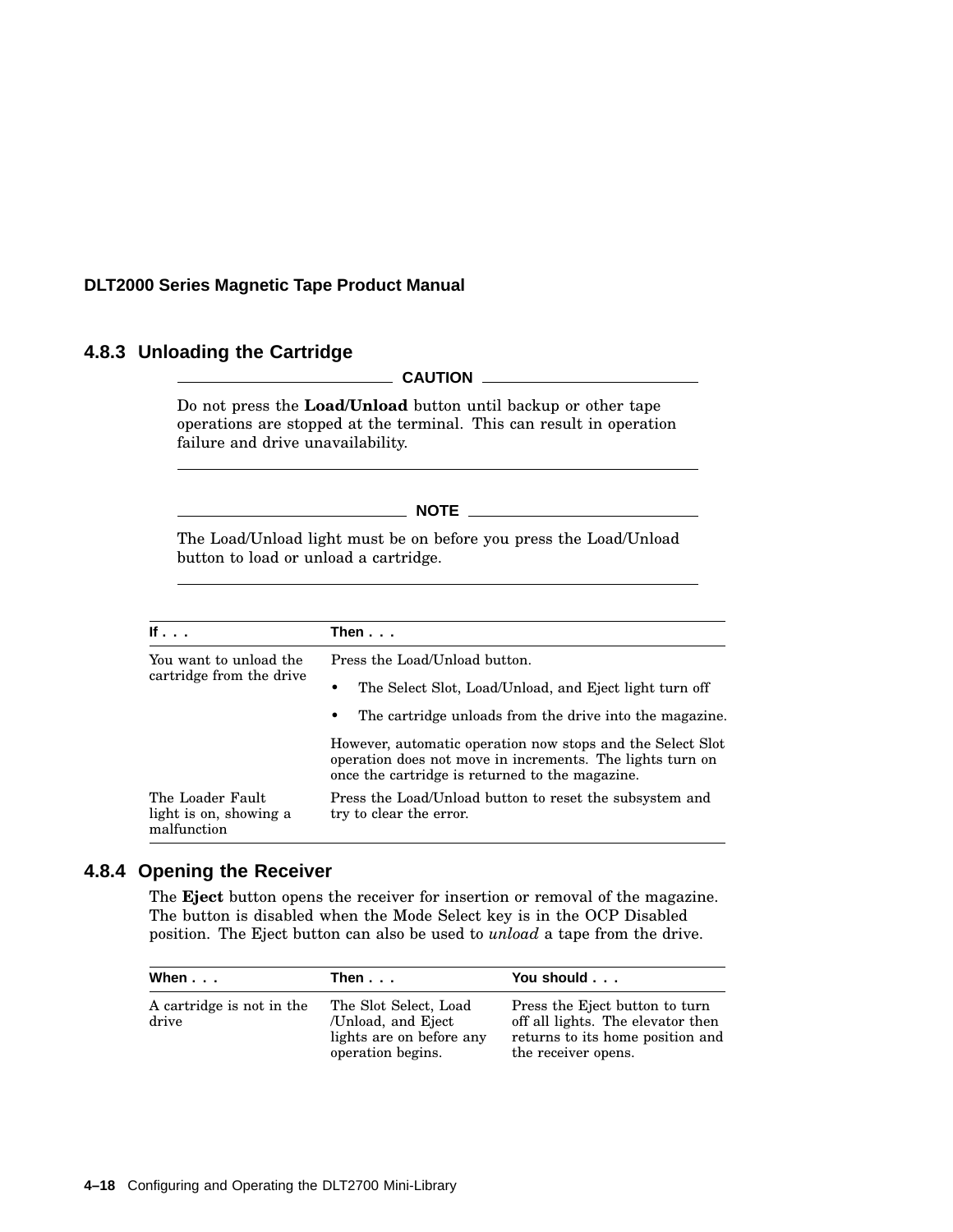| When                           | Then...                                                                       | You should                                                                                                                                                                                        |
|--------------------------------|-------------------------------------------------------------------------------|---------------------------------------------------------------------------------------------------------------------------------------------------------------------------------------------------|
| A cartridge is in the<br>drive | The Eject and Load<br>/Unload lights are on<br>before the operation<br>begins | Press the Eject button to turn<br>off both lights and the cartridge<br>unloads from the drive and<br>moves back into the magazine.<br>The receiver then opens to allow<br>access to the magazine. |

Result: In both situations, once the receiver is closed again, a magazine scan begins, and the lights turn back on when the scan completes.

## **4.9 Magazine**

The front of the magazine has numbers 0 through 6 that indicate the number of the slot.

 $\_$  NOTE  $\_$ 

Insert and remove all cartridges at the *front* of the magazine.

#### **4.9.1 Inserting a Cartridge into the Front of the Magazine**

To simplify cartridge insertion: place the magazine on a flat surface with the slots facing you (Figure 4–5). Each slot is numbered – to ensure you insert the cartridge correctly into the front of the magazine. Usually, cartridges are inserted into consecutive slots.

To insert a cartridge into the magazine:

- 1. Grasp the cartridge with the write-protect switch toward you (Figure 4–4).
- 2. Set the cartridge's write-protect switch to the desired position.

| If you want to $\ldots$ | Then...                                                     |
|-------------------------|-------------------------------------------------------------|
| Write to the tape       | Slide the switch to the right (orange light is not visible) |
| Write-protect the tape  | Slide the switch to the left (orange light is visible)      |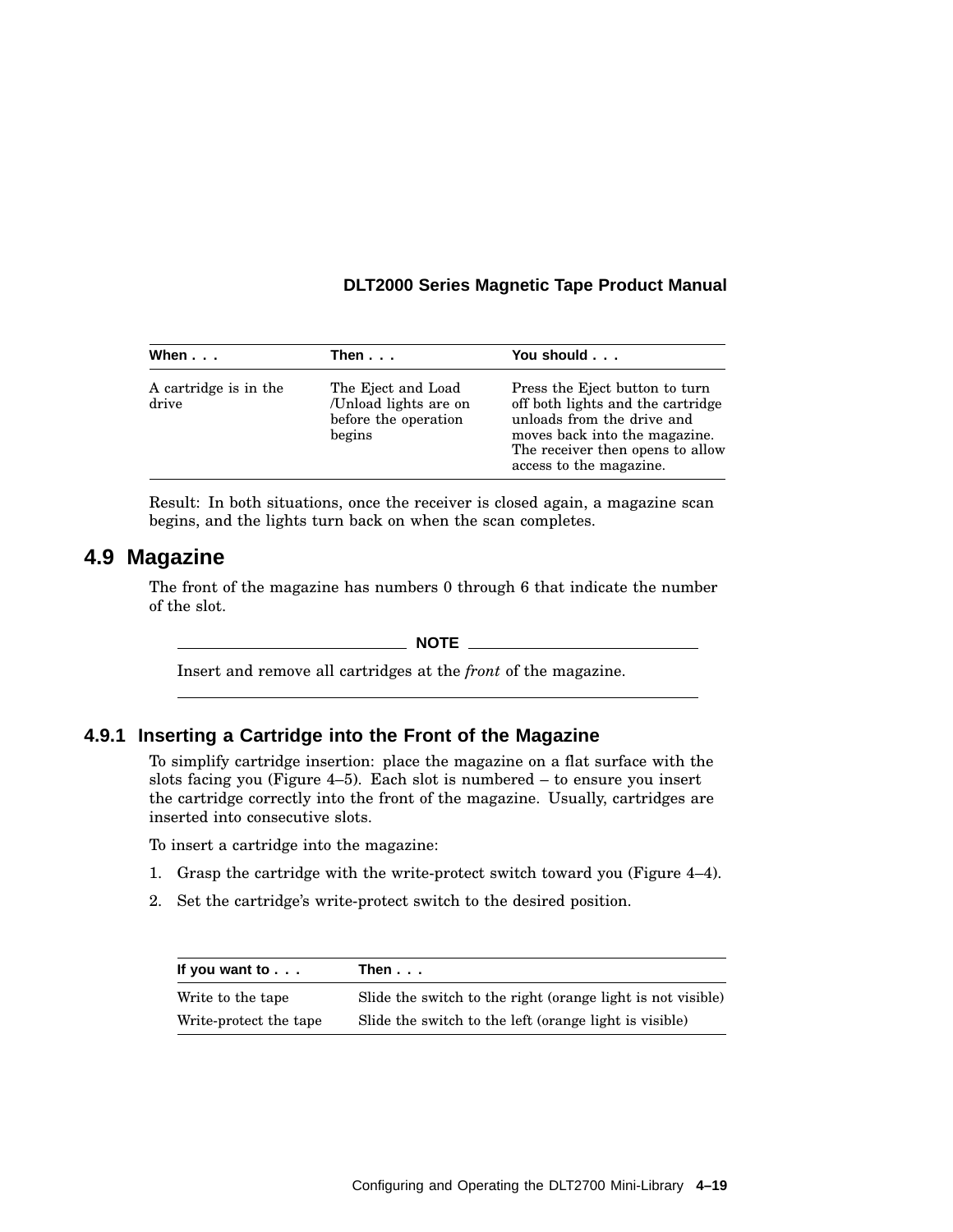3. Push the cartridge (Figure 4–5) into the slot until it stops and you hear a click. A small metal tab holds the cartridge in place.





ZKO-1217-04-DG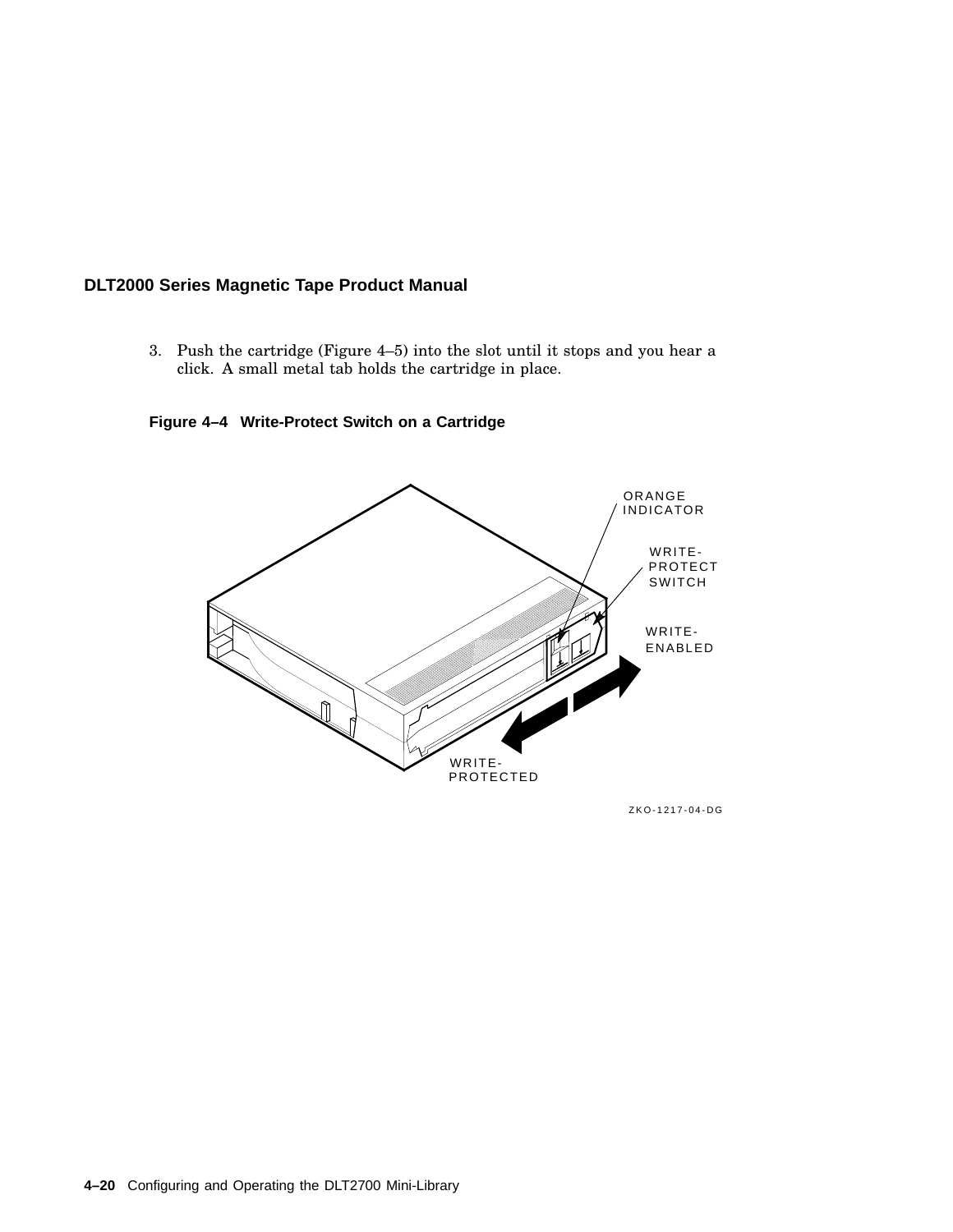

**Figure 4–5 Inserting a Cartridge into the Magazine**

ZKO-1217-05-DG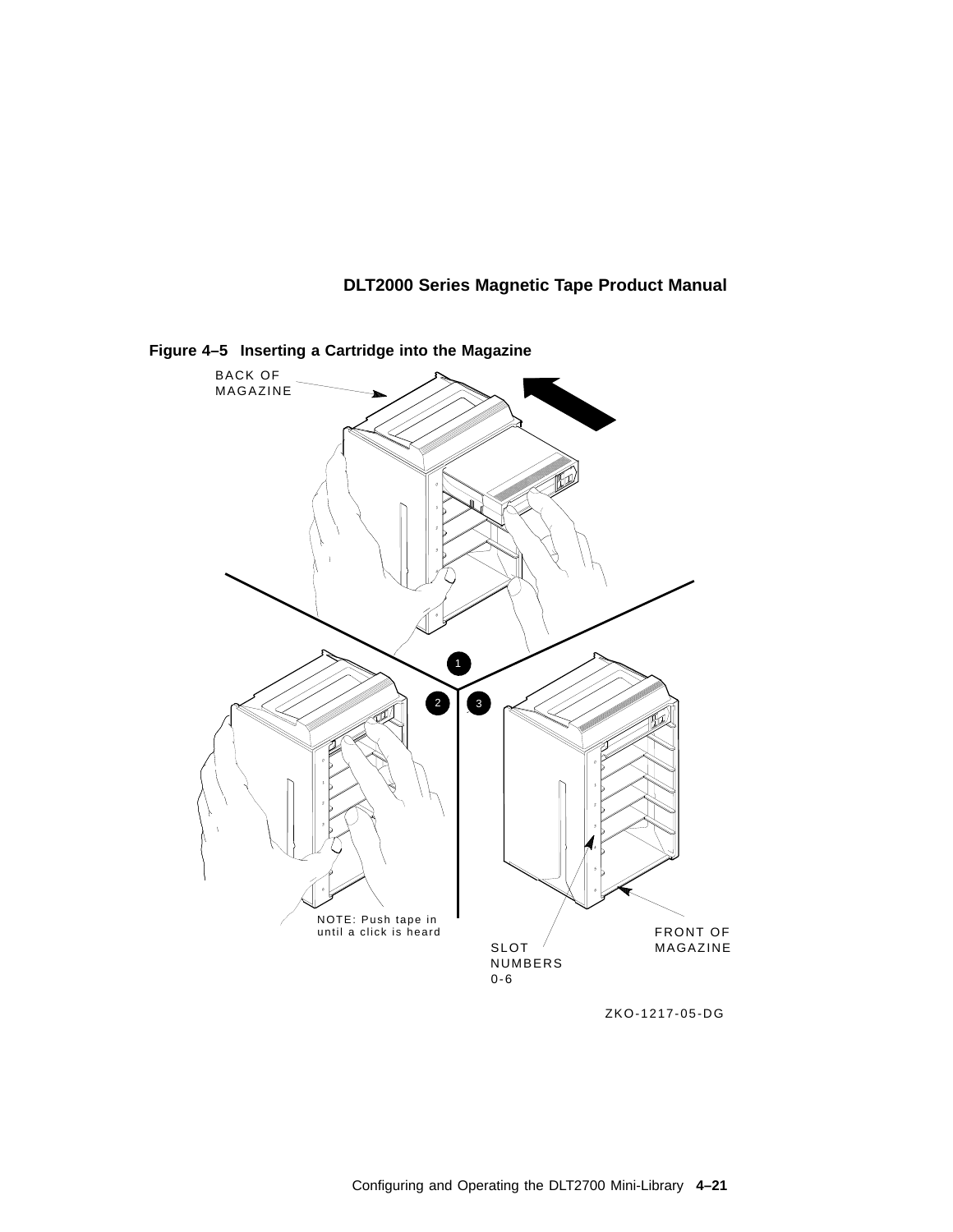#### **4.9.2 Removing a Cartridge from the Magazine**

To remove a cartridge from the magazine: at the front of the magazine press in on the cartridge (Figure 4–6) until it stops and you hear a click. Then, release. The slot has a spring-release action.

**NOTE** \_\_\_\_\_

Never apply labels to the top or bottom of tape cartridges. This can cause cartridge jams in the DLT2700 subsystem. Use the space on the front of the cartridge for labels.

#### **4.9.3 Removing the Magazine from the Receiver**

To remove the magazine from the receiver, first ensure:

- 1. The Power On light is on (Figure 4–3).
- 2. The Eject light is on. (It must be on before you can press the Eject button.)

Then:

- 1. Press the Eject button (Figure 4–3) to open the receiver. If a tape is loaded in the drive, pressing the Eject button also causes the tape to unload.
- 2. Grasp the receiver after it opens (Figure 4–7), and gently pull it forward to access the magazine.
- 3. Grasp the magazine's handle only to lift the magazine out of the receiver.

#### **4.9.4 Installing the Magazine into the Receiver**

To install the magazine into the receiver:

- 1. Slide the magazine down into the receiver (Figure 4–7) while holding the magazine by the handle. Since the magazine is slotted, you can restore it in the correct orientation only.
- 2. Push the receiver closed.
- 3. Observe that the receiver is fully closed in the DLT2700 subsystem before proceeding.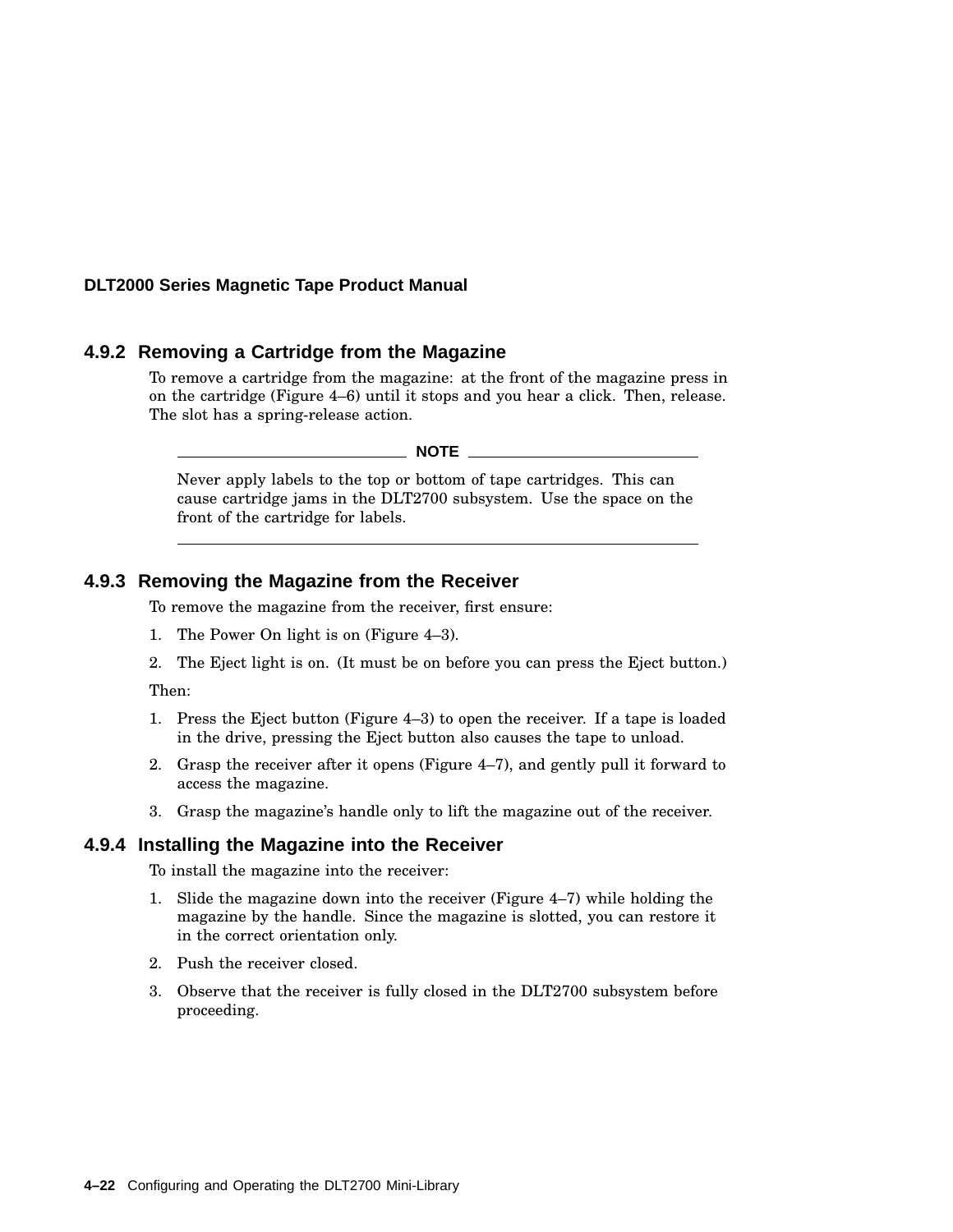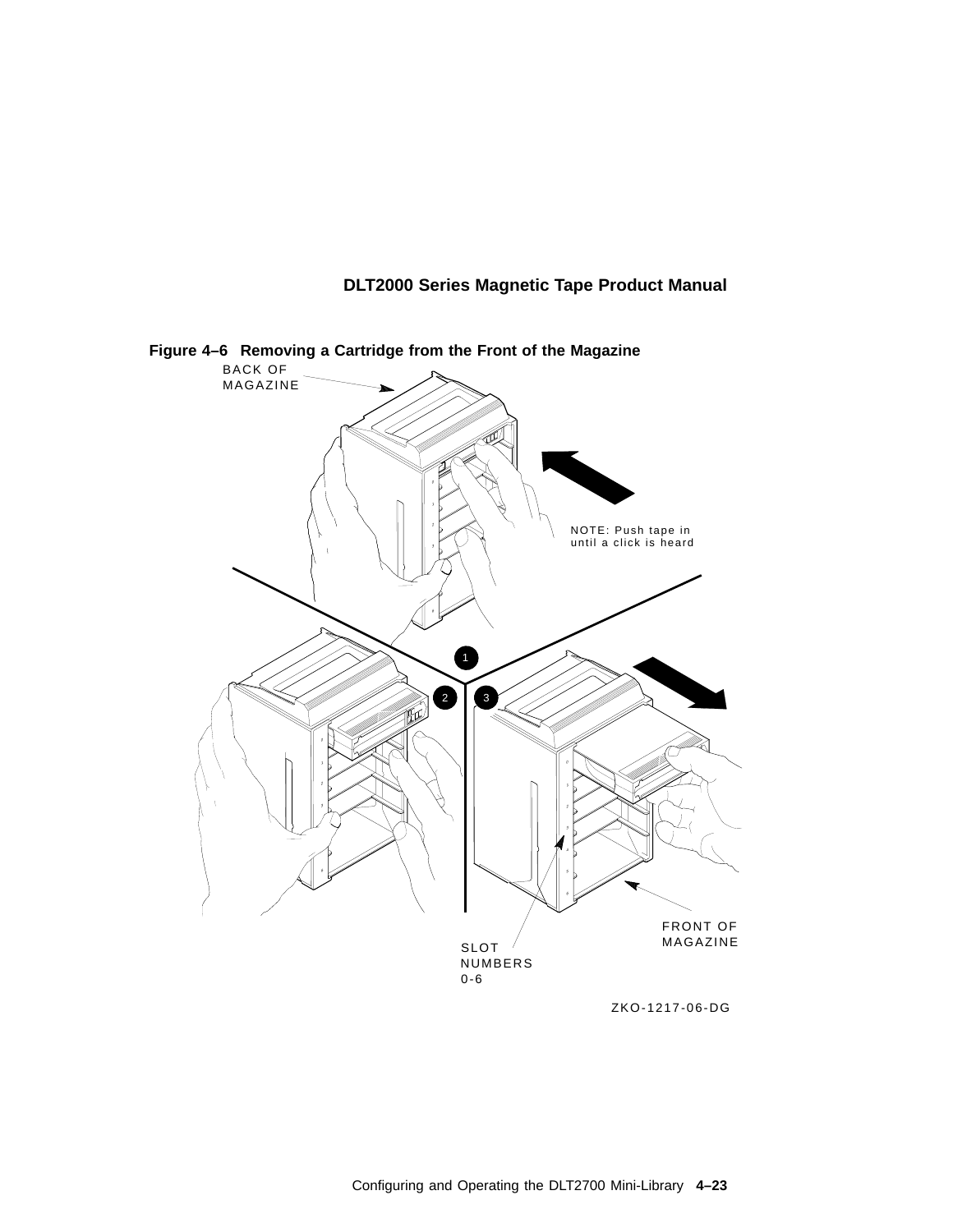



ZKO-1217-08-DG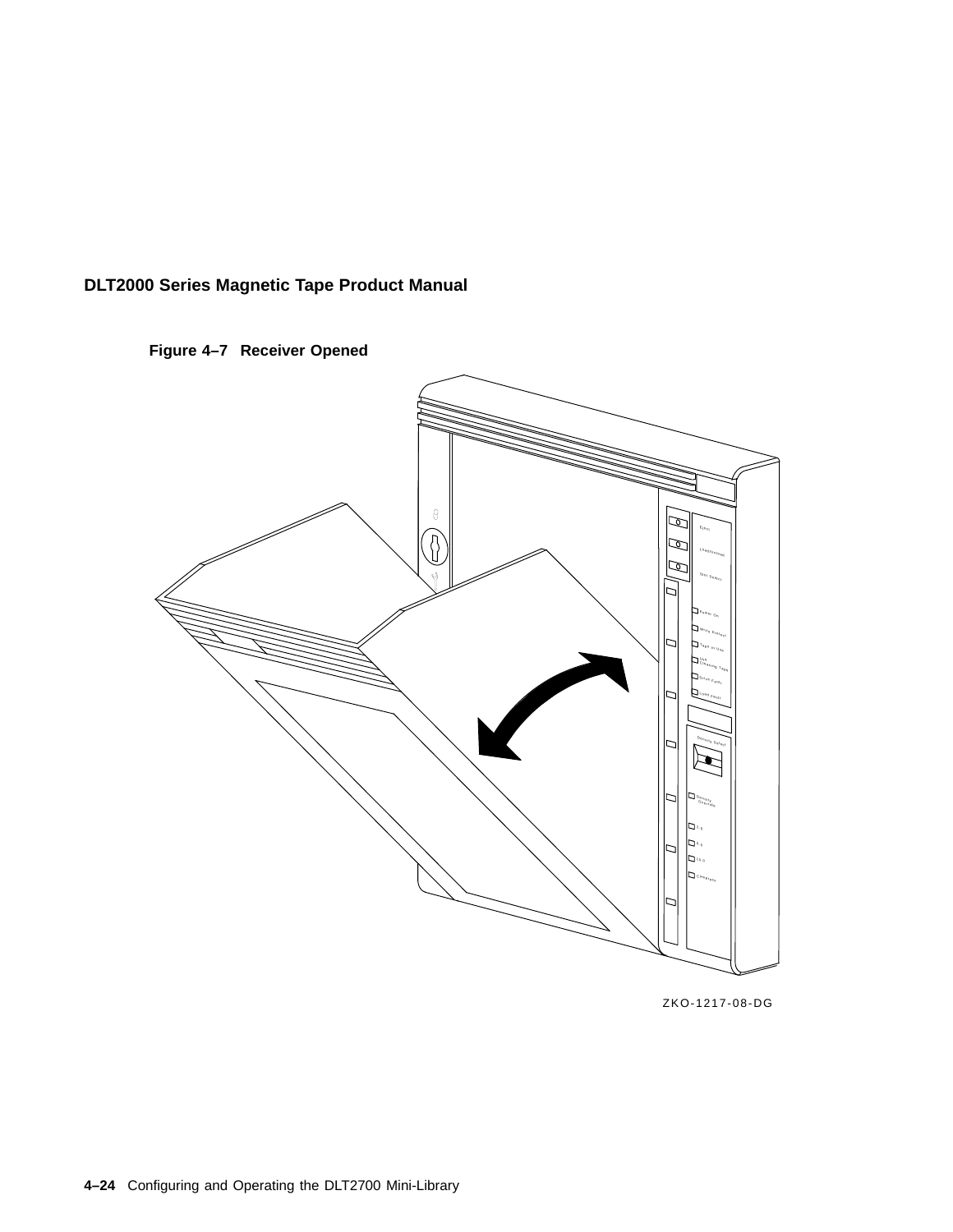# **5 Troubleshooting Guide for the DLT2700 Mini-Library**

## **5.1 In This Chapter**

Chapter 5 includes the following main topics and sections:

| <b>Topic</b>                              | <b>Section</b> |
|-------------------------------------------|----------------|
| Conditions Necessary for Button Operation | Section 5.2    |
| <b>Backup Operation Failure</b>           | Section 5.3    |
| Avoiding Basic Problems                   | Section 5.4    |
| Error Conditions                          | Section 5.5    |
| Power Problems                            | Section 5.6    |

## **5.2 Conditions Necessary for Button Operation**

Be sure to review information in the previous chapters to ensure that you are correctly operating the DLT2700 mini-library.

Before pressing the Slot Select, Load/Unload, or Eject button on the DLT2700 OCP, check the conditions in Table 5–1 and ensure the:

- Power On light is on
- Receiver is closed
- Mode Select key is *not* set to OCP Disabled

Pressing these buttons has no effect if their lights are off.

**NOTE**

Do not press the Load/Unload button to abort any function of the DLT2700 subsystem. Type Ctrl/Y or Ctrl/C instead.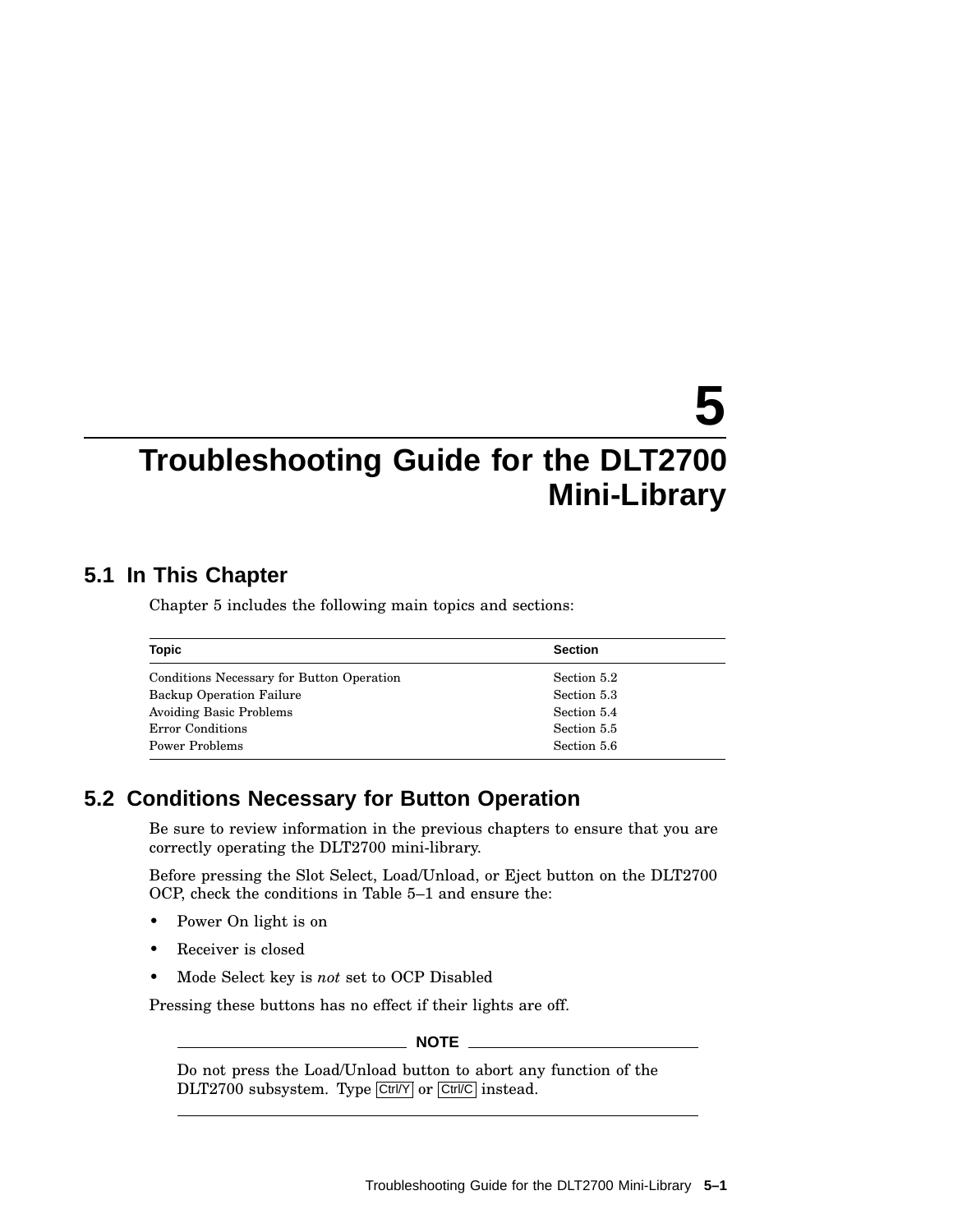Section 4.8 has more information on DLT2700 OCP buttons and functions.

| If you want to $\ldots$                                                               | First make sure the                           | Then you can press<br>this button |
|---------------------------------------------------------------------------------------|-----------------------------------------------|-----------------------------------|
| Select another slot in the<br>magazine                                                | Magazine contains at least<br>two cartridges  | Slot Select                       |
|                                                                                       | Slot Select light is on                       |                                   |
| Load the selected cartridge<br>into the tape drive                                    | Magazine contains at least<br>one cartridge   | Load/Unload                       |
|                                                                                       | Load/Unload light is on                       |                                   |
| Return the selected cartridge<br>to its original slot in the<br>magazine              | Load/Unload light is on                       | Load/Unload                       |
| Clear a magazine or loader                                                            | Load/Unload light is on                       | Load/Unload                       |
| fault                                                                                 | Magazine Fault or Loader<br>Fault light is on |                                   |
| Open the receiver, or unload<br>the cartridge from the drive<br>and open the receiver | Eject light is on                             | Eject                             |

**Table 5–1 DLT2700 OCP Button Conditions**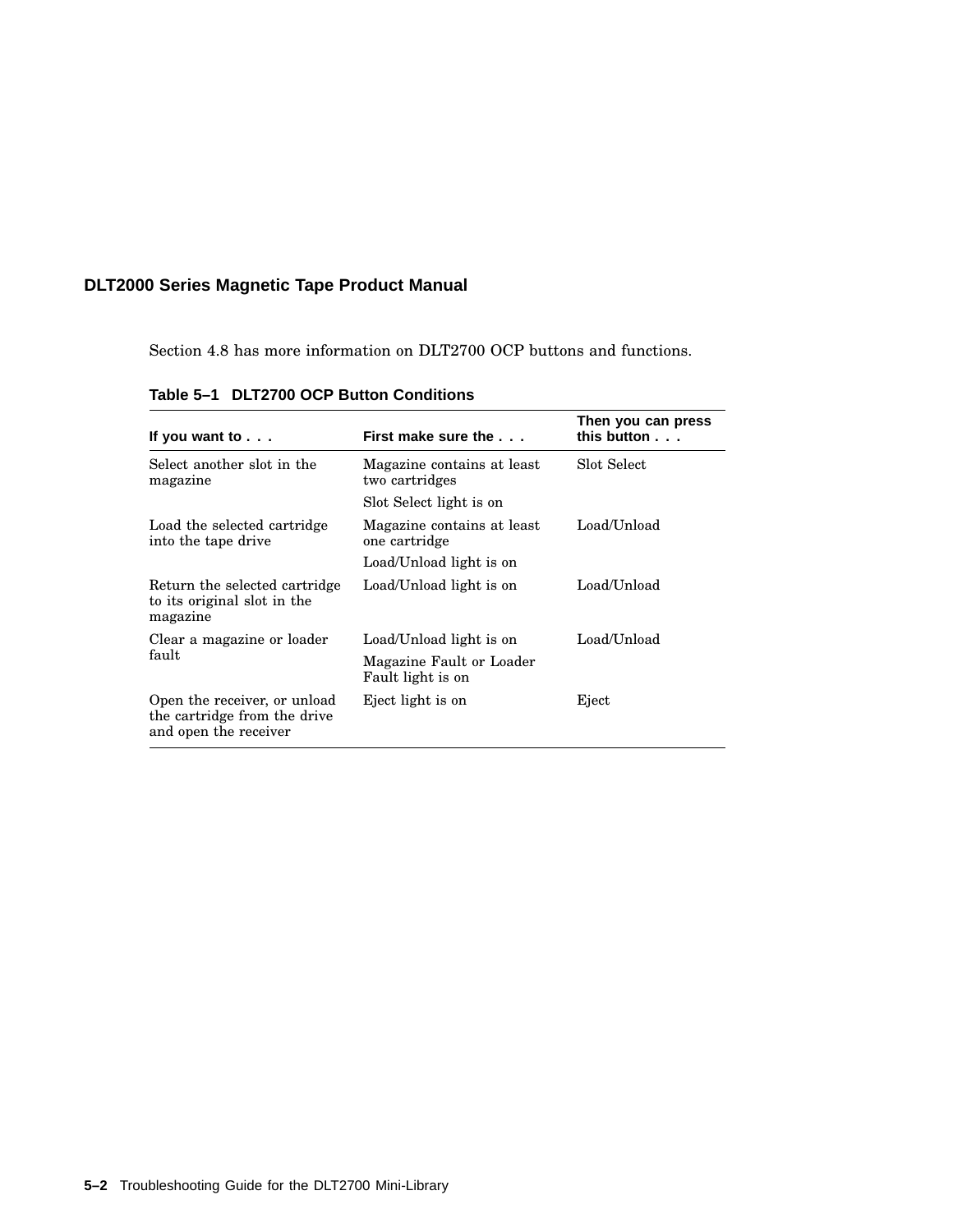## **5.3 Backup Operation Failure**

Some manual operations, if not performed correctly, may cause backup operations to fail during BACKUP:

- Loading write-protected CompacTape III cartridges when executing write operations
- Selecting the incorrect cartridge slot from which to initialize operations

## **5.4 Avoiding Basic Problems**

Follow these guidelines when operating the DLT2700 subsystem to avoid basic problems:

- Use CompacTape III cartridges.
- Check the tape leader in the cartridge by lifting the cartridge latch that opens the door to expose the leader. Be sure the leader is positioned as shown in Figure 5–1.

**CAUTION**

Do not touch the exposed magnetic tape. If the tape leader is not in the correct position, use a new cartridge.

- Be sure the receiver is fully closed and the current slot indicator is on for the starting cartridge.
- Be sure *no* slots in the magazine are empty between the starting cartridge and the expected completion cartridge.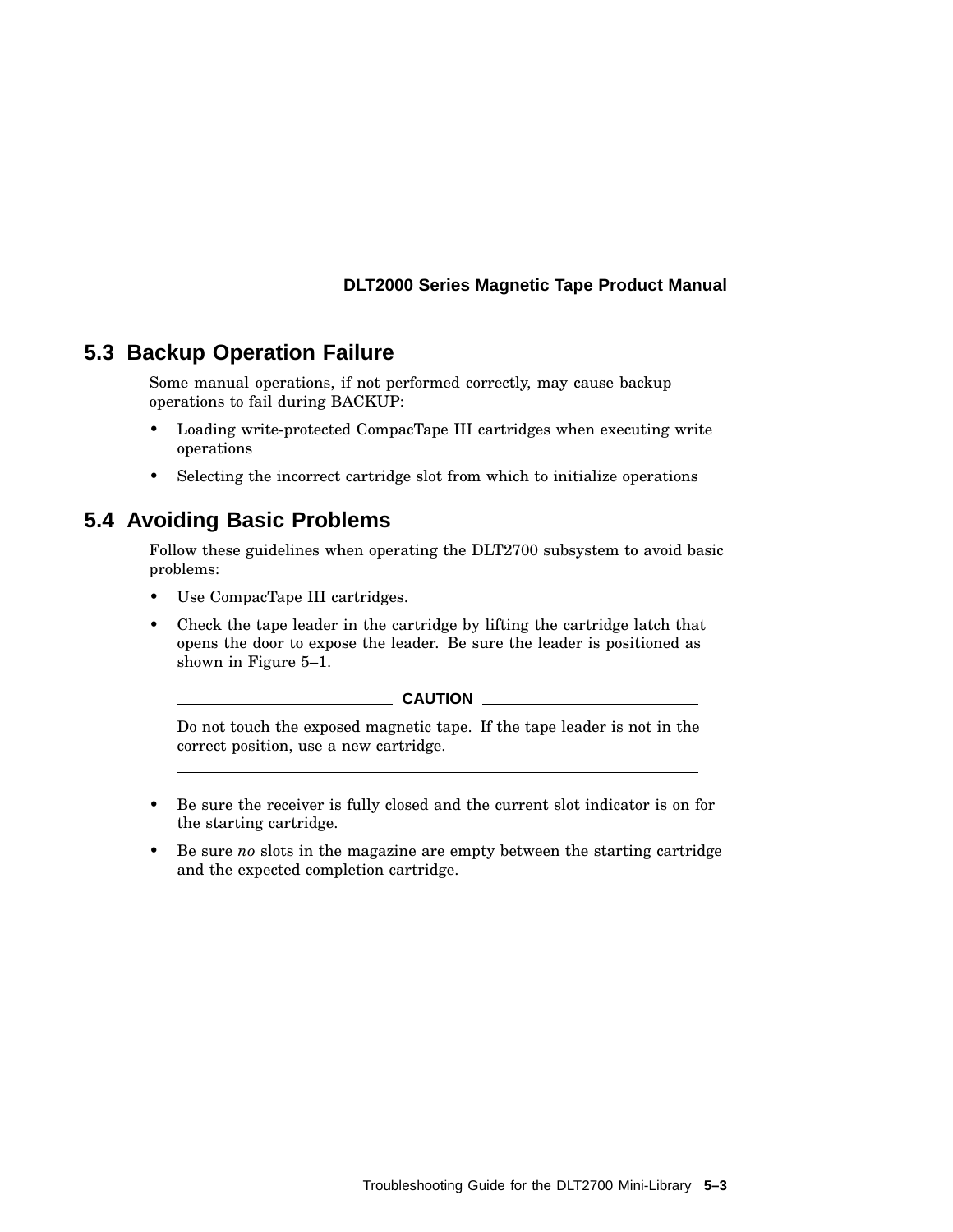

**Figure 5–1 Opening the Cartridge Door to Check Tape Leader**

## **5.5 Error Conditions**

Error indications fall into two main categories:

- **Magazine Fault** In most cases, this is an operator-correctable condition, indicated when the Magazine Fault light is on. If you cannot resolve the fault, call your Multivendor Customer Services representative.
- **Loader Fault** This condition most likely requires service from a Multivendor Customer Services representative. It is indicated when the Loader Fault light is on.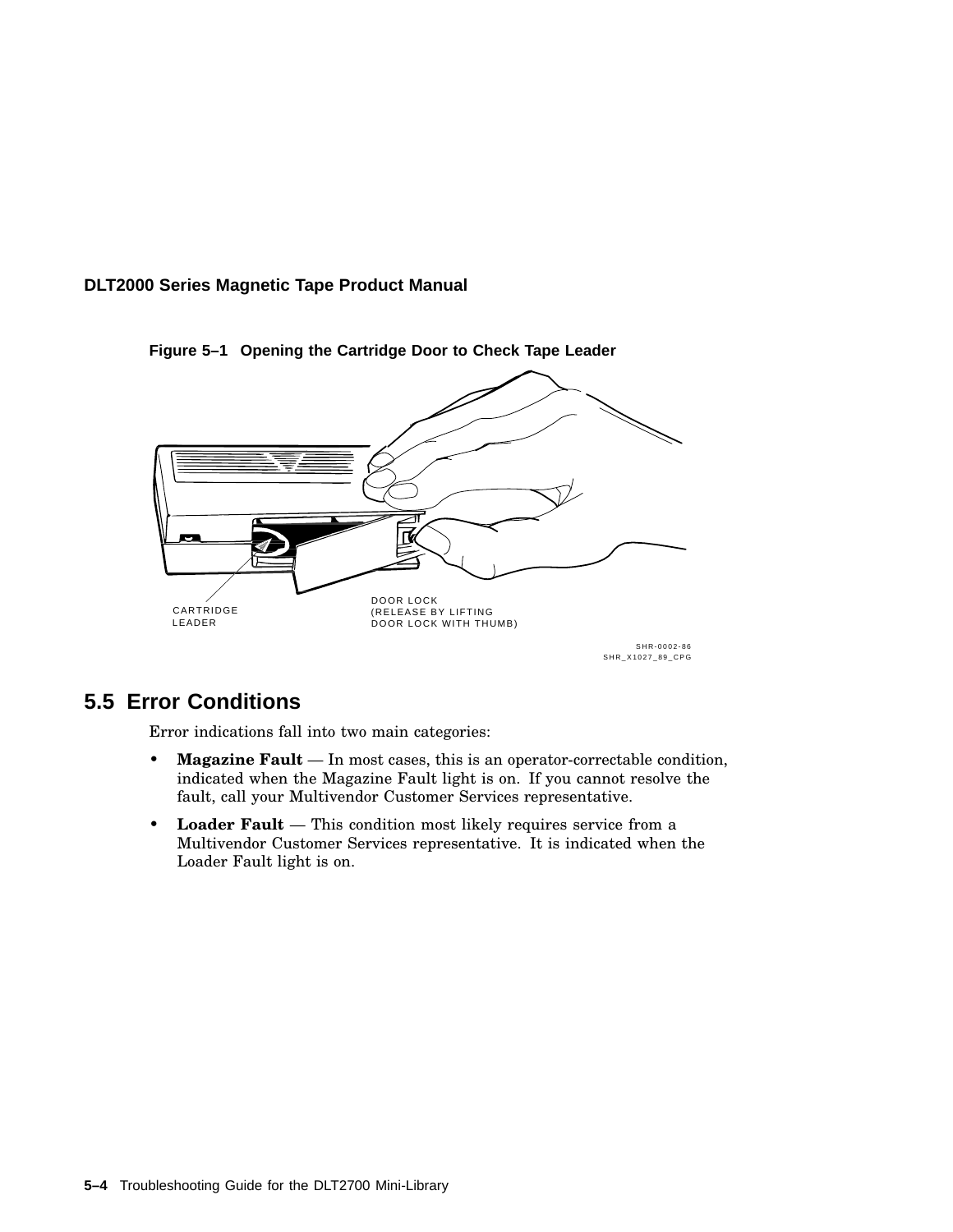#### **5.5.1 Magazine Fault Description (Cases)**

A magazine fault can occur during any of the following cases:

- 1. A cartridge was removed from the magazine incorrectly.
- 2. A cartridge was manually unloaded from the drive.
- 3. A cartridge that was loaded into the drive by the loader was manually unloaded and put back into the magazine.
- 4. A cartridge was manually inserted into the drive.

**NOTE**

This can only occur if the loader has been opened, requiring service intervention. This cannot occur under normal operation.

When these conditions are present, the Magazine Fault light turns on, indicating a situation that can be corrected by the operator. Eject is also on to inform you that this is the only function available at this time.

#### **5.5.1.1 Detecting Cases 1, 2, and 3**

You can tell these cases have occurred when the Magazine Fault light and slot lights 0 and 5 are on.

**CAUTION**

Never remove a cartridge from the magazine by moving the metal tab in front of the cartridge. This is the main source of magazine faults. Use the proper cartridge insertion/removal procedure (Section 4.9.1 and Section 4.9.2) to clear a magazine fault caused by cases 1, 2, and 3.

To clear the magazine fault caused by cases 1, 2, and 3:

- 1. Press the Eject button to open the receiver.
- 2. Remove the magazine and check for a metal tab over an open slot. This is the slot from which the cartridge was removed.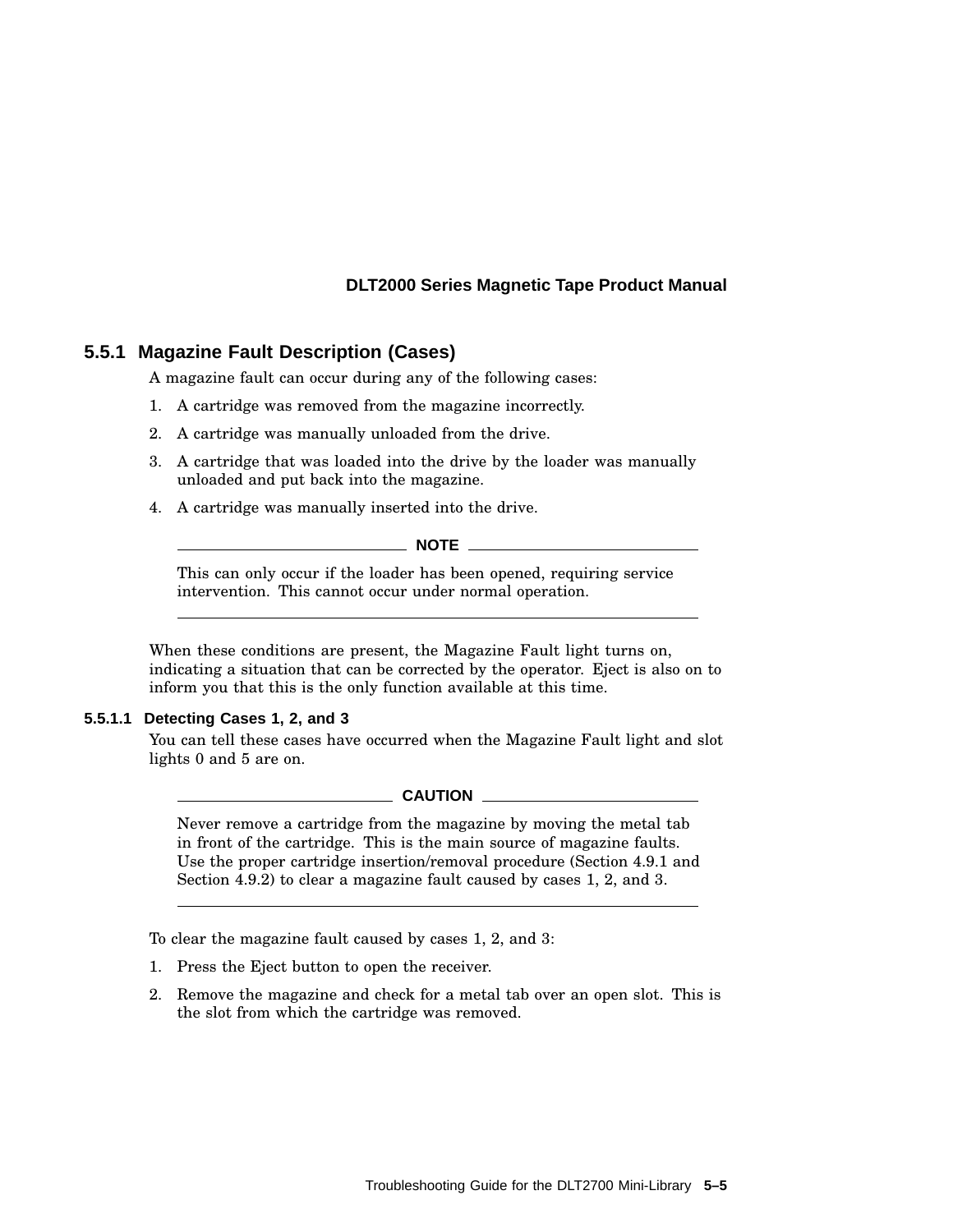| If $\cdot$ $\cdot$ $\cdot$                | Then...                                                                                                                                       |    |                                                                                                                                                                                                                                                                                                                          |
|-------------------------------------------|-----------------------------------------------------------------------------------------------------------------------------------------------|----|--------------------------------------------------------------------------------------------------------------------------------------------------------------------------------------------------------------------------------------------------------------------------------------------------------------------------|
| A metal tab is found over an              |                                                                                                                                               |    |                                                                                                                                                                                                                                                                                                                          |
| open slot                                 |                                                                                                                                               | 1. | Reinsert the missing<br>cartridge properly by<br>pushing it in until it snaps<br>into place. If no cartridge<br>is needed in this slot, push<br>one into the slot and then<br>remove it according to the<br>normal cartridge insertion<br>/removal procedure. This<br>step is critical to avoid more<br>magazine faults. |
|                                           |                                                                                                                                               | 2. | Insert the magazine into the<br>receiver.                                                                                                                                                                                                                                                                                |
|                                           |                                                                                                                                               | 3. | Close the receiver.                                                                                                                                                                                                                                                                                                      |
| No metal tab is covering an<br>empty slot | The cartridge loaded into the drive was<br>manually removed and reinserted into the<br>magazine. To clear this, simply close the<br>receiver. |    |                                                                                                                                                                                                                                                                                                                          |

#### **5.5.1.2 Detecting Case 4**

You can tell this case has occurred when the Magazine Fault light and slot lights 0 and 6 are on. This is the only time slot lights 0 and 6 are on for a magazine fault. Only service personnel can resolve this condition by performing the following procedure:

- 1. Press the Eject button to open the receiver.
- 2. Close the receiver to clear the Fault light
- 3. Press the Load/Unload button; the cartridge unloads, but is not removed from the drive. The Magazine Fault light comes on, and the receiver opens. The service person must remove the magazine, reach in and lift the handle on the front of the drive, and pull out the cartridge.

#### **NOTE**

Slot 0 lights in all error conditions to indicate that an error occurred. It is not a Slot Select indicator in this case.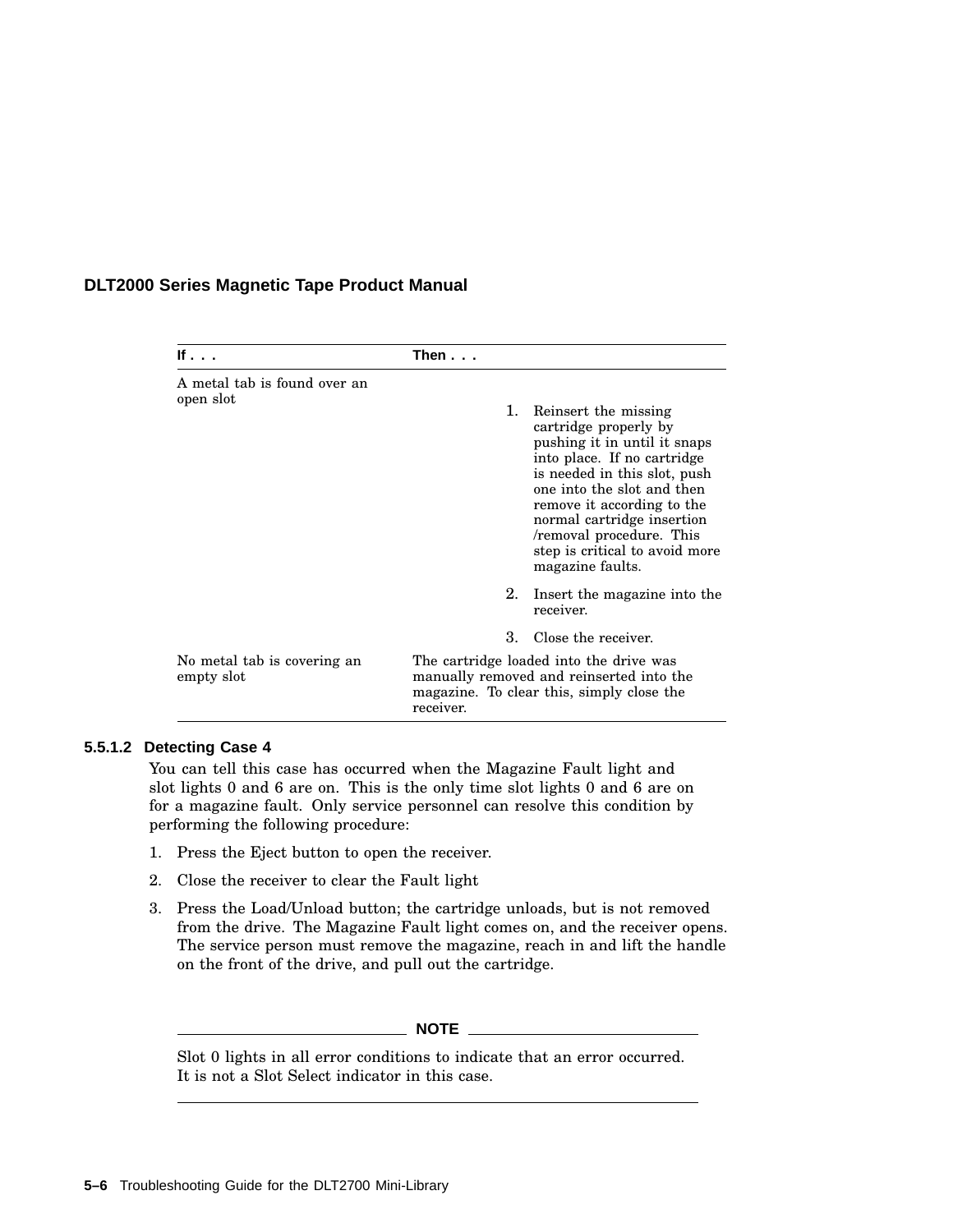After you clear the error, try loading and unloading cartridges to verify operation.

#### **5.5.2 Loader Fault Description**

A loader fault indicates the DLT2700 detected a fatal error in either the loader transfer assembly or the tape drive. In some loader transfer assembly errors, the subsystem retries the error three times before indicating failure. All loader faults cause the Loader Fault light and an associated subcode to light.

Loader Fault indicates errors in the loader transfer assembly, controller module, or drive. The suspected fault location is indicated by the following slot lights:

- Slots 4 and 0—a controller module
- Slots 5 and 0—a loader transfer assembly
- Slots 6 and 0—drive

#### **NOTE**

Error lights do not blink. During hardware failures, the controller module determines action.

#### **5.5.2.1 Clearing a Loader Fault**

When a loader fault occurs, the Load/Unload and Eject lights are on. When you press the Load/Unload button, the DLT2700 attempts to clear the error. When you press Eject, the receiver opens to let you access the magazine.

#### **5.6 Power Problems**

If the Power On light is not on, or your system does not recognize the DLT2700 subsystem:

- Ensure power plug is secure.
- Verify with your system manager that the subsystem configuration is correct.

If power problems still exist, call your service representative.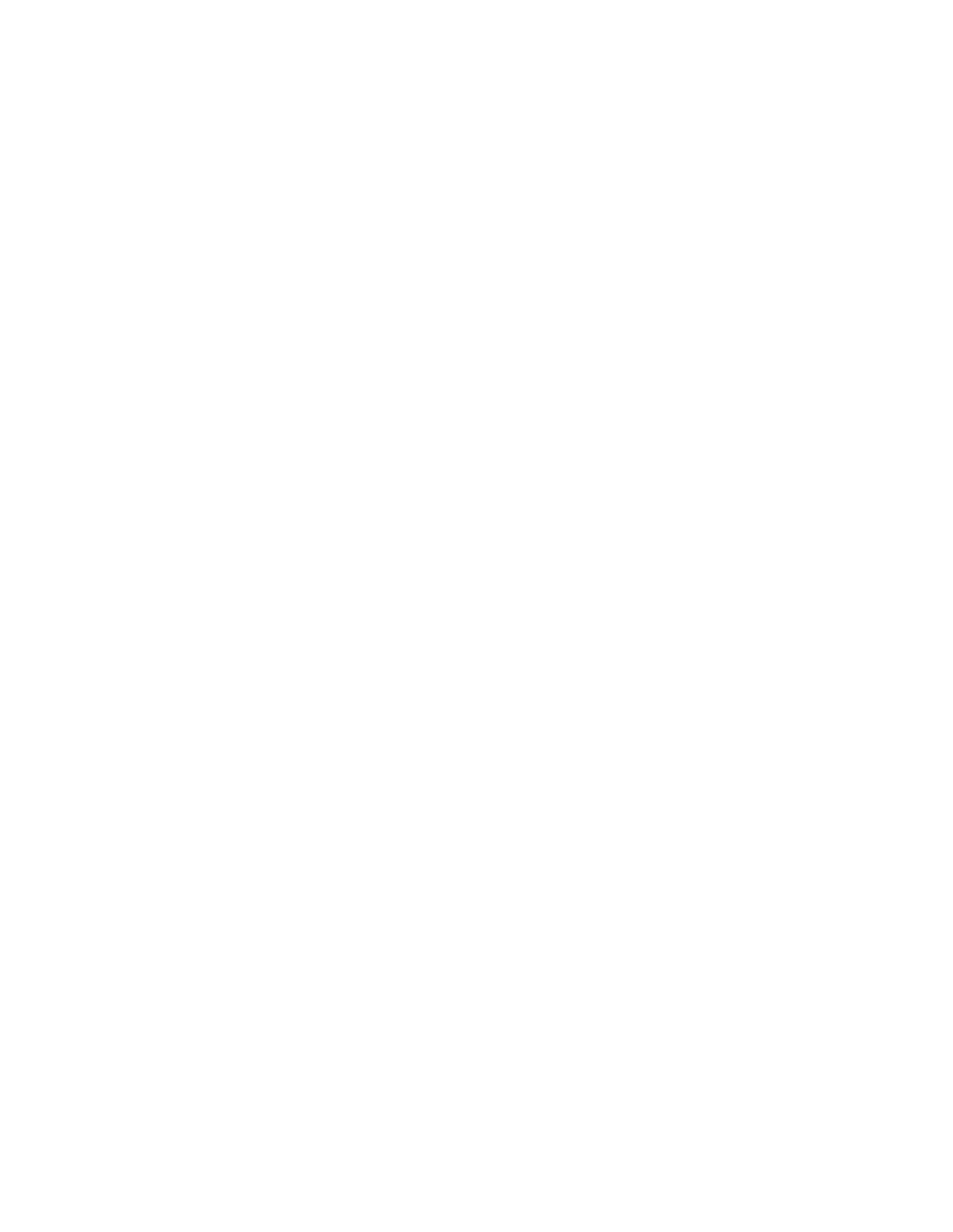# **6**

## **Firmware Update (From Tape)**

## **6.1 In This Chapter**

Chapter 6 includes the following main topics and sections:

| Topic                             | <b>Section</b> |
|-----------------------------------|----------------|
| DLT2000 Firmware Update Overview  | Section 6.2    |
| Creating a "Firmware Update Tape" | Section 6.3    |
| Firmware Update Procedure         | Section 6.4    |

## **6.2 DLT2000 Firmware Update Overview**

In the DLT2000 cartridge tape subsystem family, the subsystem can automatically update the controller board firmware directly from a tape containing the appropriate information. The user places the subsystem into firmware update mode via the front panel and then simply loads a tape that includes the DLT2000 firmware image file.

The subsystem automatically reads and verifies the tape information as a valid DLT2000 firmware image. If the image data passes all verifications, it is installed into the controller's nonvolatile code memory.

This chapter details the firmware update procedure.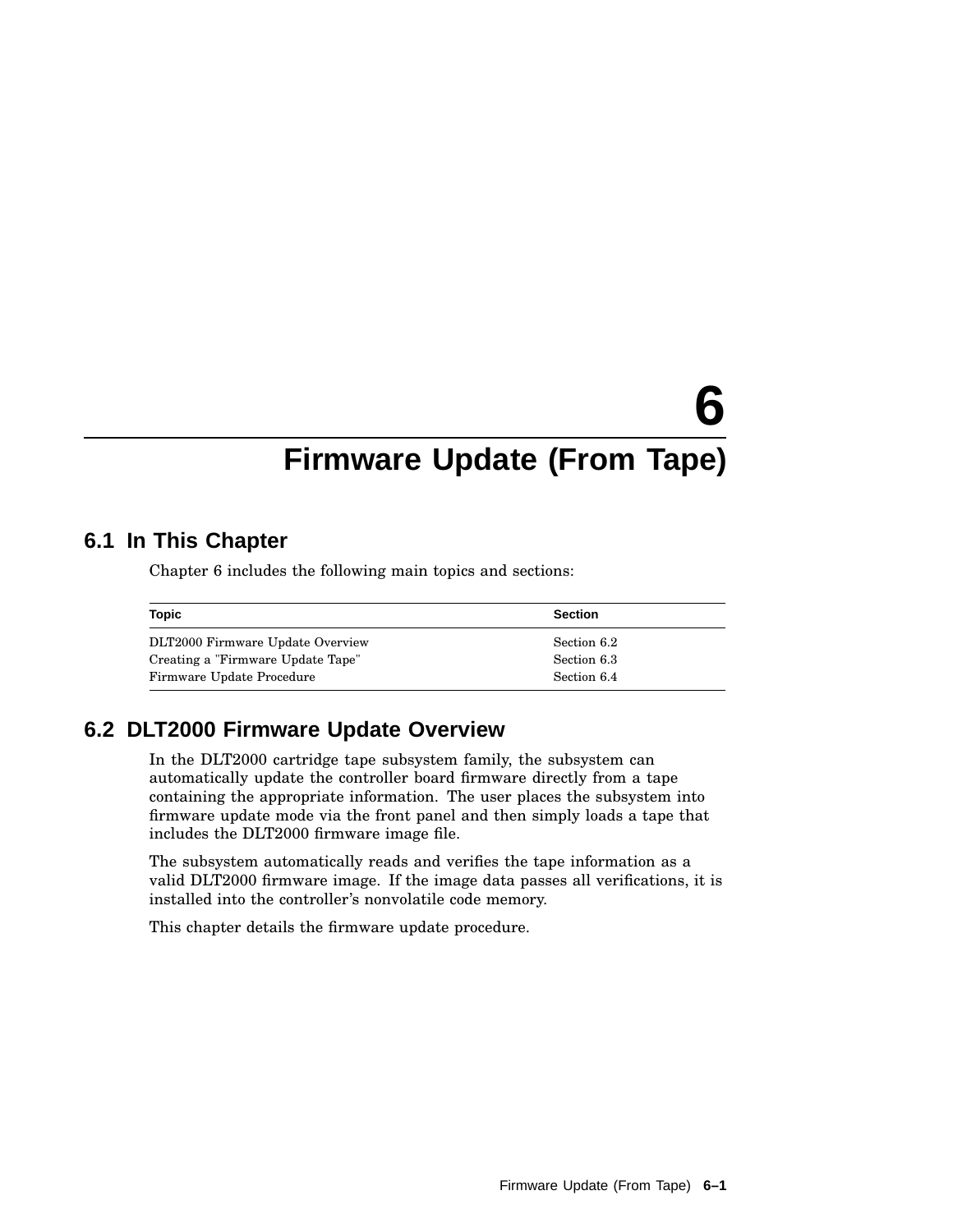#### **6.2.1 Before Performing the Procedure**

Before performing the procedure, remember:

**CAUTION**

During the firmware update, when the new image is actually being programmed into the FLASH EEPROMs, a powerfail (but not BUS RESET) causes the controller module to be unusable. When performing a firmware update, take reasonable precautions to prevent a powerfail.

#### **6.2.1.1 Updating Firmware on a Standalone System**

You can update the subsystem, even when the subsystem is not attached to a SCSI bus, that is a standalone system. However, to do an update, the Power-On Self-Test (POST) must pass first, and to pass, POST needs a properly terminated bus.

The DLT2000 controller module has active terminators. Note the jumper covering the two pins labeled on the etch: **TRM PWR/TRM ENB**.

To perform a firmware update on a standalone system:

1. Find the TRM PWR/TRM ENB connector on the DLT2000 drive by using (Figure 6–1, number  $\bullet$ ).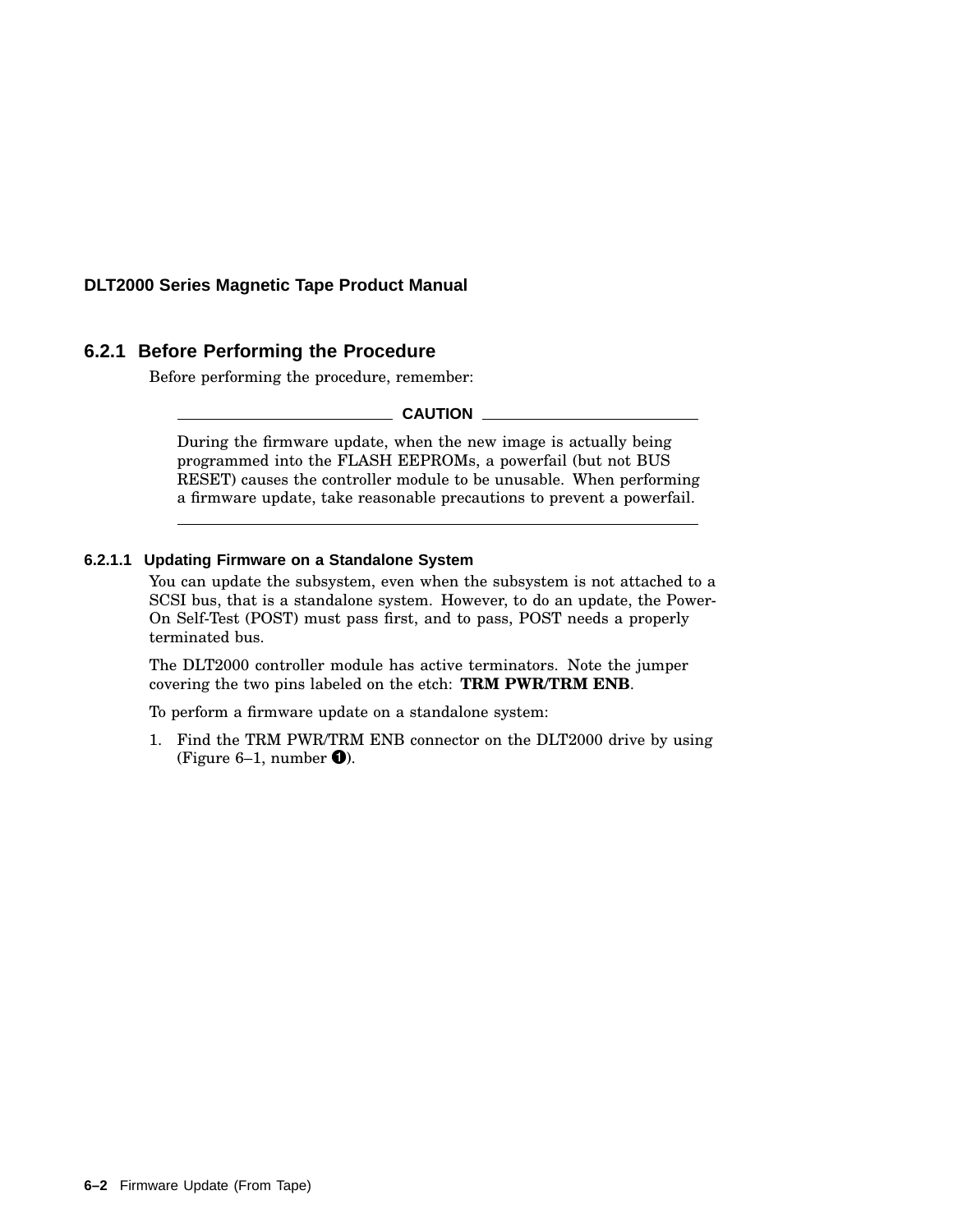#### **Figure 6–1 DLT2000 Subsystem Connectors**



- **O** TRM PWR/TRM ENB connector
- **2** SCSI ID connector
- **O** Loader connector
- 2. Ensure the TRM PWR/TRM ENB jumpers are in position (Figure 6–2, number  $\bullet$ ).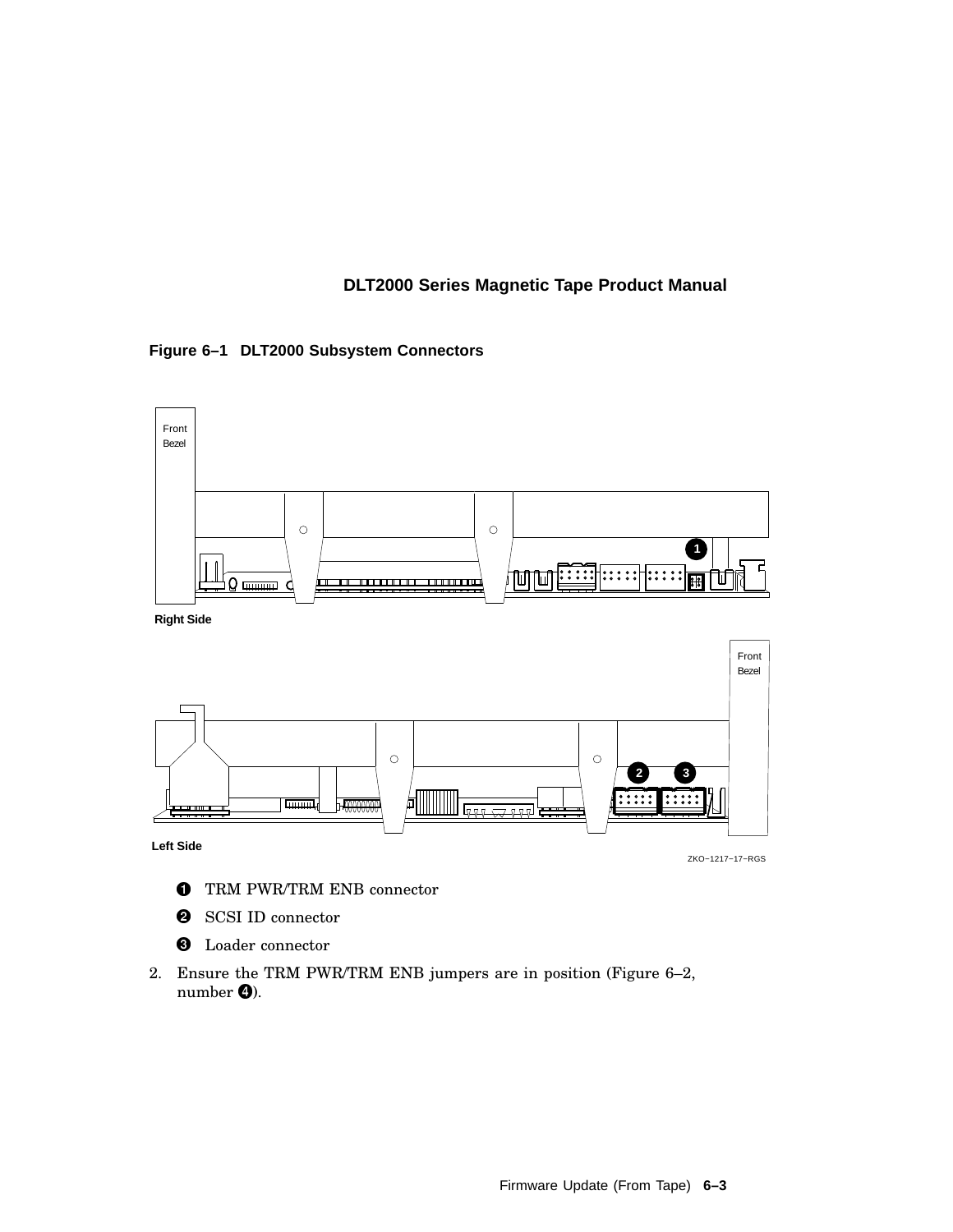#### **Figure 6–2 Jumper Settings for the TRM PWR/TRM ENB Connector**



From the time the tape is inserted and the drive handle is closed, updating the firmware takes from 2 to 3 minutes.

## **6.3 Creating a "Firmware Update Tape"**

To perform the firmware update, you must have a CompacTape cartridge with a copy of the firmware image. The image must be byte written onto the tape in 4K block format. The image must be "copied" onto the tape instead of using the backup utility.

## **6.4 Firmware Update Procedure**

Section 6.4 describes the procedure for updating the firmware (code) of the DLT2000 subsystem controller module. The update is done from a cartridge that stores the firmware image. Firmware update from the host is also supported. See the section on the SCSI WRITE BUFFER command in Chapter 7 for details.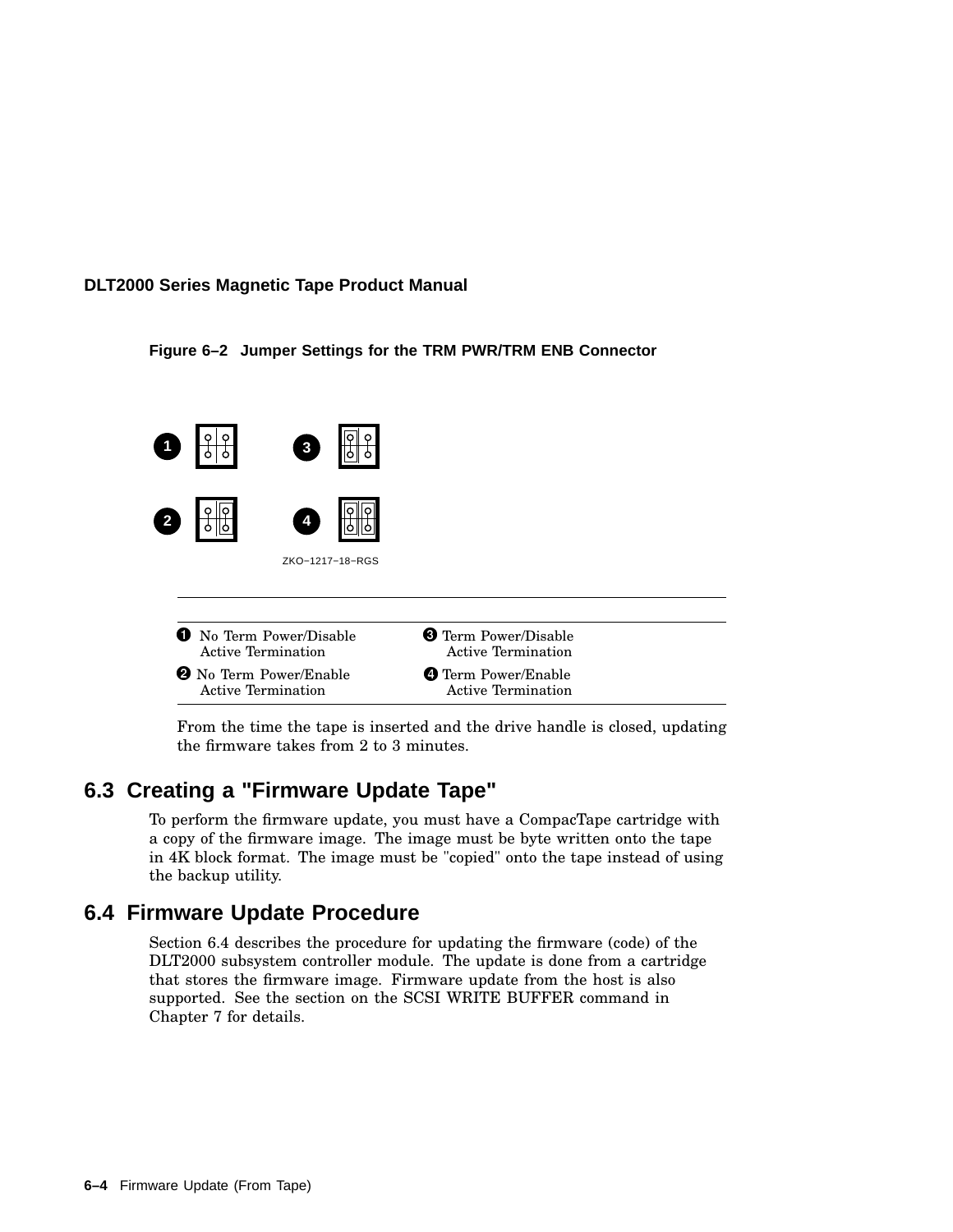Firmware updates are supported on the DLT2000 with and without the media loader. The steps for performing the update are similiar for each. To update the firmware with the:

- Drive only configuration, see Section 6.4.1
- Drive and loader configuration, see Section 6.4.2

#### **6.4.1 Updating the Firmware on DLT2000 (Drive Only Configuration)**

- 1. Get or make a CompacTape with the firmware image of the desired revision level copied to it.
- 2. Put the DLT2000 subsystem into firmware update mode. To do this:
	- a. Remove any cartridge that is in the target DLT2000 drive and close the handle (down position).
	- b. Press the Unload button on the drive front panel and hold the button (about 6 seconds) until the Write Protect light blinks. This means the DLT2000 subsystem has recognized your request for firmware update mode and is waiting for the sequence to complete.

If Write Protect does not blink, check that:

- 1. POST passed
- 2. The drive is unloaded
- 3. The drive handle is in the down position
- c. Then, release the Unload button and press it again within 4 seconds. The second press should take less than 1 second.
- d. Tape in Use and Write Protect blink, showing the tape subsystem recognizes that firmware update mode was selected.
- e. If selecting the firmware update mode is not successful (for example, because pressing the button the second time takes longer than one second) Write Protect should stop blinking within several seconds.

Try the procedure again. If the drive and controller are not properly communicating, you cannot select firmware update.

- 3. Once you select firmware update mode, insert a cartridge into the drive, which:
	- a. Temporarily turns off the Tape in Use and Write Protect lights.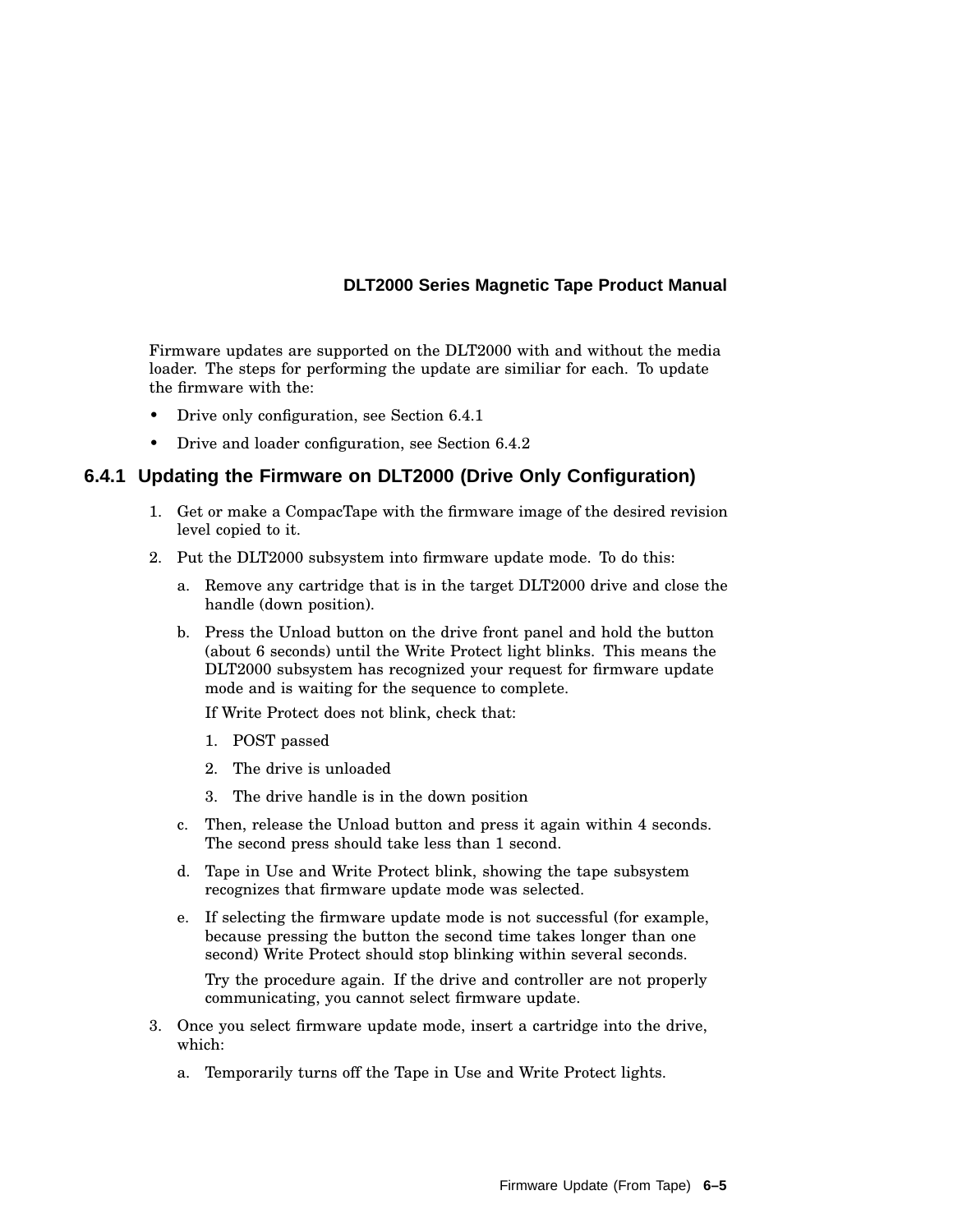#### **NOTE**

Calibration and directory processing cause the tape to move for a few minutes before data is actually read.

- b. Automatically reads the cartridge
- c. Examines the data
- d. Verifies the data is a valid DLT2000 firmware image

Firmware update mode is automatically cleared at this point. If the firmware image is valid and:

- 4. If the drive code is up-to-date, the drive code does not go through an update.
- 5. If the drive code is *not* up-to-date, the drive code goes through an update, taking 2 to 3 minutes.
- 6. While the drive code goes through the update, the Write Protect and Tape in Use lights flash alternately.
- 7. When the drive code update completes, the drive resets and goes through POST. The process waits until the tape is reloaded at BOT.
- 8. If the firmware image is valid, the controller's flash EEPROM memory is automatically updated with the new firmware image. The Write Protect and Tape in Use lights flash again during the controller firmware update.

#### **6.4.1.1 Interpreting the Results**

Two possible results can occur:

The firmware update cartridge is unloaded: this means a successful update.

On the DLT2000, the media is placed into the cartridge, the door is unlocked, and the green Operate Handle indicator is turned on.

• The firmware update cartridge is *not* unloaded: this means the update was *unsuccessful*.

The subsystem should still be usable, but it depends on why the update failed:

- 1. Power failure
- 2. Bad image on the tape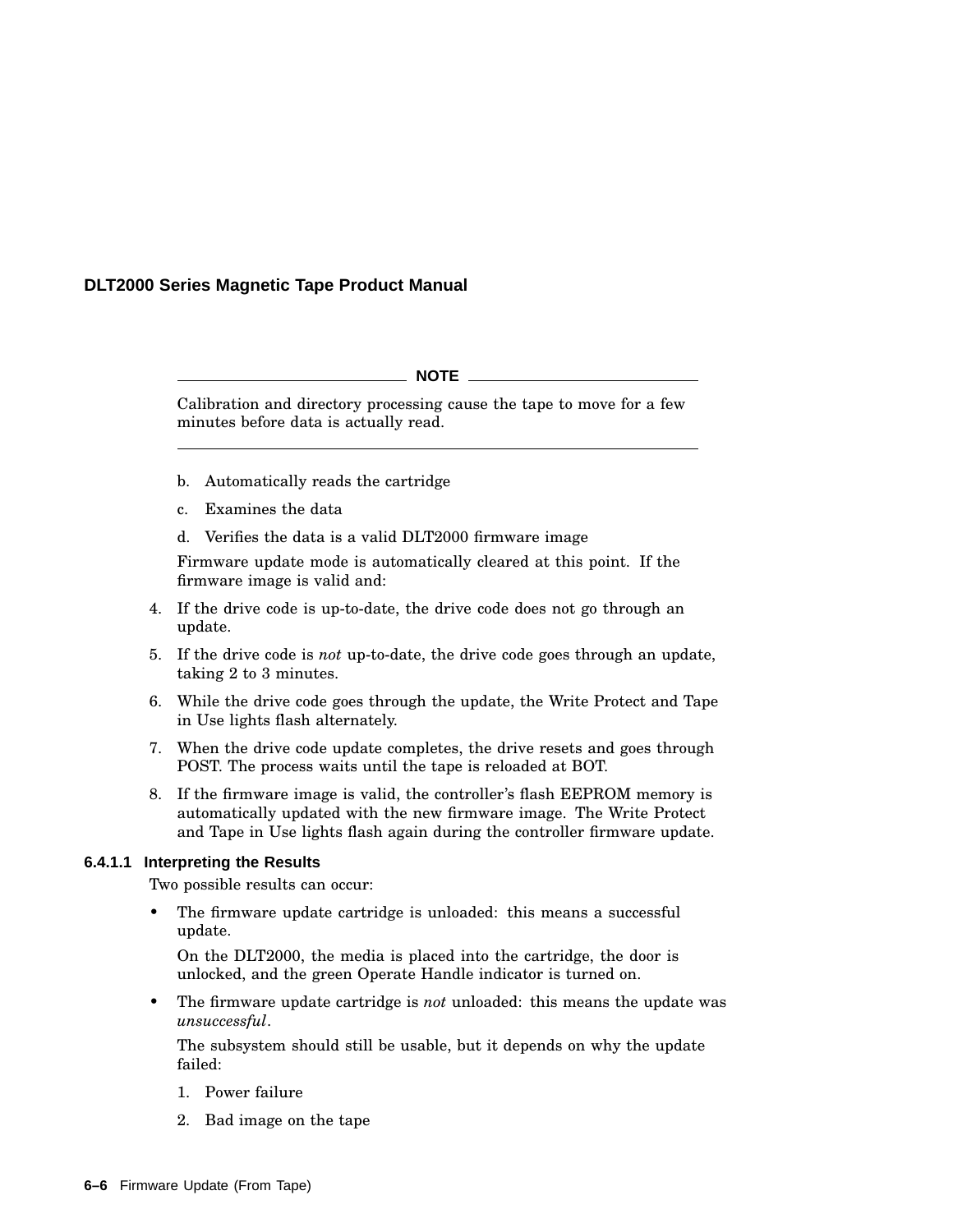3. Broken flash EEPROMs

Table 6–1 gives additional details:

| If $\ldots$                                                                                 |                                                 | Then...                                                                                                                                                                                    |  |
|---------------------------------------------------------------------------------------------|-------------------------------------------------|--------------------------------------------------------------------------------------------------------------------------------------------------------------------------------------------|--|
| The image is valid                                                                          |                                                 | 1. The flash EEPROM containing the<br>current firmware is erased                                                                                                                           |  |
|                                                                                             |                                                 | 2.<br>The new image is programmed in                                                                                                                                                       |  |
|                                                                                             |                                                 | The subsystem completes the update in<br>about 2 minutes. Then:                                                                                                                            |  |
|                                                                                             |                                                 | 1.<br>The tape drive resets itself                                                                                                                                                         |  |
|                                                                                             |                                                 | 2.<br>POST takes place                                                                                                                                                                     |  |
|                                                                                             |                                                 | 3.<br>The drive automatically unloads the<br>tape cartridge containing the firmware<br>image so you can remove the cartridge.                                                              |  |
|                                                                                             |                                                 | This shows a successful firmware update.                                                                                                                                                   |  |
| 1.                                                                                          | The tape is NOT a valid firmware<br>update tape | No update is attempted. The Write Protect<br>and Tape In Use lights do not blink. The<br>drive resets and the tape stays loaded<br>to signal that the firmware update was<br>unsuccessful. |  |
| 2.                                                                                          | The tape does not contain a valid<br>image      |                                                                                                                                                                                            |  |
| The tape contains a valid image, but<br>for some reason reprogramming flash<br>memory fails |                                                 | The controller is probably unusable and<br>needs to be replaced. The tape drive resets<br>itself and reruns POST, which fails if flash<br>memory does not contain a valid image.           |  |

**Table 6–1 Results of Firmware Update**

Never turn off power if you think the firmware is being updated. This can damage the controller.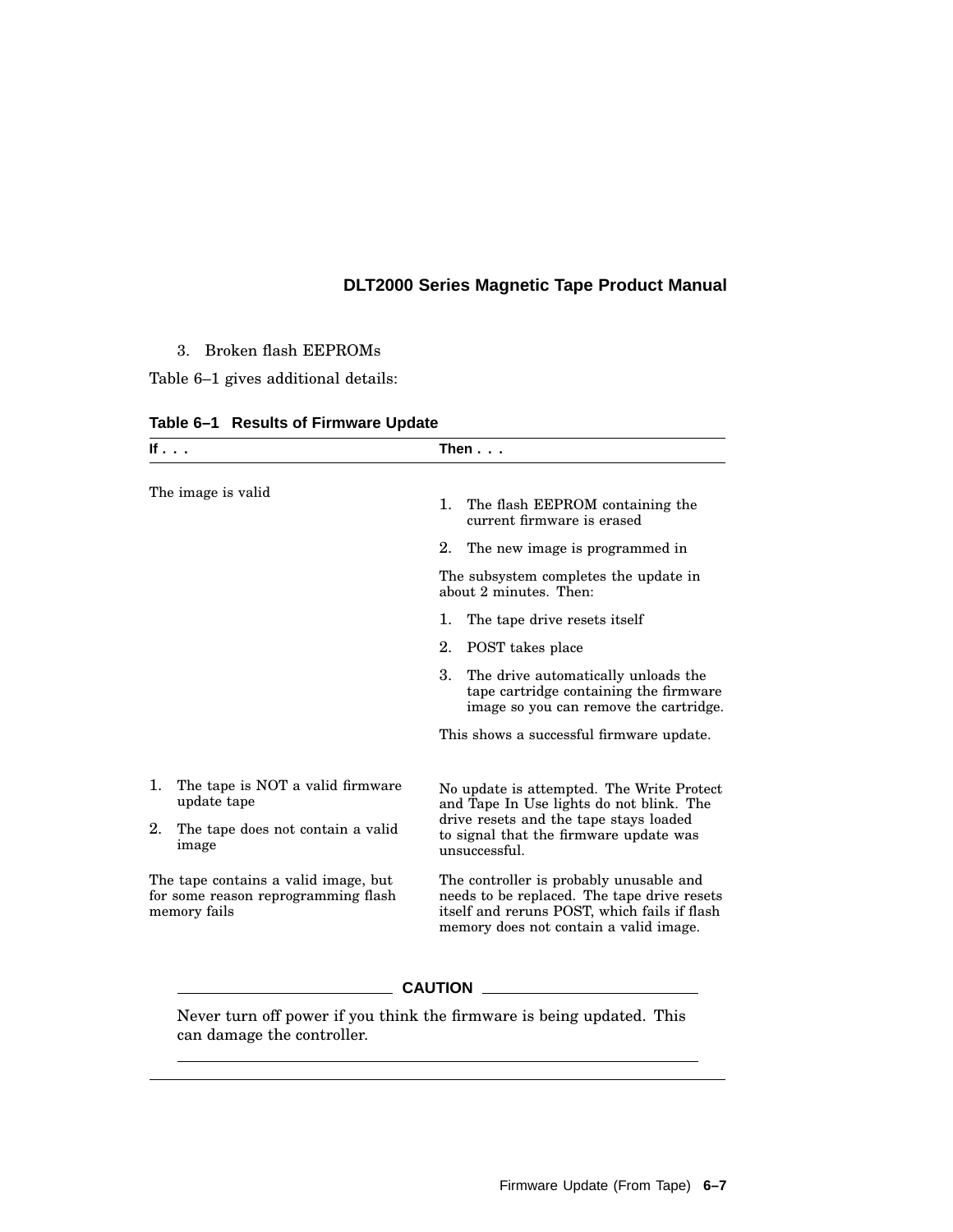#### **6.4.2 Updating the Firmware on the DLT2700 (Drive and Loader Configuration)**

- 1. Get or make a CompacTape with the firmware image of the desired revision level copied to it.
- 2. Put the DLT2700 subsystem into firmware update mode. To do this:
	- a. Remove any magazine in the DLT2700 loader receiver and close the receiver.
	- b. Put the Mode Select Key in Service Mode (wrench icon).
	- c. Press the Load/Unload button on the OCP and hold the button (about 6 seconds) until Write Protect blinks. This means the DLT2700 recognizes your request for firmware update mode and is waiting for completion of the sequence.

If Write Protect never blinks, check that:

- 1. POST succeeded
- 2. The drive is unloaded
- 3. The drive handle is in the down position
- 4. No magazine is in the loader
- 5. The receiver door is closed
- 6. The Mode Select Key is in Service Mode
- d. Then press and release the Unload button and press the button again within 4 seconds. The second press should be less than 1 second.
- e. Tape in Use and Write Protect blink, showing the subsystem recognizes that firmware update mode has been selected.
- f. If selecting firmware update mode is not successful (for example, not pushing the Unload button properly the second time), Write Protect should stop blinking within several seconds. Try the procedure again.
- 3. Once you select firmware update mode, press the OCP EJECT button twice to open the receiver door. Write Protect and Tape In Use stop blinking, even though the subsystem is still in Update mode.
- 4. Place a magazine with the Firmware Update Tape in the first slot into the loader receiver and close the receiver. (The remainder of the update procedure goes faster if the magazine contains only the firmware update cartridge. But the procedure still works if other cartridges are present.)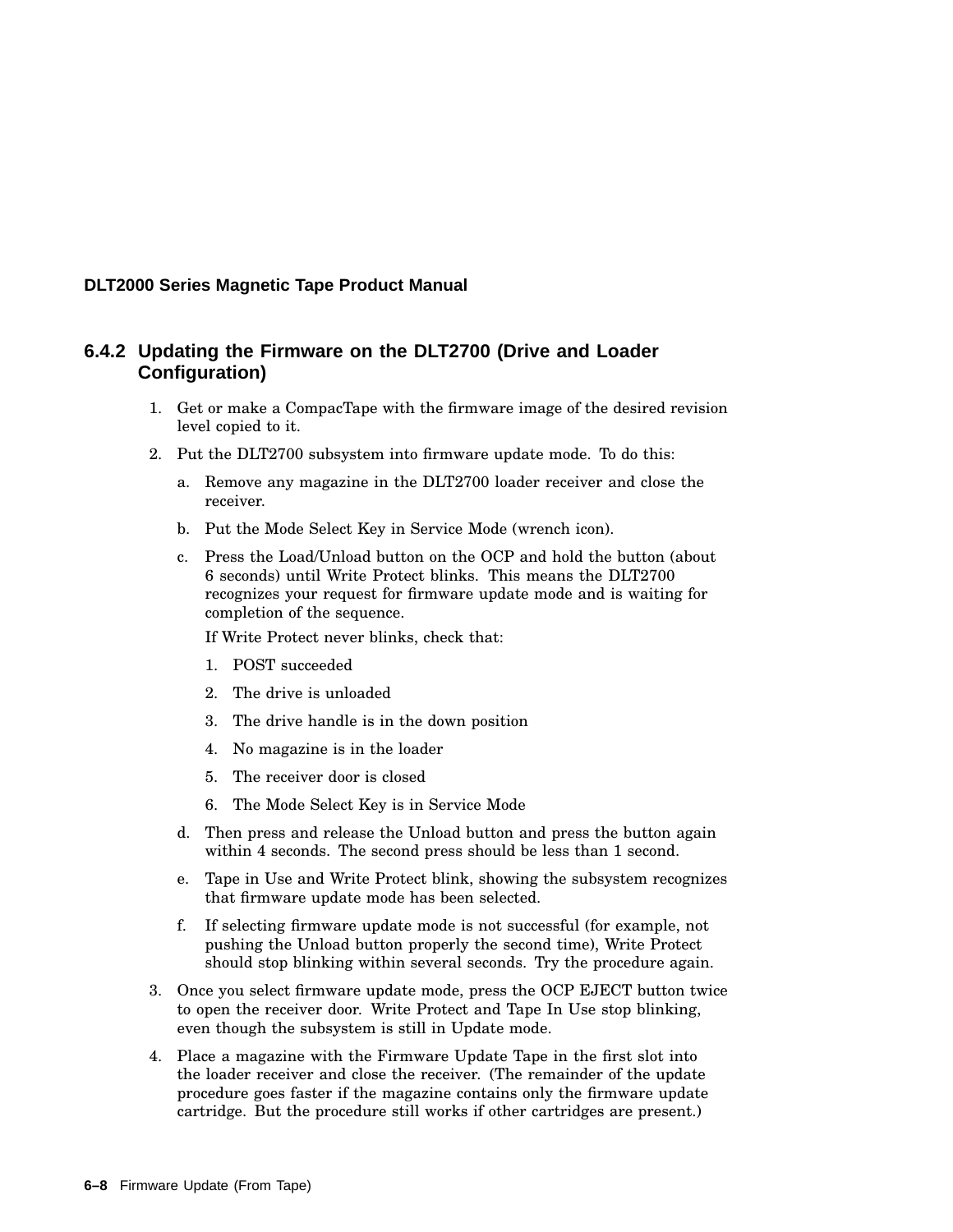- 5. Press the Load/Unload button to load the Firmware Update Tape into the drive.
- 6. Once you select firmware update mode, the drive:
	- a. Automatically reads the tape

#### **NOTE**

Calibration and directory processing cause the tape to move for a few minutes before data is actually read.

- b. Examines the data
- c. Verifies the data is a valid DLT2700 firmware image

Firmware update mode automatically clears at this point. If the firmware image is valid and:

- d. If the drive code is up-to-date, it does not go through an update.
- e. If the drive code is *not* up-to-date, it goes through an update, taking 2 to 3 minutes.
- f. While the drive code goes through the update, Write Protect and Tape in Use flash alternately.
- g. When the drive code update is complete, the drive resets and goes through POST. The process waits until the tape is reloaded at BOT.
- h. If the firmware image is valid, the controller's flash EEPROM memory is automatically updated with the new firmware image.
- i. Whether the firmware update is successful, the subsystem resets itself. A full, extended scan of the loader takes place. The scan goes quickly if the firmware update cartridge was the only tape cartridge in the magazine. If 6 other cartridges are present, the scan takes an extra minute or more.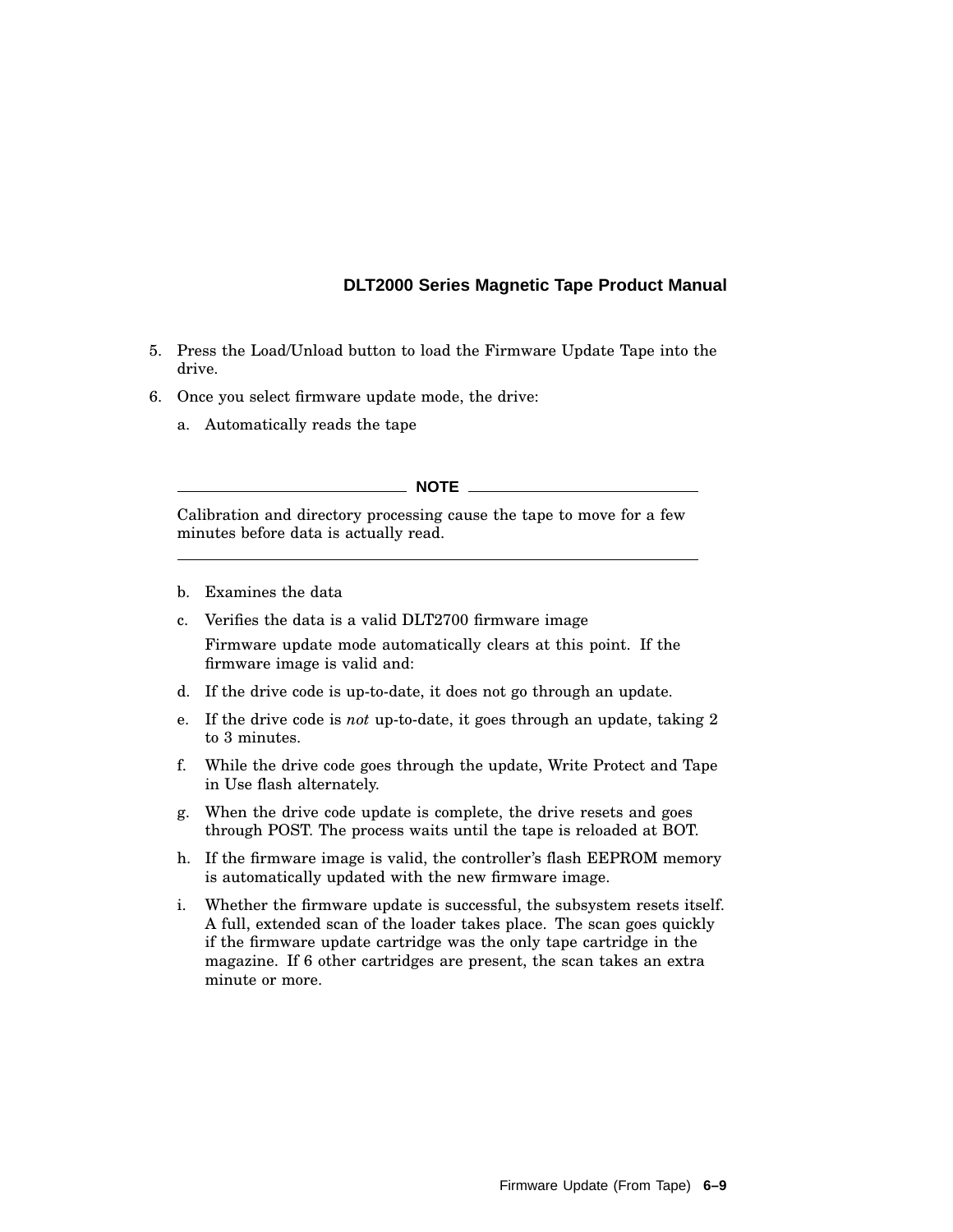#### **6.4.2.1 Interpreting the Results**

Two possible results can occur:

• The firmware update cartridge is unloaded: this means a successful update.

On the DLT2700, the cartridge is unloaded from the drive and into the magazine slot from which it came. If another cartridge is in the magazine, that next cartridge loads into the drive.

• The firmware update cartridge is *not* unloaded: this means the update was *unsuccessful*.

The subsystem should still be usable, but it depends on why the update failed:

- 1. Power failure
- 2. Bad image on the tape
- 3. Broken flash EEPROMs

Table 6–2 gives additional details: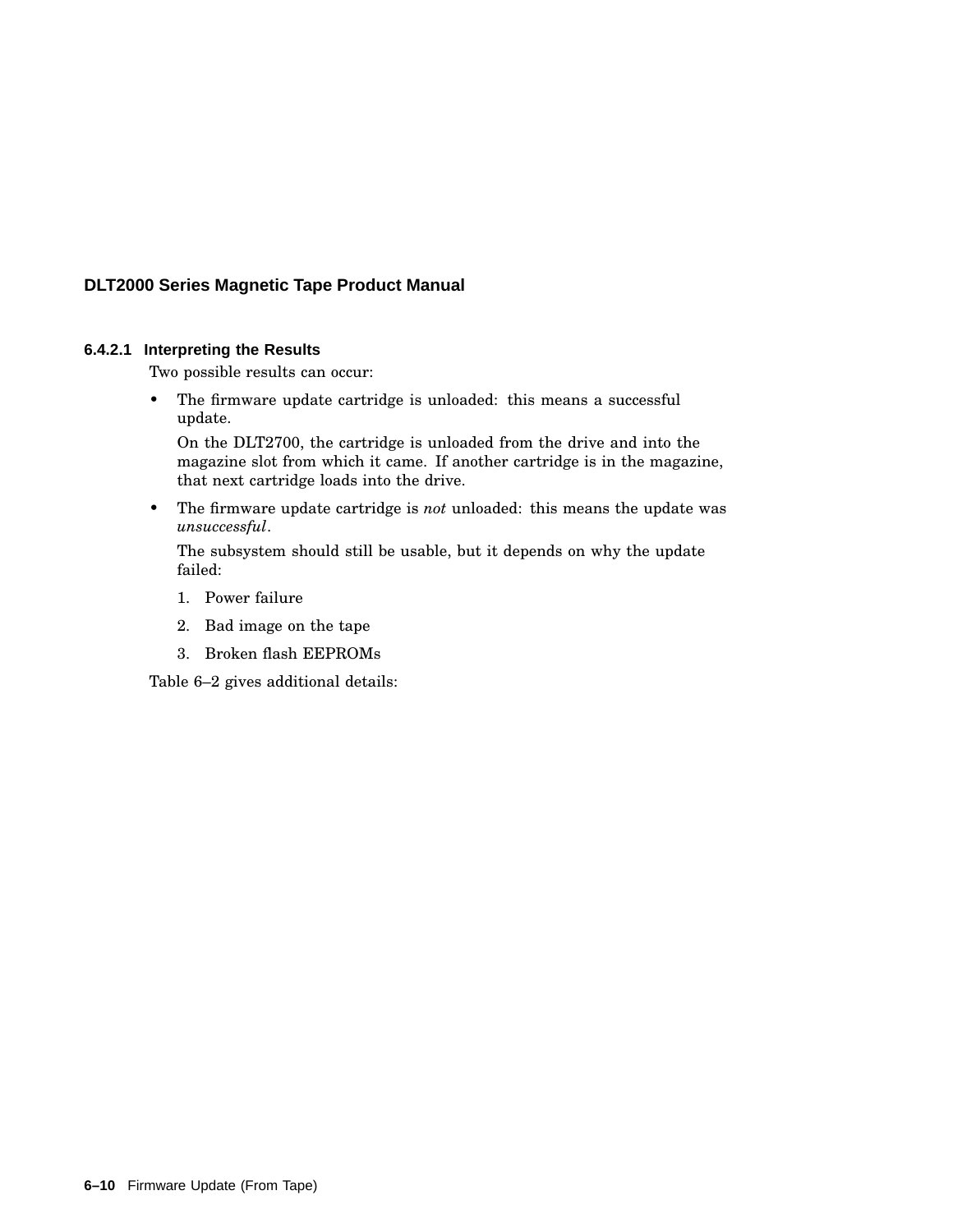| lf                                                                                                | Then $\ldots$                                                                                                                                                                            |  |
|---------------------------------------------------------------------------------------------------|------------------------------------------------------------------------------------------------------------------------------------------------------------------------------------------|--|
| The image is valid                                                                                | The flash EEPROM containing the current<br>1.<br>firmware is erased                                                                                                                      |  |
|                                                                                                   | 2. The new image is programmed in                                                                                                                                                        |  |
|                                                                                                   | The subsystem completes the update in about 2<br>minutes. Then:                                                                                                                          |  |
|                                                                                                   | The tape drive resets itself<br>1.                                                                                                                                                       |  |
|                                                                                                   | 2.<br>POST takes place                                                                                                                                                                   |  |
|                                                                                                   | 3.<br>The drive automatically unloads the tape<br>cartridge containing the firmware image so you<br>can remove the cartridge.                                                            |  |
|                                                                                                   | This shows a successful firmware update.                                                                                                                                                 |  |
| The tape is NOT a valid<br>firmware update tape                                                   | No update is attempted. Write Protect and Tape In<br>Use do not blink.                                                                                                                   |  |
| The tape contains a valid<br>image, but for some reason<br>reprogramming of flash memory<br>fails | The controller is probably unusable and needs to<br>be replaced. The tape subsystem resets itself and<br>reruns POST, which fails if the flash memory does<br>not contain a valid image. |  |
|                                                                                                   | <b>CAUTION</b>                                                                                                                                                                           |  |

#### **Table 6–2 Results**

Never turn off power if you think the firmware is being updated. This can damage the controller.

 $\overline{\phantom{a}}$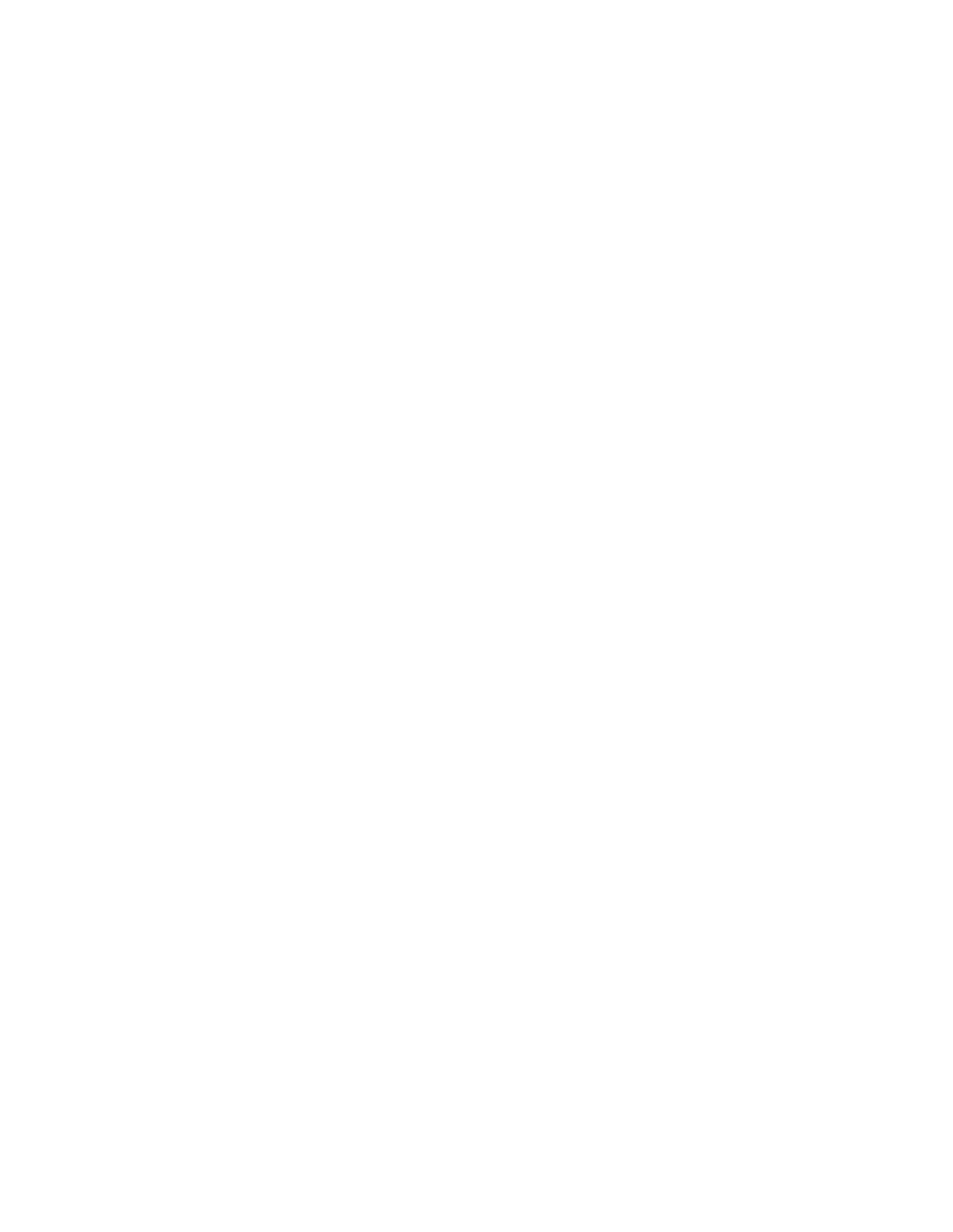# **7 DLT2000 SCSI Interface**

## **7.1 Overview**

This chapter details the SCSI Protocol features the DLT2000 product implements.

The following sections do not fully reiterate the ANSI SCSI specification, but describe which commands, messages, and options are supported, and what the error recovery procedures are.

## **7.2 General SCSI Bus Operation**

#### **7.2.1 Data Transfer**

The DLT2000 supports asynchronous and synchronous data transfers. The product has differential and single ended versions. Odd parity is generated during all information transfer phases where the device writes data to the SCSI bus, and checked during all information transfer phases where data is read from the bus. Parity checking can be disabled. Refer to 2, 3, or 4 for details.

The DLT2000 supports a maximum block size of 16 Mbytes.

Disconnects from the SCSI bus will be done at regular intervals during a data transfer. This allows other devices to access the bus. This disconnecting is configurable by use of the Disconnect-Reconnect Mode Parameters page.

#### **7.2.2 Initiator/Target Operation**

The DLT2000 does not act as an initiator on the SCSI bus. Therefore, the device will not do any of the following:

- Generate unsolicited interrupts to the host
- Initiate its own SCSI commands
- Assert bus reset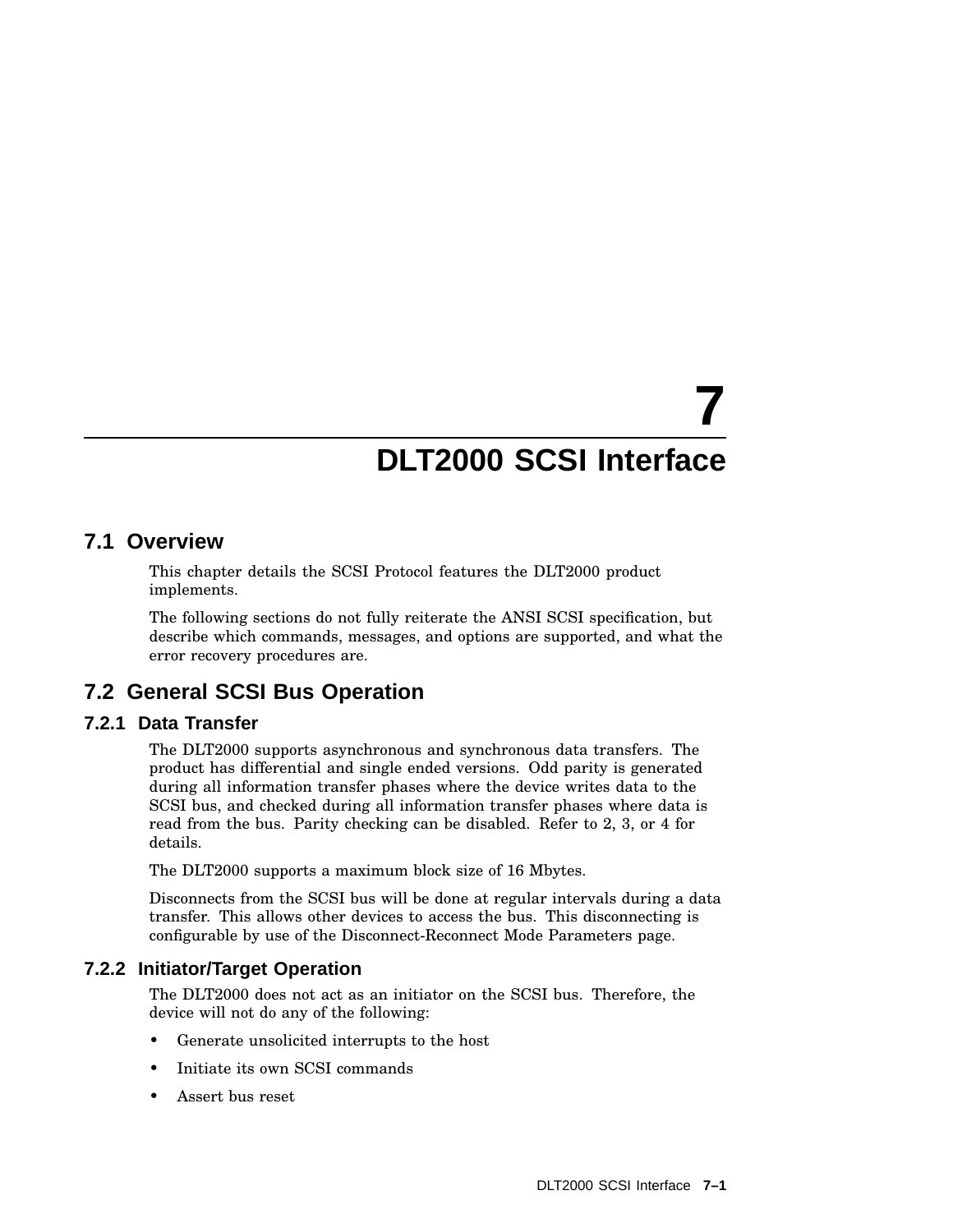#### **7.2.3 SCSI IDs And Logical Unit Numbers (LUNs)**

The DLT2000 with optional medium changer has two logical units. The tape drive will always appear as LUN 0. The medium changer defaults to appearing as LUN 1, but may be configured via the MODE SELECT command to any LUN from 1 to 7. Refer to Section 7.4.9.8.

Unsupported LUNs shall be treated as follows: If the LUN specified in the IDENTIFY message is invalid, the DLT2000 shall accept the Command Descriptor Block (CDB). There are three cases of what happens next:

- 1. If the command is INQUIRY, the target shall return the INQUIRY data with the peripheral qualifier set to 011, indicating that the target will never support the LUN in question.
- 2. If the command is REQUEST SENSE, the target shall return sense data. The sense key shall be ILLEGAL REQUEST, with an additional sense code of INVALID Logical Unit Number.
- 3. For any other command, the target shall terminate the command with CHECK CONDITION status, and generate the above Sense Data.

#### **7.2.4 Unit Attention Condition**

Queued Unit Attentions are implemented on this device, and are maintained separately for each valid LUN for each Initiator. Unit Attentions will be created in the following circumstances:

Power on BUS Reset Bus Device Reset message When the media may have changed asynchronously Another initiator changed the Mode Parameters A firmware (microcode) update has completed

Two queued Unit Attentions are not unusual. For example, if a unit is powered up and a cartridge is loaded, Power Up and Not-ready to Ready Transition Unit Attentions are created. Due to a limited number of Unit Attention buffers, if an initiator does not clear Unit Attentions queued for it, at some point the tape device will stop generating new Unit Attentions for that I-L combination (but existing ones will be left queued).

A LOAD command will not generate a Unit Attention for the initiator that issued the command since the transition to ready is synchronous.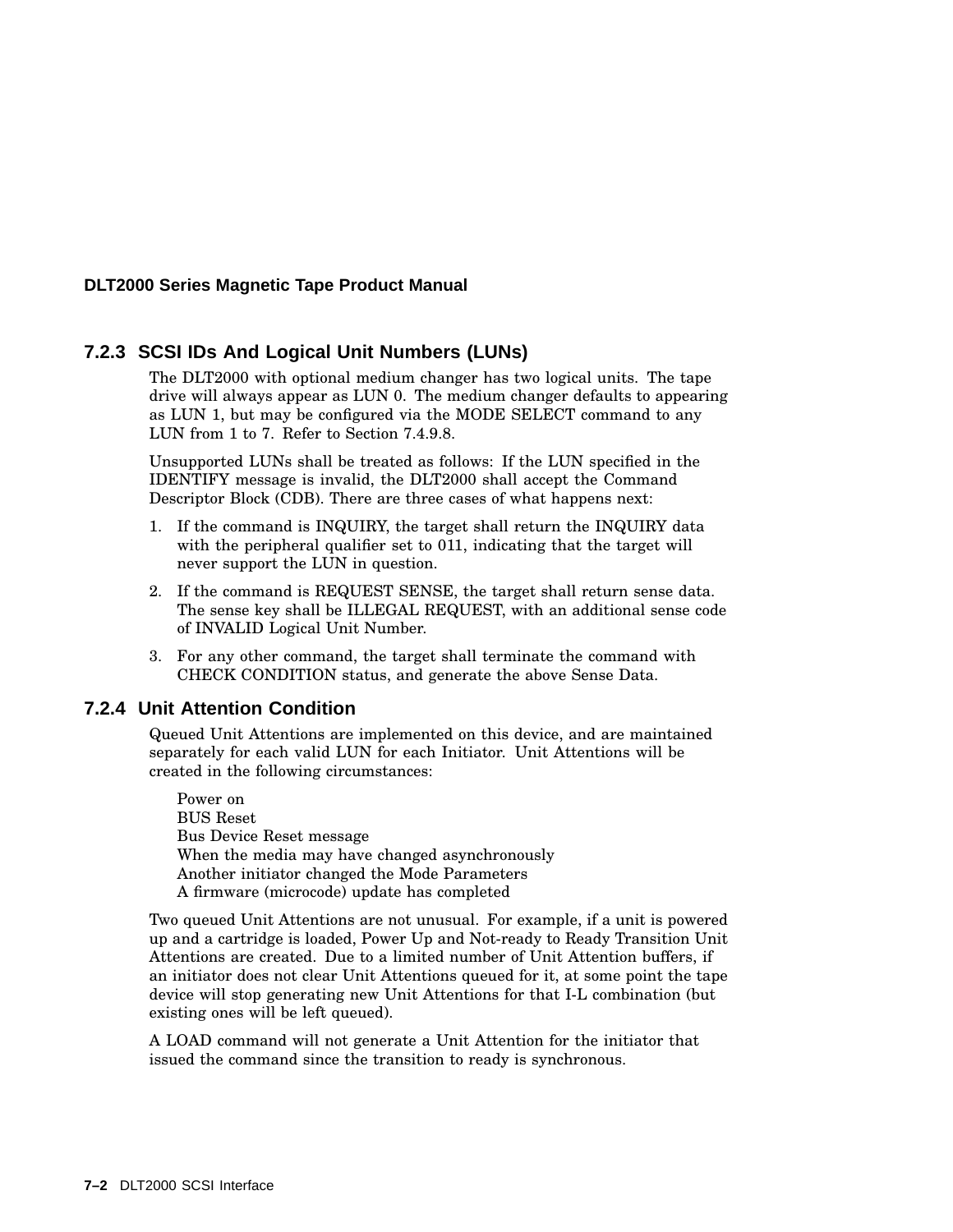#### **7.2.5 Behavior Around Power-On and SCSI Bus Reset**

- All device SCSI lines shall go to high impedance when the DLT2000 is powered off.
- The DLT2000 will not generate any spurious signals on the SCSI bus at power-on.
- Within 5 seconds of power on, and within 250 milliseconds (typically under 4 ms) after a Bus Reset, the DLT2000 will respond to SCSI bus selections and return appropriate, normal, responses. Tape motion commands will be returned with Check Condition status, Sense Key Not Ready, until the media has been made ready.
- The Hard Bus Reset option is implemented.
- The media is rewound to BOP.

The DLT2000 will be able to recognize multiple bus resets in succession and bus resets of arbitrarily long duration. It will recover within the time limits specified above, following the last bus reset.

#### **7.2.6 Data Cache and Tape Write Interaction**

The DLT2000 contains a data cache that buffers blocks (records) until they are written. This section defines specific times that blocks shall be written to tape. A Mode Select parameter allows the data cache to be disabled (unbuffered mode). In this mode, every WRITE command will cause the data to be written to the media before the STATUS byte and the COMMAND COMPLETE message is returned to the host. Unbuffered mode is *not* recommended due to the poor performance that will result.

The write data cache shall be written (flushed) to the media under the following circumstances:

- When two or more WRITE FILEMARKS commands are issued without intervening tape motion commands, the immediate bit is set.
- When a WRITE 0 FILEMARKS command is issued.
- Data in the cache longer than specified by the value of the Mode Parameter "Write Delay Time" shall be automatically written to media.
- When a nonwrite type media access command is received (for example, SPACE, READ, UNLOAD, . . .)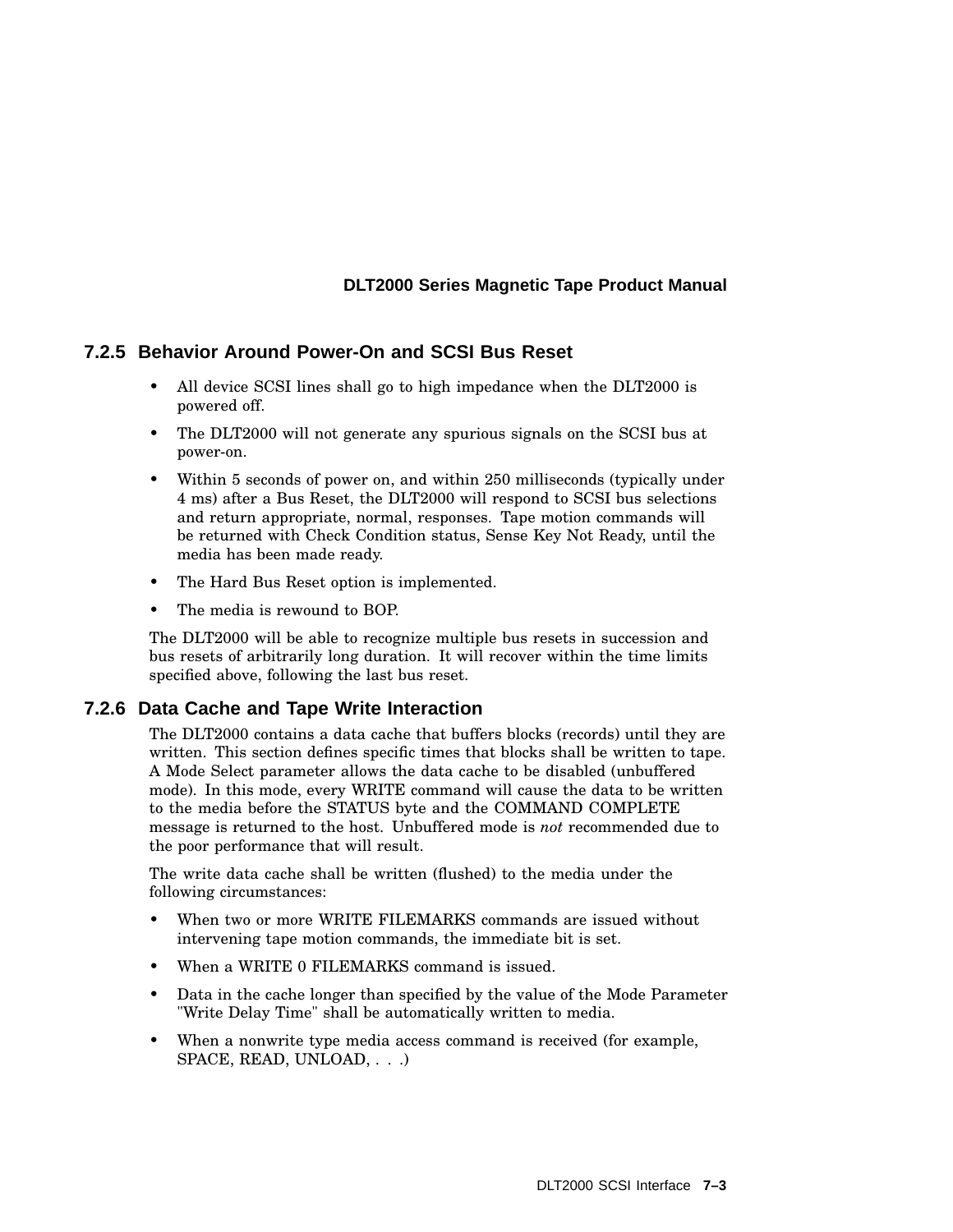#### **7.2.7 Other SCSI Functionality**

- 1. Linked commands are supported.
- 2. Untagged queuing is supported
- 3. The DLT2000 does not use the Wide-SCSI data path.

#### **7.2.8 Bus Phases**

The DLT2000 conforms to the bus state transition table shown in the SCSI-2 standard, "Phase Sequences." The information in the following sections also applies.

#### **7.2.9 ATTENTION Signal Response**

The DLT2000 will respond to an ATN condition at least at every phase transition, as long as the initiator sets the ATN bit before the target deasserts the REQ for the last byte of the previous phase. Generally ATN will be recognized immediately by the DLT2000 and it will change the bus phase to Message Out.

#### **7.2.10 STATUS phase**

The DLT2000 will enter the status phase just once per command, unless a retry is requested by the initiator. The only exception is during error cases when the device goes immediately to bus free, as defined in the SCSI-2 standard (Section 6.3 of rev 10c).

Status bytes the tape drive returns are:

- GOOD (00): This status indicates the drive successfully completed the command.
- CHECK CONDITION (02): A contingent allegiance condition occurred. The REQUEST SENSE command should be sent following this status to determine the nature of the event.
- BUSY (08): The target is busy. This status is returned whenever the device is unable to accept a command from an otherwise acceptable initiator. The initiator should reissue the command at a later time.
- INTERMEDIATE GOOD (10h): This status is returned instead of GOOD status for commands issued with the LINK bit set. Following the return of this status, the drive will proceed to the COMMAND phase for the transfer of the next linked command.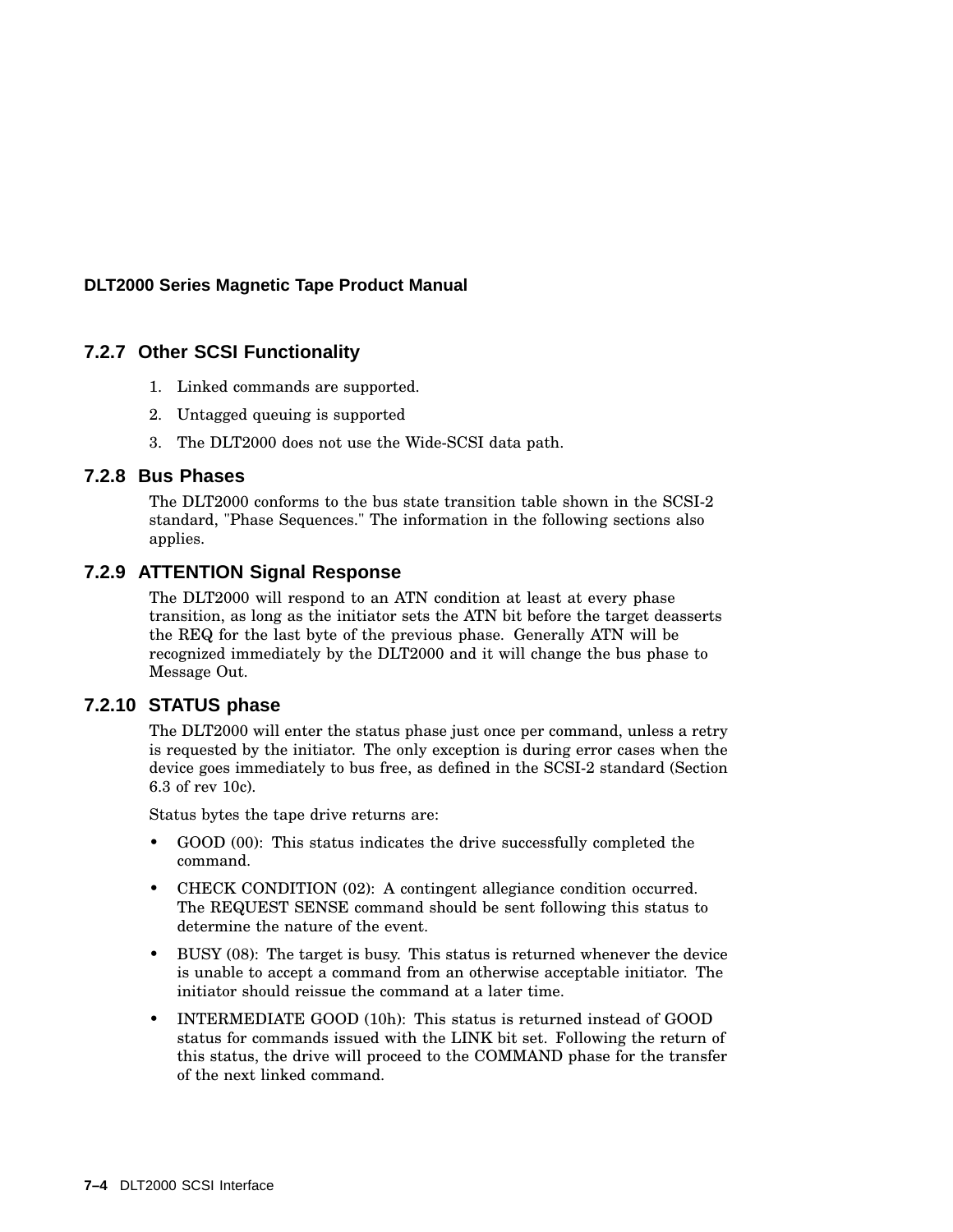- RESERVATION CONFLICT (18h): This status is returned by the drive whenever a SCSI device attempts to access the drive when it has been reserved for another initiator with a RESERVE UNIT command.
- COMMAND TERMINATED (22h): This is the status returned for a command that was terminated by a TERMINATE I/O PROCESS message. This status also indicates that a contingent allegiance condition has occurred.
- QUEUE FULL (28h): This status is returned when a QUEUE TAG type message is received and the command queue is full. The command received is discarded.

**NOTE**

In contrast to the BUSY status condition, the DRIVE NOT READY Sense Key is returned as part of the Sense data following a REQUEST SENSE command and indicates that a media access command has been issued and the media is not ready to be accessed (for example, the media is not installed, the media has been unloaded, the drive is currently initializing the media to prepare it for access, and so forth).

In the not ready state, the initiator cannot perform any operation which would cause tape motion (write, read, verify, space). These commands will return a CHECK CONDITION status with a DRIVE NOT READY sense key. The initiator may, however, execute commands that do not require access to the media and a GOOD status may be returned. These commands are as follows:

#### - INQUIRY

- LOAD UNLOAD
- LOG SENSE/SELECT
- MODE SELECT
- MODE SENSE
- PREVENT/ALLOW MEDIUM REMOVAL
- READ BLOCK LIMITS
- READ BUFFER
- READ ELEMENT STATUS
- RECEIVE DIAGNOSTIC RESULTS
- REQUEST SENSE
- RESERVE/RELEASE UNIT
- SEND DIAGNOSTIC (non-media access diagnostics)
- WRITE BUFFER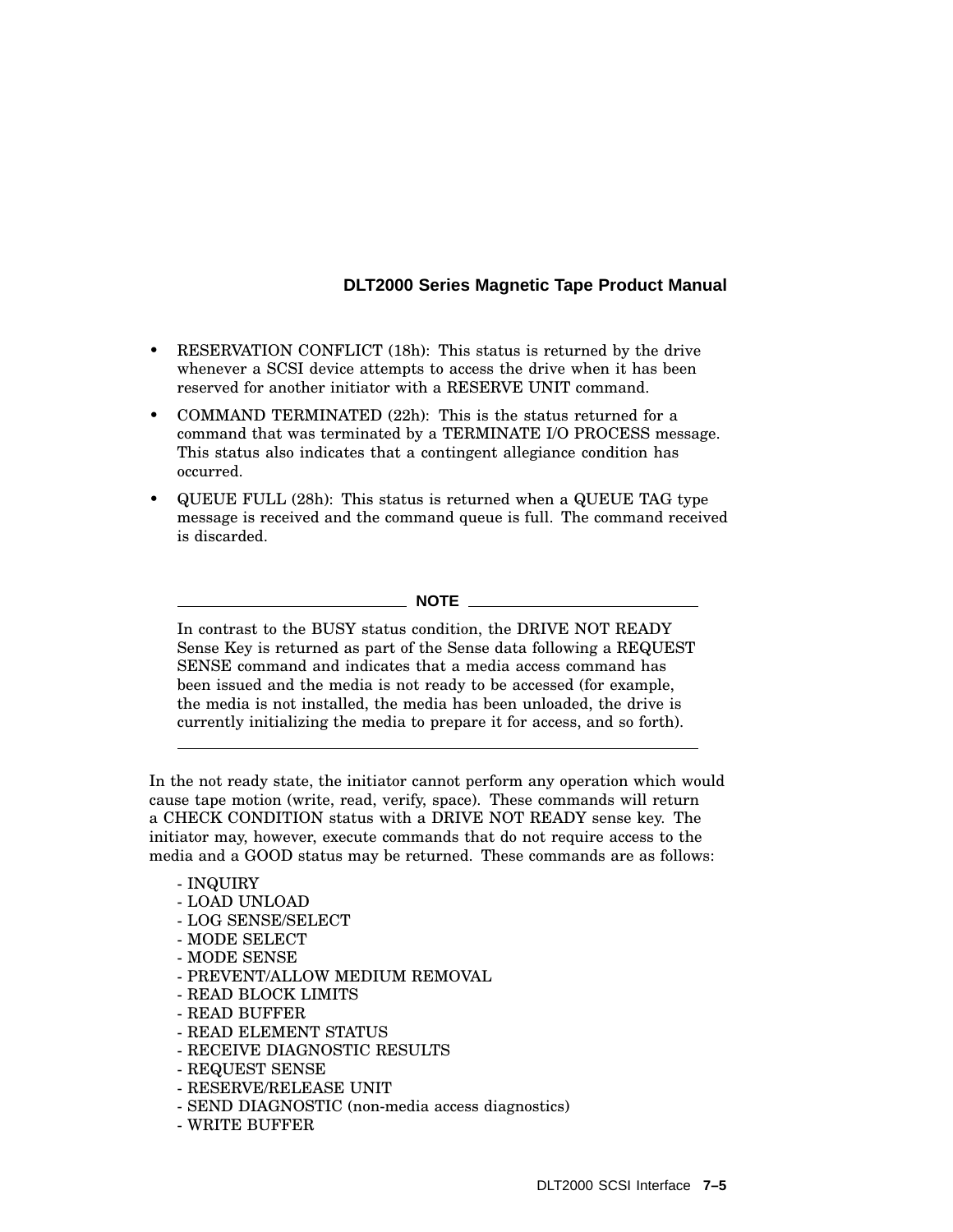The TEST UNIT READY command is used to determine whether the tape drive would accept a media access command without returning CHECK CONDITION status.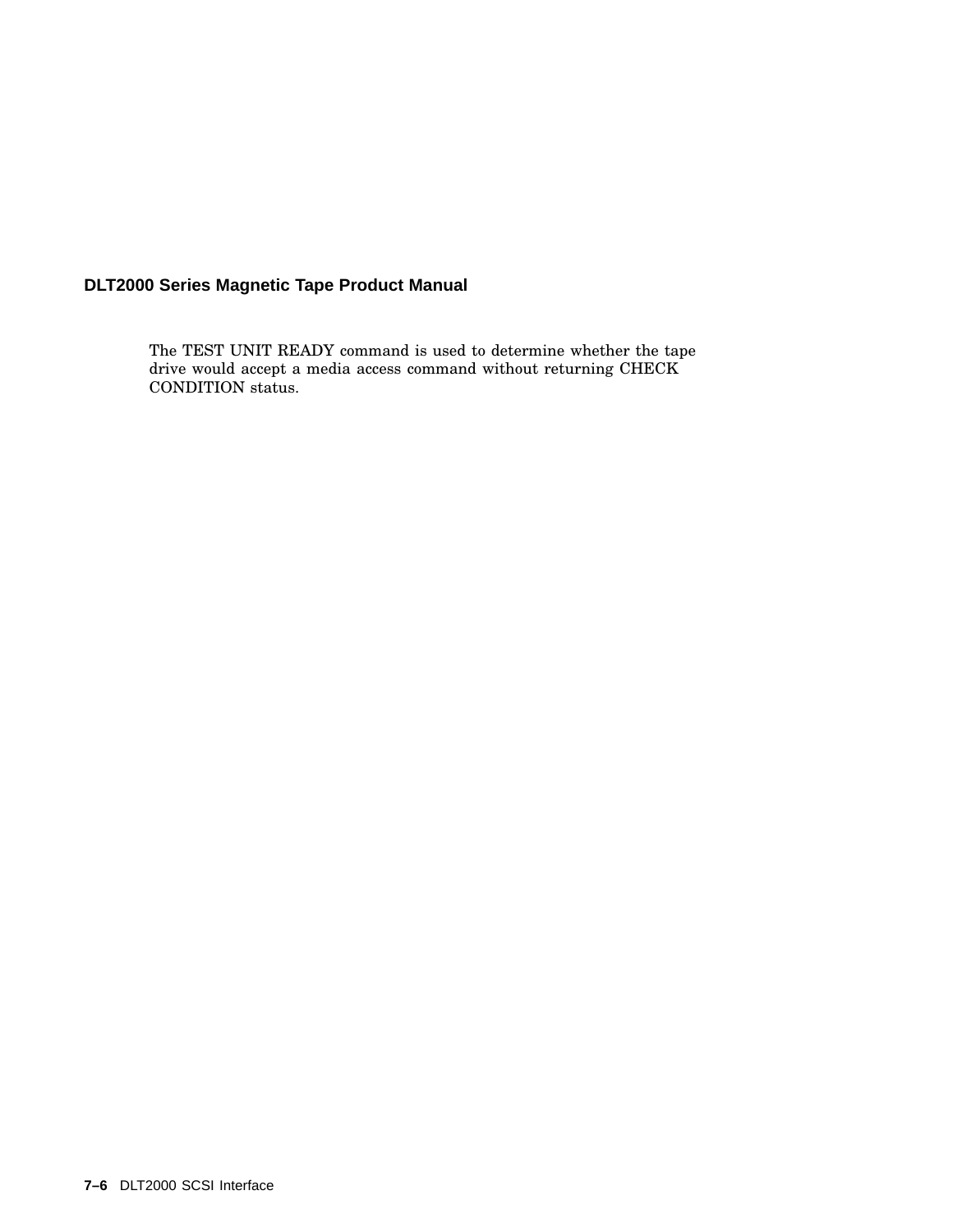# **7.3 SCSI Message System**

The message system allows communication between an initiator and a target for the purpose of physical path management.

To support certain SCSI-1 initiators, an Identify message is not required by the DLT2000. If a message is sent by the initiator after the SELECTION phase, it should be an IDENTIFY, ABORT, or BUS DEVICE RESET message. If the DLT2000 receives any other message in this case, it will go directly to BUS FREE phase.

The following messages are supported: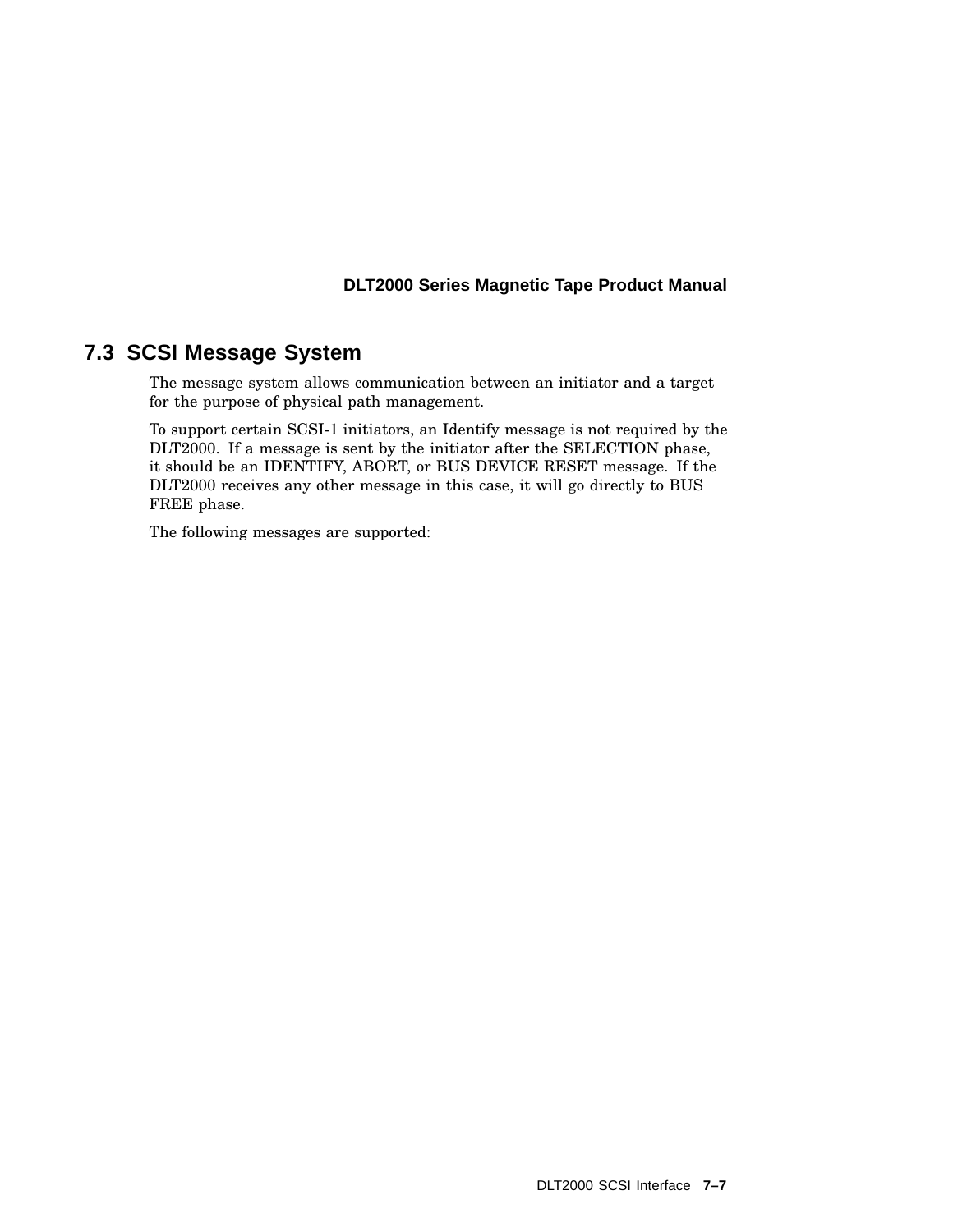| Code           | In/Out      | <b>Description</b>                  | <b>Section</b>                                                  |
|----------------|-------------|-------------------------------------|-----------------------------------------------------------------|
| 06             | Out         | <b>ABORT</b>                        | ABORT (06h)                                                     |
| 0 <sub>D</sub> | Out         | <b>ABORT TAG</b>                    | <b>ABORT TAG</b><br>(0Dh)                                       |
| 0 <sub>C</sub> | Out         | <b>BUS DEVICE RESET</b>             | <b>BUS DEVICE</b><br>RESET (0Ch)                                |
| 0E             | Out         | <b>CLEAR QUEUE</b>                  | <b>CLEAR QUEUE</b><br>(0Eh)                                     |
| 00             | In          | <b>COMMAND COMPLETE</b>             | <b>COMMAND</b><br><b>COMPLETE</b><br>(00h)                      |
| 04             | In          | <b>DISCONNECT</b>                   | <b>DISCONNECT</b><br>(04h)                                      |
| 01             | <b>Both</b> | <b>EXTENDED MESSAGE (SDTR only)</b> | <b>EXTENDED</b><br>MESSAGE (01h)                                |
| $80$ -> $FF$   | <b>Both</b> | <b>IDENTIFY</b>                     | <b>IDENTIFY</b><br>$(80h$ -FFh $)$                              |
| 05             | Out         | <b>INITIATOR DETECTED ERROR</b>     | <b>INITIATOR</b><br><b>DETECTED</b><br>ERROR (05h)              |
| 0A             | In          | LINKED COMMAND COMPLETE             | <b>LINKED</b><br><b>COMMAND</b><br><b>COMPLETE</b><br>(0Ah)     |
| 0B             | In          | LINKED COMMAND COMPLETE w<br>/flag  | <b>LINKED</b><br><b>COMMAND</b><br>COMPLETE,<br>with flag (0Bh) |
| 09             | Out         | <b>MESSAGE PARITY ERROR</b>         | <b>MESSAGE</b><br>PARITY ERROR<br>(09h)                         |
| 07             | <b>Both</b> | <b>MESSAGE REJECT</b>               | <b>MESSAGE</b><br>REJECT (07h)                                  |
| 08             | Out         | NO-OP                               | NO-OP (NO<br>OPERATION)(08h)                                    |
| 03             | In          | <b>RESTORE POINTERS</b>             | <b>RESTORE</b><br><b>POINTERS</b><br>(03h)                      |
| 02             | In          | <b>SAVE DATA POINTER</b>            | <b>SAVE DATA</b><br>POINTER (02h)                               |

**Table 7–1 Supported SCSI Messages**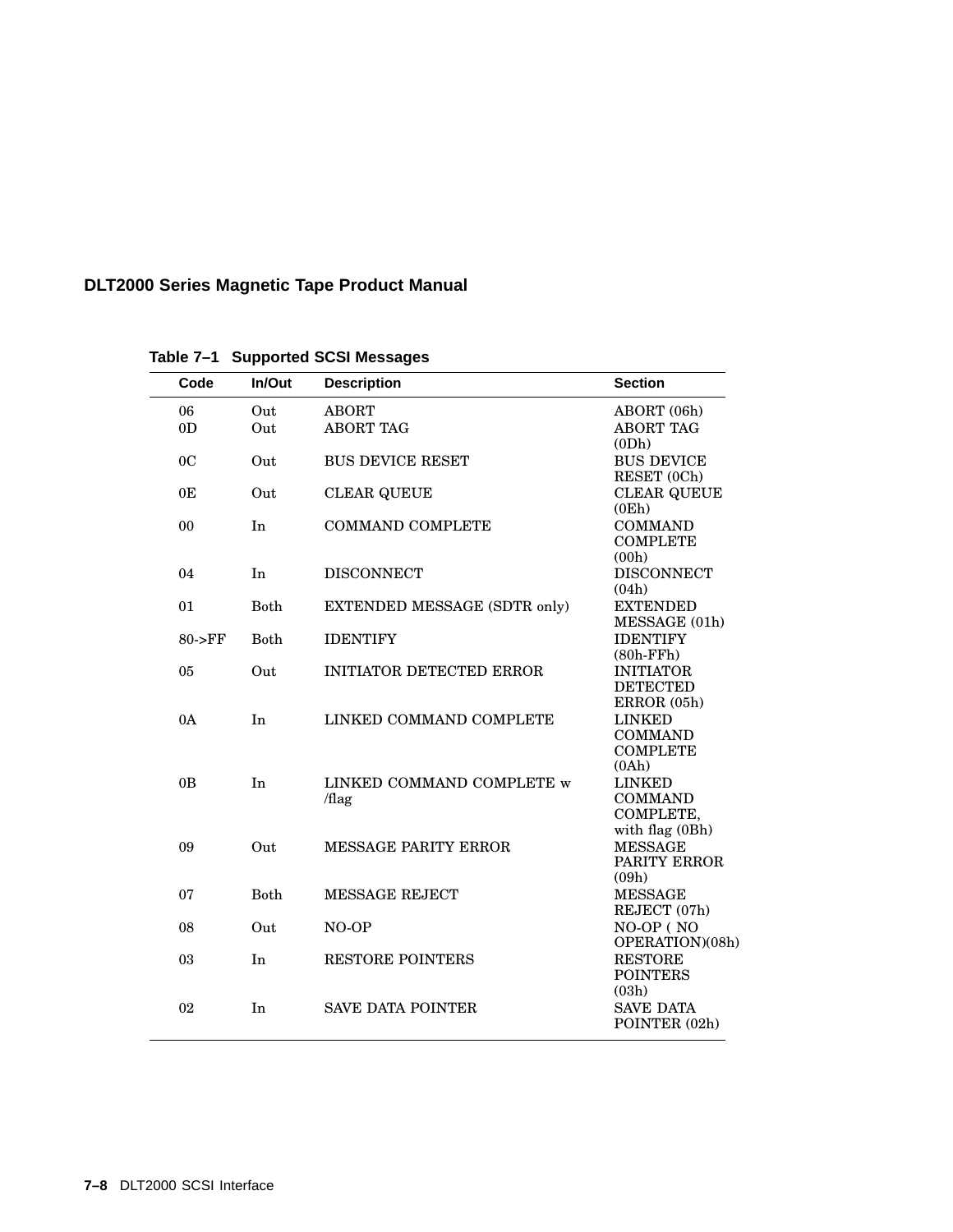### **ABORT (06h)**

This message is sent from the initiator to the target to clear, on the selected unit, the current I/O process. Buffered (cached) write operations will be completed if possible. The target goes directly to the BUS FREE phase after successful receipt of this message. Current settings of Mode Select parameters and reservations are not affected. Commands, data, and status for other initiators is not affected.

This message can be sent to a logical unit that is not currently performing an operation for the initiator. If no unit has been selected, the target goes to BUS FREE and no commands, data or status on the target is affected.

### **ABORT TAG (0Dh)**

This message is sent from the initiator to the target to clear, on the selected unit, the current I/O operation only. The target goes directly to the BUS FREE phase after successful receipt of this message. Current settings of Mode Select parameters and reservations are not affected.

### **BUS DEVICE RESET (0Ch)**

This message from an initiator clears all commands, data, and status in the tape controller. When it recognizes this message, the drive aborts the command currently being executed and proceeds to the BUS FREE state. The drive then executes a hard reset which leaves it as if a Bus Reset had occurred. All data in the write buffer is lost.

### **CLEAR QUEUE (0Eh)**

This message clears all I/O processes for all initiators. A Unit Attention condition will be generated for all other initiators that had outstanding I/O processes, with Additional Sense Code (ASC) of Command Cleared by Another Initiator. The target goes directly to the BUS FREE phase after successful receipt of this message. Current settings of Mode Select parameters and reservations are not affected.

#### **COMMAND COMPLETE (00h)**

This message is sent from a target to an initiator to indicate that the execution of a command (or a series of linked commands) has completed and valid status has been sent to the initiator. After it has sent the message successfully, the target goes to the BUS FREE phase by releasing BSY. If received by the tape unit, it is handled as an illegal message; the drive returns MESSAGE REJECT and enters the STATUS phase reporting CHECK CONDITION with the sense key set to COMMAND ABORTED.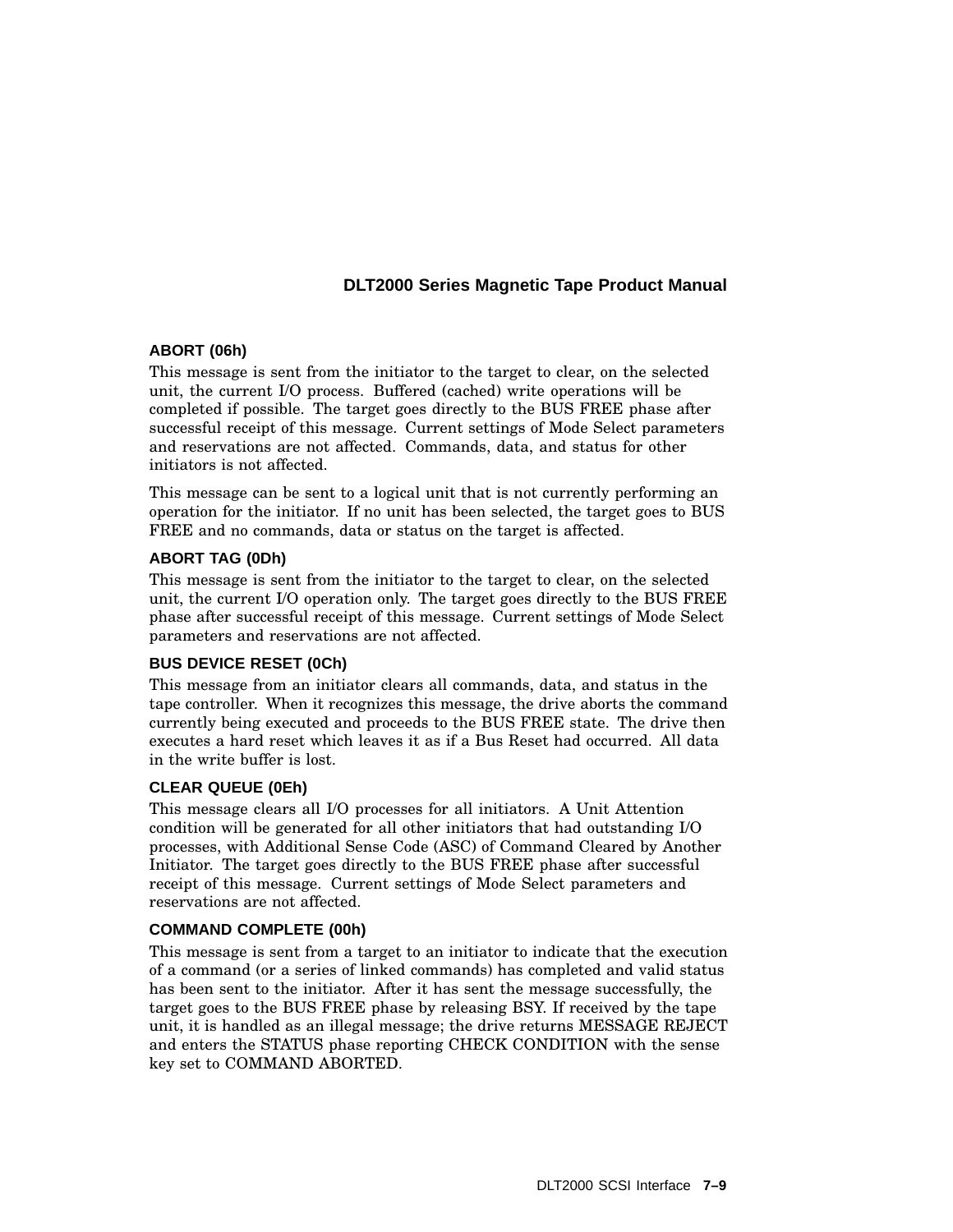### **DISCONNECT (04h)**

A target sends DISCONNECT to tell an initiator that the present physical path is going to be broken (the target intends to disconnect by releasing BSY). Later, reselection is required in order to complete the current operation. This message does not cause the initiator to save the Data pointer.

When received from an initiator, the tape drive may respond in one of two ways. First, it may take the message as a request by the initiator to disconnect and comply by entering the message in phase and sending the DISCONNECT message back to the initiator (possibly preceded by the SAVE DATA POINTERS message). In this case, it will delay a minimum of 200 microseconds before arbitrating for the bus again. Alternately, it may enter the message in phase and return MESSAGE REJECT.

#### **EXTENDED MESSAGE (01h)**

This is sent as the first byte of a multiple-byte message (> 2 bytes) by either initiator or target. EXTENDED MESSAGE has the following format:

#### **Figure 7–1 Extended Message Format**

| Byte 0 Extended Message Identifier - 01h      |
|-----------------------------------------------|
| Byte 1 Extended Message Length                |
| Byte 2 Extended Message Code                  |
| Byte 3 Extended Message additional parameters |
|                                               |

The Extended Message Length specifies the length of the Extended Message plus the number of additional parameter bytes that are to follow. The length does not include bytes 0 and 1. A value of zero for the Extended Message Length indicates 256 bytes to follow.

Possible Extended Message codes are:

00h - MODIFY DATA POINTER (not supported) 01h - SYNCHRONOUS DATA TRANSFER REQUEST 02h - Reserved 03h - WIDE DATA TRANSFER REQUEST (not supported) 04h-7Fh - Reserved 80-FFh - Vendor Unique

If the tape drive receives an extended message which it does not support, it switches to message in phase and returns MESSAGE REJECT after all the bytes of the message have been transferred.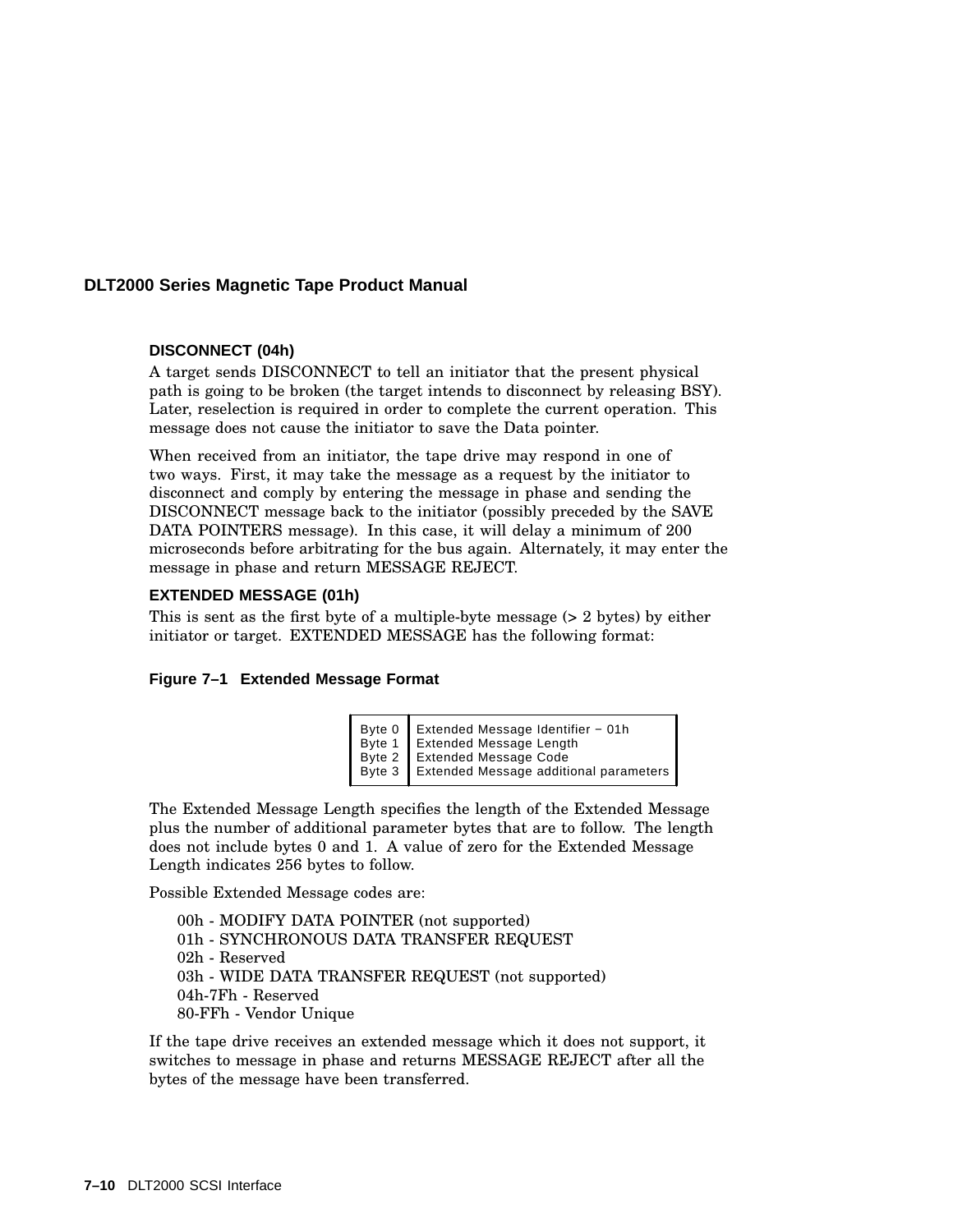#### **IDENTIFY (80h-FFh)**

These messages are sent either by the initiator or by the target to establish (or reestablish) the physical connection path between an initiator and target for a particular logical unit. The message byte consists of the following bits:

- Bit 7: Always set to one.
- Bit 6: Set by initiator if target is allowed to disconnect/reconnect.
- Bit 5: Must be set to zero ("Target Routines" not supported)
- Bit 4: Reserved. Must be set to zero.
- Bit 3: Reserved. Must be set to zero.
- Bits 2-0: Logical Unit Number (LUN).

When the Identify message is sent from a target to an initiator during reconnection, a RESTORE POINTERS message is implied.

### **INITIATOR DETECTED ERROR (05h)**

This message is sent from an initiator to inform a target that an error (for example, a bus parity error) has occurred that does not prevent the target from trying the operation again. When received, the DLT2000 attempts to retransfer the last command, data or status bytes by using the RESTORE POINTERS message mechanism.

### **LINKED COMMAND COMPLETE (0Ah)**

This message is sent from a target to an initiator to indicate that the execution of a linked command (with the Flag bit zero) is complete and that status has been sent. The initiator then sets the pointers to the initial state for the next command.

When received as a target, it is handled as an illegal message; the drive enters the MESSAGE IN phase and returns MESSAGE REJECT.

### **LINKED COMMAND COMPLETE, with flag (0Bh)**

This message is sent from a target to an initiator to indicate that the execution of a linked command (with the Flag bit set to one) is complete and that status has been sent.

### **MESSAGE PARITY ERROR (09h)**

This message is sent from the initiator to the target to indicate that one or more bytes in the last message it received had a parity error.

To indicate that it intends to send the message, the initiator sets the ATN signal before it releases ACK for the REQ/ACK handshake of the message that has the parity error. This provides an interlock so that the target can determine which message has the parity error. If the target receives this message under any other conditions, it proceeds directly to the BUS FREE state by releasing the BSY signal, signifying a catastrophic error.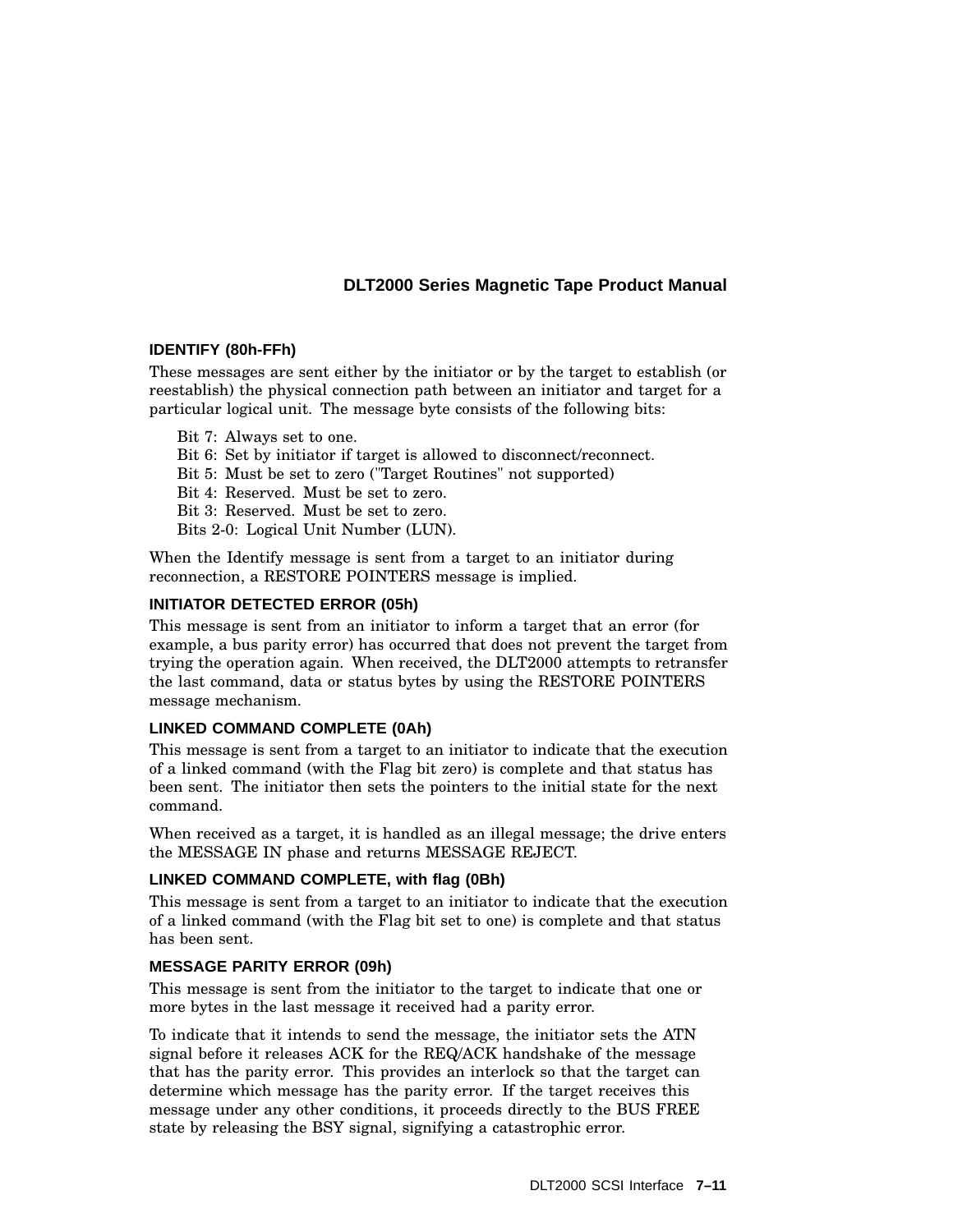The target's response to this message shall be to switch to the MESSAGE IN phase and resend from the beginning all the bytes of the message which generated the original MESSAGE PARITY ERROR message.

#### **MESSAGE REJECT (07h)**

This message is sent from the initiator or target to indicate that the last message received was inappropriate or has not been implemented.

To indicate its intentions of sending this message, the initiator asserts the ATN signal before it releases ACK for the REQ/ACK handshake of the message that is to be rejected.

MESSAGE REJECT is issued in response to any messages the drive considers to be illegal or not supported. When sending to the initiator, the tape device will do so before requesting any additional message bytes.

#### **NO-OP ( NO OPERATION)(08h)**

If a target requests a message, the initiator sends NO-OP if it does not currently have any other valid message to send. The message is accepted when the drive is acting as a target, and may be sent when it is an initiator. If NO-OP is received during a selection, the drive proceeds to the COMMAND phase (provided ATN does not continue to be asserted). The NO-OP message is ignored by the tape drive.

#### **RESTORE POINTERS (03h)**

This message is sent from a target to direct the initiator to restore the most recently saved pointers (for the currently attached logical unit). Pointers to the command, data, and status locations for the logical unit are restored to the active pointers. Command and Status pointers are restored to the beginning of the present Command and Status areas. The Data pointer is restored to the value at the beginning of the data area in the absence of a SAVE DATA POINTER message, or to the value at the last SAVE DATA POINTER message that occurred for that logical unit.

When the RESTORE POINTERS message is received as a target, the target switches to the message in phase and returns MESSAGE REJECT.

#### **SAVE DATA POINTER (02h)**

This message, sent from a target to the initiator, saves a copy of the present active Data pointer for the logical unit currently attached.

The tape drive accepts this message if in the initiator mode (while performing a COPY command). As a target, the tape drive sends this message before a disconnect during a data transfer. It does not send a SAVE DATA POINTER message if it intends to move directly to STATUS phase. When received as a target, it switches to message in phase and returns MESSAGE REJECT.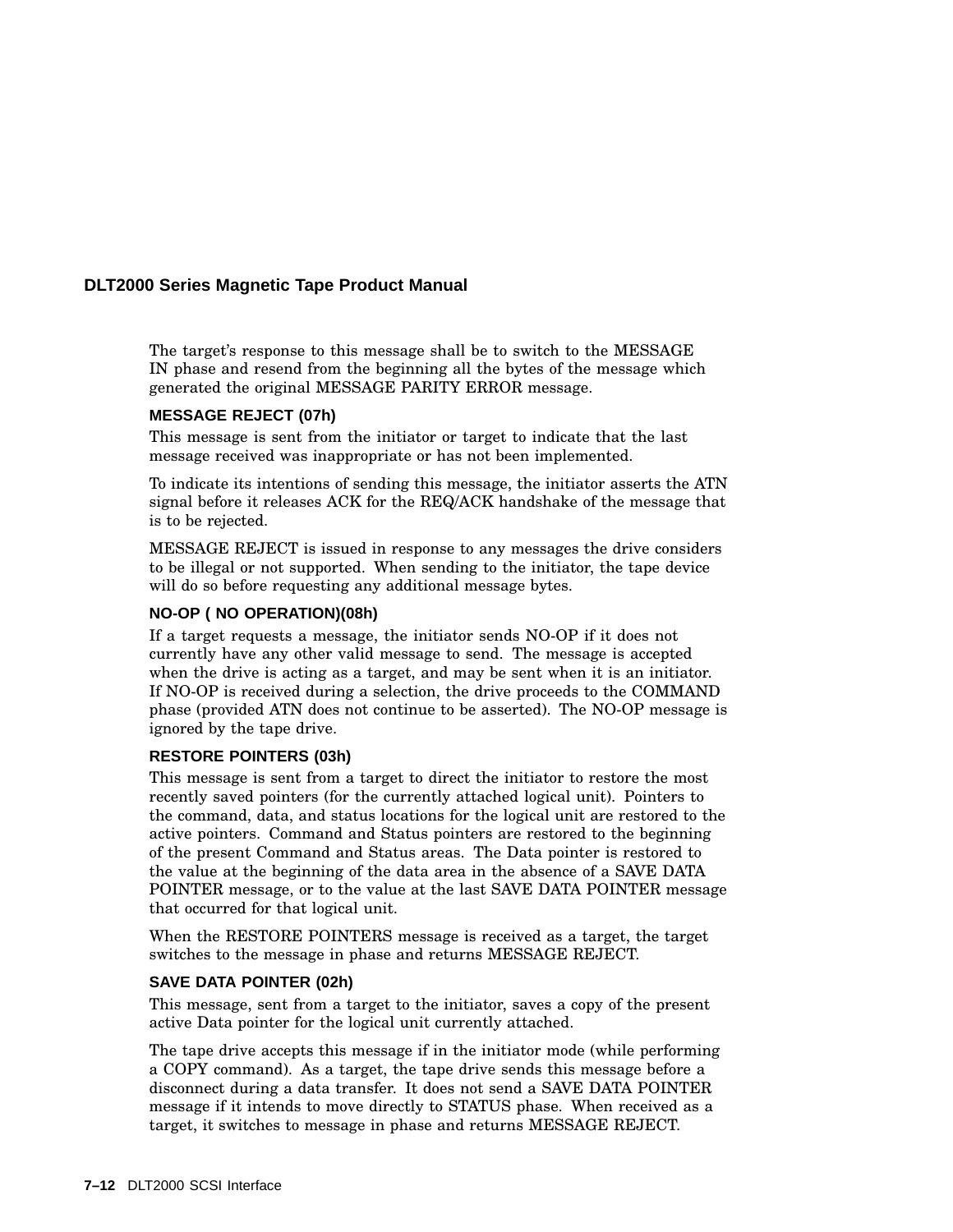### **Synchronous Data Transfer Request (SDTR)**

This extended message allows the target and initiator to agree on the values of the parameters relevant to synchronous transfers. DLT2000 will *not* initiate the Synchronous Data Transfer Request message, but relies on the Initiator to do so. The SDTR message has the following format:

#### **Figure 7–2 SDTR Extended Message Format**

```
Byte 0
Byte 1
Byte 2
Message Code = 1 (SDTR msg)
Byte 3
Transfer Period (min=50. = 32h)
Byte 4
Transfer Req/Ack Offset (max=15)
       Extended Message Identifier − 01h
       Length = 3
```
# **7.4 Tape Drive SCSI Commands**

# **7.4.1 Control Byte - Flag and Link Bits**

The control byte of the Command Descriptor Block contains the Flag and Link bits. Use of these bits is entirely initiator dependent. Setting the Link bit provides an automatic link to the next command, bypassing the usual ARBITRATION, SELECTION, and MESSAGE OUT phases which would normally occur between commands.

All other bits in the Control Byte are considered to be reserved.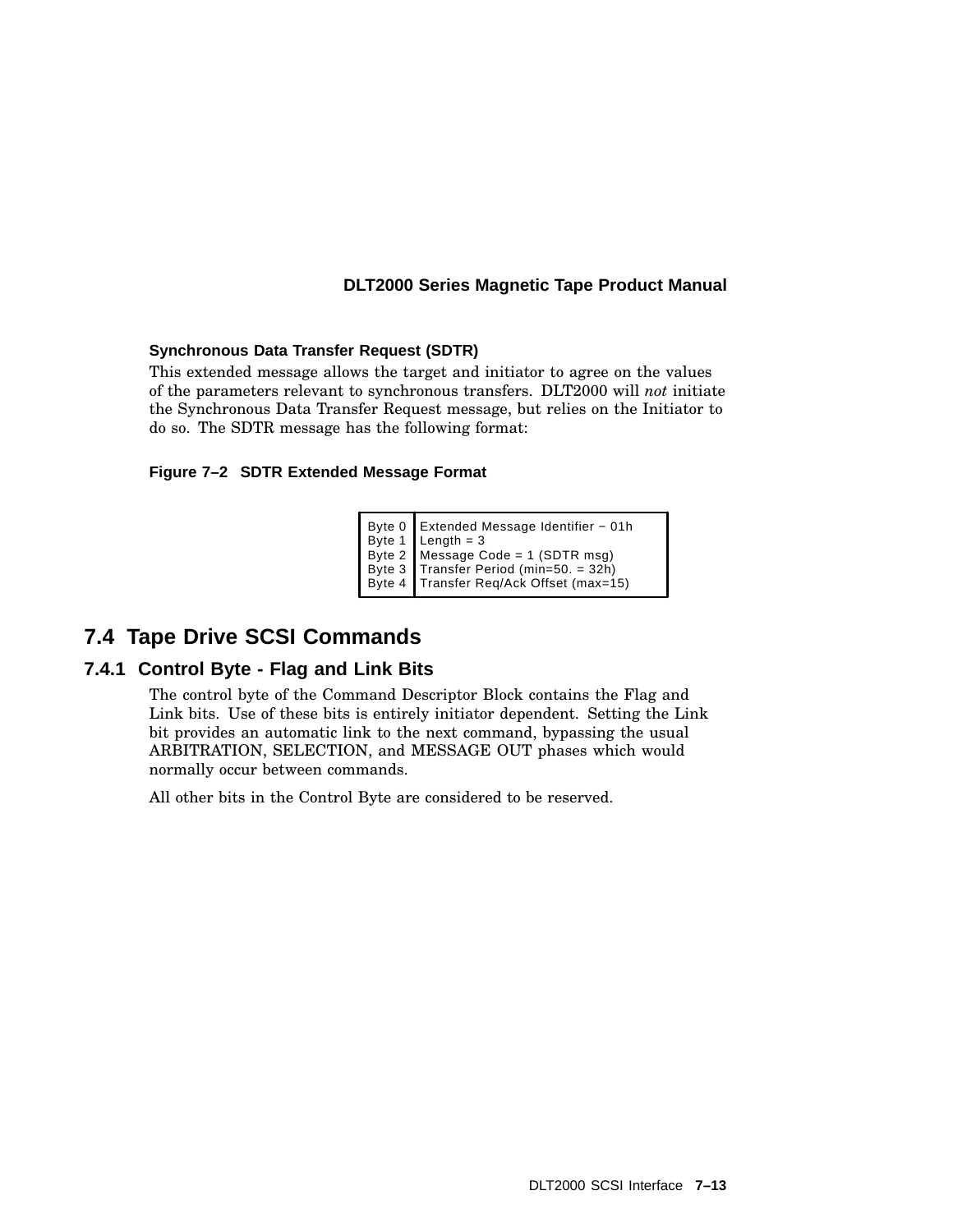# **7.4.2 Summary of Supported Sequential-Access Device Commands**

The following table shows what SCSI commands are supported by the DLT2000 tape drive.

| Opcode         | Command                      | <b>Section</b>        |
|----------------|------------------------------|-----------------------|
| 19             | <b>ERASE</b>                 | Section 7.4.3         |
| $12\,$         | <b>INQUIRY</b>               | Section 7.4.4         |
| 1B             | <b>LOAD-UNLOAD</b>           | Section 7.4.5         |
| 2B             | <b>LOCATE</b>                | Section 7.4.6         |
| 4C             | <b>LOG SELECT</b>            | Section 7.4.7         |
| 4D             | <b>LOG SENSE</b>             | Section 7.4.8         |
| 15             | MODE SELECT                  | Section 7.4.9         |
| 1A             | MODE SENSE                   | Section 7.4.10        |
| 1E             | PREVENT/ALLOW MEDIUM REMOVAL | Section 7.4.11        |
| 08             | <b>READ</b>                  | Section 7.4.12        |
| 05             | <b>READ BLOCK LIMITS</b>     | Section 7.4.13        |
| 3C             | <b>READ BUFFER</b>           | Section 7.4.14        |
| 34             | <b>READ POSITION</b>         | Section 7.4.15        |
| 1 <sup>C</sup> | RECEIVE DIAG RESULTS         | Section 7.4.16        |
| 17             | <b>RELEASE UNIT</b>          | Section 7.4.17        |
| 03             | REQUEST SENSE                | Section 7.4.18        |
| 16             | <b>RESERVE UNIT</b>          | <b>Section 7.4.19</b> |
| 01             | <b>REWIND</b>                | Section 7.4.20        |
| 1D             | <b>SEND DIAGNOSTIC</b>       | Section 7.4.21        |
| 11             | <b>SPACE</b>                 | Section 7.4.22        |
| 00             | <b>TEST UNIT READY</b>       | Section 7.4.23        |
| 13             | <b>VERIFY</b>                | Section 7.4.24        |
| 0A             | WRITE                        | Section 7.4.25        |
| $3\mathrm{B}$  | WRITE BUFFER                 | Section 7.4.26        |
| 10             | WRITE FILEMARK               | Section 7.4.27        |
|                |                              |                       |

**Table 7–2 DLT2000 Supported SCSI Commands**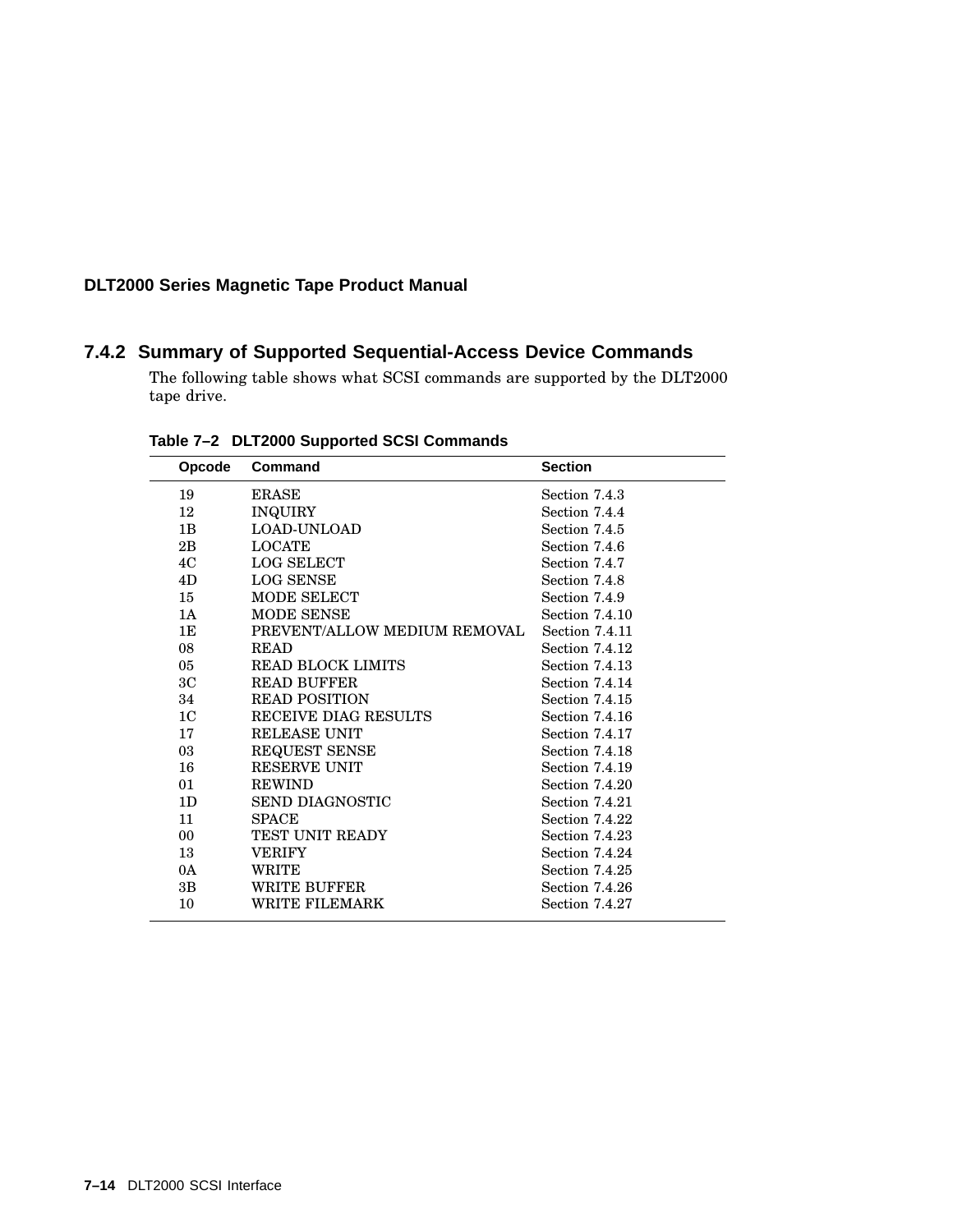# **7.4.3 ERASE 19h**

### **Figure 7–3 ERASE CDB**



ERASE causes data on the tape to be erased. Any write data currently held in buffer memory and not written to tape yet is flushed to tape before the ERASE is executed.

### **Immed**

If the Immediate bit is set to zero, the target will not return status until the selected operation has completed. If the bit is set to one, status will be returned as soon as the operation has been initiated.

### **Long**

The Long bit controls the distance to be erased. If the bit is set, filler and EOD blocks will be written if needed, and then the entire rest of the tape will be erased.

**NOTE**

This command is a NOP on the DLT2000 unless the Long bit is set.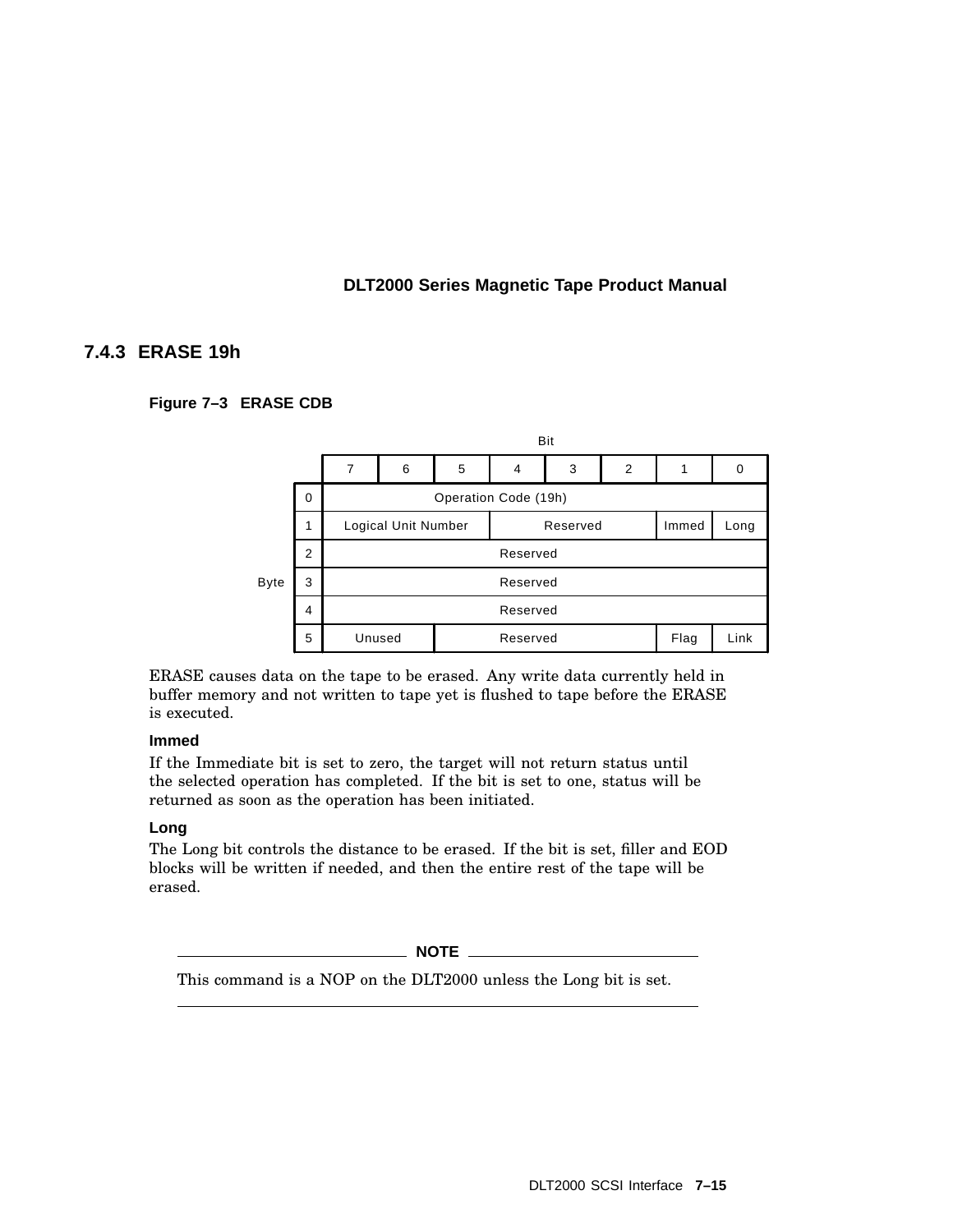### **7.4.4 INQUIRY 12h**

#### **Figure 7–4 INQUIRY CDB**



INQUIRY tells the drive to send information regarding the device's parameters to the initiator.

The INQUIRY command executes normally even if the specified LUN is not attached. INQUIRY returns a Check Condition status only when the target cannot return the requested Inquiry data. If INQUIRY is received from an initiator with a pending UNIT ATTENTION condition (before the drive reports CHECK CONDITION status), the target will perform the INQUIRY and will not clear the UNIT ATTENTION condition.

#### **EVPD**

The DLT2000 implements the Vital Product Data pages option on LUNs 0 and the optional medium loader LUN.

#### **Page Code**

There are three Vital Product Data pages implemented:

00h - Supported Vital Product Data pages 80h - Unit Serial Number page

C0h - Code Build Information page

If the page code field contains a different value, the drive generates a CHECK CONDITION with ILLEGAL REQUEST sense key.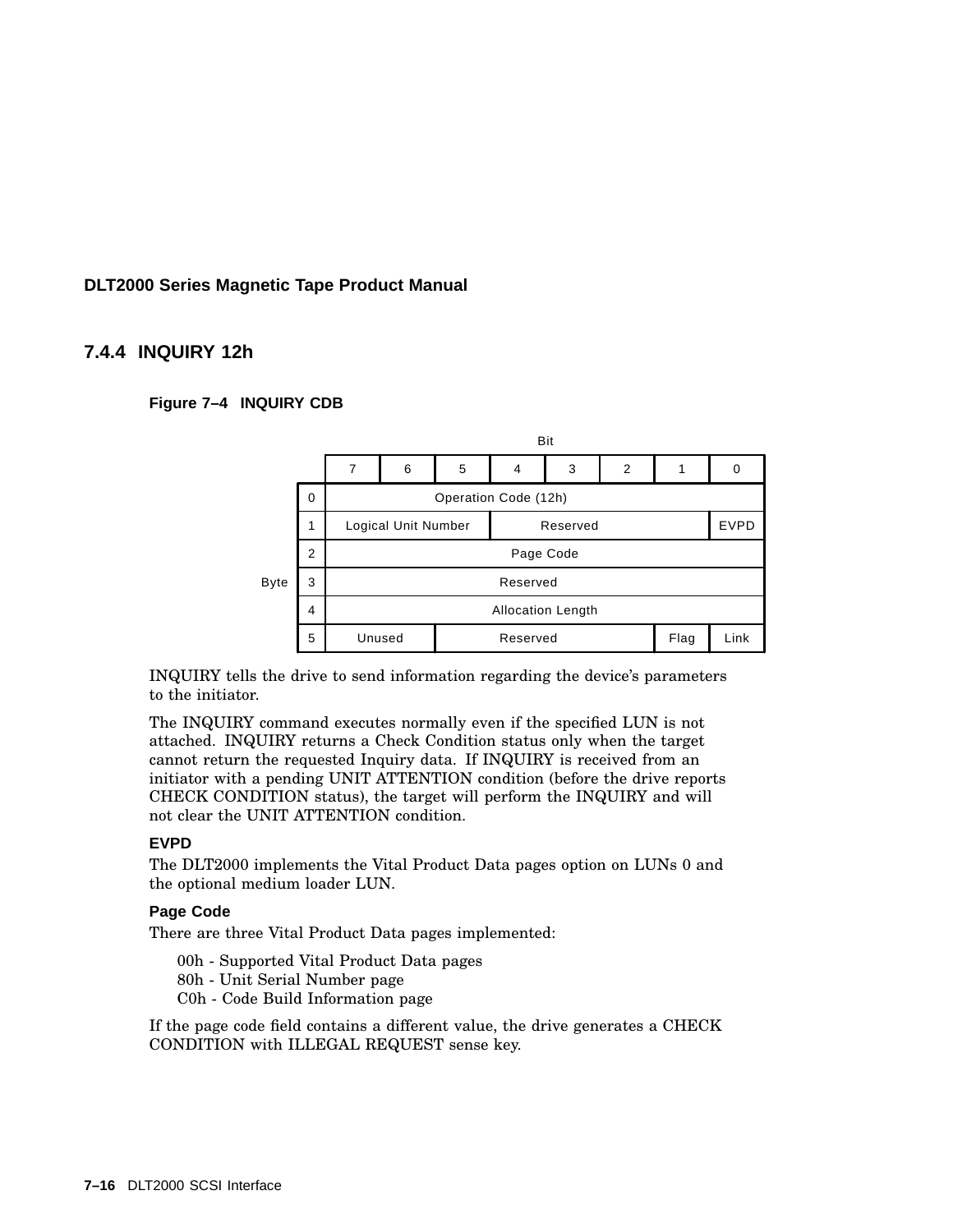### **Allocation Length**

This specifies the maximum number of bytes the initiator has allocated for returned Inquiry data. An Allocation Length of zero indicates that no Inquiry data is transferred. This condition is not considered an error. The drive will terminate the DATA IN phase when Allocation Length bytes have been transferred, or when all available Inquiry data has been transferred to the initiator, whichever is less.

### **7.4.4.1 Drive Inquiry Response**

The DLT2000 passes back the following information in response to an INQUIRY command on the drive LUN.

|  |  | Figure 7-5 INQUIRY Response Data |
|--|--|----------------------------------|
|--|--|----------------------------------|

|                | Bit                                   |                                                                           |                                  |                     |        |        |        |              |
|----------------|---------------------------------------|---------------------------------------------------------------------------|----------------------------------|---------------------|--------|--------|--------|--------------|
|                | $\overline{7}$                        | 6                                                                         | 5                                | 4                   | 3      | 2      | 1      | 0            |
| $\Omega$       |                                       | <b>Peripheral Qualifier</b><br>Peripheral Device Type                     |                                  |                     |        |        |        |              |
| 1              | <b>RMB</b>                            | Device Type Modifier                                                      |                                  |                     |        |        |        |              |
| 2              |                                       | <b>ECMA Version</b><br><b>ISO Version</b><br><b>ANSI-Approved Version</b> |                                  |                     |        |        |        |              |
| 3              | <b>AENC</b>                           | TrmIOP                                                                    | Reserved<br>Response Data Format |                     |        |        |        |              |
| 4              | Additional Length (33h)               |                                                                           |                                  |                     |        |        |        |              |
| 5              | Reserved                              |                                                                           |                                  |                     |        |        |        |              |
| 6              |                                       |                                                                           |                                  | Reserved            |        |        |        |              |
| $\overline{7}$ | RelAdr                                | WBus32                                                                    | WBus16                           | Sync                | Linked | Rsrved | CmdQue | <b>SftRe</b> |
| $08 - 15$      | Vendor $ID = "DEC$                    |                                                                           |                                  |                     |        |        |        |              |
| $16 - 31$      | Product $ID = "DLT2000$<br>$(C)$ DEC" |                                                                           |                                  |                     |        |        |        |              |
| $32 - 35$      | Product Revision Level = "hhss"       |                                                                           |                                  |                     |        |        |        |              |
| $36 - 55$      |                                       |                                                                           |                                  | Vendor Unique bytes |        |        |        |              |

# **Peripheral Qualifier**

The tape drive returns one of the following values in this field:

• 000b - The indicated Peripheral Device Type is connected to the logical unit.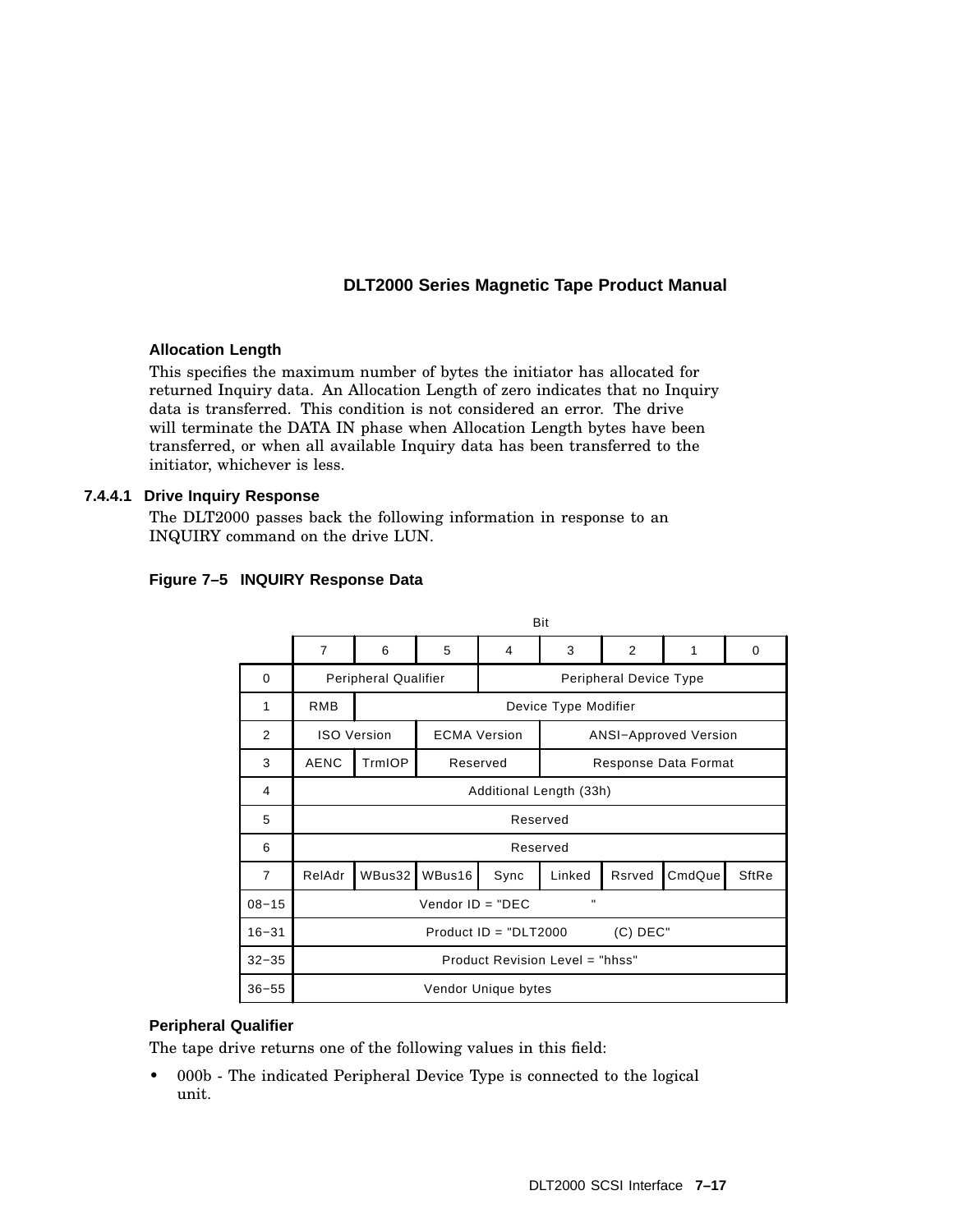- 001b The indicated Peripheral Device Type is not connected to the logical unit; however, the tape drive is capable of supporting the indicated Peripheral Device Type at the specified logical unit.
- 011b The target is not capable of supporting a physical device on this logical unit. For this case, the Peripheral Device Type will be set to 1Fh.

#### **Peripheral Device Type**

On the tape drive LUN, this field is set to 01h, indicating a sequential access device. On the Medium Changer LUN, this field is set to 08h. All other LUNs will return 1FH.

### **RMB**

The Removable Medium bit is one.

#### **Device-Type Modifier**

The Device-Type Modifier is set to 0

#### **ISO Version**

The ISO Version is set to 0.

### **ECMA Version**

The ECMA Version is set to 0

#### **ANSI Approved Version**

The ANSI Approved Version is set to 2, indicating compliance with SCSI-2.

### **AENC**

AENC - Set to 0 (Asynchronous Event Notification not supported)

#### **TrmIOP**

TrmIOP - Set to 1 (TERMINATE I/O PROCESS message supported)

#### **Response Data Format**

Response Data Format - set to 2 (Inquiry Data in SCSI-2 format)

### **Additional Length**

Additional Length—The tape drive sets this field to indicate the number of additional bytes of INQUIRY Response Data available. This value is not adjusted to reflect the actual number of bytes which will be transferred (possibly determined by the Allocation Length specified by the initiator).

#### **Sync**

Sync - Set to 1 (synchronous data transfers supported)

### **Linked**

Linked - Set to 1 (linked commands supported)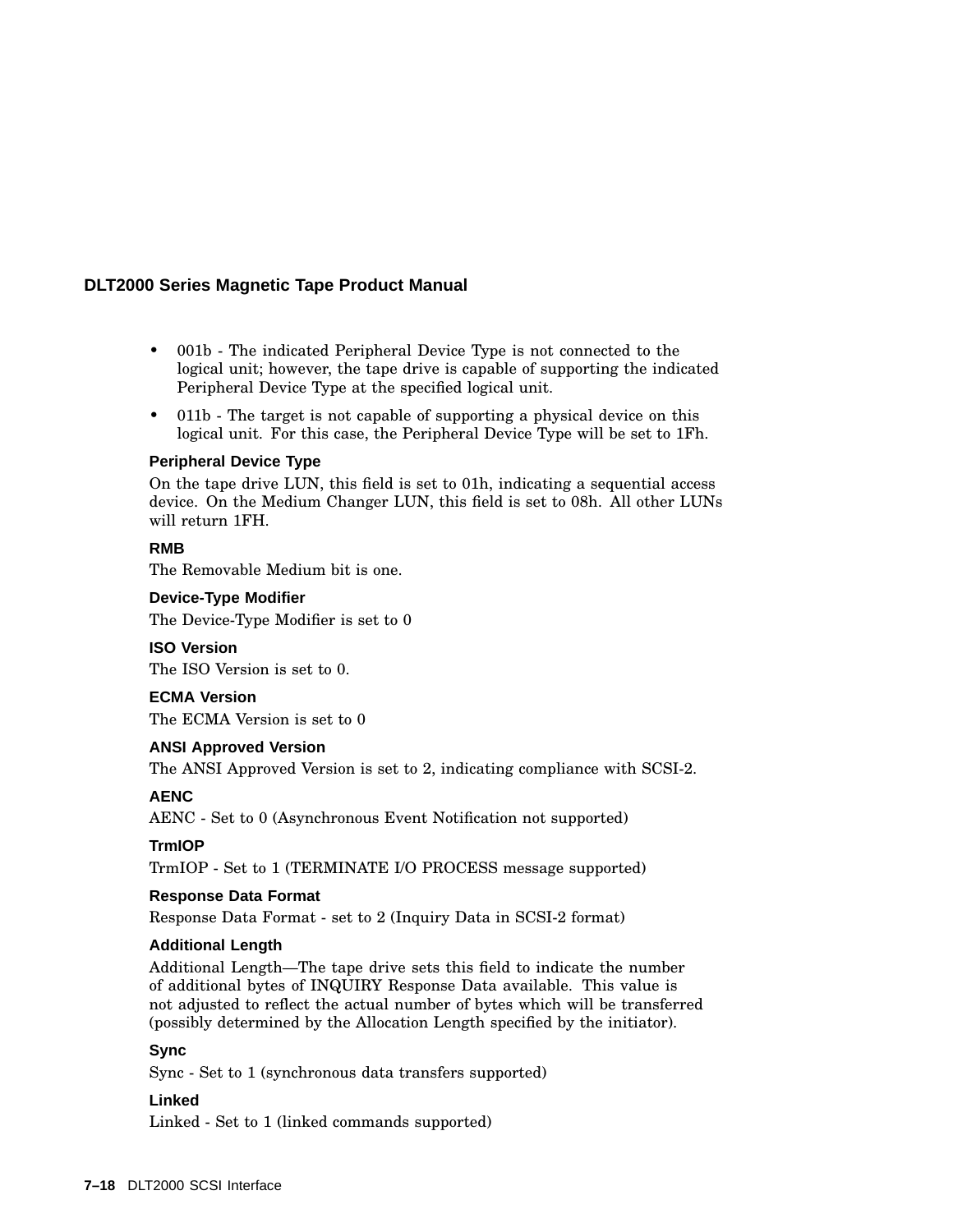# **Vendor Identification**

Vendor Identification—see Figure 7–6

#### **Product Identification**

Product Identification—see figure.

#### **NOTE**

If a Media Loader is attached to the tape drive , the Product ID will indicate "DLT2700" instead of "DLT2000."

#### **Product Revision Level**

Product Revision Level—This field contains four bytes of ASCII data, which define the product's software Revision Levels. The first two bytes are the servo firmware version #, the second two bytes are the read/write firmware version #. When a firmware update is performed on the DLT2000, this part of the Revision Level field will change appropriately.

#### **Vendor Specific**

Vendor Specific—(see below)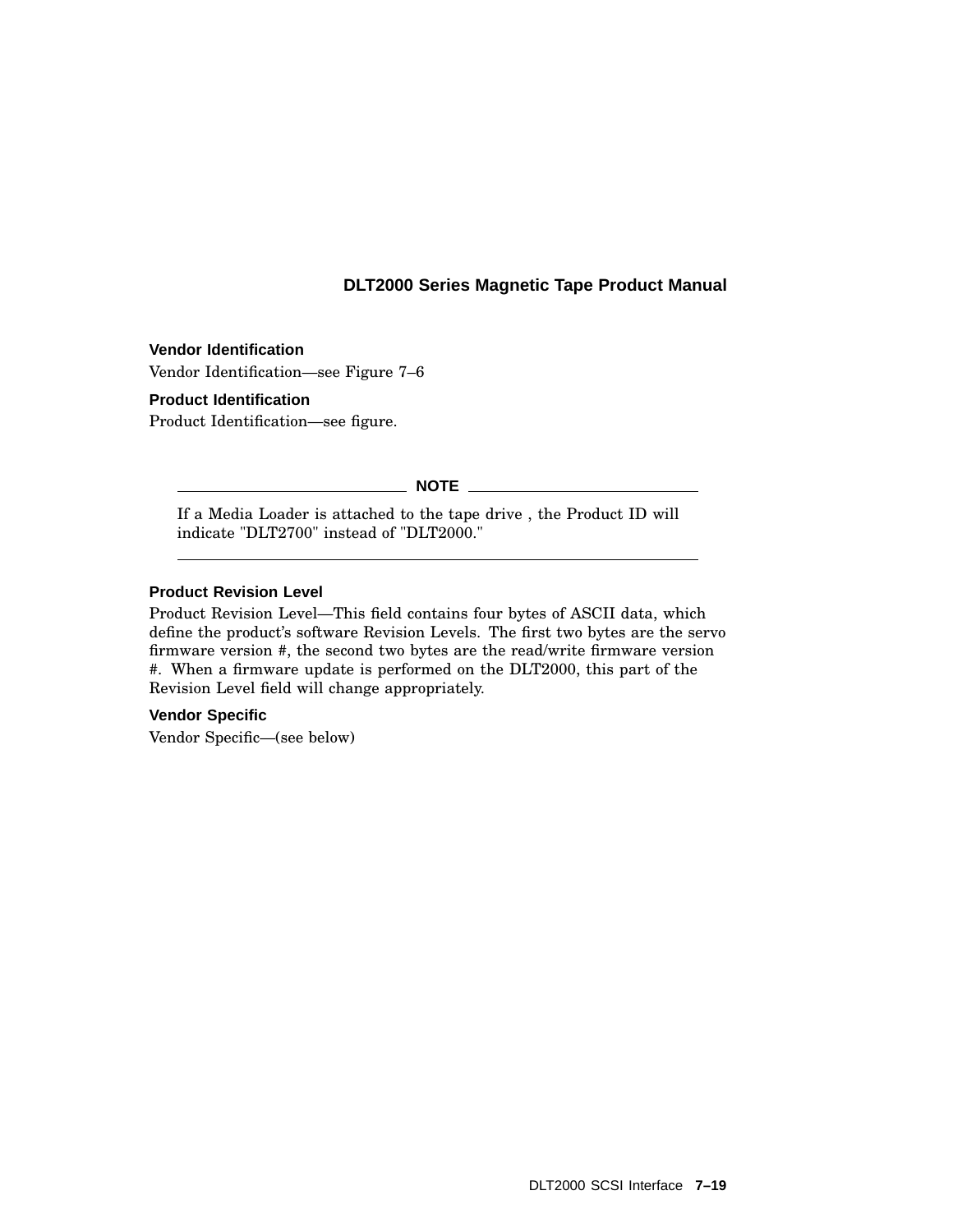| 36       | Released SCSI (controller) Firmware  |
|----------|--------------------------------------|
| 37       | Firmware Major Version #             |
| 38       | Firmware Minor Version #             |
| 39       | <b>EEPROM Format Major Version #</b> |
| 40       | <b>FFPROM Format Minor Version #</b> |
| 41       | <b>Firmware Personality</b>          |
| 42       | Firmware Sub-personality             |
| 43       | Tape Directory Format Version #      |
| 44       | Controller Hardware Version #        |
| 45       | Drive FFPROM Version #               |
| 46       | Drive Hardware Version #             |
| 47       | Media Loader Firmware Version #      |
| 48       | Media Loader Hardware Version #      |
| 49       | Media Loader Mechanical Version #    |
| 50       | Media Loader Present flag            |
| 51<br>55 | VU-reserved                          |

### **Figure 7–6 INQUIRY Vendor Unique Bytes Definition**

#### **Vendor Specific Inquiry Bytes**

To more precisely identify the product and the installed firmware, additional information is available.

### **Released Flag**

This flag differentiates between released and test versions of firmware. A 1 indicates released code (Vxxx) or field test code (Txxx). Released code has no Minor FW Version number (byte 38 is 0). Field Test and engineering versions of code have nonzero Minor FW Version numbers for tracking purposes.

#### **Various Version Numbers**

In binary, not ASCII (see figure).

#### **Firmware Personality**

Numeric indicator of firmware personality. Set to 4.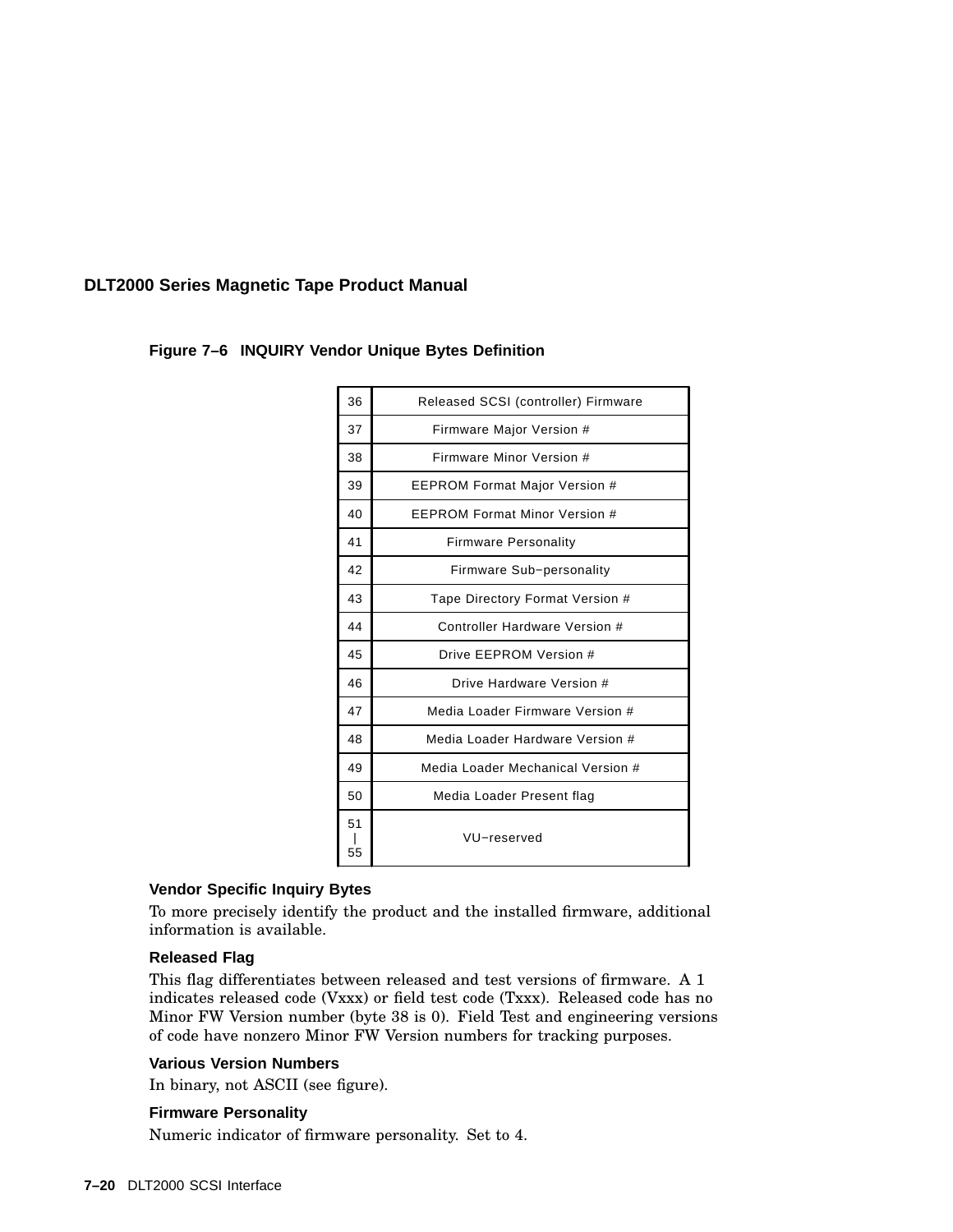### **Sub-Personality**

Further differentiates product versions, currently set to a 1.

### **Loader Present**

Nonzero if a Media Loader is present.

### **7.4.4.2 Vital Product Data pages**

The following figures show the information in the supported Vital Product Data Pages.

### **Figure 7–7 Supported Vital Product Data Pages**

|   |                               | <b>Bit</b>                          |   |   |   |                               |  |   |
|---|-------------------------------|-------------------------------------|---|---|---|-------------------------------|--|---|
|   | 7                             | 6                                   | 5 | 4 | 3 | 2                             |  | 0 |
| 0 |                               | <b>Peripheral Qualifier</b>         |   |   |   | <b>Peripheral Device Type</b> |  |   |
| 1 |                               | Page Code (00h)                     |   |   |   |                               |  |   |
| 2 | reserved                      |                                     |   |   |   |                               |  |   |
| 3 | Page Length (3 more bytes)    |                                     |   |   |   |                               |  |   |
| 4 |                               | $00h - (this page)$                 |   |   |   |                               |  |   |
| 5 | 80h - Unit Serial Number page |                                     |   |   |   |                               |  |   |
| 6 |                               | C0h - Firmware Build Info page (VU) |   |   |   |                               |  |   |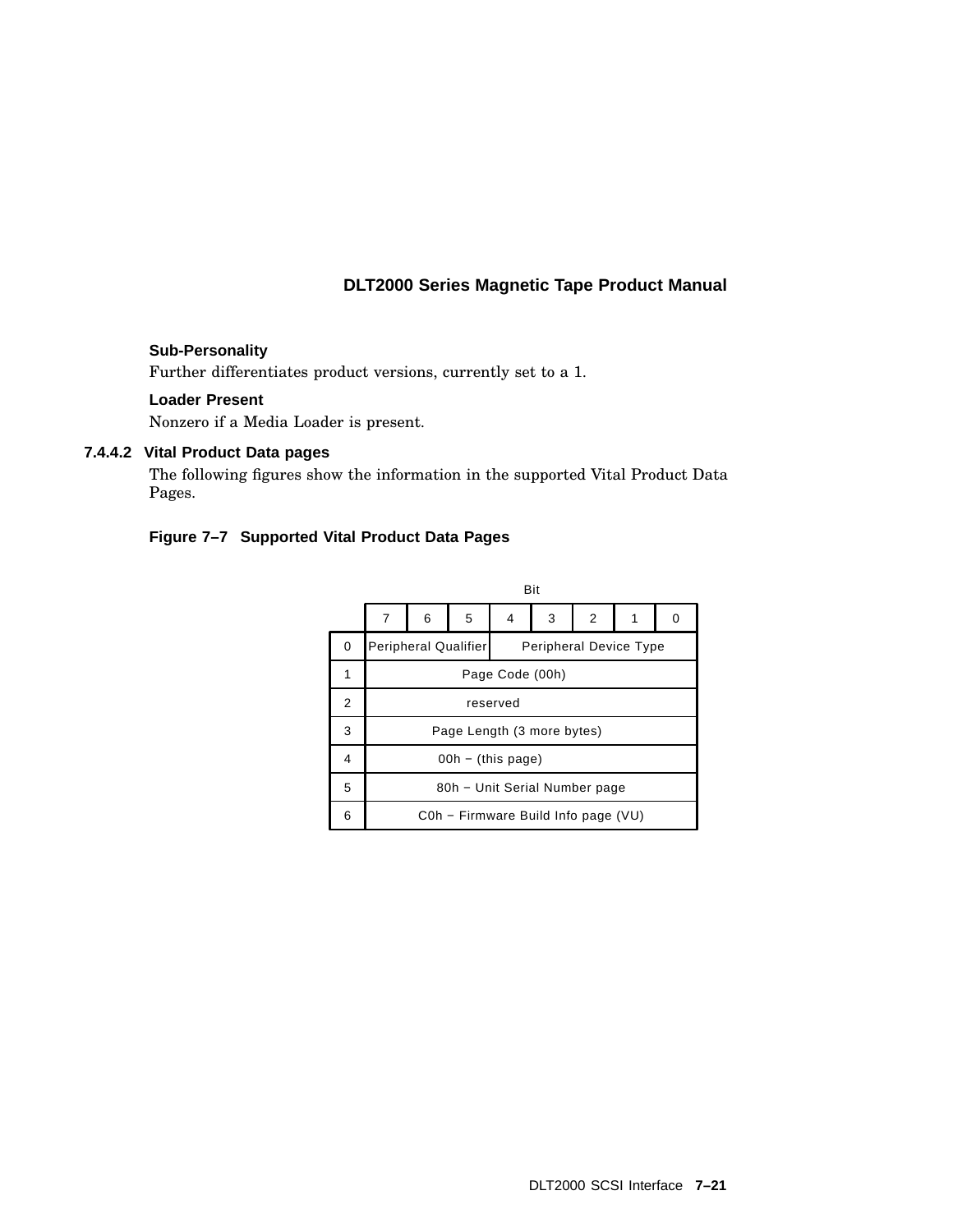**Figure 7–8 Unit Serial Number Page**

|          |                      | Bit                                                   |   |   |   |   |  |   |
|----------|----------------------|-------------------------------------------------------|---|---|---|---|--|---|
|          | 7                    | 6                                                     | 5 | 4 | 3 | 2 |  | 0 |
| 0        |                      | <b>Peripheral Qualifier</b><br>Peripheral Device Type |   |   |   |   |  |   |
|          |                      | Page Code (80h)                                       |   |   |   |   |  |   |
| 2        |                      | Reserved                                              |   |   |   |   |  |   |
| 3        | Page Length (0Ah)    |                                                       |   |   |   |   |  |   |
| $4 - 13$ | <b>Serial Number</b> |                                                       |   |   |   |   |  |   |

### **Serial Number**

The serial number is the serial number of the printed circuit card mounted on the bottom of the DLT2000. It can be found on the bar code label. The serial number is returned in ASCII.

### **Figure 7–9 Firmware Build Information page - VU**

|           |                                |                                                       |   |   | Bit |   |   |   |  |
|-----------|--------------------------------|-------------------------------------------------------|---|---|-----|---|---|---|--|
|           | $\overline{7}$                 | 6                                                     | 5 | 4 | 3   | 2 | 1 | 0 |  |
| $\Omega$  |                                | <b>Peripheral Qualifier</b><br>Peripheral Device Type |   |   |     |   |   |   |  |
| 1         |                                | Page Code (C0h)                                       |   |   |     |   |   |   |  |
| 2         | reserved                       |                                                       |   |   |     |   |   |   |  |
| 3         | Page Length (20h)              |                                                       |   |   |     |   |   |   |  |
| $4 - 5$   | Servo Firmware Checksum        |                                                       |   |   |     |   |   |   |  |
| $6 - 7$   | Servo EEPROM Checksum          |                                                       |   |   |     |   |   |   |  |
| $8 - 11$  | Read/Write Firmware Checksum   |                                                       |   |   |     |   |   |   |  |
| $12 - 35$ | Read/Write Firmware Build Date |                                                       |   |   |     |   |   |   |  |

The checksums are binary and are for positive Firmware and EEPROM identification.

Firmware Build Date is an ASCII string in the DD-Mmm-YYYY HH:MM::SS format.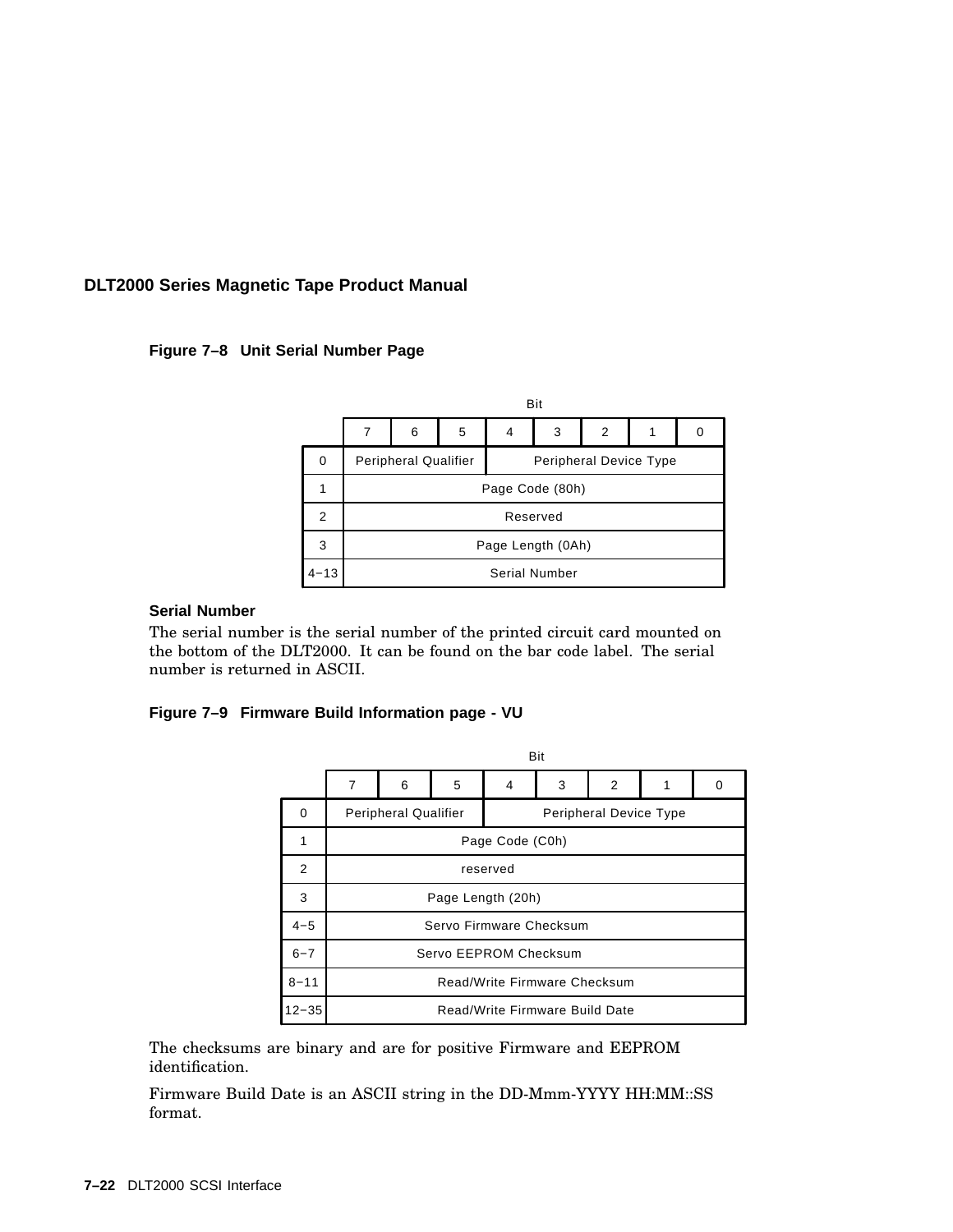#### **7.4.4.3 Media Loader Inquiry Response**

The DLT2000 controller generates INQUIRY Data on the Medium Changer LUN that is very similar to the tape drive LUN. The key differences are:

- Peripheral Device Type is set to "8" for SCSI-2 Medium Changer.
- Product ID bytes are set to "TZ Media Changer"

# **7.4.5 LOAD-UNLOAD 1Bh**



#### **Figure 7–10 LOAD-UNLOAD CDB**

LOAD-UNLOAD tells the target to load or unload the media in the tape cartridge. If no cartridge is in the drive, both LOAD and UNLOAD will return a CHECK CONDITION status with a NOT READY sense key set. If the drive has received an UNLOAD command with the Immed bit set and then receives another command which would involve tape motion or TEST UNIT READY, the drive will return a CHECK CONDITION status with a NOT READY sense key set.

Operation of the Unload version of this command will be different if a media loader is present.

There are two possible modes of operation possible when a media loader is attached. If none of the media loader specific commands have been issued, then the device will operate in the sequential mode of operation. Once a media loader specific command has been issued, the sequential mode of operation is disabled and the UNLOAD command becomes a no-op.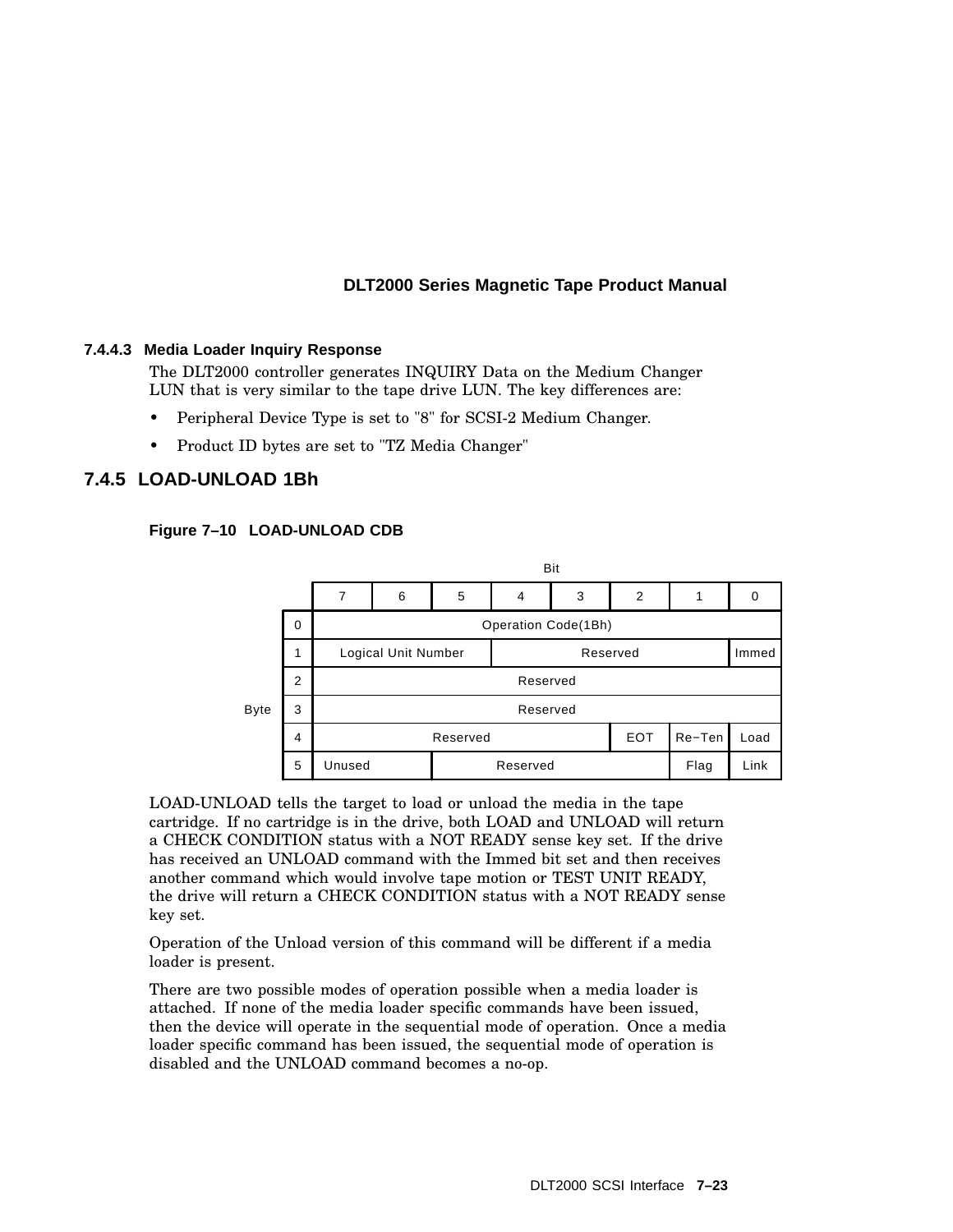If the device is still in the default sequential mode of operation and an UNLOAD command is received by the subsystem, the current cartridge will be unloaded and automatically moved to the magazine slot it originated from. Then the cartridge from the next slot in the magazine, if not empty, is automatically moved from the magazine into the drive, loaded, and made ready. If the next magazine slot is empty, no CHECK CONDITION status is created.

If the cartridge is unloaded into magazine slot 6 (the last one), the subsystem does not cycle back to slot 0. This prevents accidental overwriting of data when using the subsystem in sequential auto-loading mode. The next cartridge must be selected and loaded manually, or with an SCSI Move Medium command.

A Media Loader does not affect the device's processing of the LOAD flavor of the LOAD-UNLOAD command.

The command specific bits are used as follows:

- Immed—If this bit is set, status is returned as soon as the operation is started. Otherwise, the status is returned after the operation has completed.
- Re-Ten—Re-tension operations are not needed on the DLT2000, so this bit is ignored.
- Load—When a cartridge is inserted, the media is automatically loaded and positioned by the drive at BOM. Logically, the drive will be positioned at the beginning of Partition 0.

If the Load bit is set, and the media is already loaded, no action is taken. If the media was unloaded but the cartridge was not removed, a Load will cause it to be loaded to BOP again and made ready.

If the Load bit is zero and media is loaded, the drive writes any buffered data an filemarks to the tape and rewinds the tape to BOM and unloads the media into the DLT2000 cartridge. The "Operate Handle" green LED lights and the cartridge can be removed from the drive. If the media is already unloaded, no action is taken.

• EOT—This bit is ignored by the DLT2000, unless both the EOT and Load bits are both set, then the drive returns CHECK CONDITION, ILLEGAL REQUEST.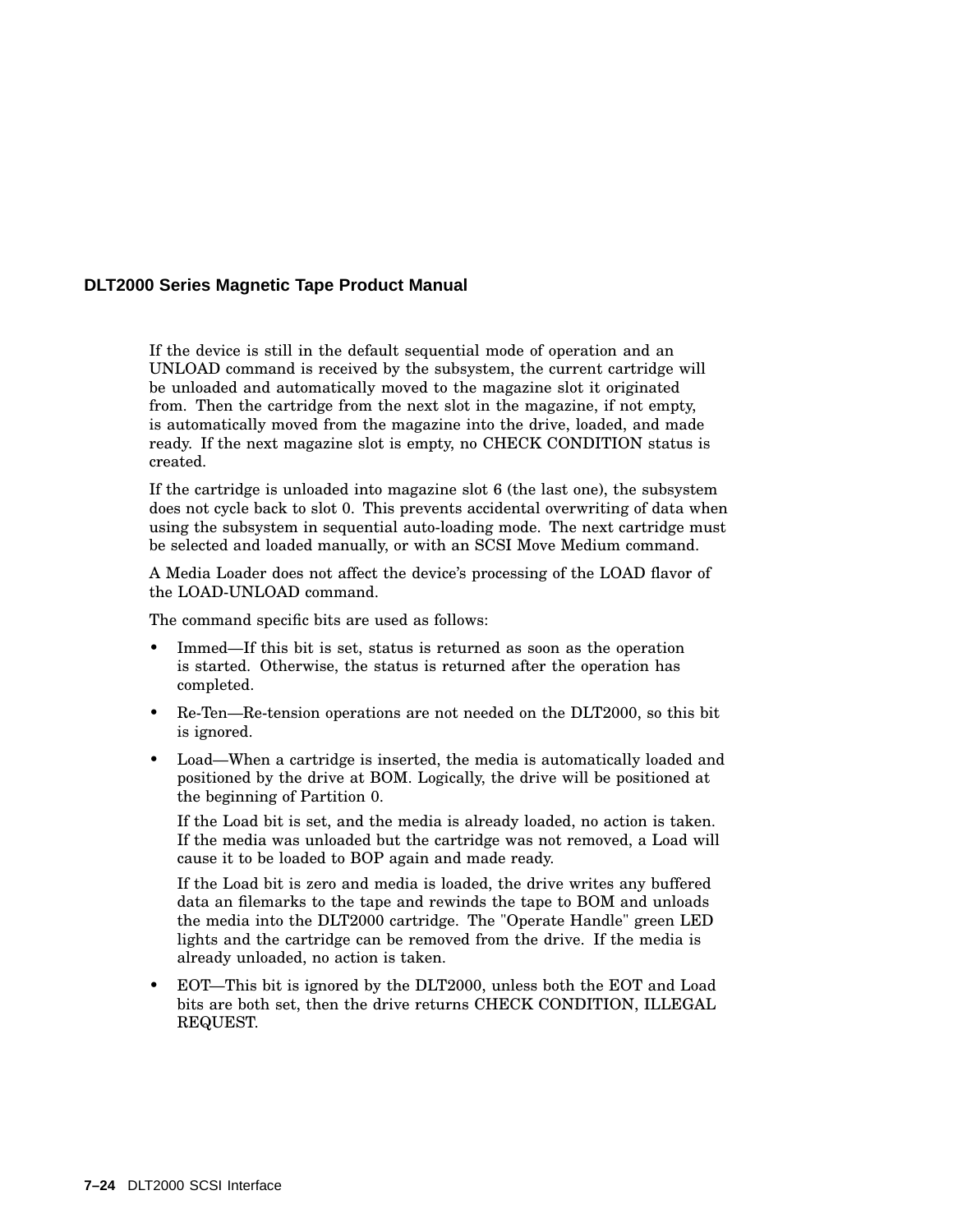# **7.4.6 LOCATE 2Bh**

#### **Figure 7–11 LOCATE CDB**



The LOCATE command is used to do high-speed positioning to the specified block address. Average positioning time is about 45 seconds; maximum time is under 90 seconds.

The READ POSITION command can be used to obtain the block address, when Writing, where particular blocks of data (for example, a data file) are about to be written. Then the LOCATE command can be used to position back to the same logical position for high performance restore operations of particular blocks of data.

- BT—The Block Type bit indicates how the Block Address field is interpreted. For the DLT2000 products, SCSI Logical Block addresses are always returned, that is, setting the BT bit does not affect the values returned. The first recorded object (block or filemark) is at address zero, and Block Addresses count both data blocks and filemarks.
- CP—Since multiple partitions are not supported this bit must be zero.
- Imm-If set, STATUS is returned when the command has been started.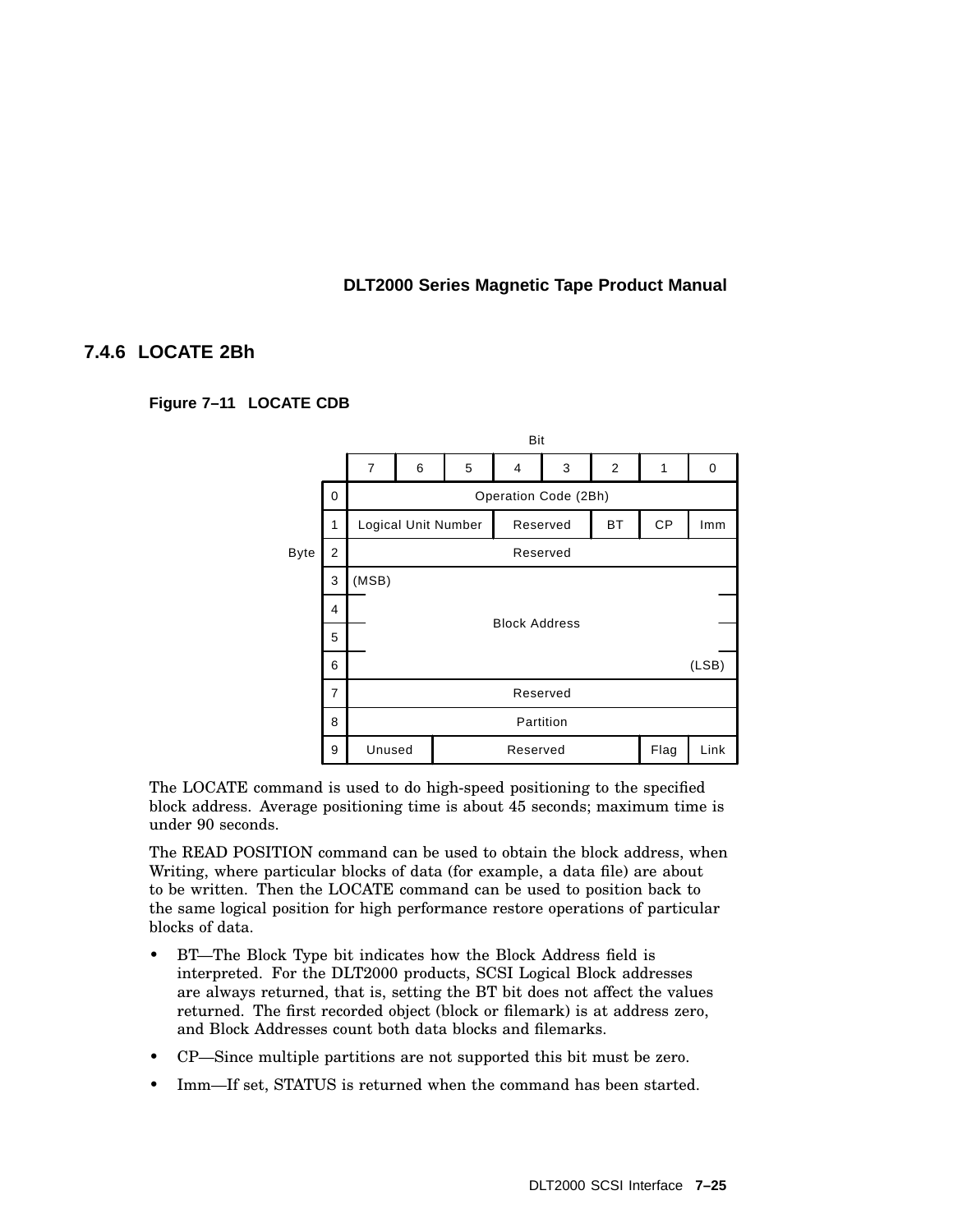#### **Block Address**

The SCSI Logical Block Address to which the media will be positioned. These addresses start at zero, and include data blocks and filemarks, so they could also be considered an object address.

# **7.4.7 LOG SELECT 4Ch**



#### **Figure 7–12 LOG SELECT CDB**

LOG SELECT allows the host to manage statistical information maintained by the device about its own hardware or the installed media. The description should be read in conjunction with the description of the LOG SENSE command which follows it, to provide the reader with information about log page format, parameters, and supported pages. The command specific bits are used as follows:

• PCR—If Parameter Code Reset bit is set to 1 and parameter list length is 0, all accumulated values of page code 2, 3, and 32 are set to zero and all threshold values are set to default. If PCR is set to 1 and the Parameter List Length Field is not zero, the command will be terminated with a CHECK CONDITION Status, with Sense Key of ILLEGAL REQUEST, and ASC of INVALID FIELD IN CDB.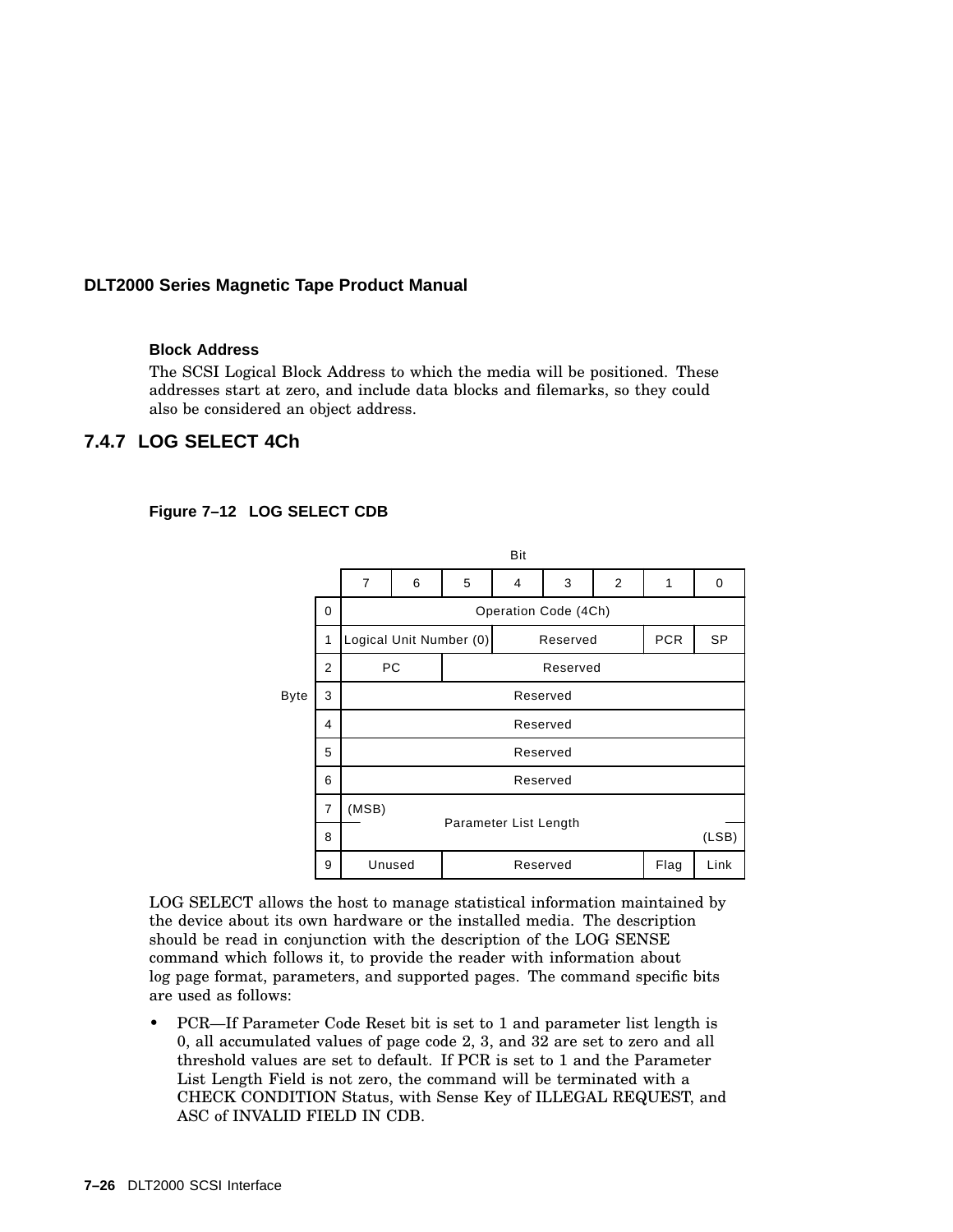- SP— The Save Page bit is not supported and must be set to zero. If the SP bit is set, the command will be terminated with CHECK CONDITION Status, with Sense Key of ILLEGAL REQUEST, and ASC of INVALID FIELD IN CDB.
- PC—The Page Control field defines the type of parameter values to be selected:

### **Figure 7–13 LOG Page Control Definitions**

| РC.                                              | <b>Type of Parameter Values</b>                                                                                     |
|--------------------------------------------------|---------------------------------------------------------------------------------------------------------------------|
| 00b<br>01 <sub>b</sub><br>10 <sub>b</sub><br>11h | <b>Threshold Values</b><br><b>Cumulative Values</b><br>Default Threshold Values<br><b>Default Cumulative Values</b> |

All types of parameter values all changeable through Log Select.

#### **Parameter List Length**

This field specifies the length in bytes of the LOG SELECT parameter list to be transferred from the initiator to the target during the DATA OUT phase. A parameter list length of zero indicates that no data is to be transferred. This condition is not considered an error (see the description of Parameter Code Reset and Page Control fields above).

#### **Error Detection Summary in LOG SELECT CDB**

The following conditions constitute errors that will be detected by the drive in relation to the CDB. The request sense data is set to ILLEGAL REQUEST, INVALID FIELD IN CDB.

- If PCR bit is set to 1 and parameter list length is not zero.
- If SP bit is set 1.
- A parameter list length that would cause a parameter within a valid page to be truncated or otherwise incompletely initialized.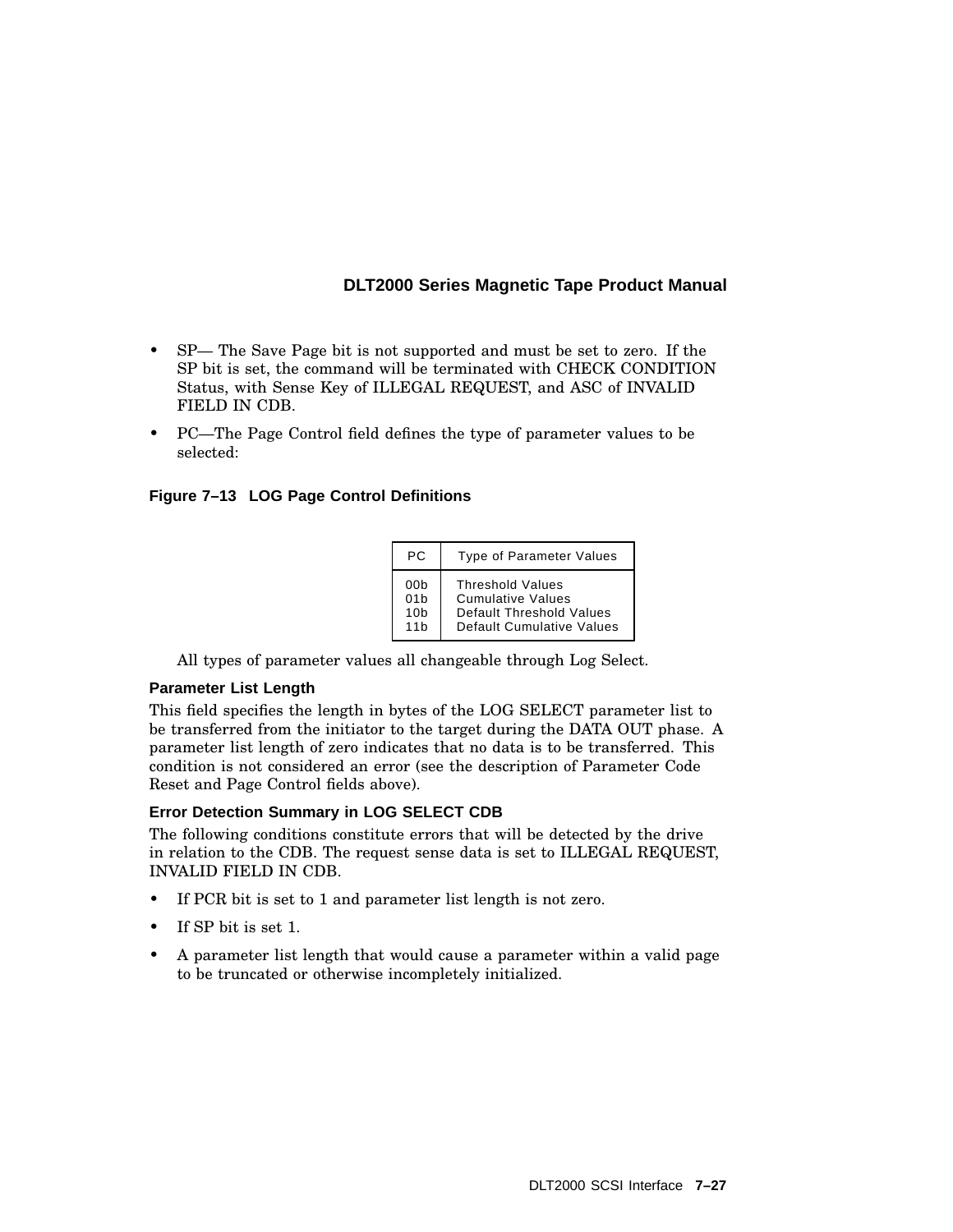### **7.4.7.1 Operation of LOG SELECT**

The purpose of the LOG SELECT command is to allow the initiator to modify and initialize parameters within the logs supported by the device.

To achieve this, during the DATA OUT phase the initiator must send the log page header of the page to be cleared, with the Page Length field set to 0. The following pages can be cleared in this manner:

#### **Figure 7–14 Clearable Log Pages**

| Page Code | Page Description                |
|-----------|---------------------------------|
| 02h       | <b>Write Error Counter Page</b> |
| 03h       | Read Error Counter Page         |
| 32h       | Compression ratio page          |

If multiple pages are sent during this DATA OUT phase, they must be sent in ascending order according to page code. Otherwise the command will terminate with a CHECK CONDITION status with the sense key set to ILLEGAL REQUEST and an additional sense code of INVALID FIELD IN PARAMETER LIST. The same status will be returned if an unsupported Page Code appears in any header, or if the specified page cannot be cleared.

#### **LOG SELECT PAGE FORMAT**

Each Log page will begin with 4 byte header followed by n number of log parameter blocks (one block for each parameter code). Each block, except for parameter code 05h, will be 8 bytes. The parameter Block for code 05h will be 12 bytes.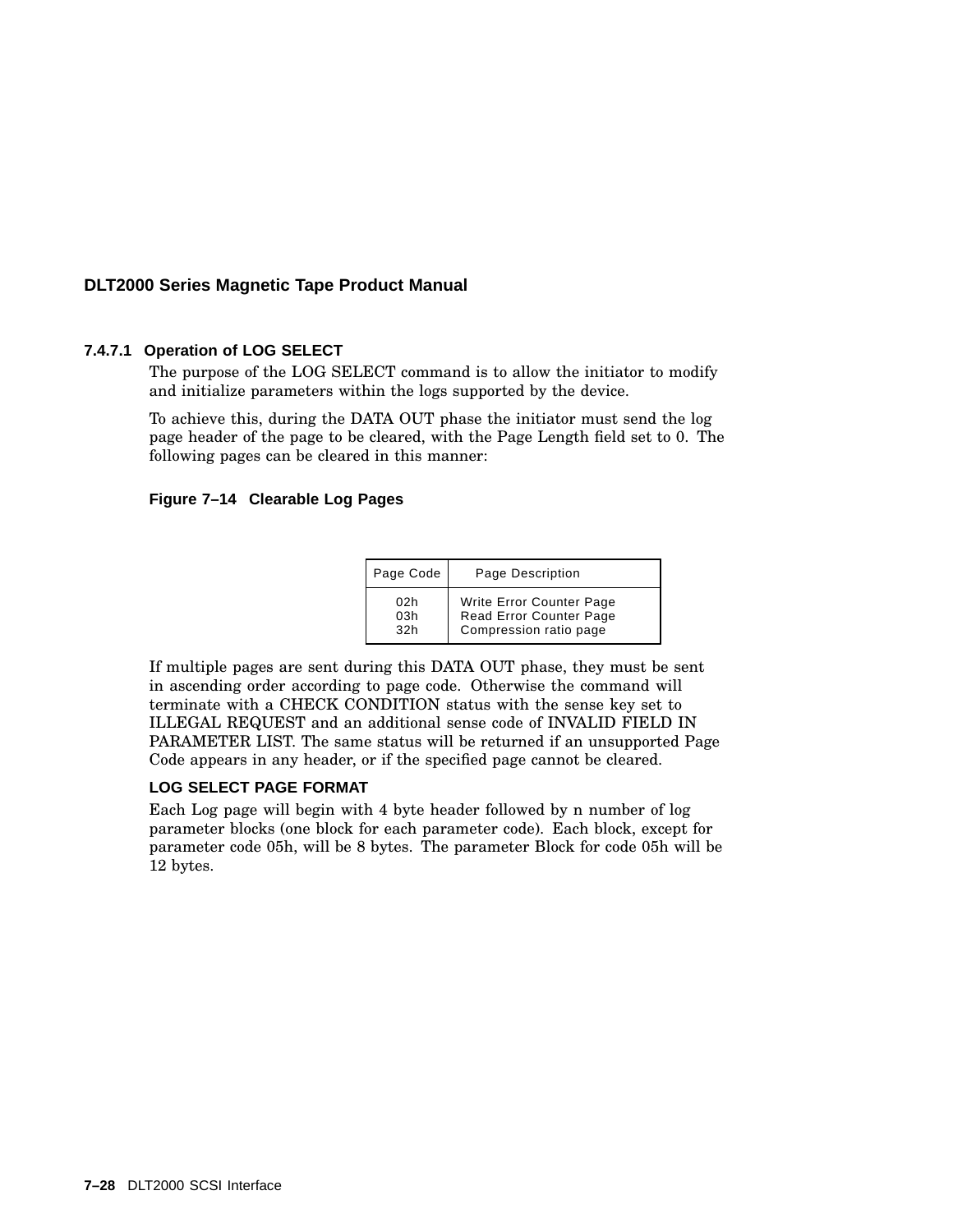### **Figure 7–15 Read/Write Error Log Select Page Format**



### **Parameter Code**

The following parameter codes are supported for the read/write error counter pages.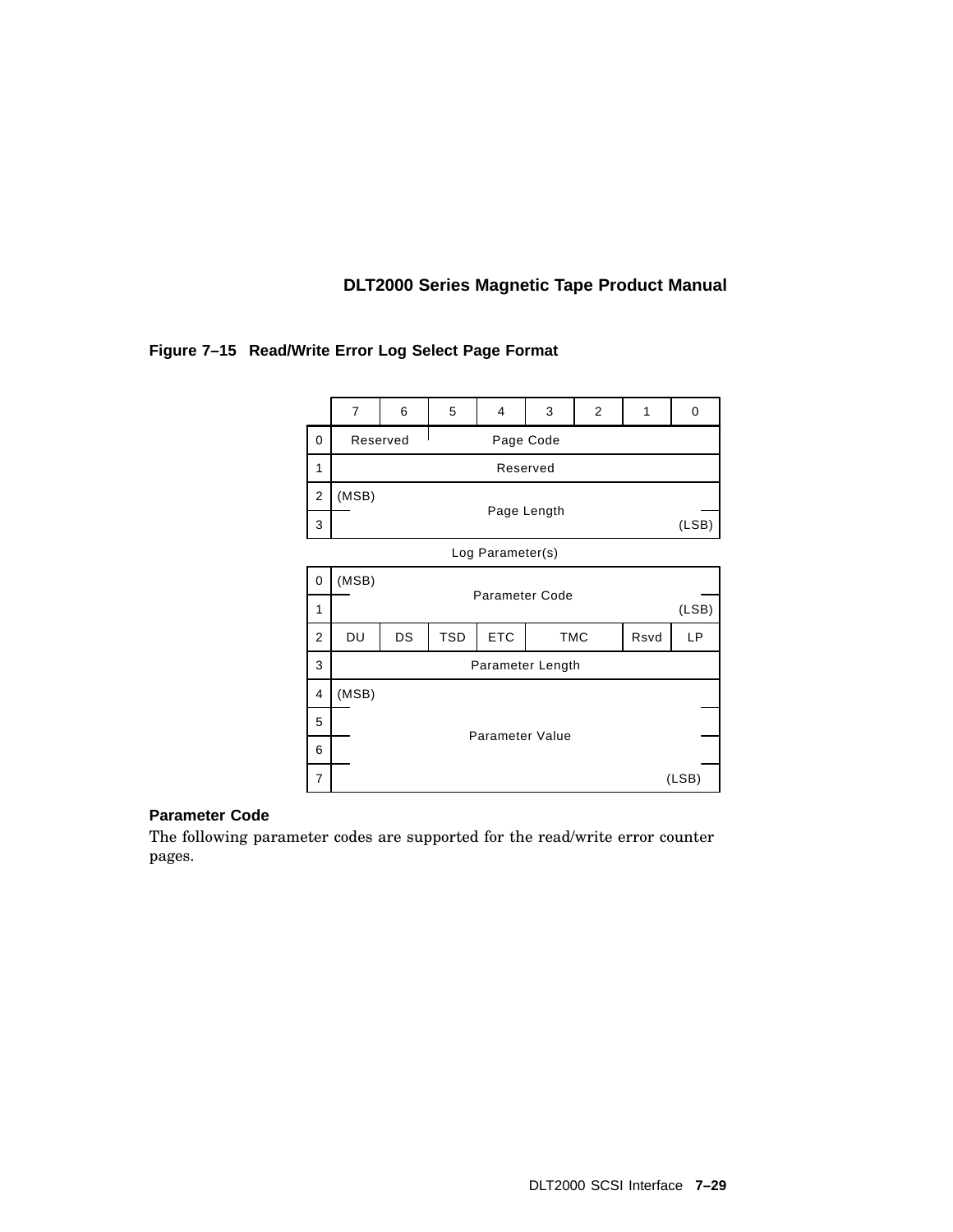**Figure 7–16 Parameter Codes Supported**

| Parameter<br>Code                                      | Description                                                                                                                                                                                                                                                  |
|--------------------------------------------------------|--------------------------------------------------------------------------------------------------------------------------------------------------------------------------------------------------------------------------------------------------------------|
| 00h<br>01h<br>02h<br>03h<br>04h<br>05h<br>06h<br>8000h | Errors corrected with substantial delays<br>Errors corrected with possible delays<br>Total rewrites or rereads<br>Total errors corrected<br>Total times correction algorithm processed<br>Total bytes processed<br>Total uncorrected errors<br>Vendor Unique |

Parameter codes 00h, 01h, and 04h will always return value of zero.

#### **Note**

Parameter value for code 05h will be 8 bytes; the parameter length shall be set to 8.

Byte 2 of Log parameter block in Figure 7–15 is referred to as parameter control byte.

- DU—Disable Update—not defined for LOG SELECT and target shall ignore any value.
- DS and TSD—Saving parameters is not supported; they both should be set to 1. If the DS and/or TSD are set to zero, the command is terminated with CHECK CONDITION status with the sense key set to ILLEGAL REQUEST with the additional sense code set to INVALID FIELD IN PARAMETER LIST.
- ETC—Enable threshold Comparison: When set 1, Drive shall perform a comparison with threshold values once the cumulative value is updated. Comparison criteria is defined in TMC. If the comparison is met and RLEC bit of MODE SELECT/SENSE Control Page is set 1 then a UNIT ATTENTION IS generated for all initiators. The additional sense code set to LOG EXCEPTION and the additional sense code qualifier set to THRESHOLD CONDITION MET. If RLEC bit is zero and comparison is met then UNIT ATTENTION IS NOT generated.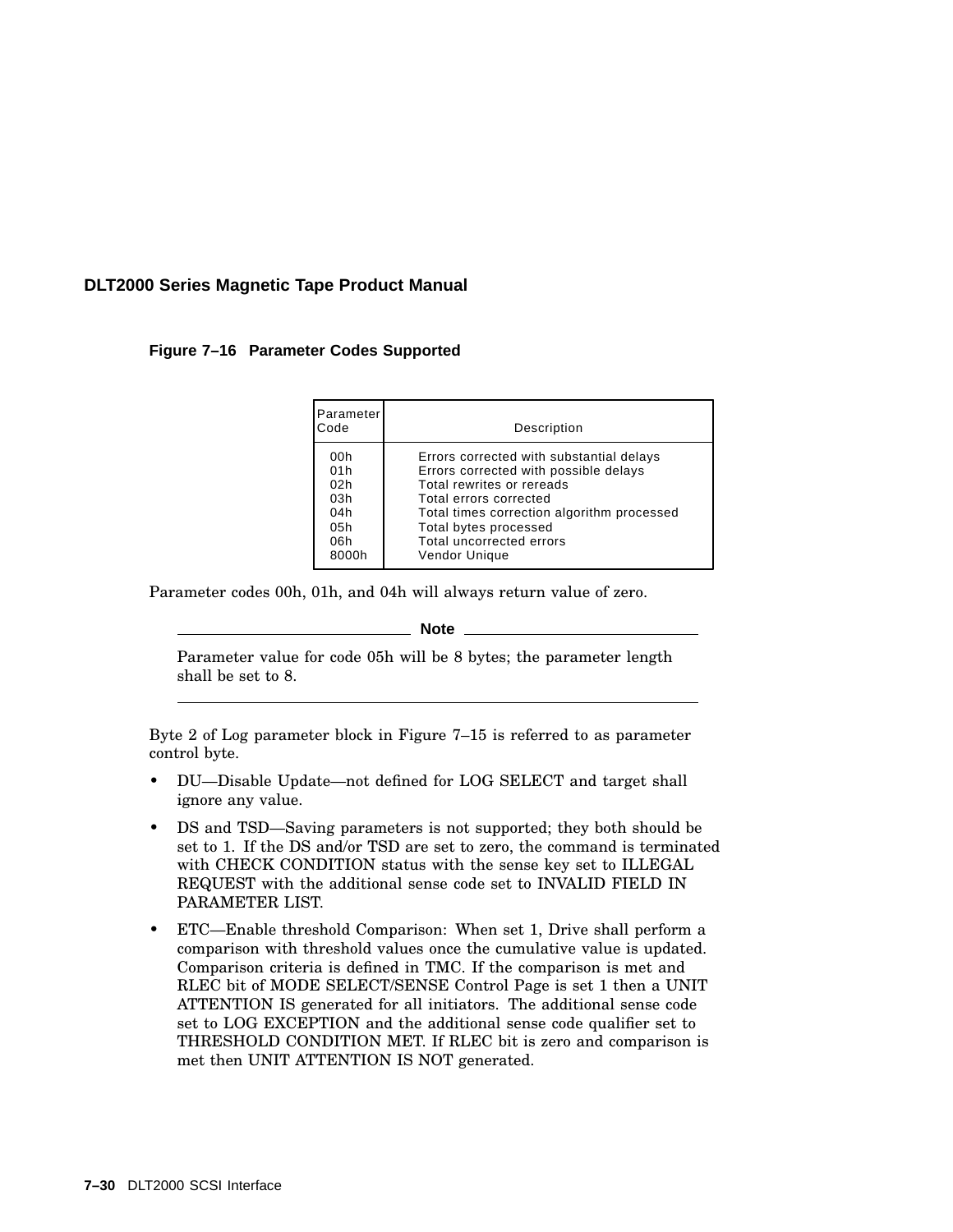- TMC—Threshold Met Criteria: See Figure 7–23 for the list of criteria. Once the specified criteria in this field is met and ETC bit is 1 and RLEC bit in MODE SENSE/SELECT Control Page is set 1 then UNIT ATTENTION is generated for all initiators.
- LP—List Parameter: This bit should always be set to 0 to indicate that parameter codes are treated as data counters.

### **Error Detection Summary in Log Select Pages**

The host should issue a LOG SENSE command to initialize host software which allows:

- Correct determination of the pages the drive uses.
- Determination of the parameter codes and length of each parameter.

The following conditions constitute errors in the parameter block that will cause the drive to return CHECK CONDITION with the sense data set to ILLEGAL REQUEST and additional sense code INVALID FIELD IN PARAMETER LIST:

- If a page header is received with unsupported page codes
- Incorrect log page length is specified in the page header
- An illegal parameter code within a valid page code
- Parameter codes for a supported page are not sent in ascending order
- LP bit is set to 1 in the parameter control byte
- DS bit is set to zero in the parameter control byte
- TSD bit is set to zero in the parameter control byte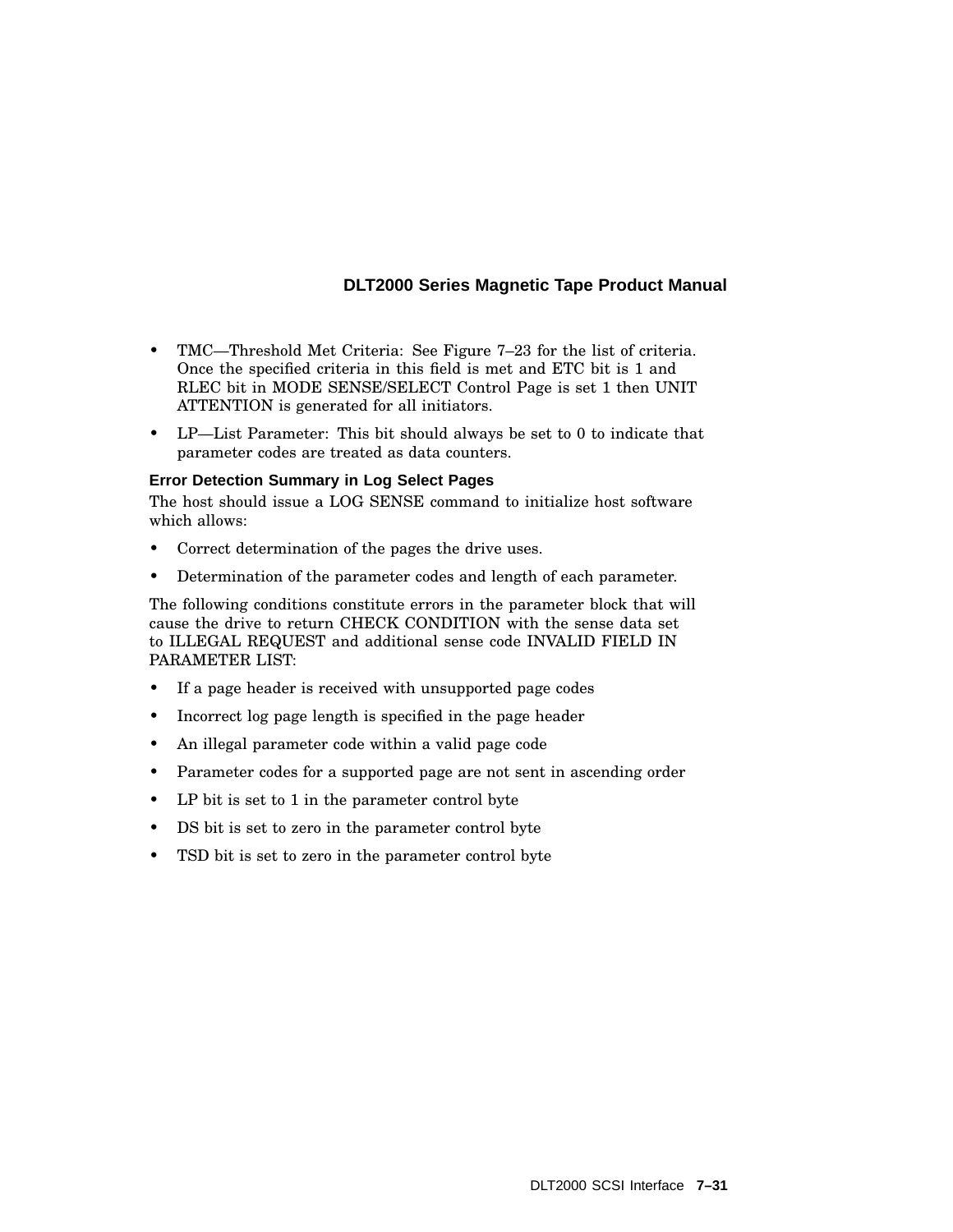# **7.4.8 LOG SENSE 4Dh**

### **Figure 7–17 LOG SENSED CDB**



LOG SENSE allows the host to retrieve statistical information maintained by the device about its own hardware or the installed media. It is a complementary command to LOG SELECT.

#### **PPC**

The Parameter Pointer Control bit must be zero. A PPC bit of zero indicates that the parameter data requested from the device will start with the parameter code specified in the Parameter Pointer field and return the number of bytes specified in the Allocation Length field in ascending order of parameter codes from the specified log page. A PPC bit of zero and a Parameter Point field of zero causes all available parameter data for that page code to be returned to the initiator.

#### **NOTE**

The current implementation of the Read/Write Compression Page does not support a parameter pointer other than zero.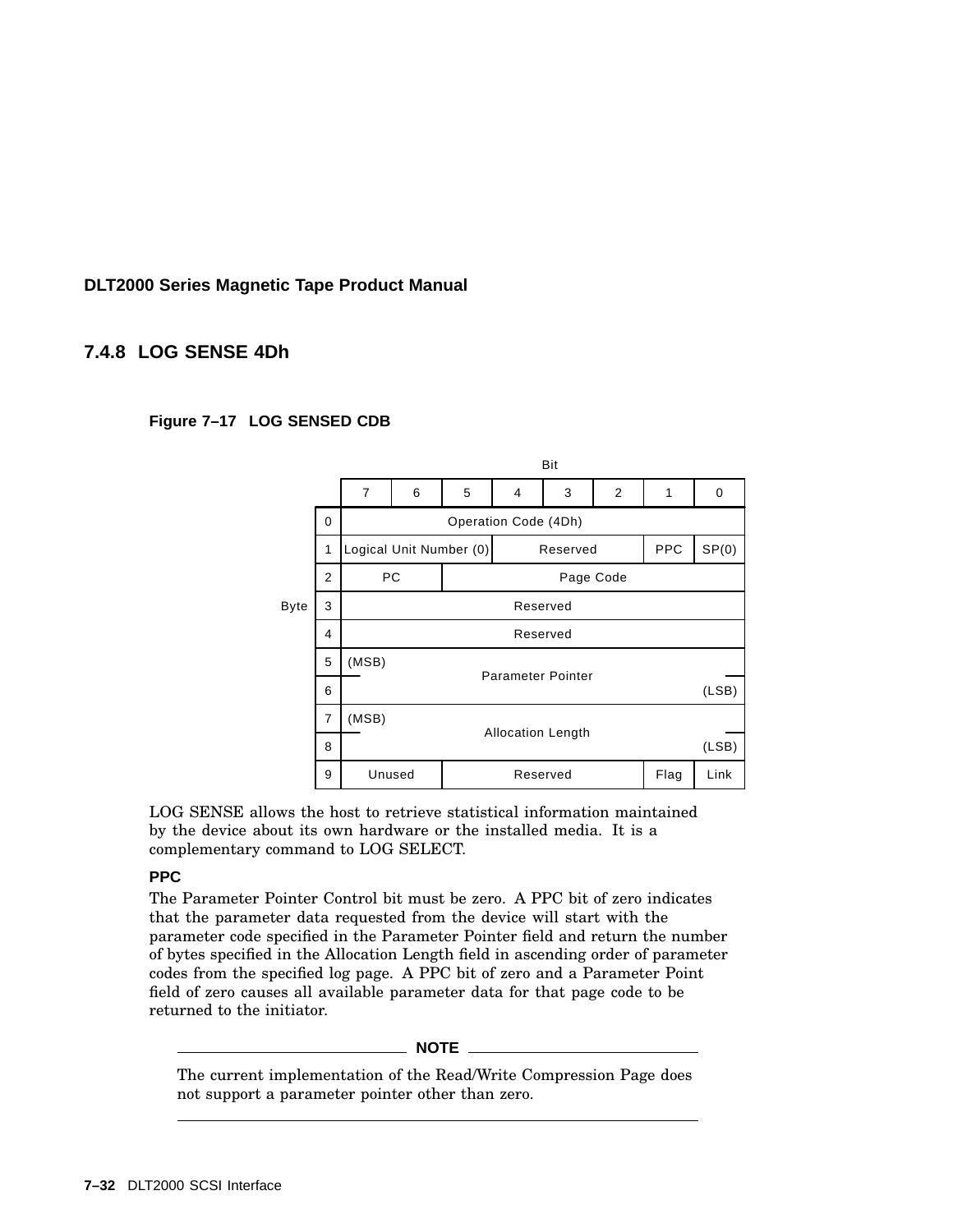If PPC bit is set or the Parameter Pointer is larger than the highest numbered parameter on the page, then the target will terminate the command with CHECK CONDITION status. The sense key is set to ILLEGAL REQUEST and the additional sense code is set to INVALID FIELD IN CDB.

If the target does not support a parameter code within this page then it will not return any data associated with this parameter.

#### **SP**

Saving log parameters is not supported and shall be always zero.

If the SP bit is set, the command is terminated with CHECK CONDITION status with the sense key set to ILLEGAL REQUEST, and an additional sense code of INVALID FIELD IN CDB.

### **PC**

The Page Control field defines the type of parameter values to be returned.

#### **Figure 7–18 LOG Page Control Definitions**

| PC.             | <b>Type of Parameter Values</b> |
|-----------------|---------------------------------|
| 00b             | <b>Threshold Values</b>         |
| 01 <sub>b</sub> | <b>Cumulative Values</b>        |
| 10 <sub>b</sub> | Default Threshold Values        |
| 11h             | Default Cumulative Values       |

The Default Threshold Values are the maximum values that each parameter can attain.

The Current Cumulative Values are the values computed since the last reset of the device (either by power-cycling, BUS DEVICE RESET, or SCSI RESET).

The Default Cumulative Values are the values to which each parameter gets initialized on a reset condition as described above. Default values are zero.

By default Current threshold values = Default threshold values.

**NOTE**

All types of Parameter values are changeable through Log Select.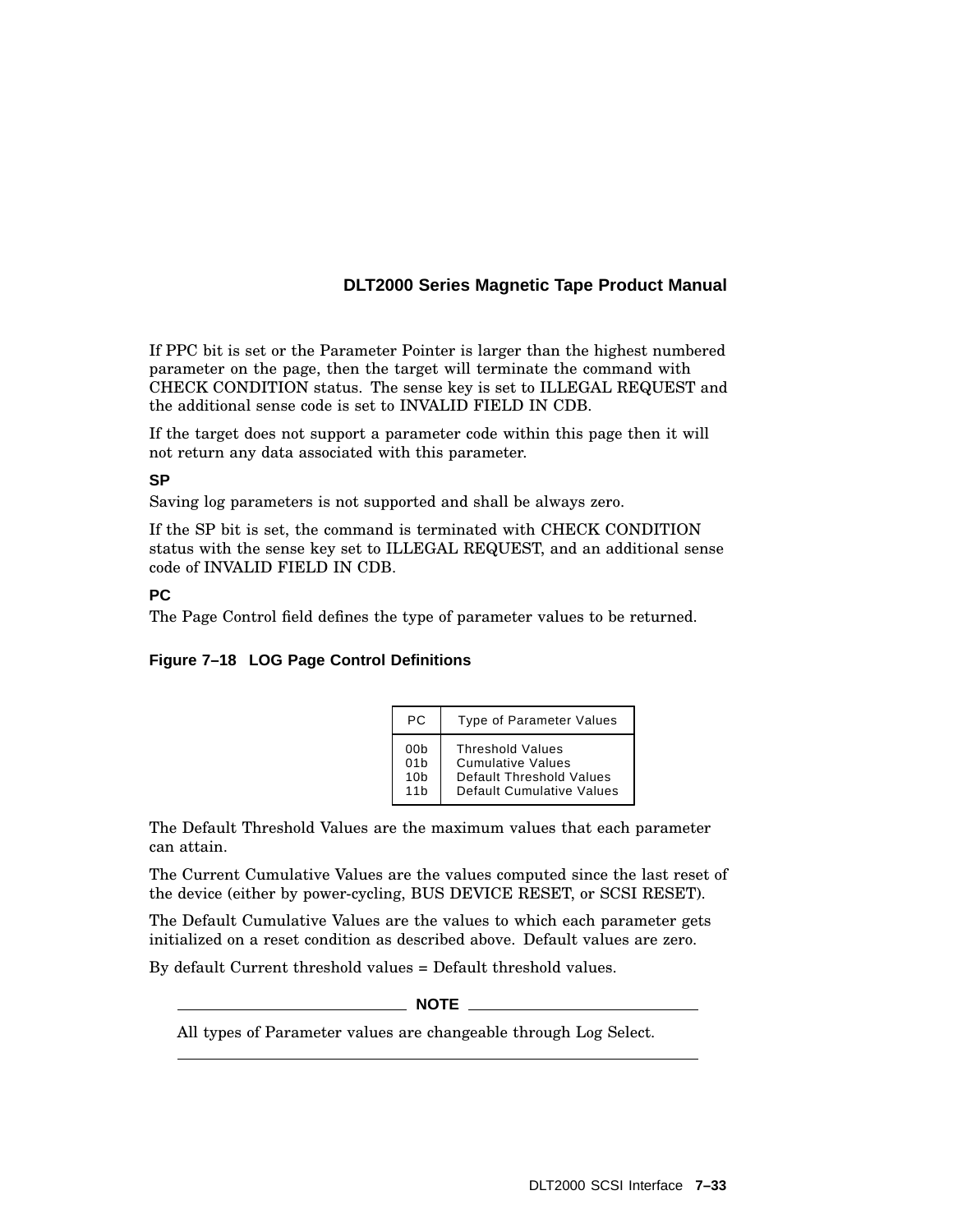#### **Page Code**

The Page Code field identifies which log page is being requested by the initiator. If the page is not supported then the command terminates with a CHECK CONDITION status with the sense key set to ILLEGAL REQUEST and an additional sense code of INVALID FIELD IN CDB. Supported pages are as follows.

#### **Figure 7–19 LOG SENSE Pages Supported**

| Page Code                       | Page Description                                                                                                                           |
|---------------------------------|--------------------------------------------------------------------------------------------------------------------------------------------|
| 00h<br>02h<br>03h<br>07h<br>32h | List of Supported Pages Page<br>Write Error Counter Page<br>Read Error Counter Page<br>Last n Errors Events Page<br>Compression ratio page |

#### **Parameter Pointer**

The Parameter Pointer field allows the host to specify at which parameter within a log page the requested data should begin. For example if a page supports parameters 0 through 5, and the Parameter Pointer field contains 3, then only parameters 3, 4 and 5 are returned to the initiator. Similarly, if a page supports parameters 1, 3 and 6, and the Parameter Pointer field contains 2, then only parameters 3 and 6 are returned to the initiator.

If Parameter Pointer is larger than the highest numbered parameter on the page, then the target will terminate the command with CHECK CONDITION status. The sense key is set to ILLEGAL REQUEST and the additional sense code is set to INVALID FIELD IN CDB.

 $M$  **NOTE**  $\_\_$ 

Parameters within a page are always returned in ascending order according to parameter code.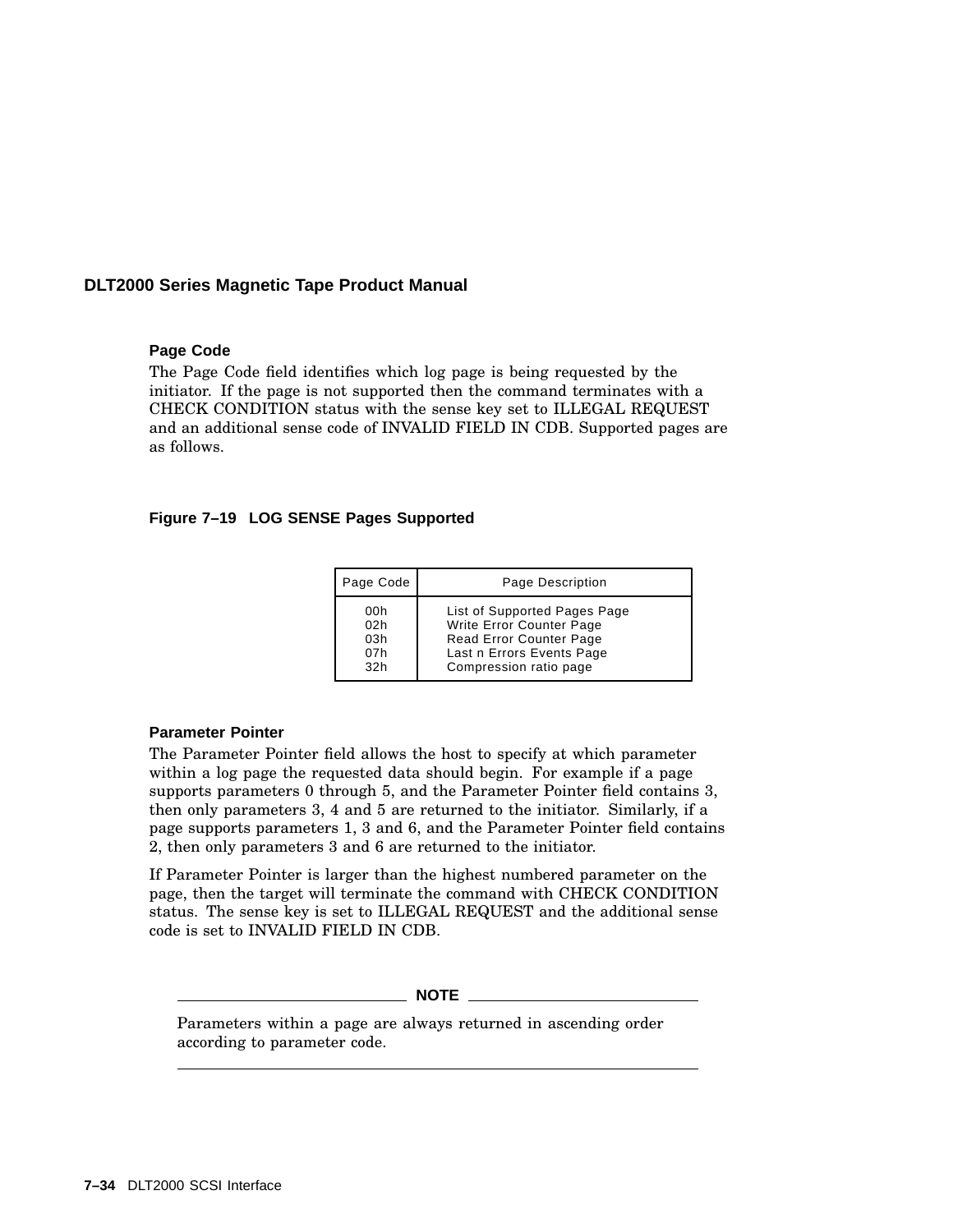### **Allocation Length**

The Allocation Length field is used to inform the target how much space the initiator has allocated for data. There must be sufficient space allocated for all the requested data, otherwise the command will terminate with a CHECK CONDITION Status with Sense Key of ILLEGAL REQUEST, and ASC of INVALID FIELD IN CDB.

### **Error Detection Summary in LOG SENSE CDB**

Following conditions constitute errors that will be detected by the drive in relation to the CDB. The request sense data is set to ILLEGAL REQUEST, INVALID FIELD IN CDB.

- If a page is not supported.
- If the parameter pointer is larger than the highest numbered parameter on the page.
- If SP bit is set to 1.
- If the Allocation Length is smaller than the data being returned by target.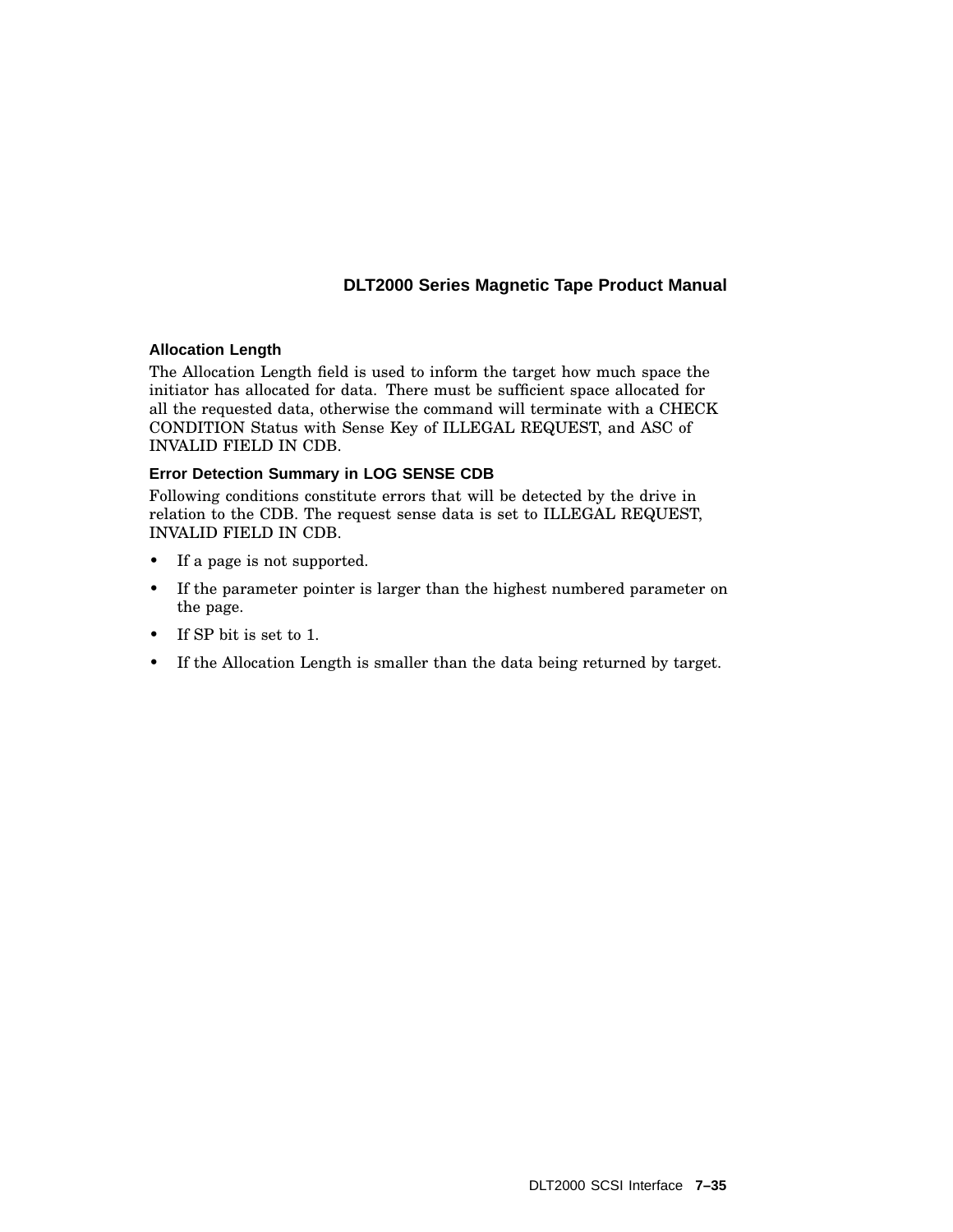### **7.4.8.1 Supported Pages Page Format**

When page 0 is requested, the 4 byte page header is returned followed by the pages supported in ascending order, one byte for each.

# **Figure 7–20 Supported Pages Page Format**

|                | $\overline{7}$    | 6                           | 5 | 4 | 3 | 2     | 1 | 0 |
|----------------|-------------------|-----------------------------|---|---|---|-------|---|---|
| 0              |                   | Page Code (00h)<br>Reserved |   |   |   |       |   |   |
| 1              | Reserved          |                             |   |   |   |       |   |   |
| 2              | (MSB)             |                             |   |   |   |       |   |   |
| 3              | Page Length (05h) |                             |   |   |   | (LSB) |   |   |
| 4              | 00h               |                             |   |   |   |       |   |   |
| 5              | 02h               |                             |   |   |   |       |   |   |
| 6              | 03h               |                             |   |   |   |       |   |   |
| $\overline{7}$ | 07h               |                             |   |   |   |       |   |   |
| 8              | 32h               |                             |   |   |   |       |   |   |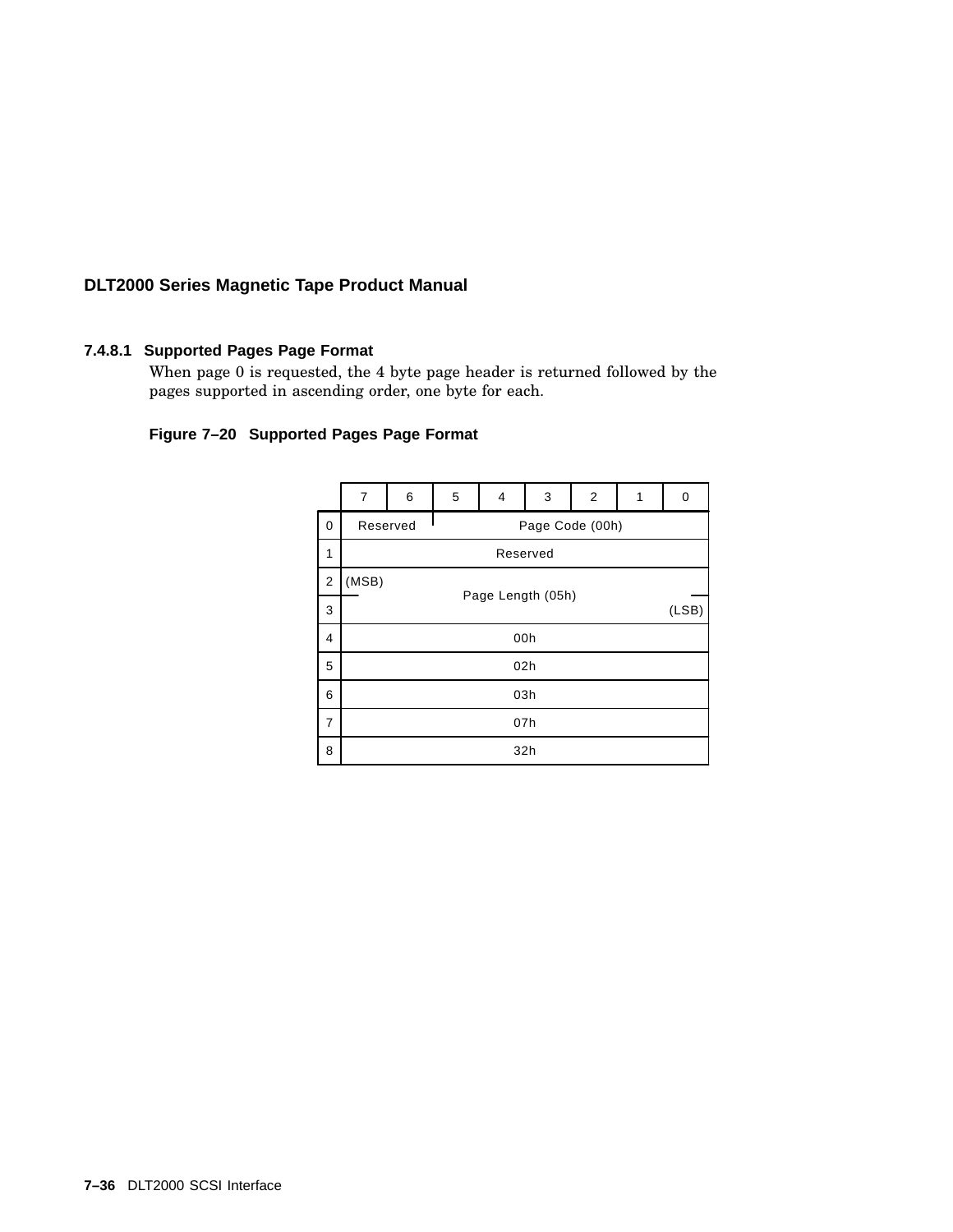### **7.4.8.2 Read/Write Error Log SENSE Page format (page 2 and 3)**

Each Log page will begin with a 4-byte header followed by n number of log parameter blocks, each block of 8 bytes except for parameter code 5h.

The log parameter block for the Parameter total bytes processed (5h) will be 12 bytes since the parameter value is 8 bytes long.

#### **Figure 7–21 Read/Write Error Log SENSE Page Format**

|   |                       | 6 | 5 | 4 | 3 | $\overline{2}$ |  |  |
|---|-----------------------|---|---|---|---|----------------|--|--|
| 0 | Reserved<br>Page Code |   |   |   |   |                |  |  |
| 1 | Reserved              |   |   |   |   |                |  |  |
| 2 | (MSB)                 |   |   |   |   |                |  |  |
| 3 | Page Length<br>(LSB)  |   |   |   |   |                |  |  |

Log Parameter(s)

|                | 7                                 | 6                     | 5          | 4          | 3          | 2 |      | U     |
|----------------|-----------------------------------|-----------------------|------------|------------|------------|---|------|-------|
| 0              | (MSB)                             | <b>Parameter Code</b> |            |            |            |   |      |       |
| 1              |                                   |                       |            |            |            |   |      | (LSB) |
| $\overline{2}$ | DU                                | DS                    | <b>TSD</b> | <b>ETC</b> | <b>TMC</b> |   | Rsvd | LP    |
| 3              |                                   | Parameter Length      |            |            |            |   |      |       |
| 4              | (MSB)<br>Parameter Value<br>(LSB) |                       |            |            |            |   |      |       |

For example, if PPC bit is zero and parameter pointer is zero then target will return 4 bytes of page header with page length of 44h followed by 8 bytes of parameter value data for each parameter code except for parameter code 5h. For 5h it will return 12 bytes.

So for Parameter code 0h, 1h, 2h, 3h, 4h, 6h, 8000h each page will be of 8 bytes. For parameter code 5h page will be 12 bytes.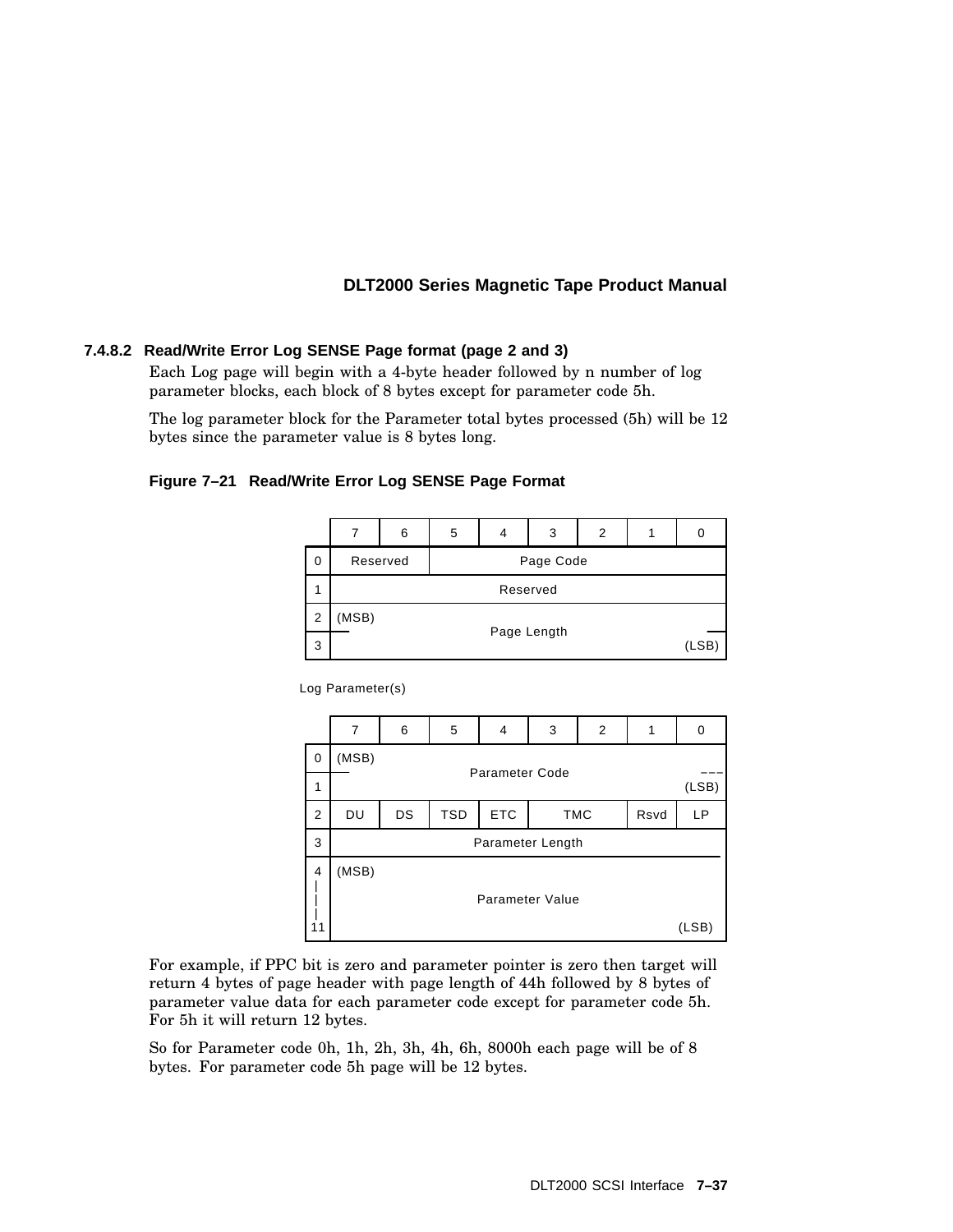### **Parameter Code**

The following parameter codes are supported for the read/write error counter pages.

#### **Figure 7–22 Parameter codes Supported**

| Parameter<br>Code | Description                                |
|-------------------|--------------------------------------------|
| 00h               | Errors corrected with substantial delays   |
| 01h               | Errors corrected with possible delays      |
| 02h               | Total rewrites or rereads                  |
| 03h               | Total errors corrected                     |
| 04h               | Total times correction algorithm processed |
| 05h               | Total bytes processed                      |
| 06h               | Total uncorrected errors                   |
| 8000h             | Vendor Unique                              |

DU, DS, TSD, ETC, TMC, and LP are collectively referred to as parameter control byte.

• DU—Disable Update: A zero value indicates that target shall update all log parameter values. A value of 1 indicates that target will not update the log parameter values except in response to LOG SELECT. This bit is set by the drive when accumulated values reaches its maximum. This is also returned set if the host set the bit in last LOG SELECT command. The default is zero.

**NOTE** \_\_\_\_\_\_

For parameter types other than threshold and cumulative values, this bit is always zero.

- DS—Disable Save: Saving parameters is not supported; therefore this bit will always be set to 1.
- TSD—Target Save Disable: Saving parameters is not supported; therefore this bit will always be set to 1.
- ETC—Enable Threshold Comparison: ETC of 1 indicates that comparison to threshold is performed. ETC of zero indicates that this comparison is not performed. This bit is set 1 by MODE SELECT. Default is zero.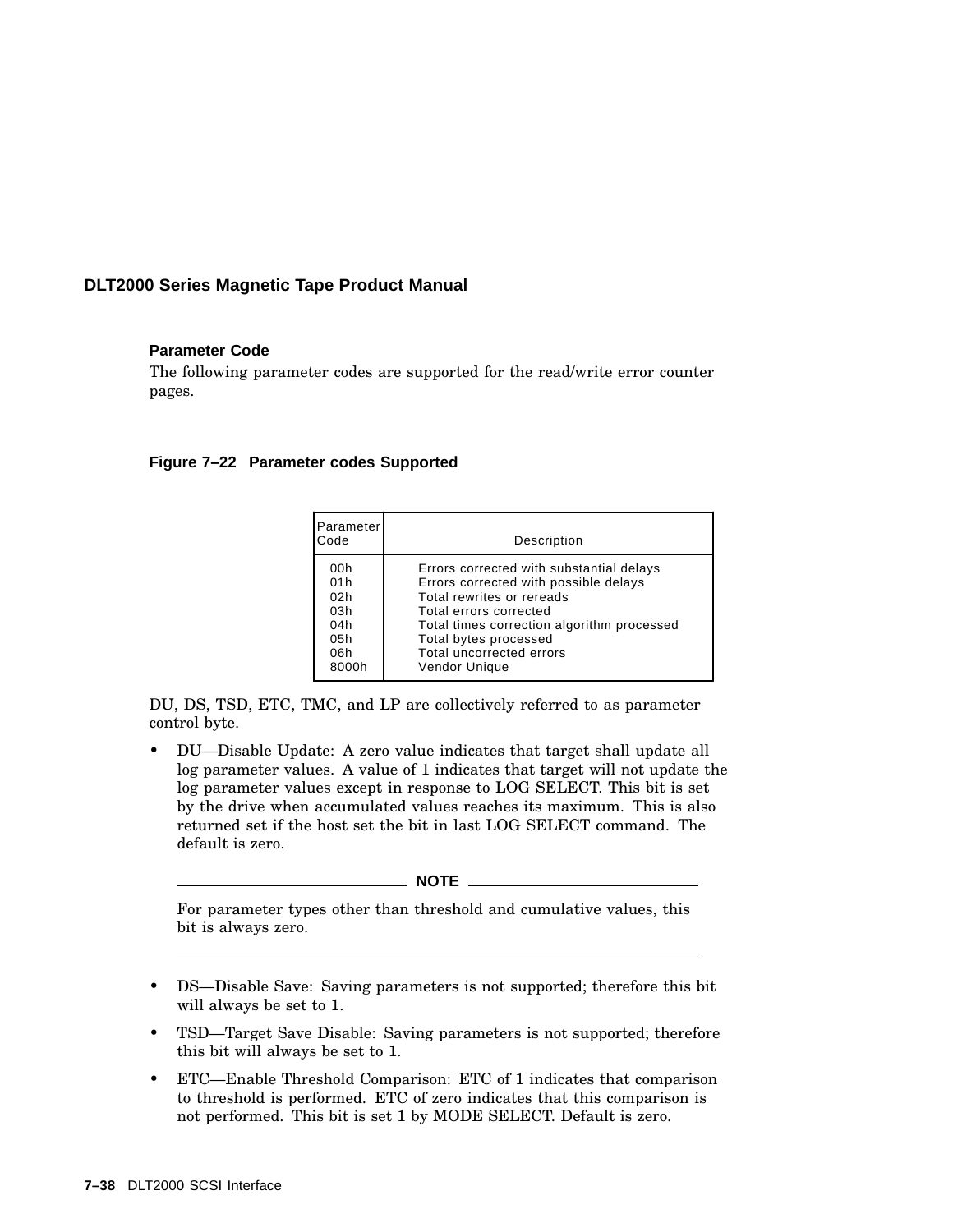• TMC—Threshold Met Criteria: This field is valid only if the host sets ETC to 1. It determines the basis for comparison and is specified by the host by LOG SELECT. If the result of comparison is true (cumulative = threshold) and MODE SELECT/SENSE control mode page RLEC bit is set 1, then a unit attention is generated for all initiators. The sense key will be set to UNIT ATTENTION, ASC will be set to LOG EXCEPTION and ASCQ will be set to THRESHOLD CONDITION MET. If the RLEC bit in control mode page is zero then, UNIT ATTENTION will not be generated.

**NOTE**

This comparison is performed in real time. Therefore, a user does not need to issue a Log Sense command to get the check condition. Once ETC is selected, RLEC bit in Control mode page, the check condition will be issued based upon the criteria defined in the TMC bits if the criteria is met in Real time. Check condition will not identify for which parameter code the criteria is met. The user will need to issue Log Sense to read the counters to see for which parameter code criteria is met.

#### **Figure 7–23 Threshold Met Criteria**

| Code                                                         | <b>Basis of Comparison</b>                                                                                                                                                          |  |  |  |
|--------------------------------------------------------------|-------------------------------------------------------------------------------------------------------------------------------------------------------------------------------------|--|--|--|
| 00b<br>01 <sub>b</sub><br>10 <sub>b</sub><br>11 <sub>b</sub> | Every update of the cumulative value<br>Cumulative value equal to threshold value<br>Cumulative value not equal to threshold value<br>Cumulative value greater than threshold value |  |  |  |

• LP—List Parameter: This bit will always be set to zero as we treat the parameter codes as data counter. When the data counter reaches its defined maximum value it shall not increment and DU bit shall be set to 1. If the data counter is at or reaches its maximum value during the execution of a command, the drive will complete the command. If the RLEC bit of CONTROL MODE PAGE is 1, the drive then will issue the status of CHECK CONDITION and set the sense key to RECOVERED ERROR with additional sense code set to LOG COUNTER AT MAXIMUM.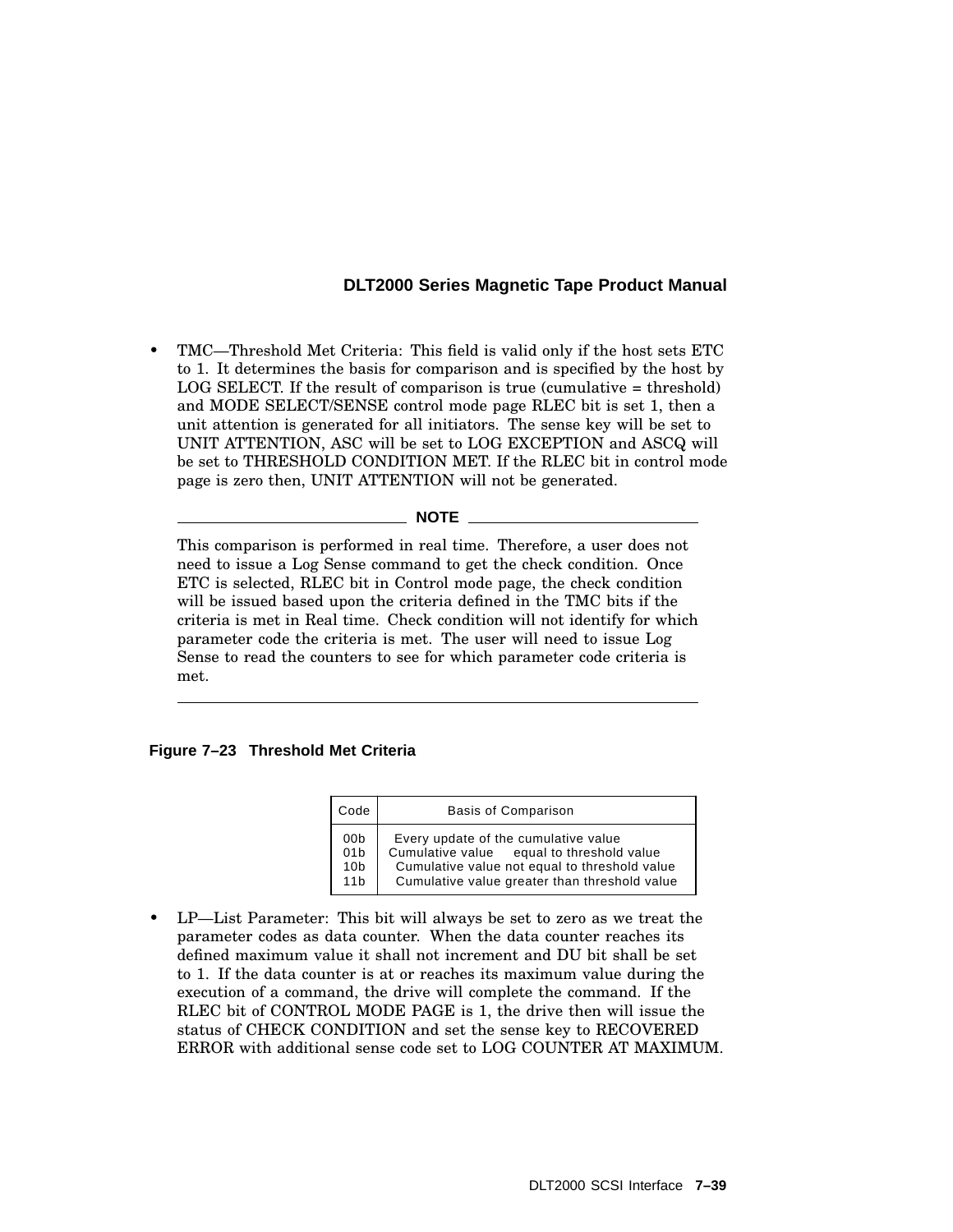#### **7.4.8.3 Last n Error Events Page**

This page returns one parameter at a time that consists of the ASCII text for the specified event log. The Parameter Number field in the CDB specifies the log event to return. The log events in the EEROM are numbered 0 to 255, after which the number wraps back to 0, and only a limited number of events are stored at a given time (up to 14). The log event returned is the one whose number is equal to, or the first one greater than, the Parameter Number specified in the CDB.

#### **Figure 7–24 Last n Error Events Page**

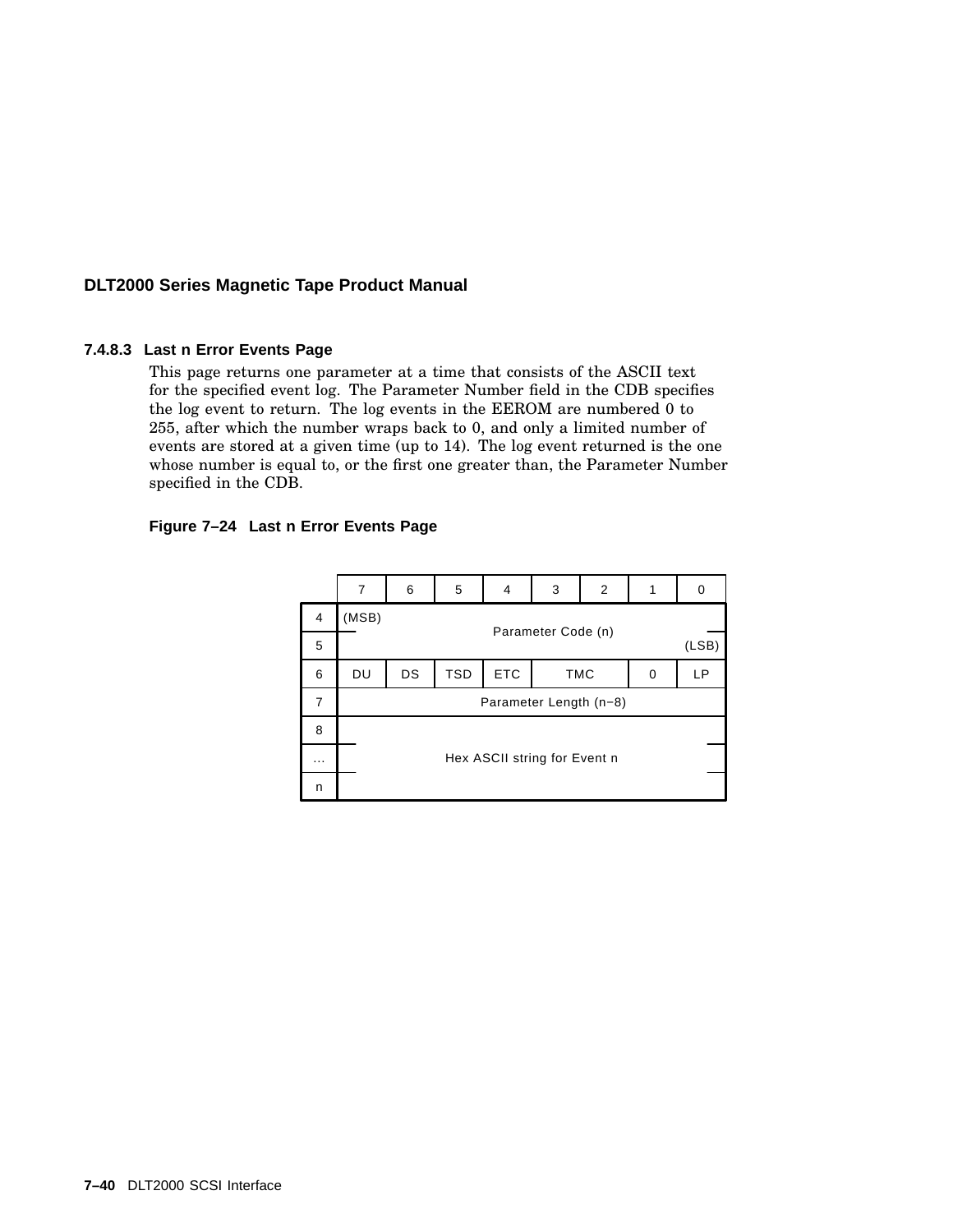### **7.4.8.4 Read/Write Compression Ratio Log SENSE Page format**

The Read/Write Compression Ratio page begins with a 4-byte header followed by the log parameter blocks of either 6 or 8 bytes, depending on the parameter code selected.

### **Parameter Codes**

The following parameter codes are supported for the Read/Write Compression Ratio page.

| Parameter<br>Code                                           | Description                                                                                                                                                                                                                                                                                                     |
|-------------------------------------------------------------|-----------------------------------------------------------------------------------------------------------------------------------------------------------------------------------------------------------------------------------------------------------------------------------------------------------------|
| 00h<br>01h<br>02h<br>03h<br>04h<br>05h<br>06h<br>07h<br>08h | Read Compression Ratio x 100<br>Write Compression Ratio x 100<br><b>MBytes Transfered to Host</b><br><b>Bytes Transfered to Host</b><br><b>MBytes Read From Tape</b><br><b>Bytes Read From Tape</b><br><b>MBytes Transfered From Host</b><br><b>Bytes Transfered From Host</b><br><b>MBytes Written to Tape</b> |
| 09h                                                         | <b>Bytes Written to Tape</b>                                                                                                                                                                                                                                                                                    |

### **Figure 7–25 Parameter Codes Supported**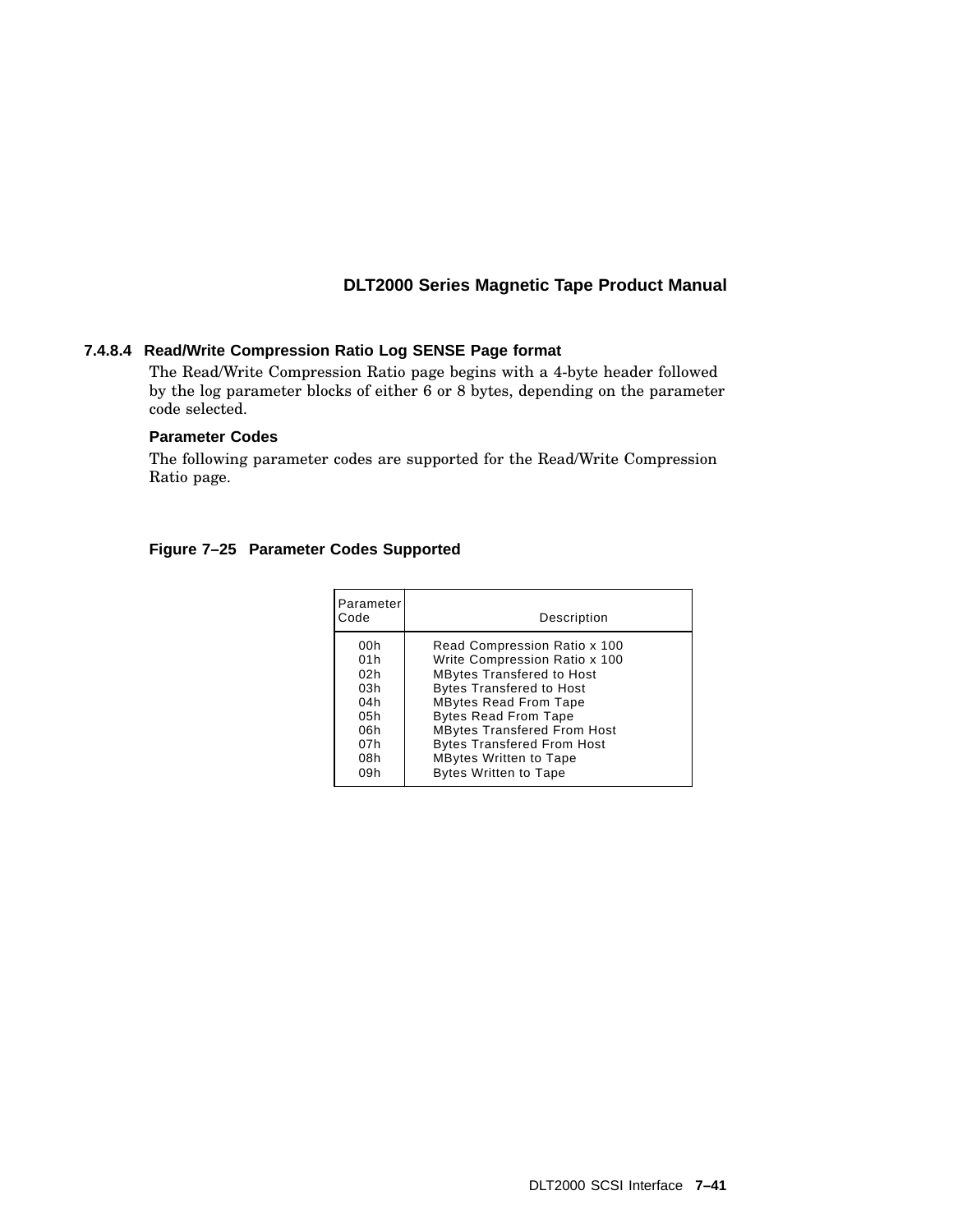**Read/Write Compression Ratio Page Header**

### **Figure 7–26 Read/Write Compression Ratio Page Header**



**Additional Length** – The additional length field specifies the number of bytes available and depends on the parameters requested.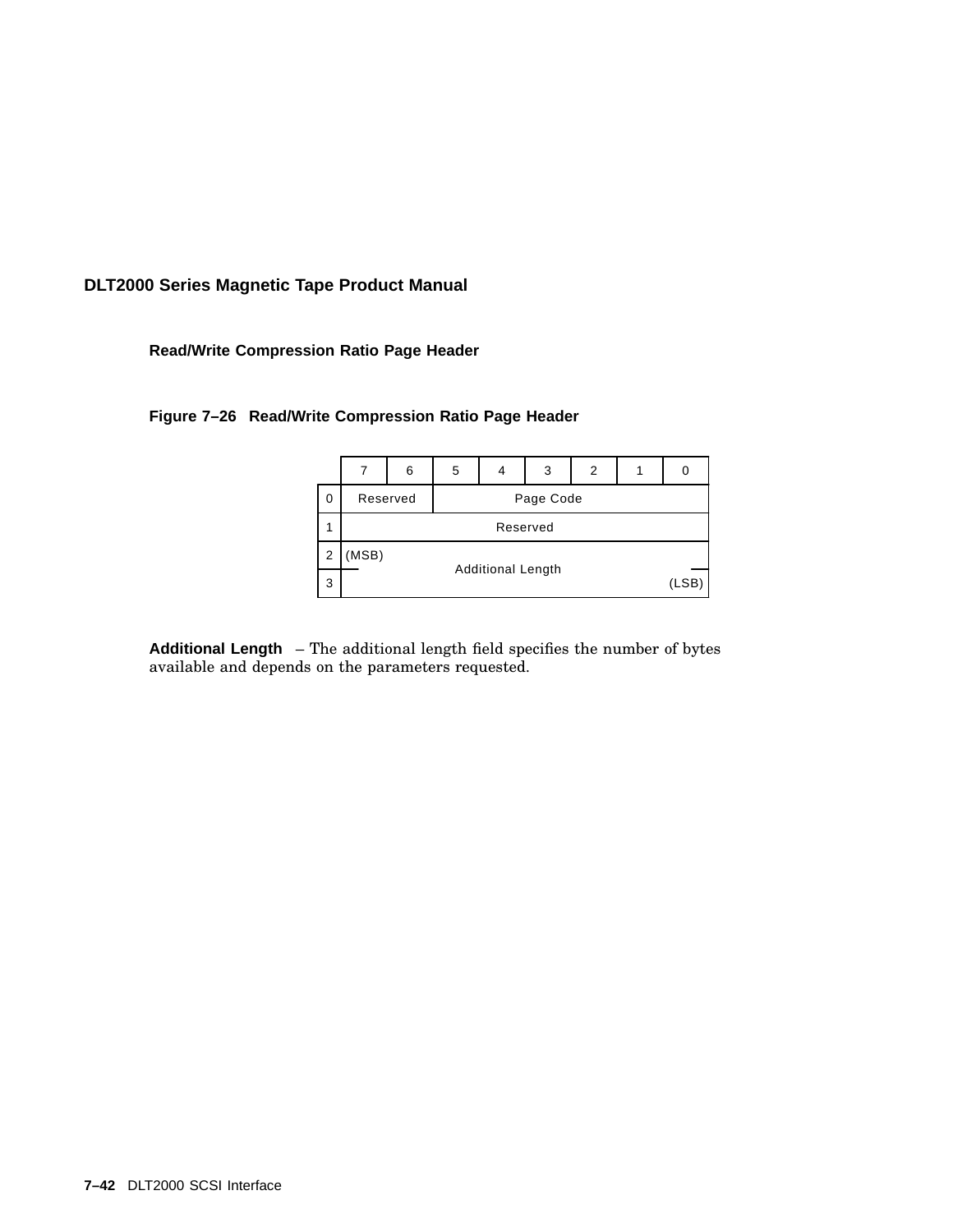### **Parameter Block for Parameter Codes 00 and 01**

|                |                                  | 6                       | 5          | 4          | 3          | 2 |      | 0     |  |
|----------------|----------------------------------|-------------------------|------------|------------|------------|---|------|-------|--|
| 0              | (MSB)                            |                         |            |            |            |   |      |       |  |
| 1              |                                  | Parameter Code<br>(LSB) |            |            |            |   |      |       |  |
| $\overline{2}$ | DU                               | DS                      | <b>TSD</b> | <b>ETC</b> | <b>TMC</b> |   | Rsvd | LP    |  |
| 3              | 02h                              |                         |            |            |            |   |      |       |  |
| 4              | (MSB)<br>Compression Ratio x 100 |                         |            |            |            |   |      |       |  |
| 5              |                                  |                         |            |            |            |   |      | (LSB) |  |

### **Figure 7–27 Read/Write Compression Ratio LOG SENSE Page Format**

### **Parameter Control Byte**

- DU—Disable Update: This bit is always zero.
- DS—Disable Save: Saving parameters is not supported; therefore this bit will always be set to 1.
- TSD—Target Save Disable: Saving parameters is not supported; therefore this bit will always be set to 1.
- ETC—Enable Threshold Comparison: Threshold checking is not supported on this page, therefore this bit is always a zero.
- TMC—Threshold Met Criteria: Always a zero.
- LP—List Parameter: This bit will always be set to zero as we treat the parameter codes as data counter.

**Compression Ratio** – The compression ratio is reported as the actual compression ratio times 100.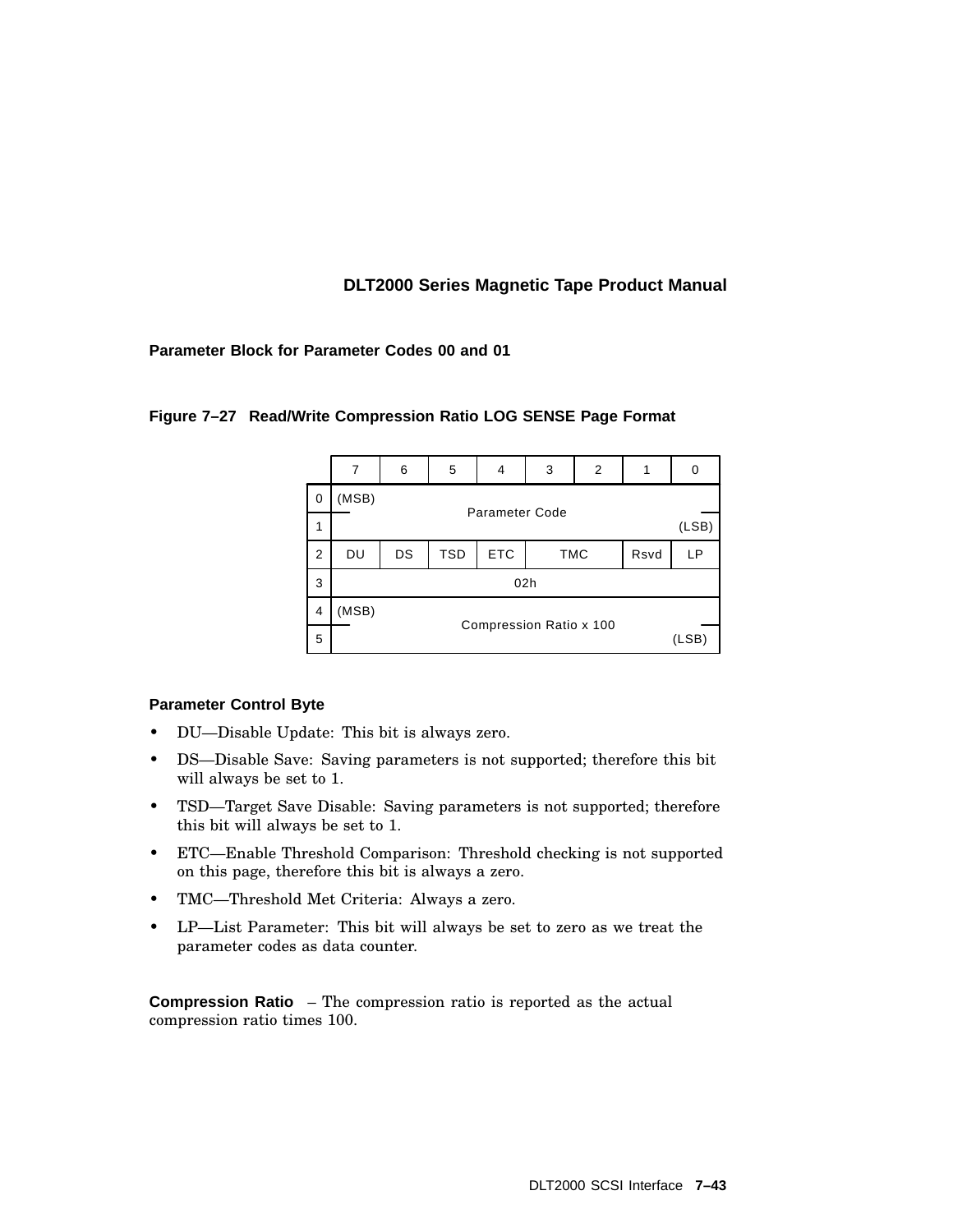### **Parameter Block for Parameter Codes 02 through 09**

|                  | $\overline{7}$ | 6   | 5          | $\overline{4}$        | 3          | 2 |      | 0     |
|------------------|----------------|-----|------------|-----------------------|------------|---|------|-------|
| $\vert 0$        | (MSB)          |     |            | <b>Parameter Code</b> |            |   |      |       |
| 1                |                |     |            |                       |            |   |      | (LSB) |
| $\boldsymbol{2}$ | DU             | DS  | <b>TSD</b> | ETC                   | <b>TMC</b> |   | Rsvd | LP    |
| 3                |                | 04h |            |                       |            |   |      |       |
| $\overline{4}$   | (MSB)          |     |            |                       |            |   |      |       |
| 5                |                |     |            | <b>Counter Value</b>  |            |   |      |       |
| 6                |                |     |            |                       |            |   |      |       |
| $\overline{7}$   |                |     |            |                       |            |   |      | (LSB) |

### **Figure 7–28 Read/Write Bytes Transfered LOG SENSE Page Format**

#### **Parameter Control Byte**

- DU—Disable Update: This bit is always zero.
- DS—Disable Save: Saving parameters is not supported; therefore this bit will always be set to 1.
- TSD—Target Save Disable: Saving parameters is not supported; therefore this bit will always be set to 1.
- ETC—Enable Threshold Comparison: Threshold checking is not supported on this page, therefore this bit is always a zero.
- TMC—Threshold Met Criteria: Always a zero.
- LP—List Parameter: This bit will always be set to zero as we treat the parameter codes as data counter.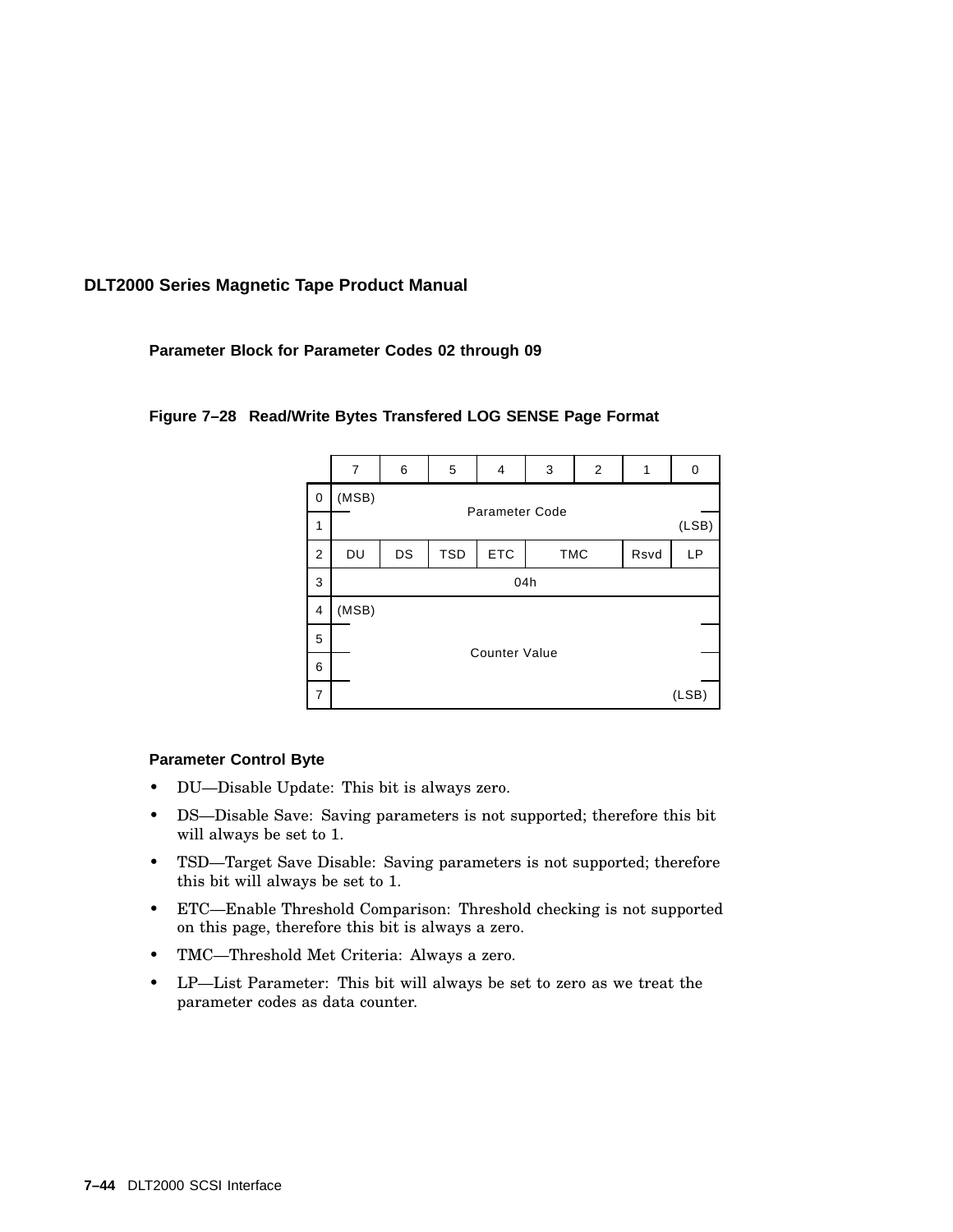**Counter Value** – These parameter codes provide a count of the number of bytes transferred since the current tape cartridge was inserted or since the last time the counters were reset via a MODE SELECT command.

Parameter codes 02 and 03 report the counts of bytes transferred from the tape drive to the initiator. Parameter code 02 reports the number of full megabytes transferred. Parameter code 03 reports the number of bytes less than a full megabyte that has been transferred. Multiplying the counter returned for parameter 02 by 1,048,576 and then adding the counter value returned for parameter 03 will give the actual total bytes transferred to the initiator.

Parameter codes 04 and 05 report the counts of bytes transferred from the tape to the buffer. Parameter code 04 reports the number of full megabytes transferred. Parameter code 05 reports the number of bytes less than a full megabyte that has been transferred. Multiplying the counter returned for parameter 04 by 1,048,576 and then adding the counter value returned for parameter 05 will give the actual total bytes transferred from tape to buffer.

Parameter codes 06 and 07 report the counts of bytes transferred from the initiator to the buffer. Parameter code 06 reports the number of full megabytes transferred. Parameter code 07 reports the number of bytes less than a full megabyte that has been transferred. Multiplying the counter returned for parameter 06 by 1,048,576 and then adding the counter value returned for parameter 07 will give the actual total bytes transferred from the initiator to the buffer.

Parameter codes 08 and 09 report the counts of bytes written to the tape. Parameter code 08 reports the number of full megabytes transferred. Parameter code 09 reports the number of bytes less than a full megabyte that has been transferred. Multiplying the counter returned for parameter 08 by 1,048,576 and then adding the counter value returned for parameter 09 will give the actual total bytes written to the tape.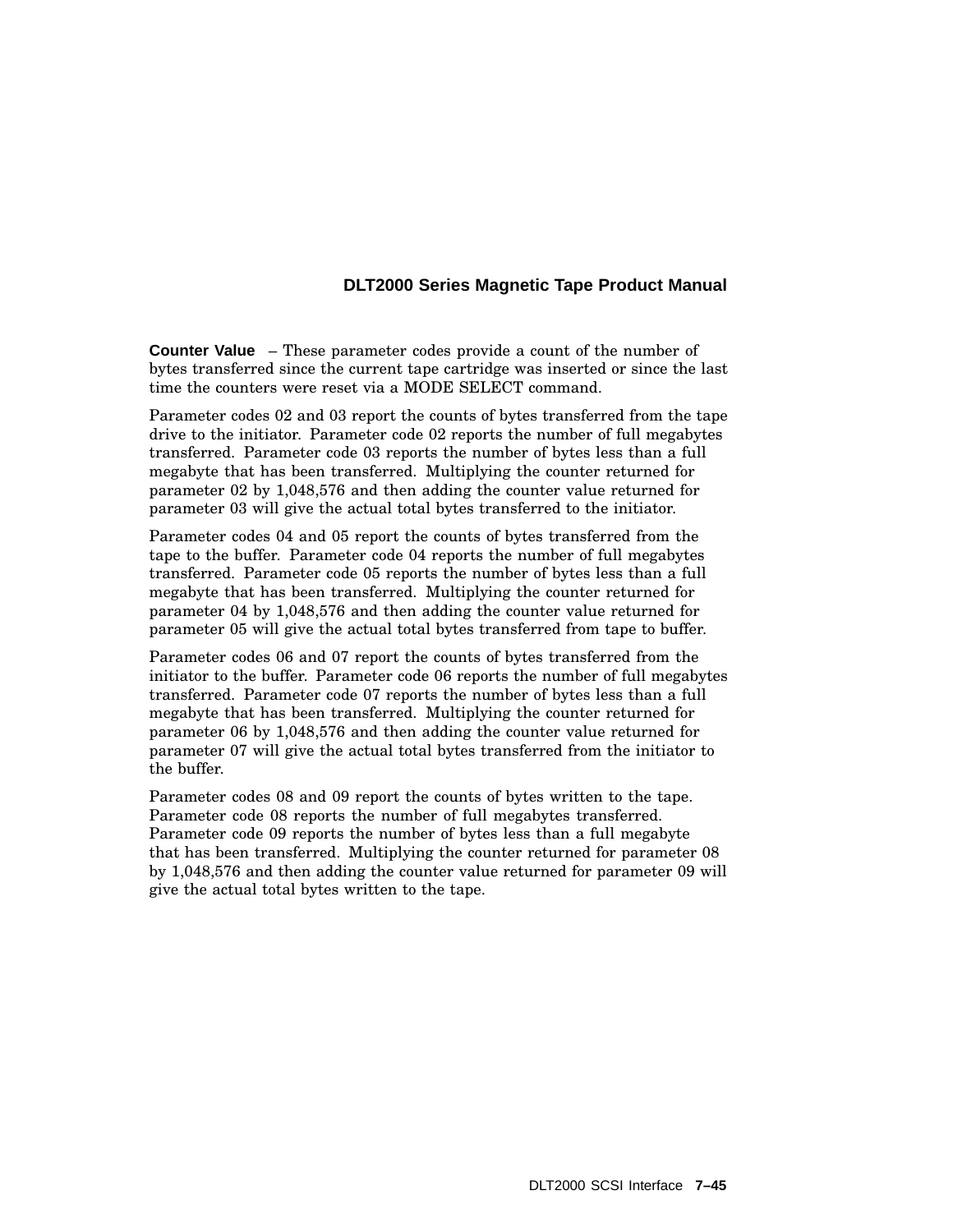## **7.4.9 MODE SELECT 15h**





MODE SELECT enables the host to configure the device. Implementing MODE SELECT and MODE SENSE requires a certain amount of handshaking between the host and the drive. Before configuring the drive, the host should issue a MODE SENSE to get the current configuration and determine what parameters are configurable. The host interprets this information and may then issue MODE SELECT to set the drive to the host's preferred configuration.

The drive always powers up with its default configurations set. This is also true if the drive receives a BUS DEVICE RESET message or a hard reset through the RST line on the SCSI bus.

### **PF**

The Page Format bit indicates that the data sent by the host after the MODE SELECT header and block descriptors complies with the definition of pages in the SCSI-2 specification. The SCSI-1 format will not be implemented, so this bit is required to be set.

### **SP**

This bit must be zero. The Save Parameters bit instructs the drive to save all savable pages. This is not supported.

### **PARAMETER LIST LENGTH**

This specifies the length in bytes of the MODE SELECT parameter list that is transferred during the DATA OUT phase. A zero Parameter List Length indicates that no data is transferred.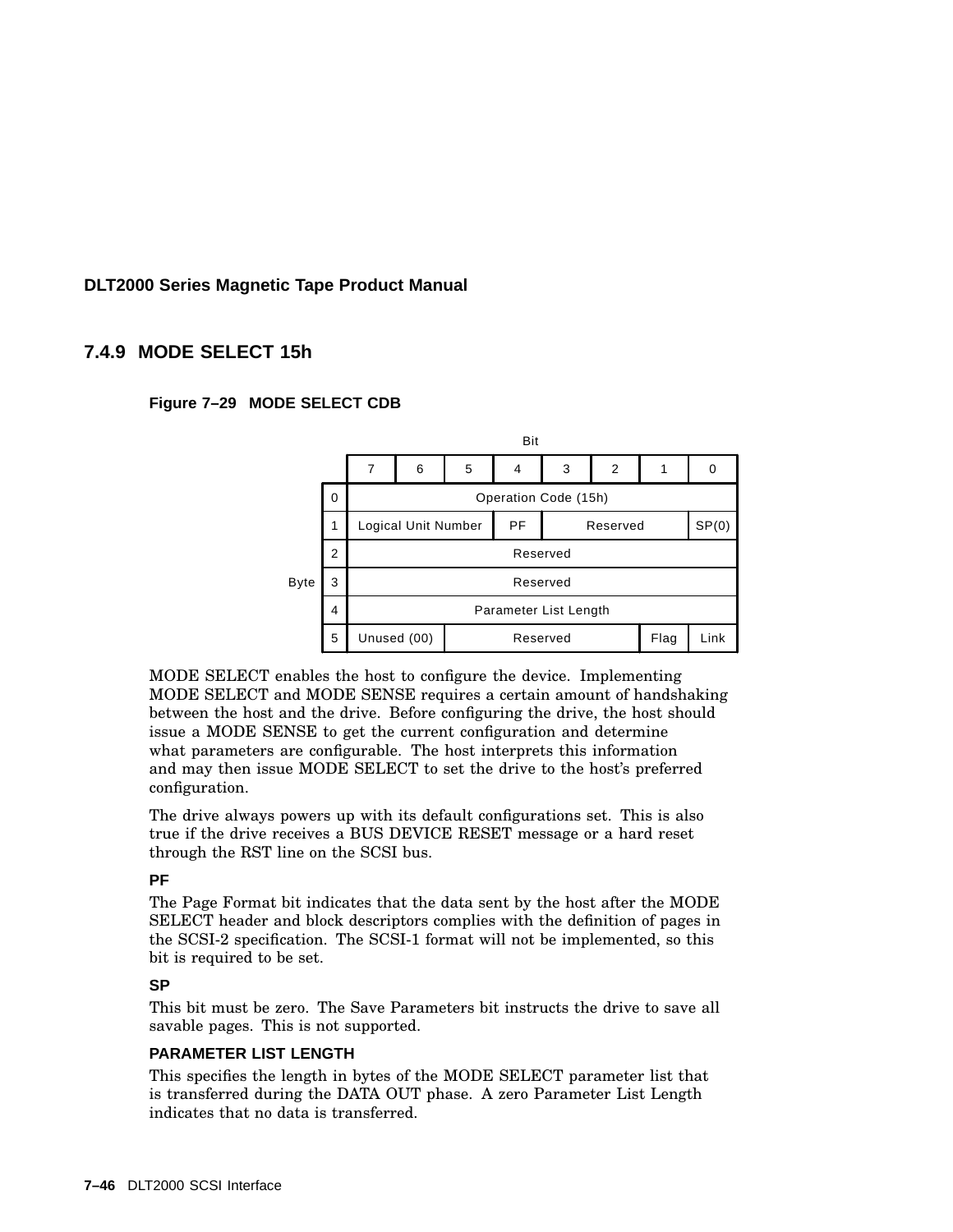### **7.4.9.1 MODE SELECT Parameter List**

The MODE SELECT parameter list shown below, contains a 4-byte header, followed by one 8-byte block descriptor.

### **Figure 7–30 MODE SELECT Parameter List**



Block Descriptor:

| 0              |       | <b>Density Code</b>        |       |
|----------------|-------|----------------------------|-------|
| 1              | (MSB) |                            |       |
| $\overline{2}$ |       | Number of Blocks (000000h) |       |
| 3              |       |                            | (LSB) |
| 4              |       | Reserved                   |       |
| 5              | (MSB) |                            |       |
| 6              |       | <b>Block Length</b>        |       |
| 7              |       |                            | (LSB  |

#### Page Descriptors

| PS                                            |  | Page Code |  |  |  |  |
|-----------------------------------------------|--|-----------|--|--|--|--|
| <b>Additional Page Length</b>                 |  |           |  |  |  |  |
| Page Defined or Vendor-Unique Parameter Bytes |  |           |  |  |  |  |

### **Buffered Mode**

The drive will implement Immediate Reporting on WRITE commands through Buffered mode.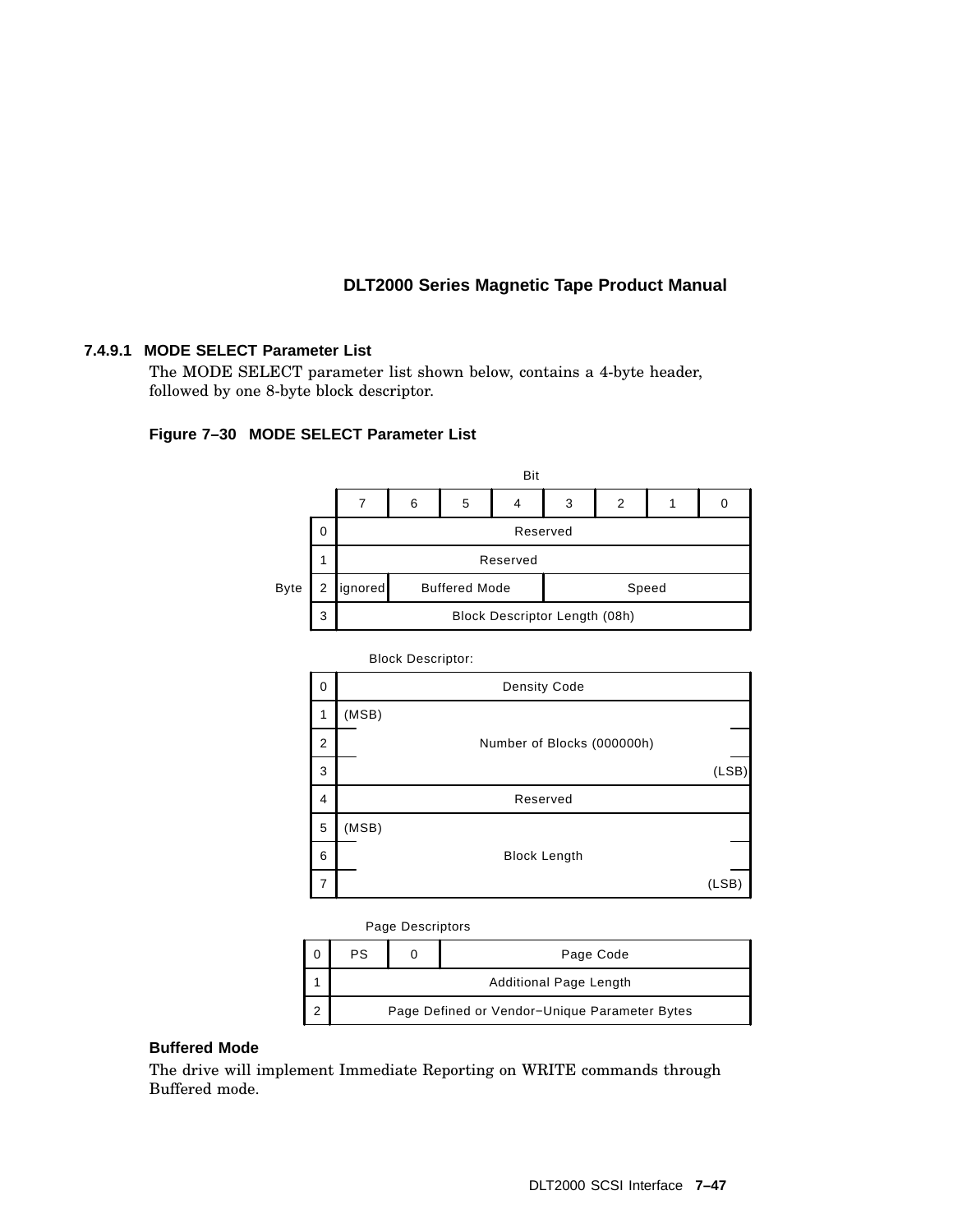If the field is zero, then the drive does not report a GOOD status on WRITE commands until the data blocks are actually written to tape. If the Buffered Mode field is one, then the drive reports GOOD status on WRITE commands as soon as the data block has been transferred to the buffer. This is the default configuration for the drive.

If Buffered mode is not used, the tape drive will suffer a significant degradation in performance, and maybe capacity as well, depending on tape format, block size, and compression. If writing 2.6 or 6.0 GB formats, if the block size is a multible of 4 Kbytes, there is no capacity loss. When using the 10 GB format, if compression is disabled and the block size is a multible of 8 Kbytes, there is no capacity loss. When using the 10 GB format and compression enabled, not having buffered mode enabled will cause some capacity loss, depending upon compression ratios. This is because the block packing feature is essentially disabled by turning off buffered mode.

If this field is greater than 1, the command will be rejected with a Check Condition with a Sense Key of ILLEGAL REQUEST.

### **Speed**

The tape drive supports only one speed, the default speed.

### **Block Descriptor Length**

This specifies the length in bytes of all block descriptors. Since the drive only allows one block descriptor, this value must be 8 or 0. Any other value causes a CHECK CONDITION status with an ILLEGAL REQUEST sense key to be returned.

### **Density Code**

This field should match the current density of the media, or it will be set to zero if the density is unknown.

00h - use default density

- 0Ah 6667 bpi MFM serial cart. tape X3B5/86-199 (read only)
- 16h 10000 bpi MFM serial cart tape X3.193-1990 (read only)
- 17h 42500 bpi MFM serial cart tape X3B5/91-174 2.6 GB
- 18h (Same as 17h but with 56 track pairs vs. 24) 6.0 GB
- 19h 62500 bpi, 64 track pairs, serial cart tape 10 GB

### **Number of Blocks**

This MODE SENSE field will be sent as zero, indicating that all of the remaining logical blocks on the tape will have the medium characteristics specified by the block descriptor.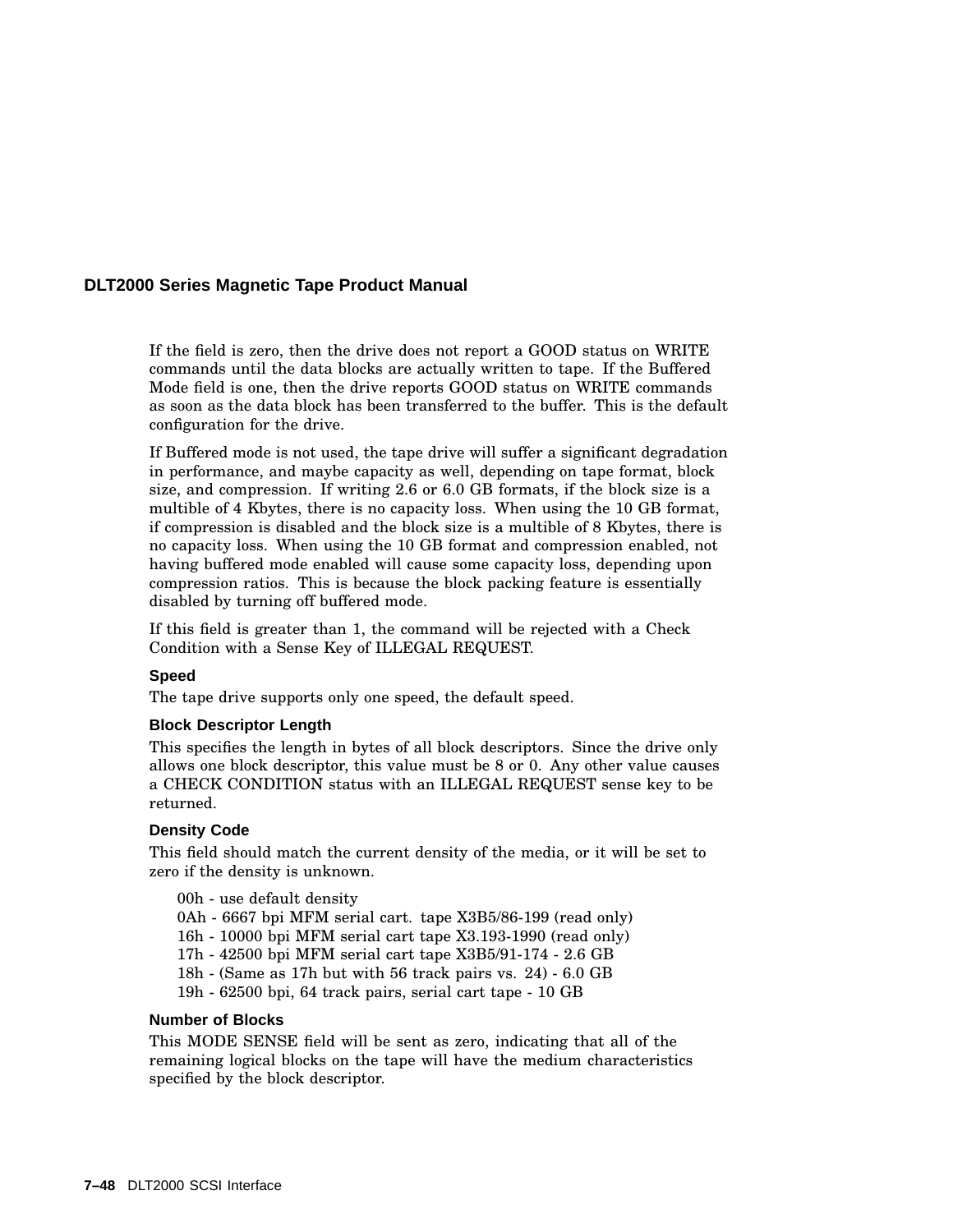### **Block Length**

This specifies the length in bytes of each logical block transferred over the SCSI bus. A block length of zero indicates that the length is variable (specified in the I/O command). Any other value indicates the number of bytes per block to use for read, write, and verify type commands that specify a "Fixed" bit of 1 (fixed block mode) which also causes the transfer length in the CDB to be defined as a block count.

### **7.4.9.2 MODE SELECT Pages**

Following the Block Descriptor are the MODE SELECT pages, which set the device parameters. Each page has a 2-byte header that identifies the page code and indicates the number of bytes in that page.

The Page Codes supported are as follows:

| Page<br>Code | Description                        | Sense/<br>Select |
|--------------|------------------------------------|------------------|
| 00h          | No requested page                  | Sense            |
| 0Ah          | Control mode page                  | both             |
| 10h          | <b>Device Configuration</b>        | both             |
| 02h          | Disconnect/Reconnect               | both             |
| 01h          | <b>Error Recovery Page</b>         | both             |
| 11h          | <b>Medium partition Parameters</b> | both             |
| 3Eh          | <b>EEPROM Parameter Select</b>     | Select           |
| 3Fh          | All pages                          | Sense            |

**Figure 7–31 MODE SELECT Pages Supported**

### **PS Bit**

For the MODE SELECT command this bit is reserved. For the MODE SENSE command, a Parameters Savable (PS) bit of one indicates that the page can be saved in nonvolatile memory by the drive. If the PS bit is zero, the supported parameters cannot be saved. (Saveable pages are not supported.)

### **Additional Page Length**

This indicates the number of bytes in that page. However, the value does not include bytes 0 and 1. The length is returned on MODE SENSE and must subsequently be set to the same value when performing MODE SELECT. If the page length does not match that expected by the drive a CHECK CONDITION status is returned with the sense key set to ILLEGAL REQUEST. The drive also returns a CHECK CONDITION status with an ILLEGAL REQUEST sense key if the host sends an unsupported Page Code, or a Page field with values that are not supported or not changeable. In this case, no parameters will be changed by the command.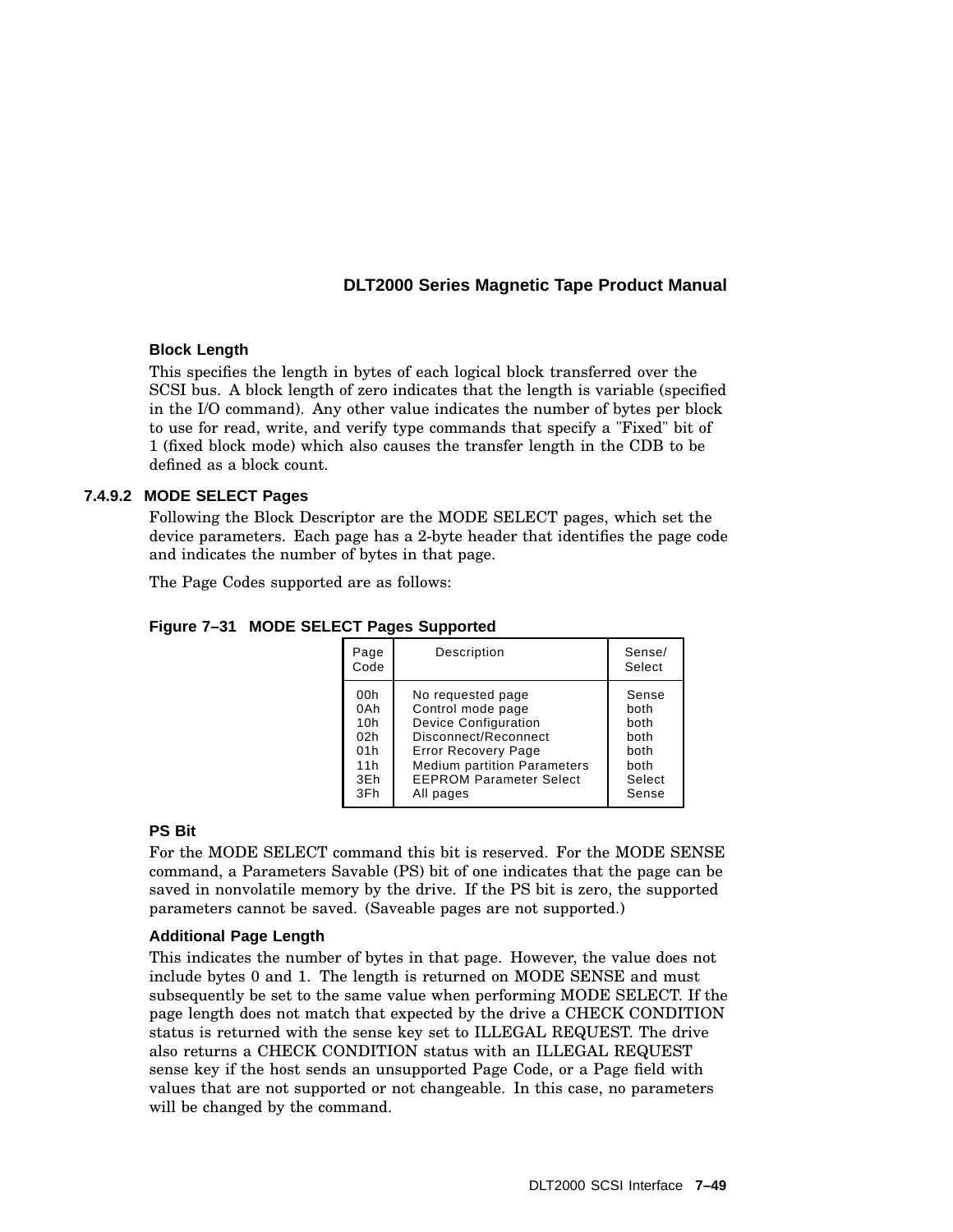### **7.4.9.3 Control Mode Page**

The control mode page (Figure 7–32) provides controls over several features such as tagged queuing, extended contingent allegiance, asynchronous event notification, and error logging.

### **Figure 7–32 Control Mode Page**



A report log exception condition (RLEC) bit of one specifies the target shall report log exception conditions. A RLEC bit of zero specifies the target shall not report log exception conditions.

#### **Page Code**

The Page Code identifies the type of MODE SELECT page being transferred. This is the Control Mode Page. The valid value for Page Code is 0Ah.

#### **Page Length**

The Page Length indicates the number of bytes in the Control Mode Page that follow this byte. The valid value for this byte is 06h.

#### **RLEC**

The RLEC bit indicates whether the DLT2000 should return Check Condition status with the sense key set to Unit Attention (6h) when one of its write and read error counters reaches a specified threshold, as follows:

0—Do not return Unit Attention when a threshold condition is met

1—Return Unit Attention when a threshold condition is met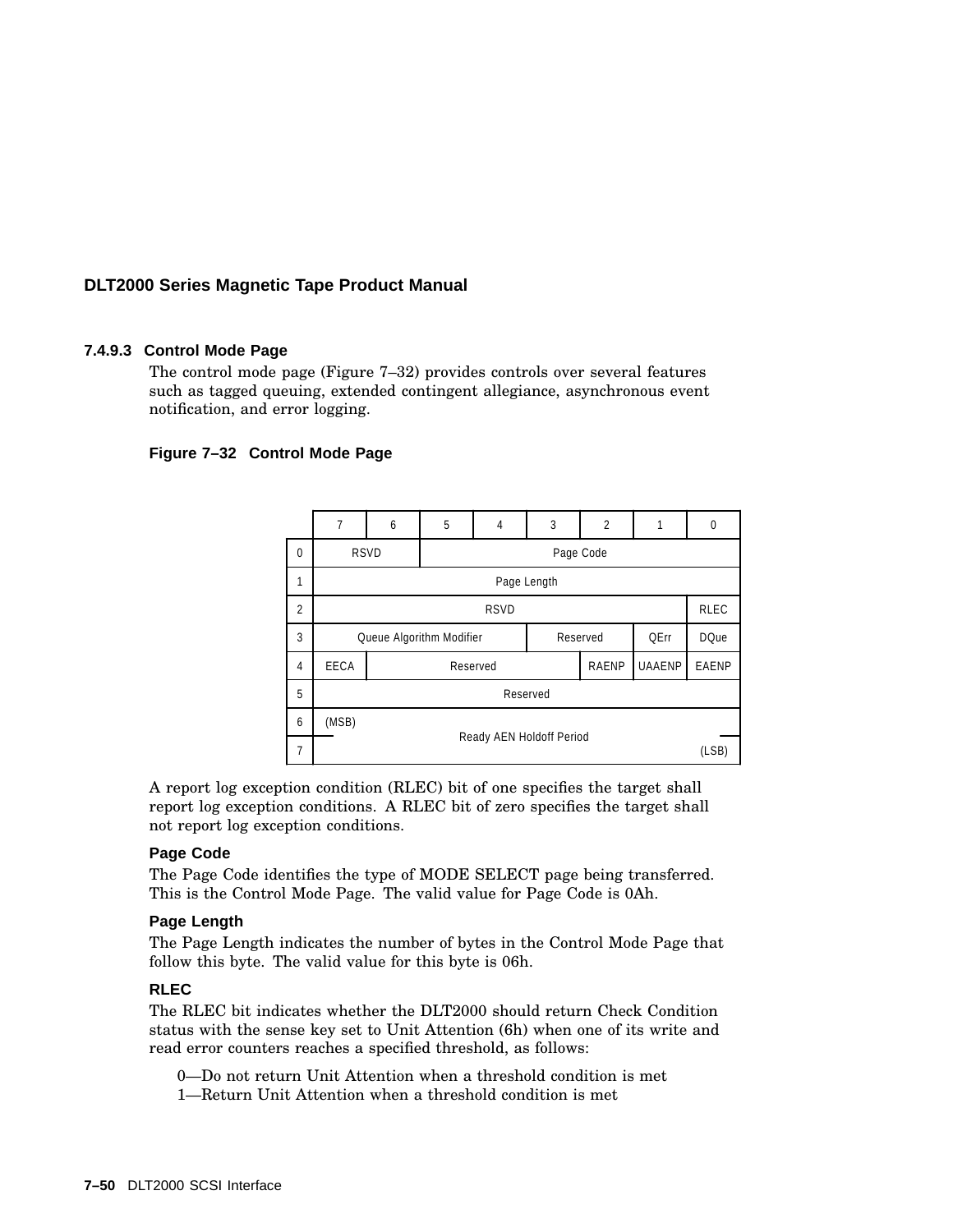### **Queue Algorithm Modifier**

The DLT2000 does not support the Simple Queue Tag message, so this field must be 0.

### **Byte 03, Bit 1—QErr (Queue Error)**

The DLT2000 does not support the Simple Queue Tag message, so this bit must be 0.

### **Byte 03, Bit 0—DQue (Disable Queuing)**

The DLT2000 does not support the Simple Queue Tag message, so this bit must be 1.

### **Byte 04, Bit 7—EECA (Enable Extended Contingent Allegiance)**

The DLT2000 does not support extended contingent allegiance, so this bit must be 0.

### **Byte 04, Bit 2—RAENP (Ready AEN Permission)**

The DLT2000 does not support asynchronous event notification (AEN), so this bit must be 0.

### **Byte 04, Bit 1—UAAENP (Unit Attention AEN Permission)**

The DLT2000 does not support asynchronous event notification, so this bit must be 0.

### **Byte 05 and 06—Ready AEN Holdoff Period**

The DLT2000 does not support asynchronous event notification, so this field must be 0.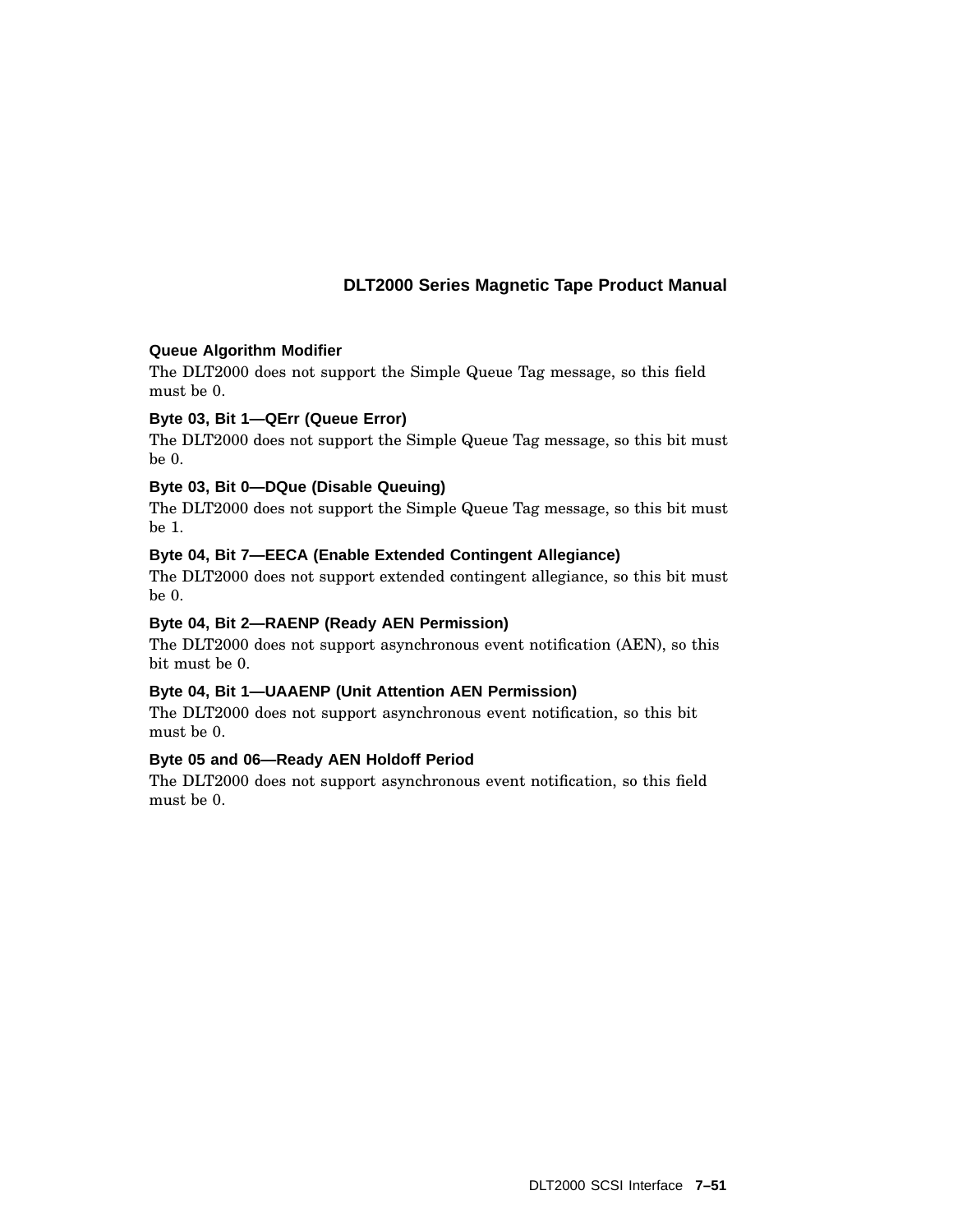### **7.4.9.4 Device Configuration Page (10h)**

The drive supports the Device Configuration Page which has the following format:

### **Figure 7–33 Device Configuration Page Format**



In this page, only the Write Delay Time and Select Data Compression Algorithm parameters are changeable.

### **PS**

Must be zero.

### **CAP, CAF, Active Format**

These fields are not supported and must be zero on MODE SELECT.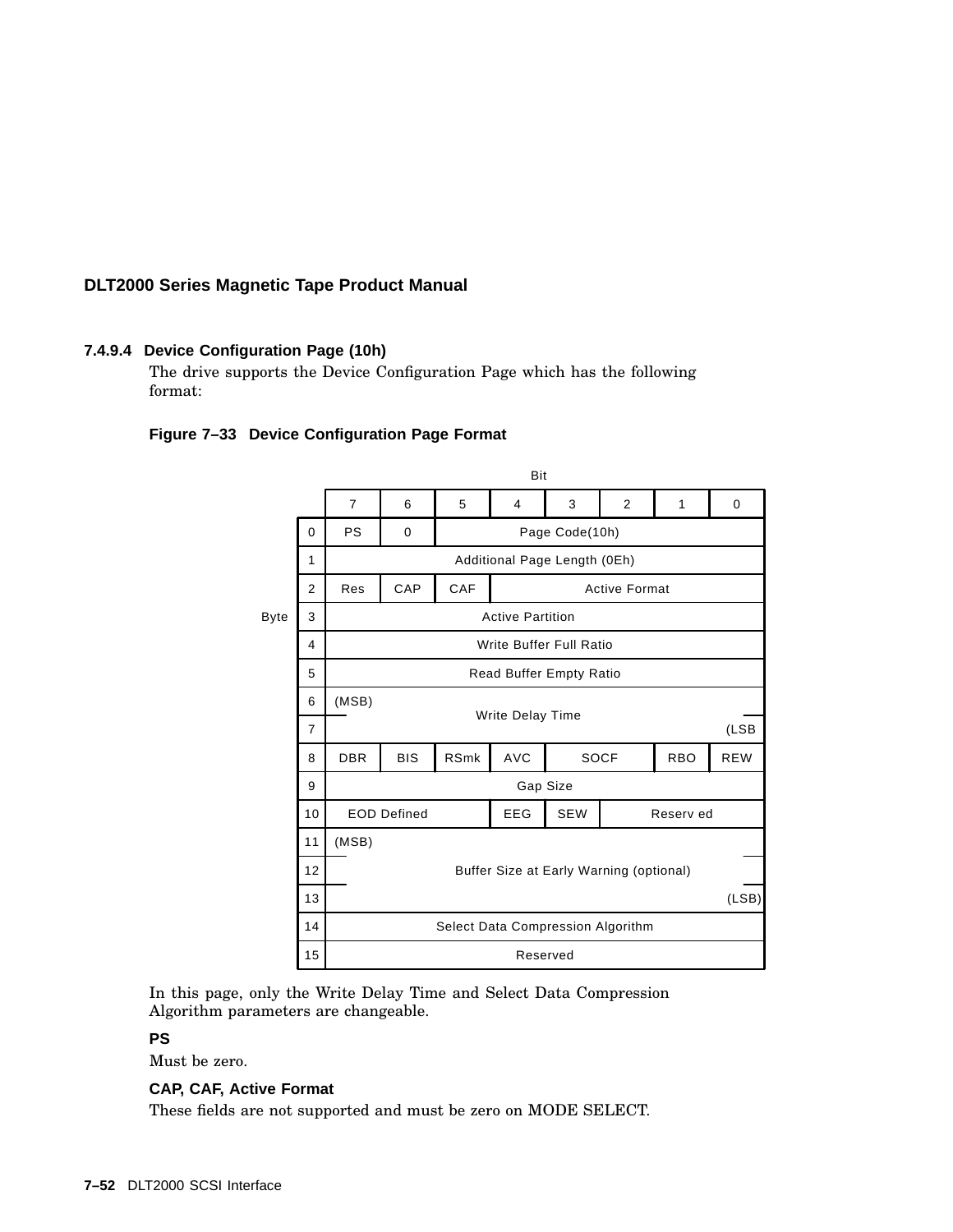### **Active Partition**

Only partition 0 is supported. Setting this field to any other value will be rejected by the drive with a CHECK CONDITION status and the ILLEGAL REQUEST sense key set.

### **Write Buffer Full Ratio and Read Buffer Empty Ratio**

These indicate how full/empty the buffer memory should be before restarting the writing/reading of the media. DLT2000 will set these fields to zero (unused) because it uses an automatic, adaptive mechanism to dynamically adjust its Full/Empty ratios according to the average data rates over the SCSI bus.

### **Write Delay Time**

This indicates the maximum time that the drive will wait with a partially full buffer before forcing the data to tape (100 ms increments). The buffer Full /Empty ratio, which is dynamic, can cause data to be written sooner than the Write Delay time would indicate. The Write Delay Time defaults to 50 (32h). This causes the buffer to be flushed in 5 seconds. Maximum value is 6500 (1964h) and the minimum is 10 (0Ah). This represents delays from almost 11 minutes down to 1 second.

### **Byte 8:**

DBR—set to 0 (data buffer recovery not supported) BIS—set to 1 (Block Identifiers Supported in media format) RSmk—set to 0 (Setmarks not supported) AVC—set to 0 SOCF—set to 0 RBO—set to 0 REW—set to 0 (Do not report Early Warning EOM on reads)

### **Gap Size**

This field is not used and is set to zero.

### **EOD Defined**

This field is set to 00h; any other value will be rejected by the drive.

### **EEG**

The Enable EOD Generation bit is set to indicate that the drive will generate an EOD. The drive generates an EOD mark before any change of direction following a write-type operation. This bit is ignored on MODE SELECT.

### **SEW and Buffer Size At Early warning**

The Synchronize at Early Warning bit and Buffer Size at EW fields are not supported and must be zero.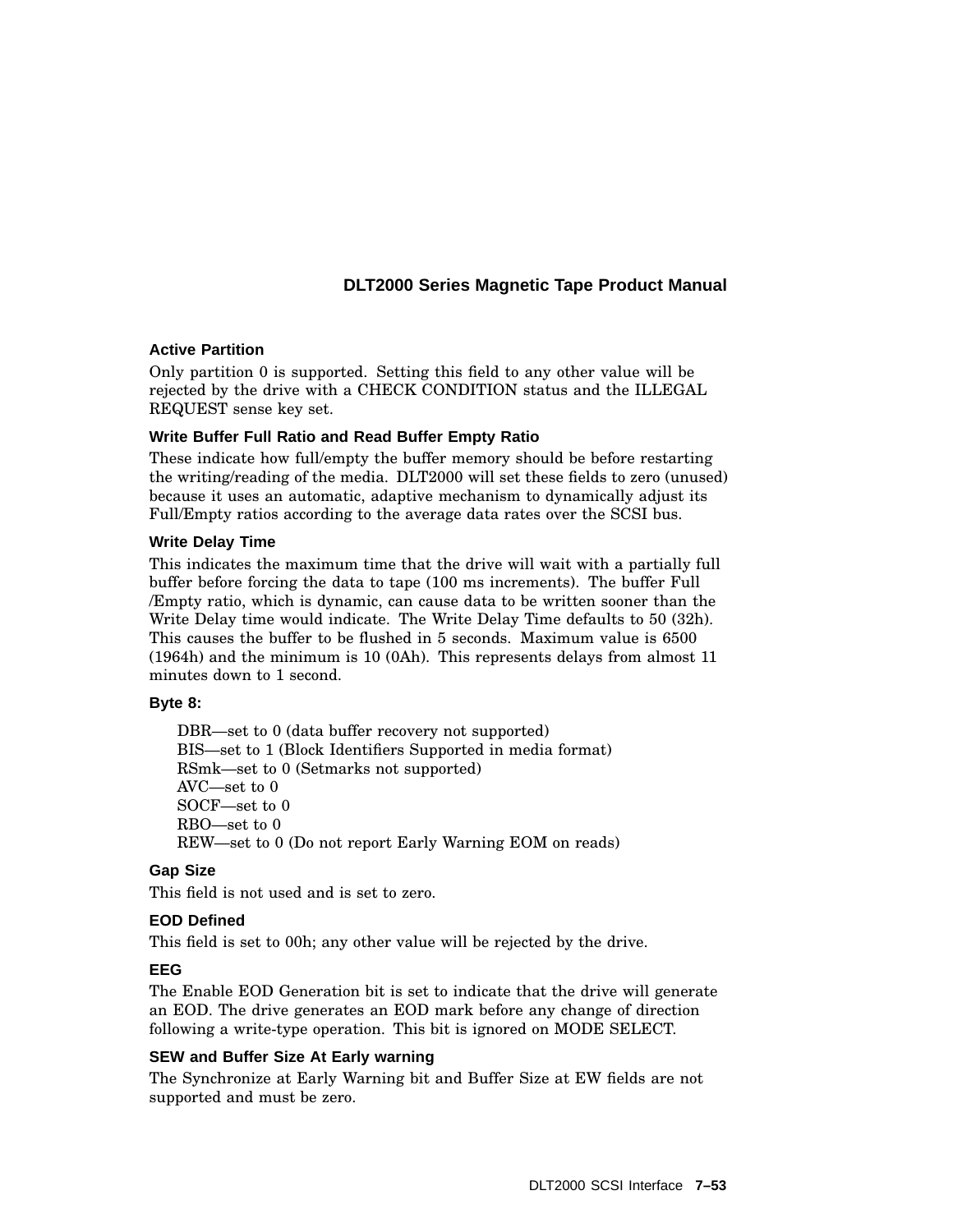### **Select Data Compression Algorithm**

A one enables data compression, a zero disables it.

The front panel setting will overrride what is specified in the MODE SELECT, but no error will result. If the front panel is returned to automatic mode, the value from the last MODE SELECT command will determine whether compression will be used or not.

### **7.4.9.5 Disconnect/Reconnect Page (02h)**

The drive shall support the Disconnect/Reconnect Page which has the following format: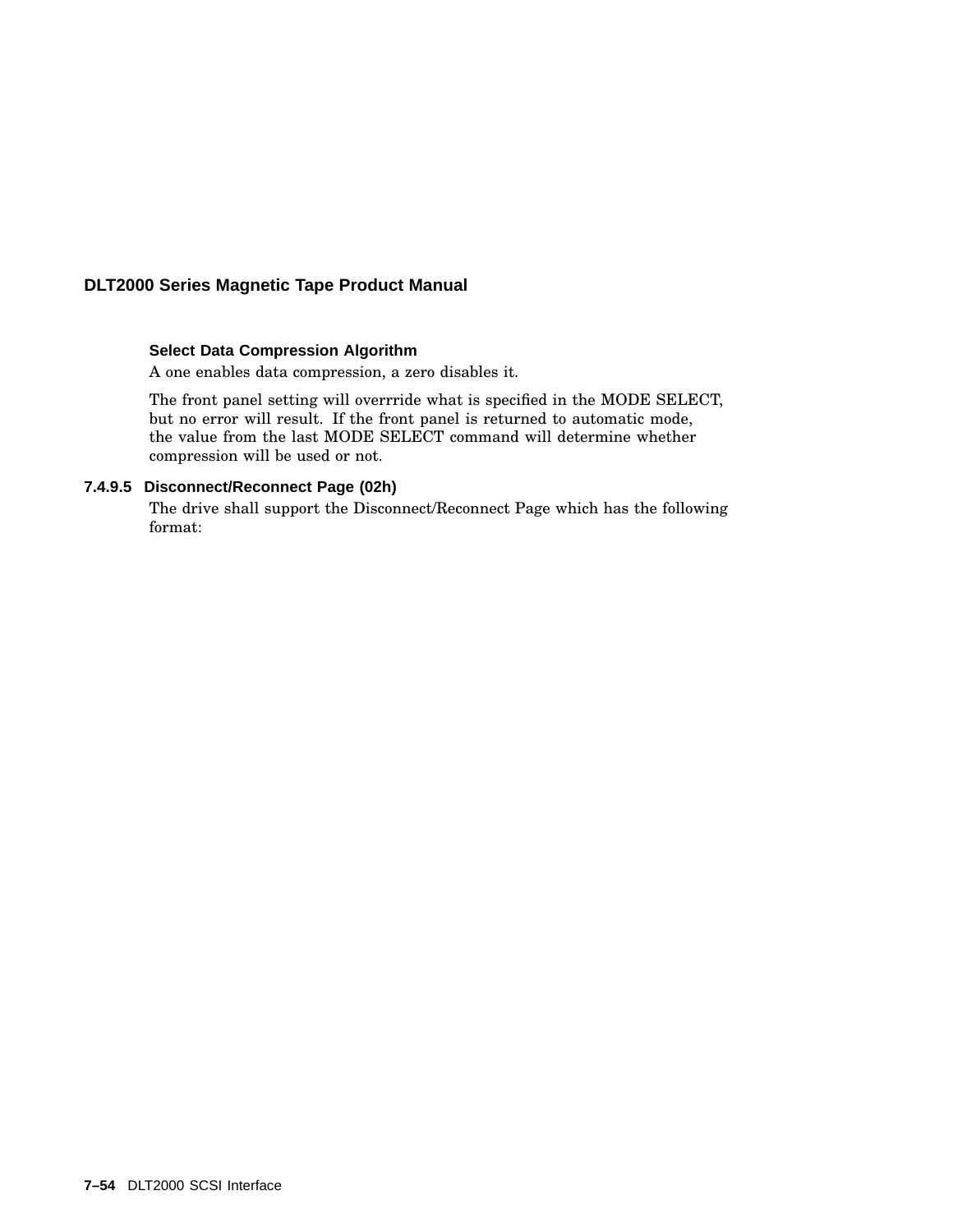|                                            |          | Bit            |             |                              |                           |                |       |   |       |
|--------------------------------------------|----------|----------------|-------------|------------------------------|---------------------------|----------------|-------|---|-------|
|                                            |          | $\overline{7}$ | 6           | 5                            | 4                         | 3              | 2     | 1 | 0     |
|                                            | $\Omega$ | <b>PS</b>      | $\mathbf 0$ |                              |                           | Page Code(02h) |       |   |       |
|                                            | 1        |                |             | Additional Page Length (0Eh) |                           |                |       |   |       |
| <b>Buffer Full Ratio</b><br>$\overline{2}$ |          |                |             |                              |                           |                |       |   |       |
| <b>Byte</b>                                | 3        |                |             |                              | <b>Buffer empty Ratio</b> |                |       |   |       |
|                                            | 4        | (MSB)          |             |                              |                           |                |       |   |       |
| <b>Bus Inactivity Limit</b><br>5           |          |                |             |                              |                           |                | (LSB) |   |       |
|                                            | 6        | (MSB)          |             | Disconnect time Limit        |                           |                |       |   |       |
|                                            | 7        |                |             |                              |                           |                |       |   | (LSB) |
|                                            | 8        | (MSB)          |             | <b>Connect Time Limit</b>    |                           |                |       |   |       |
|                                            | 9        |                |             |                              |                           |                |       |   | (LSB) |
|                                            | 10       | (MSB)          |             | Maximum Burst Size           |                           |                |       |   |       |
|                                            | 11       |                |             |                              |                           |                |       |   | (LSB) |
|                                            | 12       |                |             | <b>DTDC</b><br>Reserved      |                           |                |       |   |       |
|                                            | 13       |                |             | Reserved                     |                           |                |       |   |       |
|                                            | 14       |                |             |                              |                           | Reserved       |       |   |       |
|                                            | 15       |                |             |                              |                           | Reserved       |       |   |       |

### **Figure 7–34 Disconnect/Reconnect Page Format**

In this page, only the Maximum Burst Size parameter is changeable.

The following parameters in this page are supported:

#### **Maximum Burst Size**

This value specifies the maximum amount of data that will be transferred without disconnecting. A value of zero sets no limit. This value is in units of 512 bytes. For example, a value of 8 means 4k bytes. Values that are not multiples of 8 are rounded up to the closest multiple of 8.

### **Data Transfer Disconnect Control (DTDC)**

This option is not supported, so this field should be zero.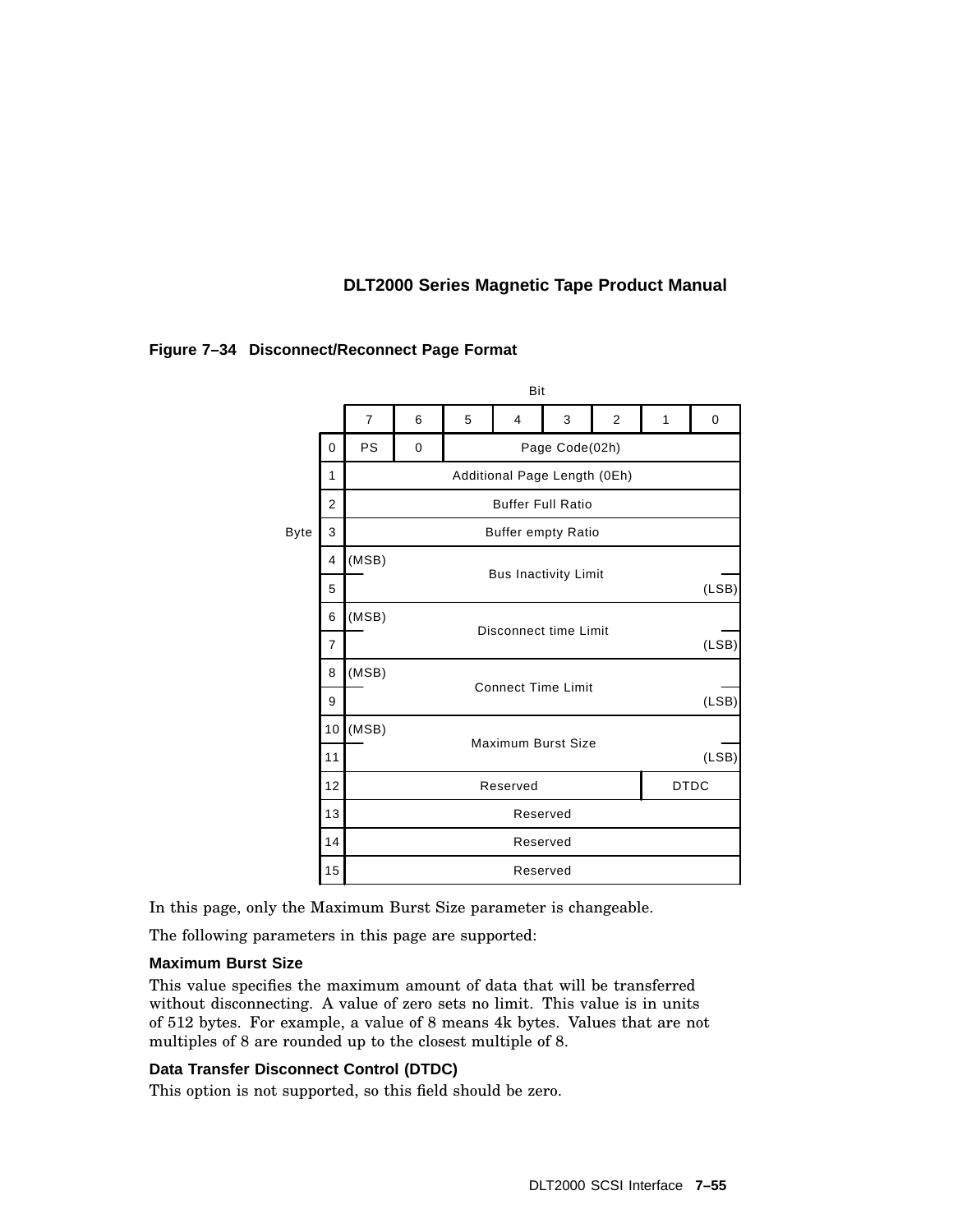### **7.4.9.6 Medium Partition Page (11h)**

The drive supports the Medium Partitions Parameter Page, which has the following format.

#### **Figure 7–35 Medium Partition Page Format**



In this page, no parameters are changeable.

#### **Maximum Additional Partitions**

No additional partitions are supported, this field must be zero.

#### **Additional Partitions Defined**

The field specifies the number of additional partitions to be defined for the tape based on the settings of the SDP and IDP bits. The maximum allowed is the value returned in the Maximum Additional Partitions field. Since only one partition is supported, this field must be zero.

#### **Option Flags**

FDP—Fixed Data Partitions bit must be zero. SDP—Select Data Partitions bit must be zero. IDP—Initiator Defined Partitions bit must be zero. PSUM –Partition Size Unit of Measure field must be zero.

#### **Medium Format Recognition**

This field is only valid on a MODE SENSE and is set to 01h indicating that automatic Format Recognition is supported.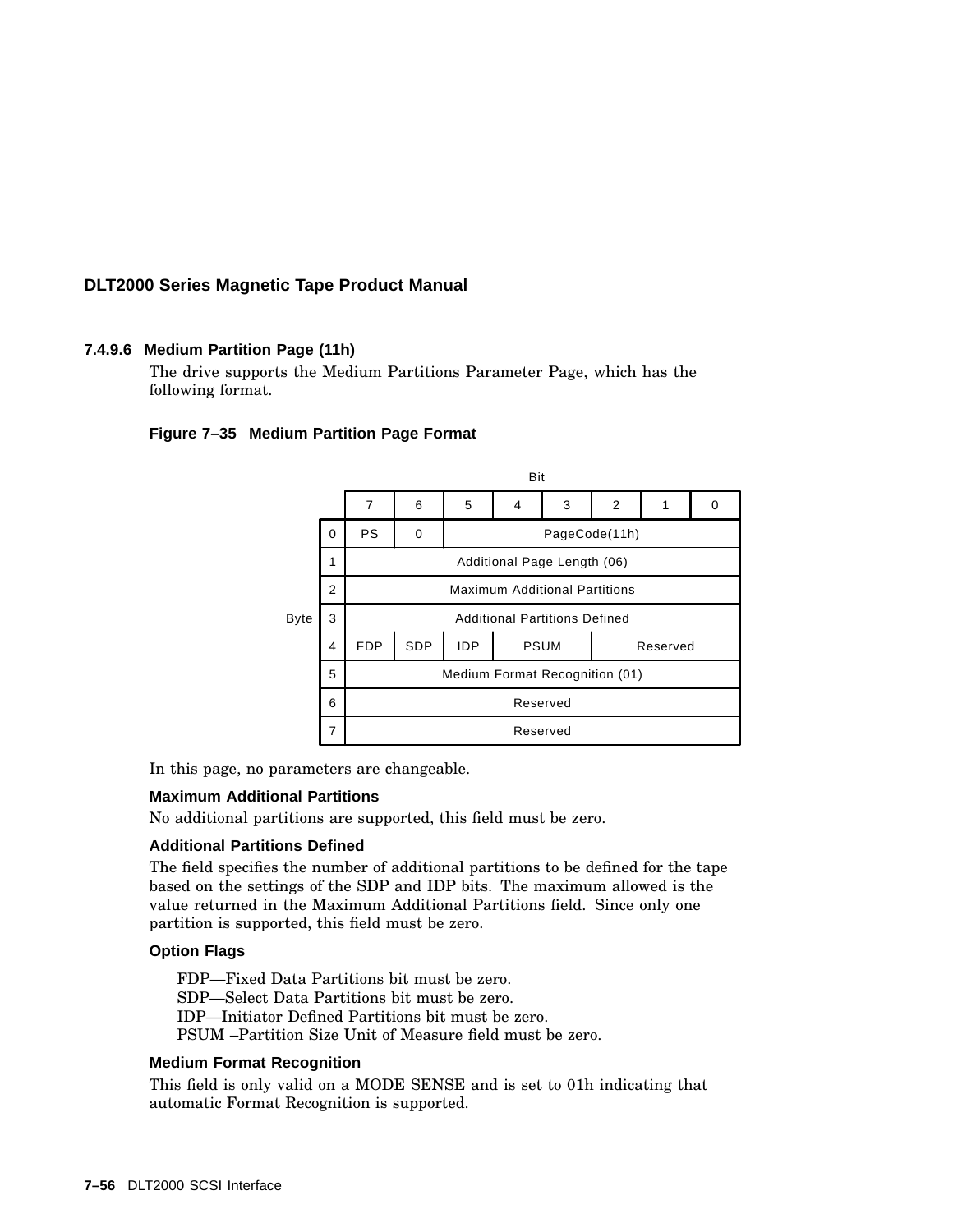### **7.4.9.7 Read/Write Error Recovery Page (01h)**

The drive shall support the Error Recovery Page which has the following format.

### **Figure 7–36 Error Recovery Page Format**

|      |                |                |          |    | Bit                          |                |                |            |            |  |  |
|------|----------------|----------------|----------|----|------------------------------|----------------|----------------|------------|------------|--|--|
|      |                | $\overline{7}$ | 6        | 5  | 4                            | 3              | $\overline{2}$ | 1          | 0          |  |  |
|      | 0              | <b>PS</b>      | 0        |    |                              | Page Code(01h) |                |            |            |  |  |
|      | 1              |                |          |    | Additional Page Length (0Ah) |                |                |            |            |  |  |
|      | $\overline{2}$ | rsvd           | rsvd     | ТB | rsvd                         | <b>EER</b>     | <b>PER</b>     | <b>DTE</b> | <b>DCR</b> |  |  |
| Byte | 3              |                |          |    | <b>Read Retry Count</b>      |                |                |            |            |  |  |
|      | 4              | Reserved       |          |    |                              |                |                |            |            |  |  |
|      | 5              |                |          |    | Reserved                     |                |                |            |            |  |  |
|      | 6              |                |          |    | Reserved                     |                |                |            |            |  |  |
|      | $\overline{7}$ |                |          |    | Reserved                     |                |                |            |            |  |  |
|      | 8              |                |          |    | <b>Write Retry Count</b>     |                |                |            |            |  |  |
|      | 9              |                | Reserved |    |                              |                |                |            |            |  |  |
|      | 10             |                |          |    | Reserved                     |                |                |            |            |  |  |
|      | 11             |                |          |    | Reserved                     |                |                |            |            |  |  |

In this page, only the Post Error (PER) flag parameter is changeable. If PER is set, Check Conditions will be created, with Sense Key of Recovered Error, and VU Sense Data detailing the cause. Normally, these events should be rare, and only occur if the recovered write or read retry rates reach excessive levels.

### **Option Flags**

- TB—The Transfer Block (when not fully recovered) function is not supported.
- EER—The Enable Early Recovery function is always enabled.
- PER—The Post Error bit turns on reporting of Check Condition to report recovered read/write errors. The default setting of this bit is zero.
- DTE—The Disable Transfer on Error feature is not supported so this bit must be zero.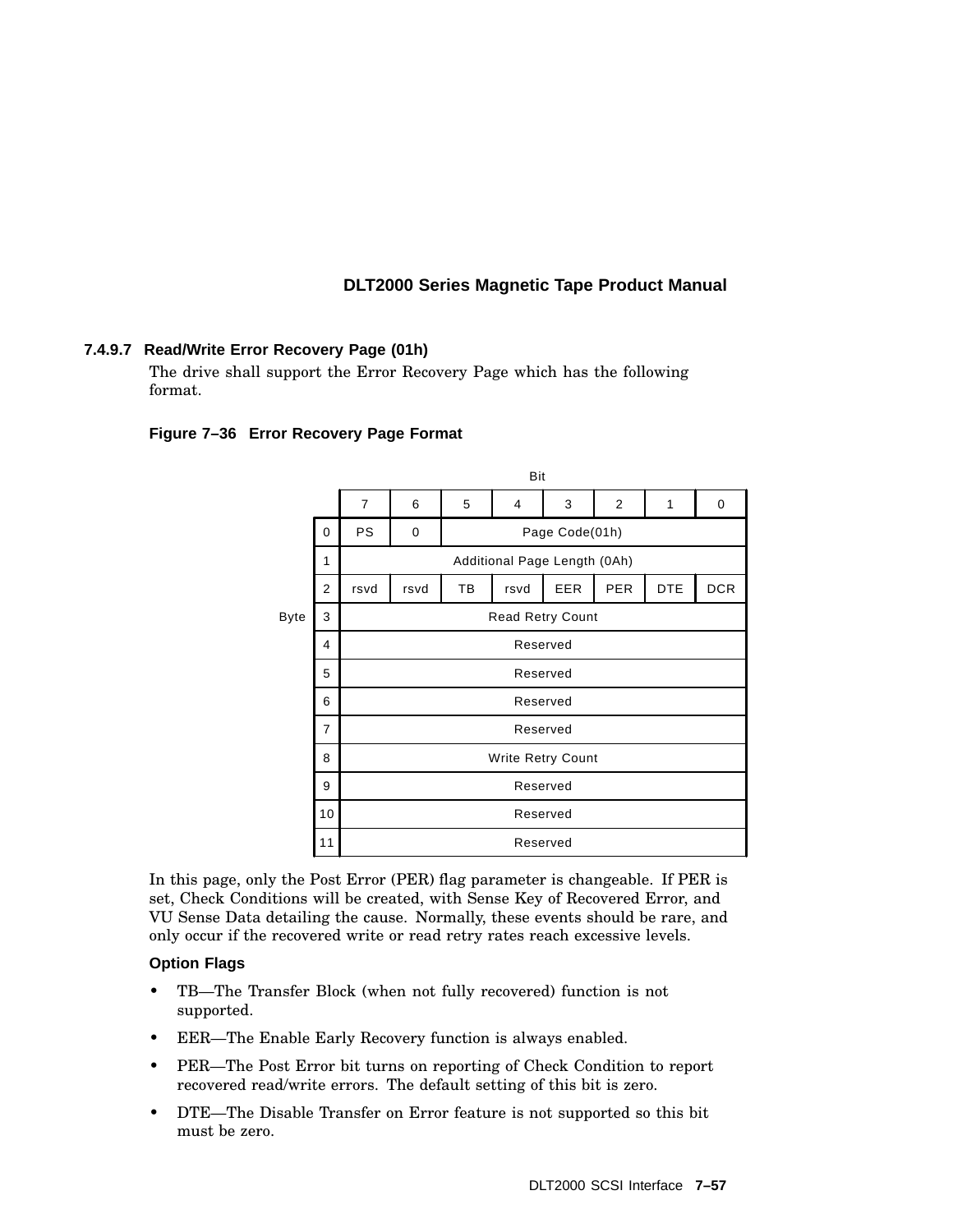• DCR—The Disable ECC Correction bit feature is not supported so this bit must be zero.

### **Read Retry Count**

This field reports the maximum number of rereads that are done before declaring an unrecoverable error.

#### **Write Retry Count**

This field reports the maximum number of overwrite retries that will be performed before declaring an unrecoverable error.

### **7.4.9.8 EEROM Vendor Unique Page (3Eh)**

The drive shall support a vendor unique page which may be used to modify savable parameters. This page is only supported with the Mode Select command. Only one savable parameter may be changed per mode select command. It has the following format:

### **Figure 7–37 EEROM Vendor Unique Page Format**



The ASCII string has a parameter name, followed by one or more space characters, a parameter value, and an ASCII line feed or null character. When the string is parsed the parameter value will be interpreted as indicated in the following table. The parameter name may be in upper- or lowercase.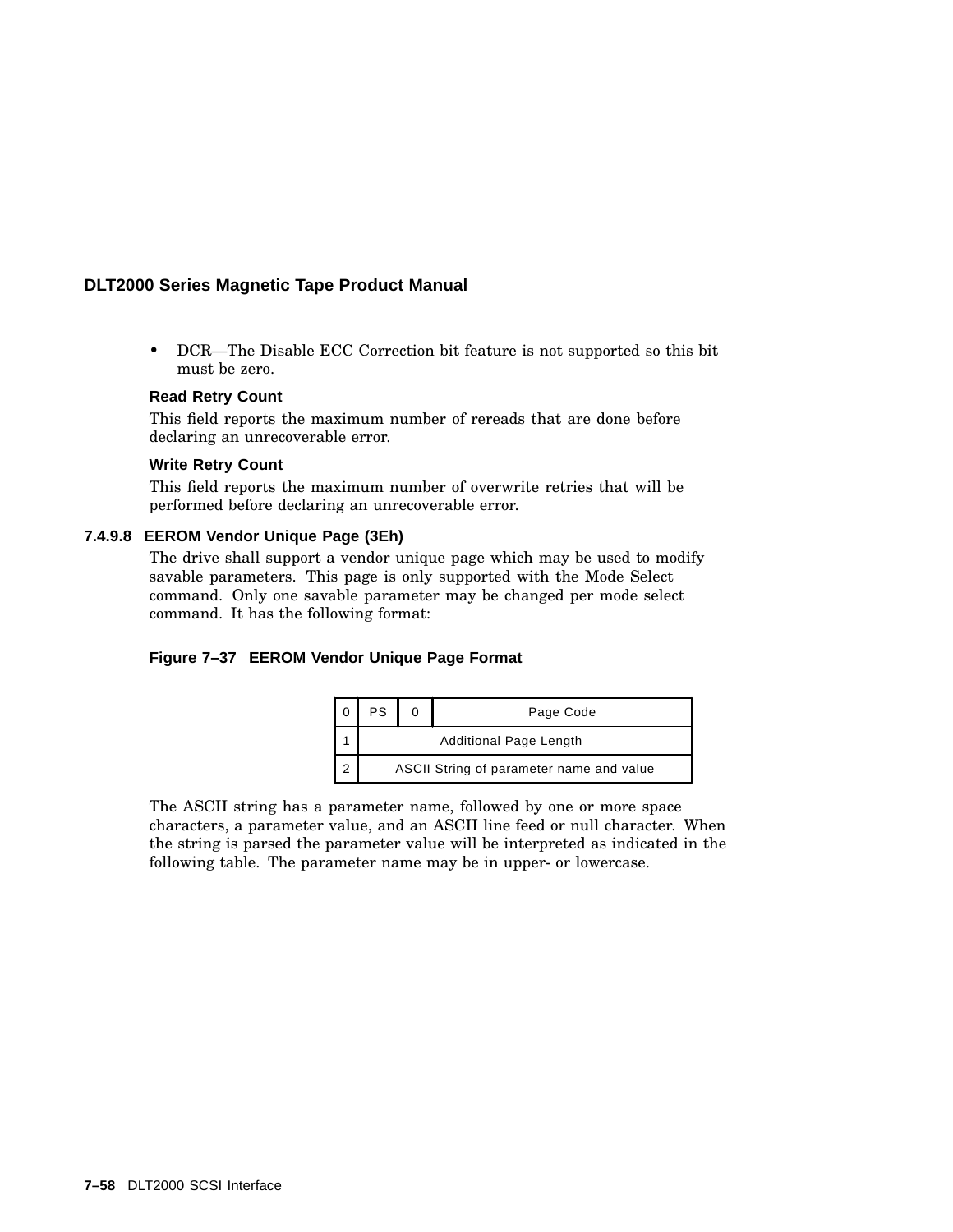| <b>Name</b>                  | <b>Value Representation</b> | <b>Default</b> | <b>Usage</b>                                                                                           |
|------------------------------|-----------------------------|----------------|--------------------------------------------------------------------------------------------------------|
| VENDORID                     | ASCII                       | <b>DEC</b>     | Vendor Identification field<br>in Inquiry Data                                                         |
| <b>PRODUCTID</b>             | ASCII                       | <b>DLT2000</b> | Product Identification field<br>in Inquiry Data                                                        |
| <b>FORCEDENSITY</b>          | <b>ASCII</b> Decimal        | $\theta$       | $0 =$ automatic, 1=THZ01, 2=THZ02,<br>$3=DLT2000$                                                      |
| <b>FORCECOMP</b>             | <b>ASCII</b> Decimal        | $\theta$       | $0$ =automatic,1=Always<br>compress unless front panel<br>selection disables it                        |
| <b>DEFAULTCOMPON</b>         | <b>ASCII</b> Decimal        | 1              | 0=Compression defaulted<br>off on powerup/reset,<br>1=Compression defaulted to<br>on, on powerup/reset |
| DEFFIXEDBLKLEN ASCII Decimal |                             | $\bf{0}$       | Default fixed block size                                                                               |
| ENBINQMEDCHGR ASCII Decimal  |                             | $\Omega$       | 0=disable media changer<br>bit,1=enable media changer<br>bit in byte 6 of inquiry data                 |
| LOADERLUN                    | <b>ASCII</b> Decimal        | 1              | $1-7 = LUN$ to report media<br>loader device on                                                        |
| <b>REWINDONRESET</b>         | <b>ASCII</b> Decimal        | $\theta$       | $0 = Do$ not rewind on<br>Bus Reset or BDR msg,<br>$1 =$ Rewind the media to<br>BOT on reset events    |

**Table 7–3 EEROM Vendor Unique Page Parameters**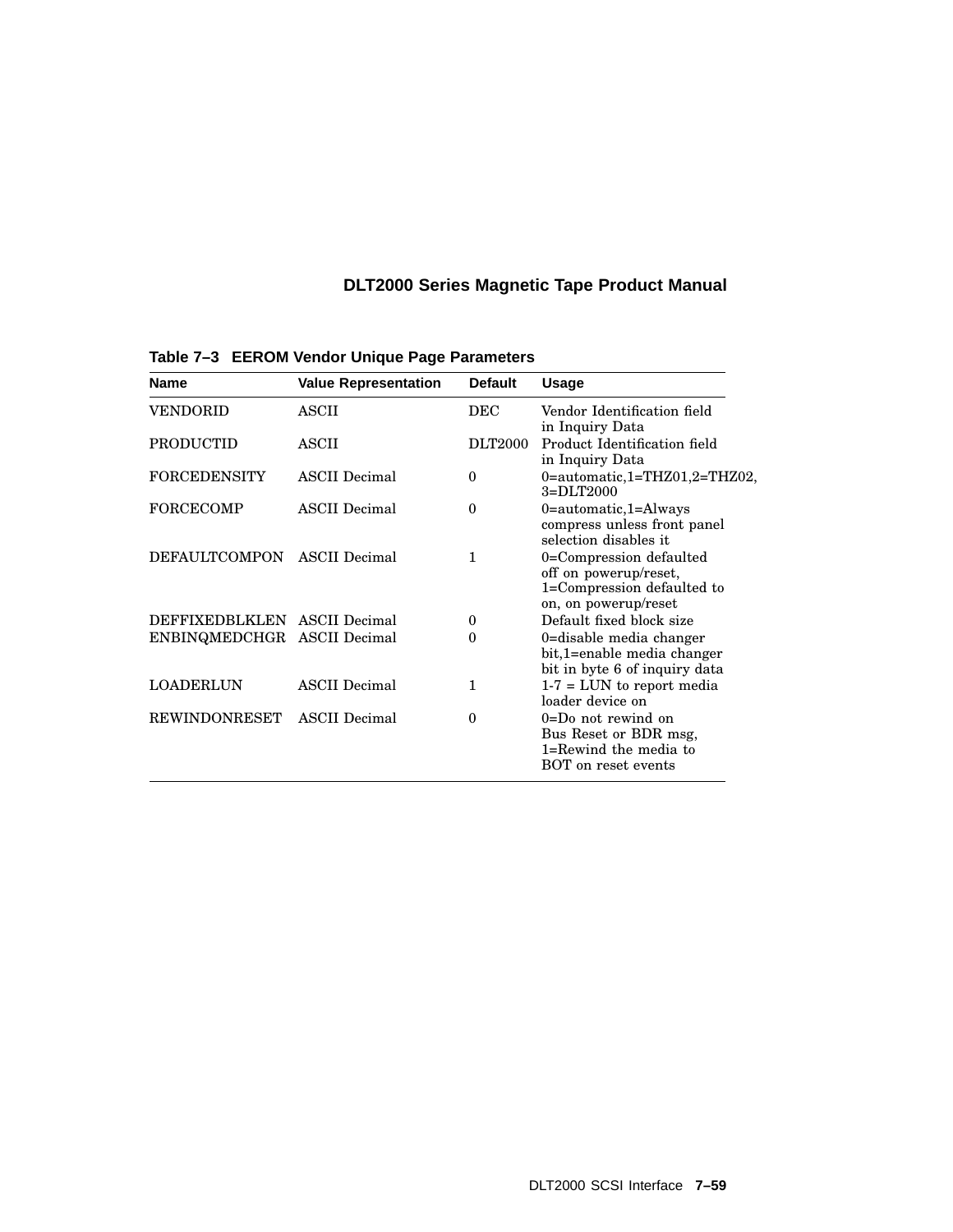This example of a EEROM vendor unique page will modify the VENDORID parameter to "XXXYY ."

| 0  | 0 | $\pmb{0}$         |                  | Page Code (3EH)    |  |  |  |
|----|---|-------------------|------------------|--------------------|--|--|--|
| 1  |   | Page Length (OFH) |                  |                    |  |  |  |
| 2  |   |                   | "v"              | (76H)              |  |  |  |
| 3  |   |                   | "e"              | (65H)              |  |  |  |
| 4  |   |                   | "n"              | (6EH)              |  |  |  |
| 5  |   |                   | "d"              | (64H)              |  |  |  |
| 6  |   |                   | "o"              | (6FH)              |  |  |  |
| 7  |   |                   | "r"              | (72H)              |  |  |  |
| 8  |   |                   | "i"              | (69H)              |  |  |  |
| 9  |   |                   | "d"              | (64H)              |  |  |  |
| 10 |   |                   | $\mathbf{u}$ and | (20H)              |  |  |  |
| 11 |   |                   | "X"              | (58H)              |  |  |  |
| 12 |   |                   | "X"              | (58H)              |  |  |  |
| 13 |   |                   | "X"              | (58H)              |  |  |  |
| 14 |   |                   | "Y"              | (59H)              |  |  |  |
| 15 |   |                   | "Y"              | (59H)              |  |  |  |
| 16 |   |                   | <lf></lf>        | $(OAH)$ or $(OOH)$ |  |  |  |

## **Figure 7–38 EEROM Vendor Unique Page Example 1**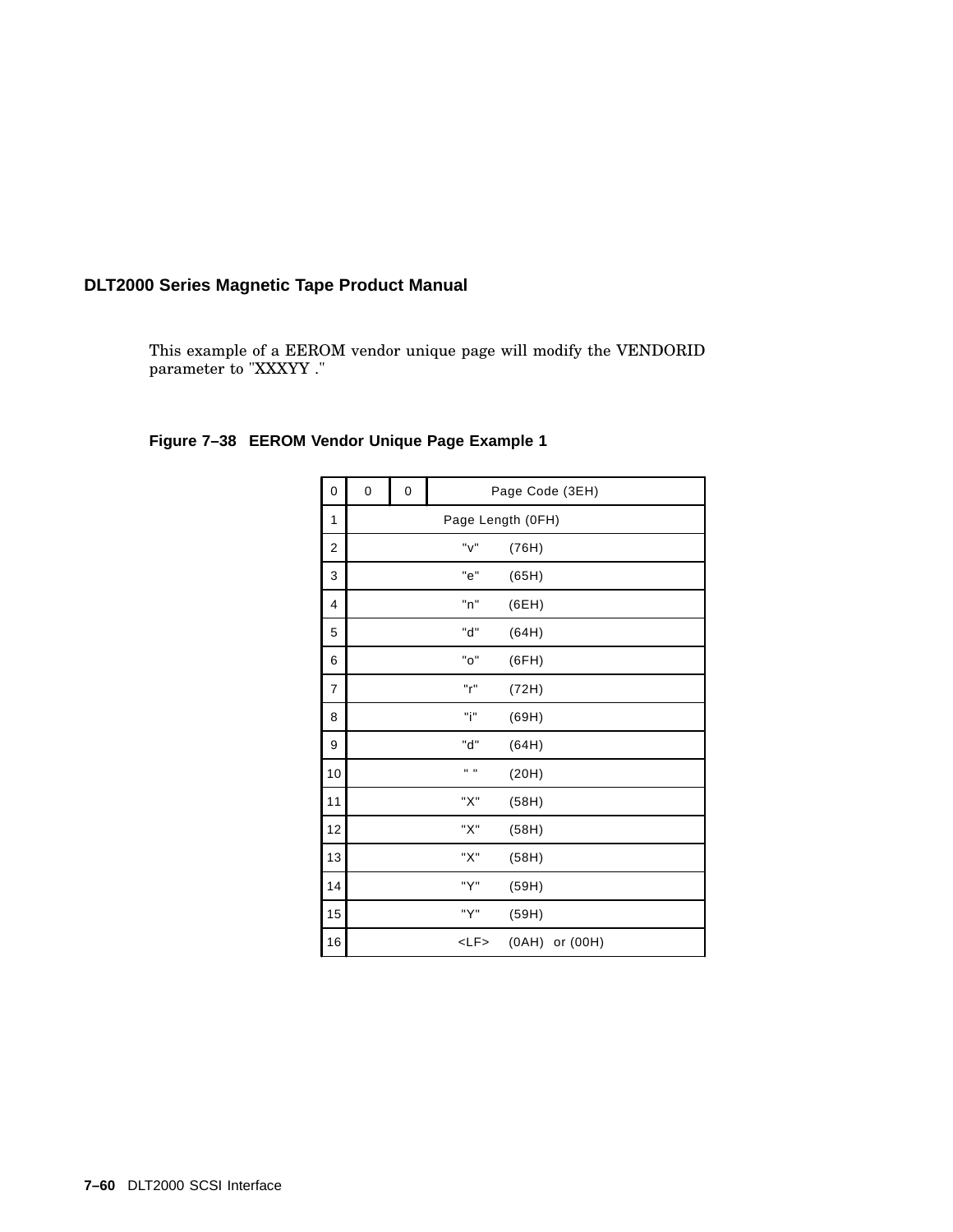This example of an EEROM vendor unique page will modify the FORCEDENSITY parameter to 1.

| 0  | 0 | 0                 |                  | Page Code (3EH)    |  |  |  |
|----|---|-------------------|------------------|--------------------|--|--|--|
| 1  |   | Page Length (OFH) |                  |                    |  |  |  |
| 2  |   |                   | "F"              | (46H)              |  |  |  |
| 3  |   |                   | "O"              | (4FH)              |  |  |  |
| 4  |   |                   | "R"              | (52H)              |  |  |  |
| 5  |   |                   | "C"              | (43H)              |  |  |  |
| 6  |   |                   | "Е"              | (45H)              |  |  |  |
| 7  |   |                   | "D"              | (44H)              |  |  |  |
| 8  |   |                   | "Е"              | (45H)              |  |  |  |
| 9  |   |                   | "N"              | (4EH)              |  |  |  |
| 10 |   |                   | "S"              | (53H)              |  |  |  |
| 11 |   |                   | "l"              | (49H)              |  |  |  |
| 12 |   |                   | "T"              | (54H)              |  |  |  |
| 13 |   |                   | "Y"              | (59H)              |  |  |  |
| 14 |   |                   | $\mathbf{u}$ and | (20H)              |  |  |  |
| 15 |   |                   | "1"              | (31H)              |  |  |  |
| 16 |   |                   | <lf></lf>        | $(OAH)$ or $(OOH)$ |  |  |  |

## **Figure 7–39 EEROM Vendor Unique Page Example 2**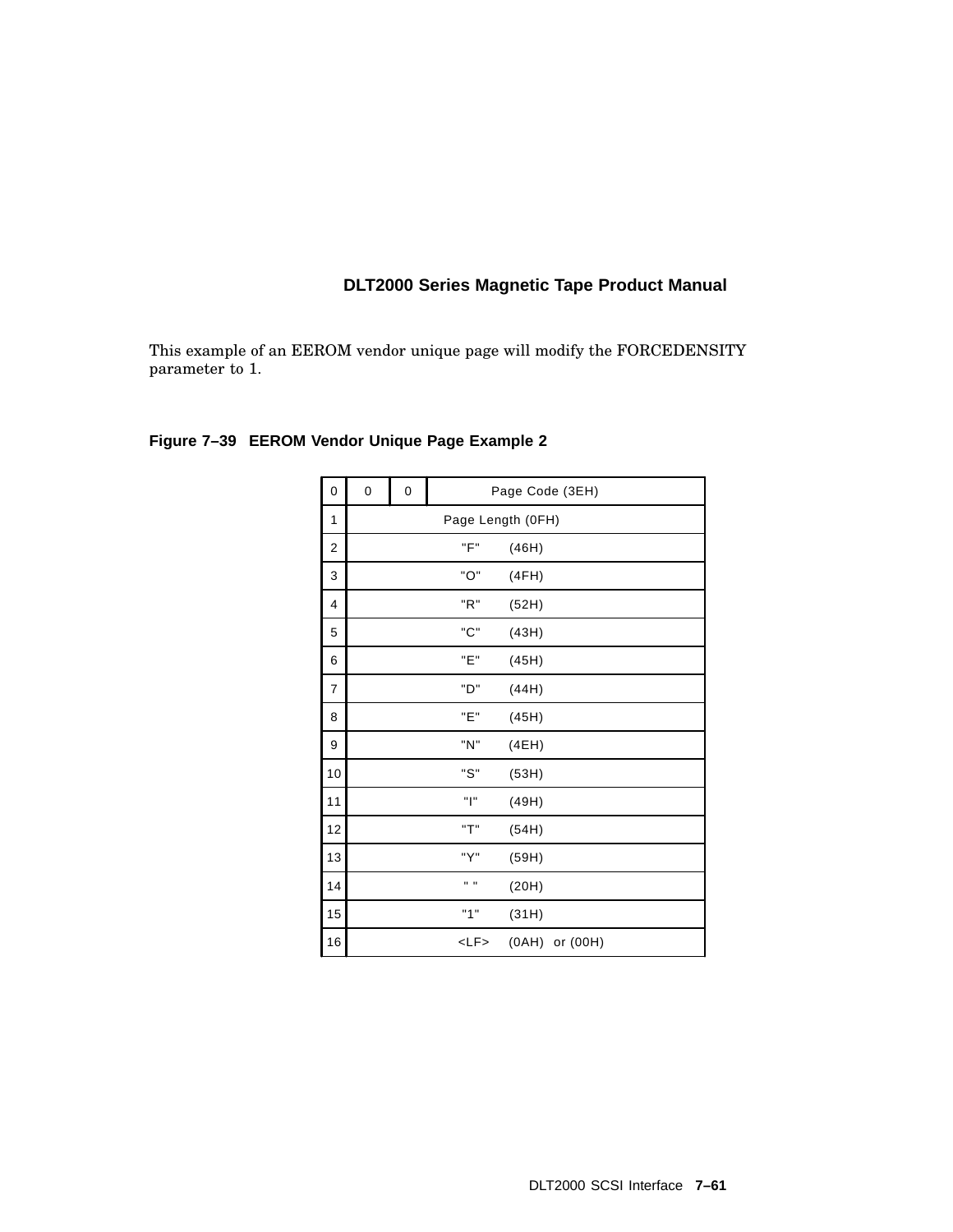### **7.4.9.9 MODE SELECT Changeable Parameters**

The following table lists the changeable mode parameters and their minimum and maximum values allowed. See the previous definitions for the units that are used. Parameter rounding is supported for all parameters except the block descriptor length.

| Page: Parameter                                            | <b>Default</b> | <b>Minimum</b>  | <b>Maximum</b>  |
|------------------------------------------------------------|----------------|-----------------|-----------------|
| Header: Buffered Mode, Device Specific Byte                |                | 0               |                 |
| <b>Block Descriptor Length</b>                             | 08h            | 00 <sub>h</sub> | 08h             |
| Block Descriptor: Block Length                             |                |                 |                 |
| $2.6$ GB and $6.0$ GB mode                                 | 0              | 0               | 40000h          |
| 10.0 GB and 20.0 GB mode                                   | $\Omega$       | 0               | <b>FFFFFFFh</b> |
| Read-Write Error Recovery: PER Bit                         | $\Omega$       | 0               |                 |
| Control Mode: RLEC                                         | $\Omega$       | $\theta$        |                 |
| Disconnect-Reconnect: Maximum Burst Size                   | 0080h          | 0000h           | <b>FFFFh</b>    |
| Device Configuration: Write Delay Time                     | C8h            | Fh              | 1964h           |
| Device Configuration: Select Data Compression<br>Algorithm |                | 0               |                 |

### **Table 7–4 Changeble Mode Parameters**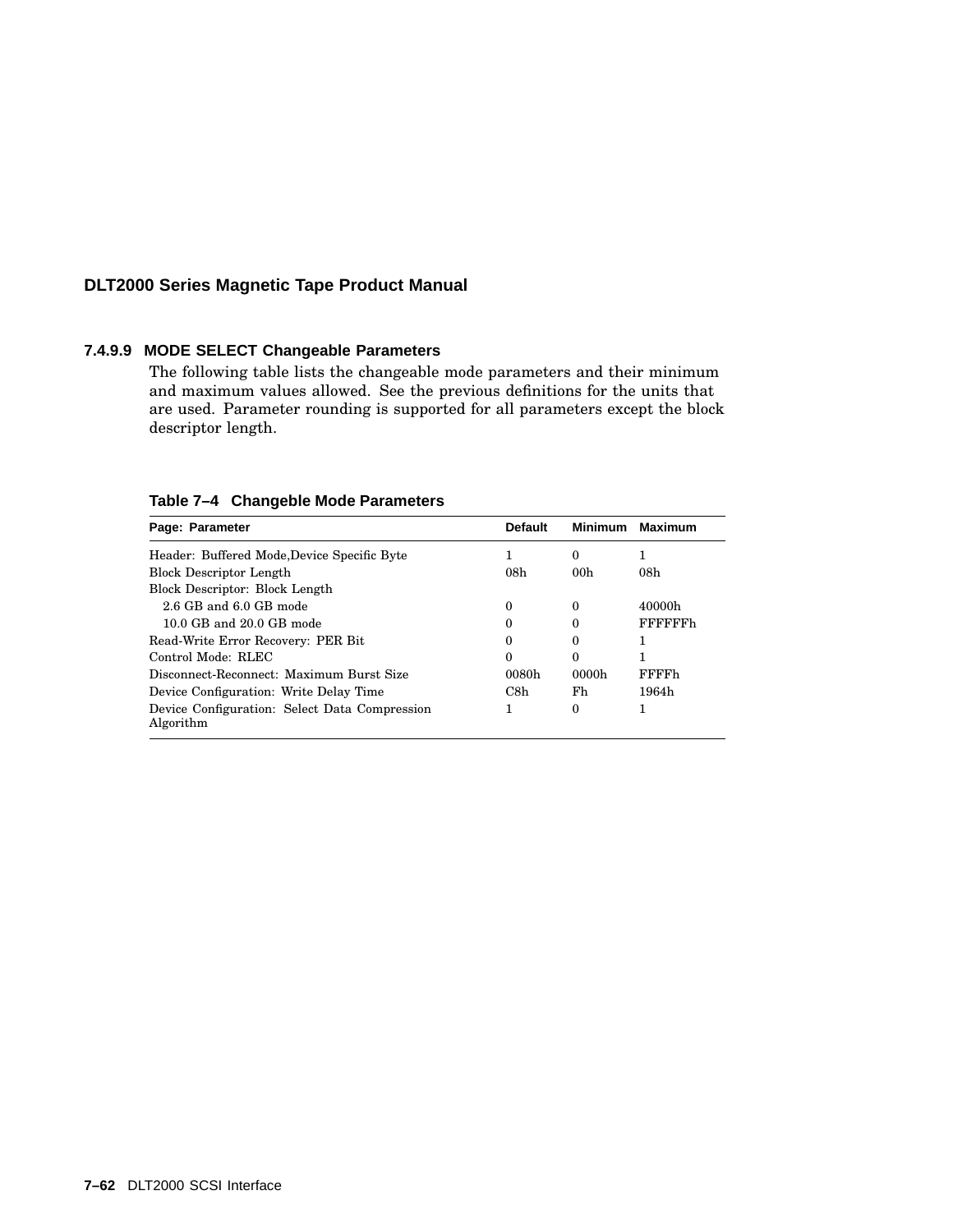## **7.4.10 MODE SENSE 1Ah**

### **Figure 7–40 MODE SENSE CDB**



MODE SENSE allows the drive to report its media, current or changeable configuration parameters to the host. It is a complementary command to MODE SELECT.

### **DBD**

If the Disable Block Descriptors bit is zero, the device returns the Block Descriptor Data. If set, then the Block Descriptor information is not returned.

### **PC**

The Page Control field indicates the type of page parameter values to be returned to the host as shown in the following table:

### **Figure 7–41 MODE SENSE Page Control Definition**

| PC.    |  | Description                                                                                       |
|--------|--|---------------------------------------------------------------------------------------------------|
| 0<br>0 |  | Report Current Values<br>Report Changeable Values<br>Report Default Values<br>Report Saved Values |

The Additional Page Length field of each page returned by the drive indicates the number of bytes supported for that page.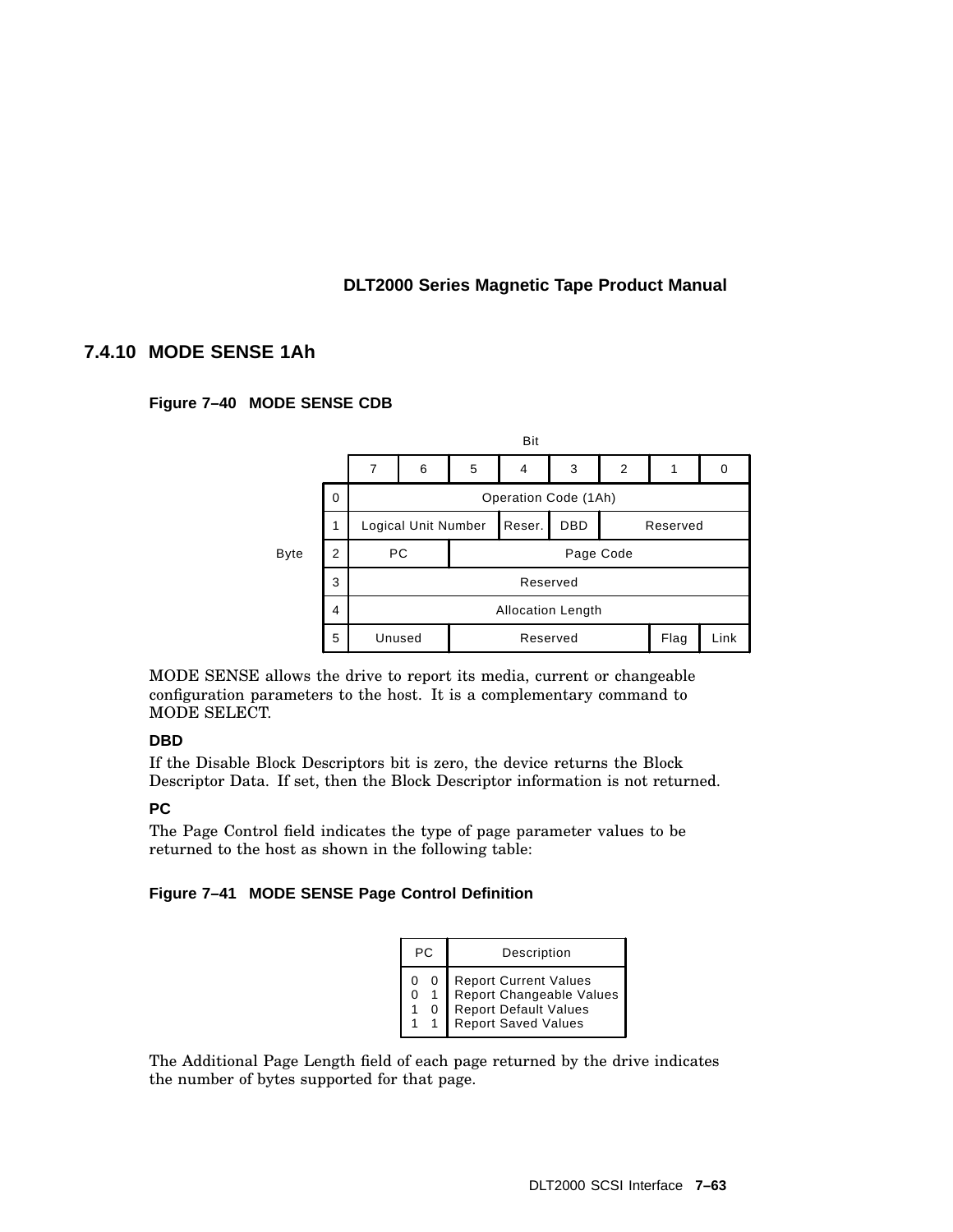### **Page Code**

This allows the host to select any specific page, or all the pages supported by the drive.

#### **Allocation Length**

The Allocation Length field specifies the number of bytes that the host has allocated for returned MODE SENSE data. An Allocation Length of zero means that the drive will return no MODE SENSE data. This is not considered an error and GOOD status is returned.

#### **7.4.10.1 MODE SENSE Parameter List**

The MODE SENSE data contains a 4-byte header followed by one 8-byte block descriptor, followed by zero or more variable length pages, depending on the Page Code and the Allocation Length:

### **Figure 7–42 MODE SENSE Data Header**

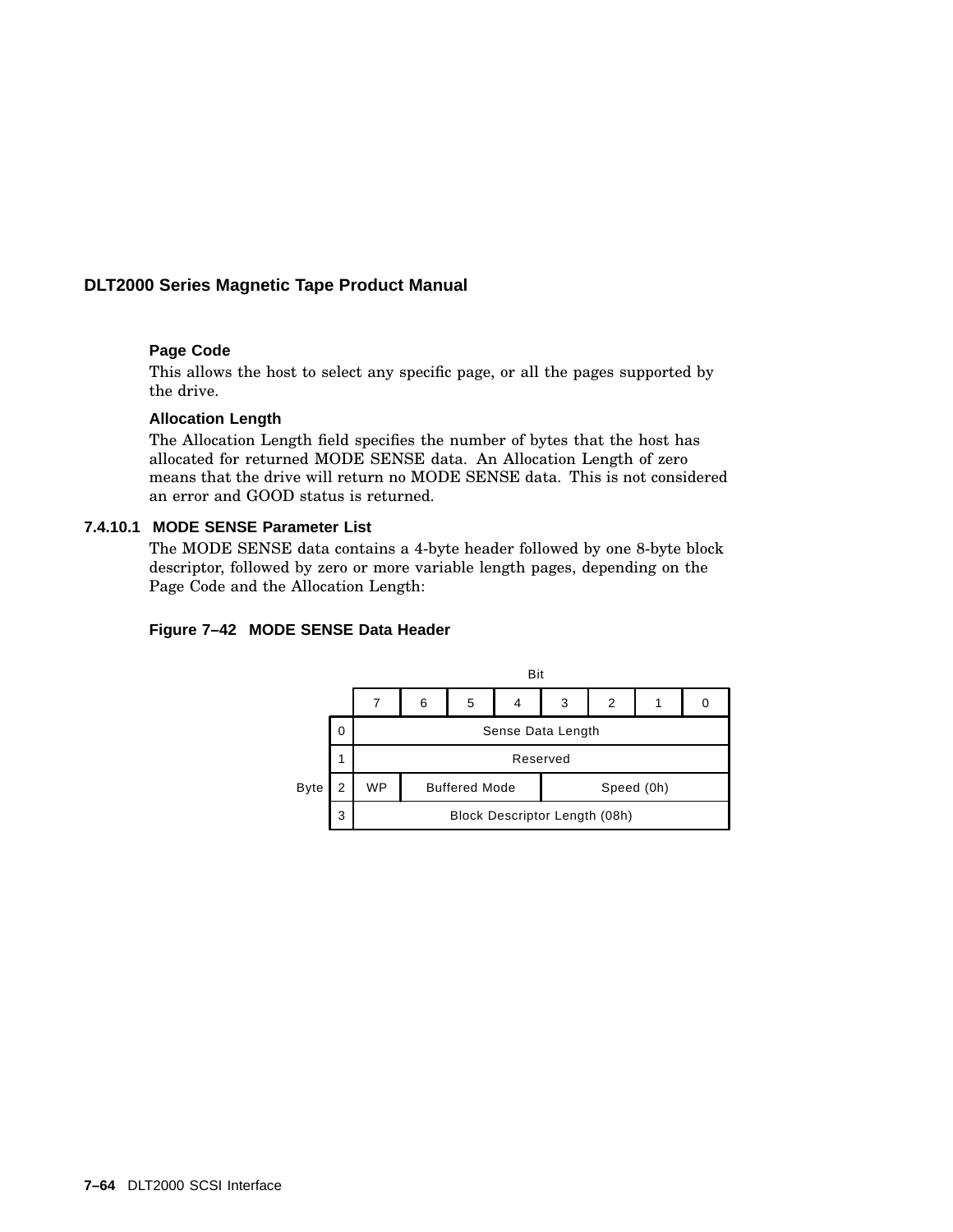

### **Figure 7–43 MODE SENSE Block Descriptor**





### **Data Length**

The Sense Data Length specifies the length in bytes of the following MODE SENSE data that is available to be transferred during DATA IN phase. The Sense Data Length does not include itself.

### **WP**

A Write-Protected bit of zero indicates that the tape is write-enabled. A Write-Protected bit of one indicates that the tape is write-protected.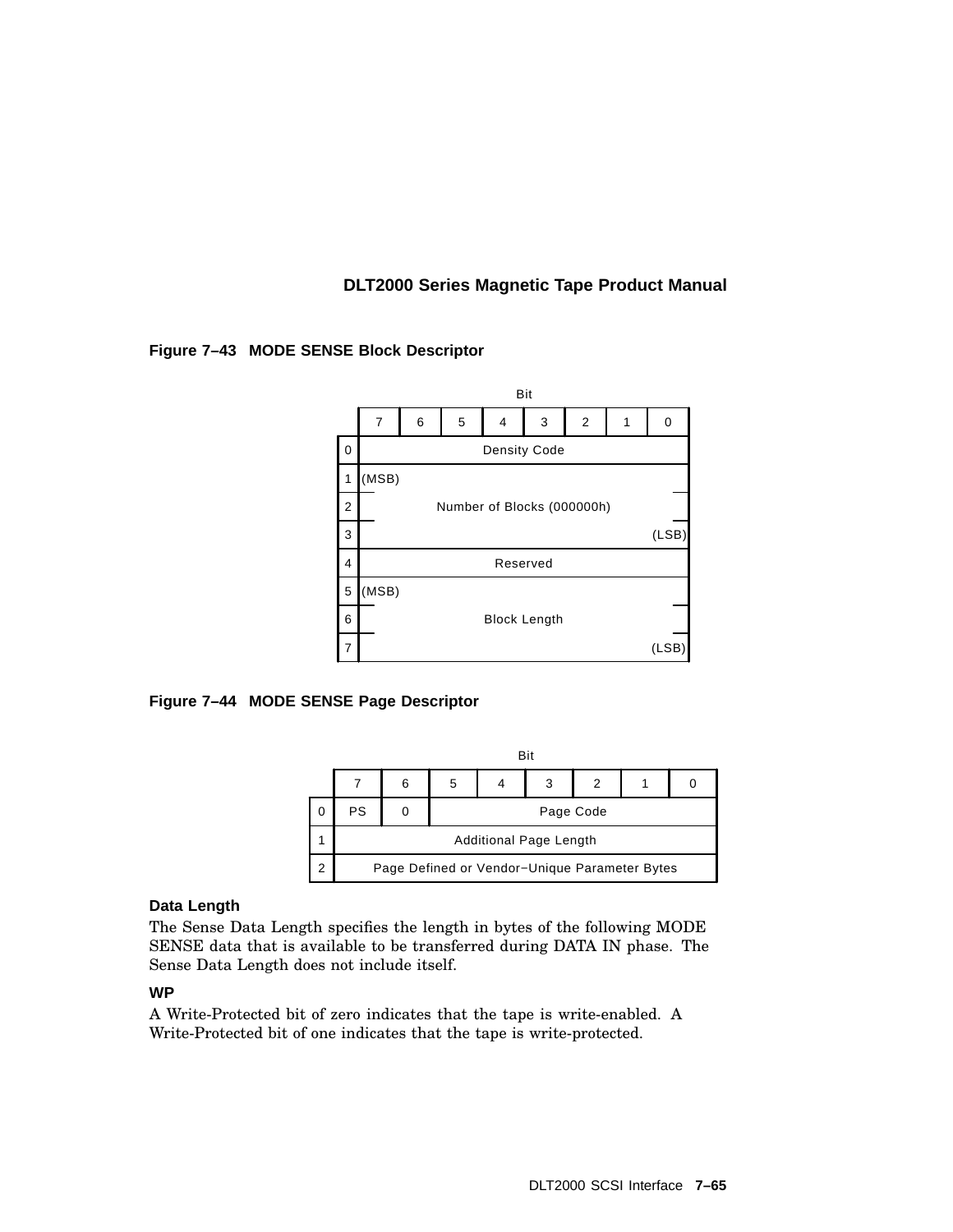#### **Buffered Mode**

The drive implements Immediate Reporting on WRITE commands through Buffered mode.

If the field is zero, then the drive does not report a GOOD status on WRITE commands until the data blocks are actually written to tape. If the Buffered Mode field is one, then the drive reports GOOD status on WRITE commands as soon as the data block has been transferred to the buffer. This is the default configuration for the drive. If Buffered mode is not used, the tape drive will suffer a significant degradation in performance, but not capacity.

### **Speed**

The tape drive supports only one speed, the default speed.

#### **Block Descriptor Length**

This specifies the length in bytes of all the block descriptors. Since the drive only allows one block descriptor, this value will be 8.

#### **Density Code**

This field matches the current density of the media, or zero if the density is unknown.

00h—use default density 0Ah—6667 bpi MFM serial cart. tape X3B5/86-199 (read only) 16h—10000 bpi MFM serial cart tape X3.193-1990 (read only) 17h—42500 bpi MFM serial cart tape X3B5/91-174 - 2.6 GB 18h—(Same as 17h but with 56 track pairs versus 24) - 6.0 GB 19h—62500 bpi, 64 track pairs, serial cart tape - 10 GB

#### **Number of Blocks**

This field will be sent as zero, indicating that all of the remaining logical blocks on the tape will have the medium characteristics specified by the block descriptor.

### **Block Length**

This specifies the length in bytes of each logical block transferred over the SCSI bus. A block length of zero indicates that the length is variable (specified in the I/O command). Any other value indicates the number of bytes per block that will be used for read, write, and verify type commands that specify a "Fixed" bit of 1 (fixed block mode).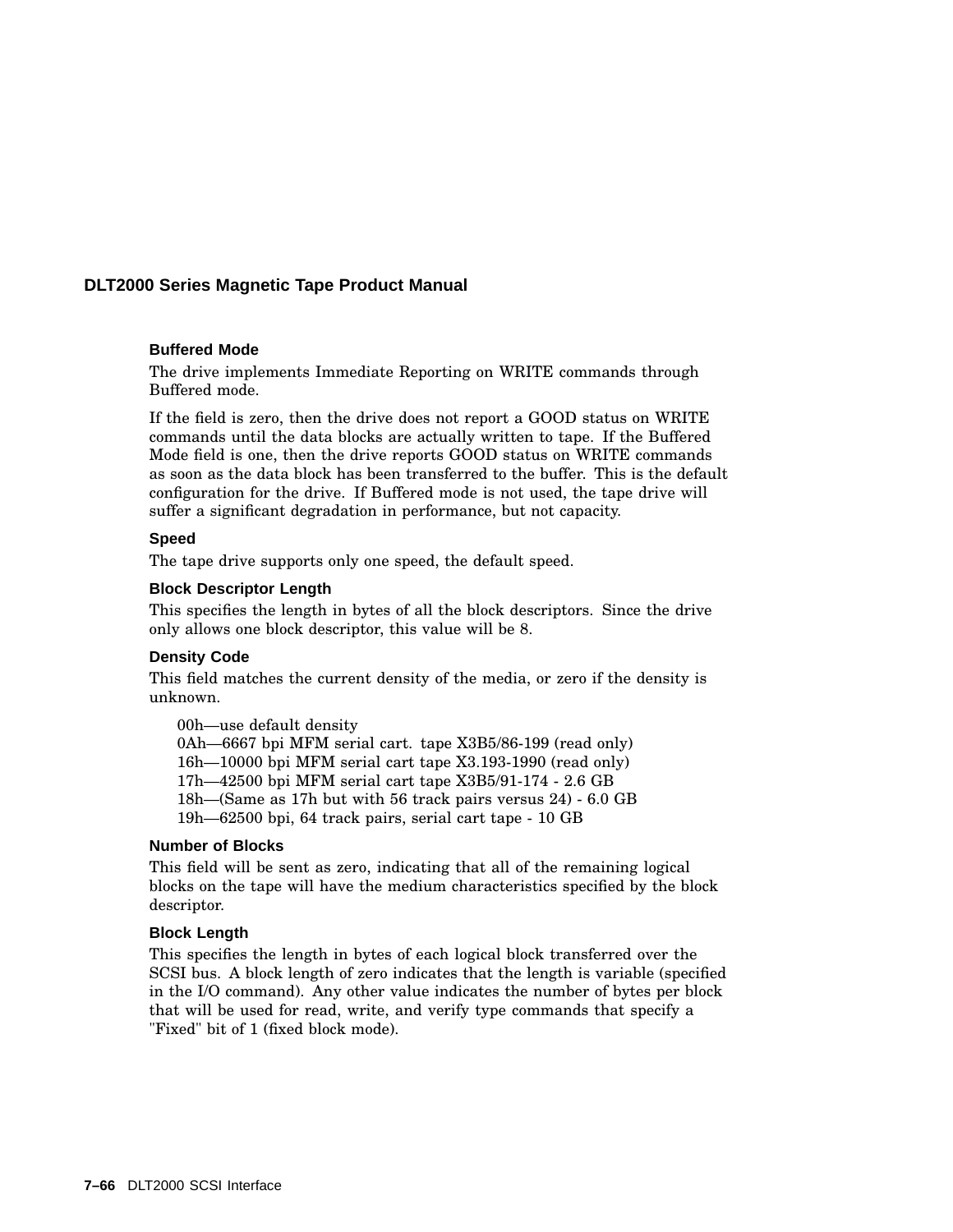### **7.4.10.2 MODE SENSE Pages**

Following the Block Descriptor are the MODE SELECT pages, which set the device parameters. Each page has a 2-byte header which identifies the page code and indicates the number of bytes in that page.

The Page Codes supported are as follows:

**Figure 7–45 MODE SENSE Pages Supported**

| Page<br>Code | Description                        | Sense/<br>Select |
|--------------|------------------------------------|------------------|
| 00h          | No requested page                  | Sense            |
| 0Ah          | Control mode page                  | both             |
| 10h          | <b>Device Configuration</b>        | both             |
| 02h          | Disconnect/Reconnect               | both             |
| 01h          | <b>Error Recovery Page</b>         | both             |
| 11h          | <b>Medium partition Parameters</b> | both             |
| 3Eh          | <b>EEPROM Parameter Select</b>     | Select           |
| 3Fh          | All pages                          | Sense            |

### **PS Bit**

A Parameters Savable (PS) bit of one indicates that the page can be saved in nonvolatile memory by the drive. If the PS bit is zero, the supported parameters cannot be saved. (Saveable pages are not supported.)

### **Additional Page Length**

This indicates the number of bytes in that page. However, the value does not include bytes 0 and 1. The length is returned on MODE SENSE and must subsequently be set to the same value when performing MODE SELECT.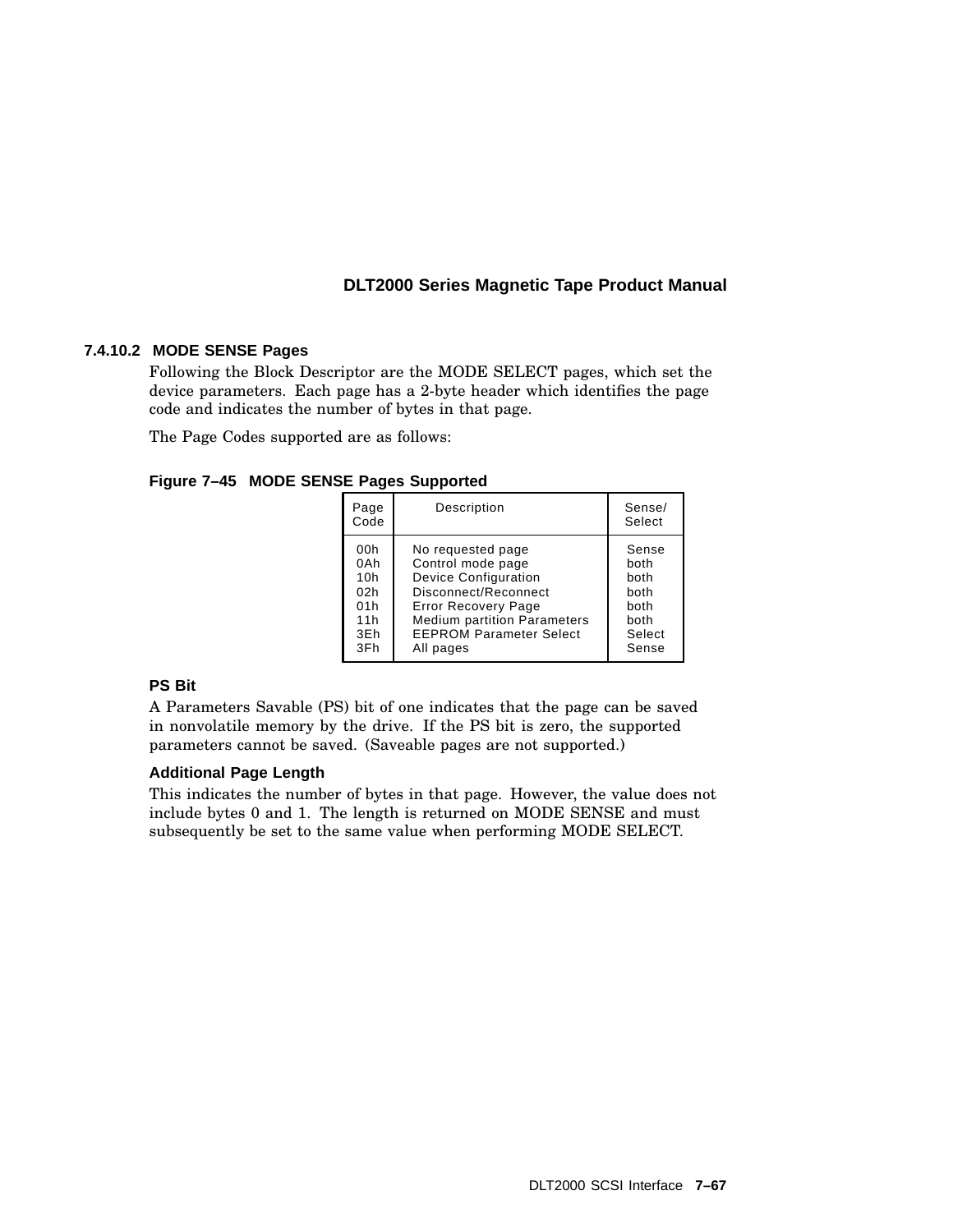### **7.4.10.3 Device Configuration Page (10h)**

The drive shall support the Device Configuration Page which has the following format:

### **Figure 7–46 Device Configuration Page Format**



### **PS**

Saving parameters is not supported and will be zero.

### **CAP, CAF, Active Format**

These fields are not supported and will be zero.

### **Active Partition**

Only partition 0 is supported.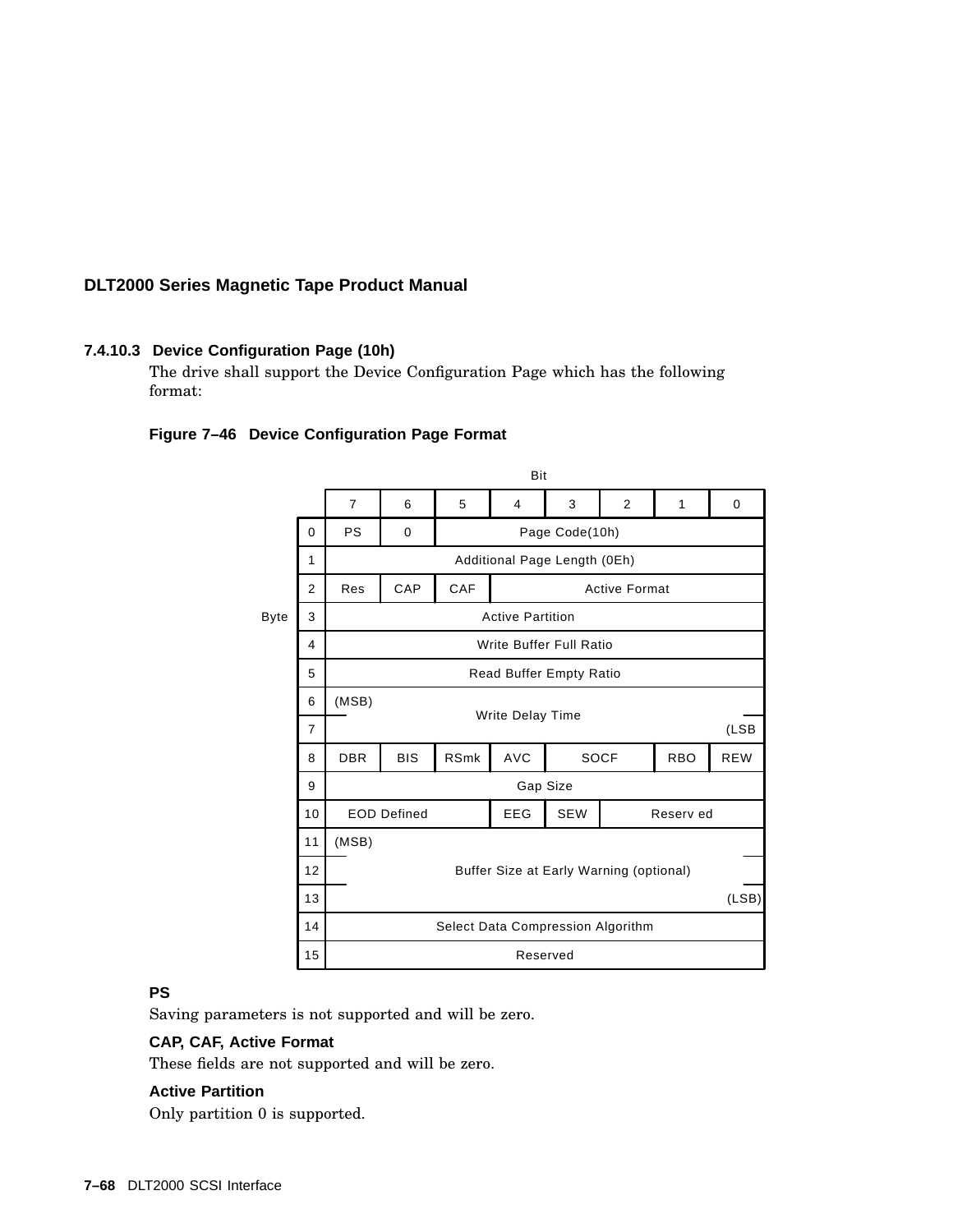### **Write Buffer Full Ratio and Read Buffer Empty Ratio**

These indicate how full/empty the buffer memory should be before restarting the writing/reading of the media. DLT2000 will set these fields to zero (unused) because it uses an automatic, adaptive mechanism to dynamically adjust its Full/Empty ratios according to the average data rates over the SCSI bus.

### **Write Delay Time**

This indicates the maximum time that the drive will wait with a partially full buffer before forcing the data to tape (100 ms increments). Note that the buffer Full/Empty ratio, which is dynamic, can cause data to be written sooner than the Write Delay time would indicate. The Write Delay Time defaults to 200 (C8h). This causes the buffer to be flushed in 20 seconds. Maximum value is 6500 (1964h) and the minimum is 15 (Fh). This represents delays from almost 11 minutes down to 1 second.

### **Byte 8:**

DBR—set to 0 (data buffer recovery not supported) BIS—set to 1 (Block Identifiers Supported in media format) RSmk—set to 0 (Setmarks not supported) AVC—set to 0 SOCF—set to 0 RBO—set to 0 REW—set to 0 (Do not report Early Warning EOM on reads)

### **Gap Size**

This field is not used and is set to zero.

### **EOD Defined**

This field is set to 00h.

### **EEG**

The Enable EOD Generation bit is set to indicate that the drive will generate an EOD. The drive generates an EOD mark before any change of direction following a write-type operation.

### **SEW and Buffer Size at Early Warning**

The Synchronize at Early Warning bit and Buffer Size at EW fields are not supported and will be zero.

### **Select Data Compression Algorithm**

A one enables data compression and a zero disables data compression.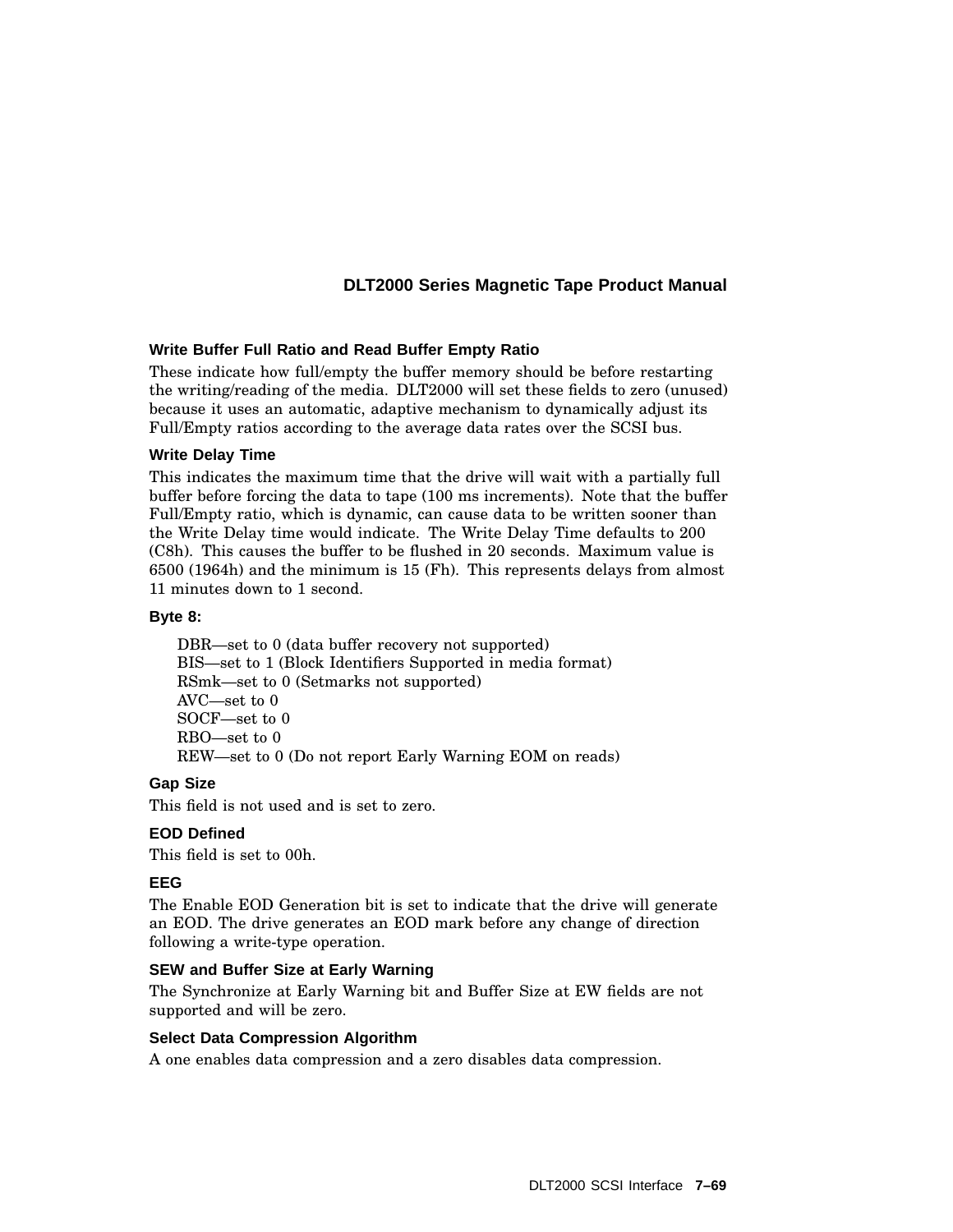### **7.4.10.4 Disconnect/Reconnect Page (02h)**

The drive shall support the Disconnect/Reconnect Page which has the following format:

### **Figure 7–47 Disconnect/Reconnect Page Format**



The following parameters in this page are supported:

### **Maximum Burst Size**

This value specifies the maximum amount a data that will be transferred without disconnecting. A value of zero sets no limit. This value is in units of 512 bytes. For example, a value of 8 means 4k bytes. Values that are not multiples of 8 are rounded up to the closest multiple of 8.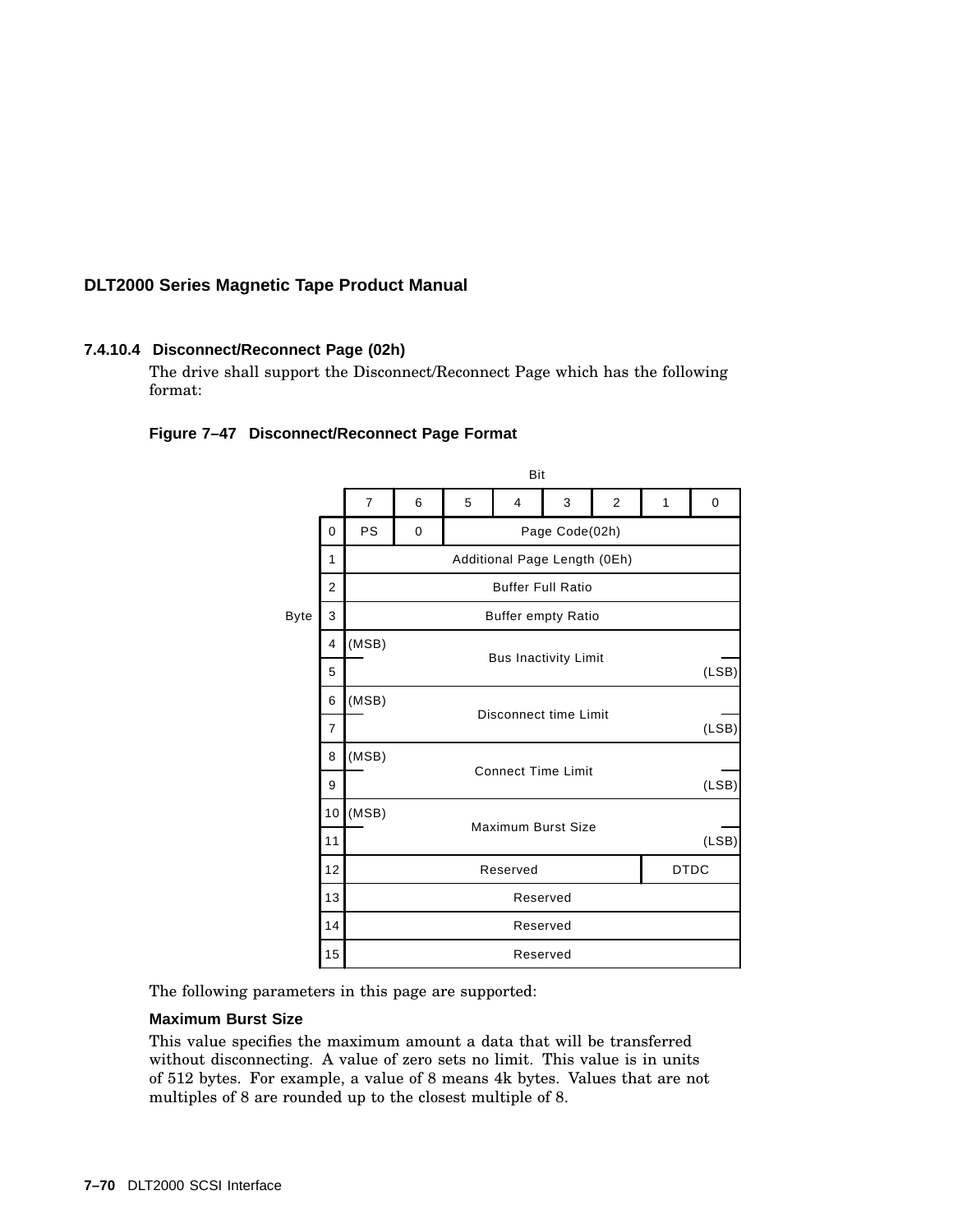### **Data Transfer Disconnect Control (DTDC)**

This option is not supported, so this field will be zero.

### **7.4.10.5 Medium Partition Page (11h)**

The drive supports the Medium Partitions Parameter Page, which has the following format:

### **Figure 7–48 Medium Partition Page Format**



#### **Maximum Additional Partitions**

No additional partitions are supported, this field will be zero.

#### **Additional Partitions Defined**

The field specifies the number of additional partitions to be defined for the tape based on the settings of the SDP and IDP bits. The maximum allowed is the value returned in the Maximum Additional Partitions field. Since only one partition is supported, this field will be zero.

#### **Option Flags**

FDP—The Fixed Data Partitions bit will be zero. SDP—The Select Data Partitions bit will be zero. IDP—The Initiator Defined Partitions bit will be zero. PSUM—The Partition Size Unit of Measure field will be zero.

#### **Medium Format Recognition**

This field is set to 01h indicating that automatic Format Recognition is supported.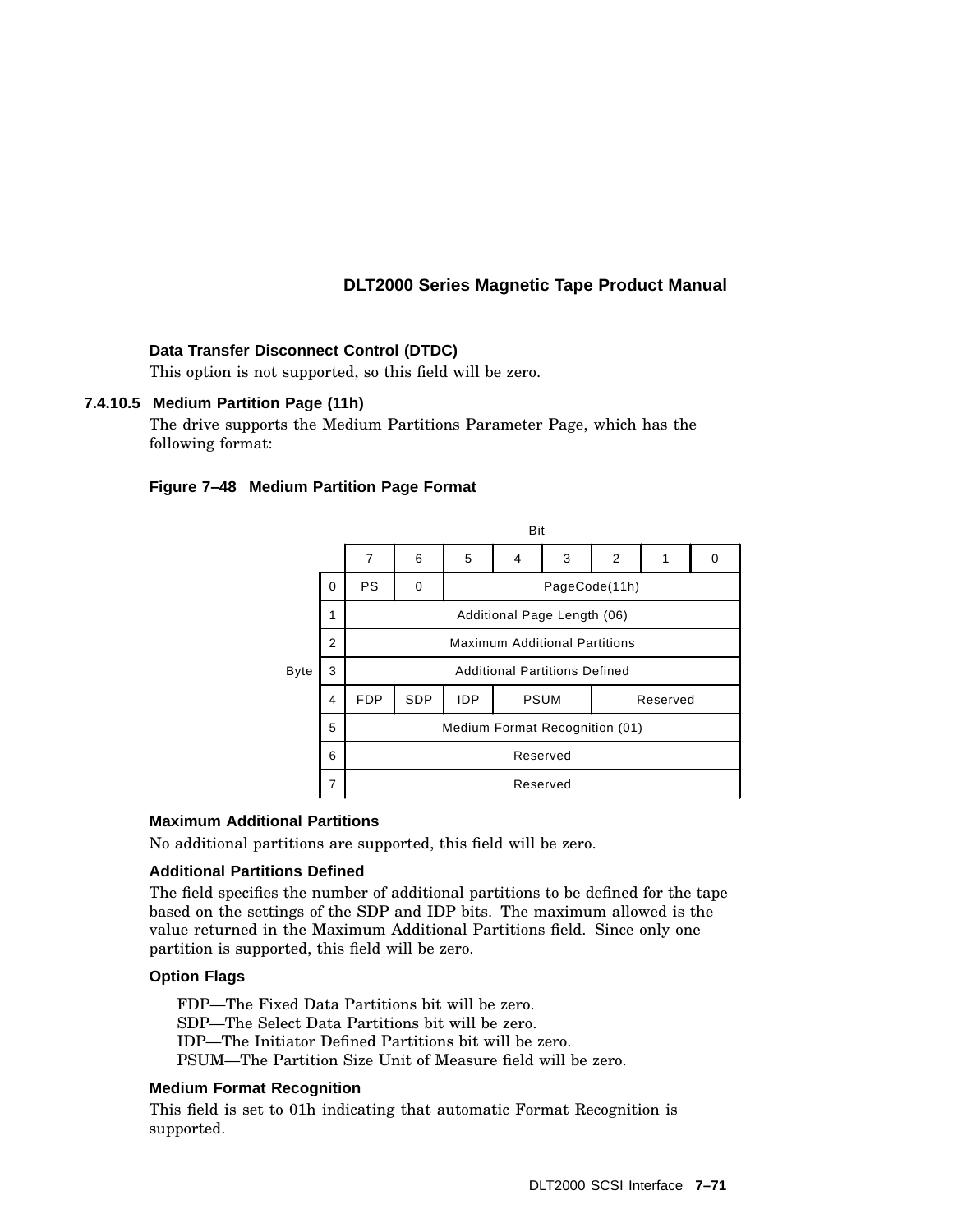### **7.4.10.6 Read/Write Error Recovery Page (01h)**

The drive shall support the Error Recovery Page which has the following format:

### **Figure 7–49 Error Recovery Page Format**

|      |                |                              |          |                | Bit  |     |                |            |            |
|------|----------------|------------------------------|----------|----------------|------|-----|----------------|------------|------------|
|      |                | $\overline{7}$               | 6        | 5              | 4    | 3   | $\overline{2}$ | 1          | 0          |
|      | $\Omega$       | PS                           | 0        | Page Code(01h) |      |     |                |            |            |
|      | 1              | Additional Page Length (0Ah) |          |                |      |     |                |            |            |
|      | $\overline{2}$ | rsvd                         | rsvd     | TB             | rsvd | EER | <b>PER</b>     | <b>DTE</b> | <b>DCR</b> |
| Byte | 3              | Read Retry Count             |          |                |      |     |                |            |            |
|      | 4              |                              | Reserved |                |      |     |                |            |            |
|      | 5              | Reserved                     |          |                |      |     |                |            |            |
|      | 6              | Reserved                     |          |                |      |     |                |            |            |
|      | $\overline{7}$ | Reserved                     |          |                |      |     |                |            |            |
|      | 8              | Write Retry Count            |          |                |      |     |                |            |            |
|      | 9              | Reserved                     |          |                |      |     |                |            |            |
|      | 10             | Reserved<br>Reserved         |          |                |      |     |                |            |            |
|      | 11             |                              |          |                |      |     |                |            |            |

### **Option Flags**

- TB—The Transfer Block (when not fully recovered) function is not supported.
- EER—The Enable Early Recovery function is always enabled.
- PER—The Post Error bit turns on reporting of Check Condition to report recovered read/write errors. The default setting of this bit is off.
- DTE—The Disable Transfer on Error feature is not supported so this bit will be zero.
- DCR—The Disable ECC Correction bit feature is not supported so this bit will be zero.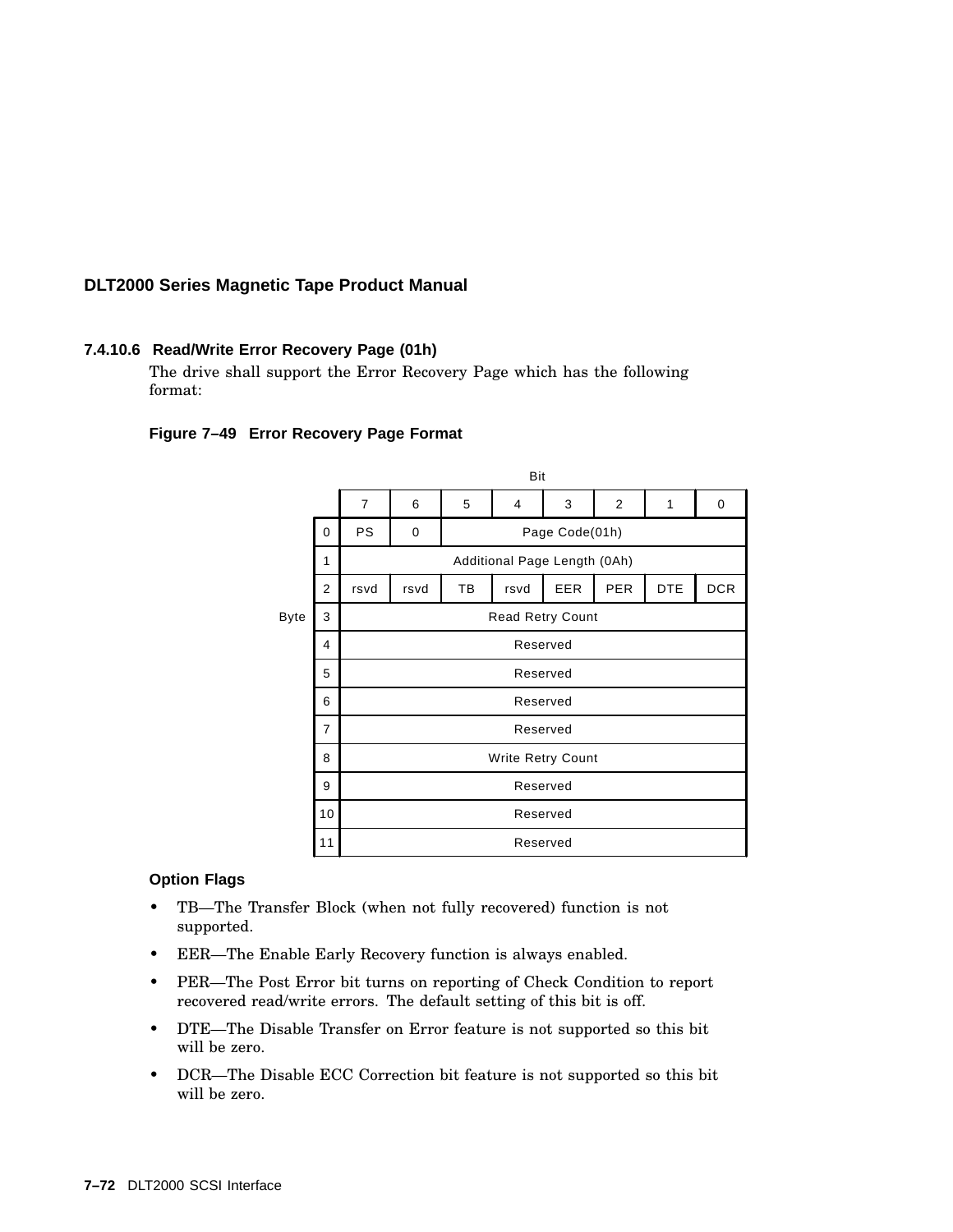### **Read Retry Count**

This field reports the maximum number of rereads that are done before declaring an unrecoverable error.

### **Write Retry Count**

This field reports the maximum number of overwrite retries that will be performed before declaring an unrecoverable error.

## **7.4.11 PREVENT/ALLOW MEDIUM REMOVAL 1Eh**





This command enables or disables Unloading of the tape cartridge.

### **Prevent**

If this bit is set, the Unload button on the drive front panel is effectively disabled, and the UNLOAD command will not unload the media or the cartridge. The Prevent/Allow status in the device is maintained separately for each initiator.

When the Prevent bit is set to zero, then the Prevent state corresponding to that initiator is cleared. Only when all initiators have cleared their Prevent state are the Unload button and Unload commands reenabled. By default after power up, hard reset, or Bus Device Reset message, the Prevent Medium Removal function is cleared.

If a Media Loader is present, the Move Medium command will not be allowed to remove a cartridge if PREVENT has been selected.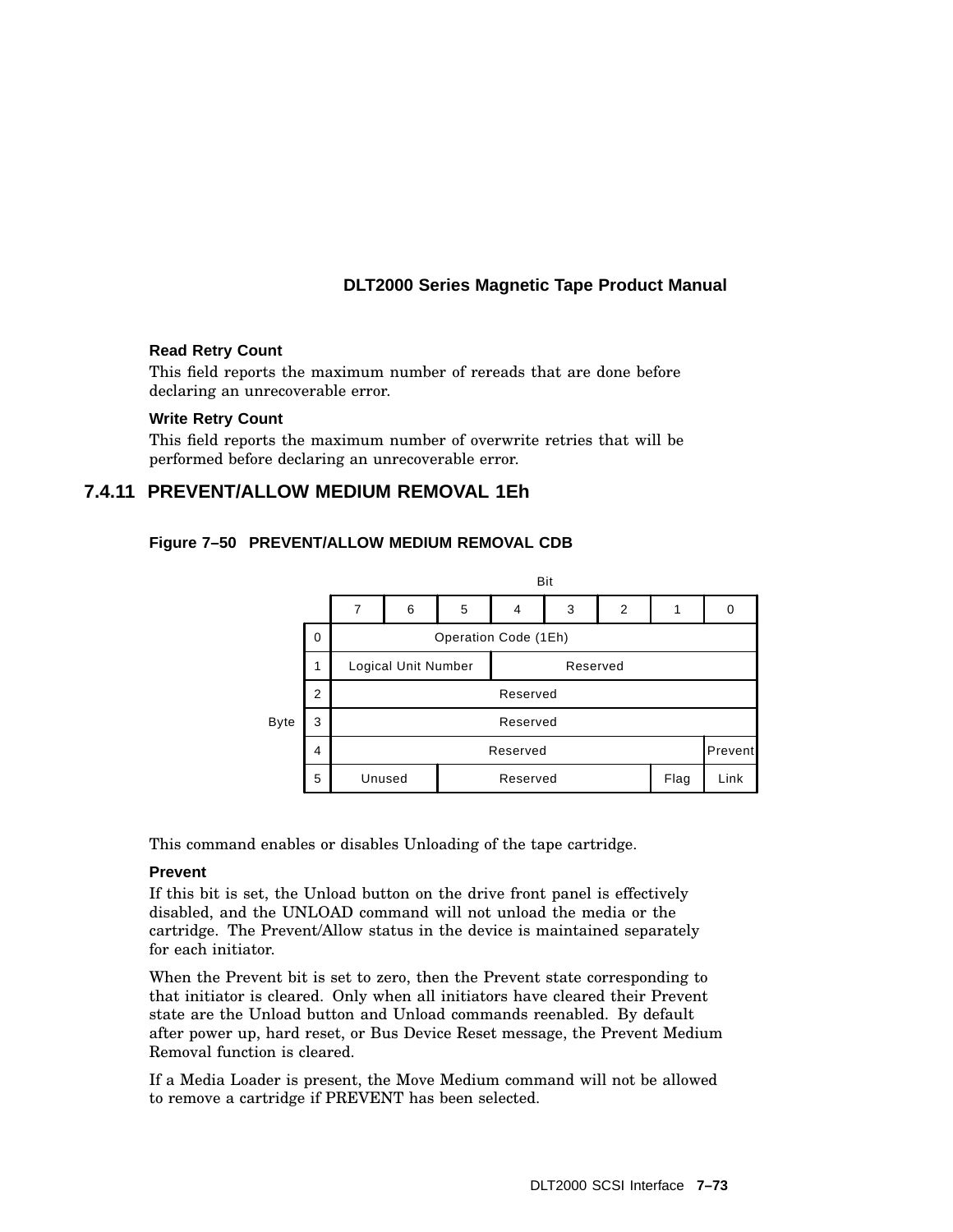## **7.4.12 READ 08h**

**Figure 7–51 READ CDB**



READ transfers one or more data blocks to the initiator starting with the next block on the drive.

### **Fixed**

This bit specifies the meaning of the Transfer Length field and whether fixedlength or variable-length blocks are to be transferred.

If the Fixed bit is set to zero, a Variable Block mode is requested. A single block is transferred with the Transfer Length specifying the maximum number of bytes the initiator has allocated for the returned data.

If the Fixed bit is set to one, the Transfer Length specifies the number of blocks to be transferred to the initiator. This is valid only if the logical unit is currently operating in Fixed Block mode.

When the Transfer Length is zero, no data is transferred and the current position on the logical unit is not changed.

A successful READ with the Fixed bit set to one transfers (current block length) (Transfer Length) bytes of data to the host. Upon termination of READ, the media is logically positioned after the last block transferred (EOM side).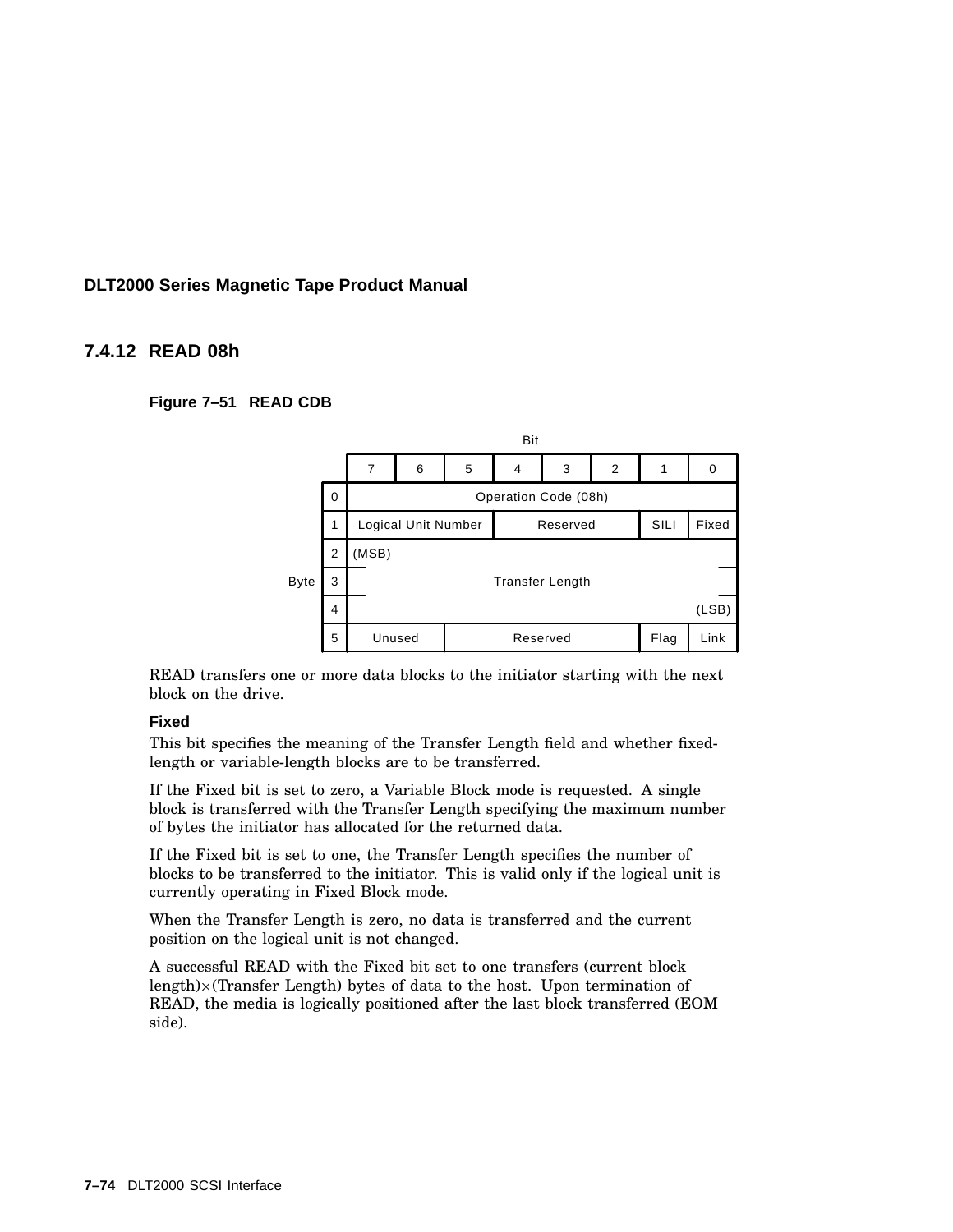### **SILI**

If the Suppress Incorrect Length Indicator bit is set the target will not return CHECK CONDITION status if the only error is that the transfer length is not equal to the actual block length recorded on the media. All other error conditions are still reported.

If the SILI bit is not set and the actual block length is different from the specified transfer length, a CHECK CONDITION status is returned. Within the Sense data, the Incorrect Length Indicator (ILI) bit and Valid bit will be set to one. The Sense Key field will be set to NO SENSE. The Information Bytes will be set to the difference (residue) between the requested transfer length and the actual block length, or in Fixed Blocked Mode, the difference (residue) between the requested number of blocks and the actual number of blocks read. No more than transfer length bytes are transferred to the initiator and the tape is logically positioned after the block (EOM side).

If the drive reads a Filemark, it will return a CHECK CONDITION status. Within the Sense data, the Filemark and Valid bits are set and the Sense Key field is set to NO SENSE. The Information fields contain the residue count. The Additional Sense Code and Additional Sense Code Qualifier fields are set to Filemark Detected. Upon termination, the media will be logically positioned after the Filemark (EOM side).

If the drive detects End of Data (EOD) during the READ, the drive will return a CHECK CONDITION status. Within the Sense data, the Valid bit is set and the Sense Key field is set to BLANK CHECK. The EOM bit may be set if the drive determines that the tape is positioned past the PSEN marker. The information fields contain the residue count. The Additional Sense Code and Additional Sense Code Qualifier fields are set. Upon termination, the media will be physically positioned before EOD and after the last block on tape.

The meaning of EOM is different for a read than for a write type of command. EOM is only reported when the physical EOM/P is encountered. The drive returns a CHECK CONDITION status. The EOM and Valid bits are set and the Sense Key is set to MEDIUM ERROR. The information fields contain the residue count and the Additional Sense Code and Additional Sense Code Qualifier fields are set to EOM/P Detected. The tape is physically positioned at EOM/P.

If any READ command cannot be completed successfully the drive returns a CHECK CONDITION status. Further commands should attempt to move past the error and complete successfully.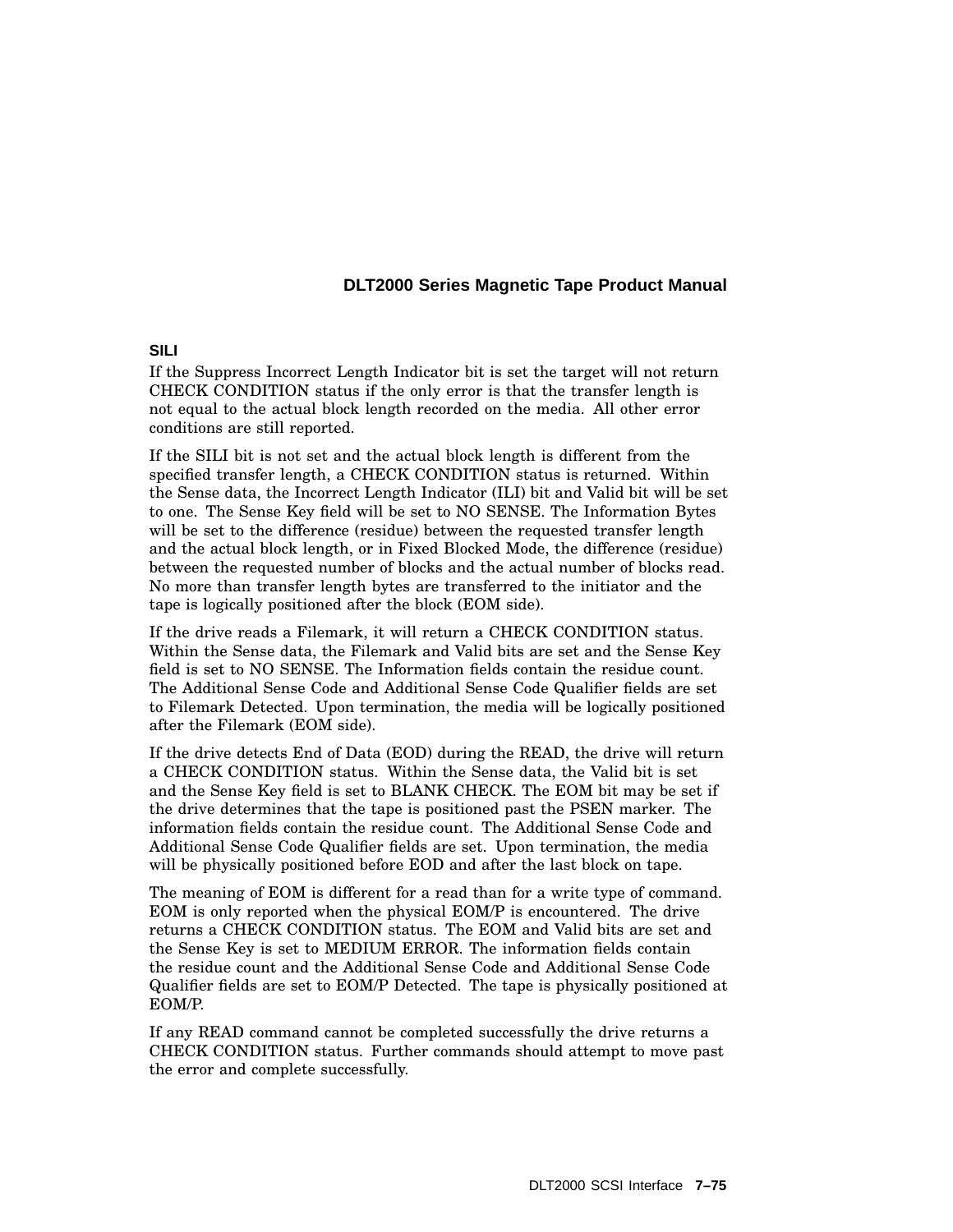## **7.4.13 READ BLOCK LIMITS 05h**





READ BLOCK LIMITS tells the drive to return its limits for block length. The READ BLOCK LIMITS data shown below is sent during the DATA IN phase of the command. The command does not reflect the currently selected block size, only the available limits. MODE SENSE returns the current block size.

**Figure 7–53 READ BLOCK LIMITS Data**



### **Maximum block length**

This field indicates the maximum block size. The device supports a maximum block length of 16,777,215 bytes (16 MB-1) for the 10 GB format. A maximum block length of 256k bytes is supportted for 2.6 GB or 6.0 GB formats.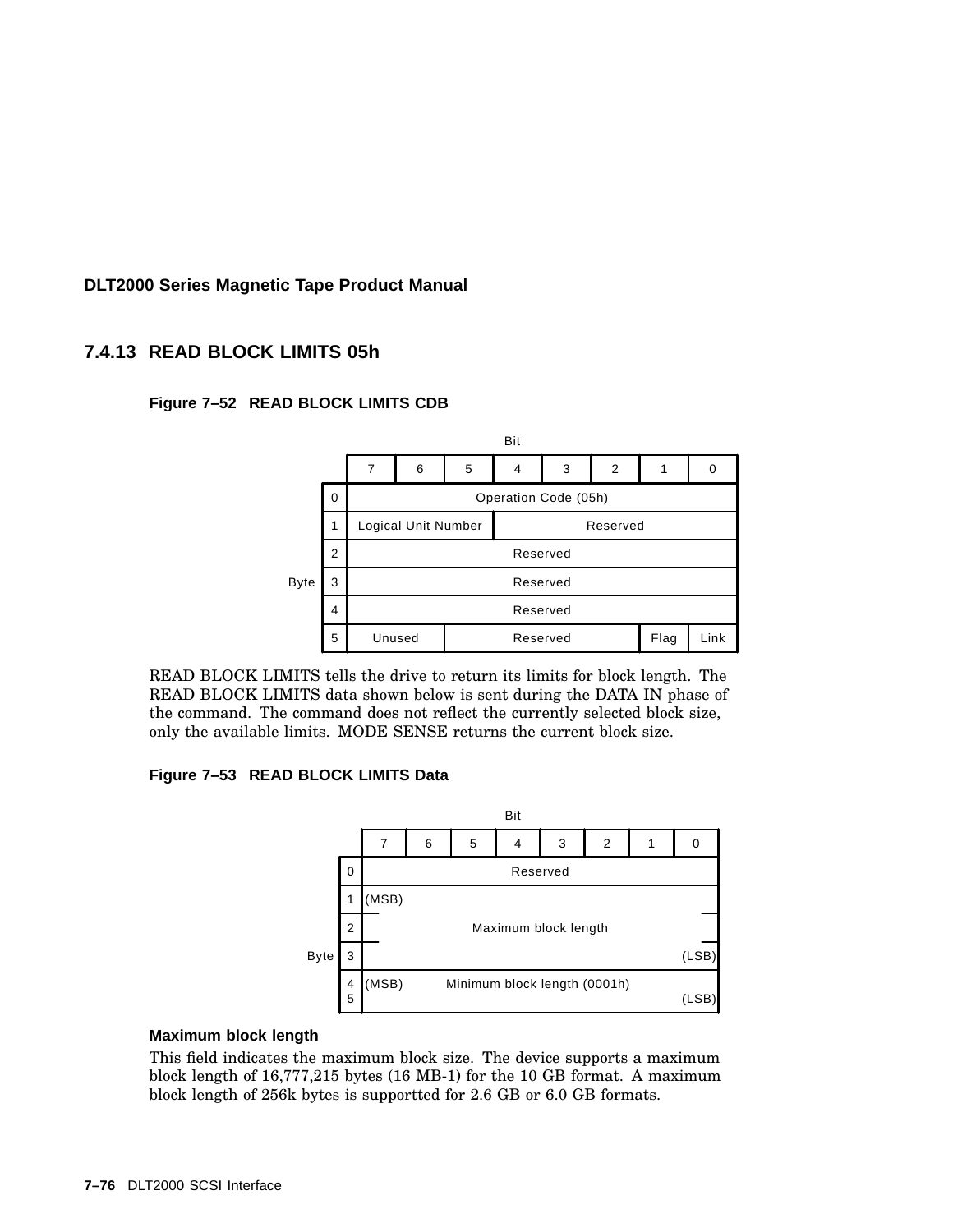### **Minimum block size**

This field indicates the minimum block size. The device supports a minimum block length of 1 byte.

## **7.4.14 READ BUFFER 3Ch**

### **Figure 7–54 READ BUFFER CDB**



READ BUFFER is used in conjunction with WRITE BUFFER as a diagnostic function for testing the drive's data buffer and the SCSI bus integrity.

### **Mode**

The drive supports the following values within the field. If any nonsupported value is set, the drive terminates the command with a CHECK CONDITION status and an ILLEGAL REQUEST sense key set.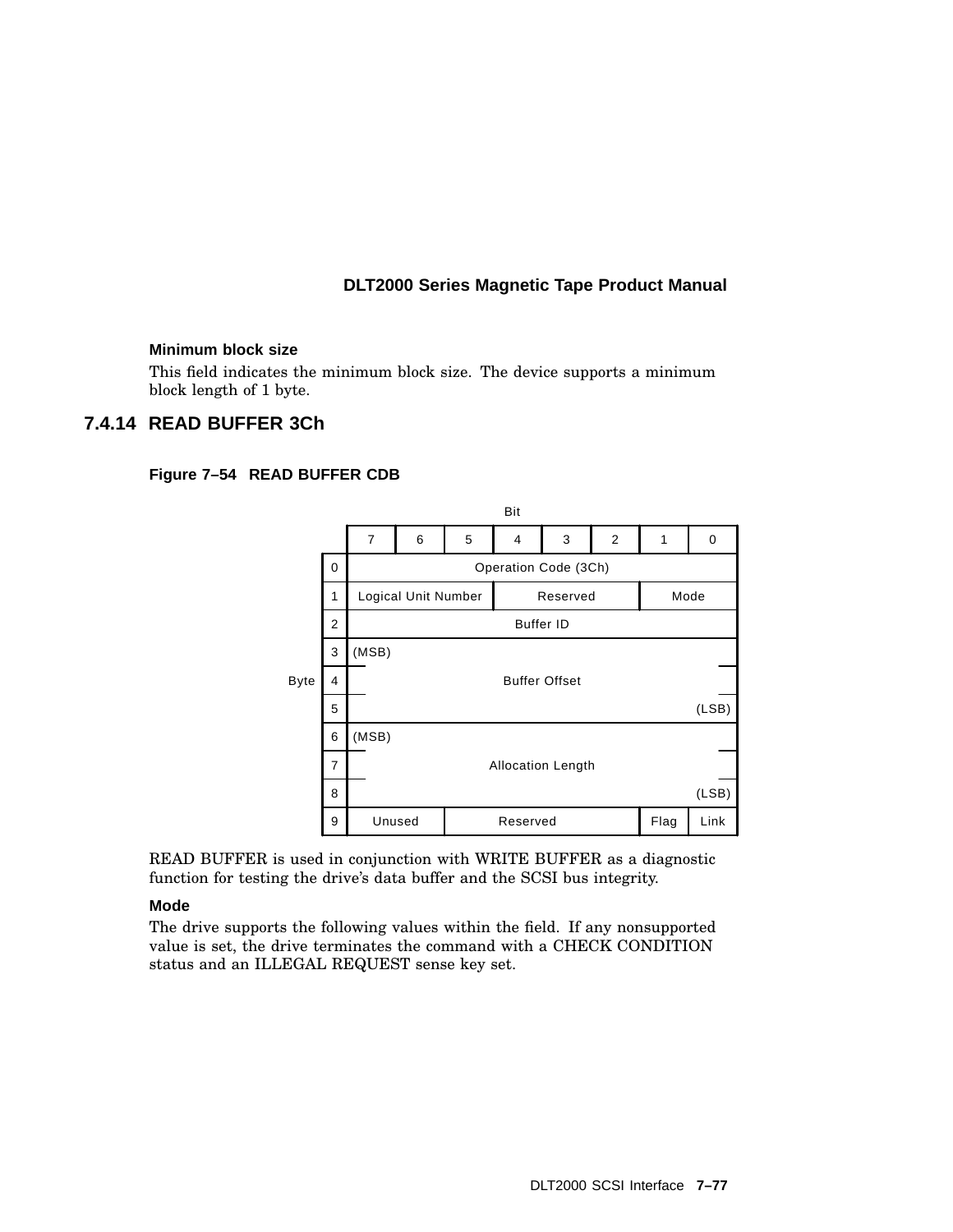### **Figure 7–55 READ BUFFER Modes Supported**

| Mode             | Description              |
|------------------|--------------------------|
| 000 <sub>b</sub> | Combined Header and Data |
| 010b             | Data                     |
| 011 <sub>b</sub> | Descriptor               |

### **Buffer ID & Offset**

The drive only supports a single Buffer ID field of zero, and offsetting of data is not supported. If these fields are nonzero, the drive returns a CHECK CONDITION status with an ILLEGAL REQUEST sense key set.

#### **Allocation Length**

The Allocation Length specifies the maximum number of bytes that the initiator has allocated for returned data.

#### **7.4.14.1 Combined Header and Data Mode**

In this mode, the drive returns a 4-byte header followed by the data bytes. The drive terminates the DATA IN phase when Allocation Length bytes of header and data have been transferred, or when all available data has been transferred to the initiator, whichever is less. The 4-byte READ BUFFER header is followed by data bytes from the target's data buffer. The header has the following format:

### **Figure 7–56 READ BUFFER Data Header**



### **Available Length**

The Available Length field specifies the total number of data bytes available in the target's buffer. This number is not reduced to reflect the allocation length, nor is it reduced to reflect the actual number of bytes written using the WRITE BUFFER command. Following the READ BUFFER header, the target will transfer data from its data buffer.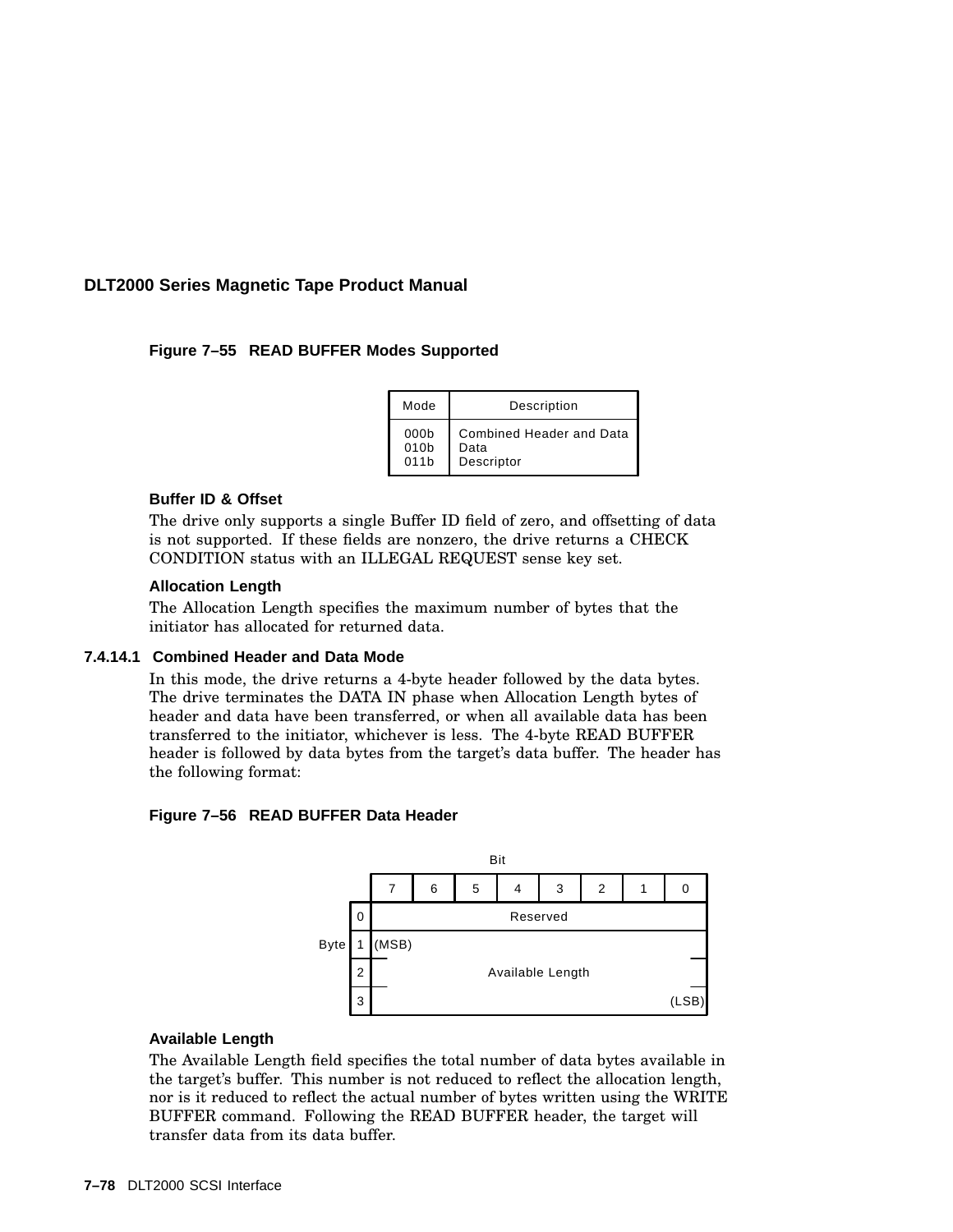### **7.4.14.2 Data Mode**

In this mode, the DATA IN phase only contains buffer data.

### **7.4.14.3 Descriptor Mode**

In this mode, a maximum of four bytes of READ BUFFER descriptor information are returned. The drive returns the descriptor information for the buffer specified by the Buffer ID. In this mode, the drive does not reject the valid Buffer IDs with a CHECK CONDITION status, but returns all zeros in the READ BUFFER descriptor.

The Offset Boundary is 12 (0Ch), indicating buffer offsets should be integral multiples of 4k.

### **Figure 7–57 READ BUFFER Descriptor**

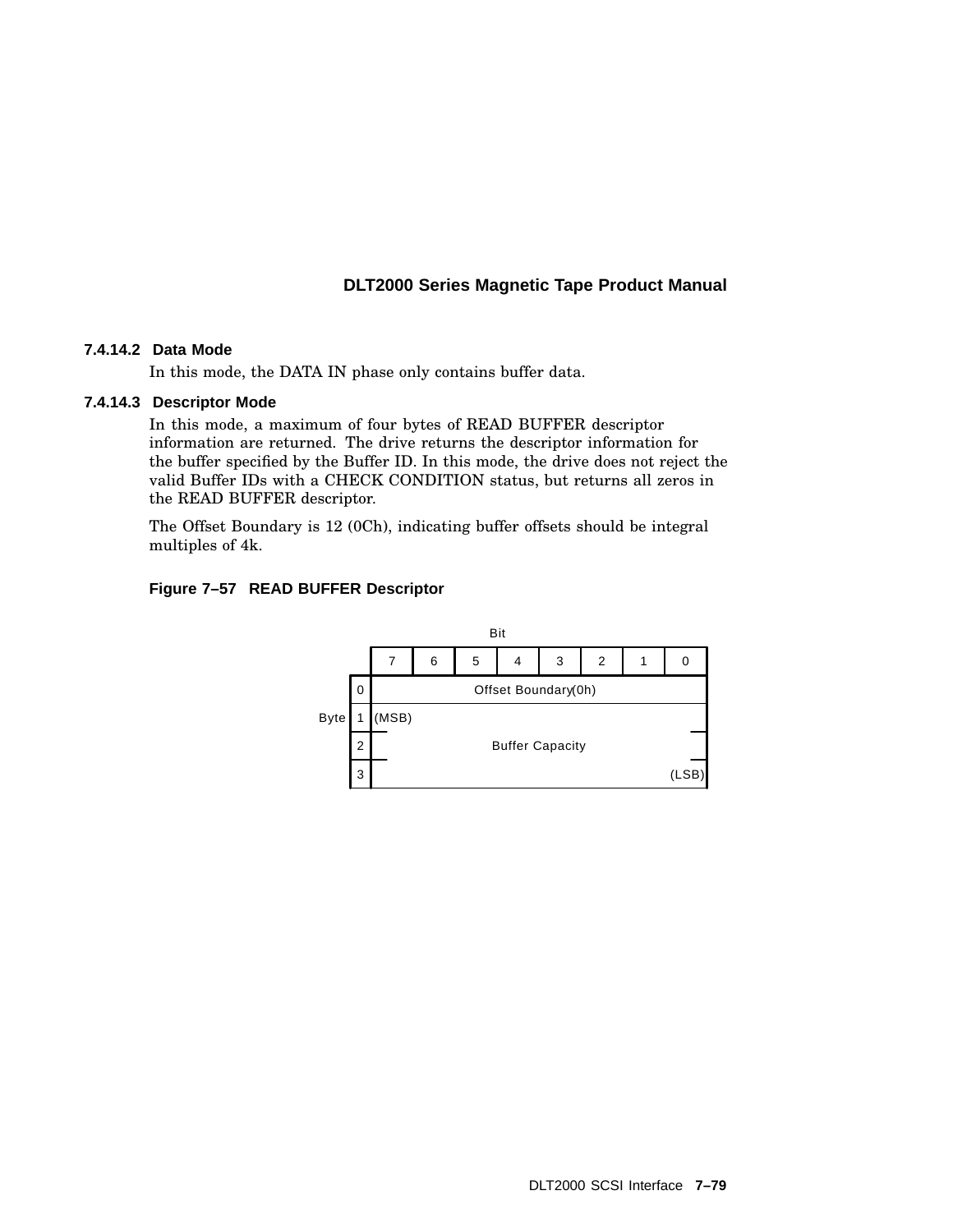# **7.4.15 READ POSITION 34h**



### **Figure 7–58 READ POSITION CDB**

The READ POSITION command is used to read a position identifier, or SCSI Logical Block Address. The LOCATE command uses this identifier to position back to this same logical position, in a high performance fashion.

### **BT**

The Block Type bit indicates how the position is interpreted. Since this device uses the same logical block address whether this bit is set or not, the setting of BT is ignored. The logical block address values include all recorded objects: blocks and filemarks.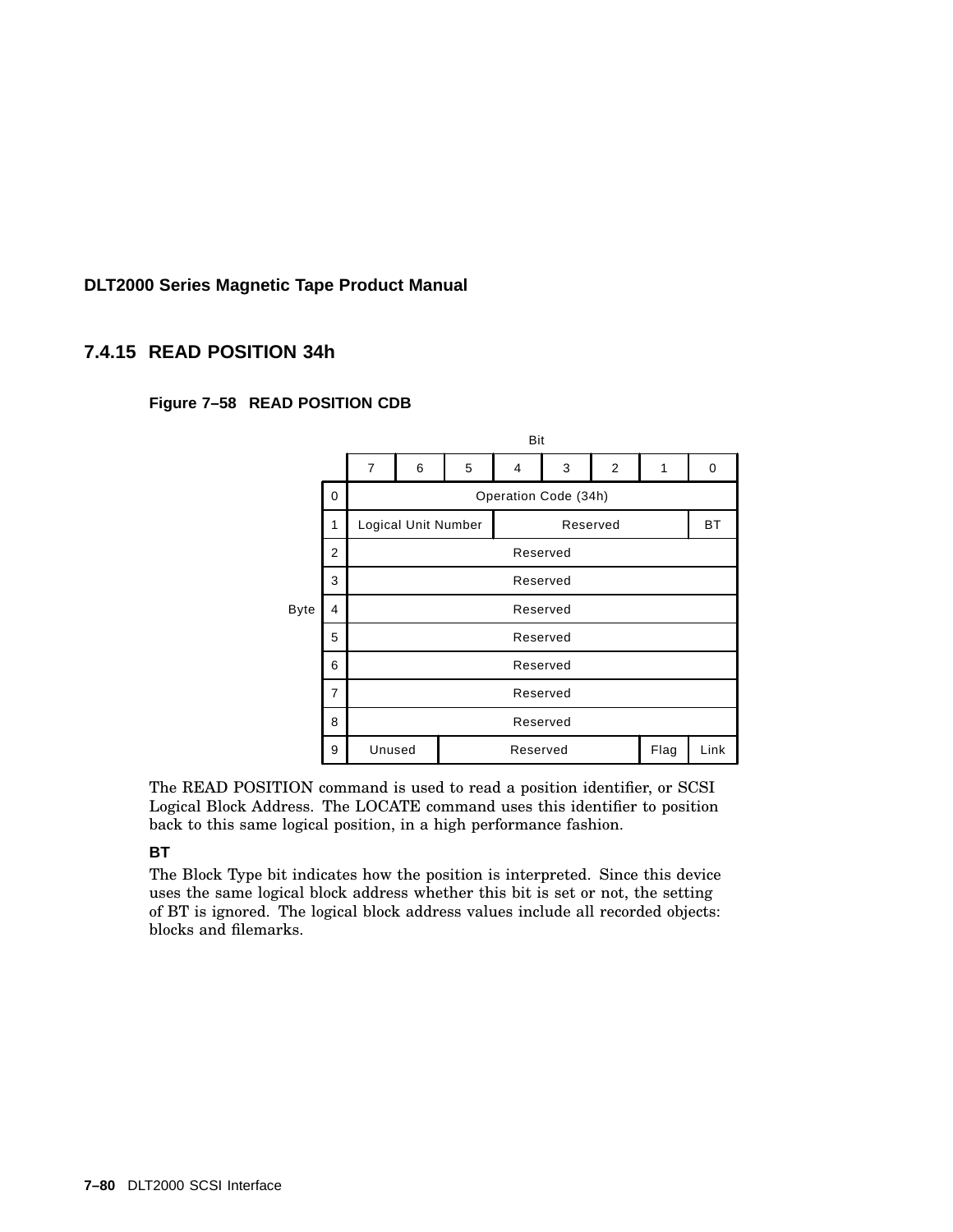### **7.4.15.1 READ POSITION Data Format**





The BOP and EOP bits will be set as appropriate. The Block Position Unknown (BPU) bit is never set since the setting of the BT bit in the Read Position CDB does not affect the block address values returned.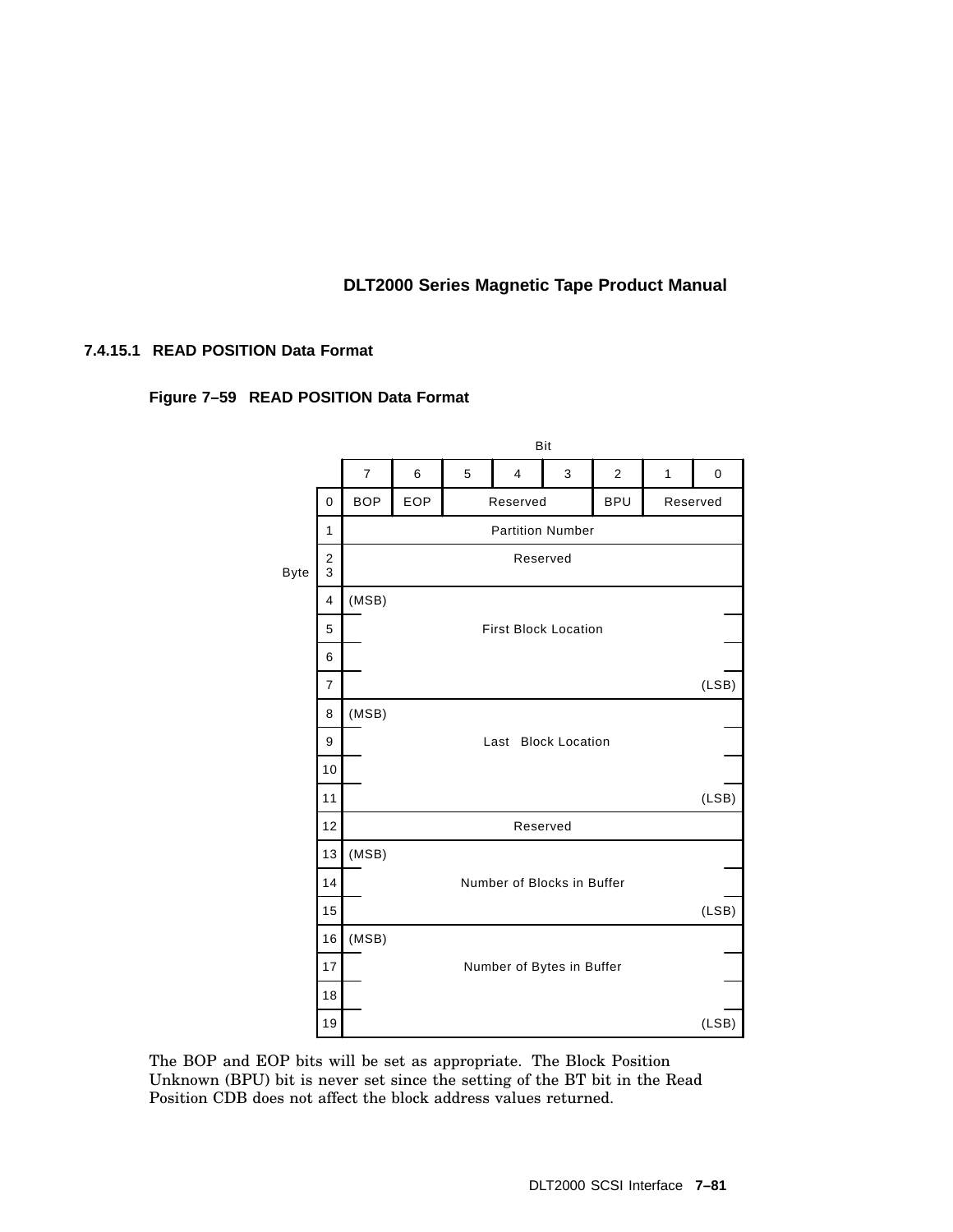### **First Block Location**

The block address associated with the current logical position; the next block to be transfered between the target and initiator if a READ or WRITE command is issued.

### **Last Block Location**

The block address associated with the current physical position; the next block to be transfered to the media and from the target's buffer. If the buffer is empty, or has only a partial block, the same value as First Block Location will be reported. The first block or filemark written onto the media is at address zero.

### **Number of Blocks in Buffer**

The number of data blocks and filemarks in the target's buffer.

**Number of Bytes in Buffer** – The number of data bytes and filemarks in the buffer that have not been written to the medium.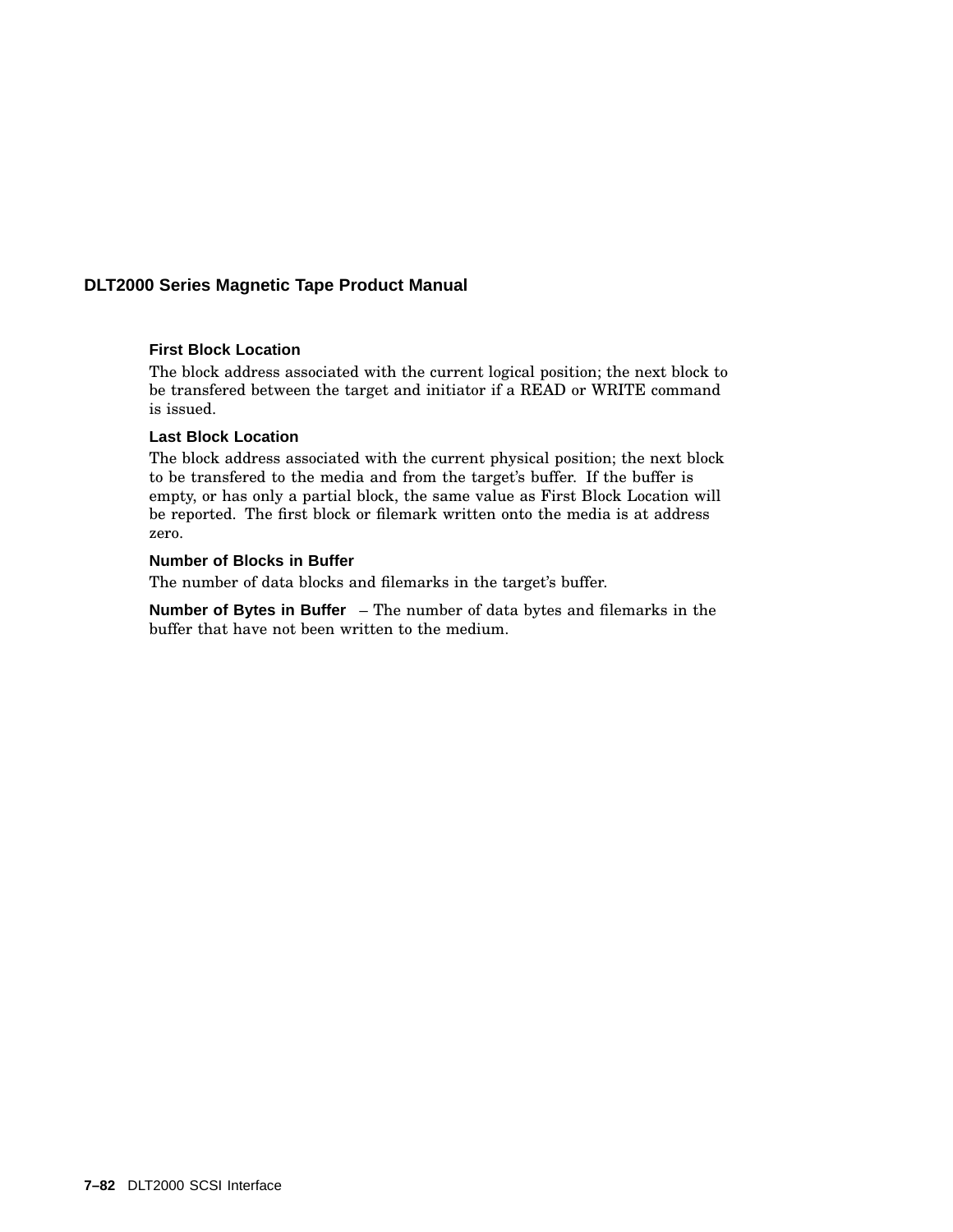# **7.4.16 RECEIVE DIAGNOSTICS RESULTS 1Ch**

### **Figure 7–60 RECEIVE DIAGNOSTICS RESULTS CDB**



RECEIVE DIAGNOSTIC RESULTS tells the drive to send analysis data to the initiator after completion of a SEND DIAGNOSTIC command. The following data will be returned by this command. A REQUEST SENSE command should be issued to obtain more detailed information following a check condition on a SEND DIAGNOSTIC command.

### **Figure 7–61 Receive Diagnostic Result Data Format**



This information simply indicates which of the main components of the subsystem has failed testing.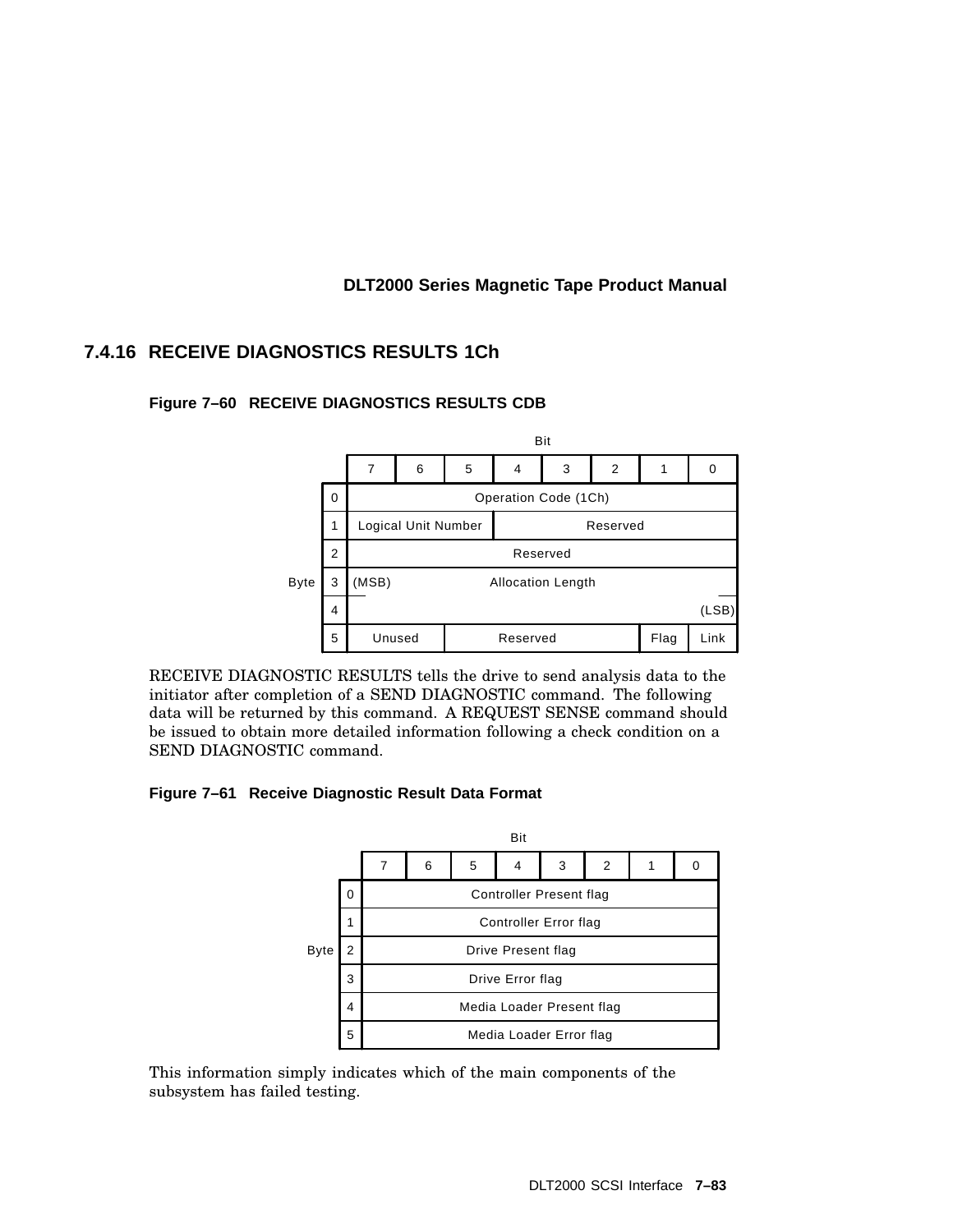## **7.4.17 RELEASE UNIT 17h**





RELEASE UNIT releases the drive if it is currently reserved by the requesting initiator.

It is not an error to attempt to release the drive if it is not currently reserved by the requesting initiator. However, if it reserved by other initiator, the drive is not released.

### **3rdPty**

The third-party release option for RELEASE UNIT allows an initiator to release a logical unit that was previously reserved using the third-party reservation option. If the third-party (3rdPty) bit is zero, then the thirdparty release option is not requested. If the 3rdPty bit is one, the drive is released if it was originally reserved by the same initiator using the thirdparty reservation option, and if the device is the same SCSI device that was specified in the third-party device ID field.

### **7.4.17.1 Medium Changer Considerations**

The optional Element reservation feature defined for Medium Changer devices in SCSI-2 is not supported, so the RELEASE command is defined the same as for the tape drive: Only the whole loader unit can be released. Reserve/release of the Loader and Drive LUNs are handled independently.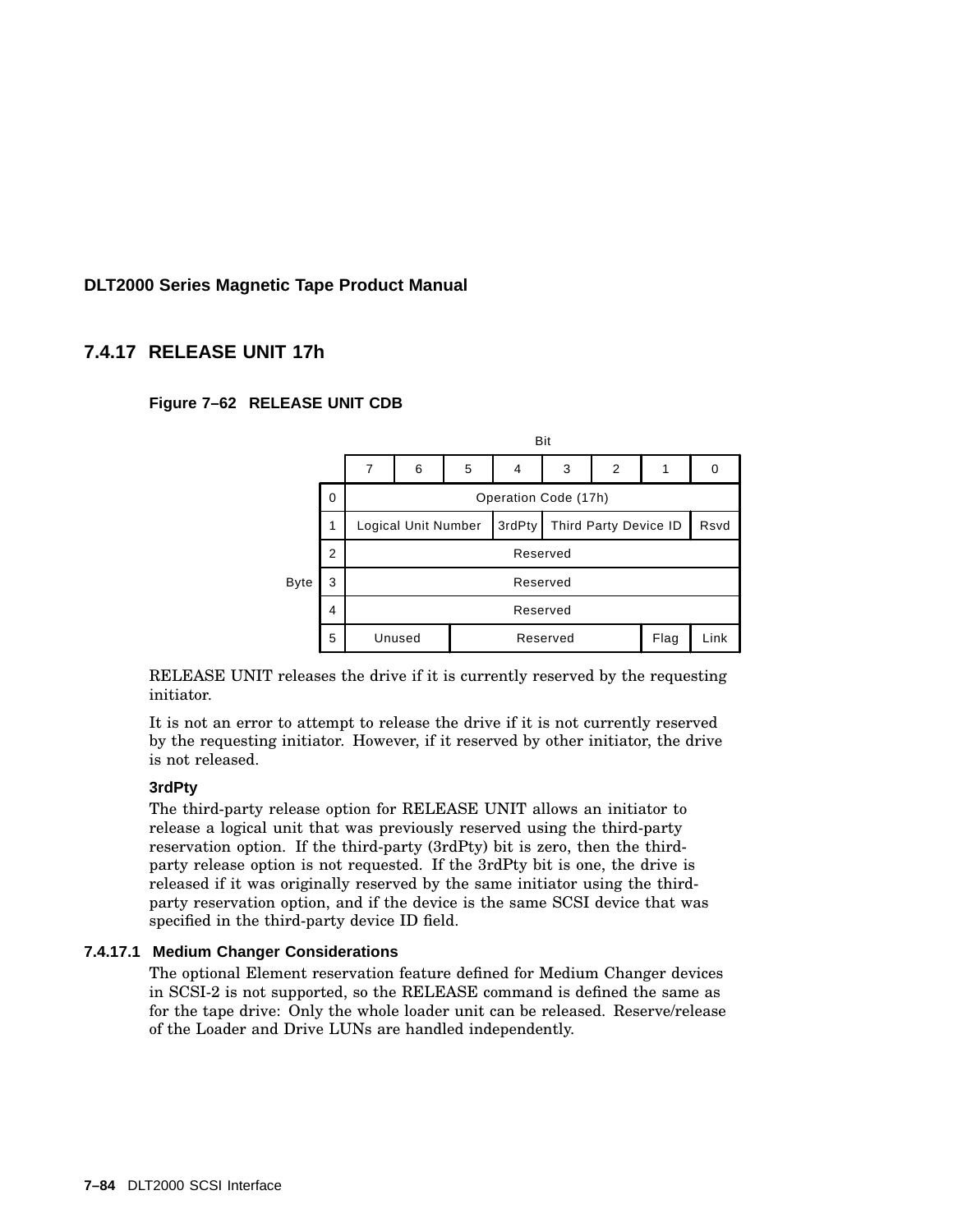# **7.4.18 REQUEST SENSE 03h**





REQUEST SENSE tells the target to transfer sense data to the initiator.

The sense data is valid for a CHECK CONDITION or RESERVATION CONFLICT status returned on the previous command. The sense data bytes are preserved by the target until retrieved by the REQUEST SENSE command, or until the receipt of any other command from the same initiator.

If the drive receives an unsolicited REQUEST SENSE, then it returns Sense Data with the appropriate values in the EOM, Sense Key, Additional Sense Code, and Additional Sense Code Qualifier. The positional information provided reflects the logical position of the drive. The drive returns information based on the (nondiagnostic) data still in its buffer as well as the data on tape.

REQUEST SENSE does not cause the drive to flush its buffered data to tape. Therefore, if the host requires the exact physical positioning of the media, it should precede the REQUEST SENSE with a WRITE FILEMARKS with length 0 (Immed =0) command, which forces the drive to flush any currently buffered data to tape. A subsequent REQUEST SENSE will return the actual physical (and logical) position of the drive to the initiator.

### **Allocation Length**

The Allocation Length specifies the maximum number of sense bytes to be returned. The drive terminates the transfer when Allocation Length bytes have been transferred or when all available sense data has been transferred to the host, whichever is less.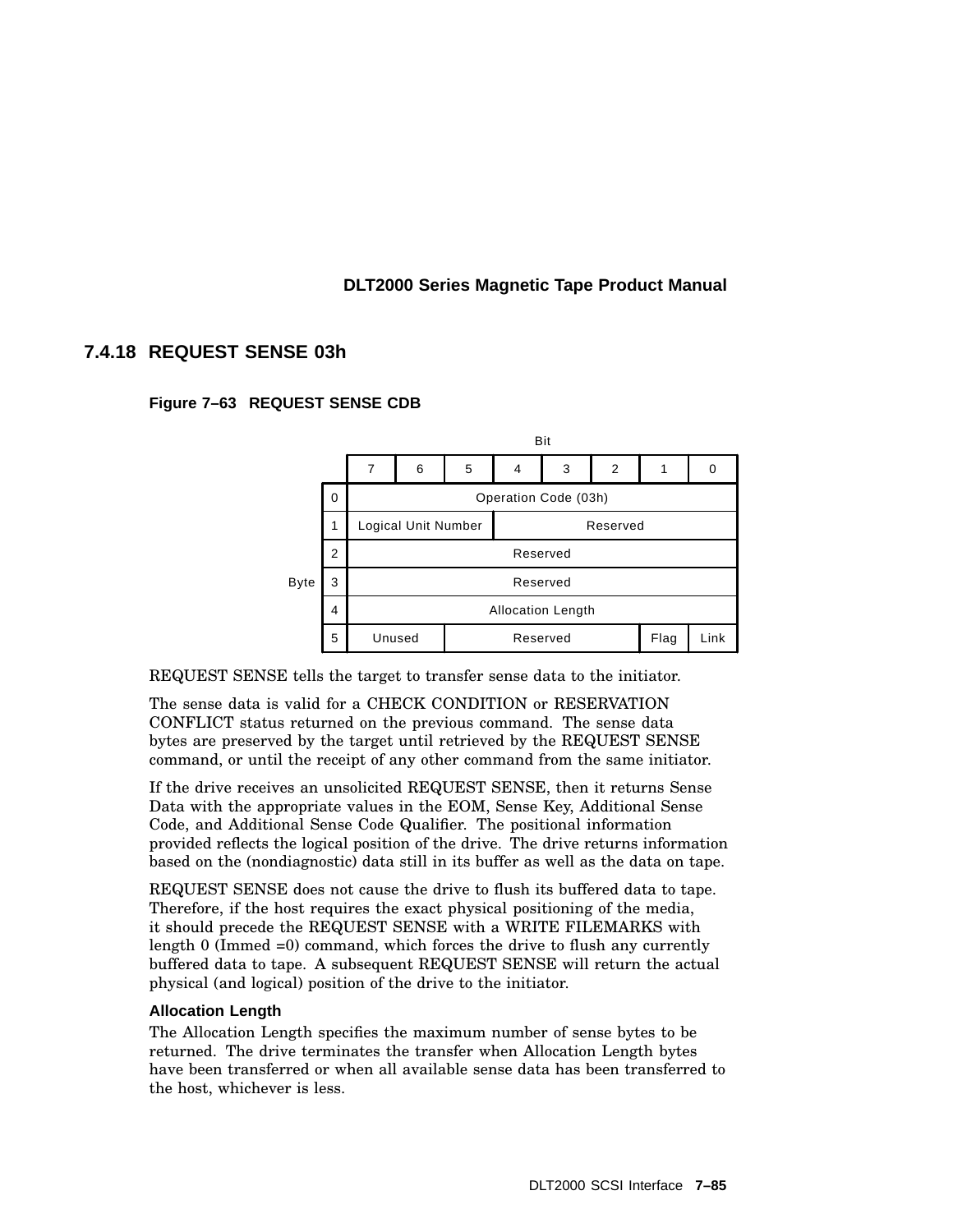### **7.4.18.1 Sense Information Format**

### **Figure 7–64 REQUEST SENSE Data**



#### **Valid**

A Valid bit of one indicates that the information bytes contain valid information as defined in the SCSI specification.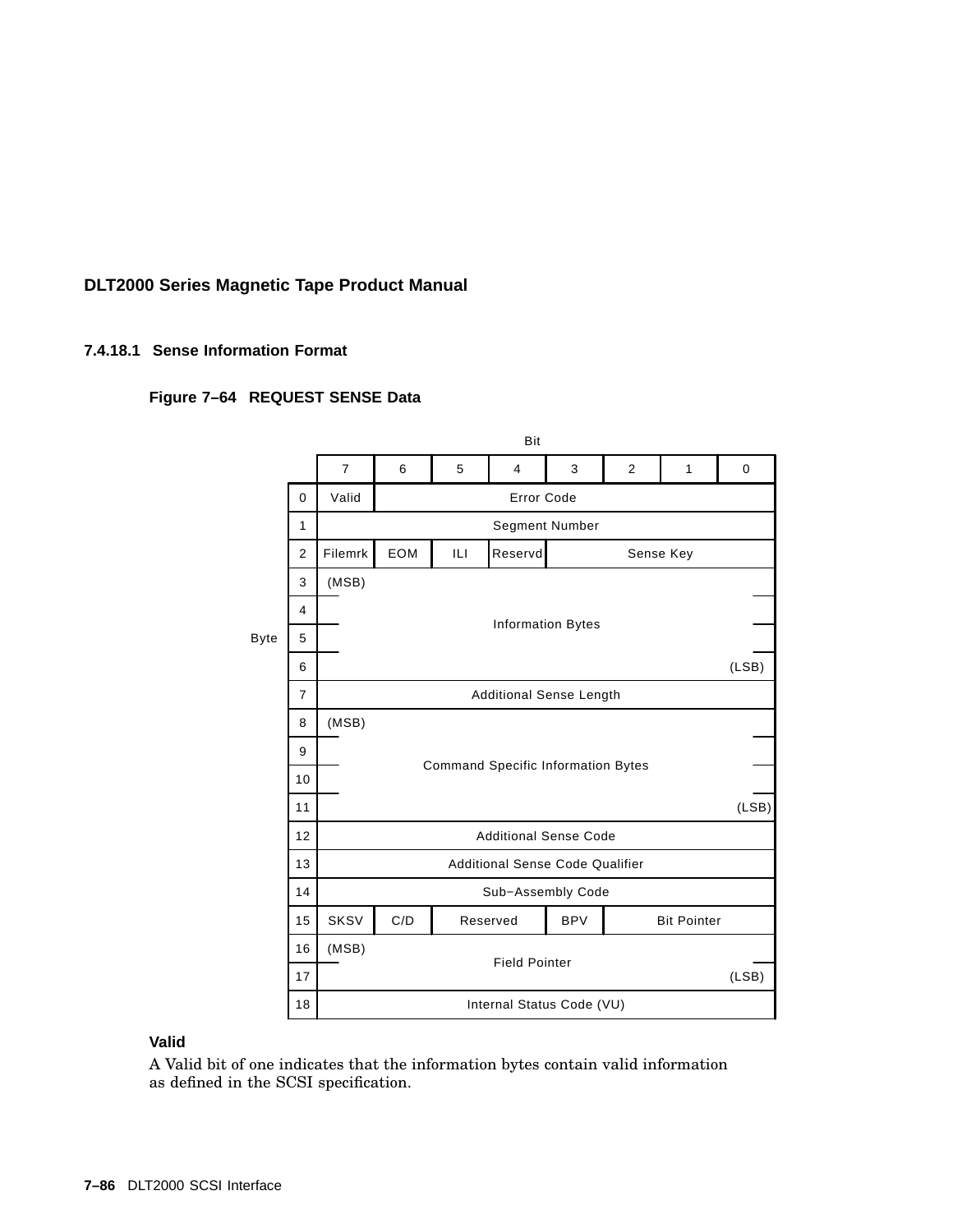### **Error-Code**

A value of 70h indicates a current error—the report is associated with the most recently received command.

A value of 71h indicates a deferred error—the report is associated with a previous command and not as a result of the current command.

No other values will be returned.

#### **Segment Number**

This byte is always zero.

#### **Filemark**

This bit indicates that the current command has read a Filemark.

#### **EOM**

This bit indicates that an End-of Medium condition (End of Partition or Beginning of Partition) exists. The warning is also given by setting the Sense Key to NO SENSE and the Additional Sense Code Qualifier to End of Partition or Beginning of Partition.

For write-type operations, the drive returns a CHECK CONDITION on any operation which occurs after detection of the Early Warning EOP marker. The EOM and Additional Sense Code fields will be set. For read-type operations, the drive does not return a CHECK CONDITION until the drive encounters the physical EOP.

### **ILI**

The Incorrect Length Indicator bit indicates that the requested logical block length did not match the logical block length of the data on the tape. Only Read or Verify may cause this bit to be set.

### **Sense Key**

In most cases, Additional Sense Code and/or Qualifier information is available. See the tables later in this section.

### **Information Bytes**

These bytes contain the differences (residue) of the requested length minus the actual length in either bytes, blocks, Filemarks, as determined by the command. Negative values are indicated by two's complement notation. The bytes are valid for all read, write, space and verify tape commands for which a CHECK CONDITION status has been generated. The information bytes are zero for MODE SELECT/SENSE, INQUIRY, READ BLOCK LIMITS and TEST UNIT READY.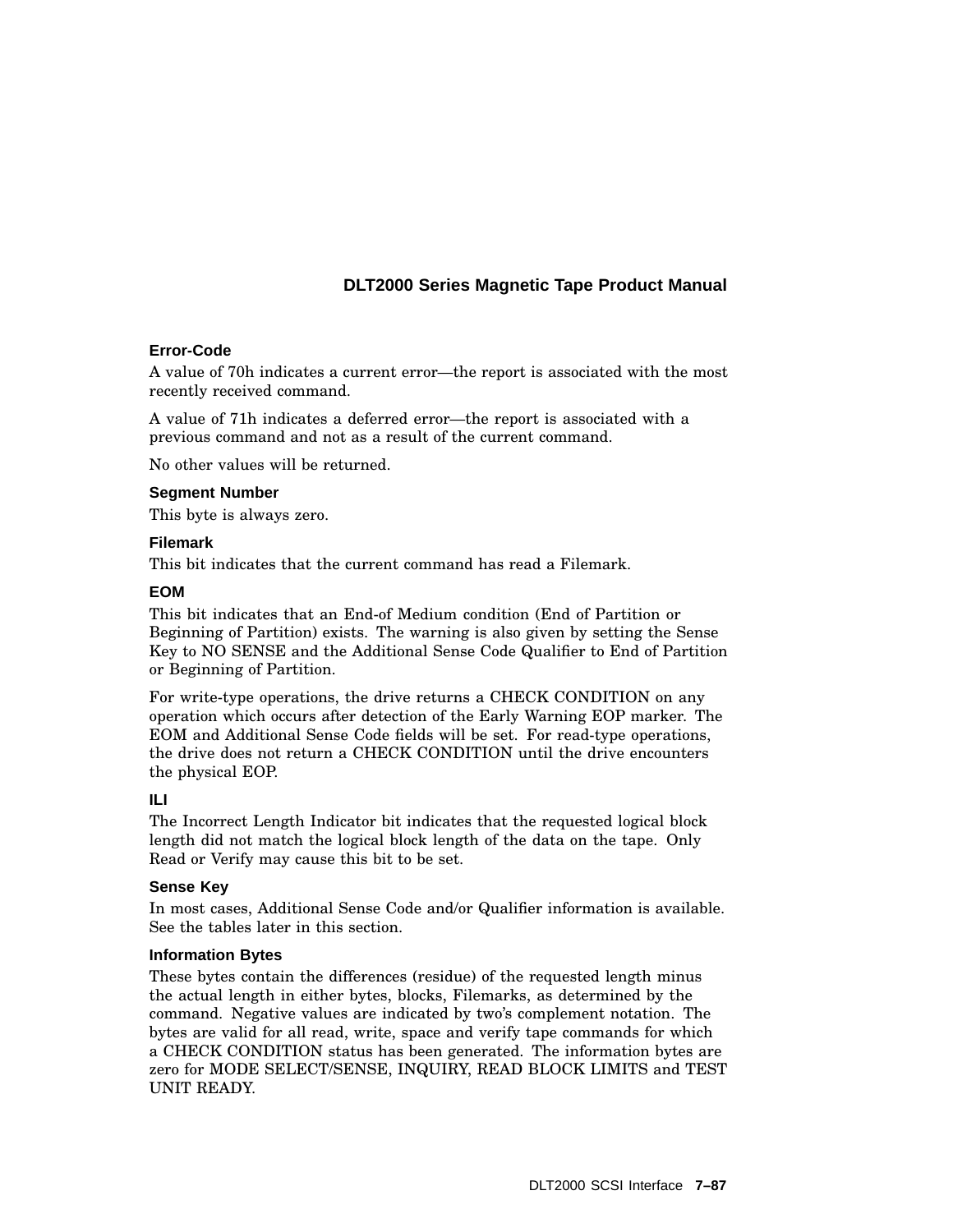### **Additional Sense Length**

This specifies the number of additional sense bytes to follow. If the Allocation Length of the command descriptor block is too small to transfer all of the additional sense bytes, the Additional Sense Length is not adjusted to reflect the truncation.

### **Command Specific Information Bytes**

Command Specific Bytes are handled as device specific and can be logged by the operating system on error conditions. On media errors, this usually contains the current SCSI Logical Block Address.

### **Additional Sense Code (ASC) and ASC Qualifier**

These two bytes provide additional information about the Sense Key and cause of the CHECK CONDITION status. See the tables later in this section.

### **Sub-Assembly Code**

Unused at present, returned as 0.

### **Field Pointer Bytes**

C/D—When set, indicates that the illegal parameter is in the CDB. A C/D of zero indicates that the illegal parameter is in the Parameter List from the initiator.

BPV—When the Bit Pointer Valid bit is set, it indicates that the Bit Pointer field is valid and designates which bit of the byte designated by the field pointer is in error. For a multi-bit field, it points to the most significant bit of the field.

Field Pointer—Indicates which byte of the CDB or Parameter List was in error. For a multi-byte field, the most significant byte is indicated.

| <b>Sense</b><br>Key | <b>Description</b>                                                                                                                                                                                                                                                                                                            |
|---------------------|-------------------------------------------------------------------------------------------------------------------------------------------------------------------------------------------------------------------------------------------------------------------------------------------------------------------------------|
| 0 <sub>h</sub>      | No Sense. Check the Filemark/EOM/ILI bits and the ASC/Q bytes                                                                                                                                                                                                                                                                 |
| 1 <sub>h</sub>      | Recovered Error. This can be caused by rounding of Mode Parameters on<br>a Mode Select, or to report that R/W error rates are reaching subsystem<br>specification limits for optimal operation. However, the device may still be<br>able to continue to function without any unrecovered errors for a long period<br>of time. |

**Table 7–5 Sense Keys Used**

(continued on next page)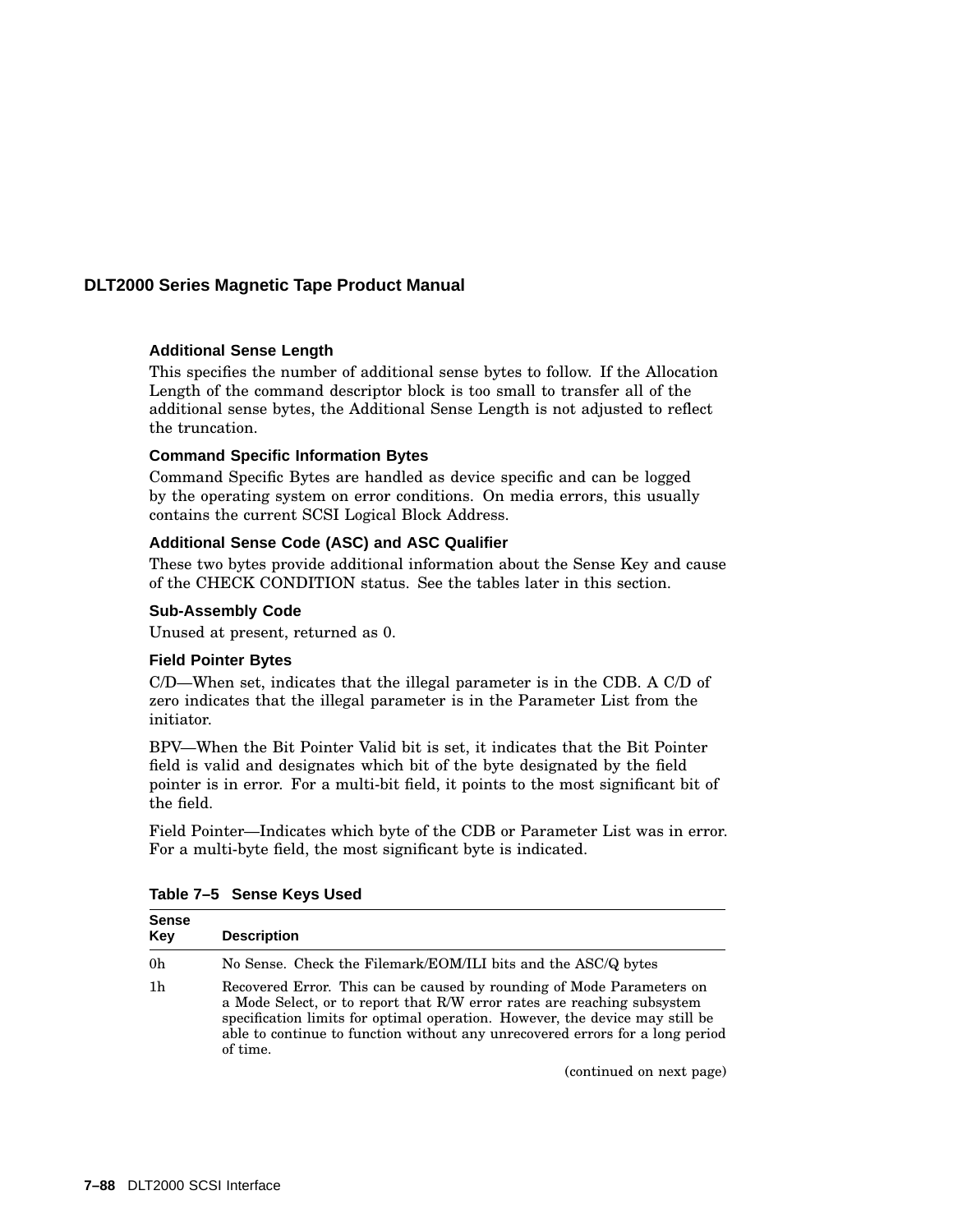| <b>Sense</b><br>Key | <b>Description</b>                                                                                                                                                                                                 |
|---------------------|--------------------------------------------------------------------------------------------------------------------------------------------------------------------------------------------------------------------|
| 2h                  | Not Ready. The media is not ready for tape operation commands. Media<br>might not be present in the drive, or may be in the process of loading or<br>calibrating.                                                  |
| 3h                  | Medium Error. An unrecoverable write, read, or positioning error has<br>occurred. Detailed device specific information may be available.                                                                           |
| 4h                  | Hardware Error. The Additional Sense Code/Qualifier fields may provide<br>more specific information.                                                                                                               |
| 5h                  | Illegal Request. The CDB or supplied parameter data had an unsupported<br>or illegal operation specified. Check bytes 15, 16 and 17.                                                                               |
| 6h                  | Unit Attention. Unit Attentions are created after a device reset, if the media<br>asynchronously becomes ready to this initiator, if another initiator changes<br>Mode Parameters, and if the firmware is updated. |
| 7h                  | Data Protected. The current media is write-protected. This can be due to<br>the Write Protect switch on the cartridge, or if the media is not CompacTape-<br>III(TM) type.                                         |
| 8h                  | Blank Check. An EOD or LongGap has been encountered.                                                                                                                                                               |
| <b>Bh</b>           | Command Aborted. Generated when a command has been aborted by the<br>tape device for some reason. Check the ASC/Q bytes.                                                                                           |
| Dh                  | Volume Overflow. Physical end of media has been reached during writing.<br>The initiator ignored the EOM condition and continued writing.                                                                          |
| Eh                  | Miscompare. A compare error occurred during reading by the self-tests<br>invoked during execution of a Send Diagnostic.                                                                                            |

**Table 7–5 (Cont.) Sense Keys Used**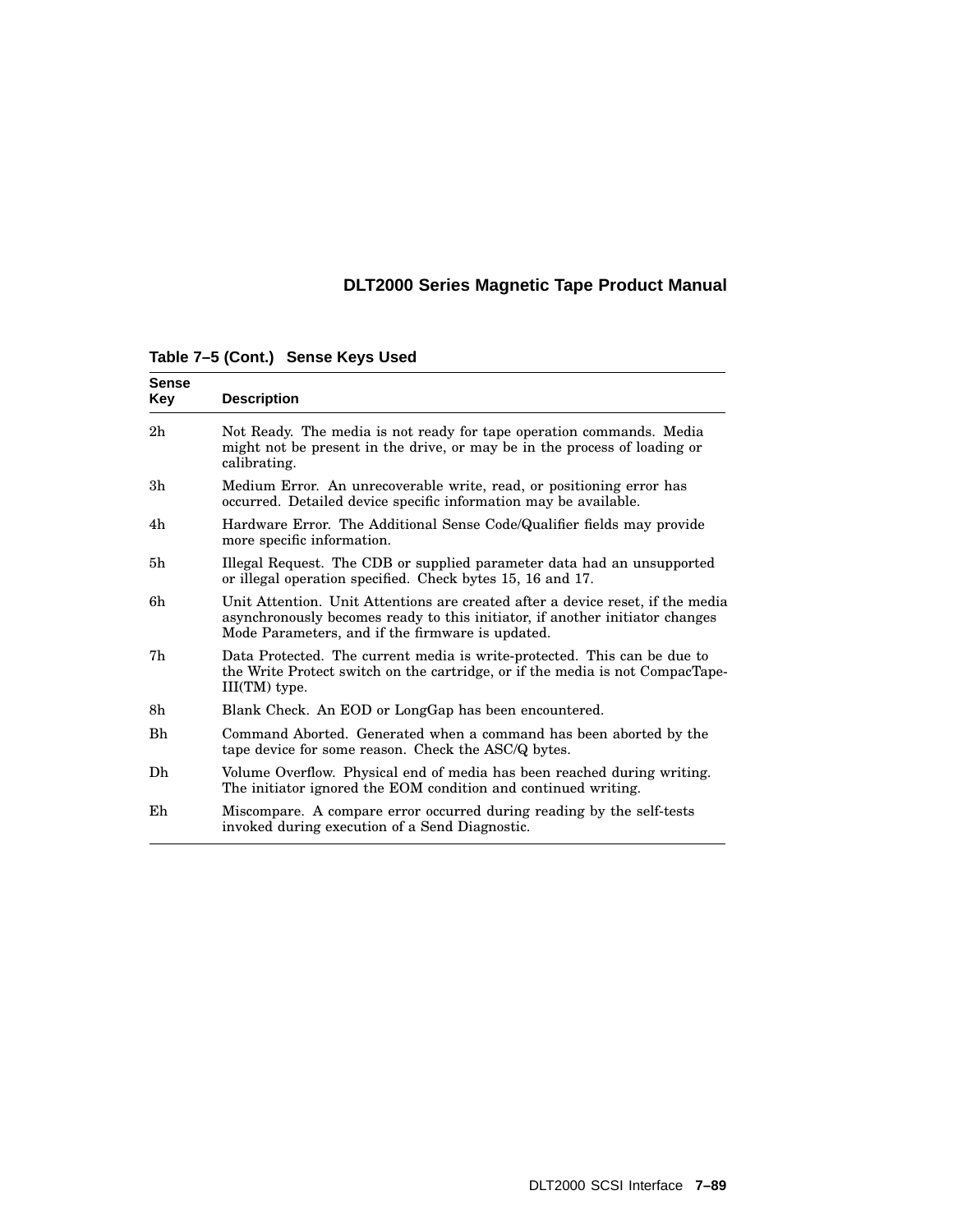| <b>ASC</b>      | <b>ASCQ</b>     | <b>Description</b>                     |
|-----------------|-----------------|----------------------------------------|
| 00 <sub>h</sub> |                 | No Additional Sense Code               |
|                 | 00 <sub>h</sub> | No additional sense qualifer           |
|                 | 01 <sub>h</sub> | <b>Unexpected FM Encountered</b>       |
|                 | 02h             | End of Medium Encountered              |
|                 | 03h             | SetMark Encountered                    |
|                 | 04h             | <b>Beginning of Medium Encountered</b> |
|                 | 05h             | <b>EOD</b> Encountered                 |
| 04h             |                 | Unit not ready                         |
|                 | 00h             | Cause non reportable                   |
|                 | 01 <sub>h</sub> | Calibration in process                 |
|                 | 02 <sub>h</sub> | Load command needed                    |
|                 | 03h             | Manual Intervention needed             |
| 08 <sub>h</sub> | 00h             | <b>LUN Communications Failure</b>      |
|                 | 01 <sub>h</sub> | <b>LUN Communications Timeout</b>      |
| 0Ah             | 00 <sub>h</sub> | Error Log Overflow                     |
| 0 <sub>Ch</sub> | 00 <sub>h</sub> | Write Error                            |
| 11 <sub>h</sub> | 00 <sub>h</sub> | <b>Unrecovered Read Error</b>          |
|                 | 08 <sub>h</sub> | Incomplete Block Read                  |
| 14h             | 00 <sub>h</sub> | Recorded Entity Not Found              |
| 15h             | 01 <sub>h</sub> | Mech Position Error                    |
|                 | 02 <sub>h</sub> | Detected by Read of Media              |
| 1Ah             | 00 <sub>h</sub> | Parameter List Length Error            |
| 20h             | 00h             | Illegal opcode                         |
| 21 <sub>h</sub> | 01 <sub>h</sub> | <b>Invalid Element Address</b>         |
| 24h             | 00h             | Invalid CDB field                      |
|                 | 81h             | Invalid mode on writebuffer            |
|                 | 82 <sub>h</sub> | media in drive                         |
|                 | 84h             | insufficient resources                 |
|                 | 86h             | invalid offset                         |
|                 | 87 <sub>h</sub> | invalid size                           |
|                 | 89h             | image data over limit                  |
|                 | 8Bh             | image/personality is bad               |
|                 | 8Ch             | not immediate command                  |
| 25h             | 00 <sub>h</sub> | Illegal LUN                            |
| 26h             |                 | Parameter list error                   |
|                 | 00 <sub>h</sub> | Invalid Field                          |
|                 | 01 <sub>h</sub> | Parameter not supported                |
|                 | $02\mathrm{h}$  | Parameter Value Invalid                |
| $27\mathrm{h}$  | 00h             | Write protected                        |

**Table 7–6 Additional Sense Codes/Qualifiers Used**

(continued on next page)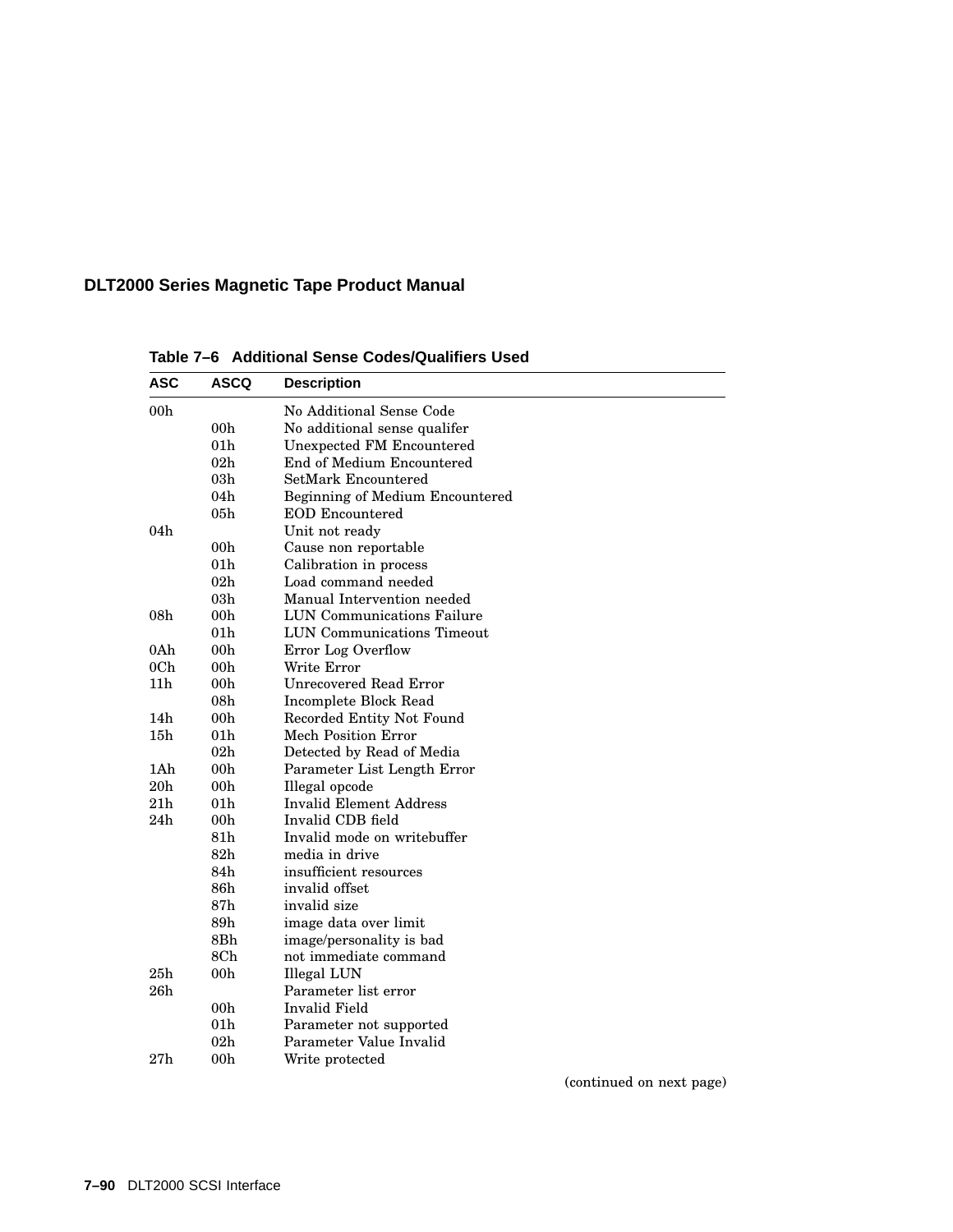| <b>ASC</b>      | <b>ASCQ</b>     | <b>Description</b>                     |
|-----------------|-----------------|----------------------------------------|
|                 | $80\mathrm{h}$  | hardware write protect                 |
|                 | 82h             | data safety write protect              |
| 28 <sub>h</sub> | 00 <sub>h</sub> | Not ready to ready                     |
| 29h             | 00 <sub>h</sub> | Reset occurred                         |
|                 | 01 <sub>h</sub> | Mode paramters changed                 |
|                 | 02h             | Log paramters changed                  |
| 2Fh             | 00 <sub>h</sub> | Commands Cleared by another Initiator  |
| 30h             | 00h             | Can't read medium                      |
| 37 <sub>h</sub> | 00 <sub>h</sub> | Rounded Parameter                      |
| 39h             | 00h             | <b>Saving Parameters Not Supported</b> |
| 3Ah             | 00 <sub>h</sub> | Media Not Present                      |
|                 | 80h             | <b>VU Cartridge Missing</b>            |
| 3Bh             | 00 <sub>h</sub> | <b>Sequential Positioning Error</b>    |
|                 | 08 <sub>h</sub> | <b>Reposition Error</b>                |
|                 | 0D <sub>h</sub> | Media Destination Element Full         |
|                 | 0Eh             | Media Source Element Empty             |
| 3Dh             | 00 <sub>h</sub> | Invalid Bits in ID Msg                 |
| 3Fh             | 01h             | Microcode has been changed             |
| 40 <sub>h</sub> | $80\mathrm{h}$  | ROM EDC failure                        |
|                 | 81h             | RAM failure                            |
|                 | 82 <sub>h</sub> | <b>Bad Drive status</b>                |
|                 | 83h             | Loader diags failed                    |
|                 | 84h             | Reportable POST failure                |
| 43h             | 00h             | Message error                          |
| 44h             | 00 <sub>h</sub> | <b>Internal Target Failure</b>         |
|                 | 82 <sub>h</sub> | Command Complete Sequence Failure      |
|                 | C1h             | EEPROM copy 1 area bad                 |
|                 | C2h             | EEPROM copy 2 area bad                 |
|                 | C3h             | Both EEPROM copies bad                 |
| 45h             | 00h             | Select/Reselect Failure                |
| 47h             | 00 <sub>h</sub> | <b>SCSI Parity Error</b>               |
| 48h             | 00 <sub>h</sub> | <b>IDE</b> Message received            |
| 49h             | 00 <sub>h</sub> | <b>Invalid Message Error</b>           |
| 4Eh             | 00 <sub>h</sub> | Overlapped Commands attempted          |
| 51h             | 00 <sub>h</sub> | Erase failure                          |
| 53 <sub>h</sub> | 00 <sub>h</sub> | Media Load/Eject failure               |
|                 | 01 <sub>h</sub> | Unload Tape failure                    |
|                 | 02h             | Media Removal Prevented                |
| 5Ah             | 01 <sub>h</sub> | Operator Media Removal Request         |

**Table 7–6 (Cont.) Additional Sense Codes/Qualifiers Used**

(continued on next page)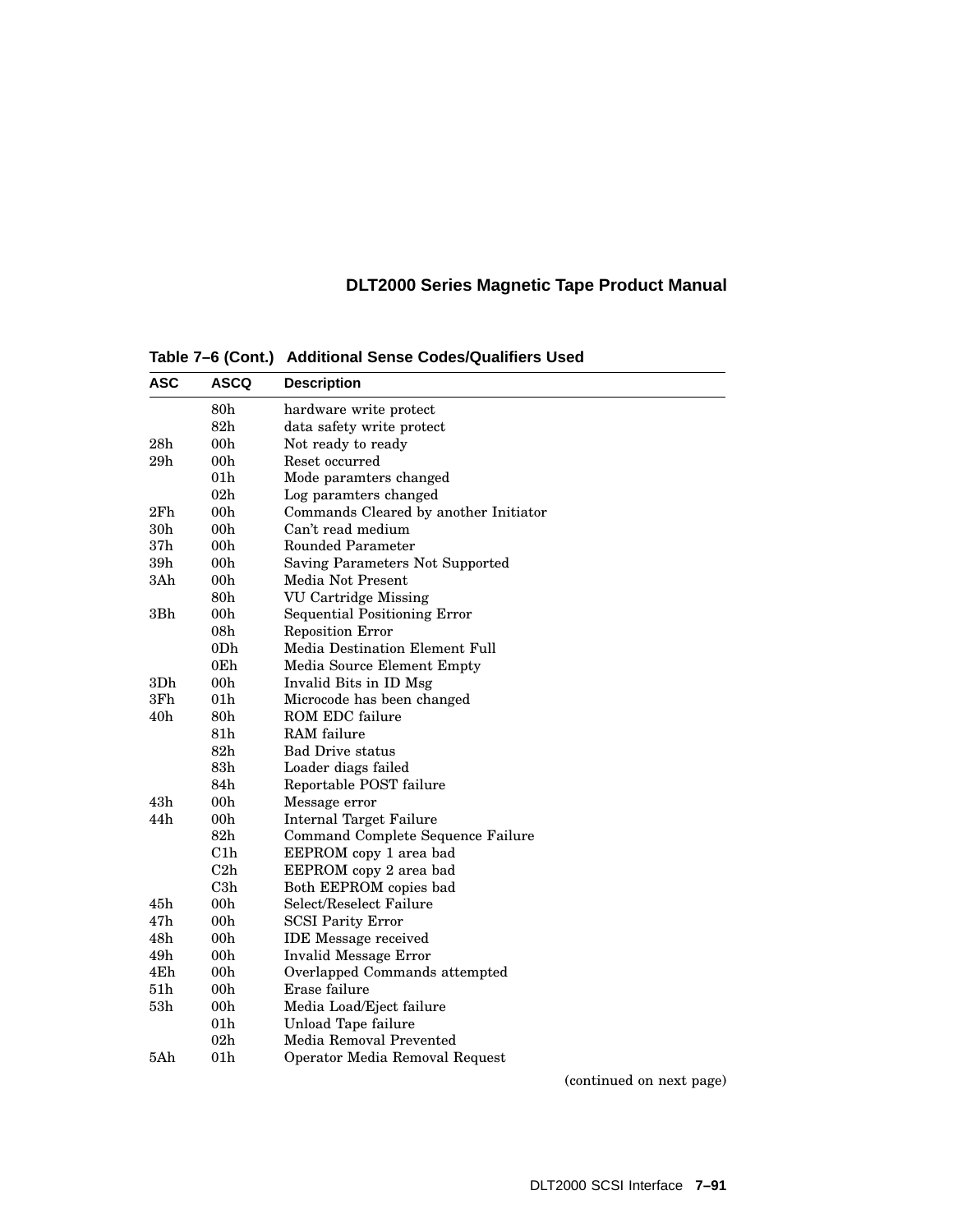| <b>ASC</b>      | <b>ASCQ</b>     | <b>Description</b>      |
|-----------------|-----------------|-------------------------|
| 5Bh             | 01 <sub>h</sub> | Threshold Condition Met |
|                 | 02 <sub>h</sub> | Log Counter at Maximum  |
| 80 <sub>h</sub> | 00h             | Calibration Error       |
|                 | 01 <sub>h</sub> | -Cleaning Required      |
|                 | 02 <sub>h</sub> | -Cleaning Requested     |
| 81h             | 00 <sub>h</sub> | Directory Read Error    |

**Table 7–6 (Cont.) Additional Sense Codes/Qualifiers Used**

\* = Medium Changer specific commands

# **7.4.19 RESERVE UNIT 16h**

### **Figure 7–65 RESERVE UNIT CDB**



RESERVE UNIT reserves the specified drive for exclusive use by the requesting initiator or for another specified SCSI device. The reservation remains in effect until one of the following conditions is met:

- The initiator that made the reservation sends another RESERVE UNIT command.
- The drive is released by RELEASE UNIT from the same initiator.
- A BUS DEVICE RESET message is received from any initiator.
- A hard reset occurs.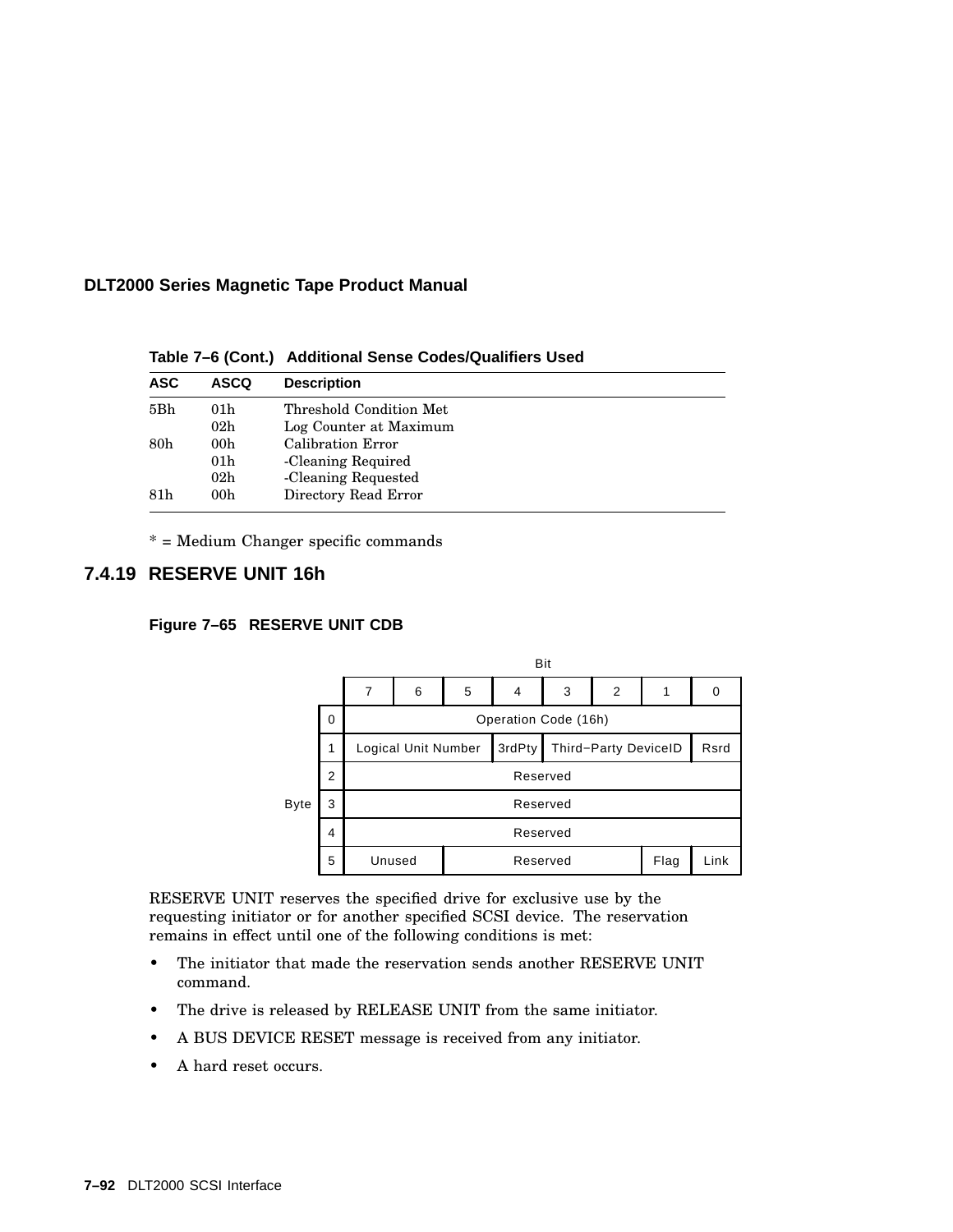The occurrence of the last two conditions is indicated by the drive returning a CHECK CONDITION status with a sense key of UNIT ATTENTION on the next command following the condition. It is not an error to issue RESERVE UNIT to a drive that is currently reserved to the requesting initiator.

If the logical unit has previously been reserved by another initiator, the target returns a RESERVATION CONFLICT status.

If, after honoring the reservation, any other initiator attempts to perform any command except INQUIRY, REQUEST SENSE, or RELEASE UNIT, the command is rejected with a RESERVATION CONFLICT status. A RELEASE UNIT command issued by another initiator is ignored by that reserved logical unit.

#### **3rdPty**

The third-party reservation option for RESERVE UNIT allows an initiator to reserve a logical unit for another SCSI device. This option is intended for systems that use COPY, and is implemented by the drive.

If the third-party (3rdPty) bit is zero, then the third-party reservation option is not requested. If the 3rdPty bit is one, RESERVE UNIT reserves the logical unit for the SCSI device specified in the Third-Party Device ID field. The drive preserves the reservation until any one of the four conditions mentioned above occurs. The drive ignores any attempt made by any other initiator to release the reservation and returns a GOOD status.

An initiator that holds a current reservation may modify that reservation (for example, to switch third-parties) by issuing another RESERVE UNIT to the drive.

### **7.4.19.1 Medium Changer Considerations**

The optional Element reservation feature defined for Medium Changer devices in SCSI-2 is not supported, so the RESERVE command is defined the same as for the tape drive: Only the whole loader unit can be reserved. This is separate from a reservation of the tape drive.

The RESERVE/RELEASE commands operate on a LUN basis; so the Medium Changer and Tape Drive are generally handled as different devices. But in the case of a reserved drive LUN, a MOVE MEDIUM command issued to the loader LUN can **not** insert/remove a cartridge on the drive, unless the drive is reserved by the same initiator.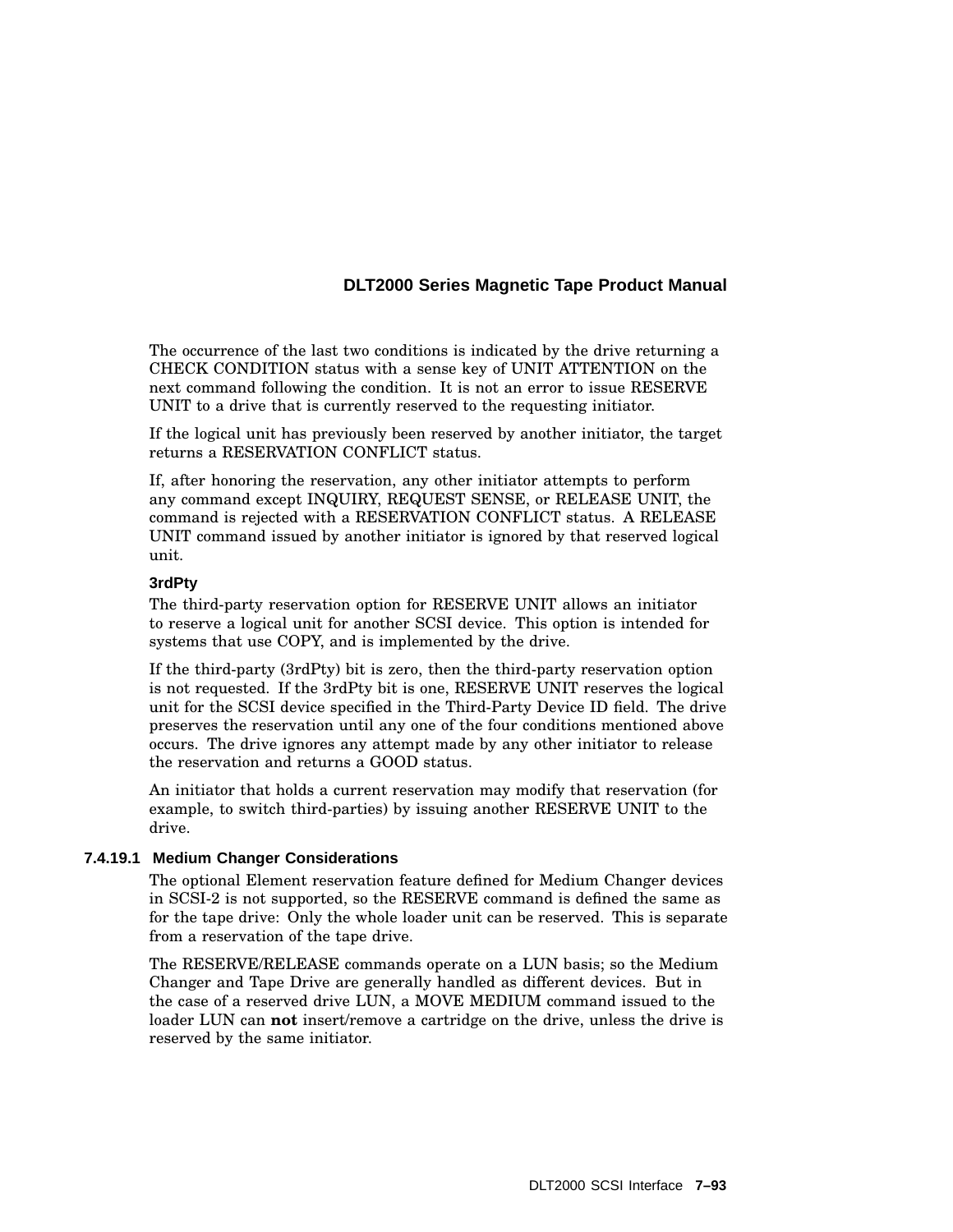## **7.4.20 REWIND 01h**

### **Figure 7–66 REWIND CDB**



REWIND tells the drive to position the tape at the beginning of the currently active partition. Before rewinding, the drive writes any write data that is buffered to the tape, and appends an EOD marker.

### **Immed**

If the Immed (Immediate) bit is set, the drive first writes any remaining buffered data to tape followed by an EOD marker. It then returns status to the host before beginning the actual rewind operation. If the Immed bit is not set, status will be returned after the rewind has completed.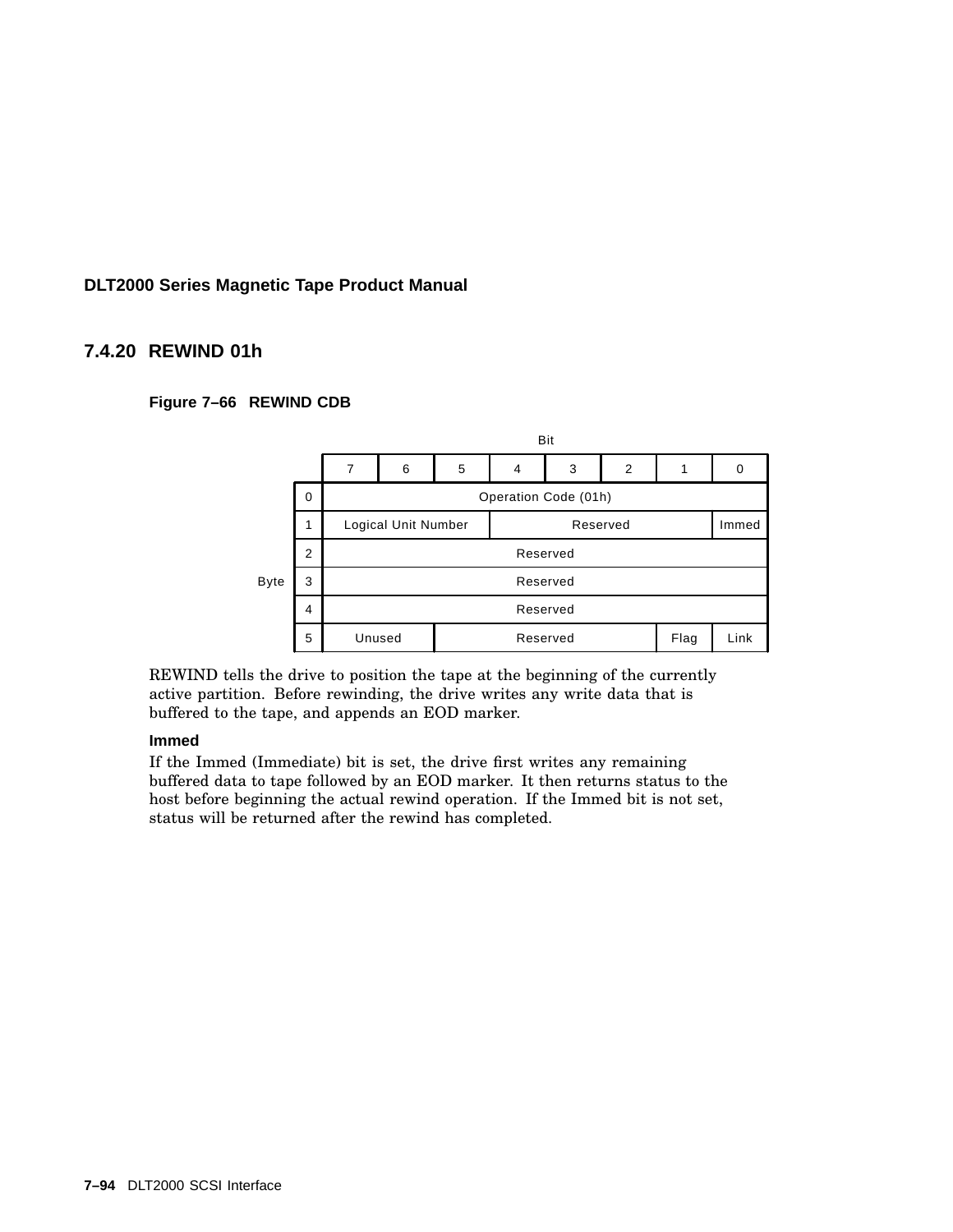## **7.4.21 SEND DIAGNOSTIC 1Dh**





SEND DIAGNOSTIC tells the drive to perform diagnostic tests on itself.

The Page Format field is not supported and must be zero.

Two separate types of unit resident tests can be accessed:

• Electronics Self Test—(Level 1 test)—In order for the diagnostic to be invoked, a good portion of the controller hardware and software must be functioning properly. This is the premise this test is based on: that full power-up testing is not necessary. Therefore, this test does an extension of the power-up self-tests. The code ROM EDC is verified, two queues used by much of the controller software is checked by dequeuing and enqueuing items. If there is a loader attached, a software reset is done on it. This test does not attempt to write or read data to or from media. When complete, any errors are posted in the extended Sense Data bytes. This test has an execution time of approximately 5 seconds.

This test is specified by setting just the Selftest bit (Dev OfL, and UnitOfL both zero).

• Write/Read Functionality Test—(Level 2 test) The default version of this test writes 100 32 KB records on the track, rewinds, and reads the records. The execution time for the test is less than one minute, if calibration is not required. This test is specified by setting the Selftest and UnitOfL bits, and zeroing the Dev OfL bit. This test can accept a parameter list specifying test vatiables, as shown below. If a parameter list is specified, the Sleftest bit should be zero.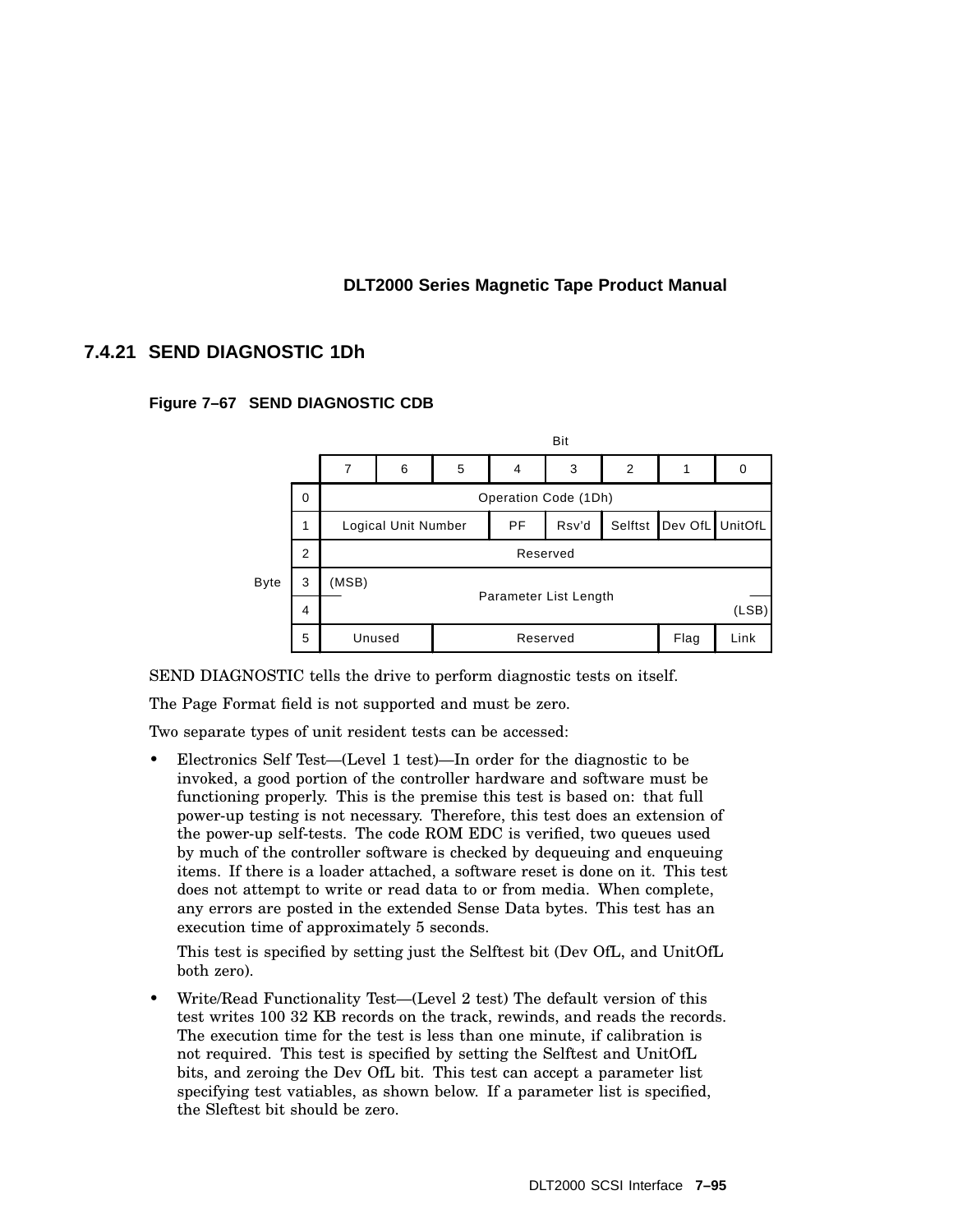| <b>Selftest</b> | <b>DevOfl</b> | <b>UnitOfl</b> | <b>Selftest Action</b>                 |
|-----------------|---------------|----------------|----------------------------------------|
| $\theta$        | 0             | 0              | Illegal combination                    |
| $\theta$        | $\Omega$      | 1              | Selfttest 2 with parameters            |
| $\theta$        |               | 0              | Illegal combination                    |
| $\theta$        | 1             | 1              | Selfttest 1 with default<br>parameters |
| 1               | $\Omega$      | 0              | Selfttest 1 with default<br>parameters |
| 1               | $\Omega$      | 1              | Selfttest 2 with default<br>parameters |
| 1               |               | 0              | Selfttest 1 with default<br>parameters |
| 1               | 1             | 1              | Selfttest 2 with default<br>parameters |

**Table 7–7 Send Diagnostics Parameters**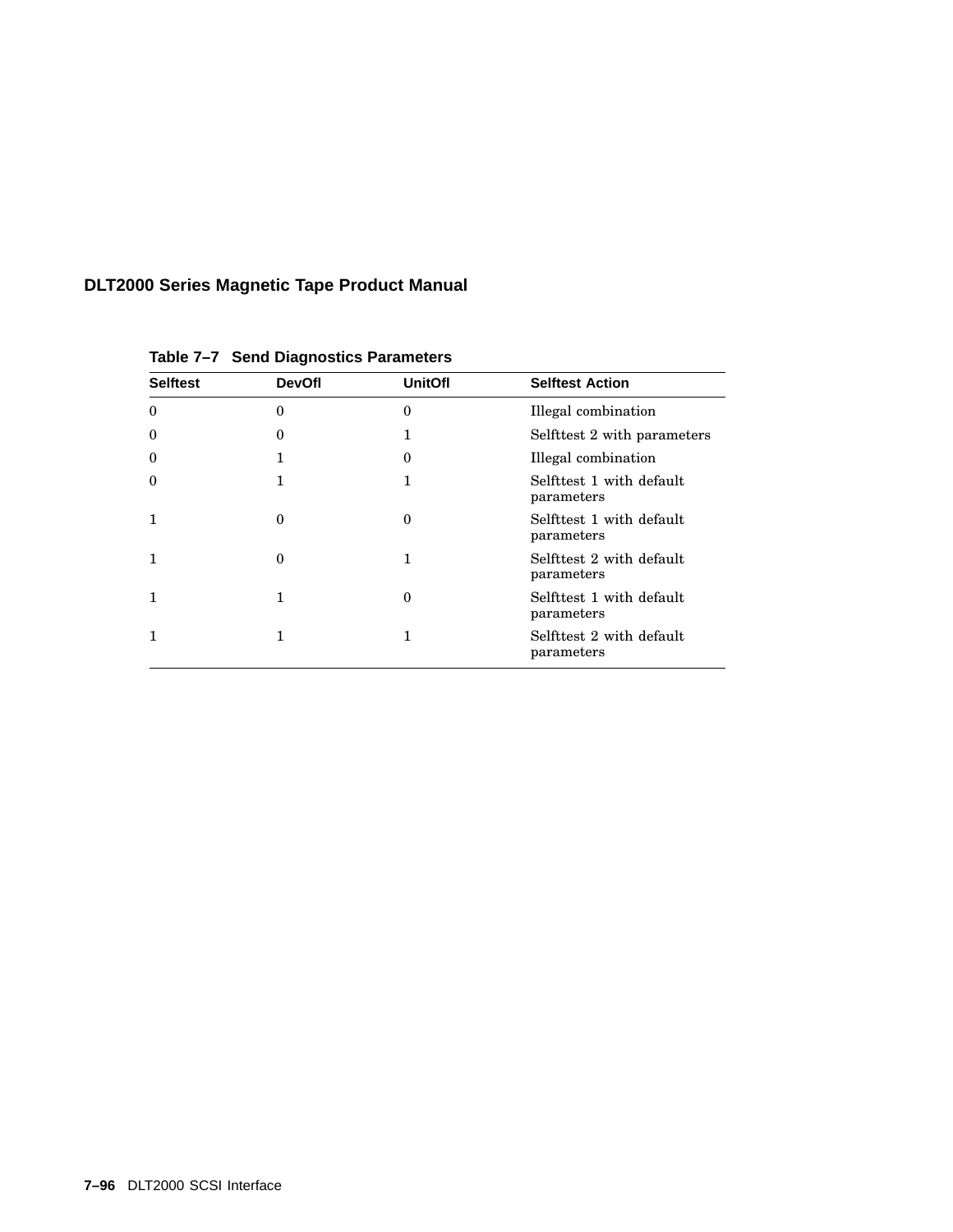

### **Figure 7–68 SEND DIAGNOSTIC Parameter List Format**

If the specified test passes, a GOOD STATUS is returned. Otherwise, a Check Condition is generated, and the Sense Data will contain information about the failure.

**Table 7–8 Sense Keys Used**

| <b>Sense Key</b> | <b>Description</b>                                                                                         |
|------------------|------------------------------------------------------------------------------------------------------------|
| 3 <sub>h</sub>   | Medium Error. A positioning error has occurred where the returned<br>position does not match the expected. |
| 4h               | Hardware Error. The Additional Sense Code/Qualifier fields will<br>provide more specific information.      |
| 5 <sub>h</sub>   | Illegal Request. Illegal bit settings in the SEND DIAGNOSTIC<br>command.                                   |
| Eh               | Miscompare. A compare error occurred during a read.                                                        |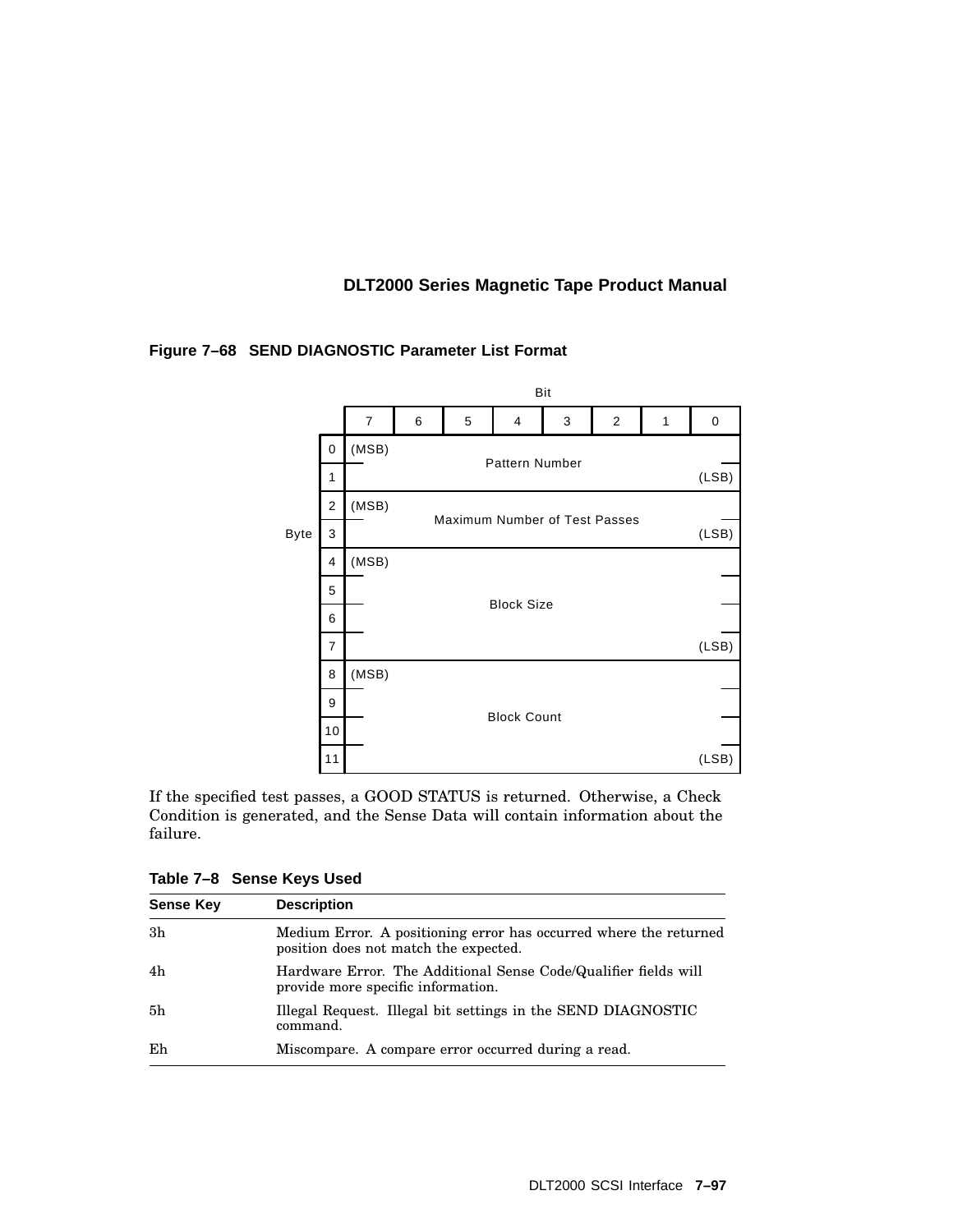| <b>Additional</b><br><b>Sense</b><br>Code | <b>Additional</b><br>Sense<br>Qualifier | <b>Description</b>                                                                           |
|-------------------------------------------|-----------------------------------------|----------------------------------------------------------------------------------------------|
| 15h                                       | 2h                                      | A positioning error has occurred where the returned<br>position does not match the expected. |
| 40h                                       | 80h                                     | Level 1 ROM test failed.                                                                     |
| 40 <sub>h</sub>                           | 81h                                     | Level 1 RAM test failed.                                                                     |
| 40 <sub>h</sub>                           | 82h                                     | Level 1 test failed. Bad Drive status.                                                       |
| 40h                                       | 83h                                     | Level 1 test failed. Loader Reset failed.                                                    |

**Table 7–9 Additional Sense Codes**

# **7.4.22 SPACE 11h**

**Figure 7–69 SPACE CDB**



SPACE provides a variety of positioning functions that are determined by Code and Count fields in the Command Descriptor Block. Both forward (toward EOM/P) and reverse (toward BOM/P) positioning are provided.

### **Code**

The code is defined as follows: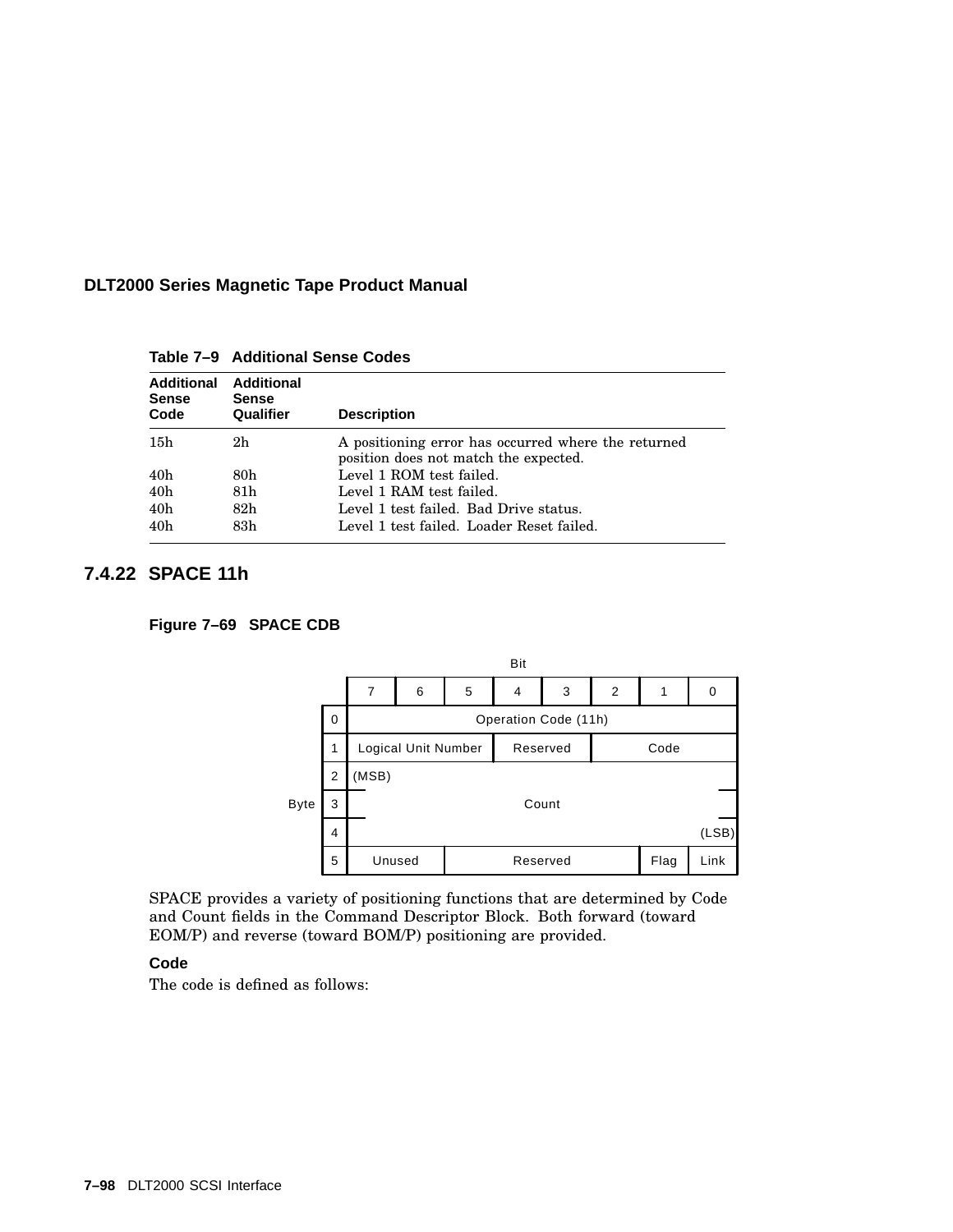### **Figure 7–70 SPACE Code Definition**

| Space Code       | Space by:                   |
|------------------|-----------------------------|
| 000 <sub>b</sub> | <b>Blocks</b>               |
| 001 <sub>b</sub> | Filemarks                   |
| 010 <sub>b</sub> | <b>Sequential Filemarks</b> |
| 011h             | End-of-Data                 |

Spacing by Sequential Filemarks is supported for count values of 0, 1, and 2 only.

### **Count**

When spacing over blocks or marks, the Count field is interpreted as follows:

- A positive value N causes forward movement over N blocks or marks. The tape is logically positioned after the Nth block or mark on the EOM/P side.
- A zero value causes no change in the logical position.
- A negative value -N (two's complement notation) causes reverse movement over N blocks or marks. The tape is logically positioned on the BOM/P side of the Nth block or mark.
- When spacing to EOD, the Count field is ignored. Forward movement occurs until the drive encounters EOD. The position is such that a subsequent WRITE command would append data after the last object that has been written to tape before EOD.

When executing SPACE, the drive implements the following hierarchy:

Blocks—lowest Filemarks EOD BOM/P or EOM/P—highest

Therefore, SPACE N blocks will halt with GOOD status after the Nth block, or with CHECK CONDITION status on any occurrence of Filemark, EOD, BOM/P, or EOM/P. A space N Filemarks will halt on the Nth Filemark or on any occurrence of EOD, BOM/P or EOM/P, and so on.

Depending on the size of blocks, read ahead data in the buffer allows some spacing requests to be satisfied without tape movement.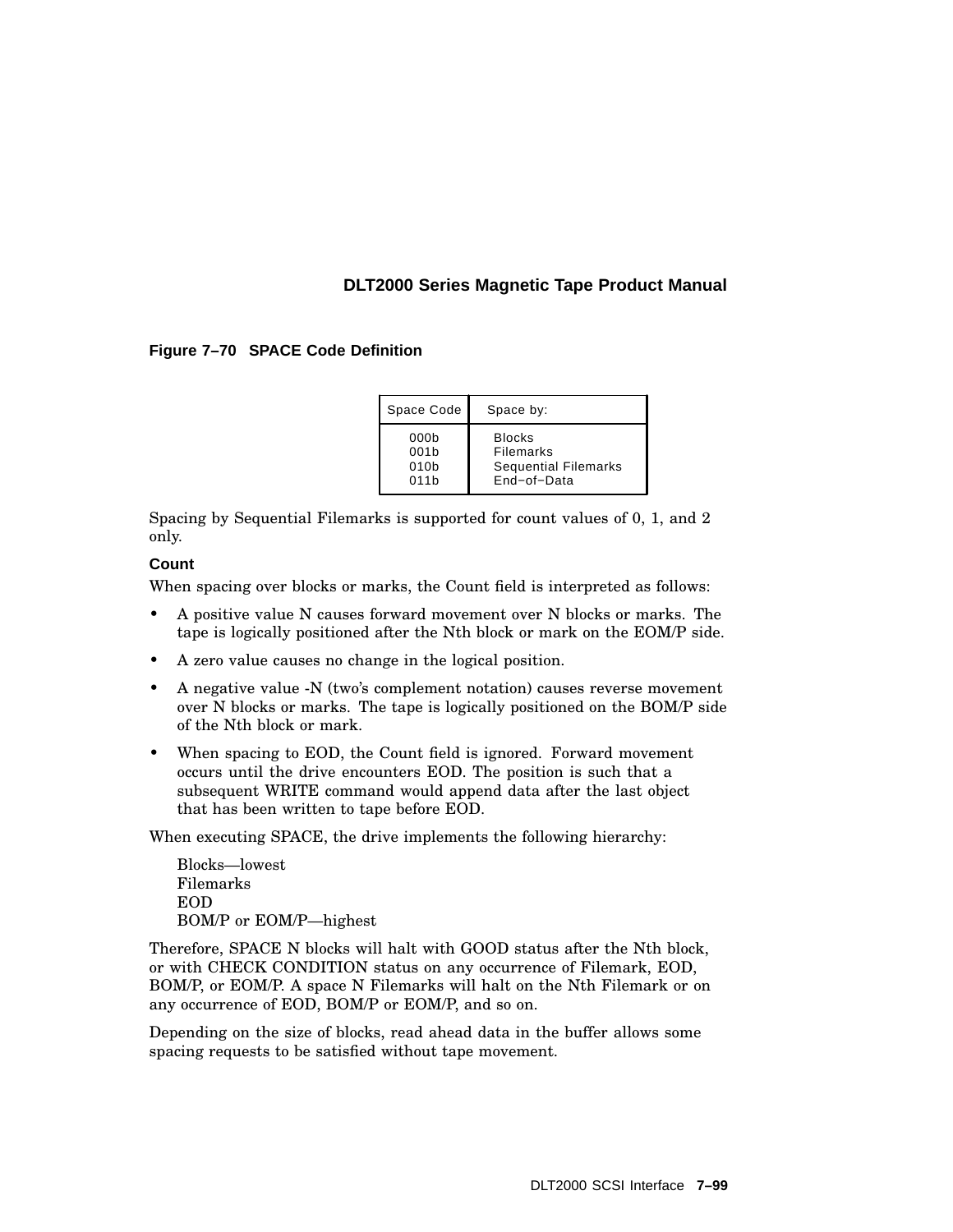# **7.4.23 TEST UNIT READY 00h**

### **Figure 7–71 TEST UNIT READY CDB**



TEST UNIT READY checks if the drive unit is ready for commands involving tape movement. If the drive has a tape loaded, the command returns a GOOD status. Otherwise, CHECK CONDITION is reported.

It is possible to get multiple check conditions on a TEST UNIT READY command because of power cycle, code update, and tape loaded.

### **7.4.23.1 Medium Changer Considerations**

When directed at the Media Loader LUN, this command will return Check Condition, Sense Key of Not Ready if:

The key switch is in the Service position, and there is no 24 volt signal (usually means that the loader assembly has been moved out of its sleeve enough to trip the 24 volt interlock.)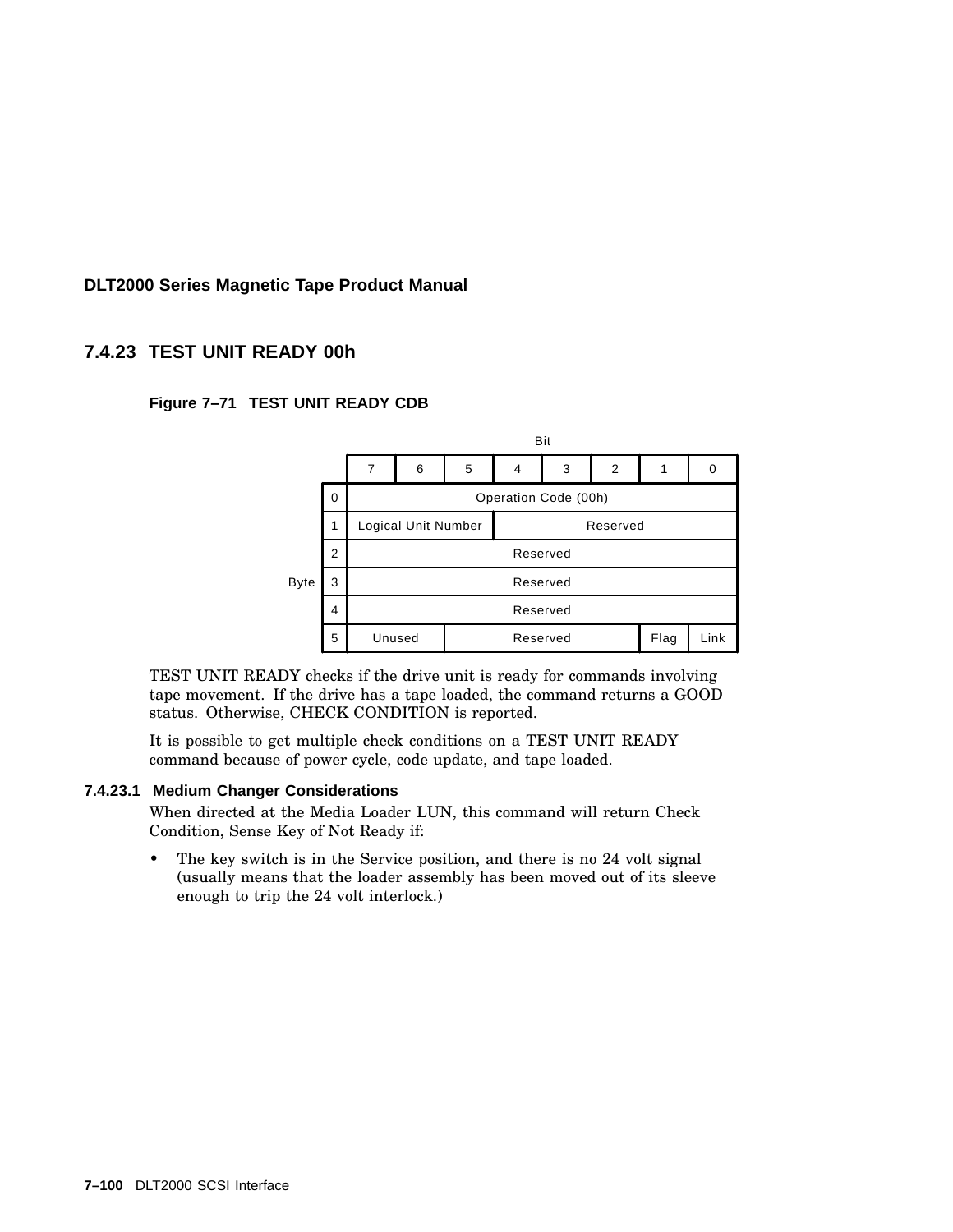## **7.4.24 VERIFY 13h**

### **Figure 7–72 VERIFY CDB**



VERIFY verifies one or more blocks beginning with the next block on the tape. Both CRC and EDCs are validated.

### **Immed**

If this bit is set, the Verify command will complete before any media movement is done (when processing has been initiated).

### **BC**

This bit selects an CRC/ECC verification or a byte-by-byte compare. If the BC bit is cleared, the device is instructed to perform an internal CRC/ECC check of the data.

If this bit is set the command will be rejected.

### **Fixed**

This bit operates in the same fashion as with the READ command.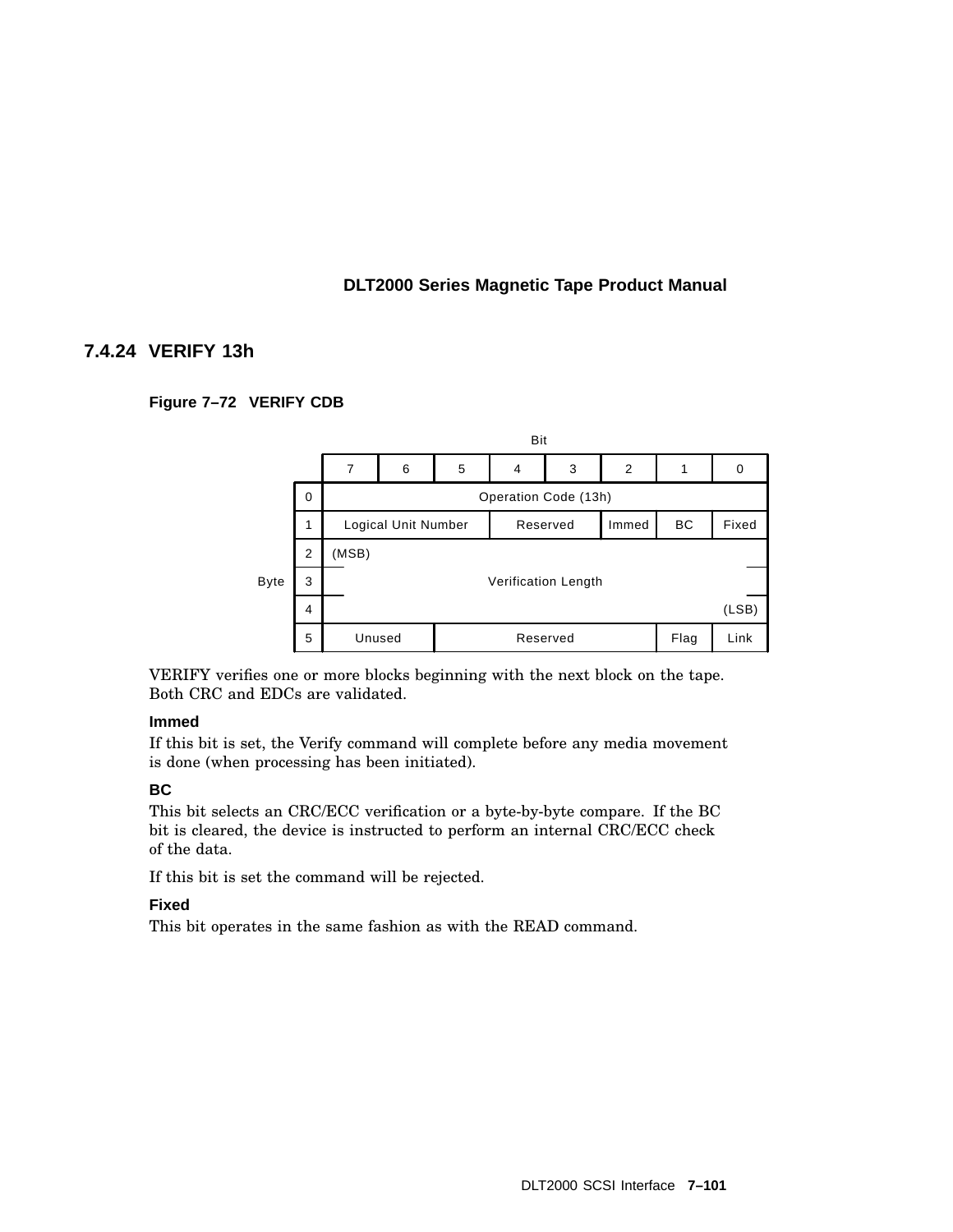### **7.4.25 WRITE 0Ah**

**Figure 7–73 WRITE CDB**



WRITE transfers one or more blocks from the host to the current logical position. When in Buffered Mode (see MODE SELECT), the tape drive reports a GOOD status on WRITE commands as soon as this data block has been transferred to the data buffer.

The drive flushes the write buffer to tape under the following conditions:

- The write hold-off time limit is exceeded. (See MODE SELECT command.)
- Receipt of the following nonwrite commands:

LOAD-UNLOAD REWIND ERASE LOCATE MOVE MEDIUM PREVENT/ALLOW MEDIUM REMOVAL that clears a prevent state

• A Write Filemarks command with the immediate bit cleared.

If buffered mode is not selected, the buffer will flush after every write-type command. Buffered mode can be configured through MODE SELECT, and if it is not used, the tape drive suffers a significant degradation in performance with respect to transfer rate and therefore loss of streaming.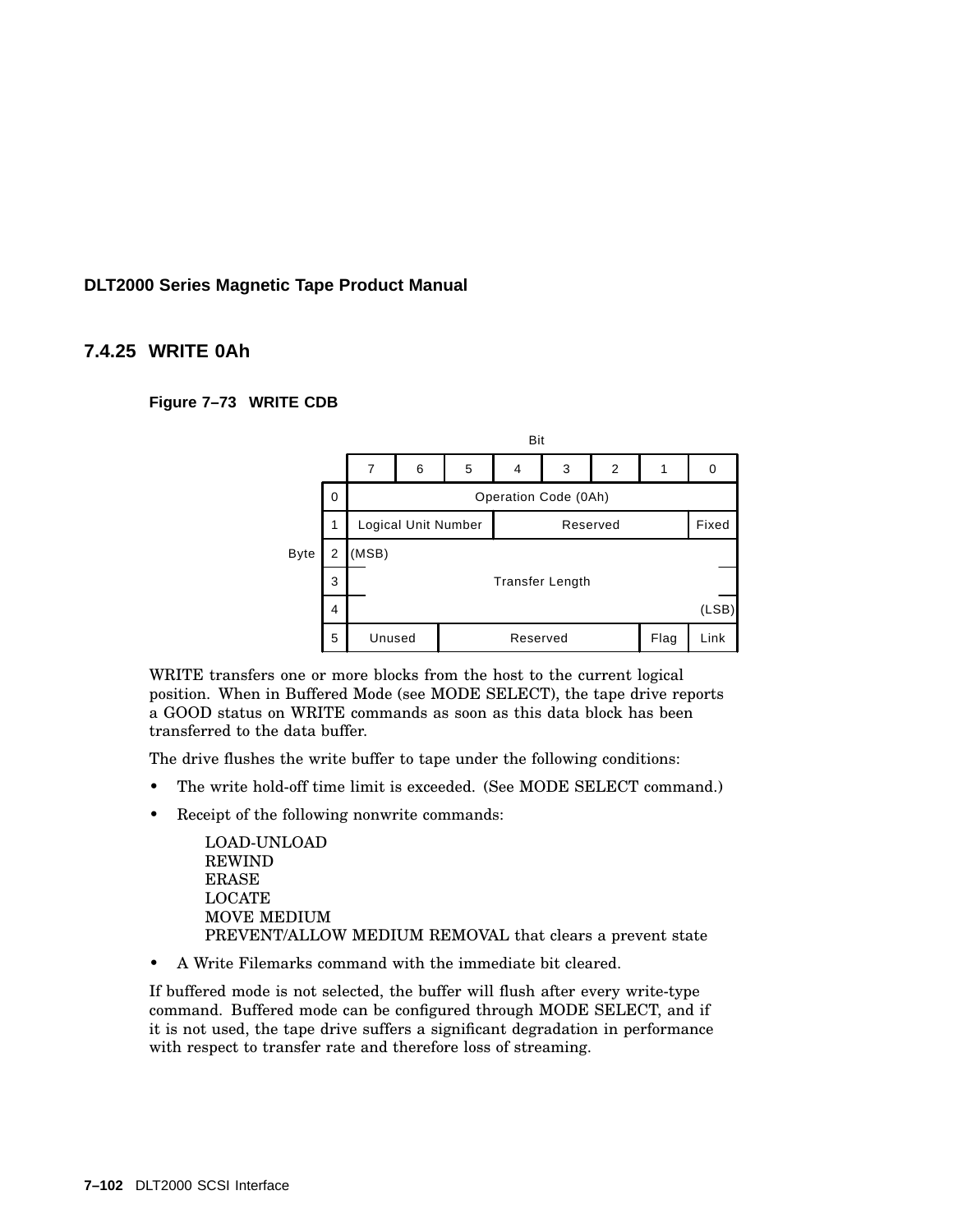### **FIXED**

The fixed bit specifies both the meaning of the Transfer Length field and whether fixed-length or variable-length blocks are to be transferred. If the Fixed bit is set to zero, Variable Block mode is selected. A single block is transferred from the initiator and is written to the logical unit beginning at the current logical tape position. Upon successful termination, the tape is logically positioned after this block (EOM/P side). The Transfer Length specifies the number of bytes that the drive handshakes out from the initiator.

If the Fixed bit is set to one, the Transfer Length field specifies the number of blocks to be transferred to the host beginning at the current tape position. This form of WRITE is valid only if the logical unit is currently operating in Fixed Block mode, in other words, when it has been instructed to use fixedlength blocks with MODE SELECT. The current block length is the block length defined in the MODE SELECT command. Upon termination, the tape is logically positioned after these blocks.

#### **Transfer Length**

This field contains the length of the data transfer in bytes or blocks, depending on whether Fixed or Variable block mode is selected.

If the Transfer Length is zero, no data is transferred and the current position on the logical unit is not changed.

#### **Exception Conditions**

If EOT is detected while writing, the drive will finish writing any buffered data. The command terminates with CHECK CONDITION status. Within the Sense data, the EOM bit is set, the Sense Key field is set to NO SENSE, and the Additional Sense Code and Additional Sense Code Qualifier fields are set to EOM/P detected. The drive attempts to complete any subsequent writes, returning a CHECK CONDITION status in each case.

If the drive encounters the physical EOM when attempting write, CHECK CONDITION status is returned. Within the Sense data, the EOM and Valid bits are set, and the Sense Key field is set to MEDIUM ERROR. The Information fields contain the residue count and the Additional Sense Code and Additional Sense Code Qualifier fields are set to EOM/P Detected. The tape is physically positioned at EOM/P.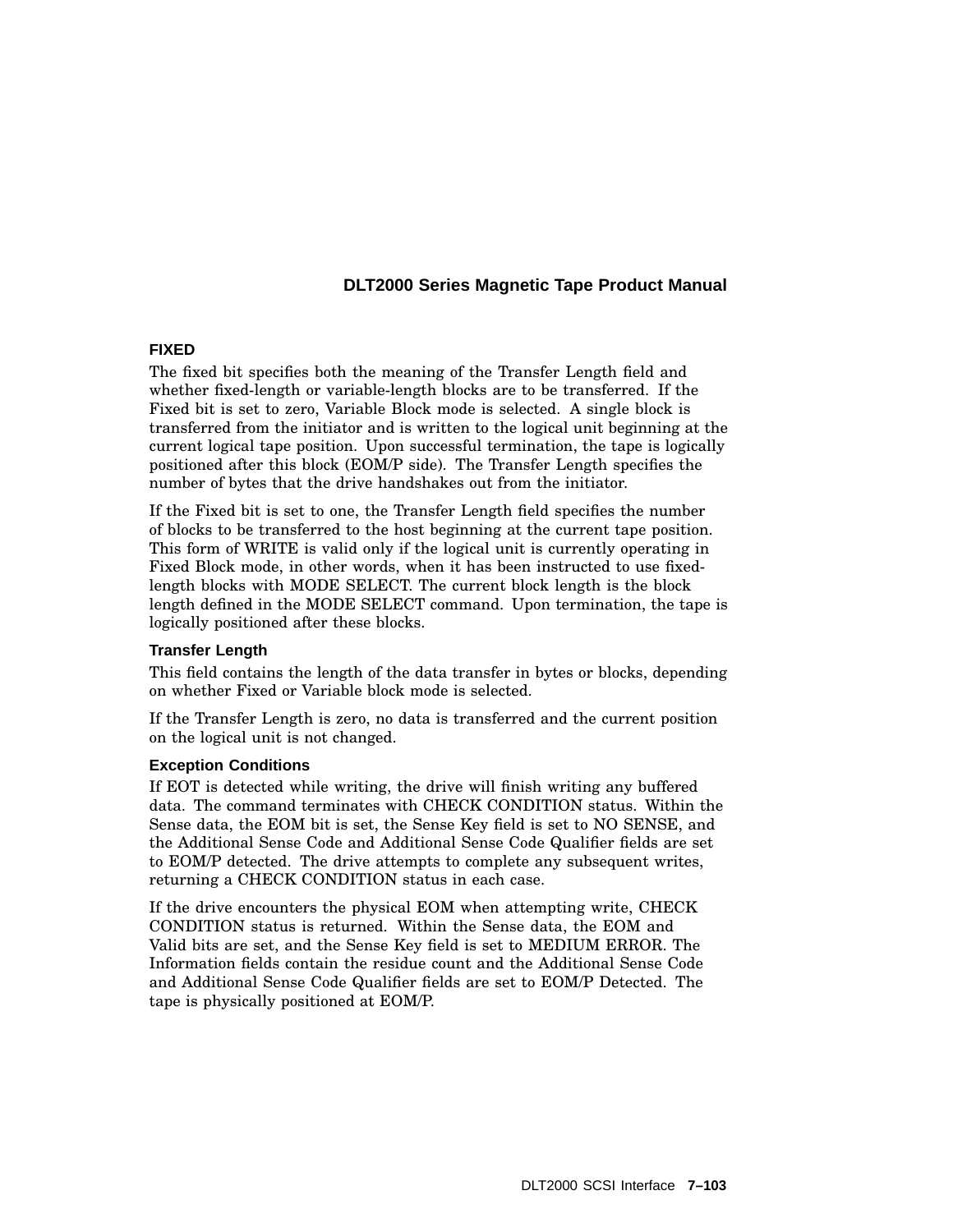# **7.4.26 WRITE BUFFER 3Bh**





WRITE BUFFER is used in conjunction with READ BUFFER as a diagnostic function for testing the device data buffer, DMA engine, SCSI Bus interface hardware, and the SCSI bus integrity. It is also used for downloading and updating controller microcode (firmware).

### **Mode**

The drive supports the following values within the field. If any other value is set, the drive terminates the command with a CHECK CONDITION status and an ILLEGAL REQUEST sense key set.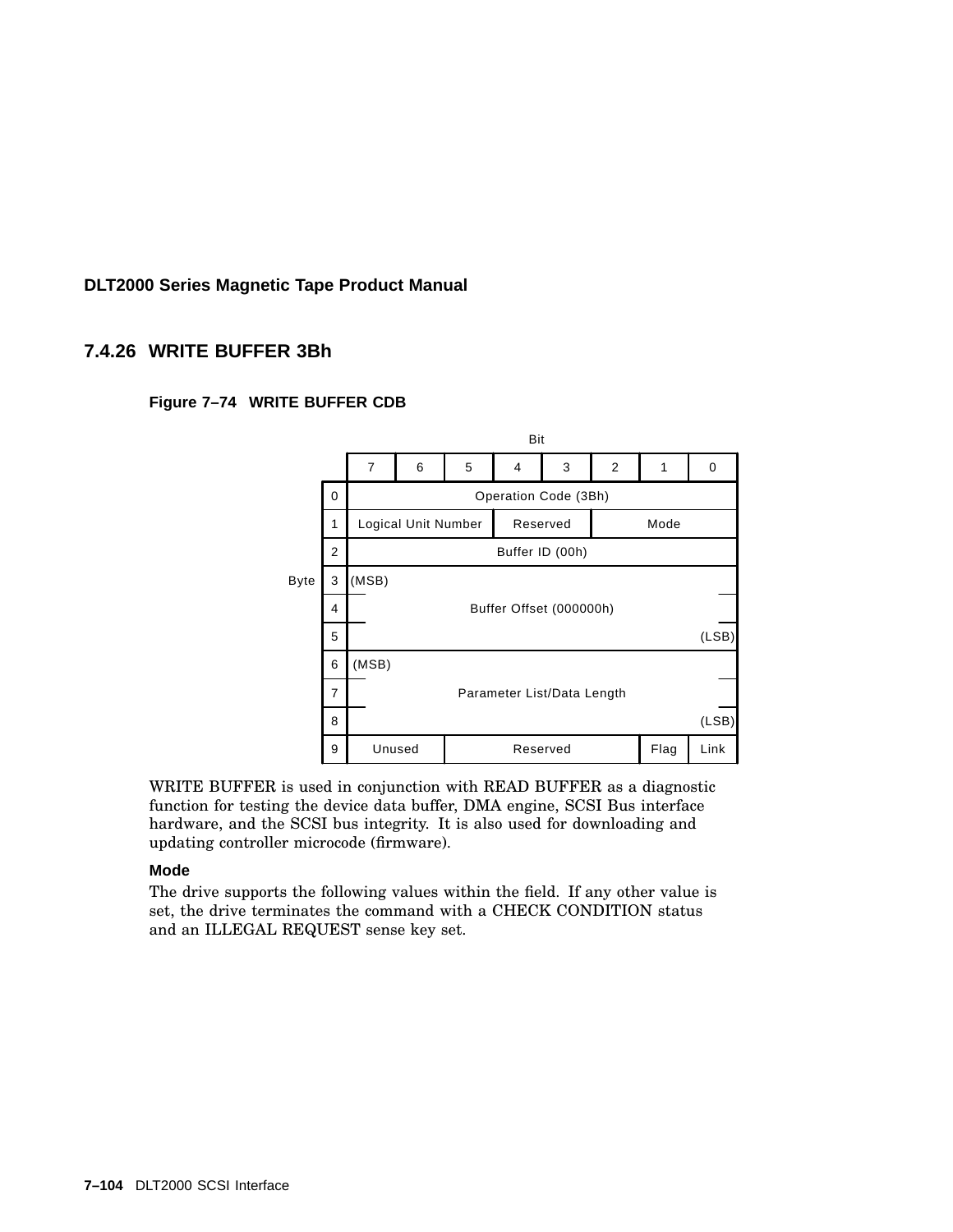### **Figure 7–75 WRITE BUFFER Modes Supported**

| Mode             | Description                    |
|------------------|--------------------------------|
| 000 <sub>b</sub> | Write combined header and data |
| 010 <sub>b</sub> | Write data                     |
| 100 <sub>b</sub> | Download Microcode             |
| 101 <sub>b</sub> | Download Microcode and Save    |

For all modes, only a Buffer ID of zero is supported. If the Buffer ID field is nonzero, the command will be rejected. The target detects and rejects commands that would overrun the buffer.

#### **7.4.26.1 Header and Data mode**

Data to be transferred is preceded by a 4-byte header consisting entirely of reserved bytes. This header is discarded (not stored in the buffer). The buffer offset field must be zero for this mode.

#### **7.4.26.2 Write Data**

Similiar to mode 000b, except there is no header in the data passed to the target. The Buffer Offset must be zero. Potential buffer overruns are detected and the command is rejected.

#### **7.4.26.3 Download Microcode**

Using buffer offsets, the host can download the firmware image into the target's buffer in pieces. These commands do not cause the new image to become active –a Download and Save mode Write Buffer command must be issued.

The tape drive must be empty to allow downloading of an image. This is to safeguard against accidentally starting a firmware update. If a cartridge is loaded when all or part of a firmware image has been downloaded, another WRITE BUFFER with Download mode will be rejected. Overlapping or nonconsecutive downloading of the image data is not supported. The firmware image must be downloaded in integral multiples of 4k bytes.

Any error on a Write Buffer command causes any downloaded image data to be discarded, and the download must be restarted from the beginning.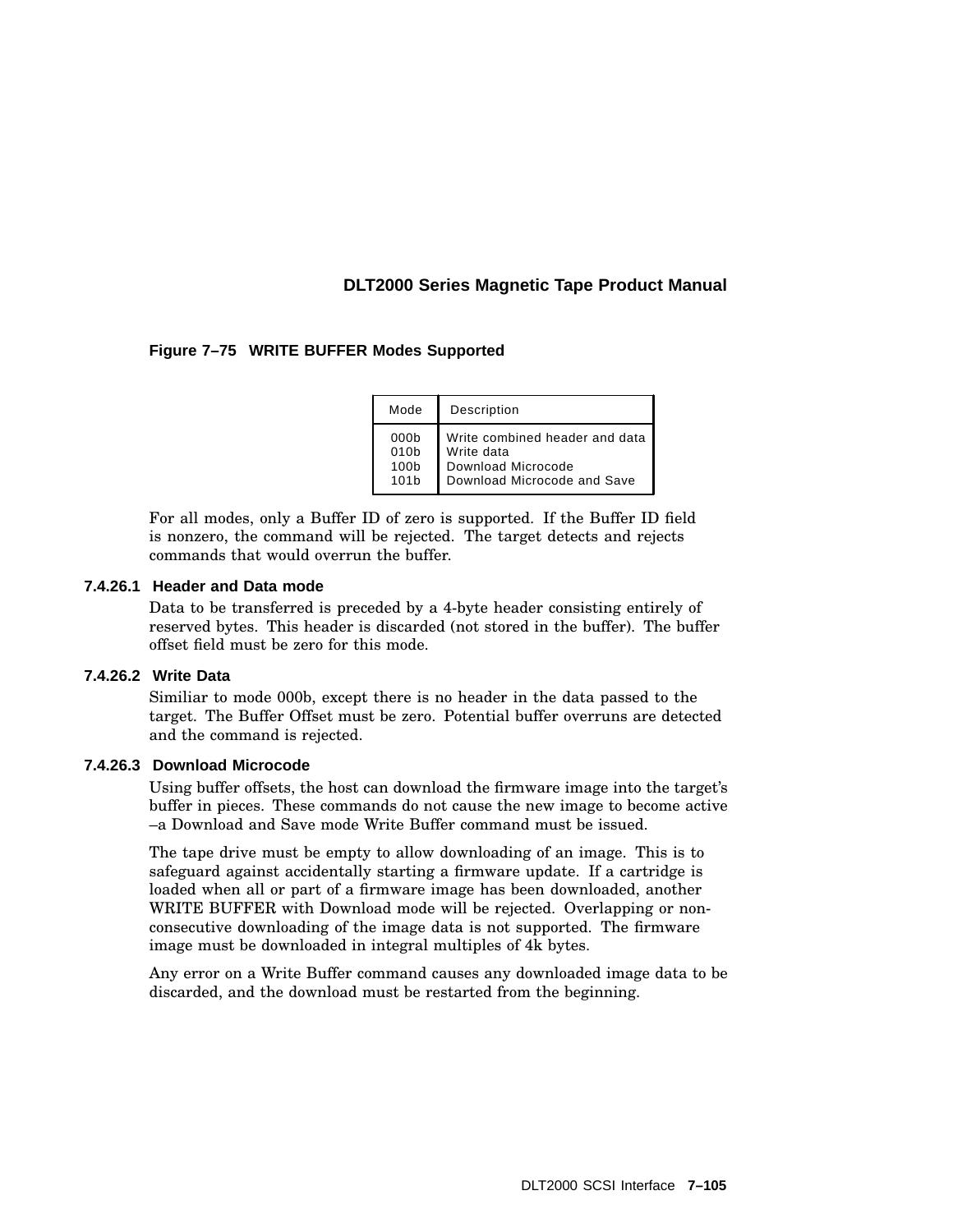### **7.4.26.4 Download Microcode and Save**

This mode can be used to download and save the entire image at once, or to download the image data and save it, or to cause a save operation after all the image data has been downloaded using the Download only mode. This mode of the command causes the image data to be verified and the fLASH EEPROM firmware area to be updated. During reprogramming, the Write Protect and Drive Activity LEDS on the drive's front panel will blink.

**NOTE**

During the actual reprogramming of the FLASH memory chips, if any type of powerfail occurs, or if the reprogramming fails part way through, the subsystem will be unusable, and the controller board will need to be replaced.

When the Save operation successfully completes, the firmware restarts itself, causing POST to be rerun, and two Unit Attention conditions are generated: power-up reset, and operating code has changed.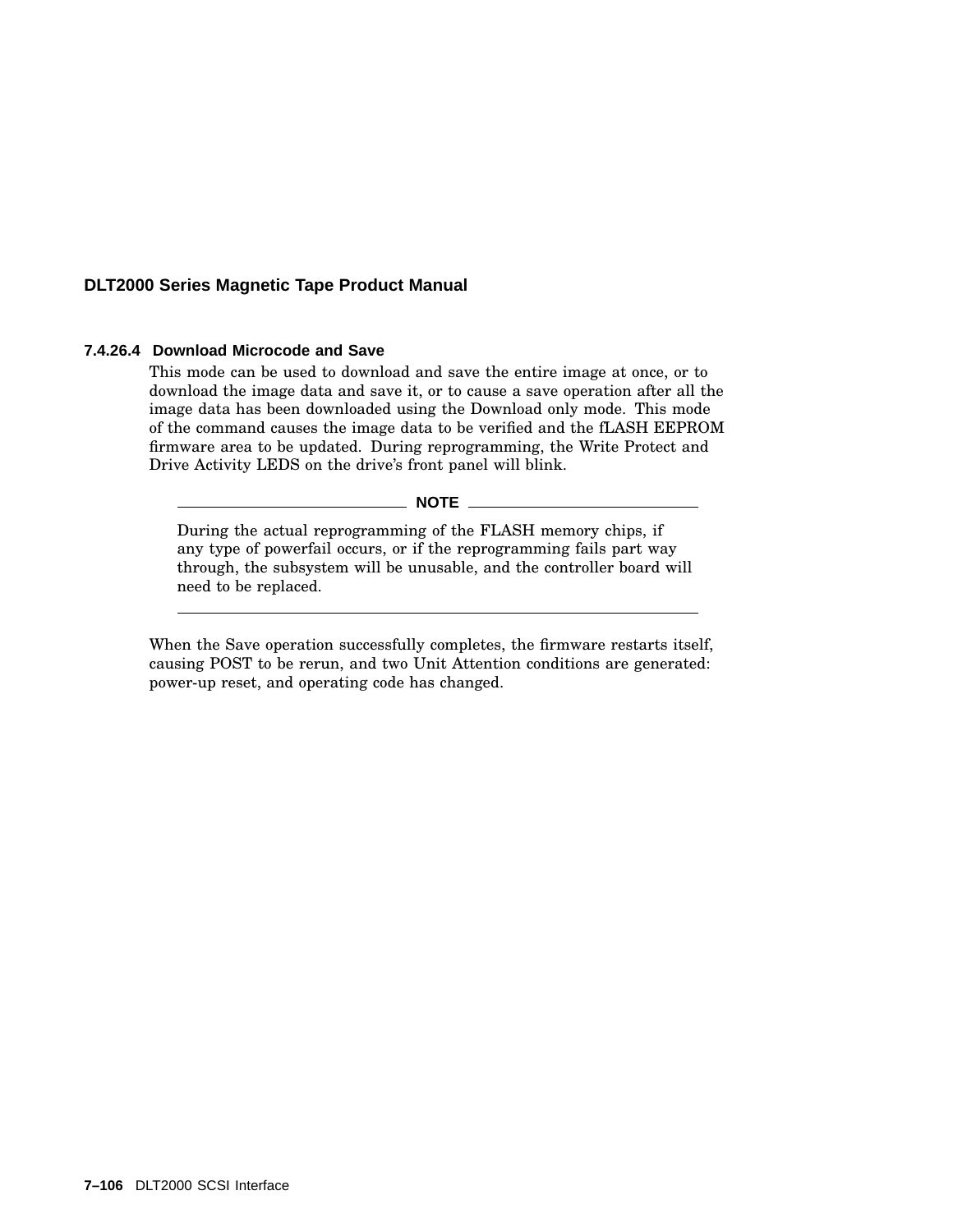# **7.4.27 WRITE FILEMARKS 10h**

### **Figure 7–76 WRITE FILEMARKS CDB**



WRITE FILEMARKS causes the specified number of Filemarks to be written beginning at the current logical position on tape. If the Immed bit is not set, any data or Filemarks in the write cache buffer are written to tape.

### **WSmk**

If this bit is set, the tape drive writes a save-set mark to tape instead of a Filemark. Since setmarks are not supported by the DLT2000, this field must be zero.

### **Immed**

If this bit is set, the drive returns status as soon as the command descriptor block has been validated, unless the filemark count is zero, or greater than 1 (since both cause the write buffer to be flushed to media—see below.)

An Immed bit of zero indicates that the status will not be returned until the operation is complete.

### **Number of Filemarks**

This is the number of consecutive marks to be written to tape. A value of zero is not considered an error and GOOD status is returned.

This command may be used to force the drive to write any buffered write data to the tape. If the drive is in Buffered mode, and WRITE FILEMARKS is received, the requested Filemarks are appended to the data, and the write buffer is flushed to tape. A zero value in the Number of Filemarks field indicates that no Filemarks are to be written to the tape, but still flushes any write data to tape.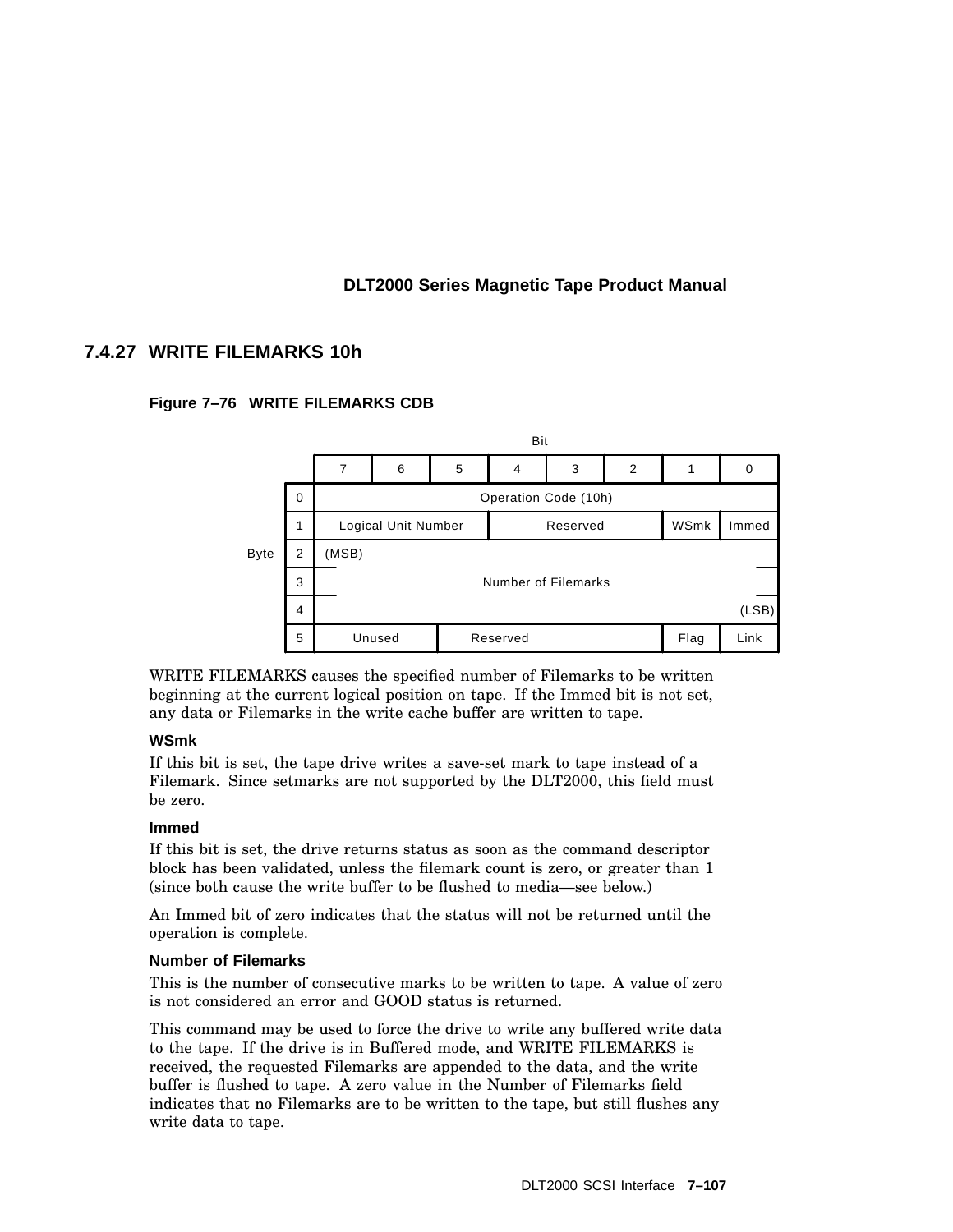If EOT is detected while writing Filemarks, the drive finishes writing any buffered data and terminates with CHECK CONDITION status. Within the Sense data, the EOM bit is set, the Sense Key field is set to NO SENSE and the Additional Sense Code and Additional Sense Code Qualifier fields are set to EOM/P detected. The drive will attempt to complete any subsequent WRITE FILEMARKS, returning a CHECK CONDITION status in each case. If the drive encounters the physical EOM when attempting a WRITE FILEMARKS, CHECK CONDITION status is returned.

# **7.5 Supported SCSI-2 Medium Changer Device Commands**

On the Medium Changer LUN, only commands defined for this device type are allowed. The following commands are implemented:

|                | <b>OpcodeCommand</b>             | <b>Section</b> |
|----------------|----------------------------------|----------------|
| $07*$          | <b>INITIALIZE ELEMENT STATUS</b> | Section 7.5.1  |
| 12             | <b>INQUIRY</b>                   | Section 7.4.4  |
| $15+$          | MODE SELECT                      | Section 7.5.3  |
| $1A+$          | <b>MODE SENSE</b>                | Section 7.5.3  |
| $A5*$          | <b>MOVE MEDIUM</b>               | Section 7.5.4  |
| ЗC             | <b>READ BUFFER</b>               | Section 7.4.14 |
| $B8*$          | <b>READ ELEMENT STATUS</b>       | Section 7.5.2  |
| 1 <sup>C</sup> | RECEIVE DIAG RESULTS             | Section 7.4.16 |
| 17             | <b>RELEASE</b>                   | Section 7.4.17 |
| 03             | REQUEST SENSE                    | Section 7.4.18 |
| 16             | <b>RESERVE</b>                   | Section 7.4.19 |
| 1D             | <b>SEND DIAGNOSTIC</b>           | Section 7.4.21 |
| 00             | <b>TEST UNIT READY</b>           | Section 7.4.23 |
| 3B             | WRITE BUFFER                     | Section 7.4.26 |
|                |                                  |                |

**Table 7–10 SCSI-2 Medium Changer Commands**

\* = Medium Changer specific commands

 $+$  = Commands with significant Medium Changer specific content

The following information is covered in the preceding sections: The Inquiry, Send Diagnostic, Receive Diagnostic Results, Read/Write Buffer, and Request Sense commands and Loader specific details.

The rest of this chapter covers Medium Changer unique commands.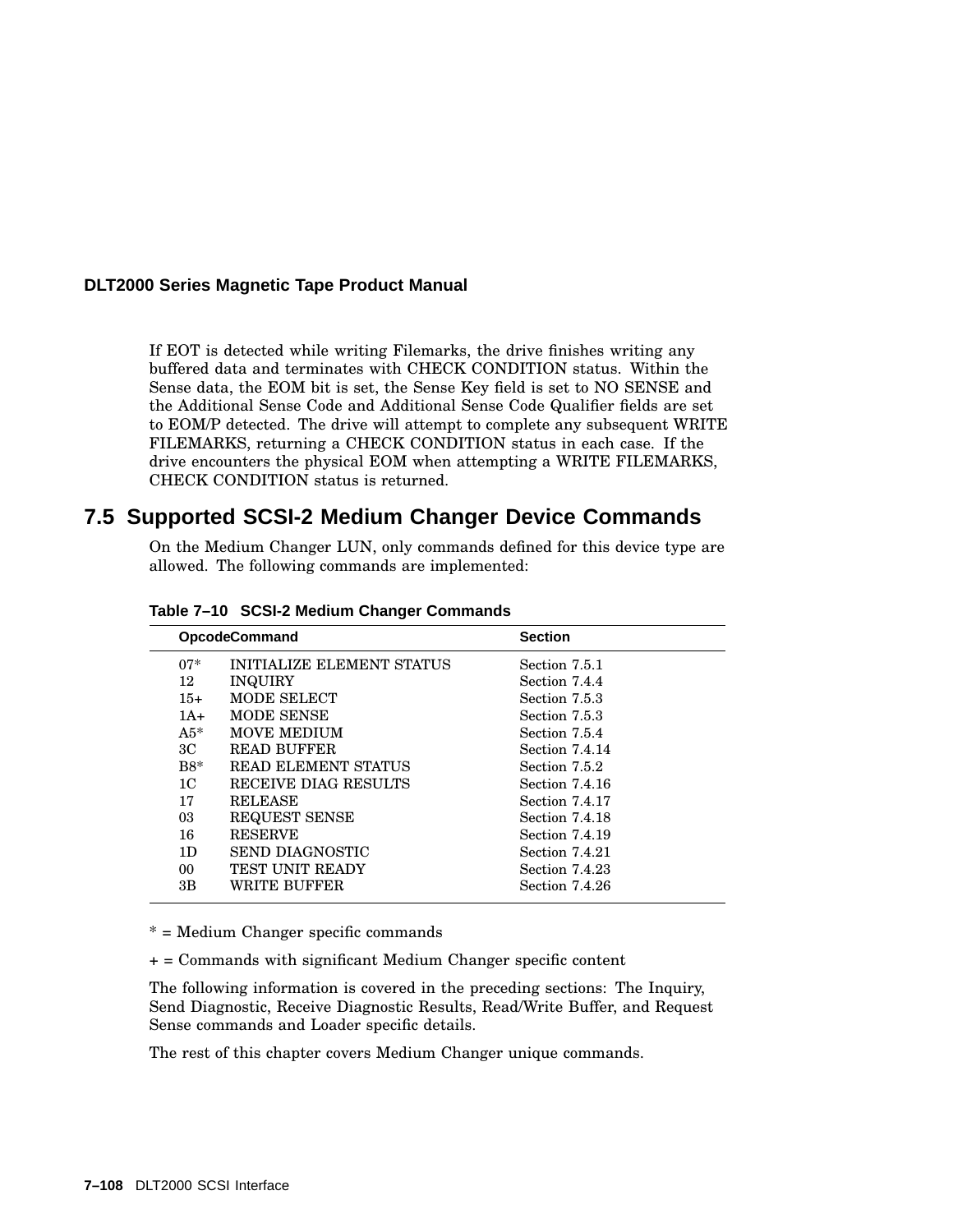# **7.5.1 INITIALIZE ELEMENT STATUS 07h**



**Figure 7–77 Initialize Element Status CDB**

This command causes the DLT2700 to initialize the element status.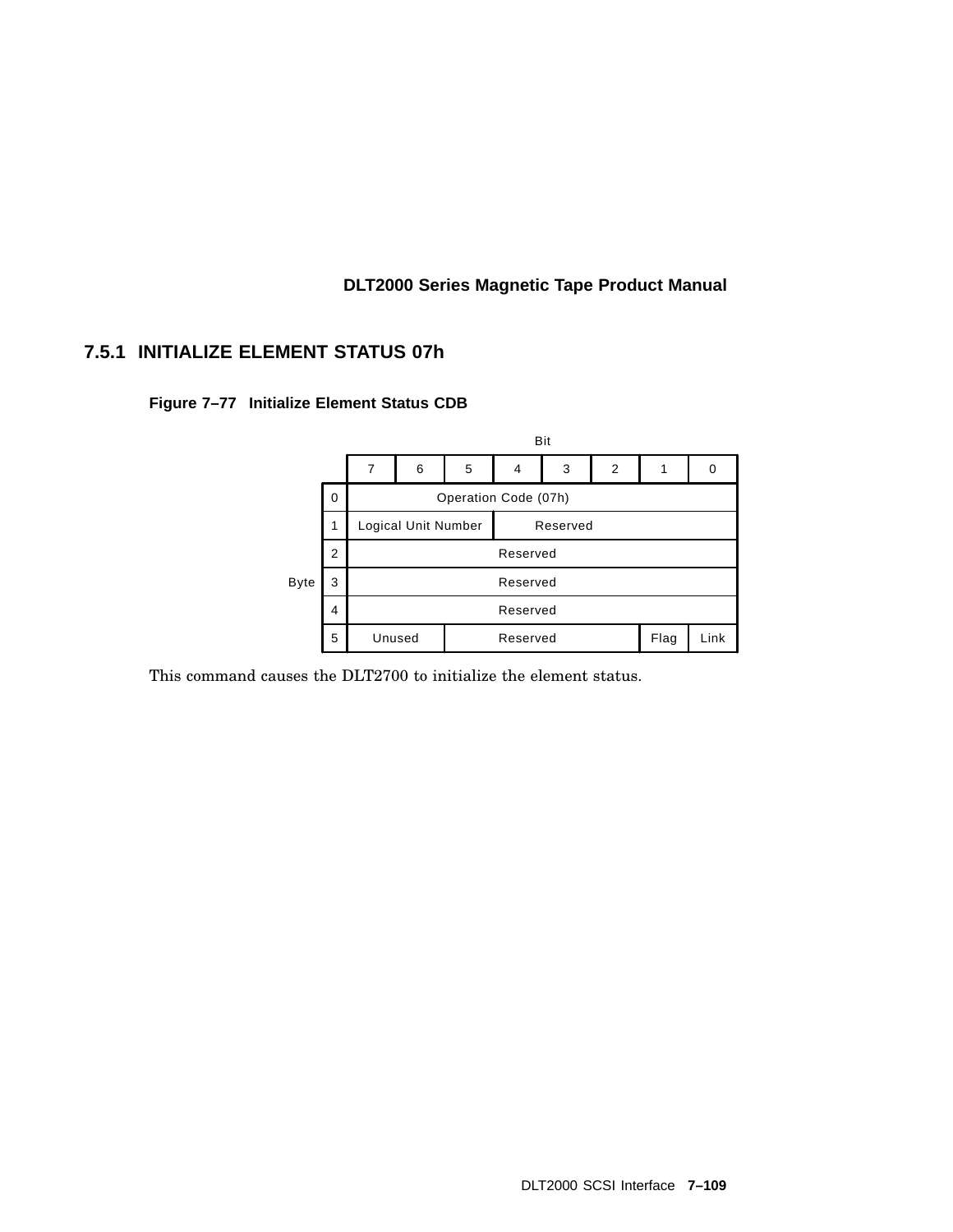# **7.5.2 READ ELEMENT STATUS B8h**

# **Figure 7–78 READ ELEMENT STATUS CDB**



### **Figure 7–79 Element Type Code Definitions**

| Code     | Description                                    |
|----------|------------------------------------------------|
| 0h       | All element types reported (valid in CDB only) |
| 1h       | <b>Medium Transport Element</b>                |
| 2h       | Storage Element (magazine slot)                |
| 3h       | Import Export Element (not supported)          |
| 4h       | Data Transfer Element (tape drive)             |
| $5h$ –Fh | reserved                                       |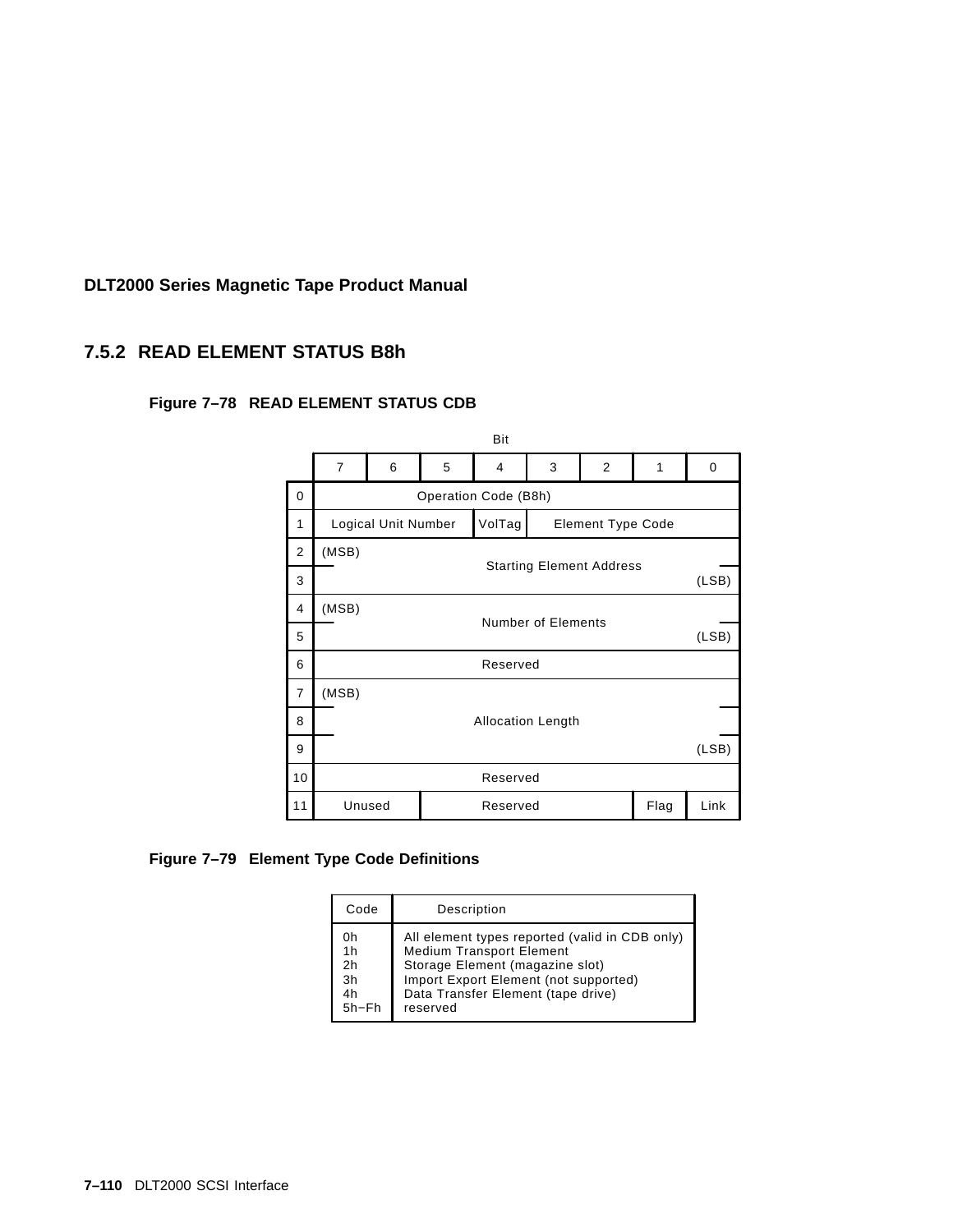The format of Element Status data is defined in the SCSI-2 specification. The following sections show the information returned for the DLT2000. The Element Status data is made up of a header, and one or more Status Pages (for each element type). The Status Pages are made up of a header and one or more element descriptors (one for each element address). The data shown assumes the CDB was specified in such a way that all descriptors for a given element type would be returned.

The Primary and Alternate Volume Tag functions are not supported, so the flags indicating these functions in the Element Status Pages (below) are always set to zero.

### **7.5.2.1 Element Status Data Header**



#### **Figure 7–80 Element Status Data Header**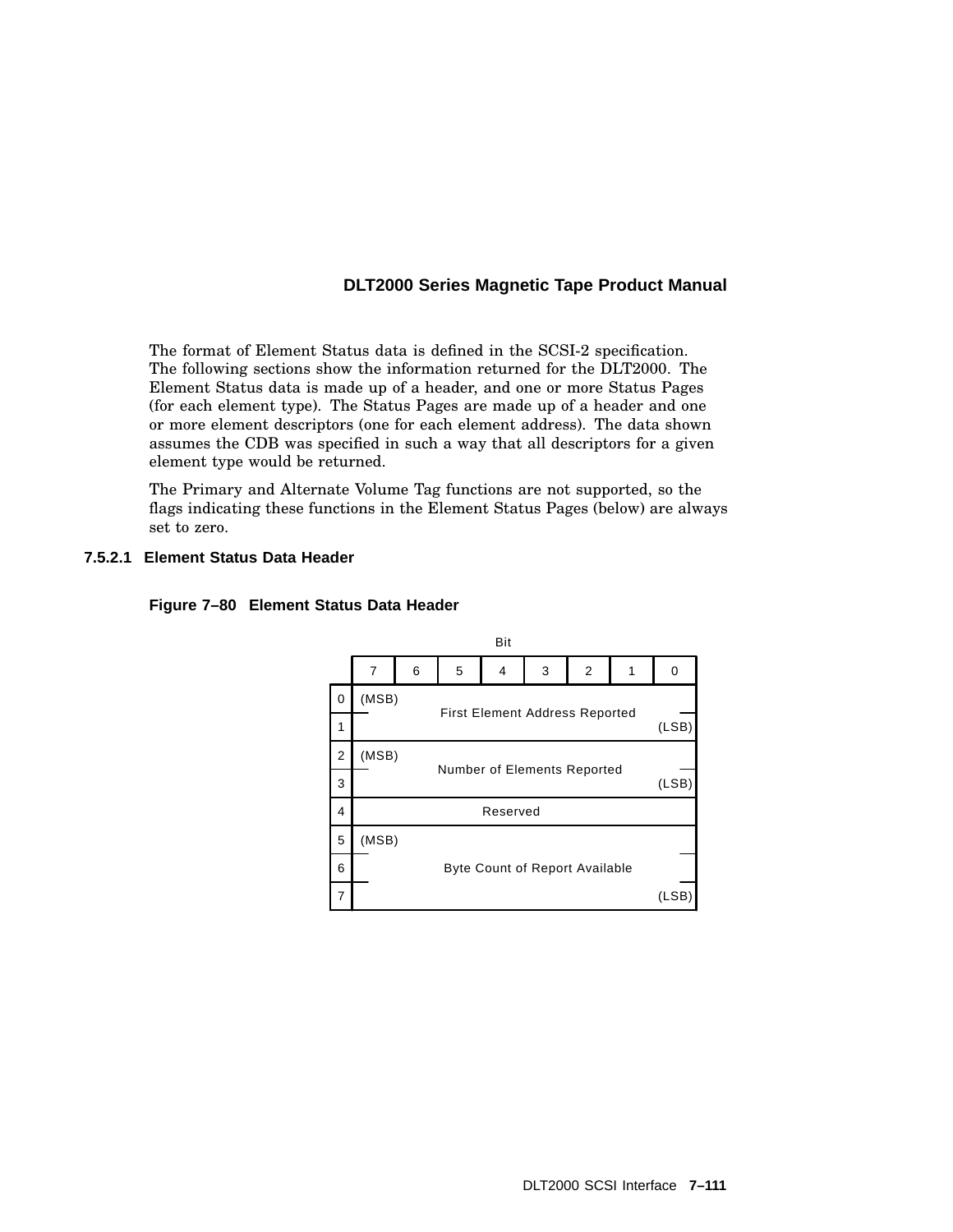### **7.5.2.2 Medium Transport Element Status Page**

### **Figure 7–81 Medium Transport Element Status Page**



There is only 1 Medium Transport element, which can be addressed explicitly as element address 1, or implicitly as address 0. PvolTag and AVolTag are always zero.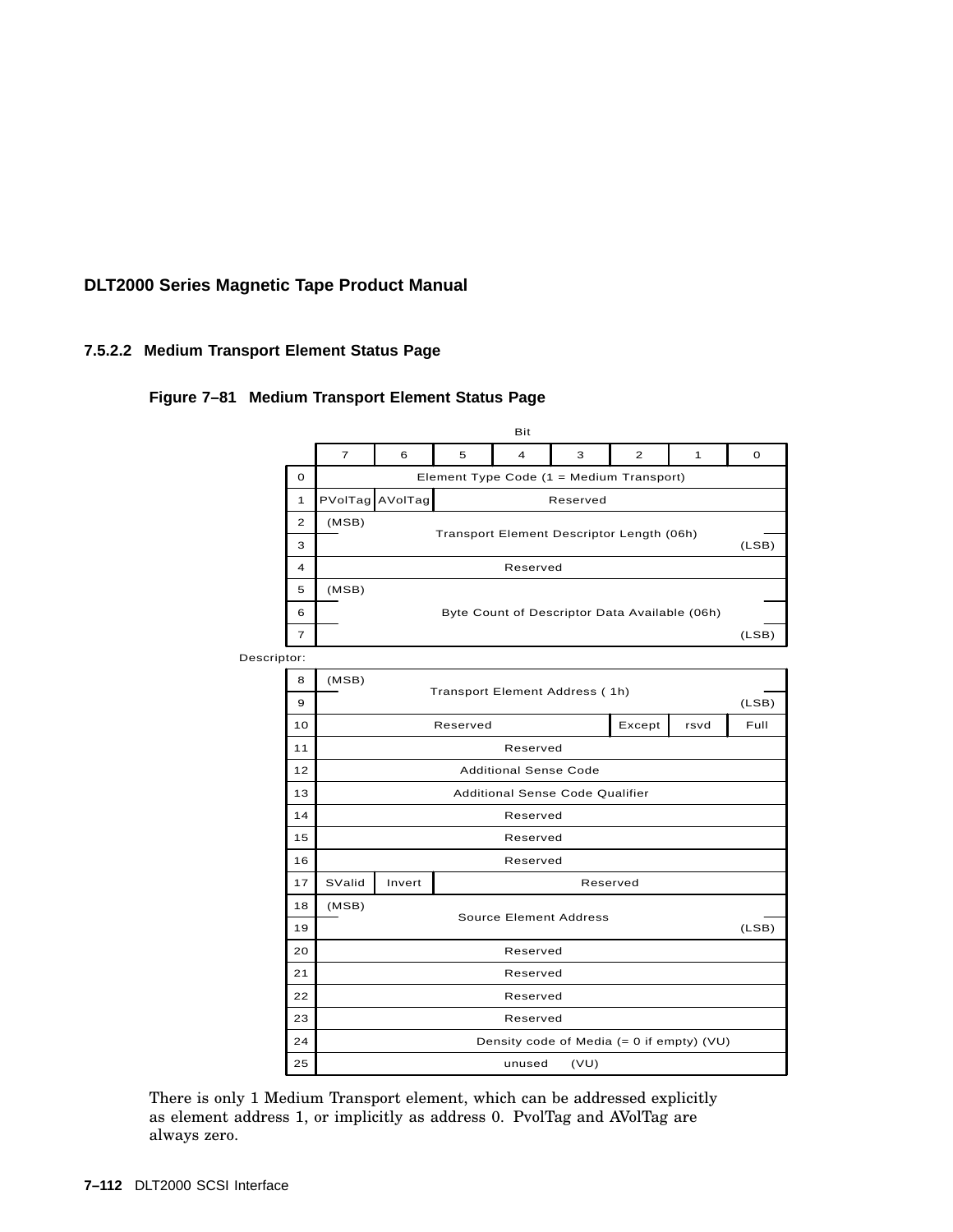### **7.5.2.3 Storage Element Status Page**

#### **Figure 7–82 Storage Element Status Page**



There are seven Storage Elements, corresponding to the seven slots in a magazine. PvolTag and AVolTag are always zero.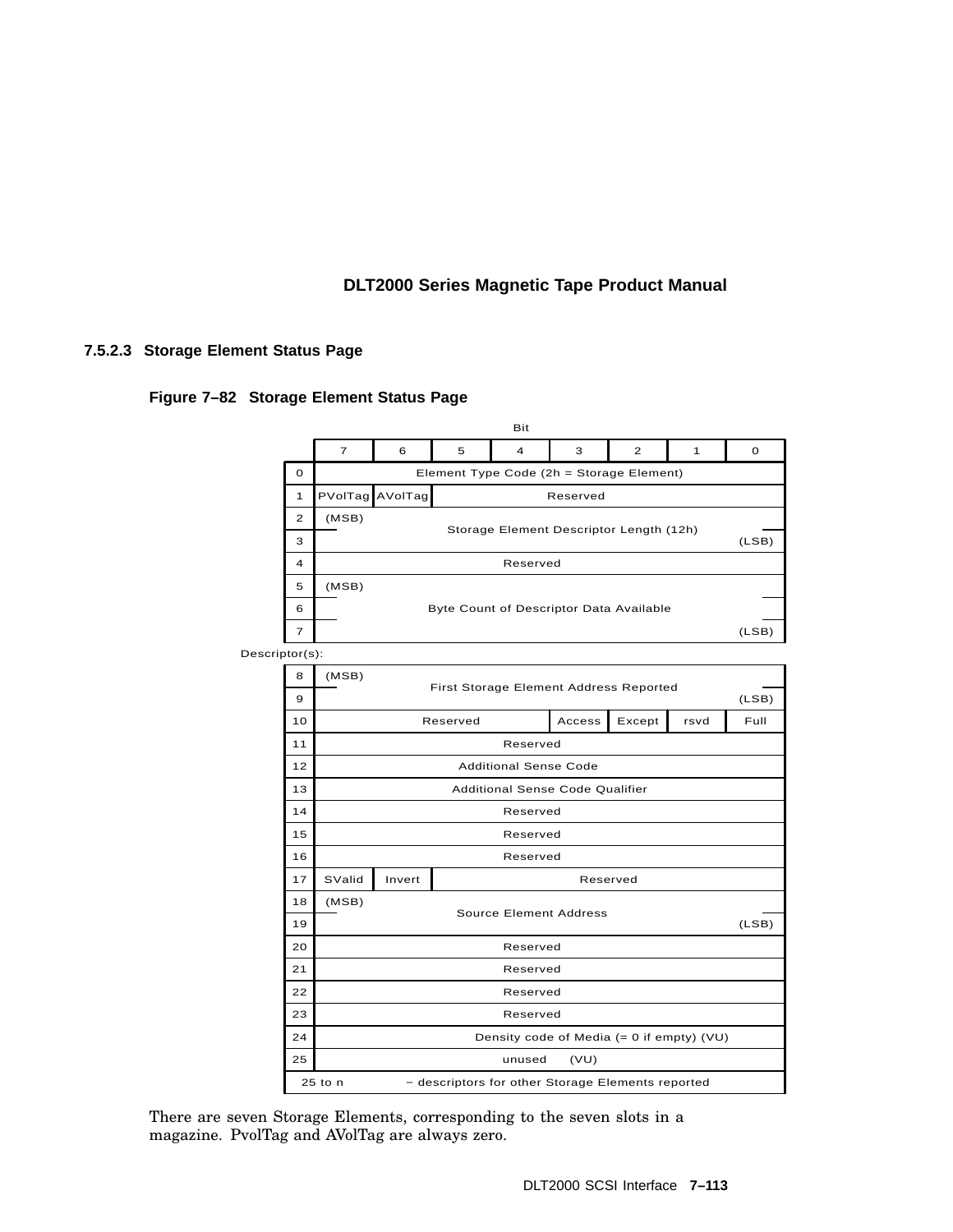Access is always 1, and Full is set to 1 if a media cartridge is in the corresponding magazine slot. Exception will be set to 1 if the magazine slot indicates a cartridge has been removed, but is not in the Medium Transport or Data Transfer elements.

The Source Element Address will always be set to this element's address.

### **7.5.2.4 Data Transfer Element Status Page**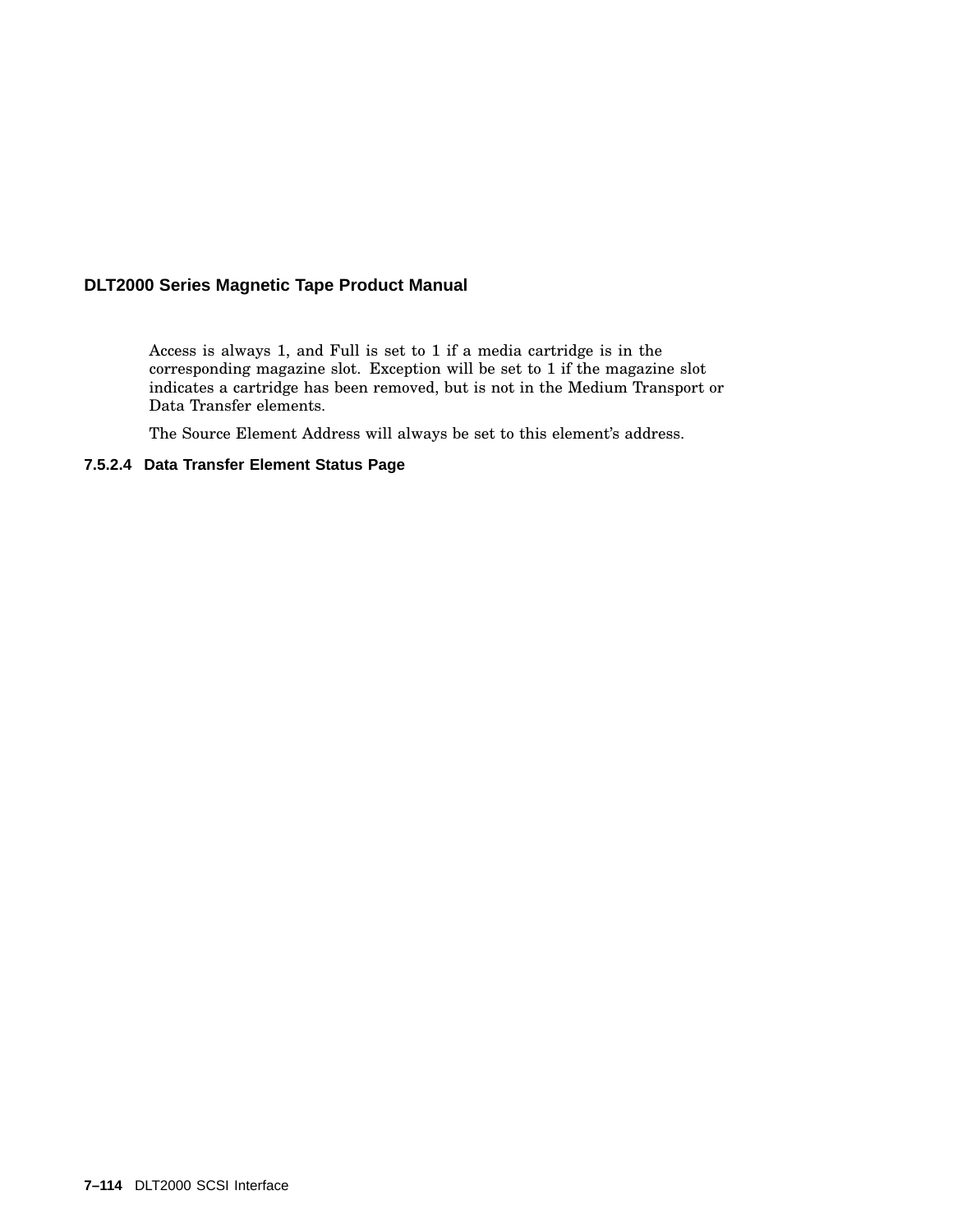|             |                |                |                                                                        |                | Bit                                         |        |                |                     |          |
|-------------|----------------|----------------|------------------------------------------------------------------------|----------------|---------------------------------------------|--------|----------------|---------------------|----------|
|             |                | $\overline{7}$ | 6                                                                      | 5              | 4                                           | 3      | $\overline{2}$ | 1                   | $\Omega$ |
|             | 0              |                | Element Type Code (4h = Data Transfer Element)                         |                |                                             |        |                |                     |          |
|             | 1              |                | PVolTag AVolTag<br>Reserved                                            |                |                                             |        |                |                     |          |
|             | $\overline{2}$ | (MSB)          | Data Transfer Element Descriptor Length (11h)                          |                |                                             |        |                |                     |          |
|             | 3              |                | (LSB)                                                                  |                |                                             |        |                |                     |          |
|             | 4              |                | Reserved                                                               |                |                                             |        |                |                     |          |
|             | 5              | (MSB)          | Byte Count of Descriptor Data Available (11h)                          |                |                                             |        |                |                     |          |
|             | 6              |                |                                                                        |                |                                             |        |                |                     |          |
|             | 7              |                |                                                                        |                |                                             |        |                |                     | (LSB)    |
| Descriptor: |                |                |                                                                        |                |                                             |        |                |                     |          |
|             | 8              | (MSB)          |                                                                        |                | Data Transfer Element Address (10h)         |        |                |                     |          |
|             | 9              |                |                                                                        |                |                                             |        |                |                     | (LSB)    |
|             | 10             |                |                                                                        | Reserved       |                                             | Access | Except         | rsvd                | Full     |
|             | 11             |                |                                                                        |                | Reserved                                    |        |                |                     |          |
|             | 12             |                | <b>Additional Sense Code</b><br><b>Additional Sense Code Qualifier</b> |                |                                             |        |                |                     |          |
|             | 13             |                |                                                                        |                |                                             |        |                |                     |          |
|             | 14             | <b>NotBus</b>  | rsvd                                                                   | <b>IDValid</b> | LUValid                                     | rsvd   |                | Logical Unit Number |          |
|             | 15             |                |                                                                        |                | SCSI Bus Address (same as tape drive's)     |        |                |                     |          |
|             | 16             |                |                                                                        |                | Reserved                                    |        |                |                     |          |
|             | 17             | SValid         | Invert                                                                 |                |                                             |        | Reserved       |                     |          |
|             | 18             | (MSB)          |                                                                        |                | <b>Source Element Address</b>               |        |                |                     |          |
|             | 19             |                | (LSB)                                                                  |                |                                             |        |                |                     |          |
|             | 20             |                | Reserved                                                               |                |                                             |        |                |                     |          |
|             | 21             |                | Reserved                                                               |                |                                             |        |                |                     |          |
|             | 22             |                |                                                                        |                | Reserved                                    |        |                |                     |          |
|             | 23             |                |                                                                        |                | Reserved                                    |        |                |                     |          |
|             | 24             |                |                                                                        |                | Density code of Media $(= 0$ if empty) (VU) |        |                |                     |          |
|             | 25             |                |                                                                        |                | unused                                      | (VU)   |                |                     |          |

#### **Figure 7–83 Data Transfer Element Status Page**

PvolTag and AVolTag are always zero. Access is always set, Full is set if there is a cartridge in the tape drive.

IDValid and LUValid are always set, drive LUN is 0. The SCSI Bus Address field is the same as the tape drive's controller.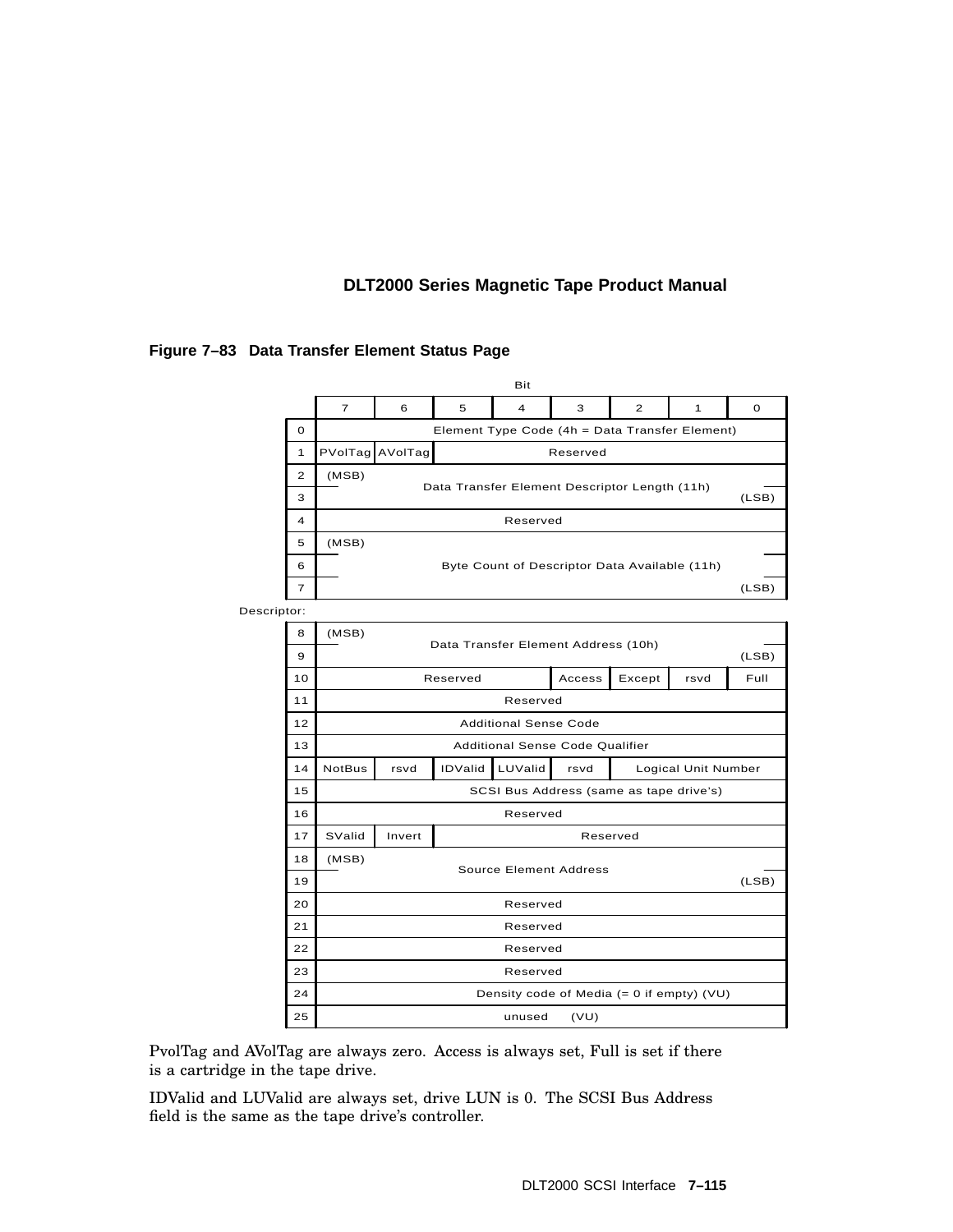SValid is set if there is a cartridge in the drive, and Source Element Address will indicate which magazine slot it came from.

#### **7.5.3 MODE SENSE/SELECT**

All three pages that are specific to Medium Changers are supported.

#### **7.5.3.1 Device Capabilities Page**

The drive shall support the Device Capabilities Page which has the following format:

 $D<sub>14</sub>$ 

| Figure 7-84 Device Capabilities Page Format |  |  |  |  |  |  |
|---------------------------------------------|--|--|--|--|--|--|
|---------------------------------------------|--|--|--|--|--|--|

|                | ◡              |   |          |                      |                              |                     |                      |           |
|----------------|----------------|---|----------|----------------------|------------------------------|---------------------|----------------------|-----------|
|                | $\overline{7}$ | 6 | 5        | $\overline{4}$       | 3                            | 2                   | 1                    | 0         |
| $\Omega$       | <b>PS</b>      | 0 |          |                      | Page Code (1Fh)              |                     |                      |           |
| 1              |                |   |          |                      | Additional Page Length (0Eh) |                     |                      |           |
| 2              |                |   | Reserved |                      | StorDT                       | Storl/E             | StorST               | StorMT    |
| 3              | Reserved       |   |          |                      |                              |                     |                      |           |
| 4              | Reserved       |   |          | $MT \rightarrow D$   | $MT \rightarrow I/E$         | $MT \rightarrow ST$ | $MT \rightarrow M$   |           |
| 5              | Reserved       |   |          | $ST \rightarrow D$   | $ST \rightarrow V/E$         | $ST \rightarrow ST$ | $ST \rightarrow M$   |           |
| 6              | Reserved       |   |          | $IE \rightarrow D$ T | $IE \rightarrow I/E$         | $IE \rightarrow ST$ | IE →MT               |           |
| $\overline{7}$ | Reserved       |   |          | $DT + DT$            | $DT \rightarrow I/E$         | $DT \rightarrow ST$ | $DT \rightarrow M T$ |           |
| 8              |                |   |          |                      | Reserved                     |                     |                      |           |
| 9              | Reserved       |   |          |                      |                              |                     |                      |           |
| 10             | Reserved       |   |          |                      |                              |                     |                      |           |
| 11             |                |   |          |                      | Reserved                     |                     |                      |           |
| 12             | Reserved       |   |          | MT < >DT             | MT < > I/E                   | MT < >ST            | MT < > MT            |           |
| 13             | Reserved       |   |          | ST < >DT             | ST < > I/E                   | ST < >ST            | ST < > MT            |           |
| 14             |                |   | Reserved |                      | $IE <$ $D T$                 | IE < > I/E          | $IE \ll S$ T         | IE < >MT  |
| 15             |                |   | Reserved |                      | DT<>DT                       | DT < > I/E          | DT<>ST               | $D$ T<>MT |

#### **Bit Field Values**

• Elements that can store media: StorDT, StorSt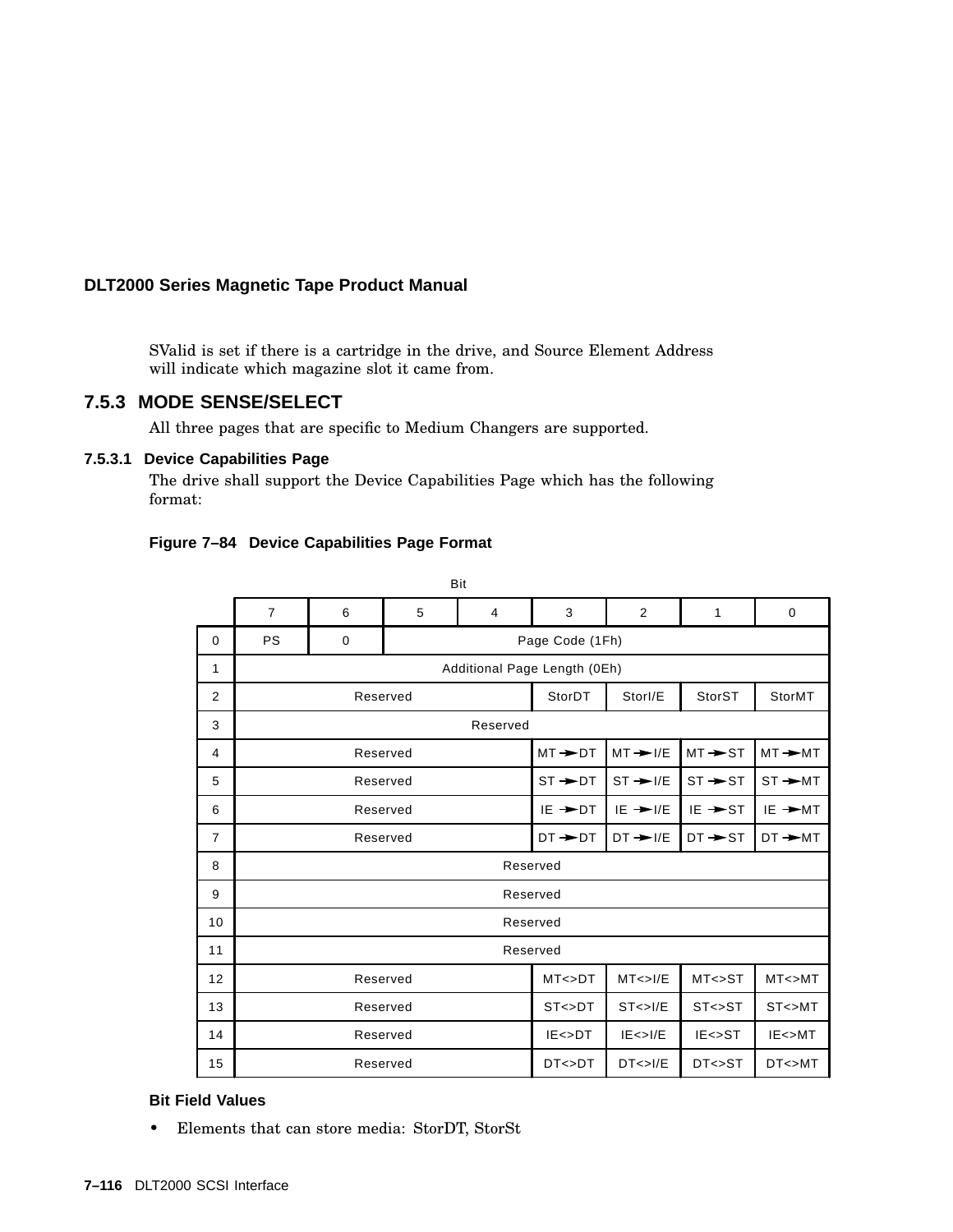• Valid Source->Destination pairs: ST->DT, DT->ST

All the "MT->XX" and the "XX->MT" entries are zero, since the DLT2700 loader will not accept a Medium Transport element address as a source or destination.

All the "IE->XX" and the "XX->IE" entries are zero since there is no Import /Export element.

Bytes 12 through 15 are all zero as the DLT2700 does not support the exchange medium command.

The DLT2700 does not support "ST->ST" or "DT->DT".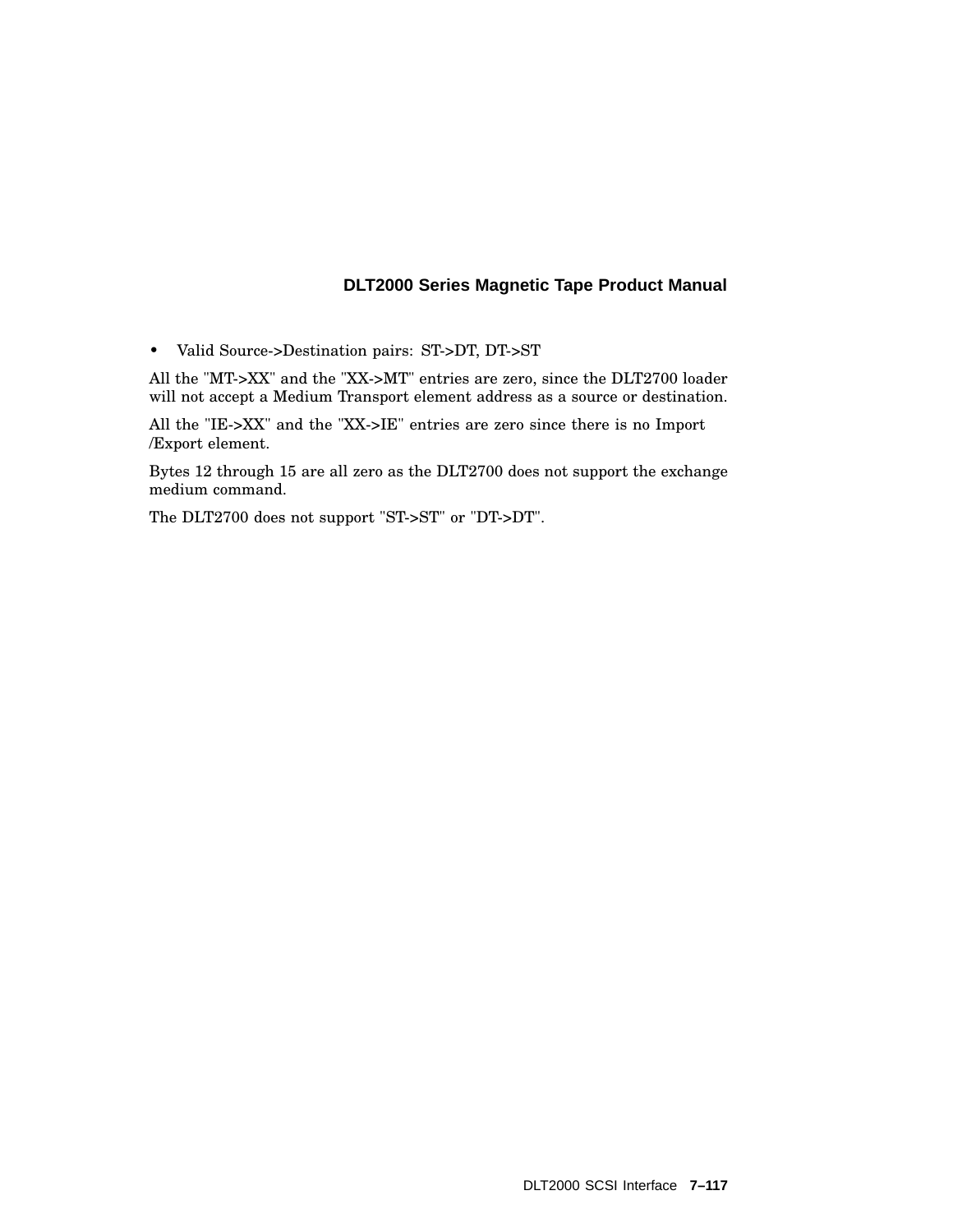#### **7.5.3.2 Element Address Assignment Page**

The drive shall support the Element Address Assignment Page which has the following format:

#### **Figure 7–85 Element Address Assignment Page Format**

|                | Bit            |                                                  |                                                               |                                            |                |  |  |       |  |
|----------------|----------------|--------------------------------------------------|---------------------------------------------------------------|--------------------------------------------|----------------|--|--|-------|--|
|                | $\overline{7}$ | 6                                                | 5<br>$\overline{\mathbf{4}}$<br>3<br>$\overline{2}$<br>1<br>0 |                                            |                |  |  |       |  |
| 0              | <b>PS</b>      | 0                                                |                                                               |                                            | Page Code(1Dh) |  |  |       |  |
| 1              |                |                                                  |                                                               | Length                                     | (12h)          |  |  |       |  |
| $\overline{2}$ | (MSB)          |                                                  |                                                               |                                            |                |  |  |       |  |
| 3              |                |                                                  |                                                               | 1st Medium Transport Element Address (01h) |                |  |  | (LSB) |  |
| 4              | (MSB)          |                                                  |                                                               |                                            |                |  |  |       |  |
| 5              |                |                                                  |                                                               | Number of Medium Transport Elements (1)    |                |  |  | (LSB) |  |
| 6              | (MSB)          | 1st Storage Element Address (100h)<br>(LSB)      |                                                               |                                            |                |  |  |       |  |
| $\overline{7}$ |                |                                                  |                                                               |                                            |                |  |  |       |  |
| 8              | (MSB)          |                                                  | Number of Storage Elements (07)<br>(LSB)                      |                                            |                |  |  |       |  |
| 9              |                |                                                  |                                                               |                                            |                |  |  |       |  |
| 10             | (MSB)          |                                                  |                                                               |                                            |                |  |  |       |  |
| 11             |                | 1st Import/Export Element Address (00h)<br>(LSB) |                                                               |                                            |                |  |  |       |  |
| 12             | (MSB)          |                                                  |                                                               | Number of Import/Export Elements (0)       |                |  |  |       |  |
| 13             |                |                                                  |                                                               |                                            |                |  |  | (LSB) |  |
| 14             | (MSB)          |                                                  |                                                               |                                            |                |  |  |       |  |
| 15             |                |                                                  |                                                               | 1st Data Transfer Element Address (10h)    |                |  |  | (LSB) |  |
| 16             | (MSB)          |                                                  |                                                               |                                            |                |  |  |       |  |
| 17             |                | Number of Data Transfer Elements (01)<br>(LSB)   |                                                               |                                            |                |  |  |       |  |
| 18             |                |                                                  |                                                               | Reserved                                   |                |  |  |       |  |
| 19             | Reserved       |                                                  |                                                               |                                            |                |  |  |       |  |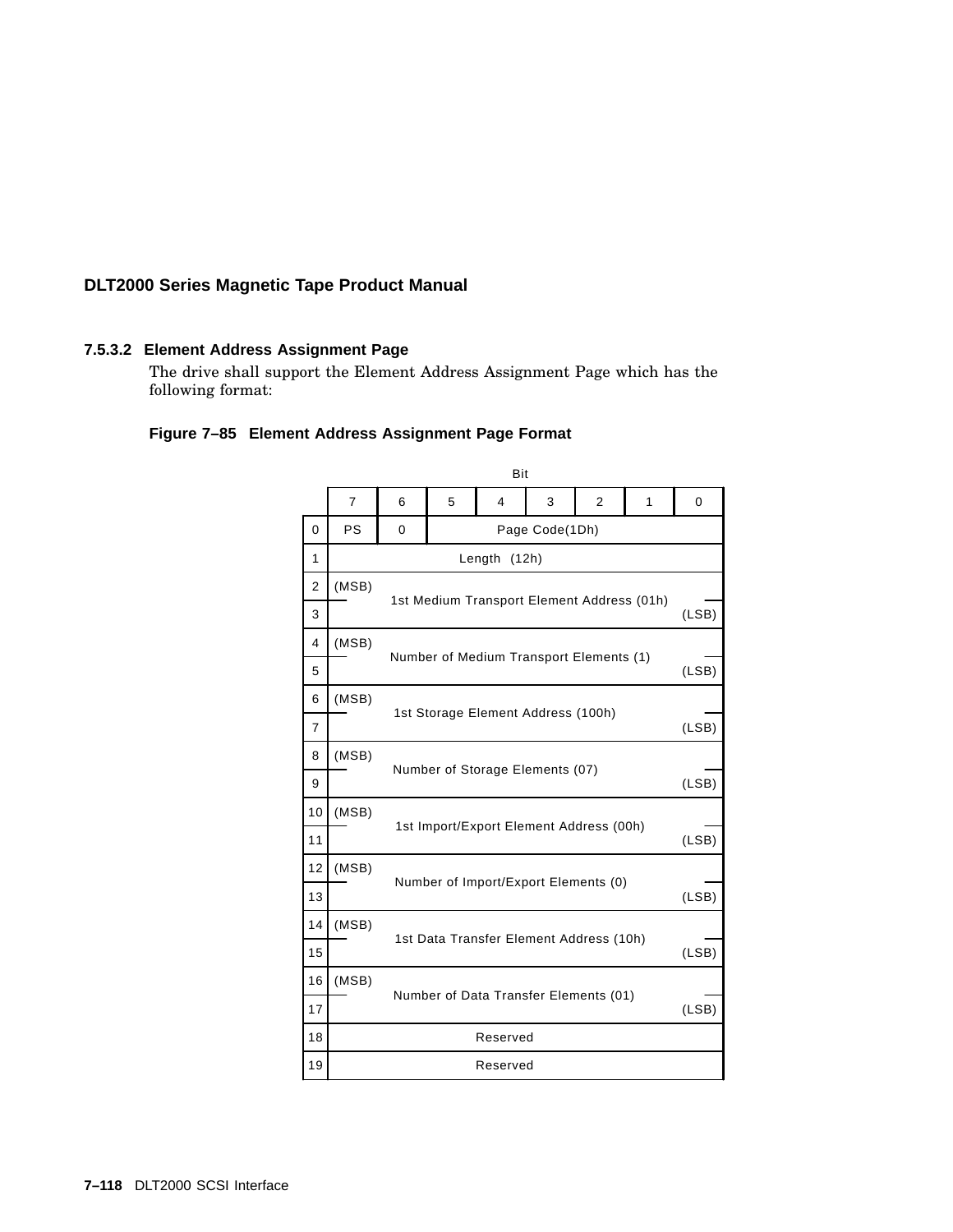Medium Changer Element Address assignment is as follows:

**Table 7–11 Medium Changer Element Addresses**

| <b>Address</b>   | <b>Comments</b>                          |
|------------------|------------------------------------------|
| 0                | Default Medium Transport Element         |
| $\mathbf{1}$     | Medium Transport Element                 |
| $2-0Fh$          | reserved                                 |
| 10 <sub>h</sub>  | Data Transfer Element (tape drive)       |
| $11h-0FFh$       | reserved                                 |
| 100h             | Medium Storage Element (Magazine slot 0) |
| 101h             | Medium Storage Element (Magazine slot 1) |
| 102h             | Medium Storage Element (Magazine slot 2) |
| 103h             | Medium Storage Element (Magazine slot 3) |
| 104h             | Medium Storage Element (Magazine slot 4) |
| 105h             | Medium Storage Element (Magazine slot 5) |
| 106h             | Medium Storage Element (Magazine slot 6) |
| 107 <sub>h</sub> | reserved                                 |
| 0FFFFh           |                                          |
|                  |                                          |

#### **7.5.3.3 Transport Geometry Parameters Page**

The drive shall support the Transport Geometry Page which has the following format:

#### **Figure 7–86 Transport Geometry Page Format**

|   |                                            | Bit |                |  |   |   |  |        |  |
|---|--------------------------------------------|-----|----------------|--|---|---|--|--------|--|
|   |                                            | 6   | 5              |  | 3 | 2 |  | 0      |  |
| 0 | PS                                         |     | Page Code(1Eh) |  |   |   |  |        |  |
|   | Additional Page Length (02h)               |     |                |  |   |   |  |        |  |
| 2 | Reserved                                   |     |                |  |   |   |  | Rotate |  |
| 3 | Member Number in Transport Element Set (0) |     |                |  |   |   |  |        |  |

Rotation of media is not appropriate for this type of Loader, so the Rotate bit is zero. There is only one Medium Transport Element, so there is only one set, with one member.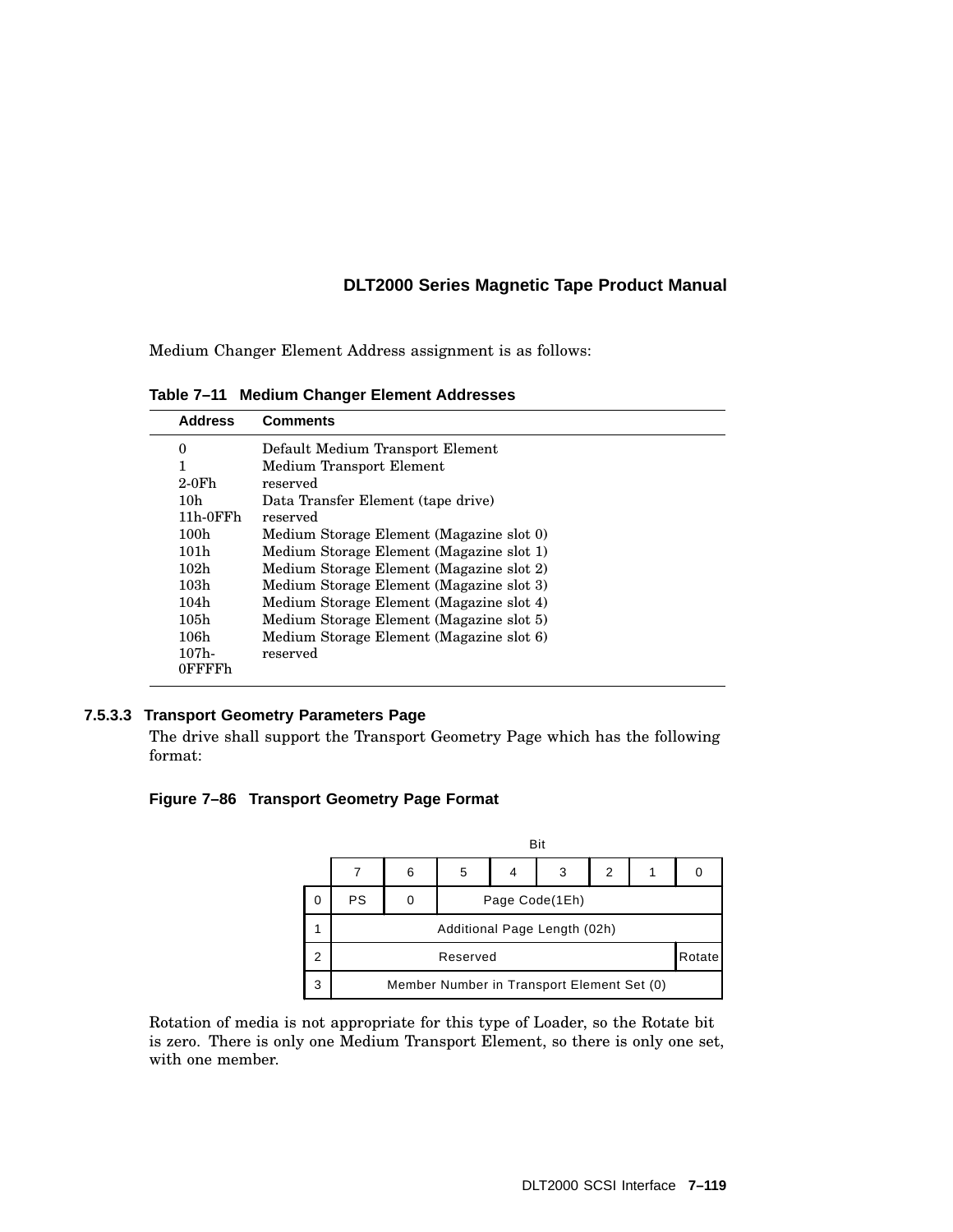#### **7.5.4 MOVE MEDIUM A5h**

|                |                         | Bit                                 |   |          |          |                |      |        |  |  |
|----------------|-------------------------|-------------------------------------|---|----------|----------|----------------|------|--------|--|--|
|                | $\overline{7}$          | 6                                   | 5 | 4        | 3        | $\overline{2}$ | 1    | 0      |  |  |
| 0              |                         | Operation Code (A5h)                |   |          |          |                |      |        |  |  |
| 1              |                         | Logical Unit Number                 |   |          | Reserved |                |      |        |  |  |
| $\overline{2}$ | (MSB)                   | <b>Transport Element Address</b>    |   |          |          |                |      |        |  |  |
| 3              |                         | (LSB)                               |   |          |          |                |      |        |  |  |
| 4              | (MSB)                   |                                     |   |          |          |                |      |        |  |  |
| 5              | Source Address<br>(LSB) |                                     |   |          |          |                |      |        |  |  |
| 6              | (MSB)                   |                                     |   |          |          |                |      |        |  |  |
| 7              |                         | <b>Destination Address</b><br>(LSB) |   |          |          |                |      |        |  |  |
| 8              |                         |                                     |   | Reserved |          |                |      |        |  |  |
| 9              |                         |                                     |   | Reserved |          |                |      |        |  |  |
| 10             |                         |                                     |   | Reserved |          |                |      | Invert |  |  |
| 11             |                         | Unused                              |   | Reserved |          |                | Flag | Link   |  |  |

**Figure 7–87 MOVE MEDIUM CDB**

The Move Medium command is used to move cartridges from the tape drive to the magazine slot it came from, or from any magazine slot to the tape drive. The Transport Element Address field must be zero or one.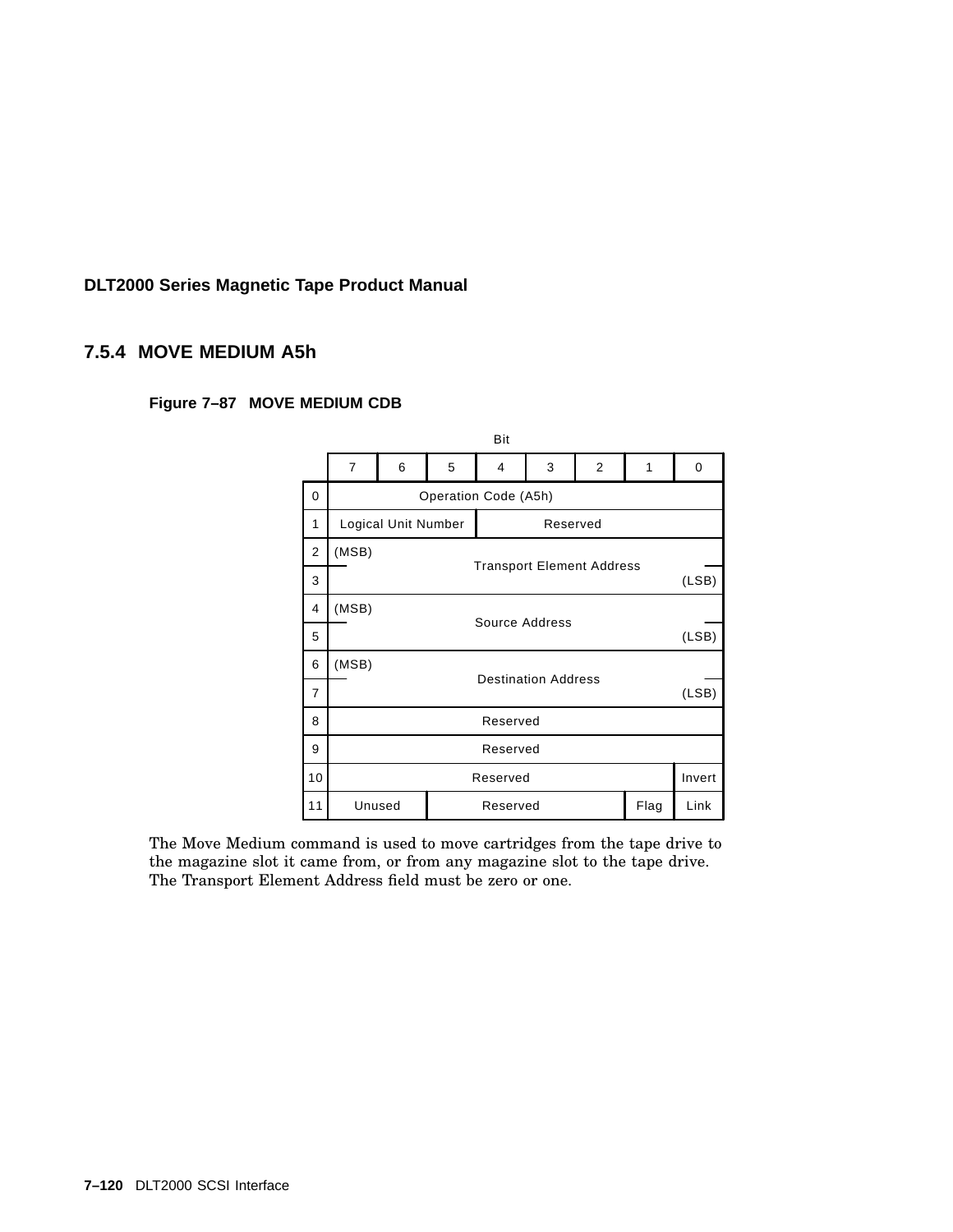# **A Technical Specifications**

# **A.1 In This Chapter**

Appendix A contains specifications for the DLT2000 tape drive and DLT2700 mini-library including:

| <b>Topic</b>                                      | <b>Section</b> |
|---------------------------------------------------|----------------|
| <b>Physical Description</b>                       | Section A.2    |
| <b>Physical Dimensions</b>                        | Section A.3    |
| Performance Specifications                        | Section A.4    |
| <b>Environmental Specifications</b>               | Section A.5    |
| Vibration and Shock Requirements                  | Section A.6    |
| Electromagnetic Interference (EMI) Susceptibility | Section A.7    |
| <b>Regulatory Requirements</b>                    | Section A.8    |
| Drive Reliability Factors                         | Section A.9    |

# **A.2 Physical Description**

Table A–1 lists the key physical and functional specifications of the DLT2000 tape drive.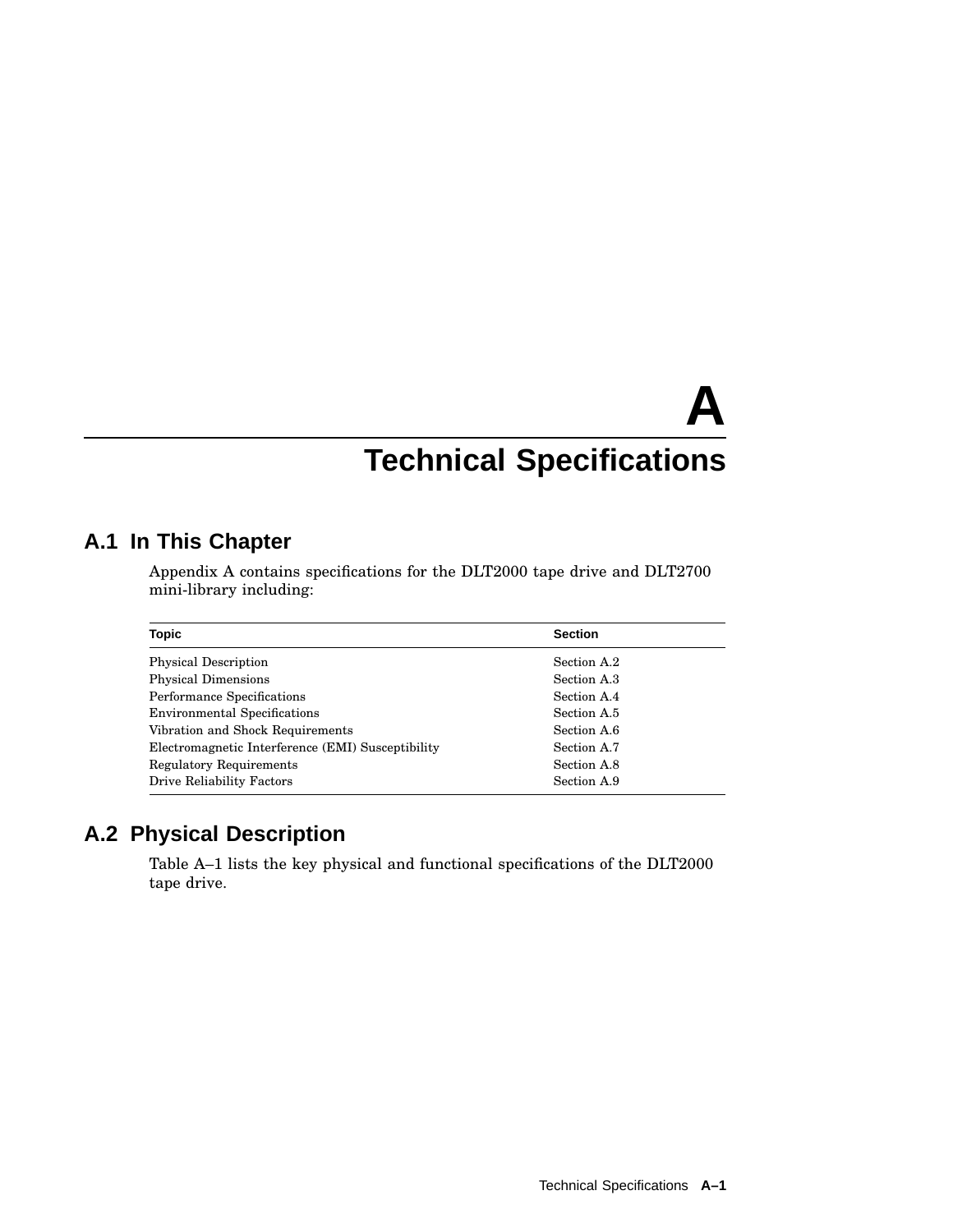| <b>Description</b>                          |                                                                                    |
|---------------------------------------------|------------------------------------------------------------------------------------|
| Drive form factor                           | 5-1/4 inch FH (modified depth)                                                     |
| Full height                                 |                                                                                    |
| tabletop                                    | 5.72 in (145 mm)                                                                   |
| drive                                       | $3.235$ in                                                                         |
| Mounting orientation                        | Horizontal                                                                         |
|                                             | Vertical - Rotated 90° counterclockwise from<br>horizontal when facing front bezel |
| Width                                       |                                                                                    |
| tabletop                                    | 9.25 in (235 mm)                                                                   |
| drive                                       | $5.75$ in $(146 \text{ mm})$                                                       |
| Depth                                       |                                                                                    |
| tabletop                                    | $13.08$ in $(332 \text{ mm})$                                                      |
| drive                                       | 9.00 in (228.6 mm) measured from back of front                                     |
|                                             | bezel                                                                              |
|                                             | $9.60$ in $(243.8 \text{ mm})$ including the bezel                                 |
| Weight                                      |                                                                                    |
| tabletop                                    | $15.00$ lb 9 oz                                                                    |
| drive                                       | 6.00 lb                                                                            |
| Shipping weight                             |                                                                                    |
| tabletop                                    | 17.00 lb, depending on weight of manuals enclosed                                  |
| drive                                       | 7.00 lb, depending on weight of manuals enclosed                                   |
| <b>MTBF</b>                                 | 80,000 hrs                                                                         |
| <b>Functional Specifications</b>            |                                                                                    |
| Capacity/formatted native                   | 10.0 GB (standard 1170 ft tape)                                                    |
| Capacity/formatted compressed<br>$2:1^1$    | 20 GB (standard 1170 ft tape)                                                      |
| Interface                                   | 8 bit SCSI-2, single-ended or differential                                         |
| Drive type                                  | DLT, streaming                                                                     |
| Recording type                              | 2-7 RLL code with TZ87 format, MFM with 2.6<br>GB/6.0 GB format                    |
| Form factor                                 | 5-1/4 inch, FH modified depth                                                      |
| Transfer rate, raw native                   | $1.71$ MB/sec                                                                      |
| Transfer rate, user native<br>uncompressed  | $1.25$ MB/sec                                                                      |
| Transfer rate, user compressed <sup>1</sup> | More than 2.50 MB/sec maximum write                                                |
|                                             | More than 3.00 MB/second maximum read                                              |
|                                             |                                                                                    |
| Tracks                                      | $128:64 \text{ pairs}$                                                             |

**Table A–1 DLT2000 Physical Specifications**

<sup>1</sup>Nominal compression ratio. Actual compression is data dependent.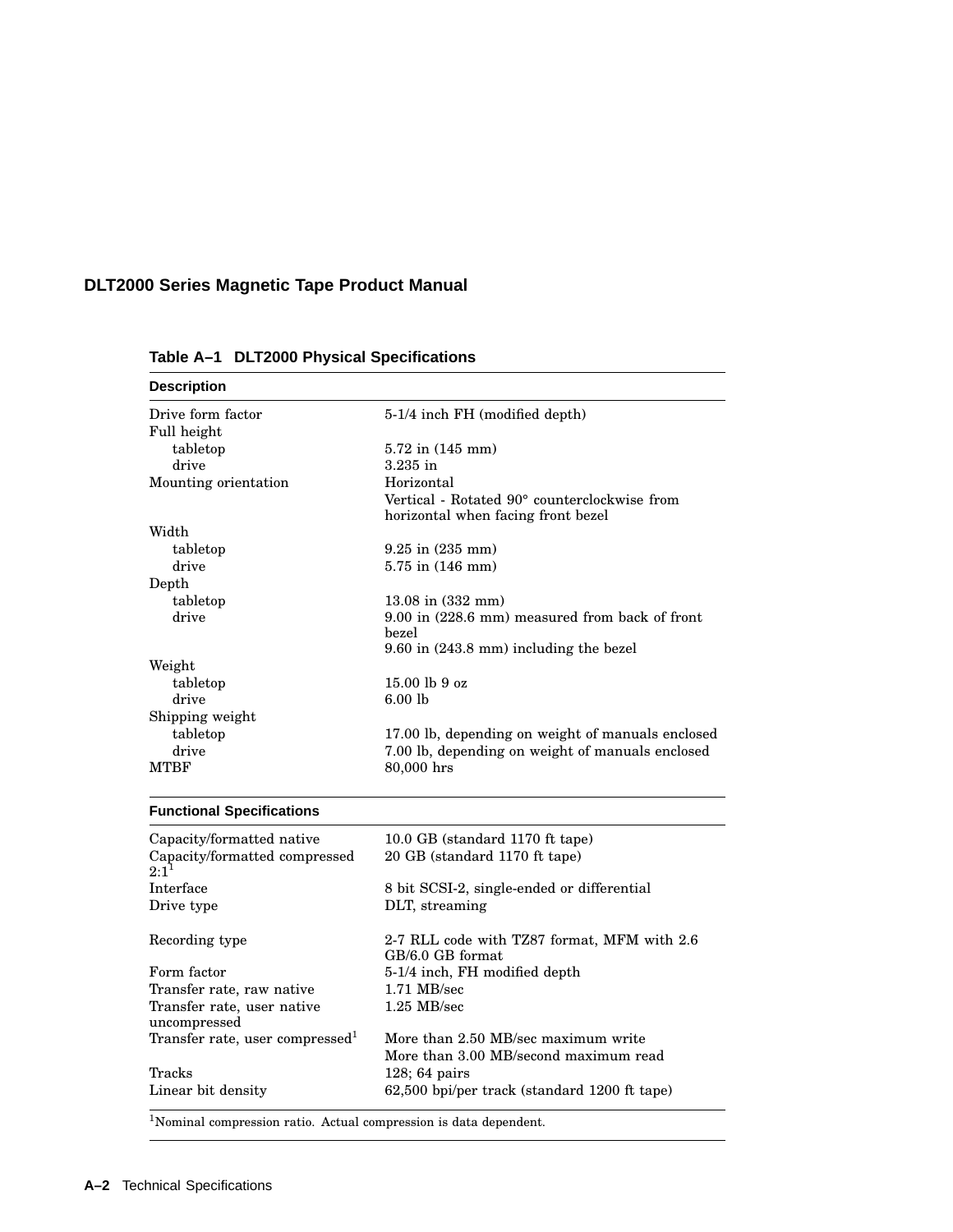Tape drive conforms to DEC Standard 102 Class B. Tape cartridge conforms to DEC Standard 102 Class B modified.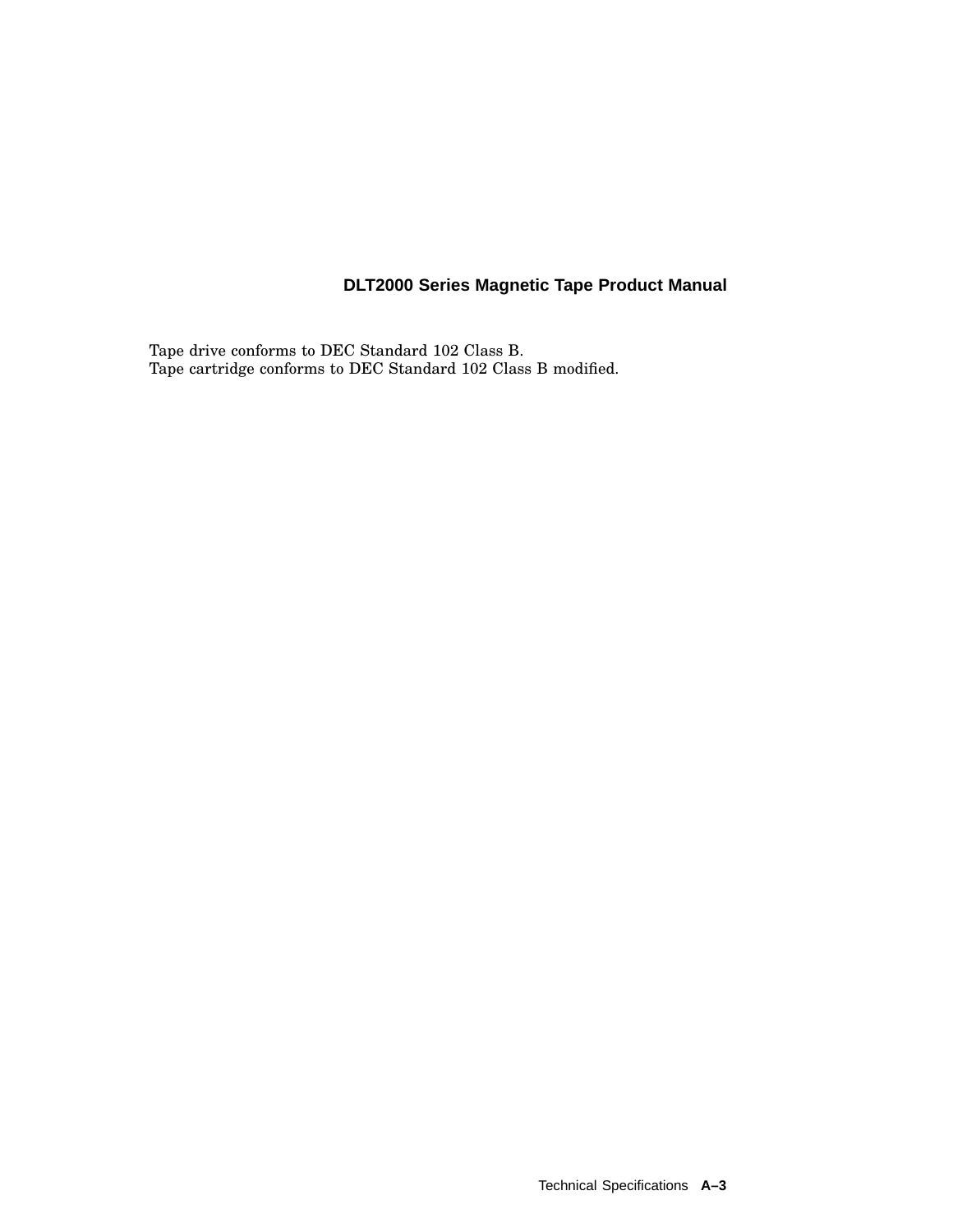Table A–1 lists the key physical specifications of the DLT2700 mini-library.

| <b>Characteristic</b>        | <b>Specifications</b>                                                       |  |  |  |
|------------------------------|-----------------------------------------------------------------------------|--|--|--|
| Height                       | 26.47 cm (10.42 in)                                                         |  |  |  |
| Width                        | $22.20$ cm $(8.74$ in)                                                      |  |  |  |
| Length                       | 64.77 cm (25.5 in)                                                          |  |  |  |
| Weight                       | $24.95 \text{ kg} (55 \text{ lb})$                                          |  |  |  |
| Noise level                  | $62$ dB                                                                     |  |  |  |
| Environmental temperature    |                                                                             |  |  |  |
| Operating                    | 10°C to 40°C (50°F to 104°F)                                                |  |  |  |
| Nonoperating                 | $-40^{\circ}$ C to 66 $^{\circ}$ C ( $-40^{\circ}$ F to 150.8 $^{\circ}$ F) |  |  |  |
| Humidity                     |                                                                             |  |  |  |
| Operating                    | $20\%$ to $80\%$ noncondensing                                              |  |  |  |
| Nonoperating                 | 10% to 95%                                                                  |  |  |  |
| Certification                |                                                                             |  |  |  |
| <b>EMI</b>                   | Meets applicable FCC, VDE, and FTZ standards for Class<br>A devices         |  |  |  |
| Safety                       | Meets UL, CSA, TUV "BG" MARK and IEC standards                              |  |  |  |
| Maximum number of cartridges | 7                                                                           |  |  |  |
| Electrical rating            | 100 to 120/220 to 240 V ac 2/1 A                                            |  |  |  |
| AC power consumption         | 110 W, typical<br>113 W, maximum                                            |  |  |  |
| Communications interface     | SCSI-2 bus (single-ended or differential)                                   |  |  |  |
| Cycle time                   | 50 s, maximum                                                               |  |  |  |

**Table A–2 DLT2700 Magazine Tape Subsystem Specifications**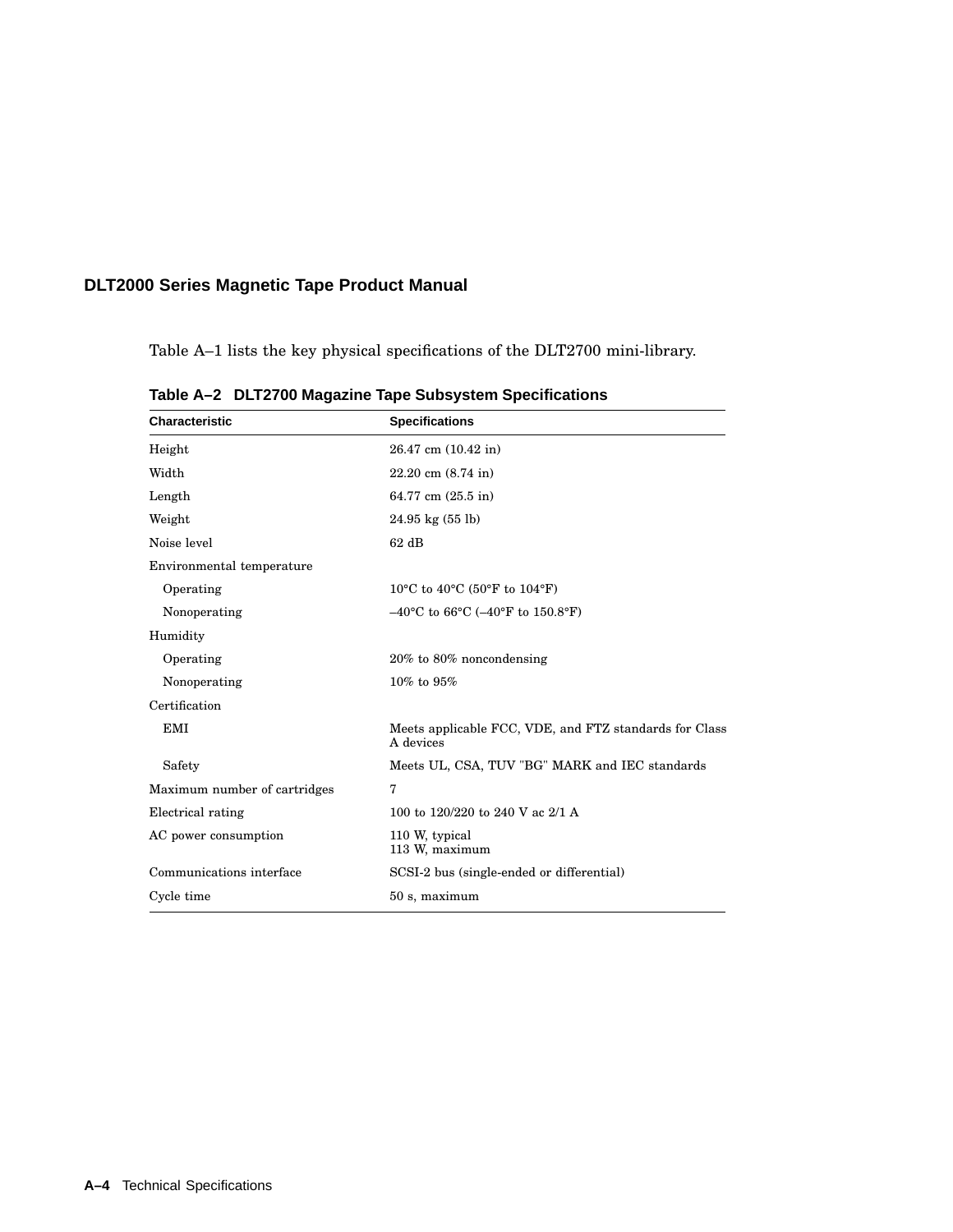#### **A.2.1 Front Panel**

Figure A–1 shows the front panel of the DLT2000 tape drive.



**Figure A–1 DLT2000 Front View**

ZKO-1217-02-DG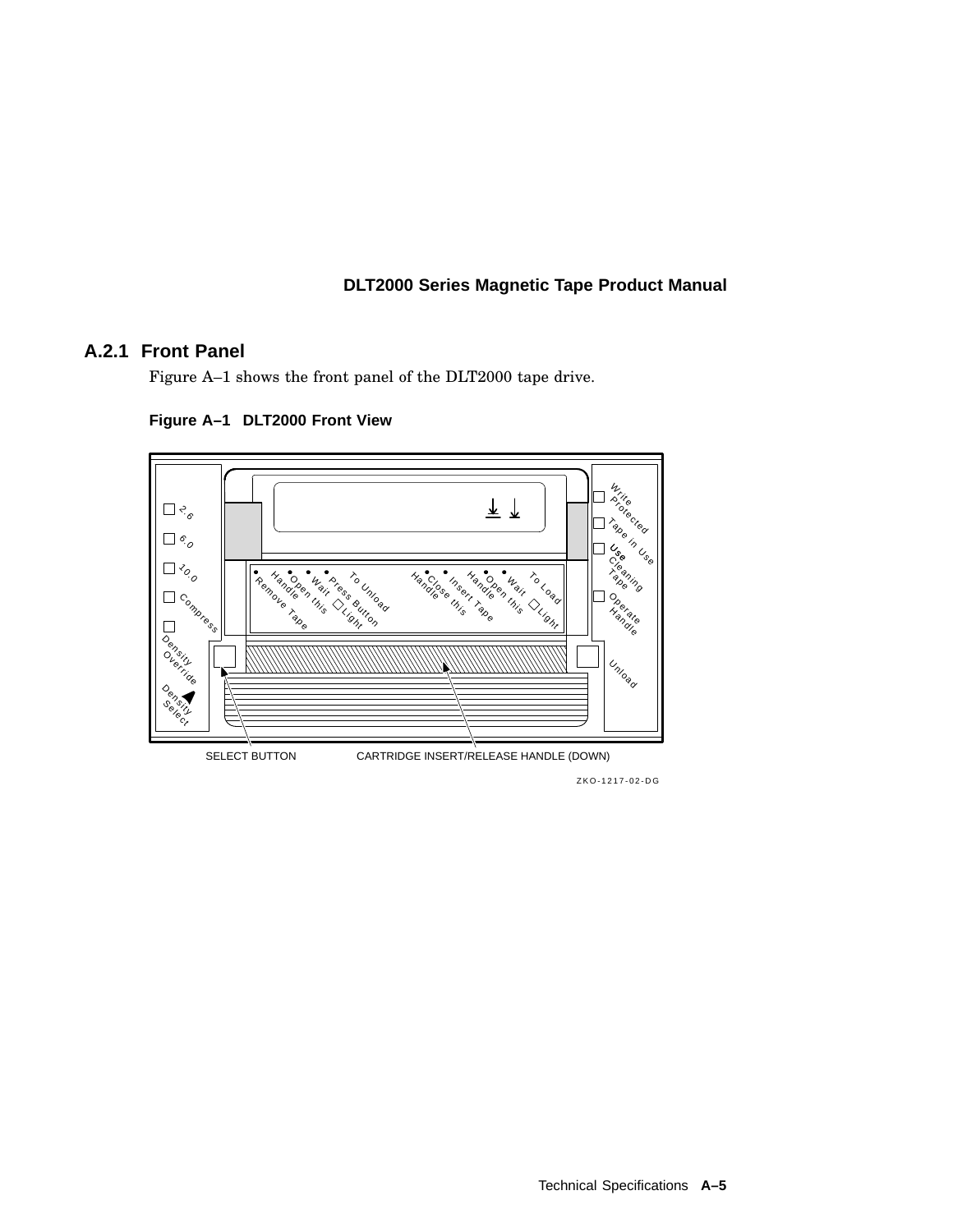# **A.3 Physical Dimensions**

Tape drive width and height are standard 5-1/4 inch disk drive form factor measurements. Both dimensions hold tolerances of  $\pm$  0.020 inches. Depth dimensions have tolerances of +00, -0.040 in.

Table A–3 lists basic size, depth, mounting holes, and weight:

| Basic size       | 3.95 in high $\times$ 5.70 in wide $\times$ 9.00 in deep (from rear of<br>bezel) |
|------------------|----------------------------------------------------------------------------------|
|                  | $(10.03 \text{ cm} \times 14.47 \text{ cm} \times 22.86 \text{ cm})$             |
| Bezel depth      | $0.60$ in $(1.52$ cm)                                                            |
| Mounting holes   | Standard for $5\frac{1}{4}$ -in tape drives                                      |
| Unpacking weight |                                                                                  |
| tabletop         | $15.00$ lb, 9 oz                                                                 |
| drive            | $6.00$ lb                                                                        |
| Packed weight    |                                                                                  |
| tabletop         | 17.00 lb, depending on weight of manuals enclosed                                |
| drive            | 7.00 lb, depending on weight of manuals enclosed                                 |

**Table A–3 Tape Drive Specifications**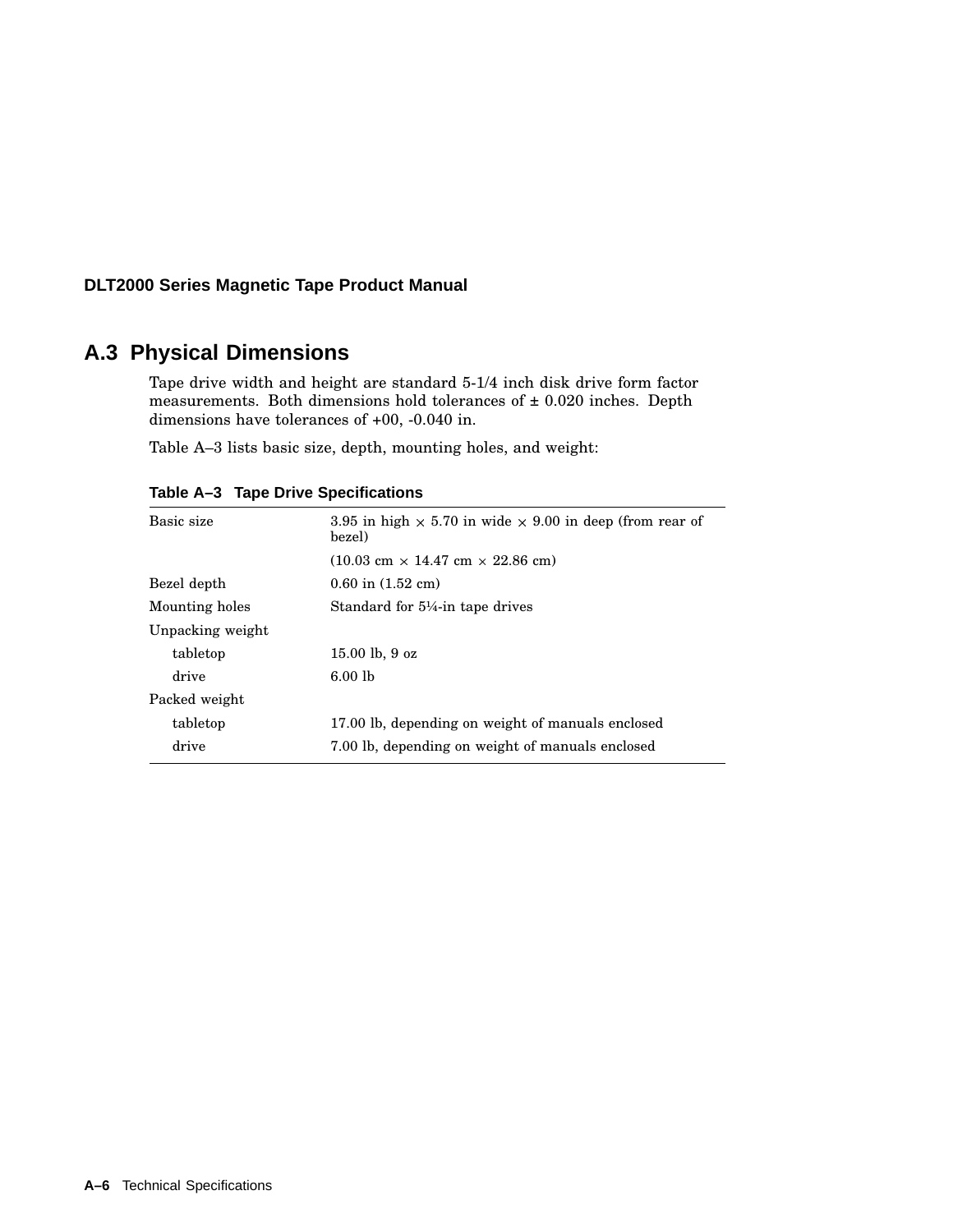Figure A–2 shows the mounting holes and dimensions in a top view of the DLT2000 tape drive.

#### **Figure A–2 Mounting Hole Dimensions (Top View)**

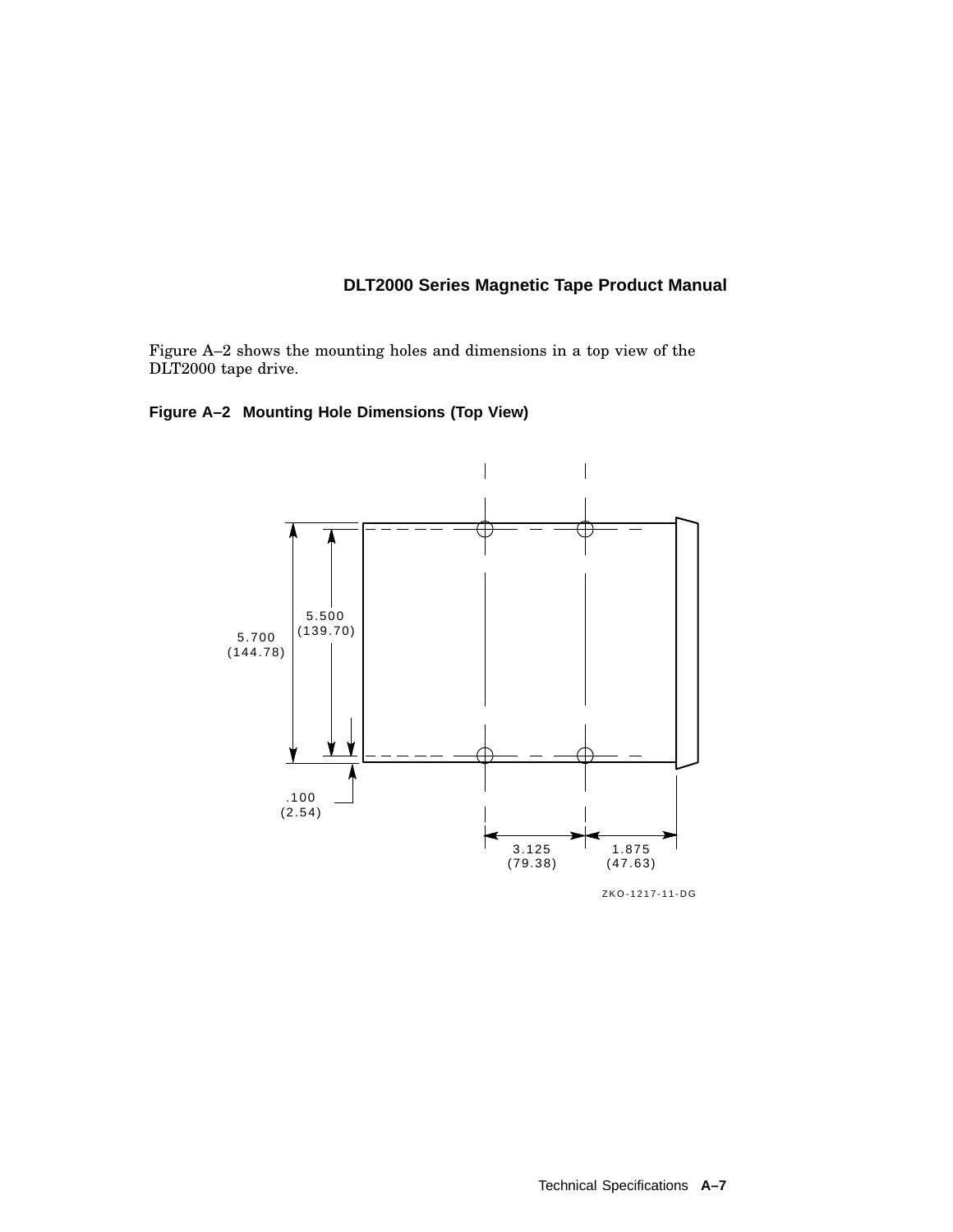Figure A–3 shows the mounting holes and dimensions in a side view of the DLT2000 tape drive.

#### **Figure A–3 Mounting Hole Dimensions (Side View)**



ZKO-1217-12-DG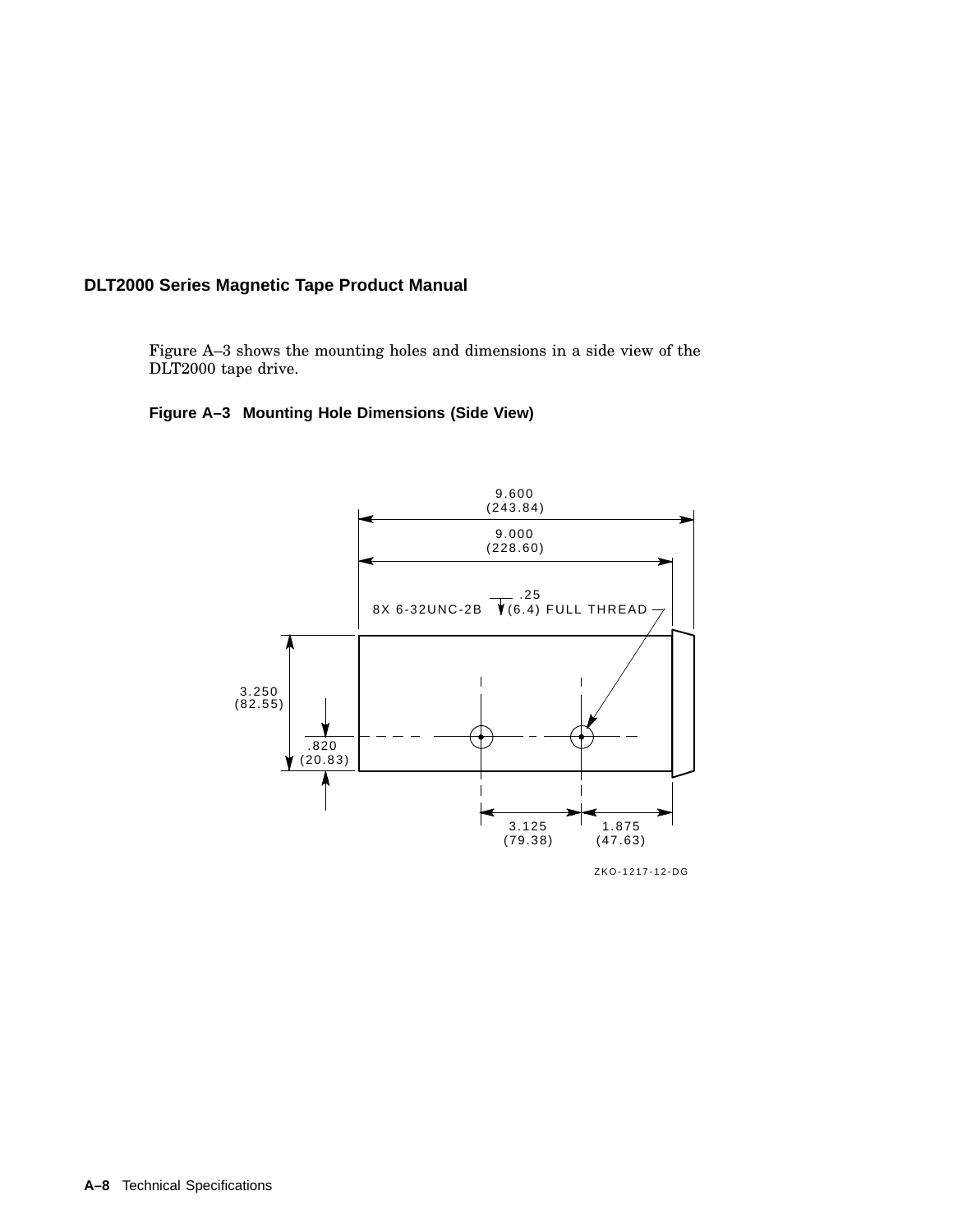# **A.4 Performance Specifications**

Section A.4 describes performance specifications including:

| <b>Topic</b>                        | <b>Section</b> |  |  |
|-------------------------------------|----------------|--|--|
| Nominal Tape Tension                | Section A.4.1  |  |  |
| Timing Characteristics              | Section A.4.2  |  |  |
| Media Loader Timing Characteristics | Section A.4.3  |  |  |
| <b>DLT2000 Power Requirements</b>   | Section A.4.4  |  |  |
| DLT2000 Tabletop Power Requirements | Section A.4.5  |  |  |
| DLT2700 Power Requirements          | Section A.4.6  |  |  |

#### **A.4.1 Nominal Tape Tension**

Nominal tape tension is:

- $3.0 \pm 1$  oz when stationary
- $4.7 \pm 1$  oz at operating speed

# **A.4.2 DLT2000 Timing Characteristics**

Table A–4 lists timing characteristics of the DLT2000 tape drive:

| Table A-4 DLT2000 Timing Characteristics |  |  |  |  |
|------------------------------------------|--|--|--|--|
|------------------------------------------|--|--|--|--|

| Tape speed                     | 110 in/sec read/write 150 in/sec search                    |
|--------------------------------|------------------------------------------------------------|
| Average rewind time            | $45 \text{ sec}$                                           |
| Average access time (from BOT) | $45 \text{ sec}$                                           |
| Maximum access time (from BOT) | $90 \text{ sec}$                                           |
| Load to BOT-previously written | 45 sec, if using a blank tape, time is<br>slightly longer. |
| Unload from BOT                | $16 \text{ sec}$                                           |

# **A.4.3 DLT2700 Media Loader Timing Characteristics**

Table A–5 lists timing characteristics of the DLT2700 media loader: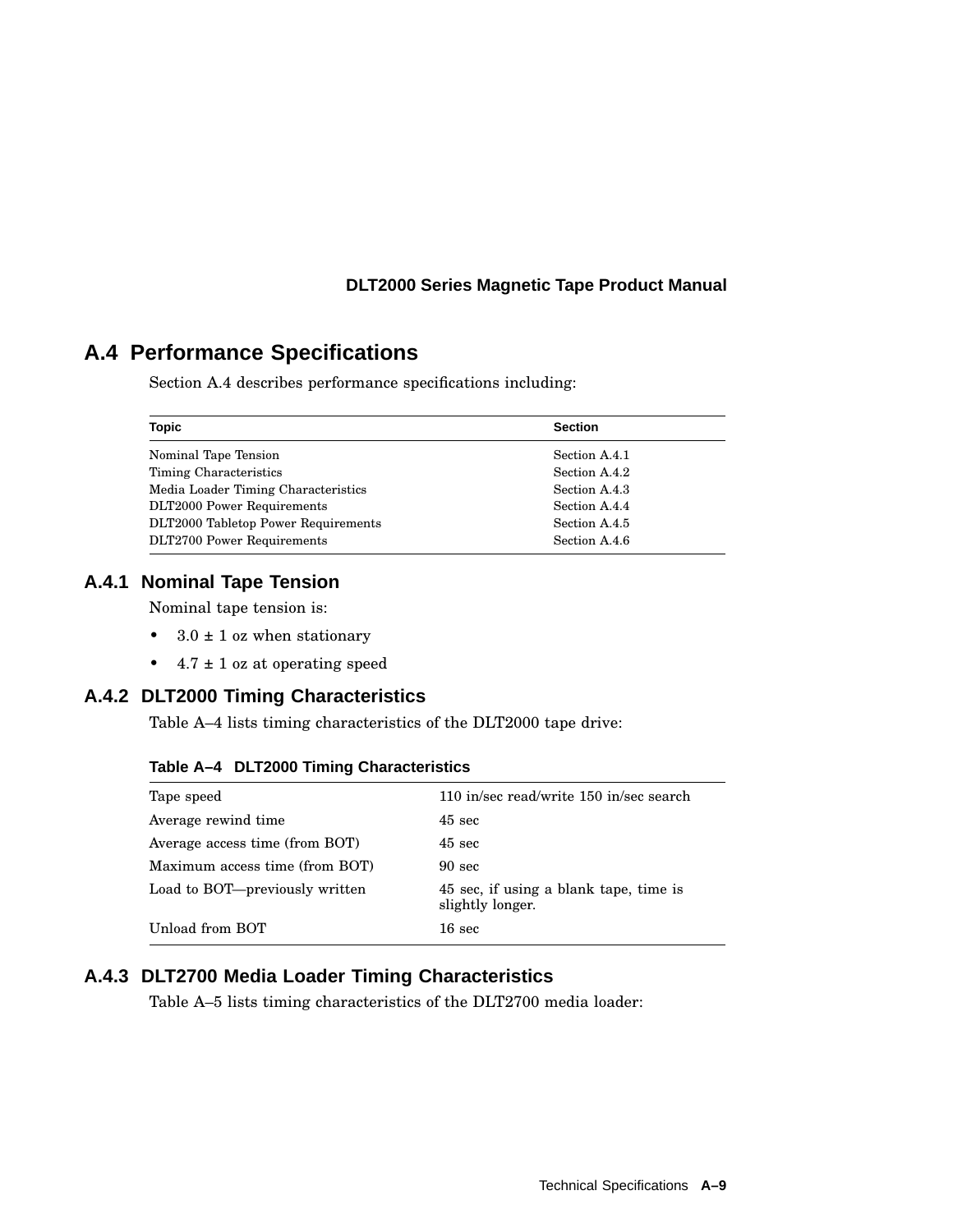**Table A–5 DLT2700 Media Loader Timing Characteristics**

| Nominal magazine scan        | $12 \text{ sec}$  |
|------------------------------|-------------------|
| Move cartridge slot to drive | $27 \text{ sec}$  |
| Move cartridge drive to slot | $25 \text{ sec}$  |
| Error recovery               | 30 <sub>sec</sub> |

#### **A.4.4 DLT2000 Power Requirements**

The DLT2000 tape drive operates on +5 and +12 V dc power. The tape drive may also be mounted in a tabletop enclosure or media loader that operates from ac power.

Table A–6 lists the power requirements of the DLT2000.

| <b>Power</b>    | <b>Steady State</b> | <b>Maximum</b> |  |
|-----------------|---------------------|----------------|--|
| 5 V             | 2.5A                | $3.0\text{ A}$ |  |
| 12 <sub>V</sub> | 0.8A                | 1.5A           |  |
| W               | 22 W                | 33 W           |  |

**Table A–6 DLT2000 Power Requirements (±5%)**

#### **A.4.5 DLT2000 Tabletop Power Requirements**

The power requirement of the drive when mounted in the tabletop enclosure is:

100–240 V ac 50/60 Hz 50 W

#### **A.4.6 DLT2700 Power Requirements**

The power requirement of the drive when mounted in the media loader is:

100–120, 220–240 V ac (selectable) 50/60 Hz 100 W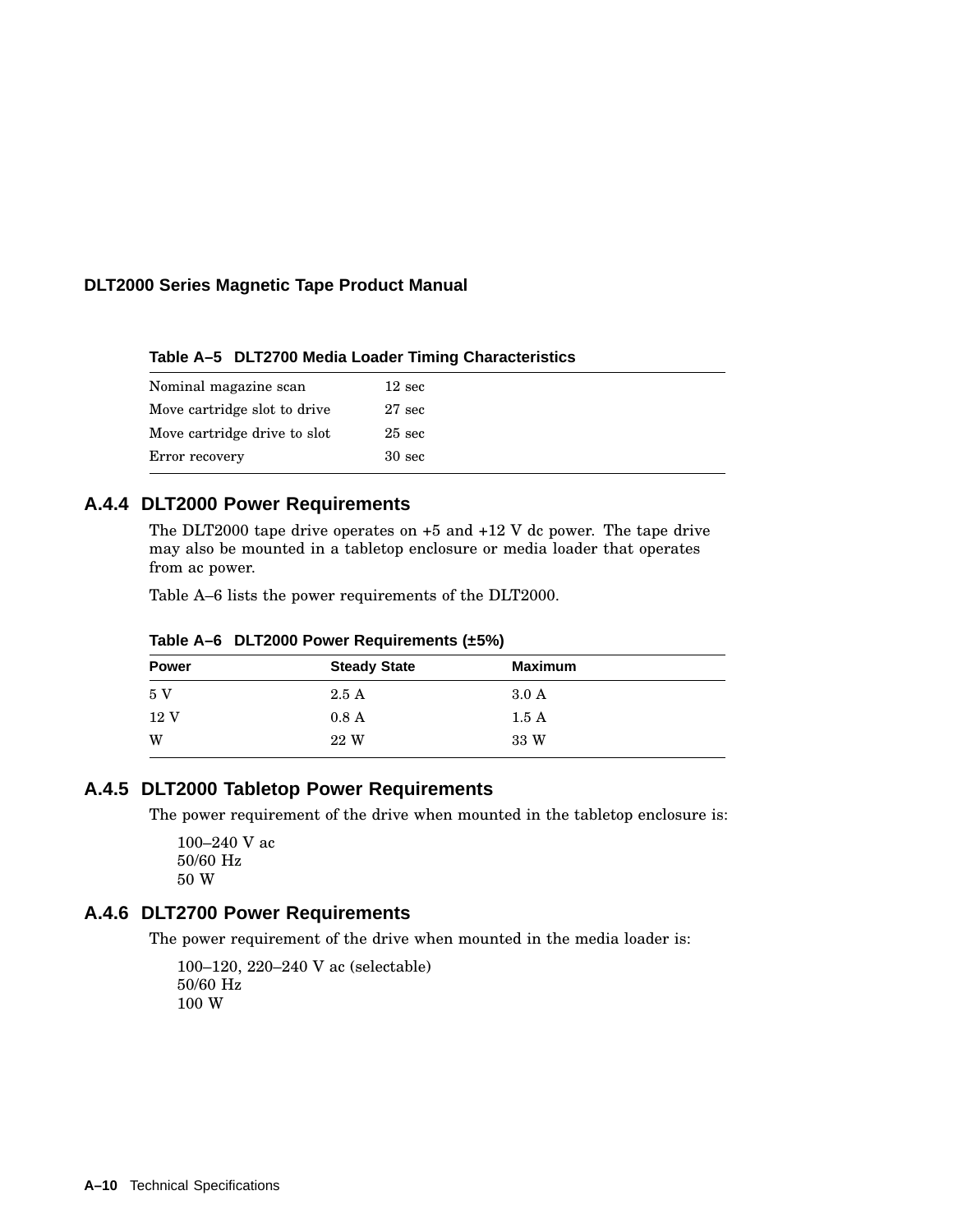# **A.5 Environmental Specifications**

Section A.5 describes environmental specifications including:

| Topic                            | <b>Section</b> |
|----------------------------------|----------------|
| Temperature and Humidity         | Section A.5.1  |
| Altitude                         | Section A.5.2  |
| Electromagnetic Emissions        | Section A.7.1  |
| Conducted Emissions              | Section A.7.2  |
| Radiated Emissions               | Section A.7.3  |
| Magnetic Radiated Susceptibility | Section A.7.4  |
| Radiated Susceptibility          | Section A.7.5  |
| Conducted Susceptibility         | Section A.7.6  |
| <b>ESD Failure Level Limits</b>  | Section A.7.7  |
| Acoustic Noise Emissions         | Section A.7.8  |

The tape drive conforms to a modified Class B environment that includes general offices and workspaces with:

- Conditioned and marginally-conditioned areas with central or remote air-conditioning
- Complete temperature and humidity controls
- Moderate control tolerances
- Systems capable of maintaining comfort levels (for example, typical offices and general work areas)
- Marginal heating or cooling apparatus
- No humidity conditioning
- Uncontrolled tolerances
- Systems inadequate to maintain constant comfort levels (for example, marginal offices and work spaces)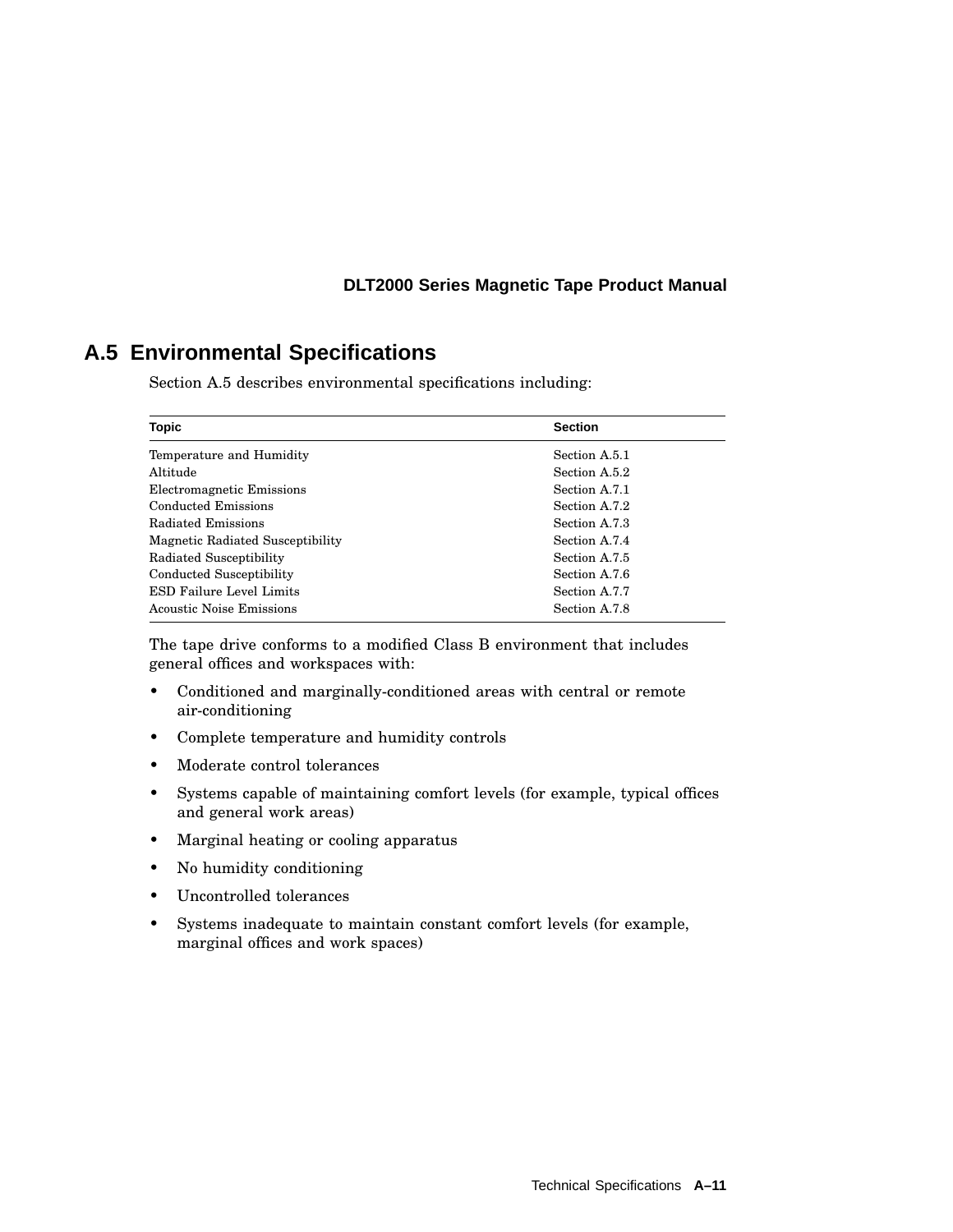# **A.5.1 Temperature and Humidity**

Table A–7 lists the operating temperature and humidity ranges:

| Table A-7 Operating Ranges |
|----------------------------|
|----------------------------|

| Dry bulb temperature | $10^{\circ}$ to $40^{\circ}$ C      |
|----------------------|-------------------------------------|
| Wet bulb temperature | $25^{\circ}$ C                      |
| Temperature gradient | $11^{\circ}$ C/h (across the range) |
| Temperature shock    | $10^{\circ}$ C (over two min)       |
| Relative humidity    | $20\%$ to 80% noncondensing         |
| Humidity gradient    | $10\%$ /h                           |

Table A–8 lists the power-on ranges:

|  |  |  | Table A-8 Power-on Ranges—No Tape Loaded (Unpacked—72 hours) |
|--|--|--|--------------------------------------------------------------|
|--|--|--|--------------------------------------------------------------|

| Dry bulb temperature | $10^{\circ}$ to $40^{\circ}$ C      |
|----------------------|-------------------------------------|
| Wet bulb temperature | $25^{\circ}C$                       |
| Temperature gradient | $15^{\circ}$ C/h (across the range) |
| Temperature shock    | $15^{\circ}$ C (over two min)       |
| Relative humidity    | $10\%$ to $90\%$                    |
| Humidity gradient    | $10\%$ /h                           |

Table A–9 lists the storage ranges:

|  | Table A-9 Storage Ranges (Unpacked or Packed) |  |
|--|-----------------------------------------------|--|
|  |                                               |  |

| Dry bulb temperature | $-40^{\circ}$ to 66 $^{\circ}$ C                      |
|----------------------|-------------------------------------------------------|
| Wet bulb temperature | 46°C                                                  |
| Temperature gradient | $20^{\circ}$ C/h with 5° margin (across the range)    |
| Temperature shock    | $15^{\circ}$ C with $5^{\circ}$ margin (over two min) |
| Relative humidity    | $10\%$ to 95% noncondensing                           |
| Humidity gradient    | $10\%$ /h                                             |

Table A–10 lists the shipment ranges: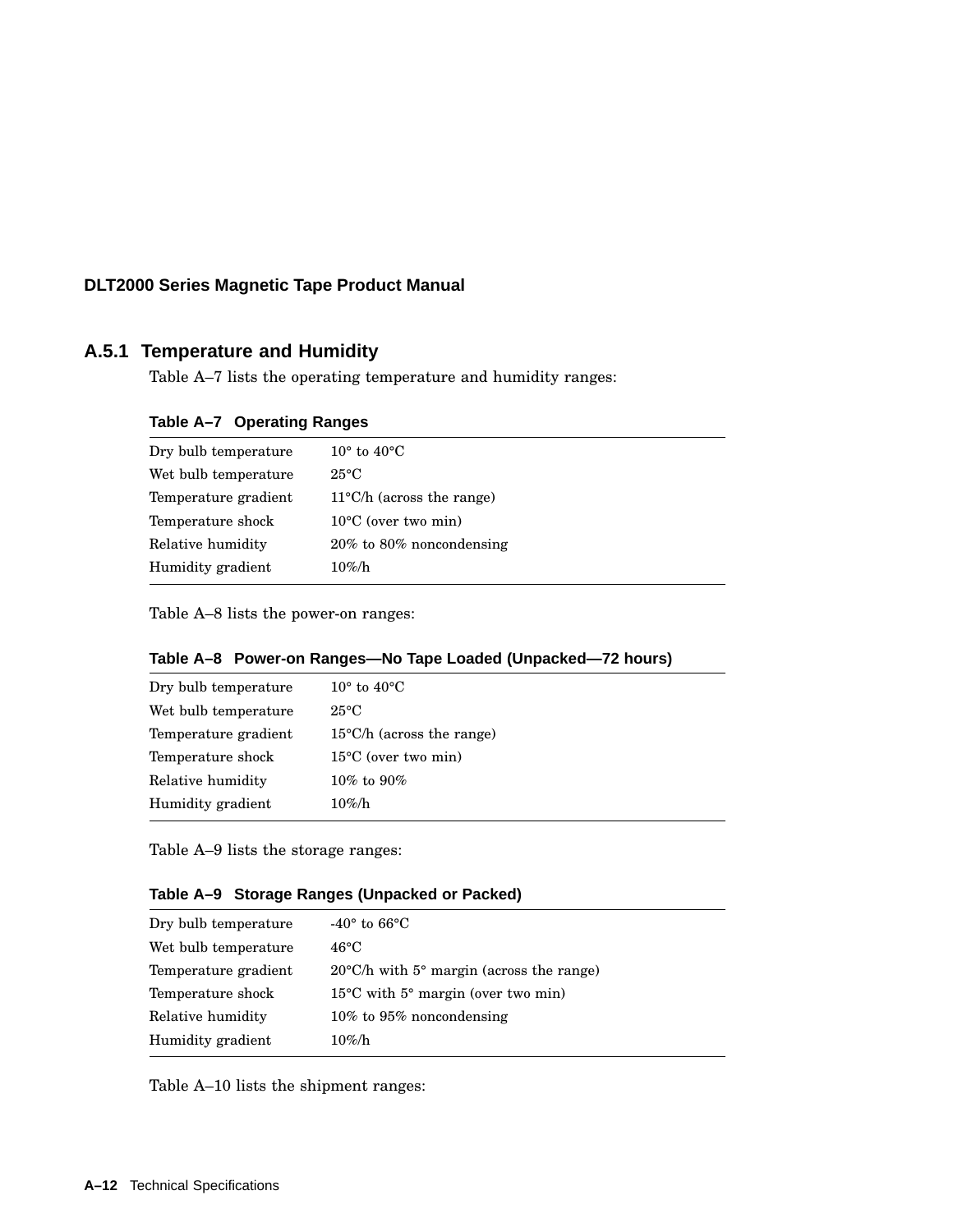#### **Table A–10 Shipment Ranges**

| Dry bulb temperature | -40°C                                                 |
|----------------------|-------------------------------------------------------|
| Wet bulb temperature | $46^{\circ}$ C                                        |
| Temperature gradient | $25^{\circ}$ C/h with 5° margin (across the range)    |
| Temperature shock    | $15^{\circ}$ C with $5^{\circ}$ margin (over two min) |
| Relative humidity    | $10\%$ to 95% noncondensing                           |
| Humidity gradient    | $10\%$ /h                                             |
|                      |                                                       |

# **A.5.2 Altitude**

The tape drive operates in normal pressures from 60 to 8000 feet.

# **A.6 Vibration and Shock Requirements**

Tables A–11 and A–12 list operating and nonoperating vibration requirements.

|  | Table A-11 Operating Vibration Requirements (Within Spec-No Damage) |  |  |
|--|---------------------------------------------------------------------|--|--|
|  |                                                                     |  |  |

| Frequency range   | $5 - 500 - 5$ Hz            |
|-------------------|-----------------------------|
| Peak acceleration | $0.25$ g                    |
| Waveshape         | 0.010 in double amplitude   |
| Application       | X, Y, Z axes -2 sweeps/axis |

| Table A-12 Nonoperating Vibration Requirements (Unpacked - No Damage) |
|-----------------------------------------------------------------------|
|-----------------------------------------------------------------------|

| Frequency range                   | $10-50-300$ Hz               |
|-----------------------------------|------------------------------|
| Peak acceleration<br>(Vertical)   | 0.029 $q^2$ /Hz              |
| Peak acceleration<br>(Horizontal) | 0.007 $q^2$ /Hz              |
| Waveshape                         | Random                       |
| Application                       | X, Y, Z axes - 2 sweeps/axis |
|                                   |                              |

Tables A–13 and A–14 list the operating and nonoperating shock requirements.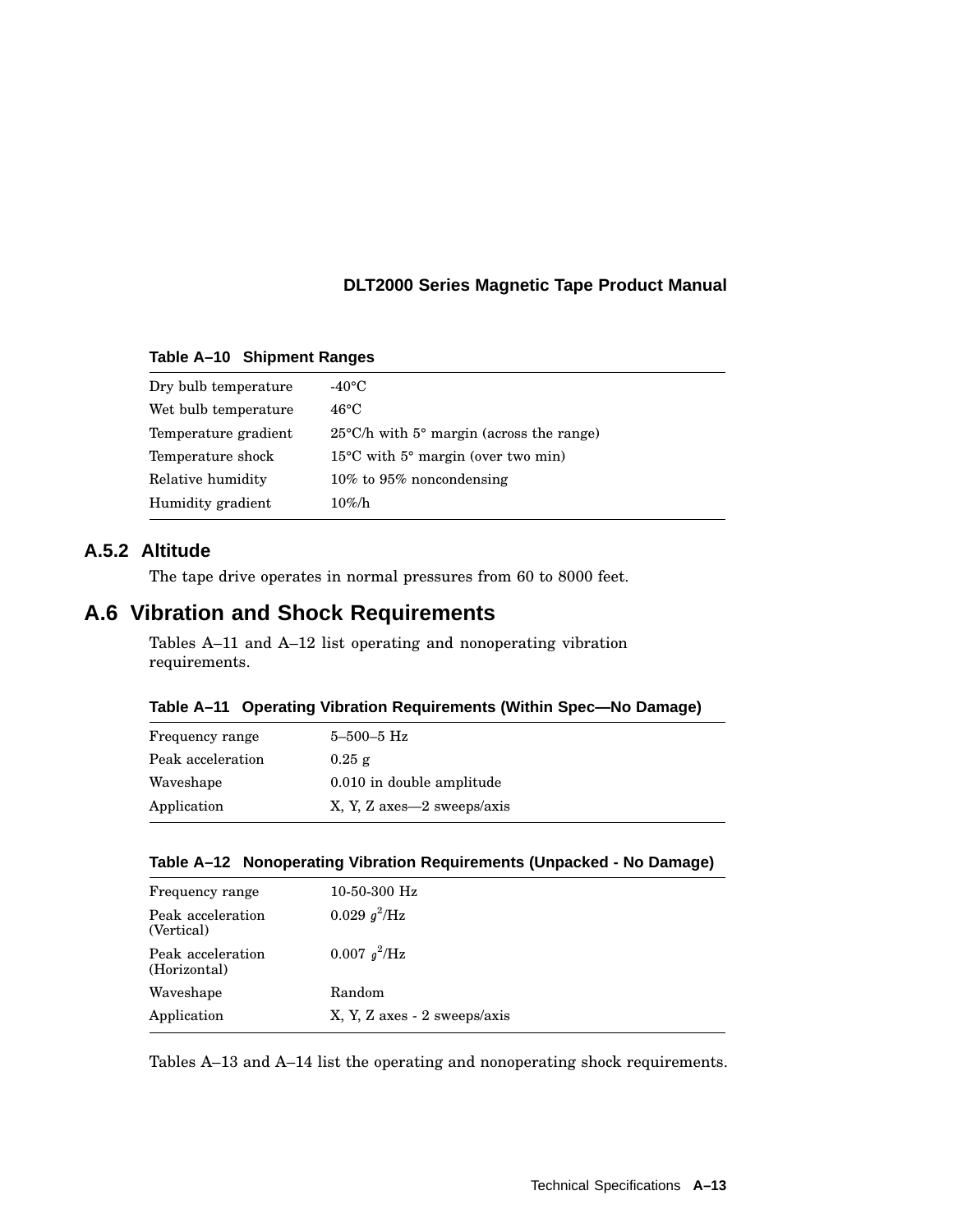| Peak acceleration | 10Gs                          |
|-------------------|-------------------------------|
| Duration          | $10 \text{ ms}$               |
| Waveshape         | $1/2$ Sine pulses             |
| Application       | X, Y, Z axes - repeat 3 times |

**Table A–13 Operating Shock Requirements (Within Spec—No Damage)**

#### **Table A–14 Nonoperating Shock Requirements (Packed—No damage)**

| Bench test   | Four in freefall onto a wooden surface        |
|--------------|-----------------------------------------------|
| Impacts      | 14,200 total                                  |
| Duration     | $35 \text{ min}$                              |
| Displacement | $1/16$ in                                     |
| Application  | Stimulate package in normal shipping position |

#### **Table A–15 Vibration Requirements During Shipping**

| <b>Frequency Range</b> | 5 to 300 Hz           |
|------------------------|-----------------------|
| Peak Acceleration      | $1.19 \text{ Grms}$   |
| Waveshape              | Random vibration      |
| Power spectral density | .003 $q^2$ /Hz @ 5 Hz |
| Power spectral density | .02 $q^2$ /Hz @ 10 Hz |

#### **Table A–16 Physical Drop Test Requirements**

Drop test distance 30 in

# **A.7 Electromagnetic Interference (EMI) Susceptibility**

EMI susceptibility includes:

- Electromagnetic emissions
- Conducted emissions
- Radiated emissions
- Magnetic radiated susceptibility
- Radiated susceptibility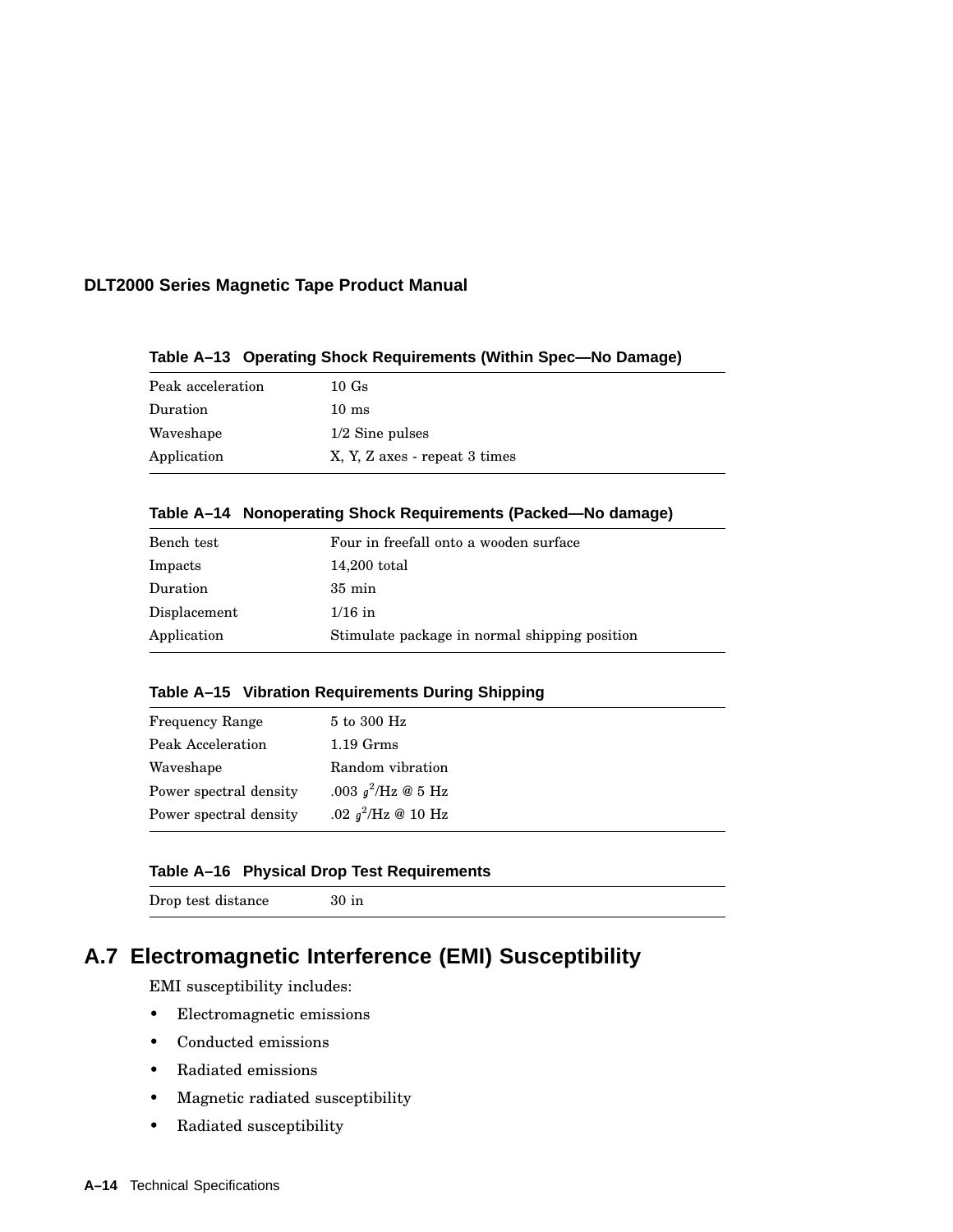• Conducted susceptibility

#### **A.7.1 Electromagnetic Emissions**

Electromagnetic emissions include:

CSA 108.8 EEC Directive 89/336

EN55022 and National standards are based on:

| <b>BS6527</b>    | (UK)          |
|------------------|---------------|
| NEN55022         | (Netherlands) |
| VDE 0871 Class B | (Germany)     |
| CE Mark          |               |
| Cispr22 Class B  |               |
|                  |               |

- FCC Rules Part 15B
- Class B Certified

# **A.7.2 Conducted Emissions**

Limits for Class B equipment are in the frequency range from 0.15 to 30 MHz. The limit decreases linearly with the logarithm of the frequency in the range from 0.15 to 0.50 MHz.

| Frequency Range (MHz)    |             | Limits dB |
|--------------------------|-------------|-----------|
|                          | Quasi-peak  | Average   |
| $0.15 \text{ to } 0.050$ | 66 to $56*$ | 56 to 46  |
| $0.50$ to 5              | 56          | 46        |
| 5 to 30                  | 60          | 50        |

\*The limit decreases with the logarithm of the frequency.

#### **A.7.3 Radiated Emissions**

Limits of radiated interference field strength, in the frequency range from 30 MHz to 30 GHz at a test distance of 3 and 10 meters, for Class B equipment are: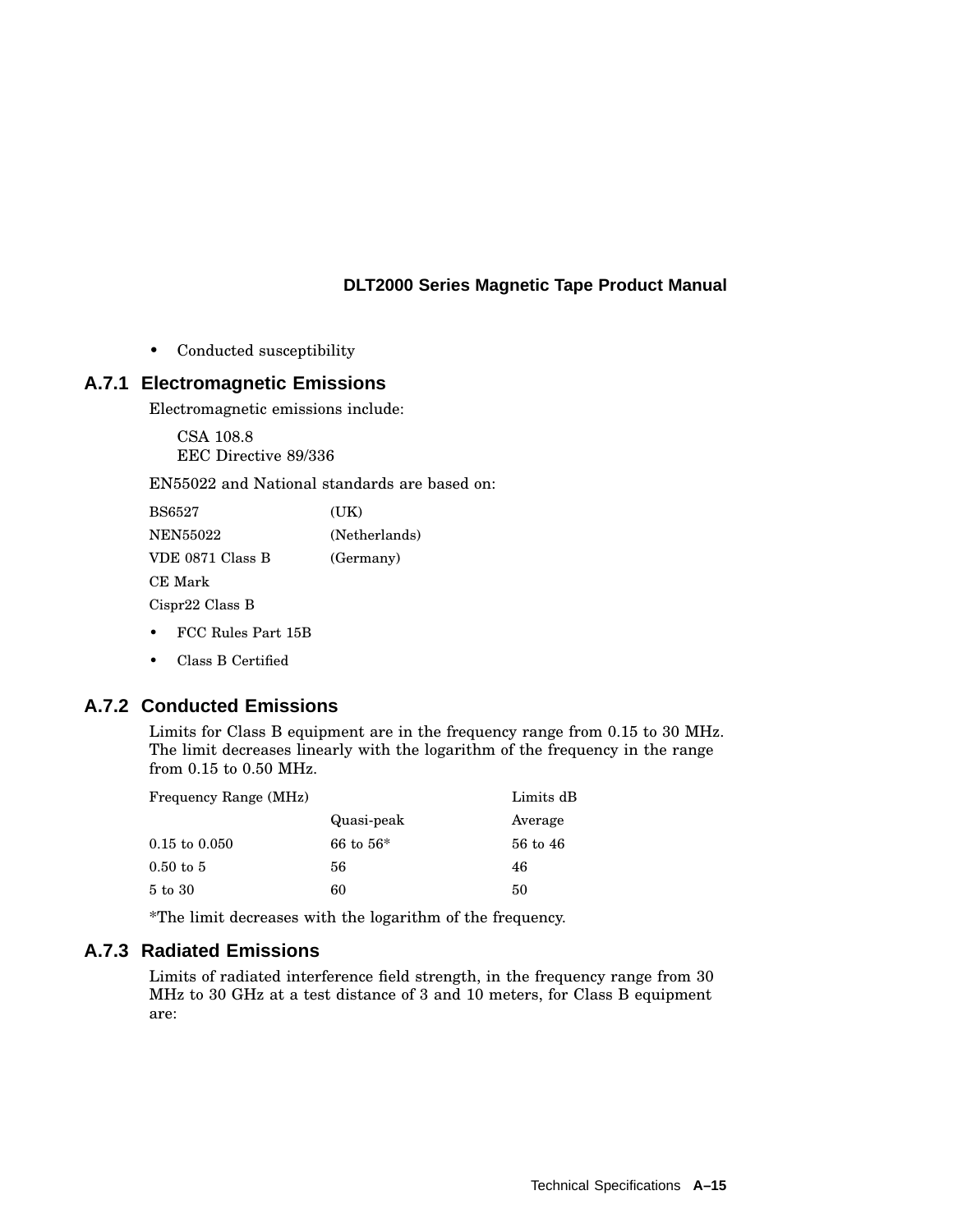| Frequency range (MHz) |         | Quasi-peak limit dB $(\mu V/m)$ |
|-----------------------|---------|---------------------------------|
|                       | $@10$ m | @3m                             |
| $30$ to $230$         | 30      | 40                              |
| 230 to 1000           | 37      | 46                              |
| Above 1000            | N/A     | 54                              |

#### **A.7.4 Magnetic Radiated Susceptibility**

Table A–17 lists the magnetic radiated susceptibility limits.

#### **Table A–17 Low Frequency, Magnetic Fields, 10 to 3000 kHz**

100 dB (pt) @ 10 kHz declining to 80 dB (pt) @ 1 MHz No errors, no screen distortion

#### **A.7.5 Radiated Susceptibility**

Table A–18 lists the radiated susceptibility limits:

#### **Table A–18 High Frequency, Electric Fields, 1 to 1000 MHz**

| $3 \text{ V/m (rms)} 80\%$<br>modulated 1 kHz | No errors, no screen distortion |
|-----------------------------------------------|---------------------------------|
|                                               | S/W recoverable errors          |
|                                               | No hardware failure             |

# **A.7.6 Conducted Susceptibility**

The transient voltage is the actual peak voltage above the normal ac voltage from the power source.

Table A–19 lists the voltage limits for power and data cables:

| Table A-19 Fast Transient (bursts) for Power and Data Cables |  |  |  |  |  |  |  |  |
|--------------------------------------------------------------|--|--|--|--|--|--|--|--|
|--------------------------------------------------------------|--|--|--|--|--|--|--|--|

| $2~{\rm kV}$ | S/W recoverable errors |
|--------------|------------------------|
|              | No hardware failures   |

Table A–20 lists power cable voltage limits: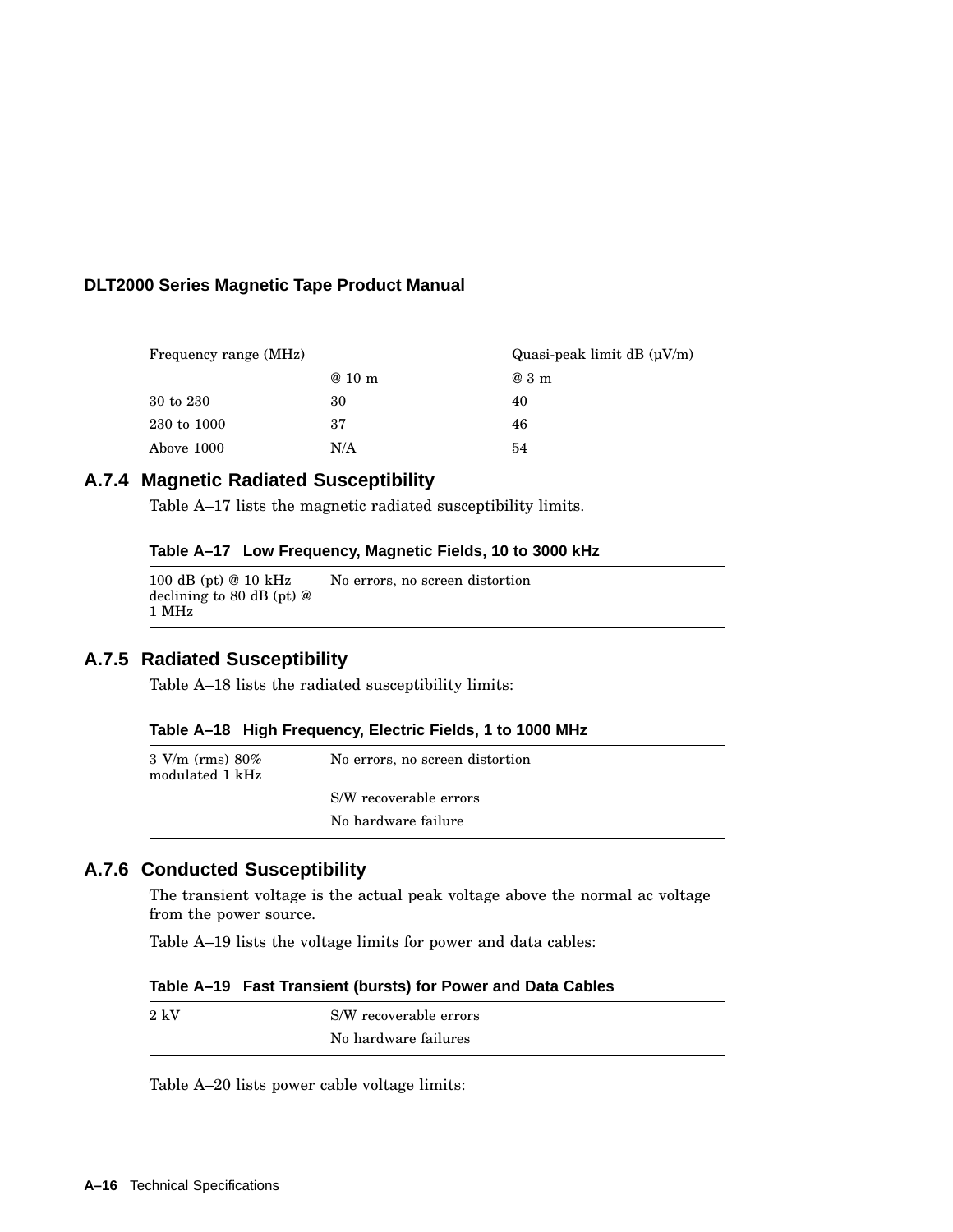#### **Table A–20 High Energy Transient Voltage for Power Cables**

| $1.2 \text{ kV}$ | No errors              |
|------------------|------------------------|
| $2.5~{\rm kV}$   | S/W recoverable errors |
|                  | No hardware failure    |

#### **NOTE** \_\_\_\_\_\_\_\_\_\_

Maximum energy in a single pulse from the transient generator must be limited to 2.5 W.

Table A–21 lists the low-level conducted interference voltage limits:

|  | Table A–21 Low-level Conducted Interference |
|--|---------------------------------------------|
|  |                                             |

| 3 V(rms) 80% modulated    No errors<br>1 kHz |                        |
|----------------------------------------------|------------------------|
|                                              | S/W recoverable errors |
|                                              | No hardware failure    |
|                                              |                        |

# **A.7.7 ESD Failure Level Limits**

Table A–22 lists the ESD failure level limits for normal operator access areas.

| <b>Failure Type</b> | <b>Equipment</b> | <b>Failure Level</b>  | <b>Allowable Errors</b>                                       |
|---------------------|------------------|-----------------------|---------------------------------------------------------------|
| Hard                | Office           | $1$ to $12$ kV        | No operator<br>intervention<br>(soft recoverable)<br>allowed) |
| Hardware            | Office           | Up to $15 \text{ kV}$ | No component<br>damage (soft/hard<br>errors allowed)          |

#### **Table A–22 ESD Failure Level Limits**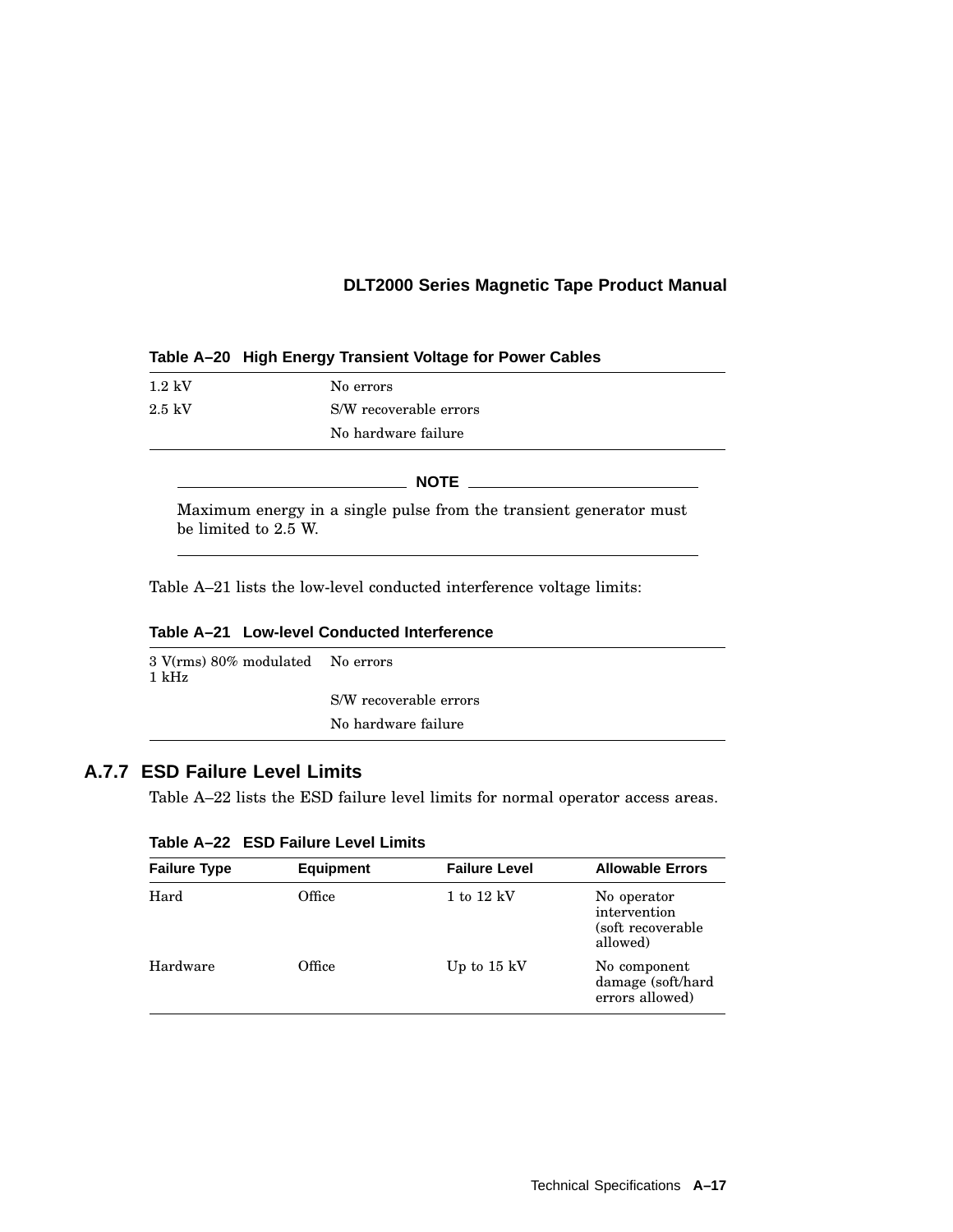# **A.7.8 Acoustic Noise Emissions**

The following lists the acoustic noise emission levels:

| Table A-23 Acoustic Noise Emissions       |                           |  |
|-------------------------------------------|---------------------------|--|
| <b>Noise Power Emission Level (LNPEc)</b> |                           |  |
| <b>Tabletop</b>                           | Loader                    |  |
| 4.5 bels (idle mode)                      | 5.1 bels (idle mode)      |  |
| 4.8 bels (streaming mode)                 | 5.2 bels (streaming mode) |  |

| $\frac{1}{2}$            |                          |  |
|--------------------------|--------------------------|--|
| <b>Tabletop</b>          | Loader                   |  |
| 36.0 dB (idle mode)      | 34.0 dB (idle mode)      |  |
| 43.0 dB (streaming mode) | 35.0 dB (streaming mode) |  |

# **A.8 Regulatory Requirements**

Regulatory requirements include:

- Safety
- Electromagnetic emissions

#### **A.8.1 Safety Requirements**

Safety requirements include:

- UL1950 Information Technology Including Electrical Business Equipment
- CSA C22.2 #220 Information Technology Including Electrical Business Equipment
- TUV EN60950 Information Technology Including Electrical Business Equipment

#### **A.8.2 Electromagnetic Emission Requirements**

Electromagnetic emission requirements include:

FCC, Part 15, Class B EN55022/B EN55082/B CISPR22/B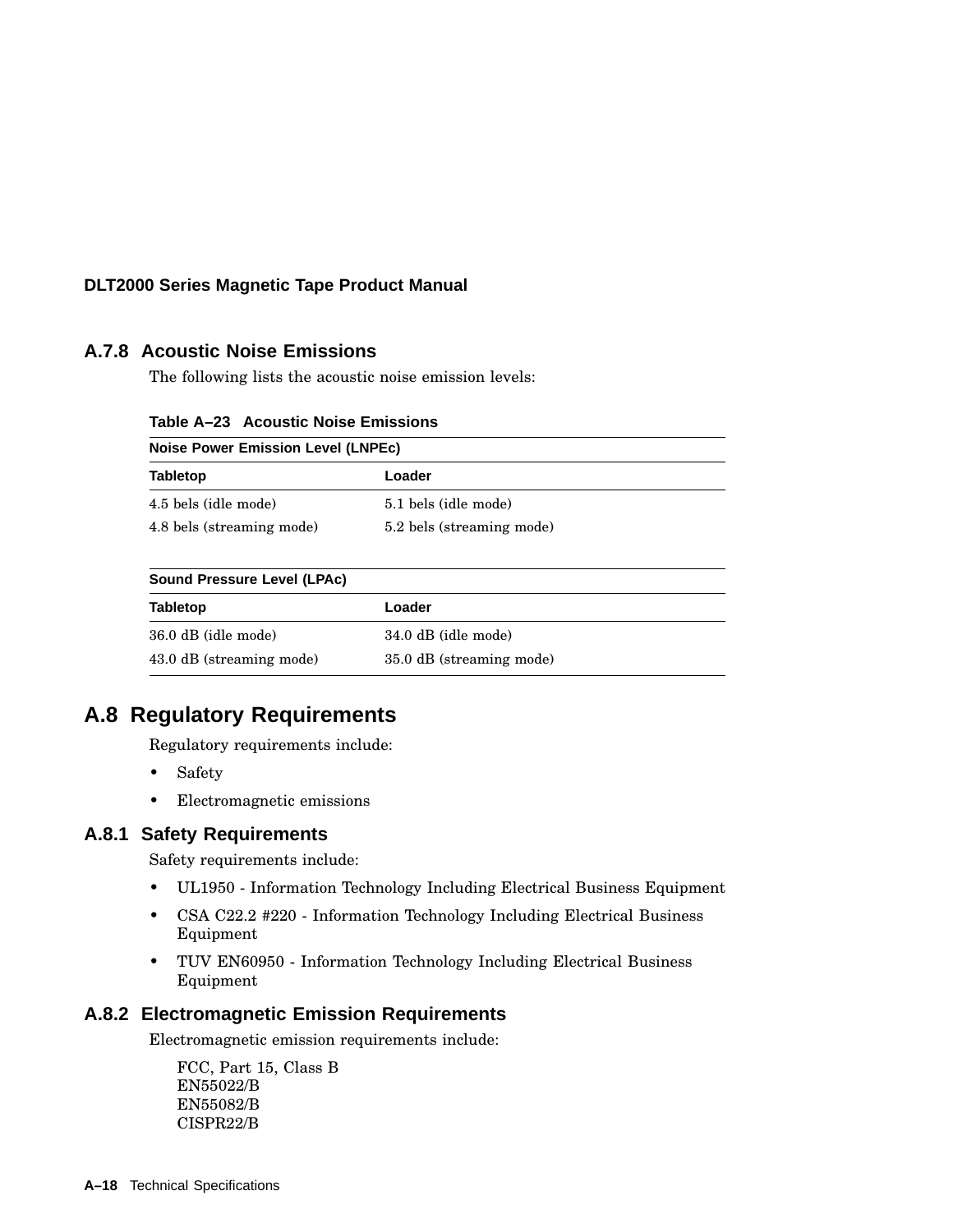# **A.9 Drive Reliability Factors**

Table A–24 lists the reliability factors:

| Design life | Seven years                           | Design life statistics provide the point at<br>which statistical failure rate begins to<br>rise.                                                                                           |
|-------------|---------------------------------------|--------------------------------------------------------------------------------------------------------------------------------------------------------------------------------------------|
| Head life   | 10,000 tape motion<br>hours (average) | Head life may be less than listed if<br>alternate sources for tape cartridges are<br>used.                                                                                                 |
| <b>MTRF</b> | 80,000 hours                          | Digital Equipment Corporation does<br>not warrant that predicted MTBF is<br>representative of any particular unit<br>installed for customer use. Actual<br>figures vary from unit to unit. |
| Tape life   | $500,000$ passes                      |                                                                                                                                                                                            |

**Table A–24 Reliability Factors**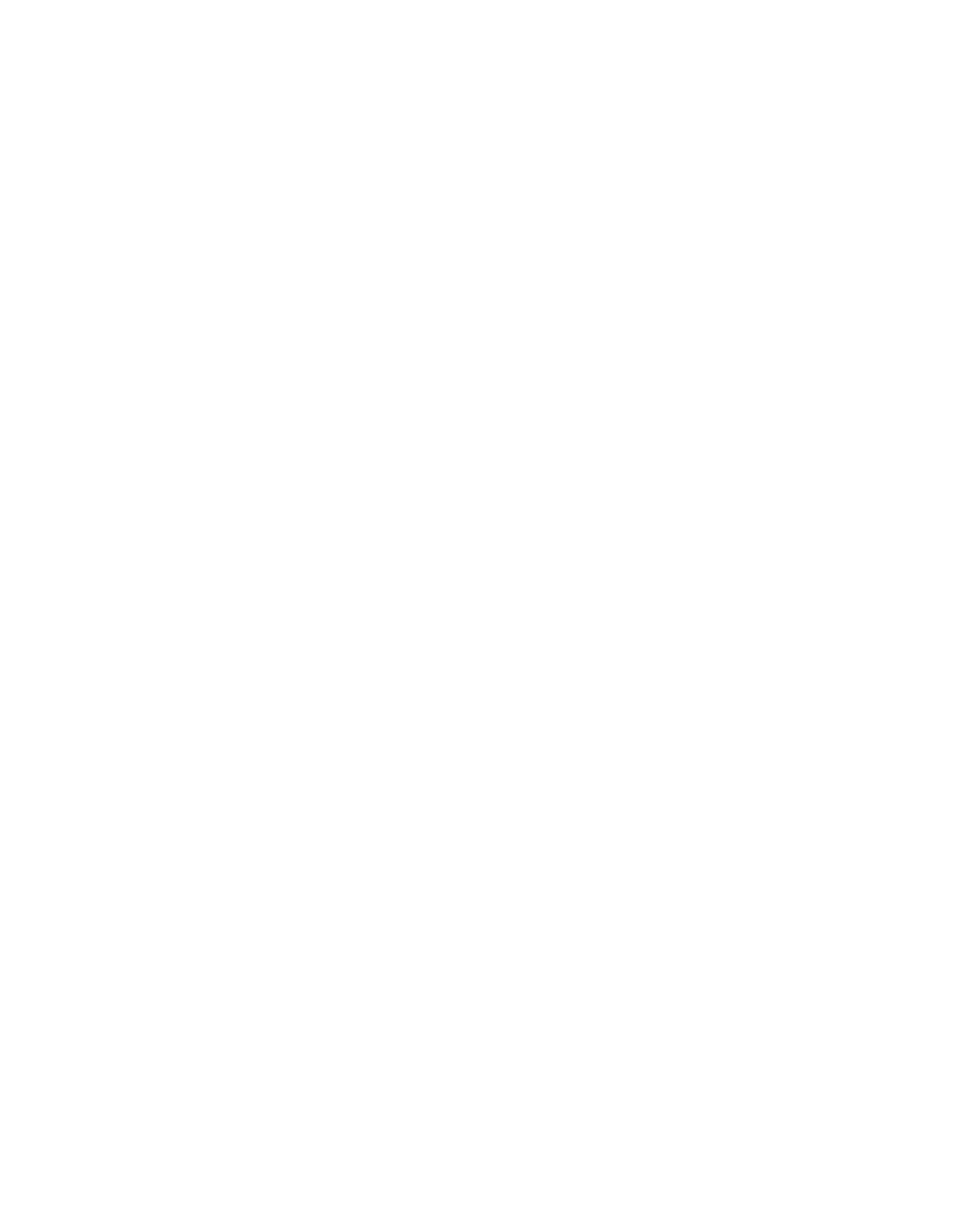# **B**

# **Definition of Vendor Unique Sense Data Information**

# **B.1 In This Chapter**

Appendix B lists the internal status codes with their descriptions.

#### **B.2 Internal Status Code**

The internal status code is located at byte offset 18 of the request sense data and may be available after certain types of failures.

#### **NOTE**

This byte has two formats: a byte code, and a bit flags format. The bit flags format is used when there is no internal status code to report, and can be distinguished by bit 7 being set.

| Table B-1 Internal Status Code |
|--------------------------------|
|--------------------------------|

| <b>Dec</b>     | Hex      | <b>Description</b>                          |
|----------------|----------|---------------------------------------------|
| $\theta$       | $\theta$ | No meaning                                  |
| -1             |          | Reed-Solomon Error Correction Code recovery |
| $\overline{2}$ | 2        | Read or write block retry (soft retry)      |
| 3              | 3        | Reposition command aborted                  |
| $\overline{4}$ | 4        | Controller has stopped reading              |
| 5              | 5        | No control or data buffers available        |
| 6              | 6        | Target delivered in read ahead              |

(continued on next page)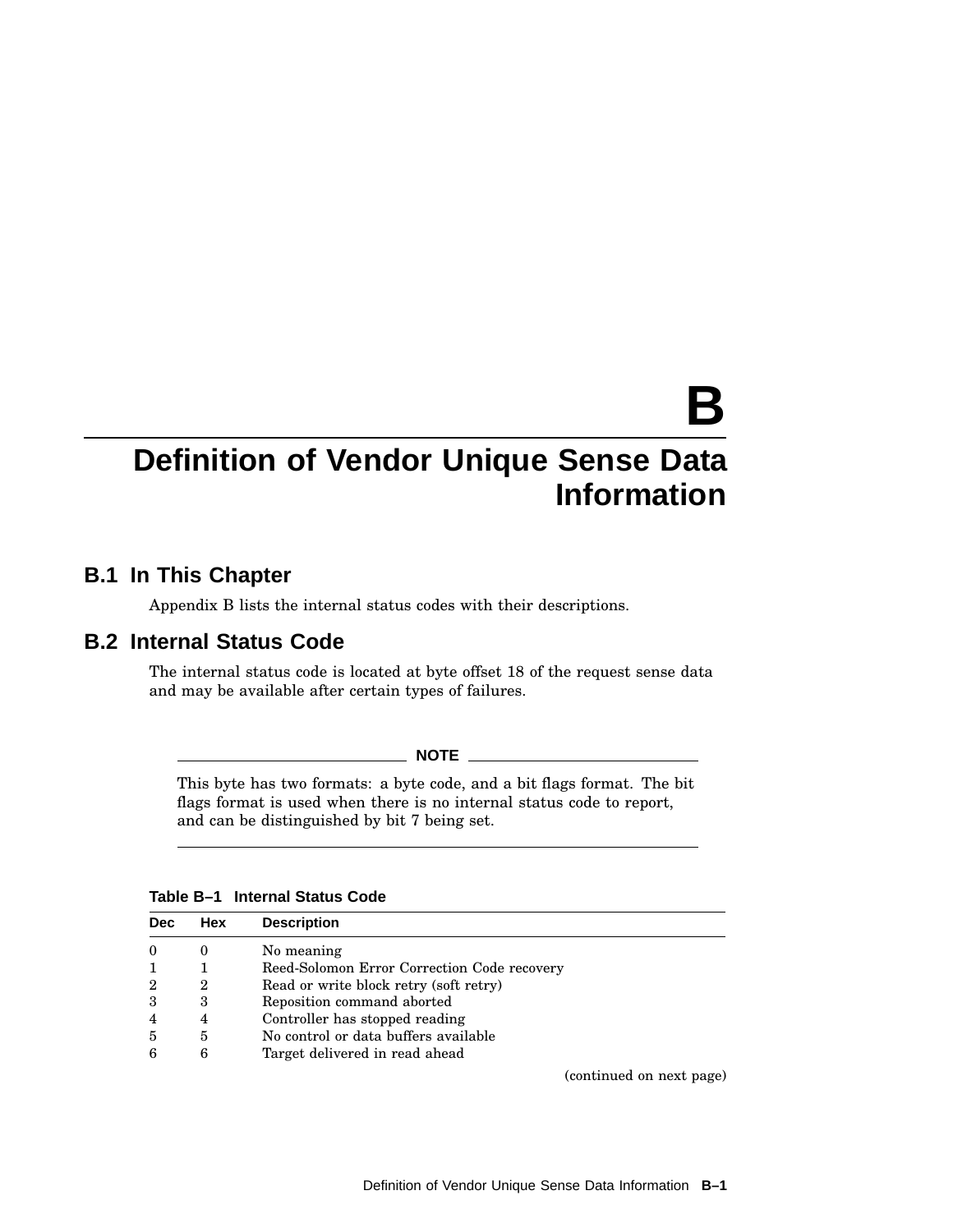| <b>Dec</b> | Hex            | <b>Description</b>                                          |
|------------|----------------|-------------------------------------------------------------|
| 7          | 7              | Logical EOT encountered, 2 file marks                       |
| 8          | 8              | Command connection dropped                                  |
| 9          | 9              | Cleared from queue                                          |
| 10         | 0A             | Missing data block—read only                                |
| 11         | 0B             | Gap within object (missing blocks in record)                |
| 12         | 0 <sup>C</sup> | Record on tape larger than requested                        |
| 13         | 0 <sub>D</sub> | Compare error                                               |
| 14         | 0E             | Successive blocks missing across objects                    |
| 15         | 0F             | Drive state not valid for command                           |
| 16         | 10             | Drive error                                                 |
| 17         | 11             | Drive communication timeout error                           |
| 18         | 12             | Drive unloaded                                              |
| 19         | 13             | Unable to write - No CRC                                    |
| 20         | 14             | Block to append to not found                                |
| 21         | 15             | Data synchronization error (read after write not happening) |
| 22         | 16             | Missing block(s) in current entity                          |
| 23         | 17             | Drive hardware write protected                              |
| 24         | 18             | Reposition-target not found                                 |
| 25         | 19             | Long gap encountered (blank tape or no data encountered)    |
| 26         | 1A             | End of data or filler block encountered                     |
| 27         | 1B             | File mark encountered                                       |
| 28         | 1 <sub>C</sub> | EDC error found by GPSP3 - FECC RAM bad                     |
| 29         | 1D             | Beginning of medium encountered                             |
| 30         | 1E             | EDC error                                                   |
| 31         | 1F             | Hard write error - GPSP3 Underrun                           |
| 32         | 20             | Hard write error - Read Sync Timeout                        |
| 33         | 21             | Hard write error - Overshoot Append                         |
| 34         | 22             | Hard write error - CRC error                                |
| 35         | 23             | EDC error found by GPSP3 - FECC RAM ok                      |
| 36         | 24             | Timeout on command to Medium Changer                        |
| 37         | 25             | Medium changer UART error (overrun)                         |
| 38         | 26             | Medium changer response length error                        |
| 39         | 27             | Medium changer detected error                               |
| 40         | 28             | Invalid source slot                                         |
| 41         | 29             | Invalid destination slot                                    |
| 42         | 2A             | Source slot empty                                           |
| 43         | 2B             | Destination slot full                                       |
| 44         | 2C             | Medium changer motion error                                 |
| 45         | 2D             | Medium changer/drive interface error                        |

**Table B–1 (Cont.) Internal Status Code**

(continued on next page)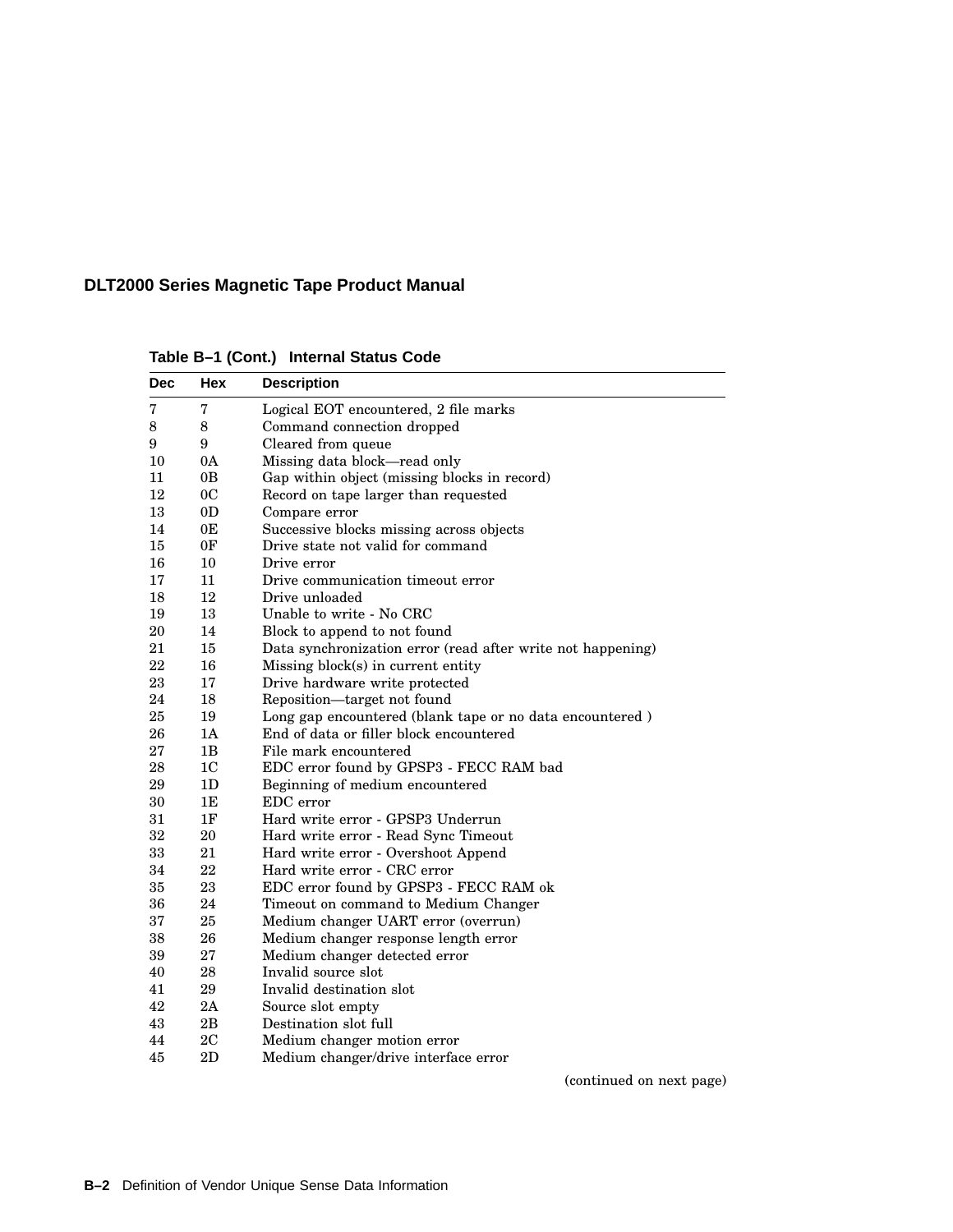**Dec Hex Description** 46 2E Medium changer/slot interface error Medium changer mechanical error 48 30 Medium changer hardware error<br>49 31 Medium changer controller error 49 31 Medium changer controller error<br>50 32 Unrecognized medium changer su 50 32 Unrecognized medium changer subcommand 51 33 Medium changer fatal error 52 34 Medium changer is in manual mode. 53 35 68020 detected communication error w/ Servo area 54 36 68020 detected drive command timeout<br>55 37 Calibration failure Calibration failure 56 38 Bad tape format

**Table B–1 (Cont.) Internal Status Code**

| Table B-2 Internal Status Bit Flags |  |  |  |  |
|-------------------------------------|--|--|--|--|
|-------------------------------------|--|--|--|--|

| <b>Bit</b><br>No.   | <b>Description</b>                                                                          |
|---------------------|---------------------------------------------------------------------------------------------|
| $\Omega$<br>$1 - 6$ | If set, Cleaning light is on, otherwise it is off<br>Reserved                               |
| 7                   | If set, the internal status byte $(18)$ is in Bit Flags format; otherwise, it is a<br>code. |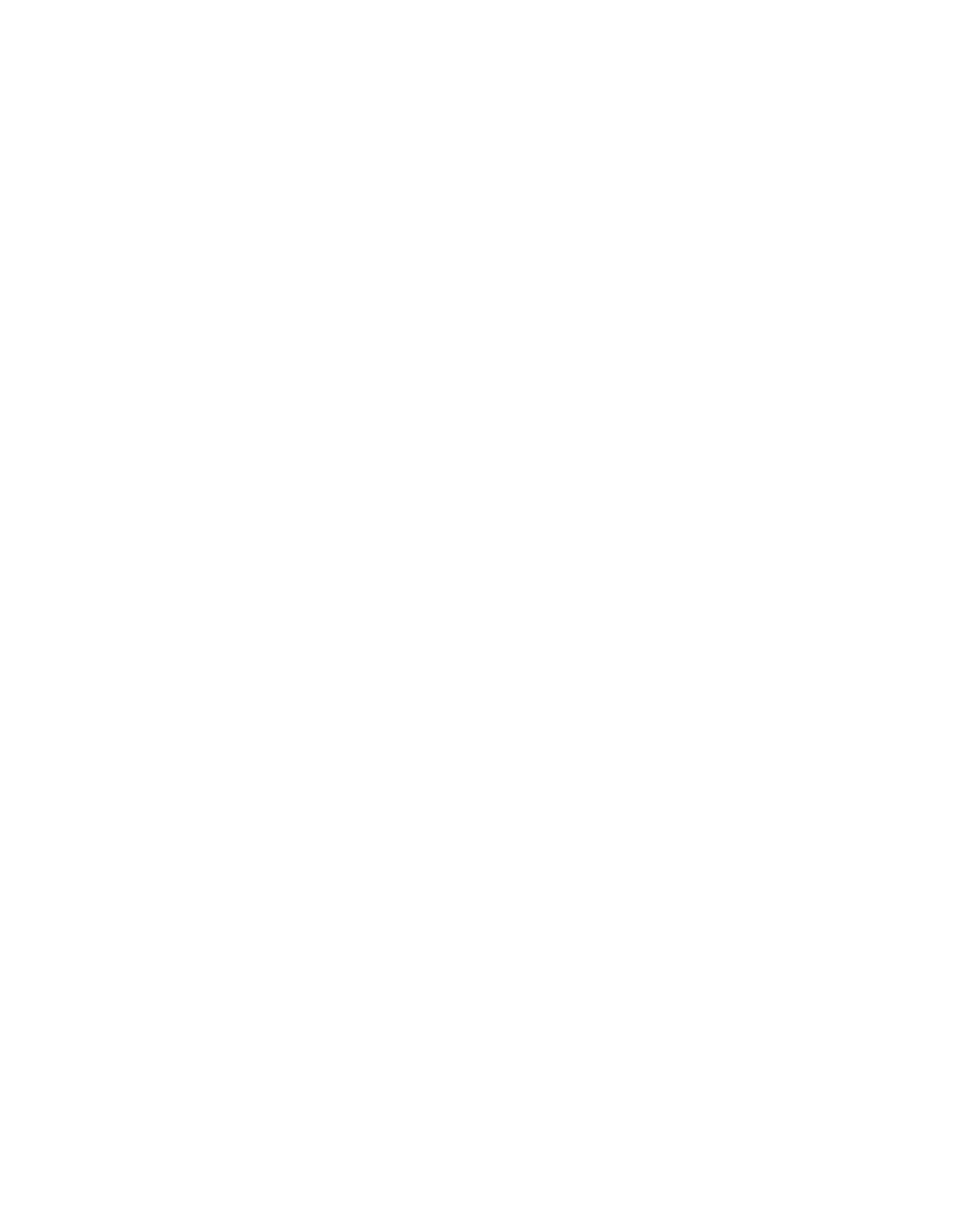# **C Sense Key Information**

# **C.1 In This Chapter**

Appendix C lists the sense key information.

- No Sense (0):
	- 00 01 Unexpected FM encountered 00 02 EOM encountered 00 04 BOM encountered
- Recovered Error (1):

0A 00 Error Log Overflow 00 Rounded Parameter 3B 08 Repositioning error C1 Internal Target failure, EEROM copy 1 area bad C2 Internal Target failure, EEROM copy 2 area bad C3 Internal Target failure, EEROM both copy areas bad 00 SCSI Parity Error 00 IDE Message Received 00 Erase Failure 01 Unload tape failure 5B 02 Log Counter at Maximum 02 Cleaning Requested

• Not Ready (2):

 00 Unit Not Ready, Cause nonreportable 01 Unit Not Ready, Calibration in process 02 Unit Not Ready, Load command needed 03 Unit Not Ready, Manual Intervention needed 3A 00 Medium Not Present 3A 80 Medium Not Present, Cartridge Missing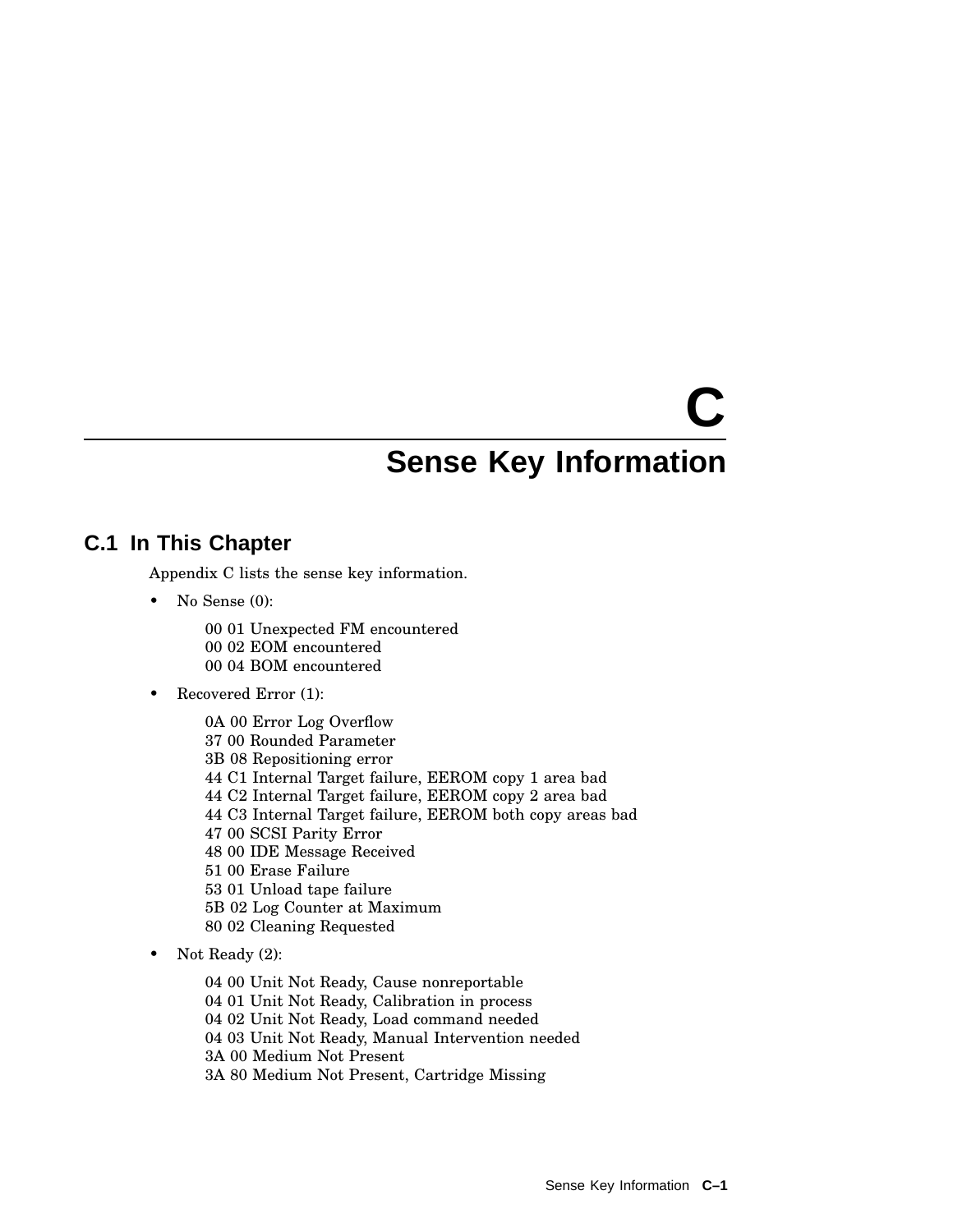5A 01 Operator Media Removal Request

• Medium Error (3):

 02 Unit Not Ready, Load command needed 0C 00 Write Error 00 Unrecovered Read Error 08 Unrecovered Read Error, Incomplete block read 00 Recorded Entity Not Found 02 Position error detected by read of medium 00 Can't Read Medium 3B 00 Sequential positioning error 3B 08 Repositioning error 00 Erase Failure 00 Calibration Error 01 Cleaning Required 00 Directory Read Error

• Hardware Error (4):

00 LUN Communication Failure

01 LUN Communication Timeout Failure

01 Random Mechanical Positioning Error

01 Invalid Element Address

3B 08 Repositioning error

3B 0D Media Destination Element Full

3B 0E Media Source Element Empty

80 Diagnostic/POST failure, ROM EDC failure

81 Diagnostic/POST failure, RAM failure

82 Diagnostic/POST failure, bad drive status

83 Diagnostic/POST failure, loader diags failure

84 Diagnostic/POST failure, POST soft failure

00 Internal Target Failure

00 IDE Message received

00 SCSI Parity Error

00 Erase Failure

00 Media Load/Eject Failure

01 Unload tape failure

• Illegal Request (5):

1A 00 Parameter List Length Error

00 Illegal Opcode

01 Invalid Element Address

00 Invalid CDB Field

81 Invalid mode on write buffer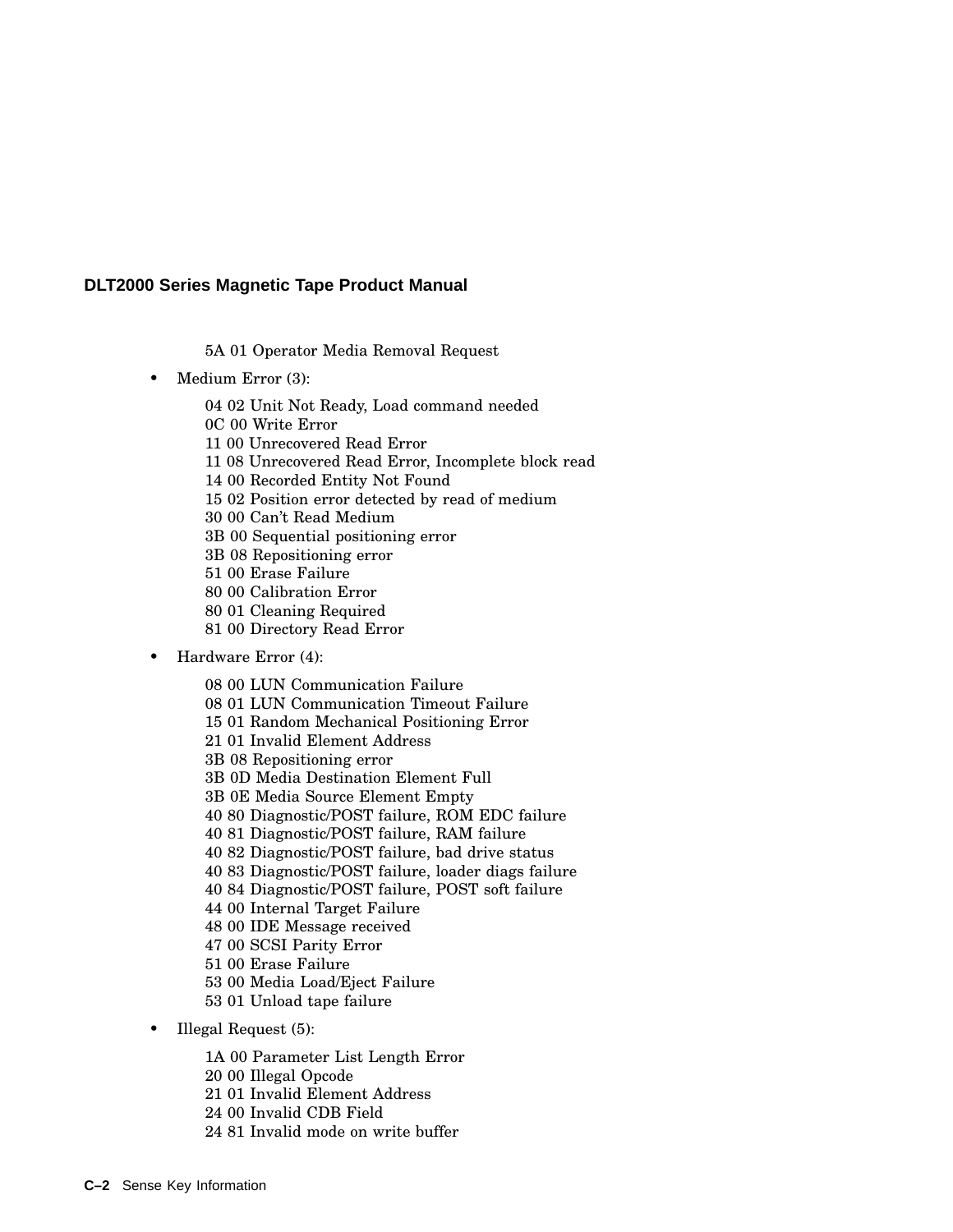82 media in drive 84 insufficient resources 86 invalid offset 87 invalid size 89 image data over limit 8B image/personality is bad 8C not immediate command 00 Illegal LUN 00 Parameter List Error, invalid field 01 Parameter List Error, parameter not supported 02 Parameter List Error, parameter value invalid 00 Saving parameters not supported 3B 0D Media Destination Element Full 3B 0E Media Source Element Empty 3D 00 Invalid Bits in ID Message 02 Media Removal Prevented

• Unit Attention (6):

 00 Not Ready To Ready Transition 00 Reset occurred 2A 01 Mode Parameters changed 2A 02 Log Parameters changed 3F 01 Microcode has been changed 5B 01 Log Threshold condition met

Data Protected (7):

 80 Hardware Write Protect 82 Data Safety Write Protect

• Blank Check (8):

05 EOD Encountered

• Command Aborted (Bh):

 00 Message error 82 Command Complete sequence failure 00 Select/Reselect Failure 00 SCSI parity error 00 IDE Message received 00 Invalid Message Error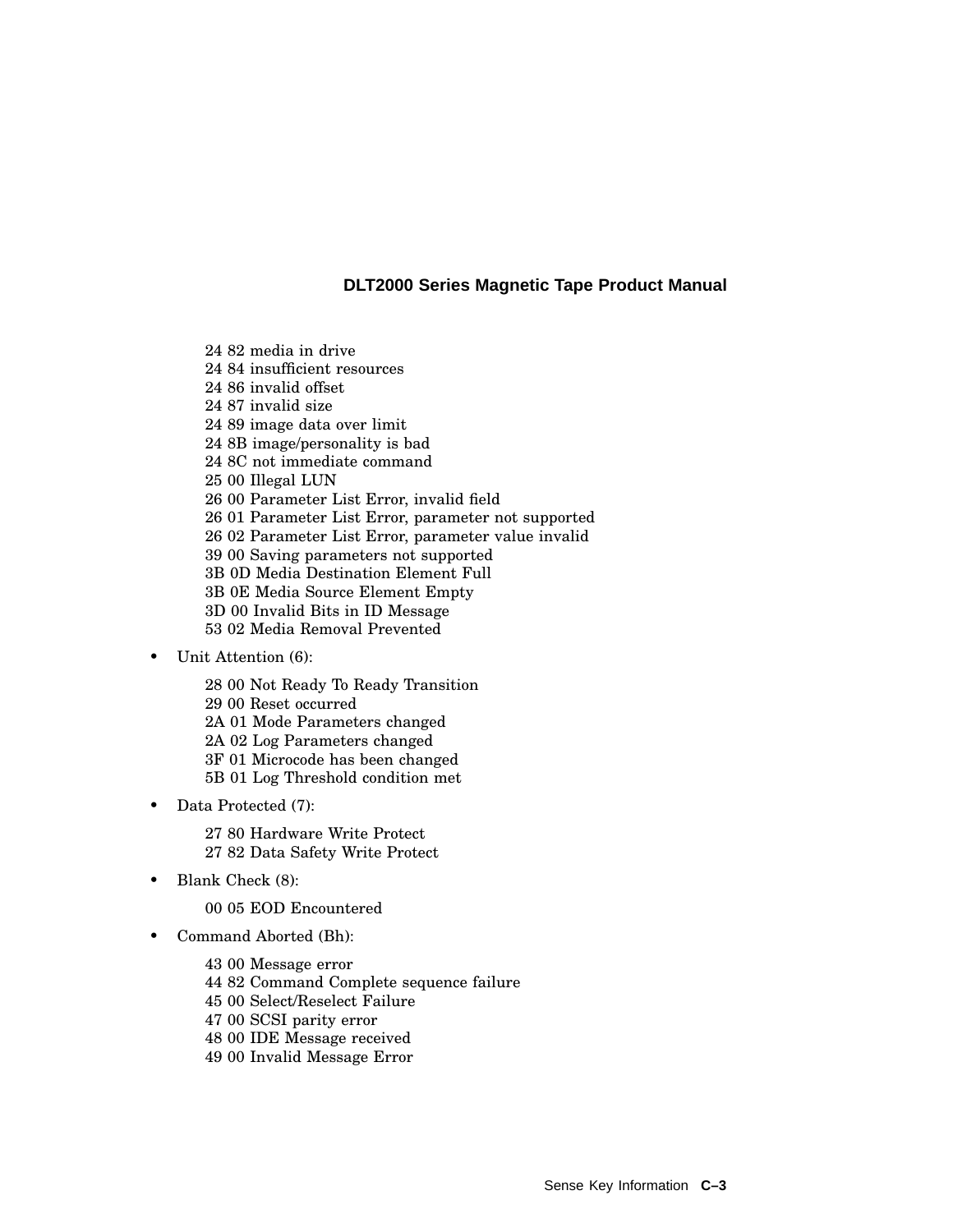4E 00 Overlapped commands attempted

• Volume Overflow (Dh):

no additional sense code.

• Miscompare (Eh):

no additional sense code.

**NOTE**

The Filemark/EOM/ILI bits maybe set even though ASC/ASCQ = 00 00:

(1) FM, EOM, ILI bit maybe set with no sense key (0) and  $\text{ASC/ASCQ} =$ 00 00

(2) FM, EOM, ILI bit maybe set with recovered error (1) and ASC/ASCQ = 00 00

(3) FM, EOM, ILI bit maybe set with medium error (3) and ASC/ASCQ = 00 00

(4) EOM bit is set at Volume Overflow (Dh) and  $\operatorname{ASC}/\!\!\operatorname{ASCQ}=00$ 00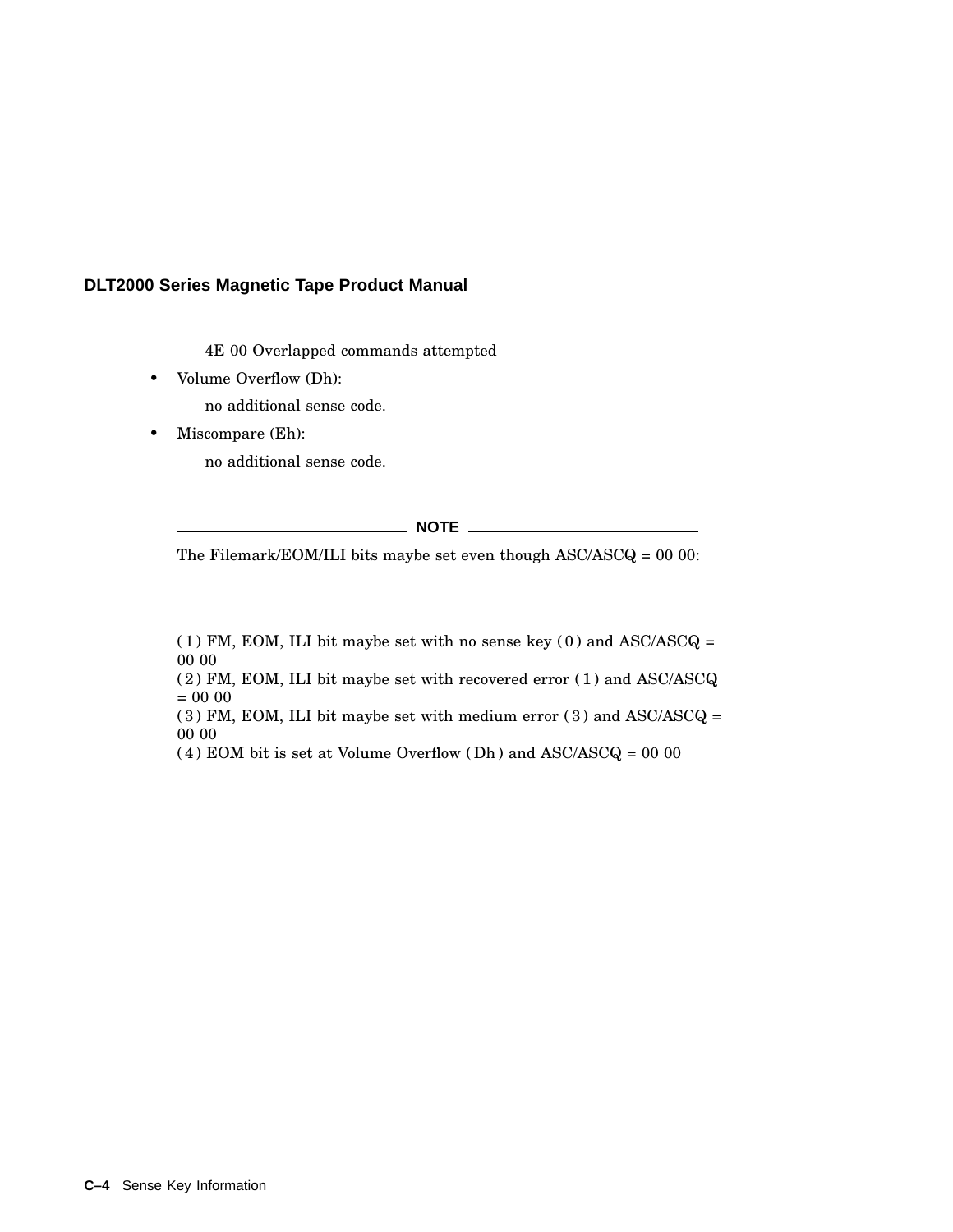# **Index**

# **A**

Acoustic noise emissions, A–18 Altitude environmental specifications, A–13 Automatic mode, 4–7

# **B**

BACKUP command Automatic mode, 4–9 Backup failures, 5–3 Beeper, 3–12 Button operation conditions for, 5–2

# **C**

Cartridge, 3–16 checking the tape leader, 5–3 inserting into magazine, 4–19 loading, 4–17 loading a, 3–18 preserving, 3–23 unloading, 4–18 unloading a, 3–21 using a, 3–20 write-protect switch, 4–19 Cartridge care acclimatization, 3–23 guidelines, 3–23 handling, 3–23 labeling, 3–23 storage, 3–23

Cartridge insert/release handle when to operate, 3–13 Cleaning cartridge expiration, 3–21 Cleaning tape cartridge when to use, 3–20 Conducted emissions, A–15 Conducted susceptibility, A–16 Configuration, 2–1 Controller fault description, 5–7 Controls cartridge insert/release handle, 3–13 diagram, 3–9 Unload button, 3–12

# **D**

Data protection, 3–18 Description figures of DLT2000 tape drive, A–1 figures of DLT2700 mini-library, A–4 Design life, A–19 Diagram indicators and controls, 3–9 loading a cartrige, 3–19 unloading a cartridge, 3–21 write-protect switch, 3–17 Disabling parity, 3–2 DLT2000 installing, 2–1 DLT2000/DLT2700 overview, 1–1 Drive fault description, 5–7 Drive reliability, A–19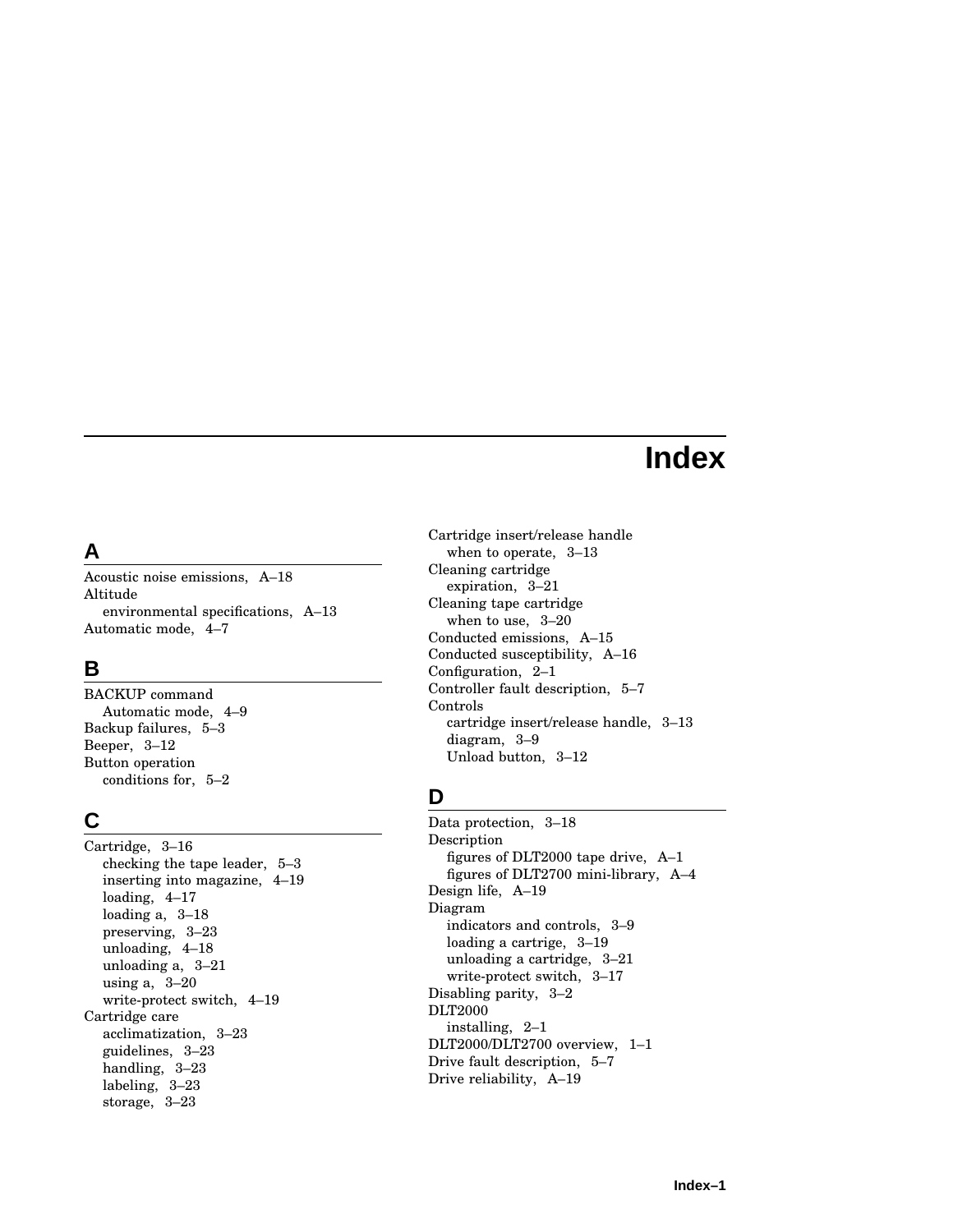Drive reliability factors, A–19 Drive timing characteristics Drive performance specifications, A–9

#### **E**

Eject button, 4–16 cartridge in drive, 4–18 no cartridge in drive, 4–18 unload function, 4–12 use of, 5–2 Eject indicator, 5–2 Electromagnetic emission requirements, A–18 Electromagnetic emissions, A–15 Electromagnetic interference (EMI), A–14 EMI electromagnetic interference, A–14 Environmental specifications, A–11 Error conditions, 5–4 ESD failure level limits, A–17

# **F**

Failure level limits ESD, A–17 Fast transient voltage data cables, A–16 power cables, A–16 Firmware update, 6–1 Front panel controls, 3–8 Front panel figure, A–1, A–4 Front panel indicators, 3–8 Front panel view, A–5

# **H**

High energy transient voltage power cables, A–16 Humidity Environmental specifications, A–12

# **I**

Indicators all four right-side blinking, 3–15 all four right-side on, 3–15 beeper, 3–12 diagram, 3–9 how to interpret, 3–15 Operate Handle, 3–15 Tape in Use, 3–15 Use Cleaning Tape, 3–15 Write Protected, 3–15 Installation, 2–1

# **L**

Loader fault description, 5–7 Loader reset, 5–7 Loader timing characteristics Loader performance specifications, A–9 Loading a cartrige diagram to follow, 3–19 steps to follow, 3–18 Load/Unload button, 4–16 reset, 5–7 reset function, 4–12 use of, 5–2 Load/Unload indicator, 5–2 Low-level conducted interference, A–17

# **M**

Magazine, 4–19 removing from receiver, 4–22 restoration into receiver, 4–22 status of, 5–5 Magazine fault clearing, 5–6 Magnetic radiated susceptibility, A–16 Manual mode, 4–7, 4–9 Mode Select key Automatic mode, 4–7 description, 4–7 Manual mode, 4–7 mode definitions, 4–7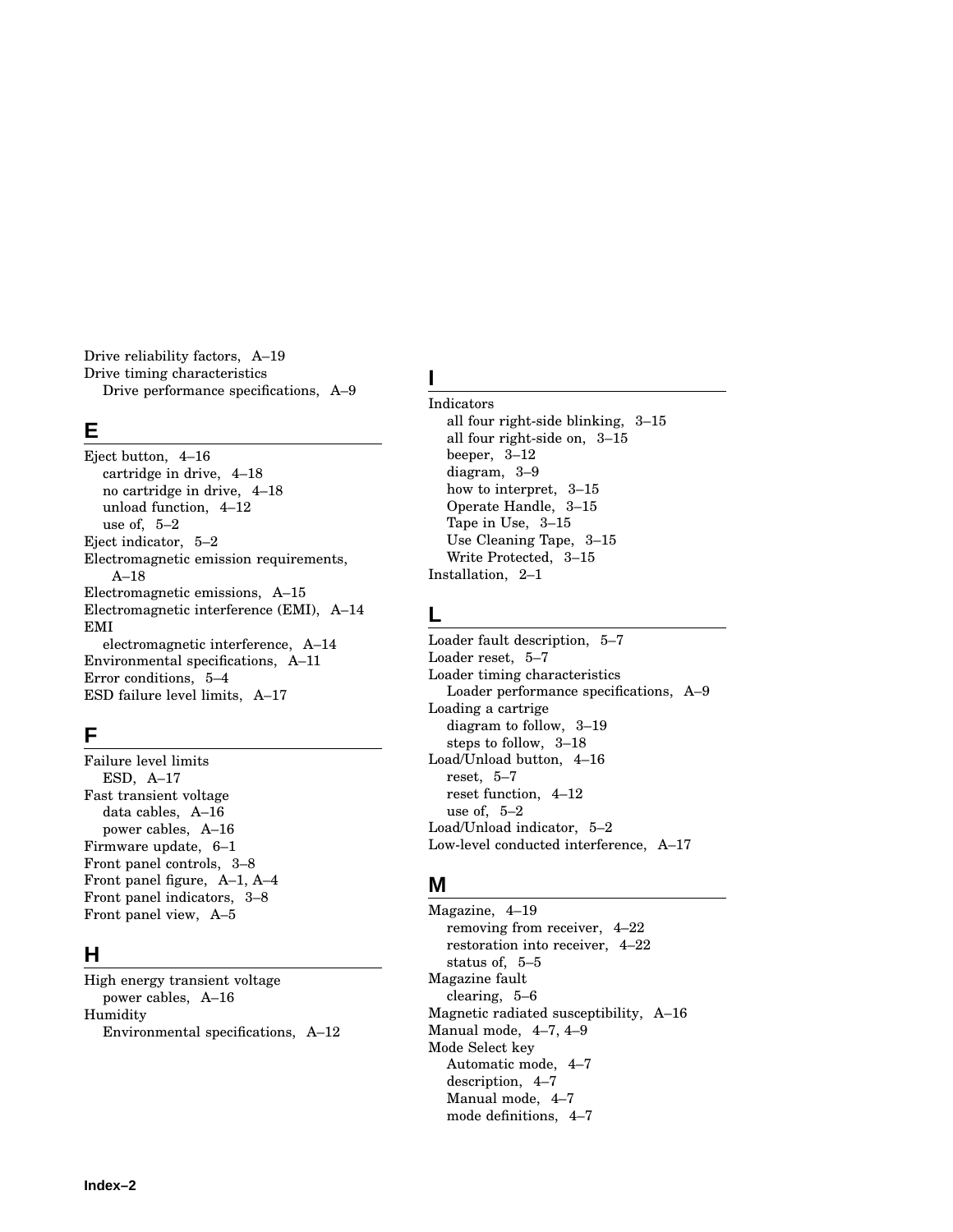Mode Select key (cont'd) OCP Disabled mode, 4–7 Service mode, 4–9

#### **N**

Nominal tape tension performance specifications, A–9

#### **O**

OCP Disabled mode, 4–7 Operate Handle indicator off, 3–15 on, 3–15 Operating modes, 4–7 Operating procedure DLT2000 tape drive, 3–1 DLT2700 mini-library, 4–1 Overview, DLT2000/DLT2700, 1–1

### **P**

Parity, disabling, 3–2 Performance specification DLT2000 tape drive, A–9 Physical dimensions DLT2000 tape drive, A–6 Physical drop test shipping requirements, A–14 POST, 3–13, 4–15 Power-on, 4–15 Power-on range environmental specifications, A–12 Power-on self-test status of OCP indicators, 4–15 Power-on Self-test, 3–13 Power problems, 5–7 Power requirements Section A.4.6, A–10 DLT2000, A–10 tabletop drive, A–10 Problem resolutions, 5–1 conditions to check, 5–2, 5–5, 5–7 reset, 5–7

# **R**

Radiated emissions, A–15 Radiated susceptibility, A–16 Receiver, 4–22 Regulatory requirements, A–18 Reset, 5–7 Load/Unload button, 4–12

## **S**

Safety requirements, A–18 SCSI commands, 7–1 SCSI ID changing, 3–5 SCSI switch settings, 2–7, 4–6 Sense data, vendor unique internal status code, B–1 Sense key information, C–1 Service mode, 4–9 Shipment ranges environmental specifications, A–12 Shock requirements, A–14 Shock requirements environmental requirements, A–13 Side view, A–8 Slot Select button, 4–16 operation, 4–17 use of, 5–2 Slot Select indicator, 5–2 Storage ranges environmental specifications, A–12

### **T**

Tape Cartridge, 3–16 positioning the write-protect switch, 3–16 Tape in Use indicator blinking, 3–15 on, 3–15 Tape leader, 5–3